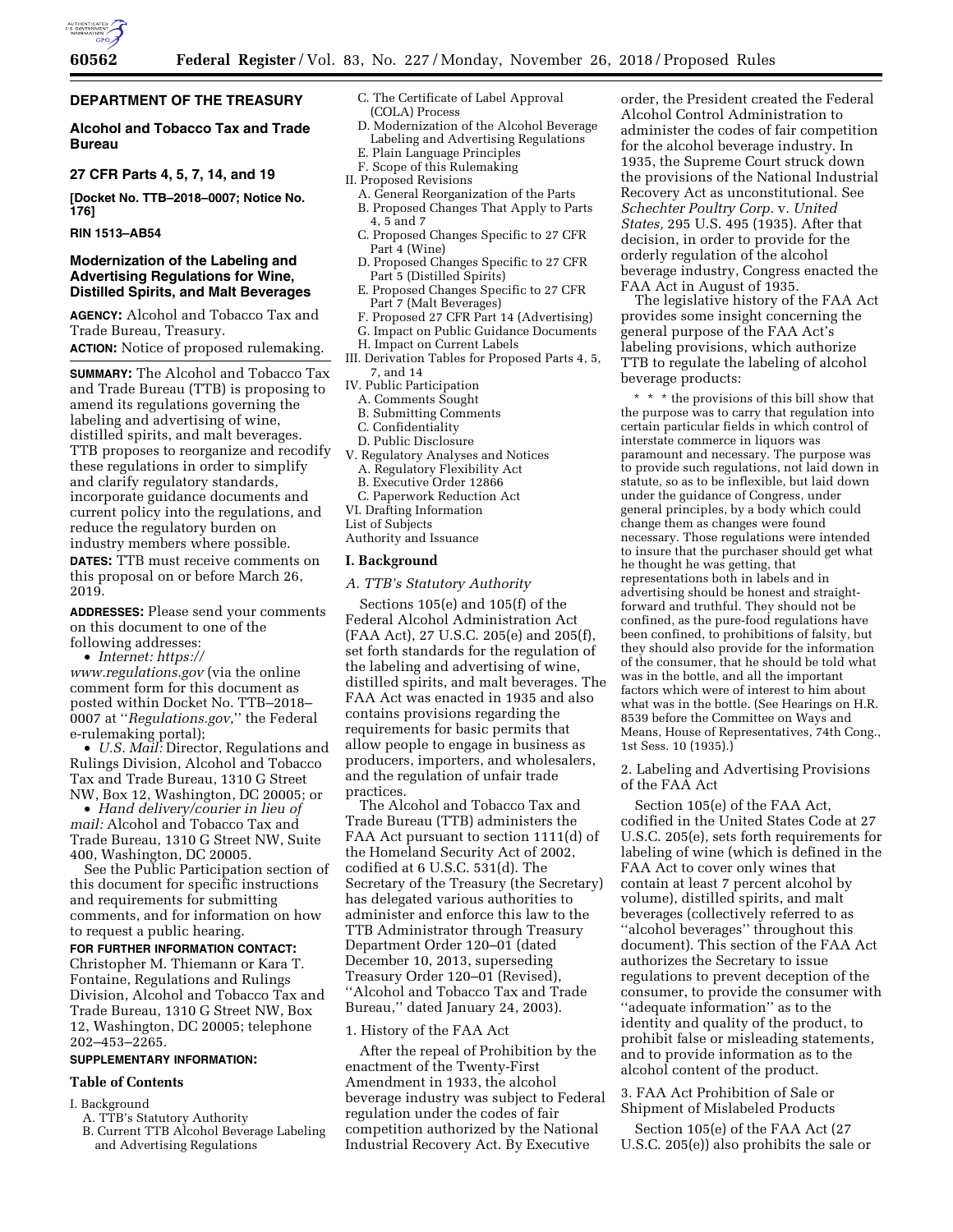shipment in interstate or foreign commerce of wine, distilled spirits, or malt beverages that are not bottled, packaged, and labeled in accordance with regulations issued by the Secretary. Violations of section 105(e) are misdemeanors that are punishable by a fine. See 27 U.S.C. 207.

The prohibition in section 105(e) applies to any person engaged in business as a distiller, brewer, rectifier, blender, or other producer, or as an importer or wholesaler of wine, distilled spirits or malt beverages, or as a bottler, or warehouseman and bottler, of distilled spirits. The law makes it unlawful for such persons, directly or indirectly or through an affiliate, to sell or ship, or deliver for sale or shipment, or otherwise introduce, in interstate or foreign commerce, or to receive therein, or to remove from customs custody for consumption, any wine, distilled spirits, or malt beverages in bottles, unless the products are bottled, packaged, and labeled in conformity with the regulations.

4. Authorization of Labeling Regulations in the FAA Act

The FAA Act provides specific guidance as to what the labeling regulations should cover, but builds in a ''zone of discretion'' for TTB to exercise in implementing these regulations. See *Center for Science in the Public Interest* v. *Department of the Treasury,* 797 F.2d 995 (D.C. Cir. 1986). The following provides a summary of the statutory provisions with regard to the labeling of wine, distilled spirits, and malt beverages under section 105(e) of the FAA Act (27 U.S.C. 205(e)).

*a. Prohibition of consumer deception.*  Section 105(e)(1) of the FAA Act (27 U.S.C. 205(e)(1)) authorizes the issuance of regulations that prohibit deception of the consumer with respect to such products or the quantity thereof, and prohibit, irrespective of falsity, such statements relating to age, manufacturing processes, analyses, guarantees, and scientific or irrelevant matters that the Secretary finds to be likely to be misleading to the consumer. This section provides the basis for many of TTB's regulations on prohibited practices with respect to labeling statements.

*b. Adequate information as to the identity, quality, and alcohol content of products, as well as the net contents and the manufacturer/bottler/importer.*  Section 105(e)(2) of the FAA Act (27 U.S.C. 205(e)(2)) authorizes the issuance of regulations to ensure that labels provide the consumer with adequate information as to the identity and quality of the product, the alcohol

content thereof, the net contents of the package, and the manufacturer or bottler or importer of the product. This section provides the basis for most of the mandatory information requirements in the TTB labeling regulations.

With regard to alcohol content, section 105(e)(2) sets out different requirements for wine, distilled spirits, and malt beverages. This section provides the Secretary with the authority to issue regulations that require alcohol content statements on labels of distilled spirits products and for wines with an alcohol content of over 14 percent alcohol by volume, leaving such statements optional for wines with an alcohol content at or below 14 percent. Furthermore, the FAA Act contains language that specifically prohibits placement of alcohol content statements on malt beverage labels, unless required by State law. In 1995, that statutory ban was struck down on First Amendment grounds by the U.S. Supreme Court in *Rubin* v. *Coors Brewing Co.,* 514 U.S. 476 (1995) (hereinafter referred to as the ''*Coors*'' decision).

*c. Statement of neutral spirits.* Section 105(e)(3) of the FAA Act (27 U.S.C. 205(e)(3)) authorizes the issuance of regulations that require an accurate statement in the case of distilled spirits (other than cordials, liqueurs, and specialties) produced by blending or rectification, if neutral spirits have been used in the production thereof, informing the consumer of the percentage of neutral spirits so used and of the name of the commodity from which such neutral spirits have been distilled, or in the case of neutral spirits or of gin produced by a process of continuous distillation, the name of the commodity from which distilled. These very specific statutory provisions are incorporated into the TTB distilled spirits labeling regulations.

*d. Prohibition of statements that are disparaging, false, misleading, obscene, or indecent.* Section 105(e)(4) (27 U.S.C. 205(e)(4)) authorizes the issuance of regulations to prohibit labeling statements that are disparaging of a competitor's products or are false, misleading, obscene or indecent. This provision is reflected in TTB's current regulations on prohibited practices.

*e. Prohibition of implied endorsements that are false or misleading.* Section 105(e)(5) (27 U.S.C. 205(e)(5)) authorizes the issuance of regulations that prevent deception of the consumer by use of a trade or brand name that is the name of any living individual of public prominence, or existing private or public organization, or is a name that is in simulation or an

abbreviation thereof, and will prevent the use of a graphic, pictorial, or emblematic representation of any such individual or organization, if the use of such name or representation is likely to falsely lead the consumer to believe that the product has been endorsed, made or used by, or produced for, or under the supervision of, or in accordance with the specifications of, such individual or organization. Certain ''grandfathering'' provisions are included in this section. These provisions are incorporated into the current regulations on prohibited practices.

5. Prohibition of Alteration, Mutilation, Destruction, Obliteration, or Removal of Labels

Section 105(e) makes it unlawful for any person to alter, mutilate, destroy, obliterate, or remove any mark, brand, or label upon wine, distilled spirits, or malt beverages held for sale in interstate or foreign commerce or after shipment therein. An exception is made where the activity is authorized by Federal law. The FAA Act also authorizes the Secretary to issue regulations authorizing relabeling for the purposes of compliance with the requirements of section 105(e) or of State law. These regulations are found in parts 4, 5 and 7 of 27 CFR.

# 6. Certificate of Label Approval Requirements

Section 105(e) of the FAA Act sets out very specific requirements for the issuance of certificates of label approval (COLAs) by the Secretary. The law provides that ''[i]n order to prevent the sale or shipment or other introduction of distilled spirits, wine, or malt beverages in interstate or foreign commerce, if bottled, packaged, or labeled in violation of the requirements of this subsection,'' certain persons are required to obtain a COLA prior to bottling distilled spirits, wine, or malt beverages.

The persons covered by this requirement under the law are bottlers of distilled spirits; producers, blenders, and wholesalers of wine, and proprietors of a bonded wine storeroom; and brewers and wholesalers of malt beverages. With regard to imported products, the law provides that no person shall remove from customs custody, in bottles, for sale or any other commercial purpose, distilled spirits, wine, or malt beverages, without first obtaining a COLA. The law provides that such COLAs are to be issued in such manner and form as the Secretary shall prescribe by regulations.

The law goes on to allow for the issuance of certificates of exemption,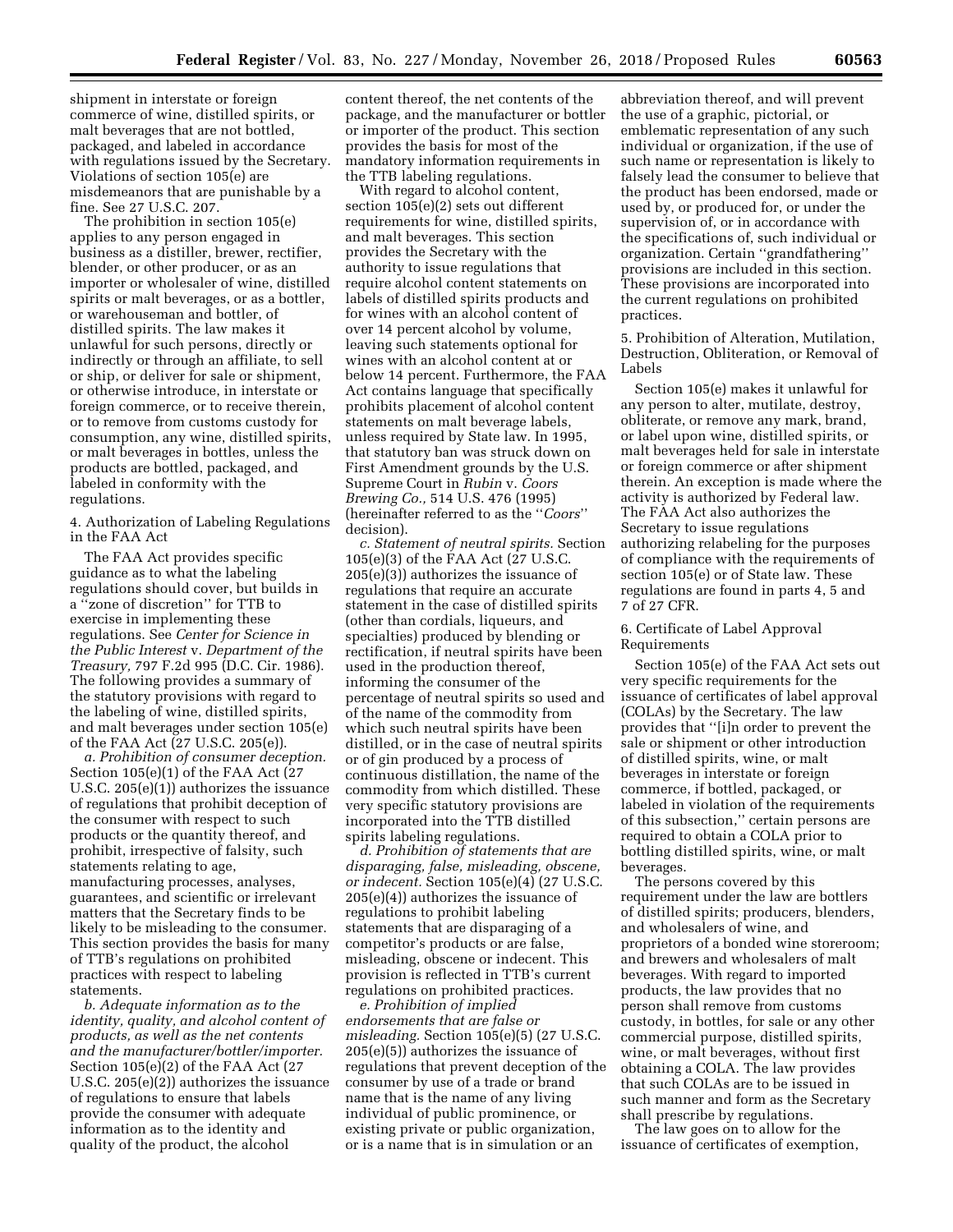pursuant to regulations issued by the Secretary, when an applicant has shown to the satisfaction of the Secretary that the wine, distilled spirits, or malt beverages to be bottled by the applicant are not to be sold, or offered for sale, or shipped or delivered for shipment, or otherwise introduced, in interstate or foreign commerce. The law provides for the issuance of these certificates to bottlers of distilled spirits; producers, blenders, or wholesalers of wine, or proprietors of a bonded wine storeroom; and brewers and wholesalers of malt beverages. However, the law does not authorize the issuance of certificates of exemption to persons removing alcohol beverages in containers from customs custody, presumably because those products will by definition be introduced in interstate or foreign commerce.

7. Advertising Provisions of the FAA Act

Section 105(f) of the FAA Act (27 U.S.C 205(f)) provides similar authority to the Secretary to prescribe regulations with respect to the advertising of wine, distilled spirits, and malt beverages.

The Secretary is authorized to prescribe regulations that will prevent deception of the consumer and to prohibit, irrespective of falsity, such statements relating to age, manufacturing processes, analyses, guarantees, and scientific or irrelevant matters that the Secretary finds to be likely to mislead the consumer. See 27 U.S.C. 205(f)(1). The Secretary is also authorized to prescribe regulations to ensure that advertisements provide the consumer with adequate information as to the identity and quality of the products advertised, the alcohol content thereof, and the person responsible for the advertisement. See 27 U.S.C. 205(f)(2). The statute bans alcohol content statements on advertisements of both wine and malt beverages; this provision was not the subject of the Supreme Court's decision in *Coors.* 

The FAA Act contains advertising provisions that are very similar to the labeling provisions with regard to disclosure of neutral spirits (27 U.S.C. 205(f)(3)) and the prohibition of statements that are disparaging, false, misleading, obscene, or indecent (27 U.S.C. 205(f)(4)). The FAA Act also authorizes the issuance of regulations to prevent advertising statements that are inconsistent with any statement on the labeling of the products advertised. (27 U.S.C. 205(f)(5)).

8. Special Rules for Malt Beverages Under the FAA Act

The statutory requirements for malt beverages under the FAA Act differ from the requirements for distilled spirits and wine. Most notably for purposes of this document, the labeling provisions of the FAA Act apply to the labeling of malt beverages sold or shipped or delivered for shipment or otherwise introduced into or received in any State from any place outside of that State ''only to the extent that the law of such State imposes similar requirements with respect to the labeling'' of malt beverages sold within that State. See 27 U.S.C. 205(f).

The penultimate paragraph of section 105(f) also provides that the advertising provisions of the FAA Act apply to the advertising of malt beverages intended to be sold or shipped or delivered for shipment or otherwise introduced into or received in any State from any place outside of that State, only to the extent that the law of that State imposes ''similar requirements'' with respect to the advertising of malt beverages to be sold within that State.

9. Alcoholic Beverage Labeling Act (ABLA)

The Alcoholic Beverage Labeling Act of 1988 (ABLA) requires that a specific health warning statement appear on the labels of all containers of alcohol beverages for sale or distribution in the United States. See 27 U.S.C. 215. This requirement applies to both interstate and intrastate sale and distribution of alcoholic beverages. In addition, the health warning statement must appear on containers of alcoholic beverages that are sold, distributed, or shipped to members or units of the U.S. Armed Forces, including those located outside the United States.

The health warning statement required by ABLA advises consumers of the risks of birth defects to pregnant women, impairment of the ability to operate a car or other machinery, and other potential health problems resulting from the consumption of alcoholic beverages. As stated in 27 U.S.C. 213:

The Congress finds that the American public should be informed about the health hazards that may result from the consumption or abuse of alcoholic beverages, and has determined that it would be beneficial to provide a clear, nonconfusing reminder of such hazards, and that there is a need for national uniformity in such reminders in order to avoid the promulgation of incorrect or misleading information  $*$ 

ABLA provides that no State may require any statement concerning alcoholic beverages and health, other than the required health warning statement, on any alcoholic beverage container, box, carton, or other package that contains such a container. See 27 U.S.C. 216.

This proposed rule does not affect ABLA labeling requirements.

10. Internal Revenue Code Marking Requirements

In addition to the FAA Act and ABLA, Chapter 51 of the Internal Revenue Code of 1986 (IRC), (26 U.S.C. 5001 *et seq.*), sets forth certain marking requirements for alcohol beverage products. Chapter 51 of the IRC imposes Federal excise taxes on beer, wine, and distilled spirits, and provides for the regulation of alcohol beverages to protect the revenue associated with those taxes. The tax rates differ depending on the product, and the marking requirements provide for the proper determination of tax liability based on the identity of the product.

This proposed rule does not amend IRC labeling requirements. However, some IRC labeling regulations require compliance with certain FAA Act labeling regulations by cross-referencing labeling provisions in 27 CFR parts 4, 5 or 7, as applicable.

# *B. Current TTB Alcohol Beverage Labeling and Advertising Regulations*

#### 1. History

The first regulations implementing the labeling and advertising provisions of the FAA Act were promulgated in 1936 by the Federal Alcohol Administration (FAA). Over the next several decades, various amendments to these regulations were published by TTB's other predecessor agencies, the Internal Revenue Service (IRS), and the Bureau of Alcohol, Tobacco and Firearms (ATF). TTB assumed responsibility for the enforcement and implementation of these regulations in January of 2003, pursuant to the Homeland Security Act of 2002.

#### 2. FAA Act-Based Regulations

The TTB regulations that implement the labeling and advertising provisions of the FAA Act, as they relate to wine, distilled spirits, and malt beverages, are set forth in chapter I of title 27 of the Code of Federal Regulations (27 CFR chapter I). Specifically, these regulations are codified in 27 CFR part 4, Labeling and Advertising of Wine (27 CFR part 4); 27 CFR part 5, Labeling and Advertising of Distilled Spirits (27 CFR part 5); and 27 CFR part 7, Labeling and Advertising of Malt Beverages (27 CFR part 7).

*a. Mandatory and prohibited labeling information.* The TTB regulations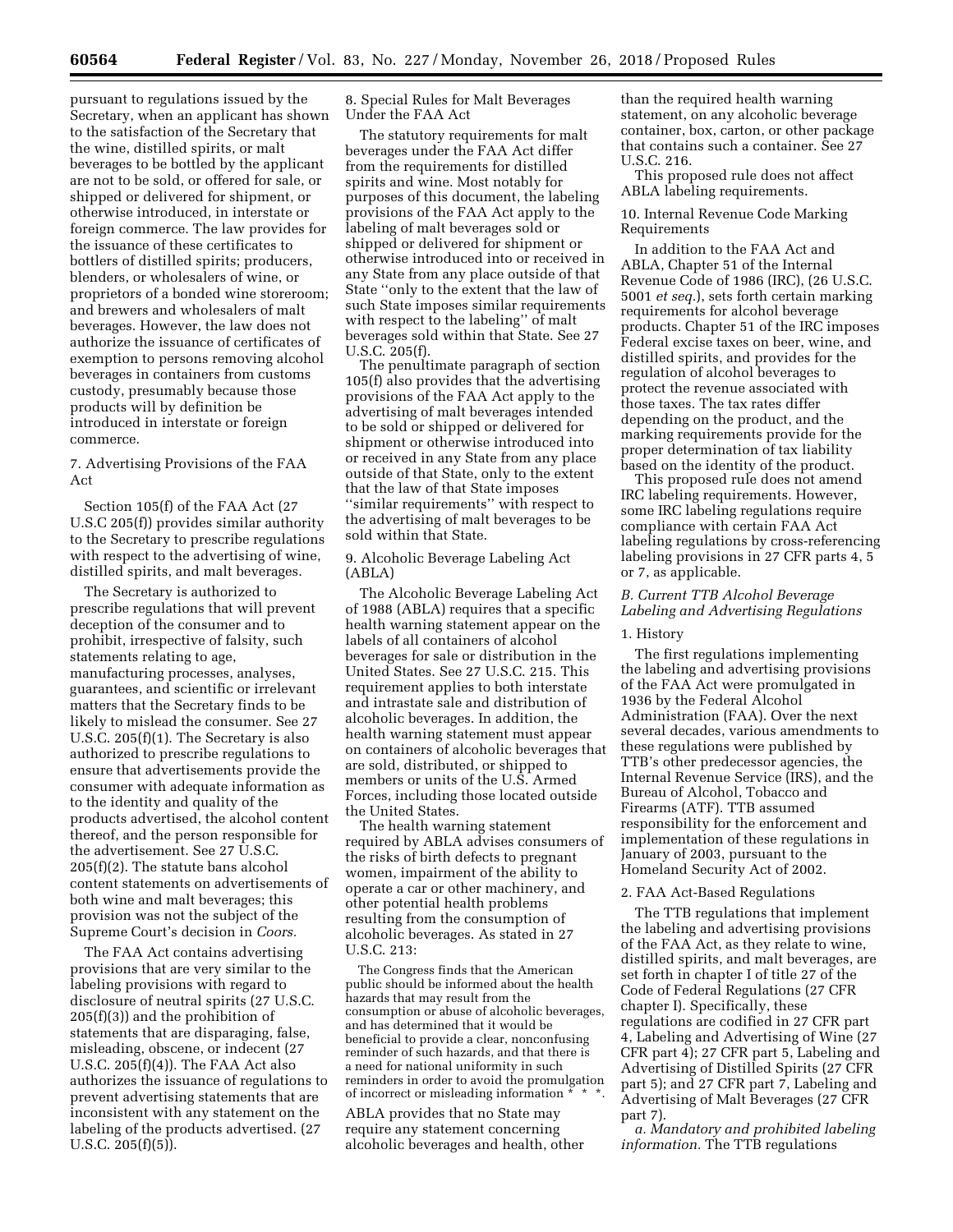contained in 27 CFR parts 4, 5, and 7 require that all wine, distilled spirits, and malt beverages sold or shipped in, or otherwise introduced into, interstate commerce bear labels that contain certain mandatory information. The regulations also set conditions on the use of certain non-mandatory information and specifically prohibit labeling statements that are false or tend to create a misleading impression.

Provisions in parts 4, 5, and 7 currently require similar mandatory information to appear on labels of wine, distilled spirits, and malt beverages, with some exceptions and with some notable differences among the commodities. The regulations in some circumstances also contain provisions regarding the placement of the mandatory information. Commodityspecific rules are discussed more fully in later sections of this document, but a general description of the current labeling requirements is provided here.

The mandatory information that must appear on alcohol beverage labels includes such things as the brand name of the product; a statement of the class, type, or other designation of the product; the name and address of the bottler or importer; a statement of the net contents; and declarations relating to sulfites or added colors in the product. Alcohol content statements, expressed as a percentage of alcohol by volume, are required for distilled spirits, wine over 14 percent alcohol by volume, and certain flavored malt beverages. These requirements, as well as certain exceptions to these requirements, are set forth later in this preamble.

With regard to the class, type, or other designation, the regulations specify and describe 9 ''classes'' of wine, including "grape wine" and "fruit wine," and 12 ''classes'' of distilled spirits, including ''whisky'' and ''brandy.'' Some classes are further subdivided into ''types.'' For example, types of ''grape wine'' include "table wine" and "dessert wine," while types of whisky include ''bourbon whisky'' and ''blended whisky.'' For malt beverages, the TTB regulations refer to certain classes but do not provide specific standards of identity for those classes. Instead, the regulations provide that statements of class and type must ''conform to the designation of the product as known to the trade.''

If a wine or distilled spirit does not fall within any class, and if a malt beverage is not known to the trade under a particular designation, the regulations require that a truthful and adequate statement of composition appear on the label as the statement of class and type. While the term ''statement of composition'' is not currently defined in the regulations, TTB's general policy has been to require that such a statement identify the base product and any added flavoring or coloring materials. For example, a statement of composition may be ''grape wine with raspberry flavor added,'' ''a blend of vodka and coconut liqueur,'' or ''ale brewed with watermelon juice.''

As noted above, the ''net contents'' must appear on containers. This is required for all three commodities. TTB regulations provide standards of fill for wine and distilled spirits products but not for malt beverages. This means that the net contents of wine and distilled spirits containers must be consistent with specified quantities prescribed by the standards of fill requirements (such as 750 milliliters).

Certain types of information or representations are prohibited from appearing on alcohol beverage labels, and these are set forth in regulations entitled ''prohibited practices.'' See current 27 CFR 4.39, 5.42, and 7.29, for wine, distilled spirits, and malt beverages, respectively. Some labeling practices are prohibited outright on alcohol beverage labels for any of the commodities. For example, no false or obscene statement may appear on any alcohol beverage label or container. Other practices are prohibited if presented in a manner that is misleading.

Some practices may be prohibited for just one of the commodities. For example, existing regulations prohibit certain uses of the term ''pure'' on distilled spirits labels. Other labeling practices may be used on labels if they comply with certain rules. These include the use of a living person's name or likeness and statements making claims about whether the product is organic.

*b. Alcohol advertising regulations.*  TTB also promulgates regulations covering the advertising of wine, distilled spirits, and malt beverages. These regulations prescribe mandatory information that must be included in an advertisement (such as identification of the responsible party) and also prohibit certain practices similar to the prohibited practices for labels. The advertising regulations are currently found in subpart G of part 4, subpart H of part 5, and subpart F of part 7.

#### 3. TTB's ABLA-Based Regulations

As previously noted, all alcohol beverages bottled or imported for sale or distribution in the United States must bear the health warning statement required by the ABLA, even if the

product is not sold in interstate commerce. The regulations promulgated under the authority of the ABLA are set forth in 27 CFR part 16, Alcoholic Beverage Health Warning Statement (27 CFR part 16). As noted above, this proposal does not affect ABLA labeling requirements.

### 4. TTB's IRC Marking Regulations

Finally, regulations implementing the IRC marking requirements appear in 27 CFR parts 19, 24, and 25 (relating to, respectively, domestic producers and bottlers of distilled spirits, wines, and beer), as well as 27 CFR parts 26, 27, and 28 (relating to distilled spirits, wine, and beer that are, respectively, brought into the United States from Puerto Rico and the Virgin Islands, imported into the United States, and exported from the United States). As noted above, this proposal does not affect these IRC-based regulations.

### *C. The Certificate of Label Approval (COLA) Process*

As noted above, a person who intends to bottle wine, distilled spirits, or malt beverages, or remove those products from customs custody in bottles, for introduction into interstate or foreign commerce must, before doing so, obtain approval of the labels for the bottles through a COLA issued by TTB. Currently, each application for a COLA is reviewed by a TTB specialist for compliance with the FAA Act and TTB regulations. In fiscal year 2015, TTB received over 153,000 applications for label approval. The time between the date of application and final TTB determination on the application averaged approximately 24 days.

In part, the increase in the number of COLA applications is due to the growing number of industry members submitting applications and to product innovations and expansions in product lines by industry members. In addition, because industry members seek to bring products to market quickly, they may submit label approval applications early in their product development process, before the product and its marketing have been finalized. These industry members may submit several applications for different potential labels to cover the different possible ways that product may eventually be formulated and marketed once ready for market.

To implement the FAA Act provision requiring the issuance of COLAs, TTB regulations provide a process through which a person can submit an application for approval of a label, along with a copy of the label, and obtain TTB approval of the label through the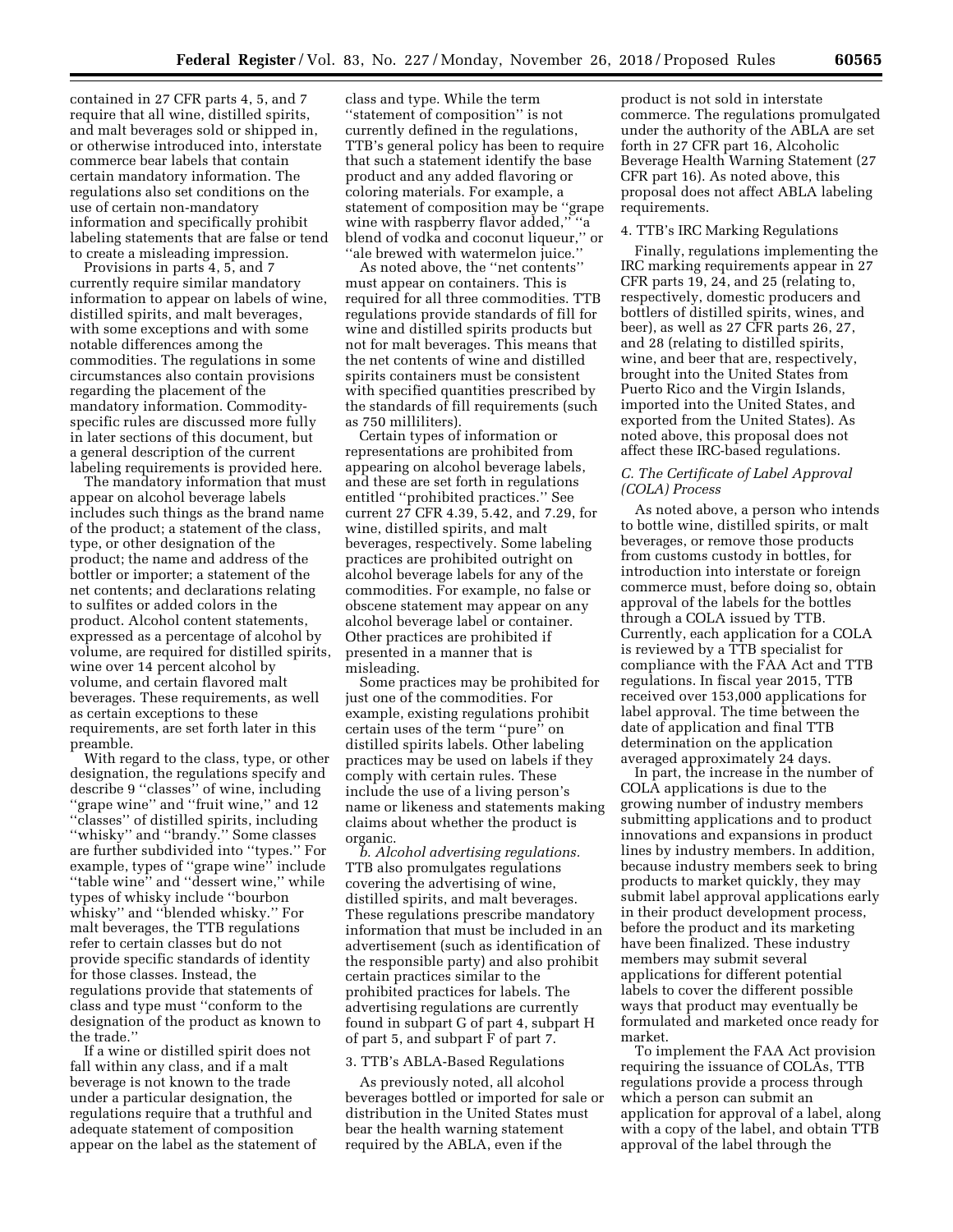issuance by TTB of a COLA. The COLA is evidence that a label has been reviewed for compliance with the TTB regulations and approved for use. The requirement to obtain a COLA for domestic and imported products is set forth in subparts E and F of part 4 (for wine), subparts E and F of part 5 (for distilled spirits), and subparts D and E of part 7 (for malt beverages). The procedures governing the issuance and revocation of COLAs are set forth in 27 CFR part 13, Labeling Proceedings (27 CFR part 13).

The regulations also authorize the issuance of certificates of exemption for wine and distilled spirits when the applicant establishes that the wine or distilled spirits product is not to be sold, offered for sale, or shipped or delivered for shipment, or otherwise introduced in interstate or foreign commerce. It should be noted that TTB and its predecessor agencies have never issued regulations requiring certificates of exemption for malt beverages that will not be sold or otherwise introduced in interstate or foreign commerce. Furthermore, the regulations do not require malt beverages that will not be sold or otherwise introduced in interstate or foreign commerce to be covered by a certificate of label approval. See TTB Ruling 2013–1. This issue will be discussed later in this preamble.

# 1. COLA Streamlining Initiatives

TTB has undertaken several initiatives to streamline the label approval process. In 2003, TTB implemented COLAs Online, a system that allows industry members to submit electronic applications for label approval. Currently, over 90 percent of COLA applications are submitted and processed electronically. More recently, in 2013, TTB began electronically processing applications that are received on paper.

On July 5, 2012, TTB published a revised version of TTB Form 5100.31, ''Application for and Certification/ Exemption of Label/Bottle Approval.'' The most significant change was to expand the list of items that may be changed on an approved alcohol beverage label without resubmission of the label for TTB approval. This new policy, which is reflected on the form, reduces the number of label applications that industry members would otherwise send to TTB. As a result, label applications were reduced by 8 percent. In 2014 TTB expanded the list of changes that may be made to approved labels without requiring those labels to be resubmitted to TTB for review—this expanded list has been

incorporated into the form (see TTB Industry Circular 2014–02 and TTB F 5100.31).

TTB has also been working on additional initiatives to streamline label review. These include making processing improvements designed to speed up review turnaround times; updating labeling guidance on the TTB website (*<https://www.ttb.gov>*) to help industry members comply with its labeling requirements; and researching industry needs and studying other Federal agencies' best practices so that TTB can continue to improve its label review process in the future.

# *D. Modernization of the Alcohol Beverage Labeling and Advertising Regulations*

As part of the Department of the Treasury's ''Plan for Retrospective Analysis of Existing Rules,'' TTB has been reviewing its existing labeling and advertising of wine, distilled spirits, and malt beverages regulations. TTB proposes to amend these regulations to improve their clarity and readability, to improve compliance, and to ease burdens on the regulated industry. The amended regulations will take into account modern business practices and contemporary consumer understanding in order to modernize the regulations.

In this proposed rule, TTB intends to clarify, update, and consolidate labeling requirements and, where possible, to set forth objective standards for meeting those requirements. This effort also will help TTB use its limited resources more efficiently, facilitate the development and use of more efficient systems for processing applications, and reduce the processing time for label applications.

In preparation for this rulemaking, TTB reviewed its regulations, public guidance, and labeling review practices to identify policies and interpretations that are relevant but have not yet been codified in the regulations, as well as those that are no longer relevant and can be eliminated. In all, TTB reviewed 90 rulings and industry circulars, and incorporated all or parts of approximately 38 of them into the proposed regulations. When these proposed regulations become final, those rulings and industry circulars, or parts thereof, will be superseded by the regulations. TTB also determined that eight rulings and industry circulars were no longer relevant and thus could be superseded without being incorporated.

As a result, the proposed regulations, when finalized, will provide industry with a more comprehensive source for the general rules applicable to alcohol beverage labeling. In addition, in

updating these regulations, TTB sought to make the rules applicable to all three commodities as consistent as possible, recognizing that some differences in treatment are required by statute and others by the nature of the commodity or industry practice.

#### *E. Plain Language Principles*

On June 1, 1998, the President issued a memorandum that requires Federal agencies to write regulations in ''plain language.'' These proposed regulations have been written in the plain language style. The proposed regulations:

• Use the active voice in the regulations, whenever possible;

• Use shorter sentences, paragraphs, and sections;

• Minimize the use of jargon and unnecessary technical terms;

• Clarify and simplify the regulatory requirements;

• Create consistency in the treatment of the three commodities, as appropriate;

• Break large sections into smaller, more focused sections for better readability; and

• Make it easier for readers to find information through the tables of contents.

## *F. Scope of This Rulemaking*

As mentioned above, TTB is undertaking this modernization effort to improve understanding of the regulatory requirements and to make compliance easier and less burdensome. In addition, the proposed rule will incorporate changes in labeling standards that have come about through statutory changes (such as the change to the labeling of wines with semi-generic designations) and international agreements (through the incorporation of various designations of geographic significance). In the case of wine, we are proposing greater flexibility in the use of certain appellations of origin and multiple varietal designations, both to comply with international commitments and to provide more information to consumers through greater flexibility in the use of this optional information on labels. For all products, TTB is proposing greater flexibility with regard to the placement of mandatory information on labels.

TTB is also reflecting contemporary case law with regard to the protection of commercial speech under the First Amendment. In some cases, this means codifying longstanding interpretations, such as our policy that the prohibition on disparaging statements on labels and in advertisements does not prohibit truthful and accurate comparisons with a competitor's product.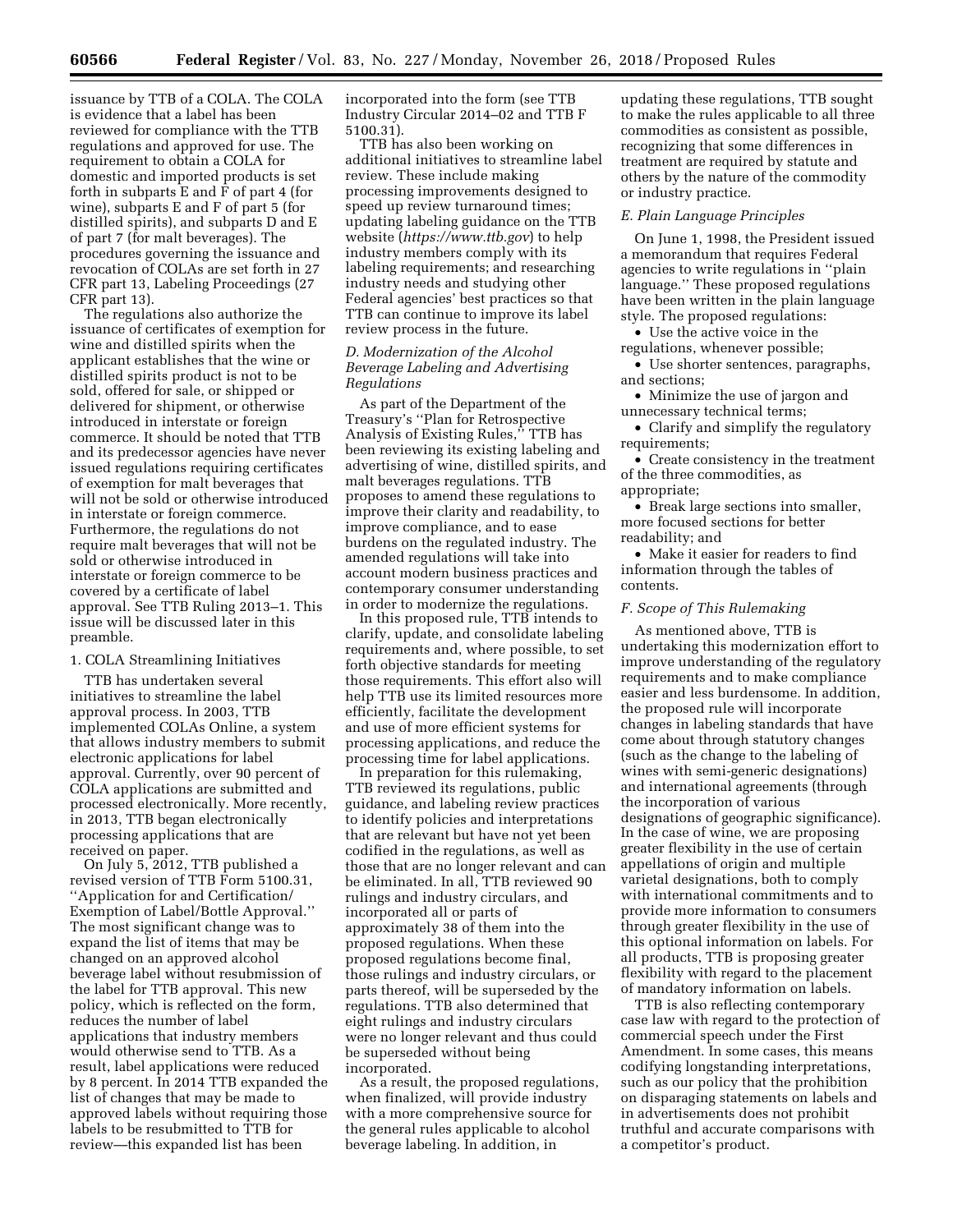With regard to malt beverages and wine, TTB is updating the alcohol content regulations for the first time since the Supreme Court's decision in *Rubin* v. *Coors Brewing Company,* 514 U.S. 476 (1995), which struck down on First Amendment grounds the FAA Act's ban on alcohol content statements on malt beverage labels. In 1993, after the district court decision in the *Coors*  case but prior to the Supreme Court decision, TTB's predecessor agency, the Bureau of Alcohol, Tobacco and Firearms (ATF), issued interim regulations allowing optional statements of alcohol content on malt beverage labels. See T.D ATF–339 (58 FR 21228, April 19, 1993). TTB is now proposing to finalize updated alcohol content regulations, including, in this document, amendments that would modernize the regulations on strength claims to remove outdated language, such as the ban on use of the term ''prewar strength,'' which refers to the period before World War I.

This proposed rule would also incorporate certain proposals previously aired for comment by TTB in notices or advance notices of proposed rulemaking, including proposals on the use of ''estate grown'' on wine labels, and the use of aggregate packaging to satisfy standards of fill for distilled spirits and wine containers.

TTB is also proposing several amendments that would protect consumers by providing certain more specific labeling and packaging rules. For example, existing regulations require mandatory information to appear on opaque packaging of distilled spirits and wine, because consumers are unable to see the label on the container without removing the container from the packaging. TTB is proposing to extend this requirement to malt beverages.

TTB is also proposing to require mandatory information to appear on any ''closed packaging'' of wine, distilled spirits, or malt beverages. The proposed amendments define closed packaging to include packaging where the mandatory information on the label of the container is not visible to the consumer because the container cannot be readily removed from the packaging. Packaging is considered closed if the consumer must open, rip, untie, unzip, or otherwise manipulate the package to remove the container in order to view any of the mandatory information.

TTB has noted that today's industry increasingly uses terms that apply to one commodity on labels of a different commodity. For example, TTB sees many wine and malt beverage labels that include distilled spirits terms or

malt beverage labels that include wine terms. TTB is proposing a specific regulatory provision to prohibit the use of such terms when they might mislead consumers as to the identity of the product, while allowing the nonmisleading use of certain terms (such as references to aging malt beverages in barrels previously used for the storage of distilled spirits or wine).

TTB solicits comments on whether these proposals will protect consumers and whether they will require significant labeling changes by industry members. TTB proposes to give all affected parties three years to come into compliance with the proposed regulations, should they be finalized. This will allow industry members to coordinate new labeling requirements with scheduled labeling changes, and to use up existing stocks of labeling and packaging.

There are a number of ongoing rulemaking initiatives related to labeling and advertising of alcohol beverages that will be handled separately from this proposed rule due to their complexity. For example, this document does not deal with ''Serving Facts'' statements, an issue that was the subject of a 2007 notice of proposed rulemaking (see Notice No. 73, 72 FR 41860, July 31, 2007) and TTB Ruling 2013–2. Nor does TTB address its current policy requiring statements of average analysis on labels that include nutrient content claims. Industry members should continue to rely on TTB's published rulings and other guidance documents on these issues. TTB's policy on gluten content statements is still an interim one; therefore, that issue is not addressed in the proposed rule (see TTB Ruling 2014–2). Substantive changes to allergen labeling requirements are not addressed in this document. Standards of fill requirements are not addressed in this document but TTB plans to address them in a separate rulemaking document.

In addition, this document is not intended to specifically address proposals that were submitted to the Department of the Treasury in response to a Request for Information (RFI) published in the **Federal Register** (82 FR 27212) on June 14, 2017. The RFI invited members of the public to submit views and recommendations for Treasury Department regulations that can be eliminated, modified, or streamlined, in order to reduce burdens. The comment period for the RFI closed on October 31, 2017.

Eight comments on the FAA Act labeling regulations, including 28 specific recommendations, were submitted in response to the RFI. For

ease of reference, TTB will post the labeling comments in the docket for this rulemaking. We will consider all of the labeling recommendations submitted in response to the RFI either as comments to this proposed rule or as suggestions for separate agency action, as appropriate. We note that our preliminary review of the comments submitted in response to the RFI indicates that many of the topics that were included in those recommendations are addressed in this proposed rule, although our proposals may in some cases differ from those set forth in the comments.

Finally, in this notice TTB proposes to consolidate its alcohol beverage advertising regulations in a new part, 27 CFR part 14, Advertising of Wine, Distilled Spirits, and Malt Beverages. The proposed part 14 contains only those updates needed to conform certain regulated practices to the updates being proposed for the labeling provisions. Additional updates to the regulations on advertising to address contemporary issues, such as social media, are not proposed in this rulemaking but may be proposed in future rulemaking initiatives. Because this proposed rule deals with such a broad scope of modernization changes, TTB will deal with these more specific issues in separate rulemaking documents.

#### **II. Proposed Revisions**

### *A. General Reorganization of the Parts*

TTB is proposing to reorganize the contents of 27 CFR parts 4, 5, and 7, and to add a new 27 CFR part 14. As proposed, 27 CFR parts 4, 5, and 7 continue to contain the labeling regulations for wine, distilled spirits, and malt beverages, respectively, while the current subparts of parts 4, 5, and 7 that relate to advertising are removed from those parts and consolidated into a new part 14. As part of TTB's review of the labeling regulations, TTB reviewed the various sections and subparts and determined that much of their basic structure needs to be amended. Under the current structure, information is not always located where a reader would expect to find it. As a result of amendments to the regulations over the years, certain provisions that would logically be grouped together are instead spread throughout a given part. Accordingly, TTB is proposing to group topics together in a more logical order, with related provisions, where appropriate, appearing in a single subpart.

The new subparts are restructured in a progressive order starting with general provisions, such as defining the terms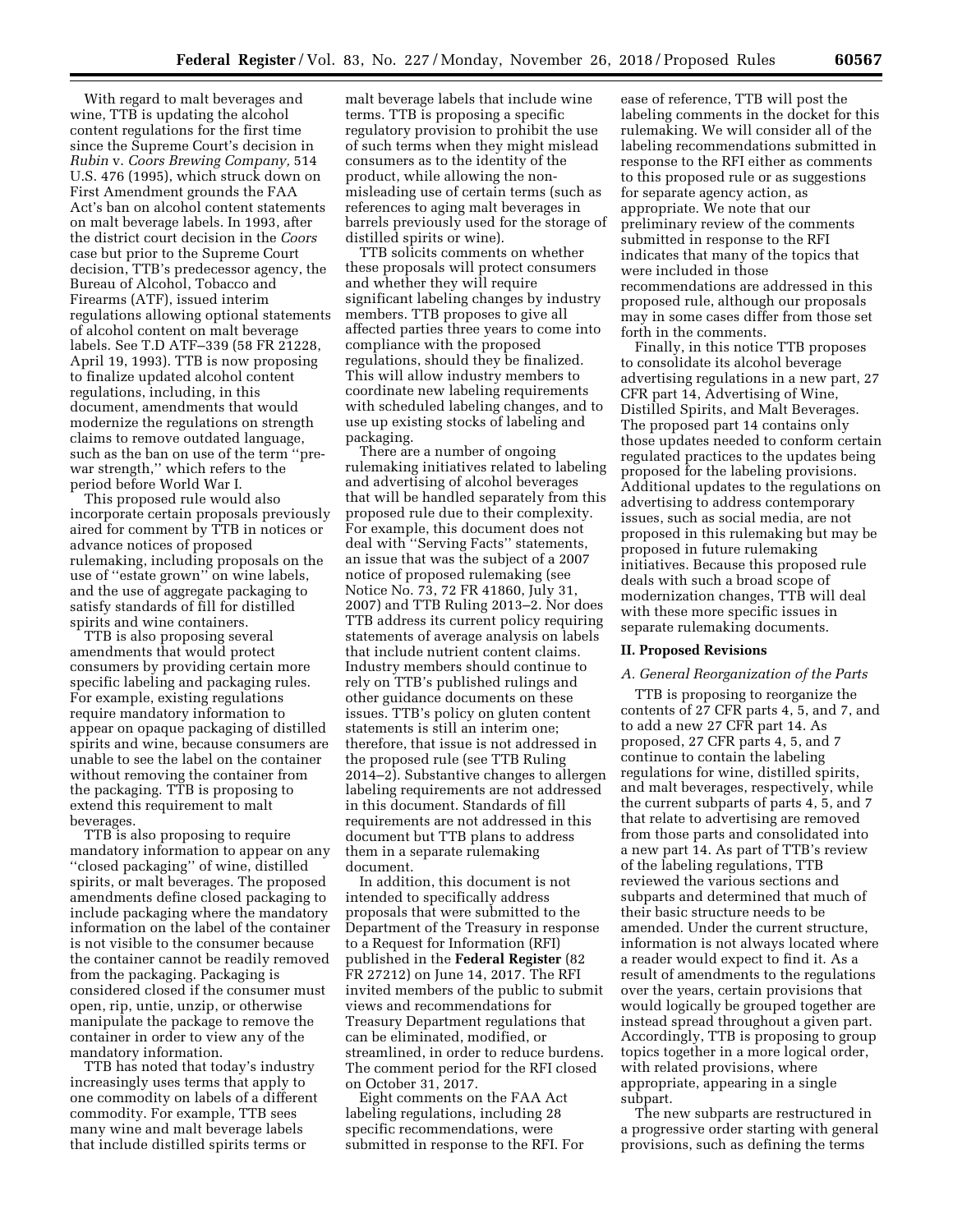used in that part and specifying who is subject to the regulations in that part. The ''general provisions'' subpart is followed by subparts setting forth the circumstances under which a certificate of label approval (COLA) is required, how to obtain a COLA, and what information is required on the labels and where it must appear.

Proposed parts 4, 5, and 7 of 27 CFR are each structured similarly. Furthermore, within each part, regulatory provisions that appear in more than one part will have the same number within the part. For example, the regulations that set out the mandatory information for wine, distilled spirits, and malt beverage labels, respectively, are found in

proposed §§ 4.63, 5.63, and 7.63. TTB believes that this revised numbering of the regulations will make it easier for the public to find relevant regulations and to compare regulations in the three parts.

The table below shows the organization of the proposed subparts in parts 4, 5, and 7.

## PROPOSED SUBPARTS: 27 CFR PARTS 4, 5, AND 7

| Part 4 (Wine)                                                                                                                                                                                                                                                                                                                    | Part 5 (Distilled spirits)                                                                                                                                                                                                                                                                                                        | Part 7 (Malt beverages)                                                                                                                                                                                                                                                                                                           |
|----------------------------------------------------------------------------------------------------------------------------------------------------------------------------------------------------------------------------------------------------------------------------------------------------------------------------------|-----------------------------------------------------------------------------------------------------------------------------------------------------------------------------------------------------------------------------------------------------------------------------------------------------------------------------------|-----------------------------------------------------------------------------------------------------------------------------------------------------------------------------------------------------------------------------------------------------------------------------------------------------------------------------------|
| Subpart A-General Provisions<br>Subpart B—Certificates of Label Approval and<br>Certificates of Exemption from Label Ap-<br>proval                                                                                                                                                                                               | Subpart A-General Provisions<br>Subpart B—Certificates of Label Approval and<br>Certificates of Exemption from Label Ap-<br>proval                                                                                                                                                                                                | Subpart A-General Provisions<br>Subpart B-Certificates of Label Approval                                                                                                                                                                                                                                                          |
| Subpart C-Alteration of Labels, Relabeling,<br>and Adding Information to Containers<br>Subpart D-Label Standards<br>Subpart E-Mandatory Label Information<br>Subpart F-Restricted Labeling Statements<br>Subpart G-Prohibited Labeling Practices<br>Subpart H-Labeling Practices That are Pro-<br>hibited if They are Misleading | Subpart C—Alteration of Labels, Relabeling,<br>and Adding Information to Containers<br>Subpart D-Label Standards<br>Subpart E-Mandatory Label Information<br>Subpart F-Restricted Labeling Statements<br>Subpart G-Prohibited Labeling Practices<br>Subpart H- Labeling Practices That are Pro-<br>hibited if They are Misleading | Subpart C—Alteration of Labels, Relabeling,<br>and Adding Information to Containers<br>Subpart D-Label Standards<br>Subpart E-Mandatory Label Information<br>Subpart F-Restricted Labeling Statements<br>Subpart G-Prohibited Labeling Practices<br>Subpart H- Labeling Practices That are Pro-<br>hibited if They are Misleading |
| Subpart I-Standards of Identity for Wine                                                                                                                                                                                                                                                                                         | Subpart I-Standards of Identity for Distilled<br>Spirits                                                                                                                                                                                                                                                                          | Subpart I-Classes and Types of Malt Bev-<br>erages                                                                                                                                                                                                                                                                                |
| Subpart J-American Grape Variety Names                                                                                                                                                                                                                                                                                           | Subpart J-Formulas                                                                                                                                                                                                                                                                                                                | Subpart J-Reserved                                                                                                                                                                                                                                                                                                                |
| Subpart K-Standards of Fill and Authorized<br><b>Container Sizes</b>                                                                                                                                                                                                                                                             | Subpart K-Standards for Fill and Authorized<br><b>Container Sizes</b>                                                                                                                                                                                                                                                             | Subpart K-Reserved                                                                                                                                                                                                                                                                                                                |
| Subpart L-Recordkeeping and Substantiation<br>Requirements                                                                                                                                                                                                                                                                       | Subpart L-Recordkeeping and Substantiation<br>Requirements                                                                                                                                                                                                                                                                        | Subpart L-Recordkeeping and Substantiation<br>Requirements                                                                                                                                                                                                                                                                        |
| Subpart M-Penalties and Compromise of Li-<br>ability                                                                                                                                                                                                                                                                             | Subpart M-Penalties and Compromise of Li-<br>ability                                                                                                                                                                                                                                                                              | Subpart M-Penalties and Compromise of Li-<br>ability                                                                                                                                                                                                                                                                              |
| Subpart N-Paperwork Reduction Act                                                                                                                                                                                                                                                                                                | Subpart N-Paperwork Reduction Act                                                                                                                                                                                                                                                                                                 | Subpart N-Paperwork Reduction Act                                                                                                                                                                                                                                                                                                 |

# *B. Proposed Changes That Apply to Parts 4, 5 and 7*

As discussed above, in proposing to update its labeling regulations, one of TTB's purposes has been to apply the same rules to wine, distilled spirits, and malt beverages, to the extent possible, as long as different treatment is not required by statute or by the nature of the commodity. Therefore, a number of the proposed changes to the regulations apply to parts 4, 5 and 7. These proposed changes are described below, in the general order in which they appear in the proposed regulations. See the discussion in sections II C, II D, and II E of this document for provisions specific to wine, distilled spirits, and malt beverages, respectively.

#### 1. Subpart A—General Provisions

*a. Definitions.* Proposed subpart A includes several sections of general applicability. These sections include definitions of terms used throughout these regulations, as well as sections cross-referencing other regulations that relate to the production and labeling of the alcohol beverage products at issue.

With regard to definitions, TTB is proposing to amend the sections in parts 4, 5, and 7 that define the terms used in those parts (proposed §§ 4.1, 5.1, and 7.1), to add definitions of the following terms: ''brand name,'' ''certificate holder,'' ''certificate of exemption from label approval,'' ''certificate of label approval (COLA),'' ''distinctive or fanciful name,'' and ''net contents.''

The proposed rule defines the term ''brand name'' as the name under which a product or product line is sold. This definition is consistent with the current understanding of the term and with guidance provided in the Beverage Alcohol Manuals (BAMs), TTB P 5120.3, 5110.7, and 5130.3, for wine, distilled spirits, and malt beverages, respectively, which are guidance documents that provide the public with interpretations of some of TTB's labeling regulations.

The term ''certificate holder'' is used in the proposed text of parts 4, 5, and 7 to refer to industry members that have obtained a COLA, certificate of exemption from label approval, or distinctive liquor bottle approval from TTB. The proposed rule sets forth a definition of ''certificate holder'' for parts 4, 5, and 7 that is largely consistent with that definition of that term in part 13 of the TTB regulations

(27 CFR part 13), which governs the issuance, denial, and revocation of COLAs. The definition of the term ''certificate of exemption from label approval'' is consistent with the definition already in part 13 of the TTB regulations.

The definition of the term ''Certificate of label approval (COLA)'' is derived from the definition set forth in part 13 of the TTB regulations, but includes some proposed revisions. The proposed definition is ''A certificate issued on TTB Form 5100.31 that authorizes the bottling of wine, distilled spirits, and malt beverages, or the removal of bottled wine, distilled spirits, and malt beverages from customs custody for introduction into commerce, as long as the product bears labels identical to the labels appearing on the face of the certificate, or labels with changes authorized by TTB on the certificate or otherwise.'' The current definition in part 13 recognizes that the COLA form itself authorizes certain allowable revisions to a label that may be made by the certificate holder without having to obtain TTB approval. The revisions made in the proposed definition specifically recognize that TTB may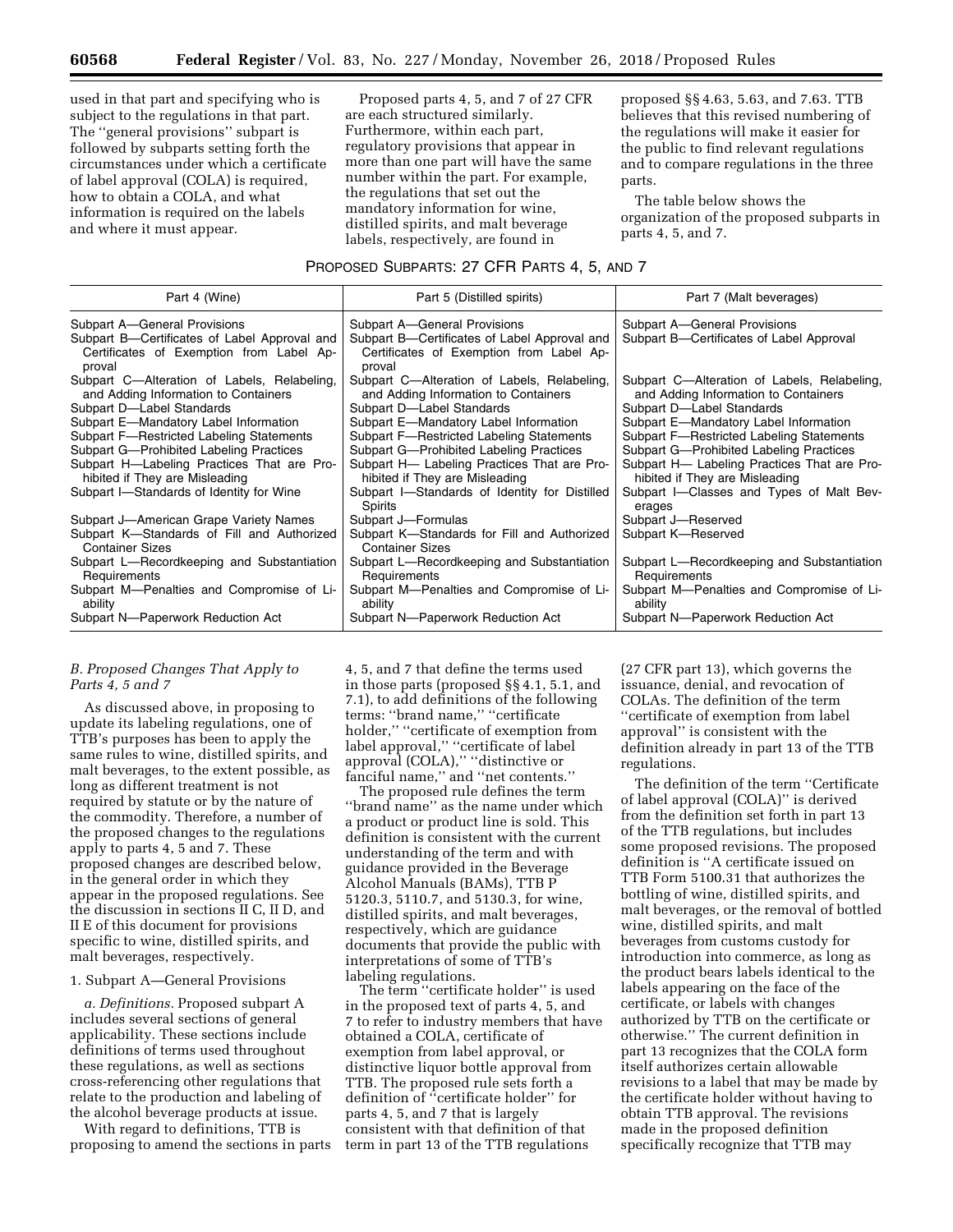authorize revisions in other ways, such as by issuing guidance on the TTB website.

The term ''distinctive or fanciful name'' currently refers to a term that must be used on a distilled spirits label, together with a truthful and adequate statement of composition, when a distilled spirits product does not fall within a class and type that is specified in the regulations or on a malt beverage label when a malt beverage is not known to the trade under a particular designation. A distinctive or fanciful name is optional on other distilled spirits or malt beverage products. A distinctive or fanciful name is also optional for a wine, whether or not it bears a statement of composition.

The proposed rule defines the term ''distinctive or fanciful name,'' which is used in proposed parts 4, 5, and 7. The term ''distinctive or fanciful name'' is defined as a descriptive name or phrase chosen to identify a product on the label. It does not include a brand name, class or type designation, statement of composition, or, in part 7 only, a designation known to the trade or consumers.

The proposed rule adds a definition of "net contents" in parts 4, 5, and 7. The ''net contents'' is the amount, by volume, of wine, distilled spirits, or malt beverages, respectively, held in a container. The net contents statement is mandatory labeling information.

The proposed regulations also include amendments to several definitions that appear in the current regulations. These changes reflect current TTB policy and are clarifying in nature.

The definition of the term ''container'' is amended in parts 4 and 7 and is added to part 5 to replace the definition of the term ''bottle.'' The proposed rule defines ''container'' in parts 4 and 7 as any can, bottle, box with an internal bladder, cask, keg, barrel, or other closed receptacle, in any size or material, that is for use in the sale of wine or malt beverages, respectively, at retail. Aside from editorial changes, this differs from the current definitions in that it specifically incorporates a box with an internal bladder, sometimes referred to as a ''bag in a box.''

The term "container" will replace the term ''bottle'' in the part 5 regulations for distilled spirits and is defined as any can, bottle, box used to protect an internal bladder, cask, keg, or other closed receptacle, in any size or material, that is for use in the sale of distilled spirits at retail. TTB believes that the revised definition will make it clearer that containers of distilled spirits may be made in a variety of materials and sizes, and that the term is not

restricted to traditional glass bottles. Because of the restrictions on the size of distilled spirits containers, the proposed definition does not include references to barrels. Furthermore, because there are prescribed standards of fill for both wine and distilled spirits, the definitions in parts 4 and 5 include a cross reference to those standard of fill regulations, to clarify that containers must be in certain sizes.

The proposed rule amends the definition of the term ''interstate or foreign commerce'' in parts 4, 5 and 7 to remove the provision that included commerce within any Territory as being interstate or foreign commerce. The FAA Act extends to the 50 States, the District of Columbia, and Puerto Rico. As set forth in the definitions in the FAA Act, the term ''State'' included a Territory and the District of Columbia, and the term ''Territory'' meant Alaska, Hawaii, and Puerto Rico. See 27 U.S.C. 211(a)(1). Since the enactment of the FAA Act in 1935, Alaska and Hawaii have become states. Furthermore, Puerto Rico is now a Commonwealth, which has affected the status of transactions that occur solely within Puerto Rico under the FAA Act. See ATF Ruling 85– 5, which addressed this issue in the context of the trade practice regulations and relied, in part, on *Cordova & Simonpietri Insurance Agency, Inc.* v. *Chase Manhattan Bank,* 649 F. 2d 36 (1st Cir. 1981). Therefore, the proposed rule amends the definition of ''interstate or foreign commerce'' to remove the language indicating that commerce within Puerto Rico is interstate commerce.

The proposed rule amends the definition of the term ''person'' in all three parts by adding ''limited liability company'' to specifically reflect TTB's current position that limited liability companies fall under the definition of a ''person.''

The proposed rule removes the term ''advertisement'' from the definition sections in parts 4, 5, and 7, because these parts will no longer provide substantive rules regarding advertisements. Instead, the proposed rule moves the regulations regarding advertisements to a new proposed part 14.

Finally, in this subsection and throughout parts 4 and 5, the proposed rule updates references to the IRC. The existing regulations include certain references to terms (such as ''rectifier'' or ''bonded wine storeroom'') from previous versions of the IRC. These terms are no longer used in the current tax laws. The proposed rule updates these references to include terms that are currently used in the IRC.

*b. General requirements and prohibitions under the FAA Act.*  Proposed §§ 4.3, 5.3, and 7.3 set out the general requirements and prohibitions under the FAA Act. Proposed §§ 4.3(a), 5.3(a), and 7.3(a) summarize the general requirements regarding COLAs, as set forth in greater detail in subpart B. Proposed §§ 4.3(b), 5.3(b), and 7.3(b) similarly summarize the prohibition against alteration, mutilation, destruction, obliteration, or removal of labels, as set forth in greater detail in subpart C. Proposed §§ 4.3(c) and (d), 5.3(c) and (d), and 7.3(c) and (d) set out the general labeling requirements of this part, as set forth in greater detail in subparts D, E, F, G, H, and I. Finally, proposed §§ 4.3(e) and 5.3(e) summarize the general bottling and standards of fill requirements, which are set out in subpart K for wine and distilled spirits. (Malt beverages are not subject to standard of fill requirements.)

Proposed §§ 4.3(d), 5.3(d), and 7.3(d) also set out for the first time in the regulations TTB's position that in order to be labeled in accordance with the regulations in these parts, a container may not contain an adulterated alcohol beverage within the meaning of the Federal Food, Drug, and Cosmetic Act. It is TTB's longstanding position that adulterated distilled spirits, wines, and malt beverages are mislabeled within the meaning of the FAA Act, even if the bottler or importer of the product in question has obtained a COLA or an approved formula. See Industry Circular 2010–8, dated November 23, 2010. No adulterated distilled spirits, wines, or malt beverages can satisfy the labeling requirements of the FAA Act. Subject to the jurisdictional requirements of the FAA Act, mislabeled distilled spirits, wines, and malt beverages, including adulterated products, may not be sold or shipped, delivered for sale or shipment, or otherwise introduced or received in interstate or foreign commerce, or removed from customs custody for consumption, by a producer, importer, or wholesaler, or other industry member subject to 27 U.S.C. 205(e).

*c. Exports in bond.* The current regulations exempting products for export from the labeling regulations under the FAA Act are somewhat inconsistent. In existing §§ 4.80 and 7.60, wine and malt beverages ''exported in bond'' are exempted from the requirements of those respective parts. However, current § 5.1, which is entitled ''General,'' provides that part 5 ''does not apply to distilled spirits for export.''

TTB believes that the exemptions in all three parts should be consistent and should be restricted to exportations in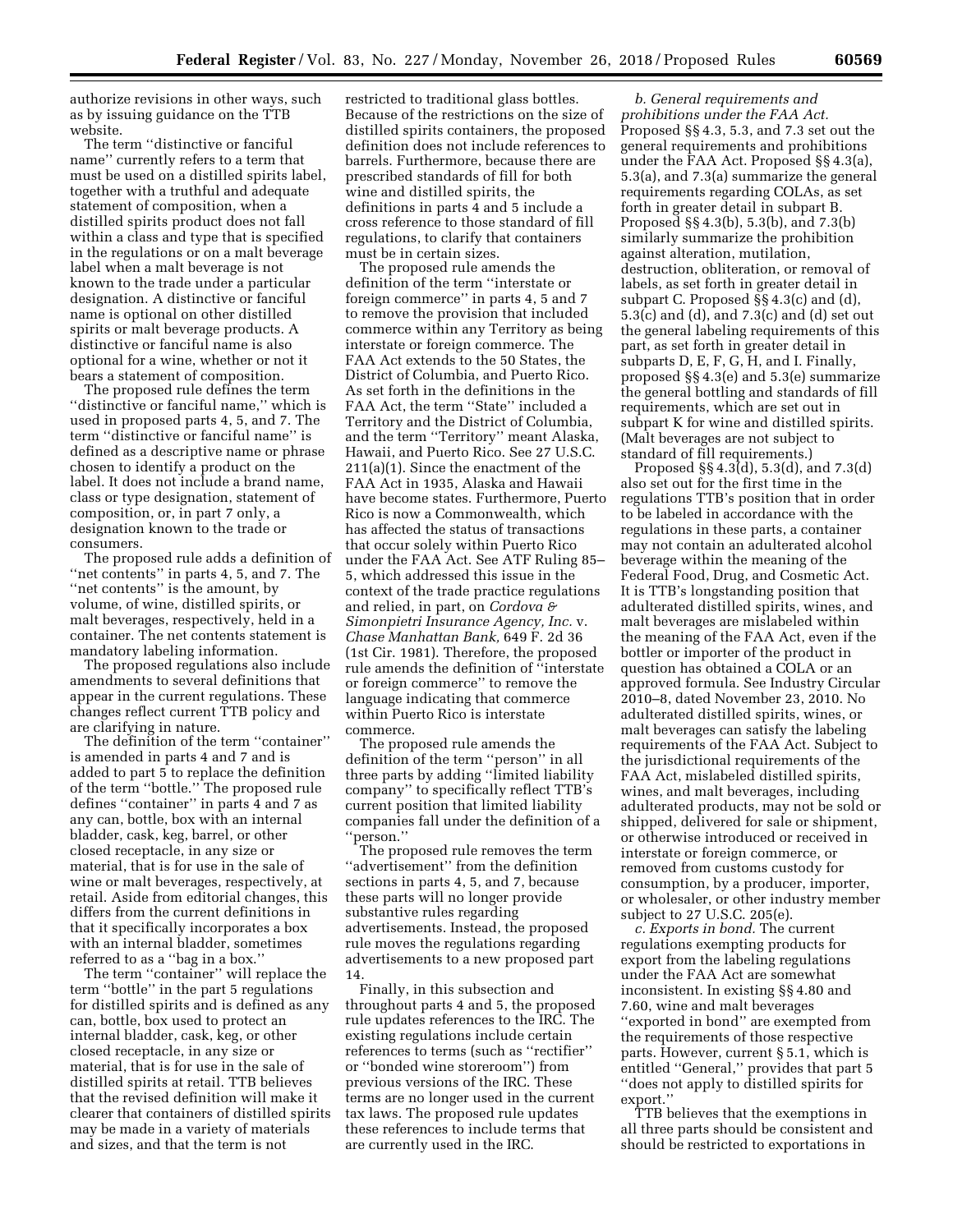bond. In general, the bottler is required to obtain a COLA prior to removal of the product from the premises. Products that are removed subject to tax may subsequently be exported or may end up in the domestic market, and therefore are not exempted from the labeling requirements of the FAA Act.

Accordingly, proposed §§ 4.8, 5.8, and 7.8 provide that products exported in bond directly from a bonded wine premises, distilled spirits plant, or brewery, respectively, or from customs custody, are not subject to the regulations under these parts. The amendment clarifies that exportation in bond does not include exportation after wine, distilled spirits, or malt beverages have been removed for consumption or sale in the United States, with appropriate tax determination or payment. This is only a clarifying change in parts 4 and 7. With regard to part 5, TTB seeks comments on whether this proposed change will impact existing practices, and if so, what the impact will be.

*d. Compliance with Federal and State requirements.* For the first time, parts 4, 5, and 7, will make clear that compliance with the requirements of the respective parts relating to the labeling and bottling of wine, distilled spirits and malt beverages does not relieve industry members from responsibility for complying with other applicable Federal and State requirements (see proposed §§ 4.9, 5.9, and 7.9).

These sections also provide that it remains the responsibility of the industry member to ensure that any ingredient used in the production of alcohol beverages complies fully with all applicable Food and Drug Administration (FDA) regulations pertaining to the safety of food ingredients and additives and that TTB may at any time request documentation to establish such compliance. In addition, these three sections provide that it remains the responsibility of the industry member to ensure that containers are made of suitable materials that comply with all applicable FDA health and safety regulations for the packaging of alcohol beverages for consumption and that TTB may at any time request documentation to establish such compliance.

It is TTB's longstanding position that its review of labels and formulas does not relieve the industry member from its responsibility to ensure compliance with applicable FDA regulations. See, *e.g.,* Industry Circular 2010–8, dated November 23, 2010, entitled ''Alcohol Beverages Containing Added Caffeine,'' in which TTB reminded industry members as follows:

\* \* \* each producer and importer of alcohol beverages is responsible for ensuring that the ingredients in its products comply with the laws and regulations that FDA administers. TTB's approval of a COLA or formula does not imply or otherwise constitute a determination that the product complies with the [Federal Food, Drug, and Cosmetic Act], including a determination as to whether the product is adulterated because it contains an unapproved food additive.

See also Industry Circular 62–33. The instructions on the forms for formula approval repeat this message. Now, TTB is proposing to codify this position in the regulations.

*e. Cross references to other regulations.* Proposed §§ 4.10, 5.10, and 7.10 are derived from current §§ 4.5, 5.2, and 7.4 and include an expanded list of regulations implemented by other Federal agencies of which industry members should be aware. While the list does not purport to be comprehensive, TTB believes it will be helpful to industry members.

2. Subpart B—Certificates of Label Approval (for Wine, Distilled Spirits and Malt Beverages) and Certificates of Exemption From Label Approval (for Wine and Distilled Spirits)

*a. Certificates of label approval (COLAs) and certificates of exemption from label approval.* The regulations implementing the statutory requirement for (COLAs) (for wine, distilled spirits and malt beverages) and certificates of exemption (for wine and distilled spirits) are reorganized for clarity. The proposed regulations also set forth, for the first time, some of the things that a COLA does not do. Specifically, the proposed regulations provide that, among other things, a COLA does not confer trademark protection; relieve the certificate holder from its responsibility to ensure that all ingredients used in the production of wine, distilled spirits, or malt beverages comply with applicable requirements of the FDA with regard to ingredient safety; or relieve the certificate holder from liability for violations of the FAA Act, the ABLA, the IRC, or related regulations and rulings.

The proposed revisions reflect the longstanding policy of TTB and its predecessor agencies. Furthermore, the COLA form (TTB Form 5100.31, Application for and Certification/ Exemption of Label/Bottle Approval), currently specifically provides that the issuance of a COLA does not confer trademark protection and does not relieve the applicant from liability for violations of the FAA Act, the ABLA, the IRC, or related regulations and rulings. TTB believes that these

revisions will clarify this position for the public and industry members.

*b. Certificates of exemption.* Proposed §§ 4.23 and 5.23 incorporate current regulatory requirements with regard to the issuance of certificates of exemption to bottlers of wine and distilled spirits. Consistent with the current regulations, the proposed rule provides that the bottler may obtain a certificate of exemption upon establishing, to the satisfaction of the appropriate TTB officer, that the wine or spirits to be bottled will be offered for sale only within the State in which bottled, and that they will not be sold, offered for sale, shipped or delivered for shipment, or otherwise introduced, in interstate or foreign commerce.

Consistent with the instructions for Item 18 that currently appear on the TTB Form 5100.31, the proposed regulations provide that, as a condition for receiving exemption from label approval, the label covered by a certificate of exemption must include the statement, ''For sale in [name of State] only.'' It should be noted that it is TTB's current practice to issue certificates of exemption conditioned on the applicant's agreement to add this statement to the container. Under the proposed regulations, TTB will require applicants to include this statement on a label submitted with the application for a certificate of exemption.

*c. COLAs for Imported Wine, Distilled Spirits, and Malt Beverages.* Consistent with current regulations, proposed §§ 4.24, 5.24, and 7.24 provide that wine, distilled spirits, and malt beverages, imported in containers, are not eligible for release from customs custody for consumption unless the person removing the wine, distilled spirits, or malt beverages has obtained and is in possession of a COLA. The regulations, as amended by the final rule facilitating the use of the International Trade Data System (ITDS) (T.D. TTB–145, 81 FR 94186, December 22, 2016), require importers who file electronically to file with CBP the identification number assigned to the approved COLA. If the importer is not filing electronically, the importer must provide a copy of the COLA to CBP at the time of entry.

*d. Administrative rules.* In proposed subpart B of parts 4, 5, and 7, several sections are grouped under the heading of ''Administrative Rules.'' These sections set forth requirements for presenting COLAs to government officials; submitting formulas, samples, and other documentation related to obtaining or using COLAs; and applying for and obtaining permission to use personalized labels.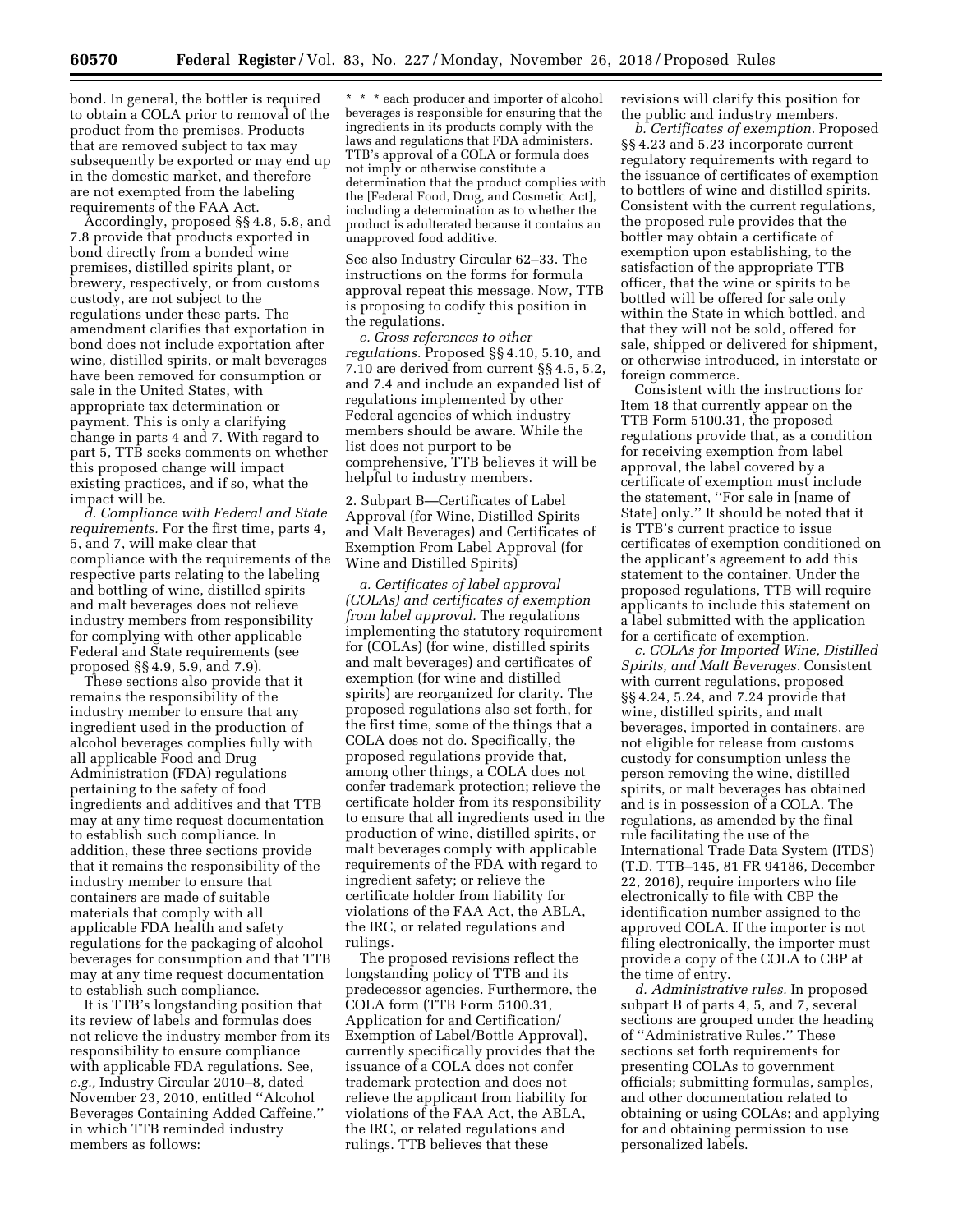The requirement that a certificate holder must present a COLA upon request by any duly authorized representative of the United States Government (at proposed §§ 4.27, 5.27, and 7.27) reflects current provisions (at current §§ 4.51, 5.55(c), and 7.42) but adds the provision that the COLA may be the original or a copy (including an electronic copy).

*i. Formula requirements.* TTB currently has specific formula requirements for certain domestic products. These are found in parts 5 and 19 for distilled spirits, in part 24 for wine, and in part 25 for beer. However, TTB often finds it necessary to obtain more specific information about a product that is not otherwise subject to the formula requirements in connection with the COLA review process.

For many imported alcohol beverage products, TTB requires a product evaluation to determine whether a proposed label identifies the product in an adequate and non-misleading way. Pre-COLA product evaluation entails a review of a product's ingredients and formulation and also may include a laboratory analysis of the product. Laboratory analysis involves a chemical analysis of a product. Such pre-COLA product evaluations ensure that:

• No alcohol beverage contains a prohibited ingredient.

• Ingredients are used within limitations or restrictions prescribed by TTB or another Federal agency, as applicable.

• Appropriate tax and product classifications are made.

• Alcohol beverages labeled without a sulfite declaration contain less than 10 parts per million (ppm) of sulfur dioxide.

The type of pre-COLA product evaluation required for a particular product depends on that product's formulation and origin. Industry Circular 2007–4, ''Pre-COLA Product Evaluation,'' dated September 11, 2007, includes a list of the imported products for which TTB currently requires formulas and other pre-COLA analyses.

The Industry Circular also announced that TTB had developed a new form that may be submitted in lieu of the various forms and formats otherwise prescribed in the regulations for specific products. TTB developed the form, TTB F 5100.51, ''Formula and Process for Domestic and Imported Alcohol Beverages,'' to simplify the formula submission process and to provide a more consistent means of information collection across all commodity areas for both imported and domestic products. The Circular stated that TTB intended to pursue a regulatory change

that will make use of this form mandatory, entirely replacing the various industry-specific forms and formats currently set forth in the TTB regulations. Until such a change occurs, this form may be used voluntarily as an alternate procedure. A producer or importer who wishes to use TTB F 5100.51 may submit that form in lieu of the forms prescribed in the regulations without first requesting approval from TTB to do so.

Current regulations in §§ 4.38(h), 5.33(g), and 7.31(d) authorize TTB to request more information about the contents of a wine, distilled spirits product or malt beverage, but the language in part 7 is different from the language in parts 4 and 5. Sections 4.38(h) and 5.33(g) provide that, upon request of the appropriate TTB officer, a bottler or importer must submit a full and accurate statement of the contents of any container to which labels are to be or have been affixed. The regulations in § 7.31(d) state that the appropriate TTB officer may require an importer to submit a formula for a malt beverage, or a sample of any malt beverage or ingredients used in producing a malt beverage, prior to or in conjunction with the filing of an application for a COLA.

TTB is proposing to standardize the regulatory language in parts 4, 5 and 7 on this issue. Accordingly, proposed §§ 4.28, 5.28, and 7.28 provide that the appropriate TTB officer may require a bottler or importer to submit a formula, the results of laboratory testing, and samples of the product or ingredients used in the final product, prior to or in conjunction with the review of an application for label approval. The proposed regulations also provide that TTB may request such information after the issuance of a COLA, or in connection with any product that is required to be covered by a COLA. The proposed regulations also provide that, upon request of the appropriate TTB officer, a bottler or importer must submit a full and accurate statement of the contents of any container to which labels are to be or have been affixed, as well as any other documentation on any issue pertaining to whether the wine, distilled spirits, or malt beverage is labeled in accordance with the TTB regulations. These amendments reflect current TTB policy.

As noted above, current TTB regulations and industry practice involve the submission of alcohol beverage formulas in varying forms and formats depending on the type of alcohol beverage and whether the product is domestically produced or imported. TTB believes that this multiplicity of procedures is

unnecessarily complicated and burdensome for both the regulated industries and TTB. Accordingly, we propose in this document to amend the TTB regulations in parts 4, 5, and 7 to provide that a formula may be filed electronically by using Formulas Online, or it may be submitted on paper on TTB Form 5100.51. TTB anticipates proposing similar revisions to the IRC regulations in the near future. TTB notes that many industry members now use Formulas Online to submit formulas, and encourages all industry members to consider the advantages of online filing.

*ii. Personalized labels.* The proposed regulations also set forth, for the first time, the process for applicants seeking label approval to receive permission from TTB to make certain changes in order to personalize labels without having to resubmit the labels for TTB approval (see §§ 4.29, 5.29, and 7.29). Personalized labels may contain a personal message, picture, or other artwork that is specific to the consumer who is purchasing the product. For example, a producer may offer custom labels to individuals or businesses that commemorate an event such as a wedding or grand opening.

Consistent with current policy, as set forth in TTB G 2011–5 and TTB G 2010– 1, the proposed regulations provide that label applicants who intend to offer personalized labels must submit a template for the personalized label with their application for label approval, and note on the application a description of the specific personalized information that may change. If the application complies with the regulations, TTB will issue a COLA with a qualification that allows the personalization of labels. The qualification will allow the certificate holder to add or change items on the personalized label such as salutations, names, graphics, artwork, congratulatory dates and names, or event dates, without applying for a new COLA. All of these items on personalized labels must comply with the regulations.

The proposed rule provides that certain changes are not permitted on personalized labels. These include the addition of any information that discusses either the alcohol beverage or the characteristics of the alcohol beverage, as well as information that is inconsistent with or in violation of the provisions of the TTB regulations or any other applicable law or regulation.

3. Subpart C—Alteration of Labels, Relabeling, and Adding Information to Containers

As previously noted, the COLA requirements of the FAA Act are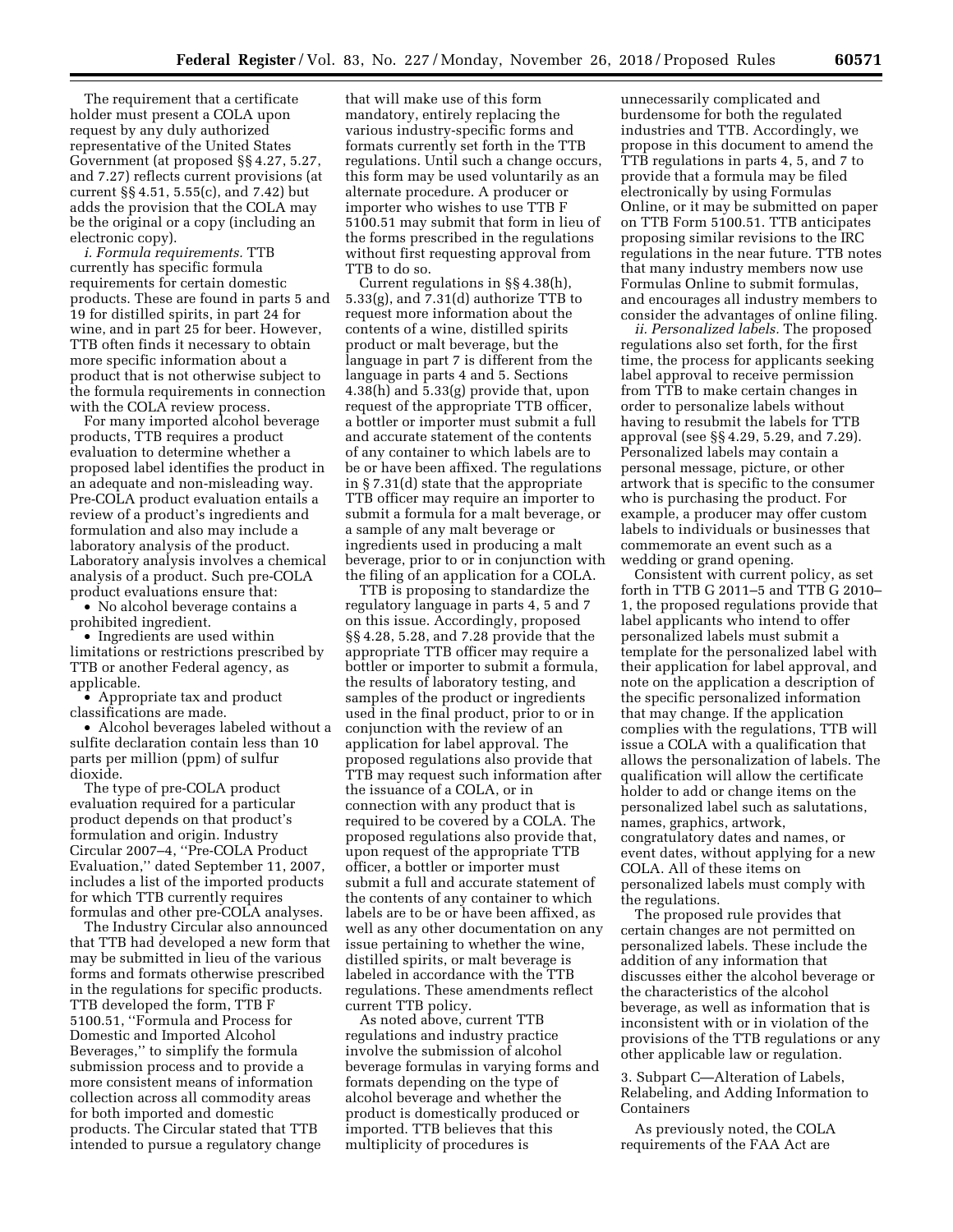intended to prevent the sale or shipment or other introduction in interstate or foreign commerce of distilled spirits, wine, or malt beverages that are not bottled, packaged, or labeled in compliance with the regulations. To ensure that products with proper labels are not altered once such products have been removed from bond, section 105(e) of the FAA Act (27 U.S.C. 205(e)) further provides:

It shall be unlawful for any person to alter, mutilate, destroy, obliterate, or remove any mark, brand, or label upon distilled spirits, wine, or malt beverages held for sale in interstate or foreign commerce or after shipment therein, except as authorized by Federal law or except pursuant to regulations of the Secretary of the Treasury authorizing relabeling for purposes of compliance with the requirements of this subsection or of State law.

Regulations that implement these provisions of the FAA Act, as they relate to wine, distilled spirits, and malt beverages, are set forth in parts 4, 5, and 7, respectively. Current §§ 4.30 and 7.20 provide that someone wanting to relabel must receive prior written permission from the appropriate TTB officer. Current § 5.31 does not require prior written approval for the relabeling of distilled spirits, as long as such relabeling is done in accordance with an approved COLA.

In proposed subpart C of parts 4, 5, and 7, TTB proposes conforming changes to the regulations that implement this statutory prohibition. This subpart also sets forth the situations in which a person must apply for and obtain written approval prior to relabeling.

Proposed §§ 4.41(a), 5.41(a), and 7.41(a) set forth the statutory prohibition under 27 U.S.C. 205(e) on the alteration of labels. The proposed language provides that the prohibition applies to any persons, including retailers, holding wine for sale in (or after shipment in) interstate or foreign commerce.

Proposed §§ 4.41(b), 5.41(b), and 7.41(b) provide that for purposes of the relabeling activities authorized by this subpart, the term ''relabel'' includes the alteration, mutilation, destruction, obliteration, or removal of any existing mark, brand, or label on the container, as well as the addition of a new label (such as a sticker that adds information about the product or information engraved on the container) to the container, and the replacement of a label with a new label bearing identical information.

Proposed §§ 4.41(c), 5.41(c), and 7.41(c) contain new language that provides that authorization to relabel in no way authorizes the placement of labels on containers that do not accurately reflect the brand, bottler, identity, or other characteristics of the product; nor does it relieve the person conducting the relabeling operations from any obligation to comply with the regulations in this part and with State or local law, or to obtain permission from the owner of the brand where otherwise required.

The existing regulations in parts 4 and 7 require persons wishing to relabel to obtain written permission from TTB, with certain exceptions, while the regulations in part 5 require persons wishing to relabel to obtain a COLA from TTB. TTB believes that the regulations in parts 4, 5 and 7 should be updated to cover all of the situations in which people need to relabel. The existing regulations in part 5 allow persons who are eligible to obtain COLAs covering the products, such as bottlers and importers, to relabel the products even after they have been removed from bottling premises or customs custody, respectively. The proposed rule extends this provision to parts 4 and 7. However, the language in existing parts 4 and 7 allows persons who are not eligible to obtain COLAs, such as retailers, to obtain written permission from TTB to relabel products that are in the marketplace when unusual circumstances exist. The proposed rule extends this provision to part 5.

Accordingly, proposed §§ 4.42(a), 5.42(a), and 7.42(a) provide that proprietors of bonded wine premises, distilled spirits plant premises, and breweries, respectively, may relabel domestically bottled products prior to their removal from, and after their return to bond at, the bottling premises, with labels covered by a COLA, without obtaining separate permission from TTB for the relabeling activity. Proposed §§ 4.42(b), 5.42(b), and 7.42(b) provide that proprietors of bonded wine premises, distilled spirits plant premises, and breweries, respectively, may relabel domestically bottled products after removal from the bottling premises with labels covered by a COLA, without obtaining separate permission from TTB for the relabeling activity. This would, for example, allow a brewer to replace damaged labels on containers that are being held at a wholesaler's premises, as long as the labels are covered by a COLA, without obtaining separate permission from TTB to remove the existing labels and replace them with either identical or different approved labels.

Similarly, proposed §§ 4.42(c) and (d), 5.42(c) and (d), and 7.42(c) and (d)

provide that, under the supervision of U.S. customs officers, imported wine, distilled spirits, and malt beverages, respectively, in containers in customs custody may be relabeled without obtaining separate permission from TTB for the relabeling activity. Such containers must bear labels covered by a COLA if and when they are removed from customs custody for consumption.

Proposed §§ 4.43, 5.43, and 7.43 cover relabeling activities that require separate written authorization from TTB. It is rare that someone other than the original bottler or importer will need to relabel the product, but these situations sometimes occur. For example, sometimes unlabeled wine containers are transferred between bonded wine premises. While the bottler is required to obtain a COLA to cover these containers prior to bottling, the transferee, who is labeling the containers, will sometimes want to put additional labels on the containers. In this case, the transferee must obtain TTB approval to place the new labels on the products and must be in possession of the necessary documentation to substantiate any new claims that will appear on the labels.

Thus, the proposed regulations provide that persons who are not eligible to obtain a COLA (such as retailers or permittees other than the bottler) may obtain written authorization for relabeling if the facts show that the relabeling is for the purpose of compliance with the requirements of this part or of State law. The written application must include copies of the original and proposed new labels; the circumstances of the request, including the reason for relabeling; the number of containers to be relabeled; the location where the relabeling will take place; and the name and address of the person who will be conducting the relabeling operations.

TTB is proposing to add to the malt beverage regulations a provision that is already found in slightly different forms in parts 4 and 5. This provision authorizes, without any requirement for separate written permission from TTB, the addition of a label identifying the wholesaler, retailer, or consumer as long as the label contains no reference to the characteristics of the product, does not violate the labeling regulations, and does not obscure any existing labels. The proposed regulations will standardize this provision for wine, distilled spirits, and malt beverages (see proposed §§ 4.44, 5.44, and 7.44).

TTB believes that the proposed regulations will enable permittees, brewers, and retailers to relabel alcohol beverage containers when there is a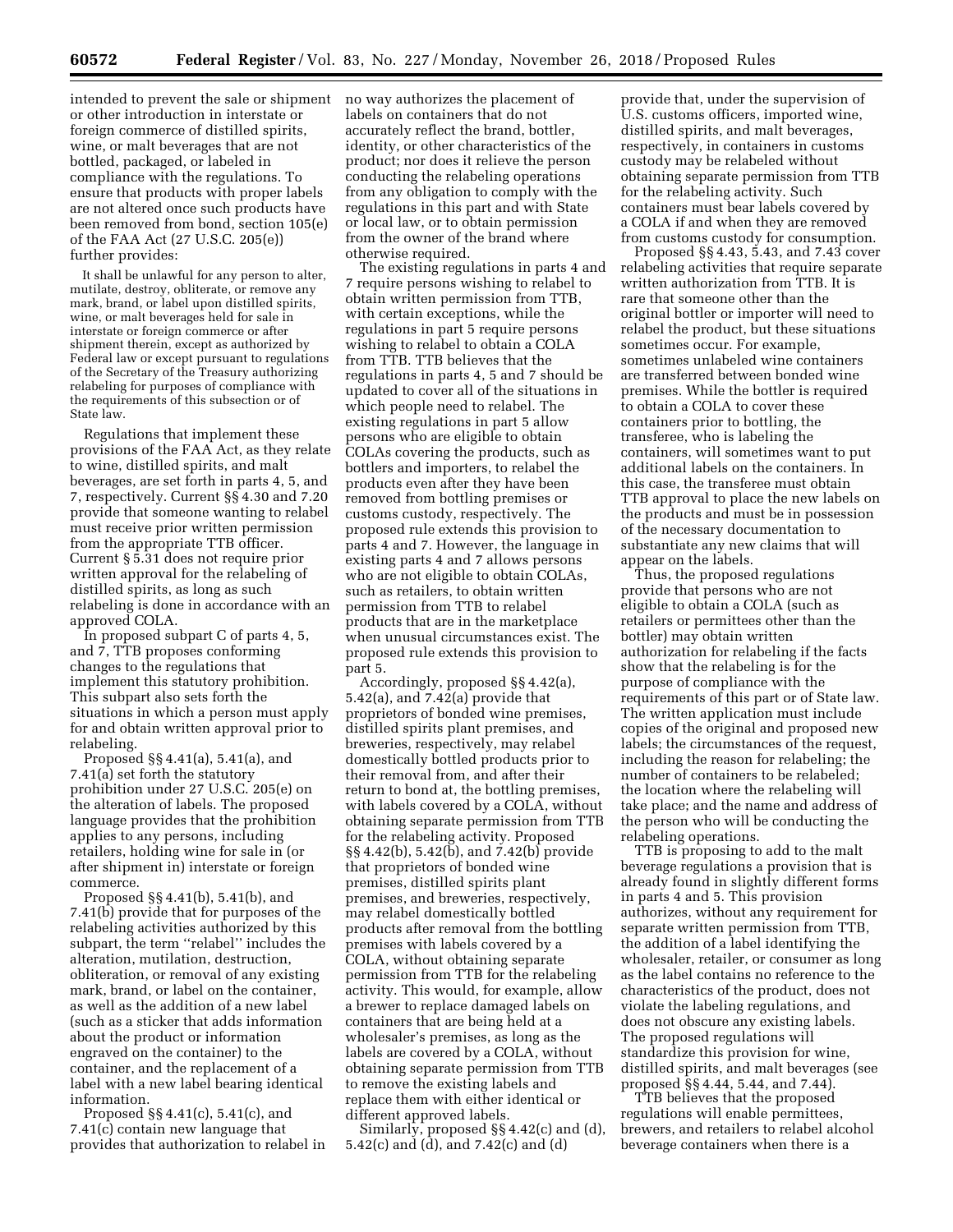good reason to do so, while still restricting the alteration of labels for containers that are in the marketplace. We seek comments from the industry on whether the proposed regulations will protect the integrity of labels in the marketplace without imposing undue burdens on the industry.

### 4. Subpart D—Label Standards

The current provisions governing legibility of labels, type size, and language requirements are found within one section of parts 4, 5, and 7 for wine, distilled spirits, and malt beverages, respectively. See current §§ 4.38, 5.33, and 7.28. Proposed subpart D includes those and other general provisions. These provisions are predominantly derived from and consistent with requirements set forth in the current regulations.

TTB is proposing to amend the sections that set forth legibility requirements for the mandatory information that is required to be placed on labels (proposed §§ 4.52, 5.52, and 7.52). These sections are derived from current §§ 4.38(a), 5.33(a) and (b), and 7.28(a).

The proposed regulations set forth the requirement that mandatory information must be ''separate and apart'' from descriptive or explanatory information, referred to in the proposed rule as ''additional information,'' with a few exceptions. First, brand names are exempt from this requirement. Second, this provision does not preclude the addition of brief optional phrases as part of the class and type designation (such as, ''premium malt beverage''), the name and address statement (such as, ''Proudly produced and bottled by ABC Winemaking Co. in Napa, CA, for over 30 years''), or other information required by the regulations, as long as the additional information does not detract from the prominence of the mandatory information. Finally, the mandatory statements related to disclosure of certain specified ingredients (FD&C Yellow No. 5, cochineal extract or carmine, sulfites, and aspartame) may not include additional information. It should be noted that the aspartame statement, like the health warning statement required by part 16, must be separate and apart from all other information.

The proposed regulations expand on the requirement that mandatory information must appear on a ''contrasting background'' by adding examples of contrasting backgrounds that would satisfy regulatory requirements. The color of the container and of the alcohol beverage in the container must be taken into account if

the label is transparent. The text also clarifies that, with one exception (for the required aspartame statement), mandatory information may appear in lower case letters, capital letters, or both capital and lower-case letters.

The proposed rule makes changes to current provisions pertaining to minimum type size requirements. The current regulations setting forth minimum type size requirements  $(current \S\S 4.38(b), 5.33(b)(5), 5.33(b)(6),$ and 7.28(b)) prescribe specific heights in millimeters for mandatory information. The height specification is dependent on the size of the container. Among other things, the proposed regulations provide that the minimum type size applies to all capital and lowercase letters.

The proposed rule also makes changes to current provisions pertaining to maximum type size requirements for the alcohol content statement for wine and malt beverages. Current § 4.38(b)(3) provides that the alcohol content statement on containers of 5 liters or less may not appear in script, type, or printing that is more than 3 millimeters in height. This section further provides that the alcohol content statement on containers of wine may not be set off with a border or otherwise accentuated. TTB is retaining the type size requirement, but removing the prohibition against accentuating the alcohol content statement. This is in keeping with TTB's current policy, which allows alcohol content statements to be bolded.

In general, current  $\S 7.28(b)(3)(ii)$ provides that all portions of the alcohol content statement for malt beverages must be of the same size and kind of lettering and of equally conspicuous color, and not larger than 3 millimeters for containers of 40 fluid ounces or less, and not larger than 4 millimeters for containers larger than 40 fluid ounces. TTB is retaining the maximum alcohol content type size requirements for wine and malt beverages in §§ 4.53 and 7.53, respectively.

TTB is proposing to add sections to all three parts (proposed §§ 4.54, 5.54, and 7.54) to make it explicit that mandatory information may not be obscured in whole or in part. This requirement reflects current policy. Although it certainly is a long-standing component of ''legibility,'' TTB believes that industry members would benefit from the explicit statement of this policy in the regulatory text of parts 4, 5, and 7.

TTB seeks comments on whether the proposed changes to the placement and legibility requirements for mandatory information, which are intended to

provide additional flexibility to industry members, adequately protect the consumer by ensuring that mandatory information on containers is readily apparent to consumers.

In proposed §§ 4.55, 5.55, and 7.55, TTB is proposing to amend the language requirements that are currently found in §§ 4.38(c), 5.33(c), and 7.28(c), to allow all mandatory information to appear in Spanish when products are bottled for sale in the Commonwealth of Puerto Rico. Consistent with the current regulations, the proposed regulations generally require mandatory information, other than the brand name, to appear in the English language. The proposed regulations also allow for additional statements in a foreign language, including translations of mandatory information that appears elsewhere in English on the label, to appear on labels and containers, as long as those statements do not conflict with, or contradict, the requirements of parts 4, 5, and 7. Finally, these sections provide that the country of origin may be in a language other than English when allowed by CBP regulations.

5. Subpart E—Mandatory Label Information

Proposed subpart E in parts 4, 5 and 7 sets forth the information that is required to appear on alcohol beverage labels (otherwise known as ''mandatory information''). This subpart also prescribes where and how mandatory information must appear on such labels.

*a. What constitutes a label.* TTB is proposing to add regulatory text to all three parts to specify what TTB will consider to be the ''label'' for purposes of mandatory information. Proposed §§ 4.61(a), 5.61(a), and 7.61(a) address different forms that labels take (for example, paper, plastic or film labels affixed to the container; information etched, engraved, sandblasted, or otherwise carved into the surface of the container; and information branded, stenciled, painted, printed, or otherwise directly applied to the surface of the container). For purposes of the net contents statement and the name and address statement only, the term ''label'' includes information blown, embossed, or molded into the container as part of the process of manufacturing the container.

Proposed §§ 4.61(b), 5.61(b), and 7.61(b) clarify that placement of information on certain parts of alcohol beverage containers (such as the bottom of the container, caps, corks, or other closures [unless authorized to bear mandatory information by the appropriate TTB officer], and foil or heat shrink capsules) will not meet the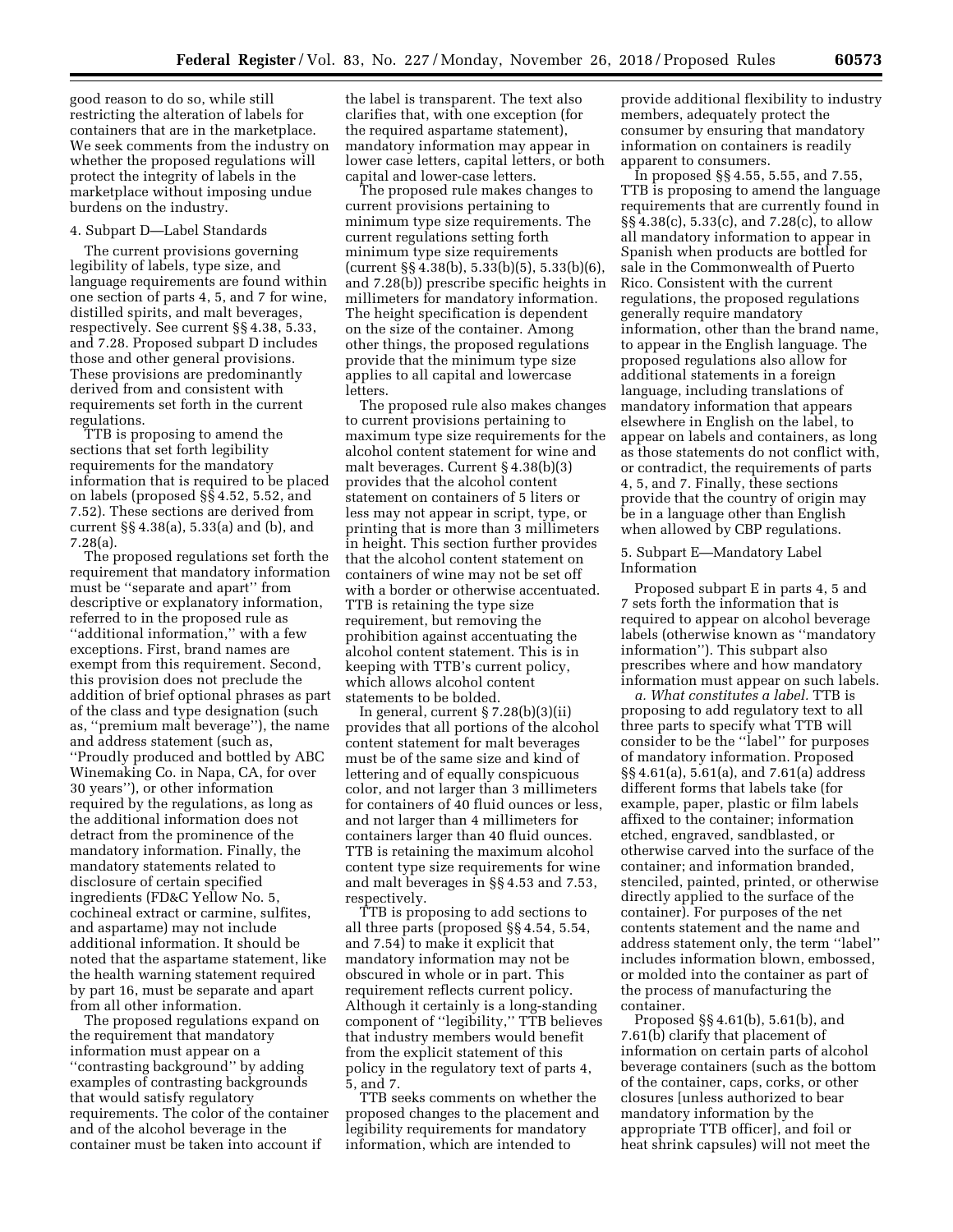requirements for mandatory information that must appear on labels. This provision is intended to take into account unique types of containers, such as pudding or gelatin-type cups, where the mandatory information is sometimes authorized to appear on the top of the container. Information on these parts of the container are still subject to the restrictions and prohibitions set forth in proposed subparts F, G and H of parts 4, 5, and 7.

Proposed §§ 4.61(c), 5.61(c), and 7.61(c) further clarify longstanding policy that any materials that accompany the container to the consumer but are not firmly affixed to the container, including booklets, leaflets, and hang tags, are not ''labels'' for purposes of proposed parts 4, 5, and 7. Such materials are instead subject to the advertising regulations in proposed new part 14 of the TTB regulations. This is a clarifying change for parts 4 and 5, consistent with the intent of T.D. ATF– 180 (49 FR 31667, August 8, 1984), which explained in its preamble that ''[l]abels must be firmly affixed to the container, hang tags are usually tied or slipped over the neck of the bottle. Therefore, when other matter accompanies the container and is not firmly affixed as a label, such matter is advertising material and must bear the mandatory statements.''

*b. Packaging (including cartons, coverings, and cases).* Current regulations in §§ 4.38a and 5.41 set out rules for the placement of information on bottle cartons, booklets, and leaflets. Briefly, these regulations provide that individual coverings, cartons, or other containers of the bottle used for sale at retail (that is, other than a shipping container), as well as any written, printed, graphic, or other matter accompanying the bottle to the consumer shall not contain any statement, design, device or graphic, pictorial, or emblematic representation prohibited by the labeling regulations.

The current regulations also require the placement of mandatory label information on sealed opaque coverings, cartons, or other containers used for sale at retail (but not shipping containers). Coverings, cartons, or other containers of the bottle used for sale at retail that are designed so that the bottle is easily removable may display any information that is not in conflict with the label on the bottle contained therein. However, any brand names or designations must be displayed in their entirety, with any required modifications and/or statements of composition.

Thus, the prohibited practices for labeling set forth in existing §§ 4.39(a) and 5.42(a) apply to bottles, labels on bottles, any individual covering, carton, or other container of such bottles used for sale at retail, and any written, printed, graphic, or other matter accompanying such bottles to the consumer. Yet, the advertising regulations in existing §§ 4.61 and 5.62 define the term ''advertisement,'' in pertinent part, as including any written or verbal statement, illustration, or depiction, whether it appears in ''a newspaper, magazine, trade booklet, menu, wine card, leaflet, circular, mailer, book insert, catalog, promotional material, sales pamphlet, or in any written, printed, graphic, or other matter accompanying the [container] bottle,'' but excluding ''[a]ny label affixed to any [container] bottle \* \* \* \* or any individual covering, carton, or other [wrapper of such container] [container of the bottle] which constitutes a part of the labeling'' under the labeling regulations.

The current labeling regulations in part 7 do not include regulations similar to current §§ 4.38a and 5.41. However, as set forth at current § 7.29(a) and (h), the prohibited practices in the labeling regulations for malt beverages apply to containers, any labels on such containers, or any cartons, cases, or individual coverings of such containers used for sale at retail, as well as to any written, printed, graphic, or other material accompanying malt beverage containers to the consumer. The current advertising regulations in part 7, like the advertising regulations in parts 4 and 5, define the term ''advertisement'' (in current § 7.51) to include, in pertinent part, any written or verbal statement, illustration, or depiction, whether it appears in ''a newspaper, magazine, trade booklet, menu, wine card, leaflet, circular, mailer, book insert, catalog, promotional material, sales pamphlet, or in any written, printed, graphic or other matter accompanying the container, representations made on cases \* \* \* or in any other media;'' but excluding any ''label affixed to any container of malt beverages; or any coverings, cartons, or cases of containers of malt beverages used for sale at retail which constitute a part of the labeling'' under the labeling regulations.

TTB believes that the existing regulations create some confusion as to when a case or hang tag constitutes labeling and when it constitutes advertising. Accordingly, TTB is proposing identical regulations in proposed §§ 4.62, 5.62, and 7.62 to address packaging. The proposed regulations provide, consistent with existing regulations in parts 4, 5 and 7, that packaging may not include any

statements or representations prohibited by the labeling regulations from appearing on containers or labels. The proposed regulations also provide, consistent with existing regulations in parts 4 and 5 but as a new requirement for part 7, that closed packaging, including sealed opaque coverings, cartons, cases, carriers, or other packaging used for sale at retail, must include all mandatory information required to appear on the label.

Furthermore, the proposed regulations provide greater clarity than the current provisions about when packaging is considered closed. Proposed §§ 4.62, 5.62, and 7.62 provide that packaging is considered closed if the consumer must open, rip, untie, unzip, or otherwise manipulate the package to remove the container in order to view any of the mandatory information. Packaging is not considered closed if a consumer could view all of the mandatory information on the container by merely lifting the container up, or if the packaging is transparent or designed in a way that all of the mandatory information can easily be read by the consumer without having to open, rip, untie, unzip, or otherwise manipulate the package. TTB seeks comment on whether TTB should require mandatory or dispelling information to appear on open packaging when part of the label is obscured.

TTB solicits comments on whether the proposed rules will require significant change to labels, containers, or packaging materials. We also solicit comments on whether the proposed revisions will provide better information to the consumer and make it easier to find mandatory information on labels, containers, and packages.

*c. Placement rules.* Mandatory information includes the brand name, the class and type designation, alcohol content, net contents, name and address of the responsible party (such as the producer, bottler, or importer), and disclosure of certain ingredients and processes. The current regulations have placement requirements for mandatory information––some mandatory information must appear on the ''brand label,'' and other mandatory information may appear on any label. The regulations in parts 4 and 7 define the brand label as the label carrying, in the usual distinctive design, the brand name. The regulations in part 5 define the brand label, in part, as the principal display panel that is most likely to be displayed, presented, shown, or examined under normal and customary conditions of display for retail sale, and any other label appearing on the same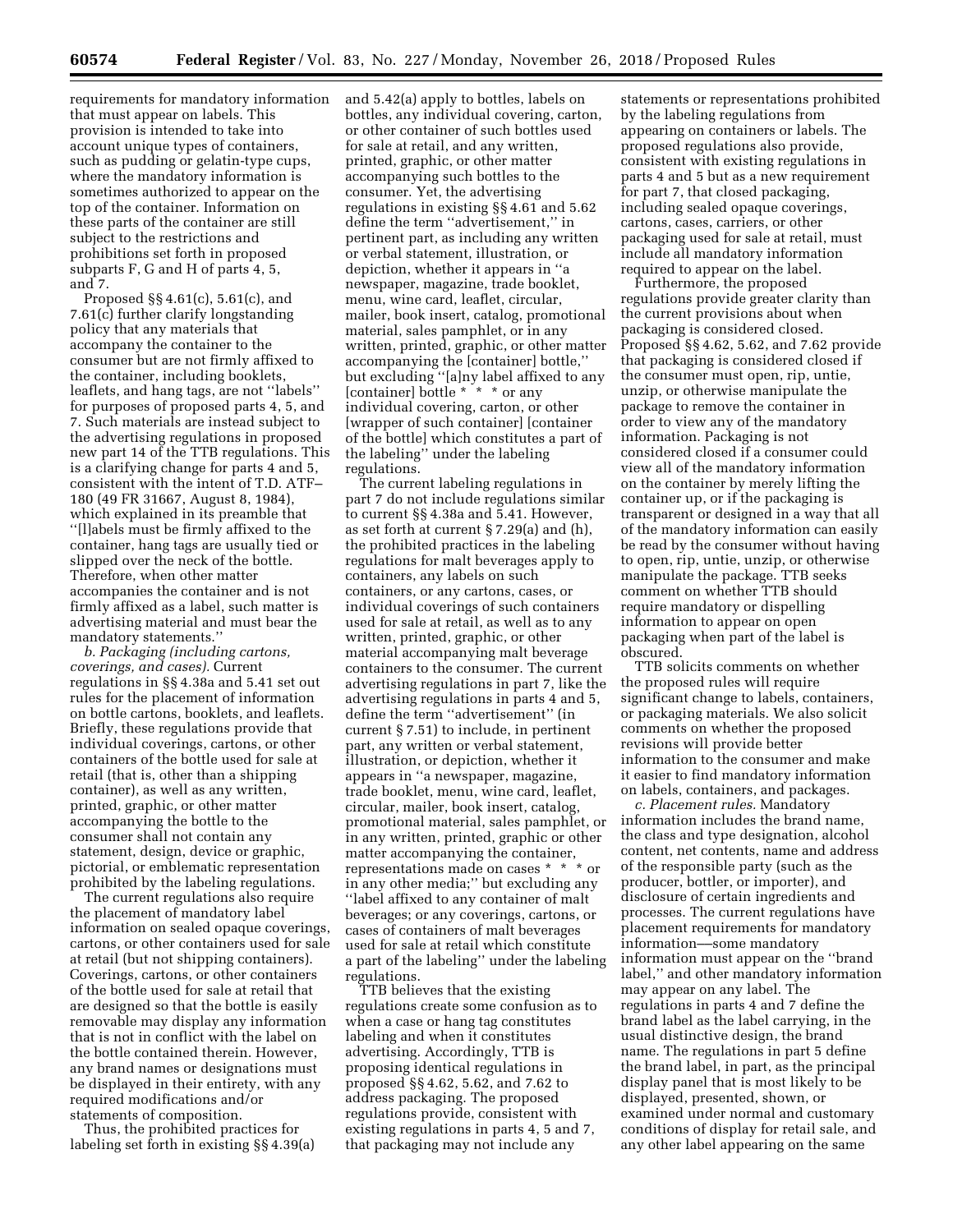side of the bottle as the principal display panel.

TTB proposes to provide more flexibility in the placement of the mandatory information for wine, distilled spirits, and malt beverages by eliminating the concept of a defined ''brand label.'' The specific proposals for locating mandatory information on labels for each commodity will be included in the commodity-specific discussions later in the preamble. Where placement requirements exist, the proposed rule provides more specific terminology. Instead of requiring mandatory information to be in ''direct conjunction'' with other mandatory information, the proposed regulations clarify when such information must be immediately adjacent to other information, and when it may be in the same field of vision as other information.

*d. Brand name.* Proposed §§ 4.64, 5.64, and 7.64 set forth requirements for brand names of wine, distilled spirits, and malt beverages, respectively. Most of the provisions in these sections are commodity specific and are therefore discussed individually later in this document.

However, one proposed change is made in all three parts: TTB is proposing to remove a provision for the continued use of certain trade names of foreign origin that had been used for at least five years immediately preceding August 29, 1935 (the date the FAA Act was enacted). Although the law still authorizes the use of these names, TTB believes that there is no need to retain this provision in the regulations, given that it refers to names that have been used for more than 85 years.

*e. Name and address for domestically bottled products.* In the regulations on the name and address of bottlers and producers of wine, distilled spirits, and malt beverages, TTB is making editorial changes to existing requirements.

As previously mentioned, the FAA Act provides that wine, distilled spirits, and malt beverage labels must contain certain mandatory information, including the name of the manufacturer, bottler, or importer of the product. See 27 U.S.C. 205(e)(2). The regulations for distilled spirits and malt beverage labels currently provide more flexibility than the regulations for wine labels. Most importantly, wine labels must show the name of the bottler and the place where bottled, while bottlers of distilled spirits and malt beverages have the flexibility to list either the place of bottling, every location at which the same industry member bottles the product, or, under certain circumstances, the principal place of business of the industry

member that is bottling the product. Bottlers of distilled spirits or malt beverages that utilize one of the latter two options must mark the labels using a coding system that enables the bottler and TTB to trace the actual place of bottling of each container. This both protects the revenue and allows for the tracing of containers in the event of an adulteration issue.

TTB is aware that, with the growing number of craft brewers and craft distillers in the marketplace, there may be more interest among consumers as to where malt beverages are brewed and where distilled spirits are distilled. On the other hand, TTB also wishes to provide industry members with flexibility in their labeling statements, to accommodate the growing number of arrangements where products are produced or bottled pursuant to contractual arrangements. One of the major reasons for allowing the use of principal places of business and multiple addresses on labels is to allow industry members to use a single label for their products rather than having to seek approval of multiple labels. TTB notes that, under both the existing and proposed regulations, industry members are always free to include optional statements that provide consumers with more information about their production and bottling processes if they wish.

TTB seeks comments from all interested parties, including industry members and consumers, on whether the proposed labeling requirements provide adequate information to the consumer while avoiding undue burdens on industry members. TTB also seeks comments on whether the standards for wine labels should continue to require specific information about the place where production and/ or bottling operations occurred.

*f. Name and address for imported alcohol beverages.* The name and address inform the consumer of the identity of the importer of the alcohol beverage product and the location of the importer's principal place of business. The current regulations at § 4.35(b), 5.36(b), and 7.25(b) provide that, on labels of imported wines, distilled spirits and malt beverages, respectively, the words ''imported by,'' or a similar appropriate phrase, must be stated, followed immediately by the name of the permittee who is the importer, or exclusive agent, or sole distributor, or other person responsible for the importation, together with the principal place of business in the United States of such person.

Like the current regulations, the proposed regulations in §§ 4.68, 5.68, and 7.68 require the name and address of the importer when the product is imported in containers. The proposed regulations clarify that for purposes of these sections, the importer is the holder of an importer's basic permit making the original Customs entry into the United States, or is the person for whom such entry is made, or the holder of an importer's basic permit who is the agent, distributor, or franchise holder for the particular brand of imported alcohol beverages and who places the order abroad. These provisions mirror the policy set forth in Revenue Ruling 71–535 with regard to the name and address requirements applicable to importers, and the ruling will be superseded by the proposed rule.

Proposed §§ 4.67, 5.67, and 7.67 address the labeling of products bottled after importation. If the product is bottled after importation in bulk, by or for the importer thereof, the proposed rules require an ''imported and bottled by'' or ''imported by and bottled for'' statement, as appropriate.

The proposed regulations in §§ 4.67, 5.67, and 7.67 specifically address the name and address requirements applicable to wine, distilled spirits, and malt beverages that are imported in bulk and then subject to further production or blending activities in the United States.

In section 1421 of the Taxpayer Relief Act of 1997, Public Law 105–34, Congress enacted a new provision in the IRC which permits the transfer of beer in bulk containers from customs custody to internal revenue bond at a brewery. After transfer to internal revenue bond at a brewery, imported beer may be bottled or packed without change or with only the addition of water and carbon dioxide, or may be blended with domestic or other imported beer and bottled or packed.

In ATF Procedure 98–1, TTB's predecessor agency provided guidance to brewers and bottlers for the labeling of imported malt beverages bottled in the United States. This guidance was necessary because the existing regulations in part 7 do not address the labeling of imported malt beverages that are bottled in the United States, or the labeling of imported malt beverages that are blended with other imported malt beverages or with domestic malt beverages, and then bottled or packed in the United States.

Section 1422 of The Taxpayer Relief Act of 1997 amended 26 U.S.C 5364 to allow the importation of wine in bulk to bonded wine premises; the law was amended the following year by Public Law 105–206 to restrict this privilege to natural wine. However, even prior to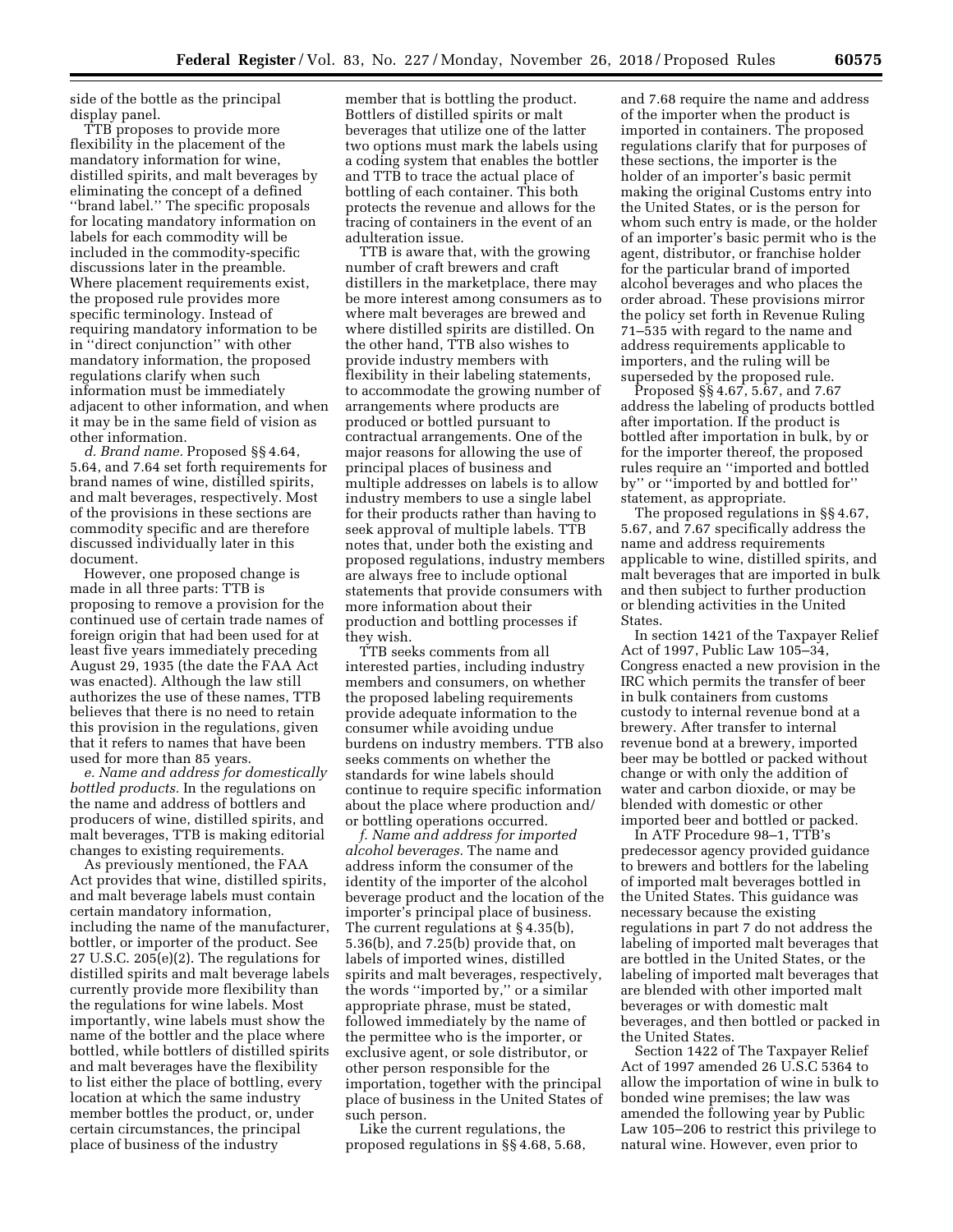this amendment, imported taxpaid wine could be brought onto taxpaid wine premises and bottled in the United States. Thus, the regulations in part 4 already provide for the labeling of wine bottled after importation. However, the current regulations do not reflect the fact that wine may be subjected to production activities in the United States after importation in bulk. ATF Procedure 98–3 provided some guidance on this issue.

Similarly, the current regulations in part 5 provide for the labeling of distilled spirits bottled after importation, but do not provide rules concerning the labeling of spirits that were subject to production activities in the United States after importation.

Thus, proposed §§ 4.67, 5.67, and 7.67 provide rules for the labeling of wine, distilled spirits, and malt beverages that are imported in bulk and are then blended with wine, distilled spirits, or malt beverages, respectively, of a different country of origin, or subjected to production activities in the United States that would alter the class or type of the product. The proposed rules provide that such products must be labeled with a ''bottled by'' statement, rather than an ''imported by'' statement. ATF Procedure 98–1 would be superseded by the proposed rule, because its provisions on the labeling of malt beverages imported in bulk will be incorporated, with modifications, into the name and address regulations found in proposed § 7.67.

As further discussed in the next section of this preamble, industry members should note that pursuant to CBP regulations at 19 CFR parts 102 and 134, imported alcohol beverages that are further processed in the United States, or that are blended with domestic alcohol beverages in the United States, may be subject to a country of origin marking requirement, even when the class or type of the product has been altered in the United States. See ATF Ruling 2001–2.

*g. Country of origin.* Current regulations require a country of origin statement on labels of imported distilled spirits, but include no such requirement for imported wine or malt beverages. Nonetheless, U.S. Customs and Border Protection (CBP) regulations require a country of origin statement to appear on containers of all imported alcohol beverages, including alcohol beverages that are imported in bulk and then subjected to certain production activities or bottling in the United States if, pursuant to CBP regulations, the beverage is the product of a country other than the United States.

The existing distilled spirits regulations in § 5.36(e) provide as follows: ''On labels of imported distilled spirits there shall be stated the country of origin in substantially the following form "Product of  $\ldots$ ", the blank to be filled in with the name of the country of origin.'' TTB's predecessor agency, ATF, was asked to clarify this requirement as applied to products that consist of blends of spirits produced in more than one country, including mixtures of foreign and domestic spirits. ATF determined that when the country of origin regulation in Part 5 was originally written, the agency did not contemplate that bottlers would blend imported and domestic spirits. When written, the regulations assumed that imported spirits would be bottled using 100 percent imported spirits. Accordingly, ATF issued ATF Ruling 2001–2 to provide that country of origin statements under the regulations in part 5 must comply with applicable CBP requirements.

In ATF Ruling 2001–2, ATF concluded that its country of origin requirements under § 5.36(e) will be interpreted in a manner consistent with CBP's rules of origin, noting that issuance of separate ATF regulations might lead to inconsistencies between CBP and ATF rules and result in confusion for the industries affected by those rules. Accordingly, the ruling held that for an imported distilled spirit that is wholly the product of a single country, the country of origin will be stated in substantially the following form, ''Product of \_\_\_\_.'' It further held<br>that ''substantially the following form'' that ''substantially the following form'' meant that the distilled spirit may, in the alternative, be labeled in conformity with CBP country of origin marking requirements. For a product composed of spirits produced in more than one country, including mixtures of foreign and domestic spirits, ATF held that the regulation would be satisfied if the country of origin was determined and marked in accordance with CBP regulations. The ruling also noted that an industry member could seek a ruling from Customs for a determination of the country of origin for its product.

TTB is proposing to amend § 5.69, and to add new §§ 4.69 and 7.69, to clarify the relationship between TTB and CBP regulations on this issue. As noted, ATF stated in ATF Ruling 2001– 2 that issuance of separate ATF regulations on the country of origin issue might lead to inconsistencies between CBP and ATF rules and result in confusion for the industries affected by those rules. TTB shares the concerns expressed by its predecessor agency on this issue. Accordingly, the proposed

§§ 4.69, 5.69 and 7.69 simply contain a cross-reference to the CBP regulations at 19 CFR parts 102 and 134 regarding country of origin statements, rather than independently requiring a country of origin statement under TTB regulations. The proposed regulations also provide that ''[l]abeling statements with regard to the country of origin must be consistent with CBP regulations.'' Finally, proposed §§ 4.69 and 7.69, as well as proposed § 5.69, provide that the determination of the country (or countries) of origin, for imported wines, malt beverages, and distilled spirits, respectively, as well as for blends of imported products with domestically produced beverages, must comply with CBP regulations.

While this is a new provision in the wine and malt beverage regulations, it will not impose any labeling changes, as it simply references an existing requirement found in CBP regulations. However, TTB believes that the proposed regulation will remind industry members who import alcohol beverages in bulk for processing or bottling in the United States that they must place a country of origin statement on the labels where required to do so by CBP regulations.

As discussed earlier in this preamble, industry members should note that pursuant to CBP regulations at 19 CFR parts 102 and 134, imported alcohol beverages that are further processed in the United States, or that are blended with domestic alcohol beverages in the United States, may nonetheless be subject to a country of origin marking requirement, even if the class or type of the product has been altered in the United States. See ATF Ruling 2001–2. When TTB issues COLAs for distilled spirits, wine, or malt beverage containers that do (or do not) include a country of origin statement, it is not making a factual or legal determination of whether such a statement is necessary, or whether a labeled country of origin would comply with either TTB or CBP rules. In fact, the application for label approval typically does not include the information that would be necessary to make such a determination. It is the responsibility of the industry member to ensure compliance with the country of origin marking requirement, both when alcohol beverages are imported in containers and when imported alcohol beverages are subject to bottling, blending, or production activities in the United States. Industry members may seek a ruling from CBP for a determination of the country of origin for their product.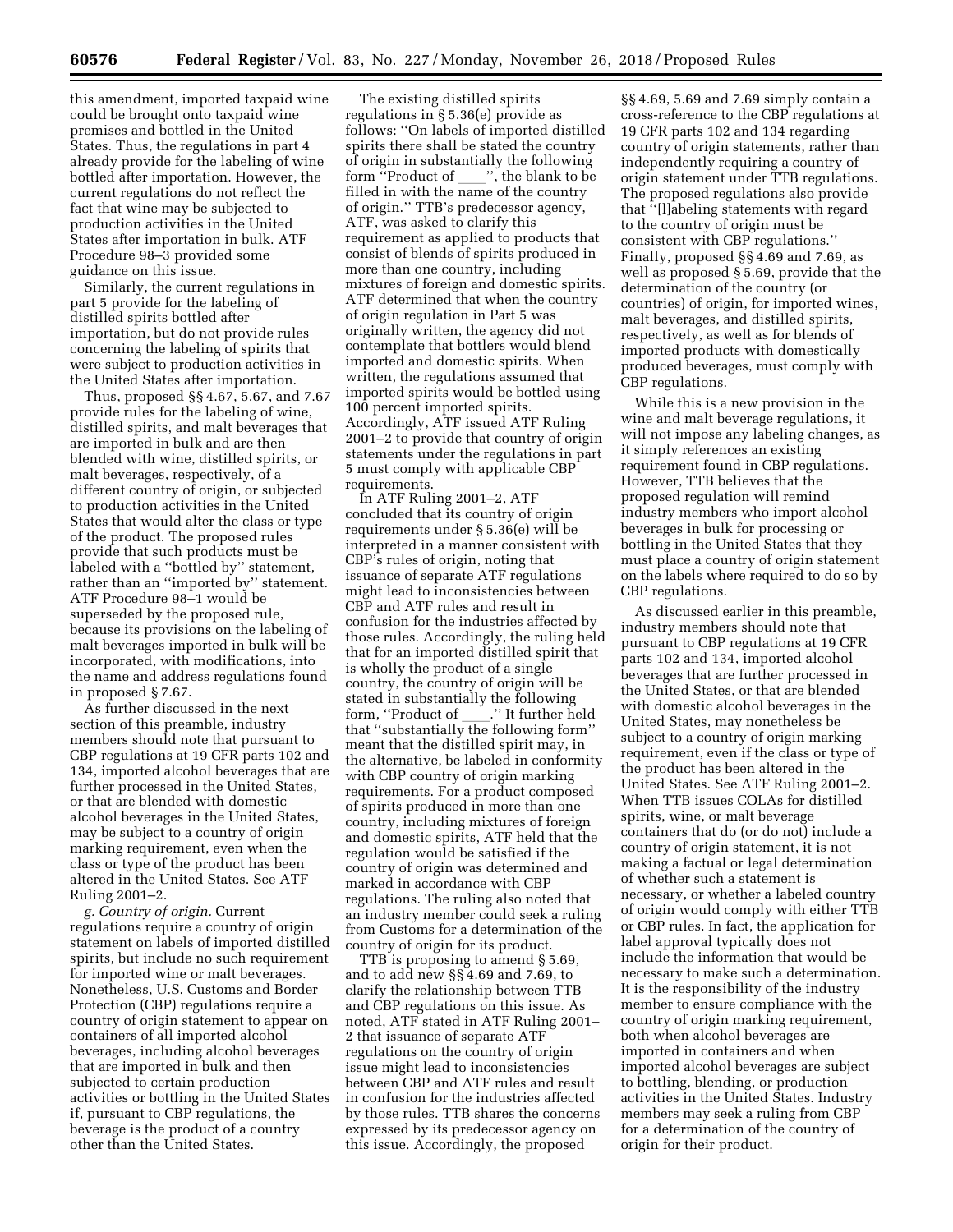6. Subparts F, G, and H—Statements That Are Restricted, Prohibited, or Prohibited if Misleading

The current regulations include a single section titled ''Prohibited Practices'' that sets forth a number of prohibited practices and also describes certain labeling practices that are regulated in various ways. In order to make regulatory provisions easier to find, and to improve readability, TTB proposes to divide the regulations addressing prohibited practices into three subparts: (1) Subpart F, practices that may be used under certain conditions, (2) subpart G, practices that are always prohibited, and (3) subpart H, practices that are prohibited only if they are used in a misleading manner on labels.

Proposed subparts F, G and H each contain language to clarify that the prohibitions in these subparts apply to any label, container, or packaging, and define those terms as used in these subparts. Specifically, for purposes of proposed subparts F, G, and H, the term ''label'' includes all labels on alcohol beverage containers on which mandatory information may appear, as set forth in proposed §§ 4.61, 5.61, and 7.61, as well as any other label on the container. These proposed sections also set out the parts of the container on which mandatory information may appear.

The proposed text defines ''packaging'' for purposes of proposed subparts F, G, and H, as any carton, case, carrier, individual covering or other packaging of such containers used for sale at retail, but does not include shipping cartons or cases that are not intended to accompany the container to the consumer. The proposed rule also provides that the term ''statement or representation'' as used in those subparts, includes any statement, design, device, or representation, and includes pictorial or graphic designs or representations as well as written ones. It also includes both explicit and implicit statements and representations. This provision avoids the need to repeat the reference to each type of statement or representation in every section in these subparts.

# 7. Subpart F—Restricted Labeling Statements

TTB is proposing a new section (see proposed §§ 4.85, 5.85, and 7.85) on the use of statements relating to environmental and sustainability practices, which reflects current TTB policy. The proposed rule allows statements related to environmental or sustainable agricultural practices, social

justice principles, and other similar statements (such as, ''Produced using 100% solar energy'' or ''Carbon Neutral'') to appear on labels as long as the statements are truthful, specific and not misleading. Statements or logos indicating environmental, sustainable agricultural, or social justice certification (such as, ''Biodyvin,'' ''Salmon-Safe,'' or ''Fair Trade Certified'') may appear on labels of products that are actually certified by the appropriate organization.

8. Subpart G—Prohibited Labeling Practices

Subpart G sets forth the prohibited labeling practices. The proposed rule provides that the prohibitions set forth in this subpart apply to any label, container, or packaging, and then sets out the definitions of those terms for purposes of this subpart. The prohibited practices include false statements and obscene or indecent depictions. The proposed rule restates and reorganizes prohibitions currently found in the TTB regulations.

9. Subpart H—Labeling Practices That Are Prohibited if They Are Misleading

Proposed subpart H sets out the general prohibition against any statement or representation, irrespective of falsity, that is misleading to consumers as to the age, origin, identity, or other characteristics of the wine, distilled spirits, or malt beverages, or with regard to any other material factor. It also sets out different ways in which statements may be misleading. For example, an otherwise truthful statement may be misleading because of the omission of material information, the disclosure of which is necessary to prevent the statement from being misleading. This is not a new policy, but the proposed rule sets it out more clearly (see proposed §§ 4.122, 5.122, and 7.122).

TTB proposes to cancel Rev. Ruling 55–618, which deals with the use of the terms ''kosher'' and ''altar'' on wines. TTB believes that it should not restrict the approval of products labeled as ''altar wine'' to products to be sold only to religious organizations, as the ruling required, and proposes to eliminate that provision of the ruling. Additionally, the use of the terms ''altar-type'' or ''altar-style'' wine are not prohibited from appearing on alcohol beverage products because there is no reasonable basis for protecting the terms. However, the terms ''kosher style'' and ''kosher type'' will remain restricted to only kosher wines because the use of such terms on non-kosher wines would be misleading. TTB does not propose

specific regulations implementing the restriction, but believes it is covered by the general prohibition on misleading statements.

*a. Guarantees.* Proposed §§ 4.123, 5.123 and 7.123 prohibit the use of guarantees that are likely to mislead the consumer. Money-back guarantees are not prohibited. This is a restatement of existing policy currently found in §§ 4.39(a)(5), 5.42(a)(5), and 7.39(a)(5), with minor modifications for clarity.

*b. Disparaging statements.* Proposed §§ 4.124, 5.124 and 7.124 specifically prohibit the use of false or misleading statements that explicitly or implicitly disparage a competitor's product. This proposed revision reflects the longstanding ATF and TTB policy (as expressed in T.D. ATF–180, 49 FR 31667, August 8, 1984) that a competitor's product is disparaged when statements or claims about the product, or relating to the product, are false or would tend to mislead the consumer. This policy does not preclude additional information such as ''puffery'' statements made about one's own product, nor does it prohibit truthful, nonmisleading comparative statements or claims that place the competitor's product in an unfavorable light.

In the proposed regulatory text, TTB also introduces examples of statements that would be prohibited under this provision. A statement of opinion such as ''We think our [product] tastes better than any other [product] on the market'' is not prohibited. However, a statement such as ''We do not add arsenic to our [product]'', although truthful, would be considered to be disparaging because it falsely implies that other producers do add arsenic to their products. Furthermore, labels may not include statements that disparage their competitor's products by making specific allegations, such as ''Brand X is not aged in oak barrels,'' when such statements are untrue.

*c. Tests or analyses.* Proposed §§ 4.125, 5.125 and 7.125 prohibit statements or representations of, or relating to, analyses, standards, or tests, whether or not truthful, that are likely to mislead the consumer. These proposed provisions incorporate current policy, but also provide new examples of such a misleading statement, designed to illustrate the principle that a truthful statement about a test or standard may nonetheless be misleading.

*d. Depictions of government symbols.*  Currently, representations relating to the American flag or the U.S. armed forces are prohibited from appearing on alcohol beverage labels in order to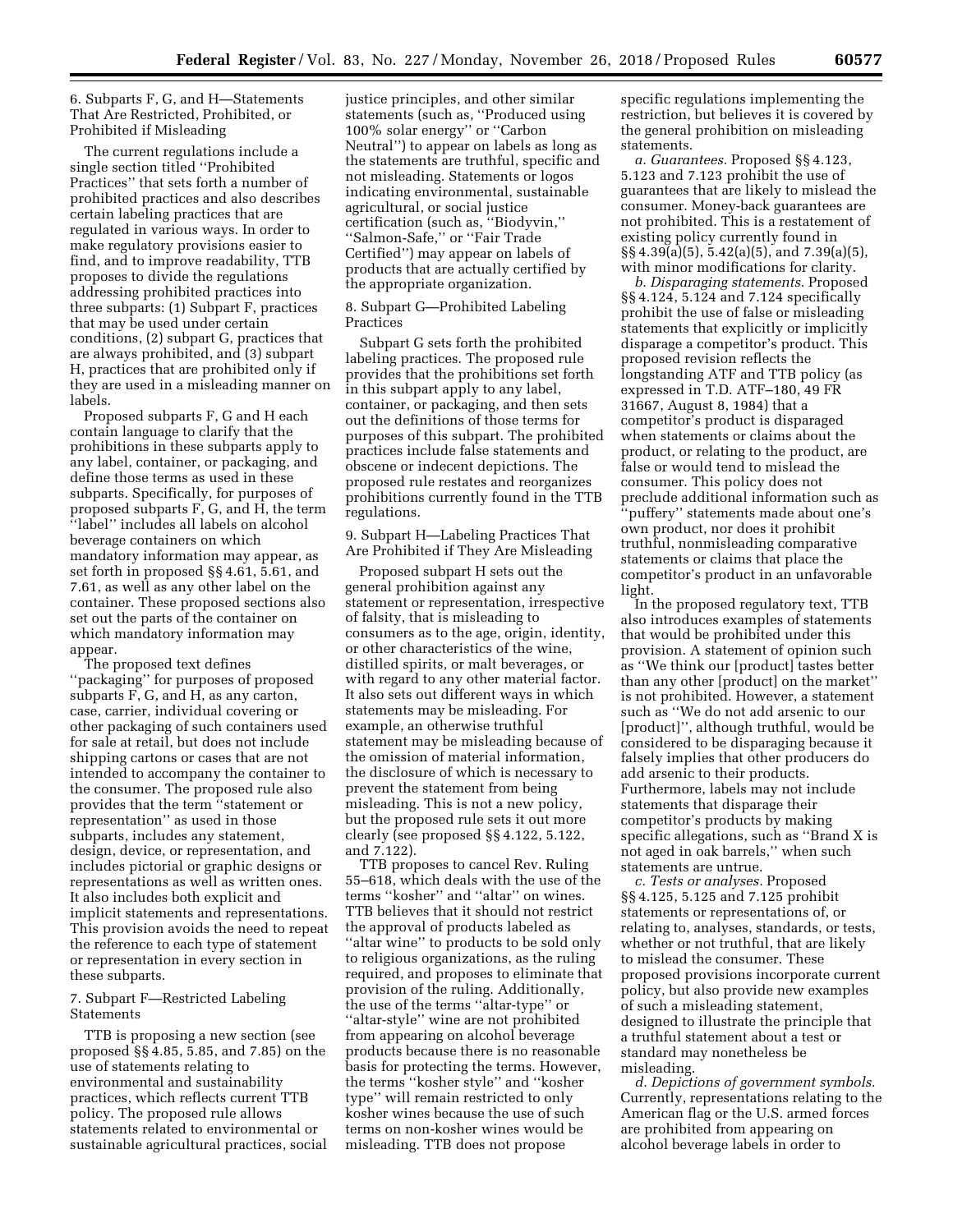prevent misconceptions that the alcohol beverage is endorsed or otherwise supervised by the U.S. government or the armed forces. However, the regulations prohibit the use of flags from other countries only where it would be misleading. The regulations on U.S. and foreign flags are based on the same statutory provision of the FAA Act at 27 U.S.C. 205(e)(5) that prohibits deception of the consumer by use of a name or representation of individuals or organizations when such use creates a misleading impression of endorsement.

Consistent with the statutory prohibition on which these regulations are based, it is TTB's current policy to enforce this regulatory prohibition only where such representations might tend to mislead consumers. Thus, TTB is proposing to amend the regulations to remove the blanket prohibition against the use of representations of, or relating to, the American flag, the armed forces of the United States, or other symbols associated with the American flag or armed forces. Instead, proposed §§ 4.126, 5.126, and 7.126 retain the prohibition against the use of such symbols or images where they create the impression that there was some sort of endorsement by, or affiliation with, the governmental entity represented. Furthermore, each of these proposed sections specifically provides that the section does not prohibit the use of a flag as part of a claim of American origin or another country of origin.

*e. Depictions simulating government stamps or relating to supervision.*  Proposed §§ 4.127, 5.127, and 7.127 retain prohibitions against depictions simulating government stamps or relating to government supervision but provide that these representations are only prohibited if misleading. TTB solicits comments on whether there is still a need for regulations on this issue.

*f. Cross-category terms on labels of wine, distilled spirits, and malt beverages.* In proposed §§ 4.128, 5.128, and 7.128, TTB proposes to adopt a new prohibition on the misleading use of cross-commodity terms. Terms used to designate the class and type of wine, distilled spirits, and malt beverages are unique to each commodity. More and more frequently, TTB receives applications for approval of a label for one commodity where the label bears a term normally associated with a different commodity.

For malt beverage products, the current TTB regulations at § 7.29(a)(7) prohibit a label from containing any statement, design, device, or representation that tends to create a false or misleading impression that the malt beverage contains distilled spirits

or is a distilled spirits product. (See also 27 CFR  $4.39(a)(7)$ , which prohibits misleading statements on wine that create the impression that the wine contains distilled spirits. This prohibition does not apply to truthful statements of composition.) While the current regulations do not prohibit the use of wine terms on malt beverage labels or the use of wine or malt beverage terms on distilled spirits labels, TTB believes that the use of terms normally associated with one commodity may be misleading if used on a product of a different commodity.

For example, if a term that is a class or type designation for wine is used on a malt beverage label as the brand name or as a distinctive or fanciful name, or is placed on the label in an otherwise prominent position, the label may create the misleading impression that the malt beverage is produced with the addition of wine. As a result, TTB has denied approval of labels bearing such terms when it has determined that the labels were misleading. This denial is authorized under TTB's general authority to prohibit misleading information on labels, which is codified at current §§ 4.39(a), 5.42(a), and 7.29(a). However, in other cases, TTB has determined that references to other commodities on labels do not mislead consumers as to the identity of the product. The determination of whether the reference is misleading depends on the overall label, and how the information is presented.

TTB believes that, in order to deal with this issue consistently, the regulations should set forth specific rules about the use of defined terms for one commodity on labels of another commodity. Accordingly, TTB is proposing to amend the regulations to specifically provide that no label, container, or packaging may contain a statement, design, or device that tends to create the false or misleading impression that the product is, or contains, a different commodity. Furthermore, the proposed regulations prohibit class or type designations (or any homophones or coined words that simulate or imitate a class or type designation) that are set forth in the TTB regulations for one commodity from appearing on a label for a product of a different commodity, if such representation creates a misleading impression about the identity of the product.

Consistent with past practice, the proposed regulation does not prohibit a truthful and accurate statement of alcohol content. Similarly, it does not prohibit the use of a brand name of a different commodity, provided that the

overall label or advertisement does not create a misleading impression about the identity of the product. The proposed rule continues to allow the use of cocktail names as brand names or distinctive or fanciful names, provided that the overall label or advertisement does not create a misleading impression about the identity of the product.

The proposed rule does not prohibit the use of truthful and accurate statements about the production of the product, as part of a statement of composition or otherwise, such as ''aged in whisky barrels'' for a malt beverage or wine, so long as such statements do not create a misleading impression as to the identity of the product. Consistent with TTB Ruling 2014–4, while statements about aging malt beverages in barrels previously used in the production or storage of distilled spirits or wine are not prohibited, statements that imply that the product contains distilled spirits (such as ''bourbon flavored beer'') are prohibited as misleading.

Finally, TTB proposes to continue to allow the use of terms that compare a product or products of one commodity to a product or products of a different commodity (such as, ''This wine doesn't have the hoppy taste of beer'') without creating a misleading impression as to the identity of the product.

TTB solicits comments on whether the proposed prohibition and the proposed exceptions to the prohibition will adequately protect the consumer and whether the proposed regulations will require changes to existing labels. TTB particularly solicits comments on whether the use of coined terms and homophones in brand names and elsewhere on the labels is misleading to consumers when those terms imply similarity to class and type designations to which a product is not entitled.

*g. Appearance of endorsement.* The current regulations prohibit the use of the name of a living person or existing private or public organization if the use of that name or a representation misleads the consumer to believe that the product has been endorsed, made, or used by, or produced for, or under the supervision of, or in accordance with the specifications of, such individual or organization. TTB proposes, in §§ 4.130, 5.130, and 7.130, to maintain that rule, but to make more clear that actual endorsements are permitted and that TTB may request documentation supporting the claim of endorsement at the time the application for label approval is submitted or at a later time.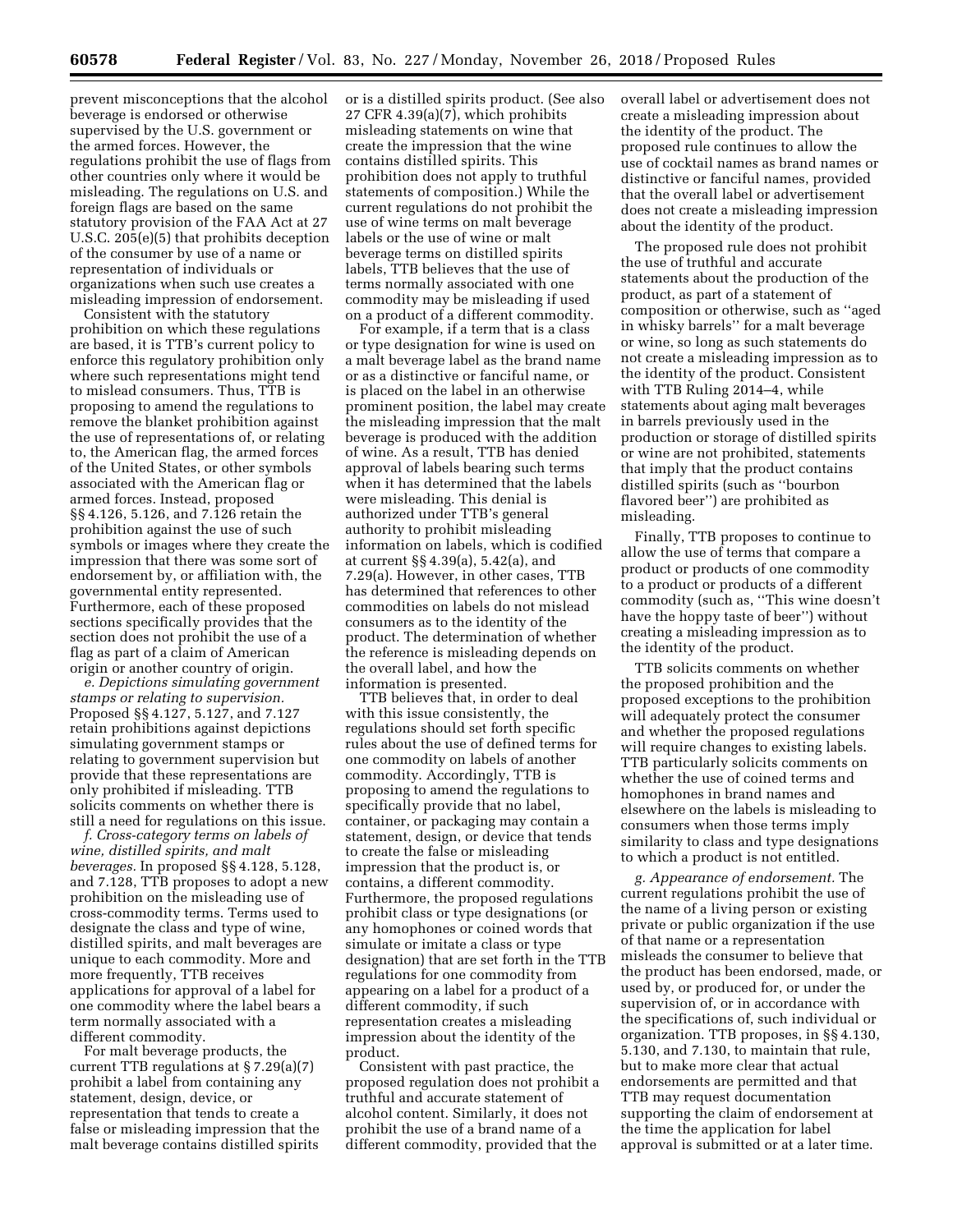### 10. Subpart I—Classifications

Subpart I in parts 4, 5, and 7 sets forth rules for the classification of wine, distilled spirits, and malt beverages, respectively. As noted earlier in this document, wine, distilled spirits, and malt beverages are organized into general classes and, within the classes, more specific types. These classes and types, in the case of wine and distilled spirits, have specific standards listed in the regulations; these are known as ''standards of identity.'' For malt beverages, the class and type designations are based on designations of products as known to the trade. The specific classification rules and the changes TTB proposes to make to these rules will be discussed below in the part-specific sections of this document.

11. Subpart K for Parts 4 and 5, Standards of Fill

In subpart K of parts 4 and 5, TTB maintains the current requirements for specified standards of fill (see §§ 4.202 and 5.202). (TTB plans to propose changes to the standards of fill in a separate rulemaking document.) Additionally, TTB proposes to codify its existing policies regarding aggregate packaging.

*a. TTB's Current Regulations on Standards of Fill.* TTB administers regulations setting forth container size and related standards of fill for containers of distilled spirits and wine distributed within the United States. (There are no standard of fill requirements for malt beverages.) The standards of fill appear in the current regulations in § 4.72 for wine, and §§ 5.47 and 5.47a for distilled spirits. Containers conforming to a standard of fill of, for example, 750 mL—which is a standard of fill prescribed by current regulations for both wine and distilled spirits—must have a net contents of 750 mL of that product.

*b. Aggregate Packaging to Meet a Standard of Fill.* In 1988, TTB's predecessor agency started permitting bottlers and importers of wine and distilled spirits products to use containers that did not meet a standard of fill provided that the non-standard of fill containers were banded or wrapped together and sold as a single wine or distilled spirits product that, in total, met an approved standard of fill. For example, a wine or distilled spirits product sold in a package of thirty 25 mL containers to meet an authorized standard of fill of 750 mL would be an aggregate package under this policy. While this type of aggregate packaging has been permitted for some time, TTB's policy has not yet been codified in the regulations.

In Notice No. 872, published in the **Federal Register** (64 FR 6485) on February 9, 1999, ATF proposed to codify standards on this issue. According to the preamble of this NPRM, the issue of whether standard of fill requirements may be satisfied by aggregate packaging was first raised in 1988, when an importer sought permission to import bags containing 25 individual 15-mL packages of alcohol beverage for a total of 375 mL, an authorized standard of fill. The request was approved, as were subsequent requests for other types of containers, such as distilled spirits products packaged in packs of thirty 25-mL test tubes to meet an authorized standard of fill of 750 mL.

In the NPRM, ATF stated that it was concerned that the wide array of container types and packaging coming onto the market—including, but not limited to, aggregate packaging—would have a number of adverse impacts including: (1) Confusing consumers as to the quantity and nature of the alcohol beverage; (2) contributing to administrative difficulty in determining appropriate excise tax for the products; (3) making aggregate fill products more easily obtainable by underage individuals; and (4) creating problems with State and local alcohol beverage controls, either by conflicting with State standard of fill provisions or with prohibitions against open containers of alcohol beverages. Accordingly, the NPRM proposed regulations prohibiting the use of aggregate packaging to meet standard of fill requirements.

ATF received approximately 100 comments on the NPRM, with 40 percent of the comments against the proposed regulations and 60 percent favoring them. Comments against the proposed regulations came from the alcohol beverage industry and related industries, such as packaging manufacturers; although one alcohol beverage producer supported the proposed regulations. Comments from industry regarding aggregate packaging mainly contended that the issue could be addressed with labeling requirements and that limiting package sizes was an unnecessary overreach by ATF. Comments on the aggregate packaging aspect of the proposed regulations came mostly from companies that were already using aggregate packaging to meet standard of fill requirements. However, most of the comments against the proposed regulations were not addressed to aggregate packaging, but to another aspect of the NPRM, which proposed regulations relating to

packaging that appeared similar to packaging for non-alcohol products. The comments in favor of the proposed regulations came from consumers, parents, substance abuse agencies and consumer advocacy organizations, and were mostly general statements of support for the proposed regulations that did not specify which aspect of the NPRM (aggregate packaging or packaging types) they supported.

The regulations proposed in Notice No. 872 to prohibit aggregate packaging to meet the authorized standards of fill were not finalized, and the practice of aggregate packaging continues today. ATF encouraged the industry to adopt a number of safeguards to protect against consumer deception in the event that aggregate packages were broken apart and the single-serving packages sold individually. These safeguards included labeling the individual containers as ''not for individual sale'' and ''not for children,'' sealing the outer container with shrink wrap or other secure methods, and encouraging bottlers to bottle the individual units of the package in authorized standards of fill (for example, in 50-mL units). TTB continues to allow aggregate packaging under the following conditions:

• The applicant submits to TTB, along with the application for label approval, a sample of the actual external container and a sample of one of the smaller internal containers.

• The external container, as well as each of the smaller internal containers, is labeled with all of the mandatory information required by parts 4 and 24 for wine and parts 5 and 19 for distilled spirits, as well as the health warning statement required by part 16.

• The external container is shrinkwrapped, boxed, or sealed in such a manner that the smaller internal containers cannot be easily removed.

• Each of the smaller internal containers is labeled ''NOT FOR INDIVIDUAL SALE.''

• The external container bears a statement of total net contents that clearly shows how the contents of the individual packages added together are equivalent to one of the authorized standards of fill. (For example, 750 mL = 30 containers of 25 mL each.)

In recent years, TTB's policy regarding aggregate packaging has shifted to allow for non-standard of fill containers to be packaged together even when those containers do not hold the same product. For example, products of differing standards of identity and differing alcohol contents have been permitted to be packaged together as one product. TTB has reevaluated this shift in policy and has determined that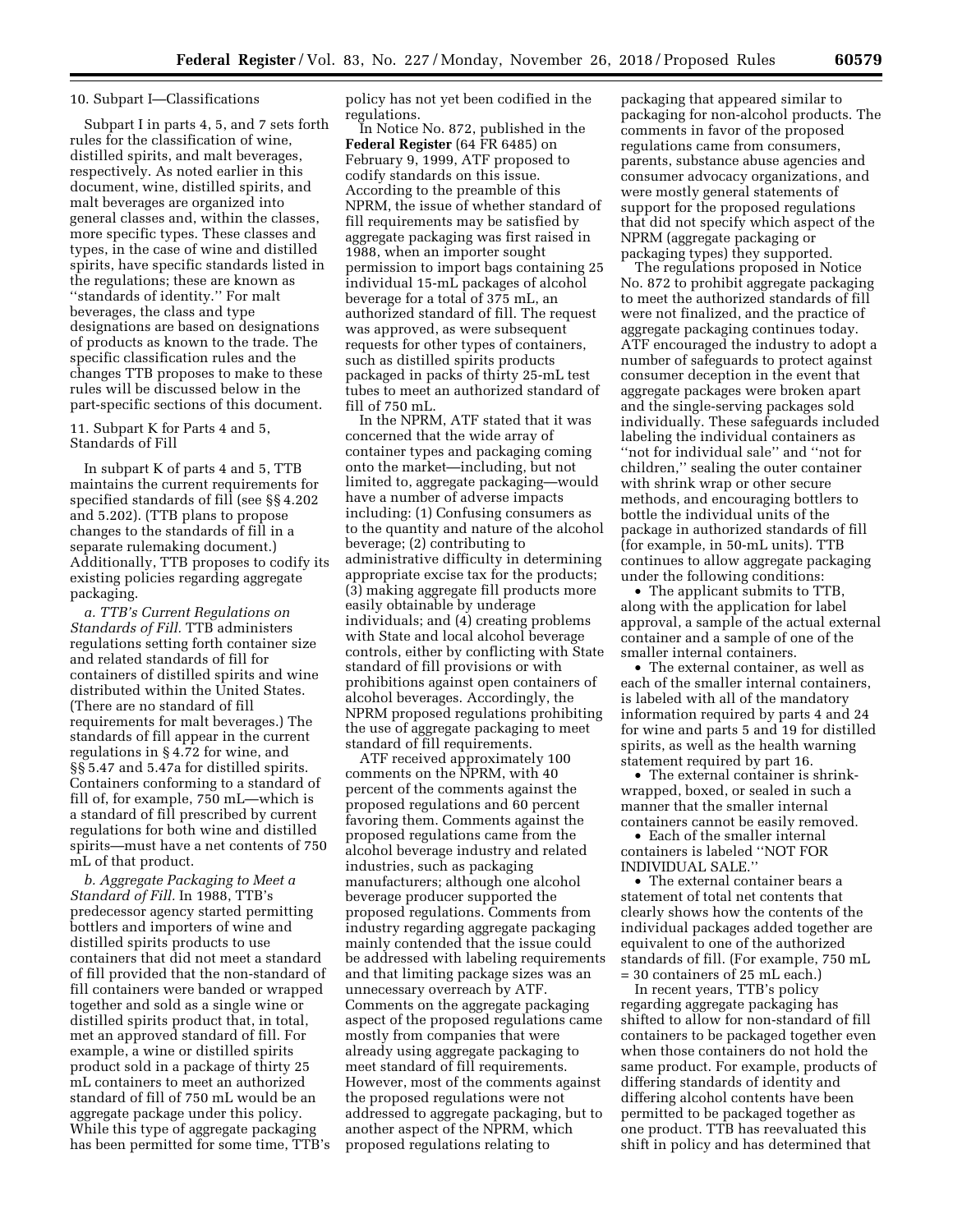it is inconsistent with the original intent of the aggregate packaging policy, which was to allow one product to be bottled in non-standard of fill containers that would be banded together so that the sum of the identical parts would equal a standard of fill for that product.

*c. Proposed Regulatory Amendment.*  The regulations proposed in this rulemaking document provide for aggregate packaging subject to the conditions set forth above and with the additional requirements that the wine or distilled spirits packaged in the individual non-standard of fill containers within an aggregate package must all be of the same class and type, alcohol content, and tax class. This is a narrowing of the current policy that allows for wines and distilled spirits of differing classes, types, and alcohol contents to be packaged together. TTB believes that this narrowing of the policy is necessary to maintain the original intent of standards of fill requirements, reduce consumer confusion when comparing products, and reduce administrative burden when calculating the tax liability of an aggregately packaged wine or distilled spirits product. The proposed provisions related to aggregate packaging appear in §§ 4.204 and 5.204.

If each internal container already complies with an authorized standard of fill, then the aggregate standard of fill conditions would not apply, and the internal containers would each be subject to label approval. The outer packaging would then be subject to the packaging regulations proposed at §§ 4.62 and 5.62. TTB believes it is appropriate to codify the rules related to aggregate packaging, which apply to labeling and standards of fill, as part of this modernization project.

## 12. Subpart L—Recordkeeping and Substantiation Requirements

Subpart L of parts 4, 5, and 7 sets forth rules for recordkeeping and substantiation requirements for alcohol beverages. Existing regulations (27 CFR 4.51, 5.55, and 7.42) require bottlers holding an original or duplicate original of a certificate of label approval (COLA) or a certificate of exemption to exhibit such certificates, upon demand, to a duly authorized representative of the United States Government. Current regulations (27 CFR 4.40, 5.51, and 7.31) also require importers to provide a copy of the applicable COLA upon the request of the appropriate TTB officer or a customs officer. However, these regulations do not state how long industry members should retain their COLA. Furthermore, since these regulations were originally drafted, TTB

has implemented the electronic filing of applications for label approval. Now, over 90 percent of new applications for label approval are submitted electronically, and the rest are processed electronically by TTB. Industry members have asked for clarification as to whether they have to retain paper copies of certificates that were processed electronically. Finally, because industry members may make certain specified revisions to approved labels without obtaining a new COLA, it is important that the industry members keep track of which label approval they are using when they make such revisions.

Accordingly, proposed §§ 4.211, 5.211, and 7.211 are new to the regulations and provide that, upon request by the appropriate TTB officer, bottlers and importers must provide evidence of label approval for a label that is used on an alcohol beverage container and that is subject to the COLA requirements of the applicable part.

This requirement may be satisfied by providing original certificates, photocopies or electronic copies of COLAs, or records showing the TTB identification number assigned to the approved COLA. Where labels on containers reflect revisions to the approved label that have been made in compliance with allowable revisions authorized to be made on the COLA form or otherwise authorized by TTB, the bottler or importer must be able to identify the COLA covering the product, upon request by the appropriate TTB officer. Bottlers and importers must be able to provide this information for a period of five years from the date the products covered by the COLAs were removed from the bottler's premises or from customs custody, as applicable.

TTB believes that five years is a reasonable period of time for record retention because there is a five-year statute of limitations for criminal violations of the FAA Act. TTB notes that the proposed rule does not require industry members to retain paper copies of each certificate; they should simply be able to track a particular removal to a particular certificate, and they may rely on electronic copies of certificates, including copies contained in the TTB Public COLA Registry.

While the FAA Act does not contain any specific recordkeeping requirements in this regard, the labeling regulations have for decades required industry members to produce COLAs upon demand. Furthermore, such records are necessary to enforce the requirements of the FAA Act with regard to COLAs and certificates of exemption. See, *e.g.,* 

*National Confectioners Ass'n* v. *Califano,* 569 F.2d 690, 693–94 (D.C. Cir. 1978), which upheld the FDA's authority to require records in the absence of a specific statutory requirement where records were necessary to help in the efficient enforcement of the Federal Food, Drug and Cosmetic Act.

Similarly, the FAA Act provides TTB with comprehensive authority over the labeling of wine, distilled spirits, and malt beverages, and the COLA provisions of the FAA Act are specifically designed to ''prevent the sale or shipment or other introduction of distilled spirits, wine, or malt beverages in interstate or foreign commerce, if bottled, packaged, or labeled in violation of [27 U.S.C. 205(e)].'' See 27 U.S.C. 205(e). The law specifically requires a certificate holder to have the COLA in its possession at the time of bottling or removal of containers from customs custody. Requiring the holder to be able to show evidence of label approval after removal is simply a clarification of TTB's current requirements. We note that in addition to the rulemaking authority provided by 27 U.S.C. 205, TTB has authority under section 2(d) of the FAA Act, Public Law 74–401 (1935) ''to prescribe such rules and regulations as may be necessary to carry out [its] powers and duties'' under the FAA Act.

Proposed §§ 4.212, 5.212, and 7.212 set forth specific substantiation requirements, which are new to the regulations, but which reflect TTB's current expectations as to the level of evidence that industry members should have to support labeling claims. The proposed regulations provide that all claims, whether implicit or explicit, must have a reasonable basis in fact. Claims that contain express or implied statements regarding the amount of support for the claim (*e.g.,* ''tests provide,'' or ''studies show'') must have the level of substantiation that is claimed.

Furthermore, the proposed regulations provide for the first time that any labeling claim that does not have a reasonable basis in fact, or cannot be adequately substantiated upon the request of the appropriate TTB officer, will be considered misleading. The regulations in subpart H are similarly amended to include the same requirement. TTB believes that this provision, which is very similar to the Federal Trade Commission's policy on substantiation of advertising claims, will clarify that industry members are responsible for ensuring that all labeling and advertising claims have adequate substantiation. See ''FTC Policy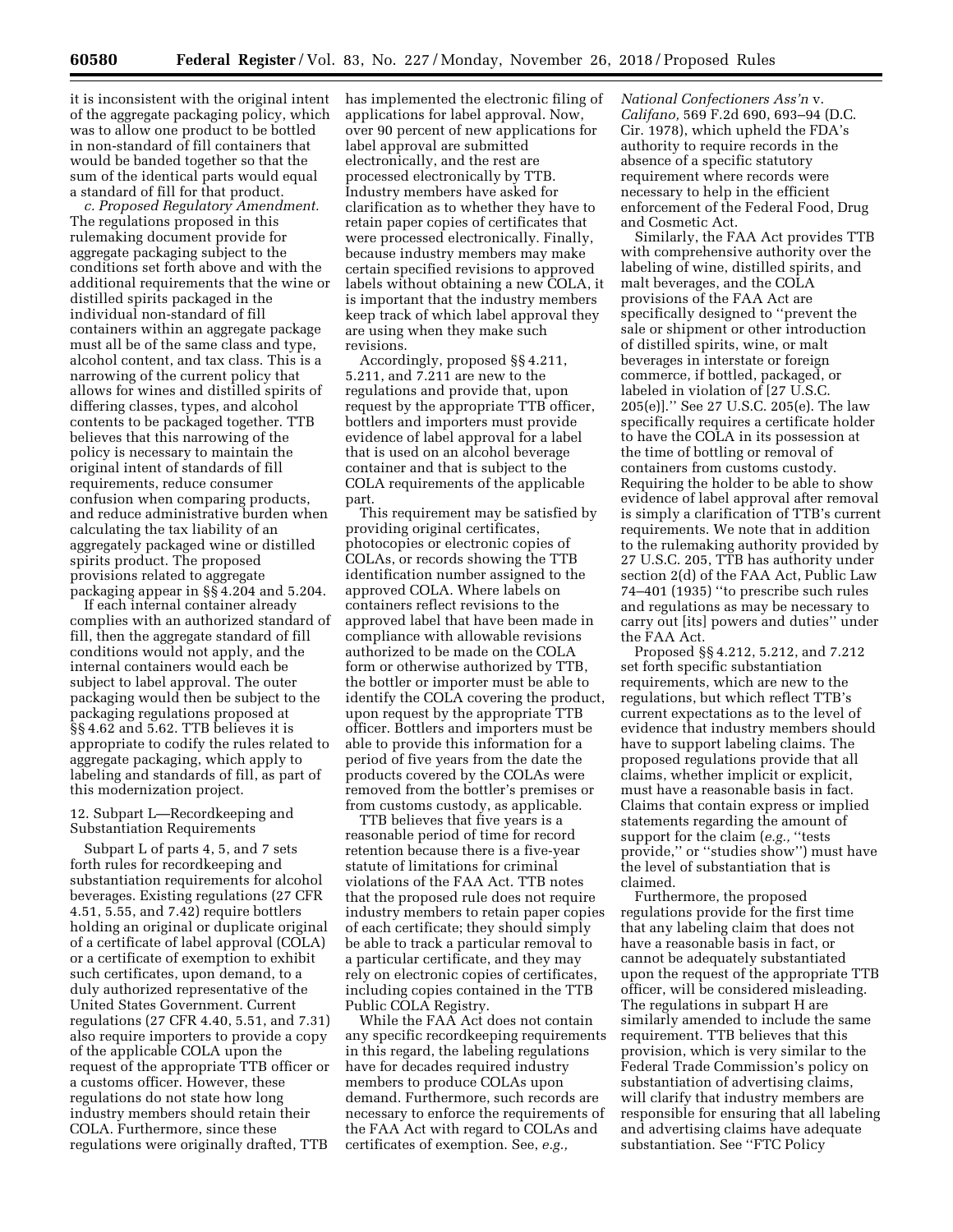Statement Regarding Advertising Substantiation'' (Appended to *Thompson Medical Co.,* 104 F.T.C. 648, 839 (1984), *aff'd,* 791 F.2d 189 (D.C. Cir. 1986), *cert. denied,* 479 U.S. 1086 (1987)).

13. Subpart M––Penalties and Compromise of Liability

In proposed subpart M for parts 4, 5, and 7, TTB proposes simply to include references to various provisions of the FAA Act. Proposed §§ 4.221, 5.221 and 7.221 state that a violation of the labeling provisions of 27 U.S.C. 205(e) is punishable as a misdemeanor and refer readers to 27 U.S.C. 207 for the statutory provisions relating to criminal penalties, consent decrees, and injunctions. Proposed §§ 4.222, 5.222, and 7.222 provide that basic permits are conditioned upon compliance with the provisions of 27 U.S.C. 205, including the labeling provisions of parts 4, 5 and 7, and that a willful violation of the conditions of a basic permit provides grounds for the revocation or suspension of the permit, as applicable, as set forth in 27 CFR part 1.

Proposed §§ 4.223, 5.223, and 7.223 set forth TTB's authority to compromise liability for a violation of 27 U.S.C. 205 upon payment of a sum not in excess of \$500 for each offense. This payment is to be collected by the appropriate TTB officer and deposited into the Treasury as miscellaneous receipts.

By placing these provisions in the regulations, TTB will make it easier for a person to locate the penalties for violating the FAA Act and the regulations implementing the FAA Act. These proposed regulations will not change the criminal penalty and compromise provisions, which are set forth in the statute.

# 14. Subpart N—Paperwork Reduction Act

The Office of Management and Budget (OMB) assigns control numbers to TTB's information collection requirements. In current parts 4, 5, and 7, the OMB control numbers, in some instances, are listed at the end of the sections that impose the respective information collection requirements. TTB believes that industry members will have an easier time locating OMB control numbers for information collection requirements if they are listed in one location. Therefore, proposed subpart N for parts 4, 5, and 7 contains a listing of those sections of proposed part 4, 5, or 7, as the case may be, that impose an information collection requirement along with the assigned OMB control number.

# *C. Proposed Changes Specific to 27 CFR Part 4 (Wine)*

In addition to the changes discussed in section II B of this document that apply to more than one commodity, TTB is proposing additional editorial and substantive changes specific to the wine labeling regulations in part 4. This section will not repeat the changes already discussed in section II B of this document. Accordingly, if a proposed change is not discussed in this section, please consult section II B. The substantive changes that are unique to part 4 are described below.

### 1. WWTG Labeling Protocol

As described below, TTB is proposing to make several liberalizing changes to the wine labeling regulations in part 4 to conform to international commitments. TTB believes that these changes will increase flexibility in labeling for bottlers and importers of wine, while providing consumers with more information about the wine that they are purchasing.

The World Wine Trade Group (WWTG), which was founded in 1998, is an informal grouping of government and industry representatives from Argentina, Australia, Canada, Chile, the Republic of Georgia, New Zealand, South Africa, and the United States. The group shares information and collaborates on a variety of international issues to create new opportunities for wine trade.

The WWTG Agreement on Requirements for Wine Labeling (''Agreement'') was initialed on September 20, 2006, and was signed in Canberra, Australia, on January 23, 2007, by the United States and other governments. This is an executive agreement and not a treaty. A full copy of the agreement can be viewed at *[http://ita.doc.gov/td/ocg/](http://ita.doc.gov/td/ocg/WWTGlabel.pdf)  [WWTGlabel.pdf.](http://ita.doc.gov/td/ocg/WWTGlabel.pdf)* Negotiations of the Agreement proceeded from the view that common labeling requirements would facilitate trade by providing industry members with the opportunity to use the same label when shipping wine to each of the WWTG member countries.

To conform to Article 6 of the Agreement, which requires the parties to the Agreement to allow information regarding alcohol content and certain other common mandatory information to be placed anywhere on a label in a "single field of vision," TTB engaged in rulemaking to eliminate the requirement in the TTB regulations that alcohol content be stated on the brand label. See T.D. TTB 114 (78 FR 34565, June 10, 2013). After the rulemaking was

completed, the United States deposited its instrument of acceptance on October 1, 2013, and became a Party to the Agreement on November 1, 2013.

Under the Agreement, the Parties agreed to continue to discuss labeling requirements concerning tolerances in alcohol content statements, vintage wine, grape variety designations, and wine regions, with a view to concluding an additional agreement on labeling. This additional agreement––the Labeling Protocol––was signed on March 22, 2013, by several Governments other than the United States, and entered into force on November 1, 2013. A full copy of the Labeling Protocol can be found at *[http://ita.doc.gov/td/ocg/](http://ita.doc.gov/td/ocg/protocol.pdf) [protocol.pdf.](http://ita.doc.gov/td/ocg/protocol.pdf)* Because some of the existing labeling regulations in parts 4, 5 and 7 are inconsistent with the terms of the Labeling Protocol, TTB must engage in rulemaking on some of the issues addressed in the Protocol. We intend to address those issues in this proposed rule.

The Labeling Protocol reflects labeling requirements concerning tolerances in alcohol content statements, vintage wine, grape variety designations, and wine regions that are consistent with U.S. efforts to remove trade barriers. The Labeling Protocol will allow U.S. wine producers to export more easily to parties to the Agreement that have more restrictive labeling standards than the United States.

The proposed changes relating to the Labeling Protocol, as well as the other substantive changes that are unique to part 4 are described below, by subpart.

### 2. Subpart A—General Provisions

Proposed subpart A includes several sections that have general applicability to part 4, including a revised definitions section, a section that defines the territorial extent of the regulations, sections that set forth to whom and to which products the regulations in part 4 apply, a section that identifies other regulations that relate to part 4, and sections that address administrative items such as forms and delegations of the Administrator.

*a. Definitions.* Proposed § 4.1, which covers definitions of terms used in part 4, is consistent with the current regulatory text that appears in § 4.10, with some amendments in addition to those discussed in section II B of this preamble.

TTB is proposing to add definitions of the following terms: ''brix,'' ''county,'' ''fully finished,'' and ''grape wine.'' These terms are used throughout part 4.

The proposed rule defines the term ''brix'' as ''[t]he quantity of dissolved solids expressed as grams of sucrose in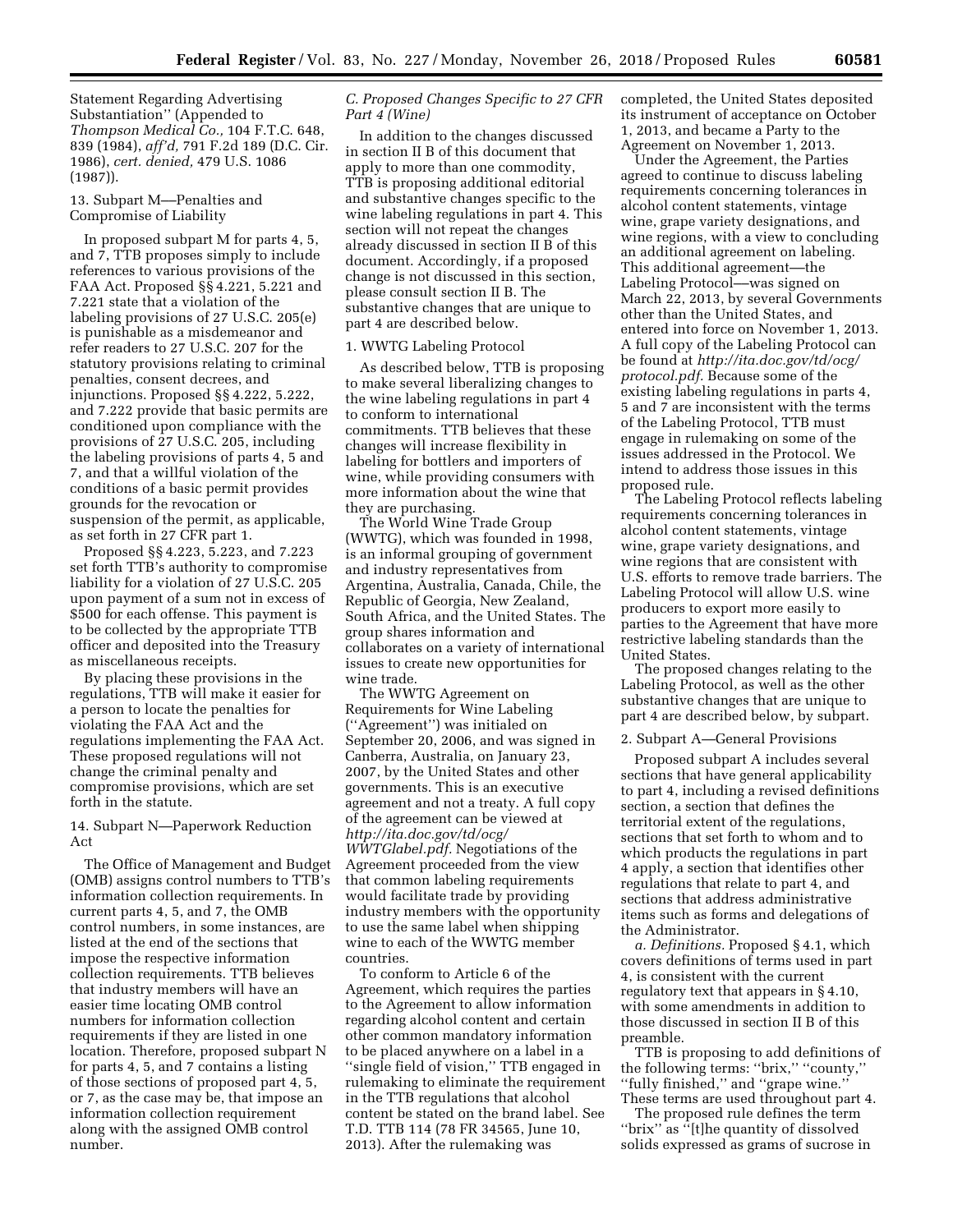100 grams of solution at 68 degrees Fahrenheit. (20 degrees Celsius) (Percent by weight of sugar).'' This definition is derived from and is consistent with 27 CFR 24.10, with the exception of changing a typographical error currently found in section 24.10 of ''60 degrees'' to the correct temperature of ''68 degrees.'' TTB intends to correct the definition in § 24.10 in a separate rulemaking document.

The current and proposed regulatory texts use the term ''county'' when providing for authorized appellations of origin. TTB has been asked by many industry members if the term ''county'' includes other political subdivisions that are equivalent to a county, such as a ''parish'' in Louisiana. The proposed rule defines the term ''county'' to include a county or a political subdivision recognized by the State as a county equivalent. This proposed definition will allow the use of names of county equivalents as appellations of origin.

The current and proposed regulatory texts use the term ''fully finished'' when setting forth requirements for labeling wine with an appellation of origin. For example, one of the conditions in current  $\S 4.25(b)(1)(ii)$  is that "the wine" has been fully finished (except for cellar treatment pursuant to § 4.22(c), and blending that does not result in an alteration of class or type under § 4.22(b)) in one of the labeled appellation States.'' The parenthetical statement after ''fully finished'' appears all three times that term is used in part 4. Accordingly, TTB is defining the term ''fully finished'' as ''Ready to be bottled, except that it may be further subject to the practices authorized in § 4.154(c) and to blending that does not result in an alteration of class or type under § 4.154(b).''

The proposed regulatory text uses the term ''grape wine'' to include still grape wine, sparkling grape wine, and carbonated grape wine. The proposed definition reflects the name change of current class one grape wine to still grape wine, but allows for use of an umbrella term when referring to still grape wine, sparkling grape wine, and carbonated grape wine.

The proposed rule also amends the current definitions of the following terms: ''bottler,'' ''pure condensed must," "total solids," and "wine."

The current definition of the term ''bottler'' reads as ''[a]ny person who places wine in containers of four liters or less.'' TTB is proposing to remove the size restriction associated with the current definition to denote that a person filling containers of any size is considered a ''bottler.'' This change will

allow industry members to use the term ''bottled'' rather than ''packed'' on labels of wine in containers larger than 4 liters. For example, the industry member may use "bottled by ABC winery, Sutton, Massachusetts'' rather than ''packed by ABC winery, Sutton, Massachusetts'' as the mandatory address statement for a five-liter container. TTB is also proposing to replace the word ''person'' with the phrase ''[a]ny producer or blender or wine, proprietor of bonded wine premises, or proprietor of a taxpaid wine bottling house'' to better define those who are eligible to bottle wine. The proposed rule amends the term ''bottler'' to read as ''[a]ny producer or blender of wine, proprietor of bonded wine premises or proprietor of a taxpaid wine bottling house, who places wine in containers.''

The proposed rule amends the definition of the term ''pure condensed must'' by removing the word ''balling'' and replacing it with the word ''brix'' because the word ''brix'' is more commonly used by the industry. The terms ''balling'' and ''brix'' are synonymous.

The proposed rule amends the definition of the term ''total solids'' by adding the words ''with water'' at the end of this definition to clarify that restoring wine to its original volume must be done with water.

The proposed rule amends the definition of ''wine'' under the FAA Act by making clarifying changes, consistent with the definition of ''wine'' in 27 CFR part 1. This is a technical change and does not alter the current meaning of "wine" in part 4.

*b. Prohibitions and jurisdictional limits.* Proposed § 4.3 sets forth the general requirements and prohibitions under 27 U.S.C. 205(e). This repeats the essential elements of the prohibitions found in current § 4.30, and clarifies that the regulations that prohibit the alteration of labels apply to persons holding wine for sale.

*c. Products that are not* ''*wine*'' *under the FAA Act.* Proposed §§ 4.5 and 4.6 are new provisions that indicate which wines are covered by part 4 and which wine products are not covered by part 4. TTB receives many inquiries on this issue, and TTB believes that including this information in the regulatory text will be helpful to its readers.

Certain winery products that may be taxed as wine under the IRC do not fall within the definition of ''wine'' under the FAA Act, as found in 27 U.S.C. 211(a)(6), because of the differences between the two statutes. Thus, proposed § 4.5 clarifies that wine under part 4 contains at least 7 percent and not more than 24 percent alcohol by volume. Proposed § 4.6(a) clarifies that part 4 does not cover products that would otherwise meet the definition of wine except that they contain less than 7 percent alcohol by volume. The proposed rule states that bottlers and importers of alcohol beverages that do not fall within the definition of malt beverages, wine, or distilled spirits under the FAA Act should refer to the applicable labeling regulations for foods issued by the FDA. Proposed § 4.6(b) clarifies that products that would otherwise meet the definition of wine except that they contain more than 24 percent alcohol by volume are classified as distilled spirits and must be labeled in accordance with 27 CFR part 5.

Proposed § 4.6 also includes a cross reference to § 4.7, which refers to labeling requirements under the ABLA and the IRC.

### 3. Subpart E—Mandatory Label Information

*a. Brand labels.* Currently, the TTB regulations at § 4.32 require that certain information appear on the brand label of a wine container, while other mandatory information, and any additional information, may appear on any label. The brand label is defined in § 4.10 as ''[t]he label carrying, in the usual distinctive design, the brand name of the wine'' and, under current § 4.32, the brand name, class or type designation, and statement of the percentage of foreign wine in a blend of American and foreign wines (where a reference is made to the presence of foreign wine on the label), must appear on the brand label. Other mandatory information may appear on any label.

In practice, however, a brand label may wrap nearly or entirely around a bottle or other wine container. As a result, mandatory information may appear anywhere on certain bottles and containers. Furthermore, if the label bearing the brand name is on the back of the container, then it is the brand label.

TTB believes that the current regulations requiring that certain mandatory information be placed on the brand label of wine containers are unduly restrictive. TTB believes that consumers are used to looking at the back and neck labels to find mandatory information on containers.

Accordingly, TTB is proposing to amend the regulations in proposed § 4.63 to allow mandatory information to appear on any label on a wine container.

*b. Brand names.* Proposed § 4.64 consolidates certain existing regulations with regard to brand names and puts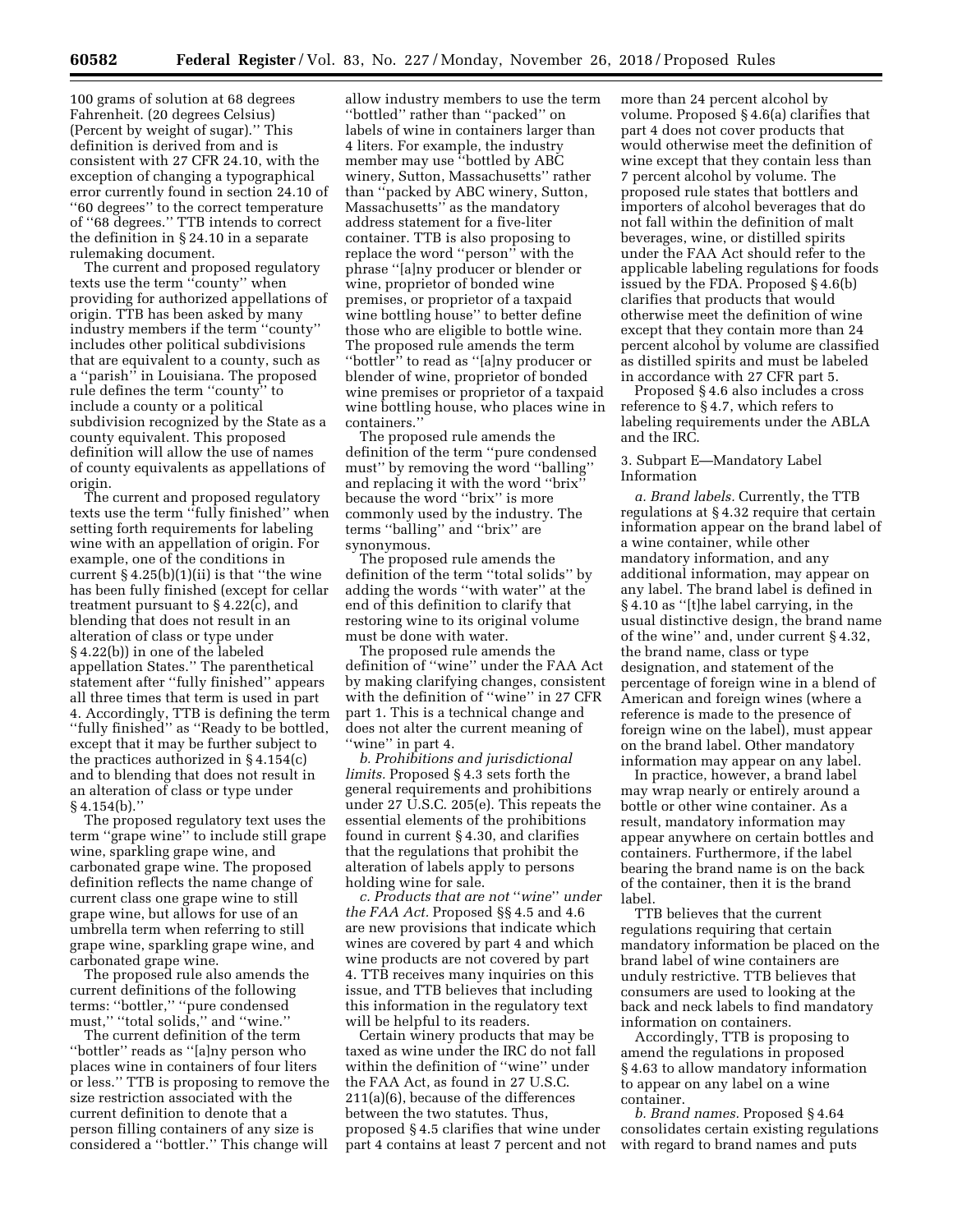them in one section of the regulations. Current § 4.32 requires that a brand name be placed on labels of wine. What may be used as a brand name is specified in § 4.33. The current § 4.39(i) pertains to geographical brand names. The proposed rule moves these provisions to proposed § 4.64(c) without substantive changes.

TTB believes that placing the provisions pertaining to geographical brand names with the other provisions pertaining to brand names will enable industry members to find and understand the regulations pertaining to brand names more easily.

*c. Alcohol content and the WWTG Labeling Protocol.* Under TTB's current regulations in § 4.36, the required alcohol content statement for wine may be expressed as a percentage of alcohol by volume, or as a range, subject to certain requirements. However, the percentage of alcohol by volume is not required to be specifically listed on the label if the type designation ''table'' or "light" wine appears on the label. Subject to certain restrictions, a tolerance of one percentage point is allowed for alcohol content statements of wines containing more than 14 percent alcohol by volume, and a tolerance of 1.5 percentage points is allowed for wines containing 14 percent or less alcohol by volume. One of the current exceptions to the tolerance provision states that the alcohol content statement on a wine label must correctly indicate both the taxable grade of the wine and the class and type of the wine if alcohol content is part of the definition of the class and type.

Pursuant to Article 4.1(b) of the WWTG Labeling Protocol, the United States has agreed to accept alcohol content tolerances of up to one percentage point, provided that the alcohol content statement must correctly indicate the tax category, regardless of tolerance levels. This is consistent with current regulations, except that it allows the use of a tolerance in cases that cross over minimum and maximum alcohol content levels for labeling designations, as long as this would not affect the tax category.

Accordingly, proposed § 4.65 maintains the current tolerance levels for alcohol content statements in wine, and maintains the current exception to the tolerance levels for alcohol content statements related to maximum and minimum alcohol contents for tax classifications under 26 U.S.C. 5041. The proposed rule allows the tolerance levels to apply to alcohol content statements that might affect the correct class and type designation, w unless the

class or type designation reflects a minimum or maximum alcohol content requirement consistent with requirements set forth in a tax class.

An example of a class or type designation that reflects an alcohol content requirement consistent with a requirement set forth in a tax classification is ''table wine.'' The class and type designation ''table wine'' for a still grape wine is a designation that reflects a maximum alcohol content of 14 percent alcohol by volume, which is consistent with the maximum alcohol content for a tax classification for still wine under 26 U.S.C. 5041. Under current and proposed regulations, grape wine that is labeled as "table wine need not bear a numerical alcohol content statement. Thus, the designation ''table wine'' on a label serves two purposes—it reflects the class and type designation of the wine, and it reflects the alcohol content for tax classification purposes. Accordingly, under the proposed rule, a still grape wine that contains 14.2 percent alcohol by volume would not receive the benefit of the tolerance to the extent that the wine may not be labeled either as a ''table wine'' or with an alcohol content of 14 percent or less, regardless of the tolerance prescribed in this section.

4. Subpart F—Restricted Labeling Statements

Proposed Subpart F––Restricted Labeling Statements, includes specific rules for the use of certain statements on labels, including statements regarding allergens, the term ''organic,'' and other specific statements. The following discussion sets out some of the more important provisions in proposed subpart F that relate specifically to wine.

*a. Permit numbers.* Current § 4.39(e)(2) sets forth specific format rules for stating optional bonded wine cellar and bonded winery numbers (for example, ''Bonded Wine Cellar No. \_\_\_\_'' or ''B.W. No. \_\_\_\_''). TTB<br>believes these format rules are unnecessarily restrictive and proposes to delete them. However, proposed § 4.86 retains the requirement that the permit number appear adjacent to the name and address of the person operating the wine cellar or winery.

*b. Use of vineyard, orchard, farm or ranch names.* Current § 4.39(m) provides that the use of vineyard, orchard, farm, or ranch names can only be used if 95 percent of the wine is produced from primary winemaking material grown on the named vineyard, orchard, farm, or ranch. This section further provides that if the name has geographical or viticultural significance, it is subject to the rules in §§ 4.39(i) and 4.39(b), which pertain to names having geographical significance.

Consistent with current policy, TTB is proposing to liberalize the current regulations on the use of vineyard, orchard, farm, or ranch names to allow the use of those names as part of trade names that are found on labels. It has been TTB's policy to allow the use of trade names in name and address statements, such as ''Bottled by John Doe Vineyards, Seattle, Washington,'' where the wine has not been made from grapes grown in the referenced vineyard (or even where there is no vineyard with that name). Furthermore, when such a trade name appears on the label as part of the bottling address, it may also be used as a brand name on the label, without meeting the 95 percent requirement. TTB believes that consumers do not see the use of a vineyard, orchard, farm or ranch name as part of a trade name as making a claim as to the source of the grapes, fruit, or other agricultural products used to make the wine.

Accordingly, the revision to these provisions in proposed § 4.87 clarifies that the 95 percent rule does not apply to trade names or brand names when the vineyard, orchard, farm, or ranch name is shown in the mandatory name and address statement on the label. TTB is retaining the provision that, when used in a brand name, a vineyard, orchard, farm, or ranch name having geographical or viticultural significance is subject to the requirements of proposed § 4.64(b) and (c).

*c. Appellations of origin.* Proposed §§ 4.88 through 4.91 set out the rules for appellations of origin for grape wines. Proposed §§ 4.96 through 4.98 set out the rules for appellations of origin for fruit wines, agricultural wine, and rice wine. As discussed in more detail below, TTB is proposing to separate out these rules to make it easier to locate all of the rules applicable to grape wine and fruit wine, respectively.

Current § 4.25 sets forth rules governing the minimum percentage of fruit or other agricultural products that must be grown within a specific geographic area in order to qualify for the use of an appellation of origin on a wine label. It also imposes other standards for use of an appellation of origin; for example, the wine must generally conform to the standards of the named appellation governing the composition, method of manufacture, and designation of wines made in such place.

TTB is proposing to include the appellation of origin requirements in several sections and incorporate other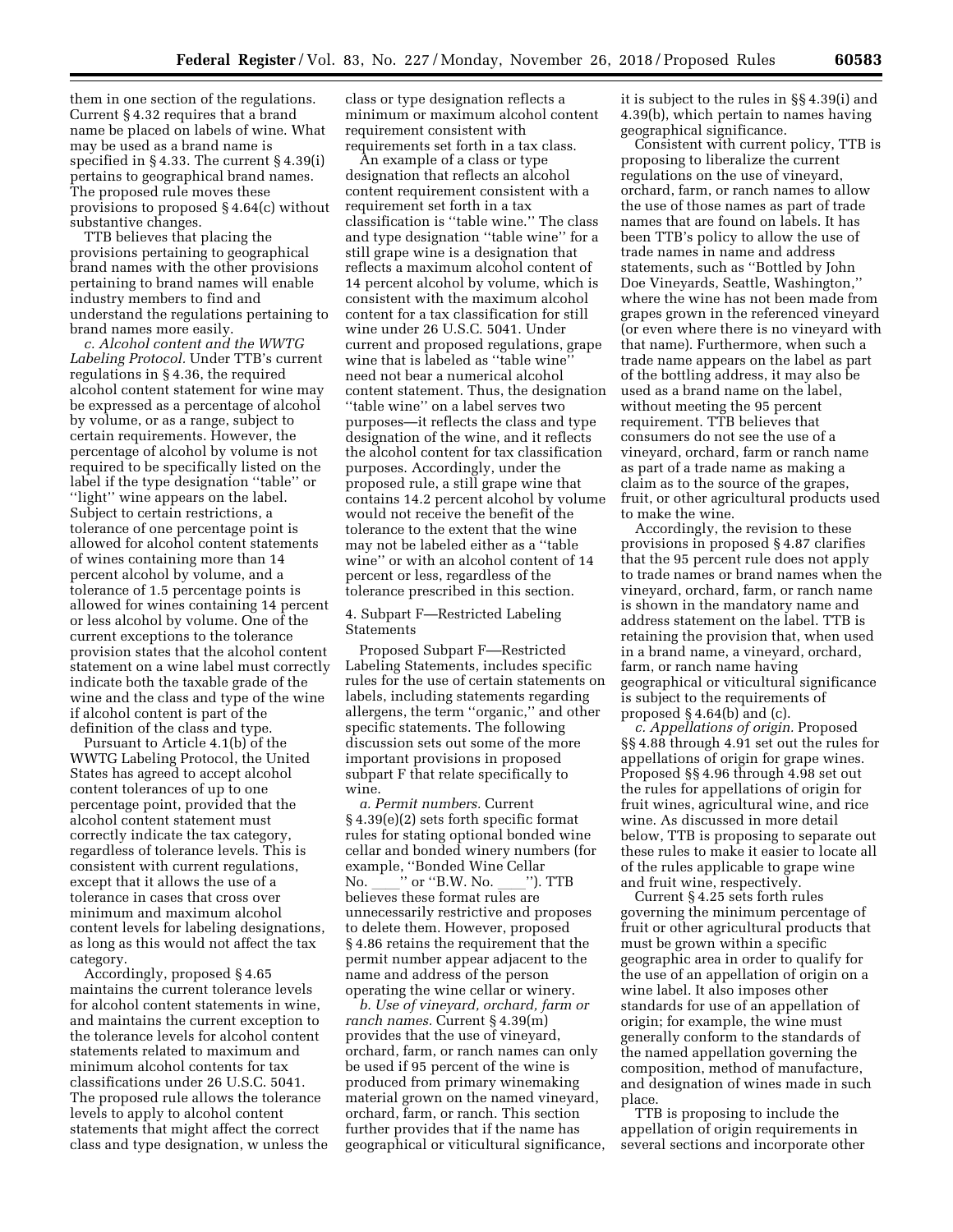changes as discussed below. In addition to stating what constitutes the use of an appellation of origin, proposed § 4.88(d) clarifies that an appellation of origin is required when a grape wine is designated with a varietal (grape type) designation, a type designation of varietal significance, or a semi-generic type designation, or when the wine is labeled with a vintage date. These requirements are currently found in the class and type regulations in § 4.34.

Current  $\overline{\S}$  4.25(d) provides that an appellation of origin comprising two or no more than three States which are all contiguous may be used if: (1) All of the fruit or other agricultural products were grown in the States indicated, and the percentage of the wine derived from fruit or other agricultural products grown in each State is shown on the label, with a tolerance of plus or minus 2 percent; (2) the wine has been fully finished (except for cellar treatment pursuant to § 4.22(c), and blending which does not result in an alteration of class or type under § 4.22(b)) in one of the labeled appellation States; and (3) the wine conforms to the laws and regulations governing the composition, method of manufacture, and designation of wines in all the States listed in the appellation.

In ATF Ruling 91–1, TTB's predecessor agency held that a multistate appellation of origin cannot be used if conflicting State requirements preclude conformance with the laws and regulations of all the States listed in the appellation of origin. ATF also held that, where a multistate appellation of origin appears on the brand label and the percentage of the wine derived from grapes grown in each State is listed on a label other than the brand label, the States in the multistate appellation of origin must be listed in a descending order of predominance, according to the percentage of the wine derived from grapes grown in each State. Where both the multistate appellation of origin and the listing of the percentage of the wine derived from grapes grown in each State appear on the brand label, ATF stated that it would carefully scrutinize the placement and size and type of the label statements, on a case-by-case basis, to ensure that the label does not tend to create a misleading impression as to the origin of the wine.

Current § 4.25(d) also provides for imported wines to be labeled with an appellation of origin that is comprised of the names of two or no more than three states, provinces, territories, or similar political subdivisions of a country equivalent to a state, which are all contiguous. The appellation may be used if all of the fruit or other

agricultural products were grown in the states, provinces, territories, or similar political subdivisions of a country equivalent to a state indicated, and the percentage of the wine derived from fruit or other agricultural products grown in each state, province, territory, or similar political subdivision of a country equivalent to a state is shown on the label with a tolerance of plus or minus 2 percent. Furthermore, the wine must conform to the requirements of the foreign laws and regulations governing the composition, method of production, and designation of wines available for consumption within the country of origin.

In accordance with the WWTG Labeling Protocol, discussed earlier in this preamble, the proposed rules pertaining to multicounty and multistate appellations of origin for both domestic and imported wine in proposed § 4.90 would: (1) Remove the requirement that States (or political subdivisions for imported wine) be contiguous in order to claim that the wine is produced from grapes grown in more than one State; (2) reduce the minimum percentage of grapes from 100 percent to 85 percent for wine to be labeled with such an appellation; (3) remove the requirement that the percentage of the wine derived from grapes grown in each State (or political subdivisions for imported wine) must be shown on the label; (4) add the requirement that the amount of wine derived from grapes grown in each State (or political subdivision for imported wine) named in the appellation must be greater than the amount of wine derived from grapes grown in any State not named in the appellation; and (5) add the requirement that States (or political subdivisions for imported wine) be listed in descending order according to the percentage of wine derived from grapes grown in those States (or political subdivisions for imported wine).

These amendments are liberalizing in several regards. First, they would permit the use of such an appellation where at least 85 (rather than 100) percent of the wine is derived from grapes grown within the areas named in the appellation. Second, they would eliminate the requirement to list the percentage of grapes from each State or other region, thus allowing greater flexibility in blending for producers. TTB notes that this approach is more consistent with regard to the rules for single appellations of origin, which may be comprised of not less than 75 percent wine made from grapes grown in the labeled region (in the case of an appellation that is a State, county, or

similar political subdivision), or 85 percent (in the case of an appellation that is a viticultural area), without any requirements for identifying the percentage of grapes coming from outside of the named appellation.

TTB also notes that the proposed requirements with regard to listing States and counties in descending order of predominance are largely consistent with the policy set forth in ATF Ruling 91–1, and supersedes that ruling. Finally, the proposed requirement will not require the listing of each State or county (or foreign equivalent) on the label; however, labels may not, for example, selectively include States that contributed only a small percentage of grapes while leaving out States that contributed a larger percentage of grapes. For example, in a case where grapes used to make a wine were grown in 4 States, with the first 2 States contributing 45 and 40 percent, respectively, the third State contributing 12 percent and the fourth State contributing 3 percent, the proposed rule requires the listing of the first 2 States, in order of predominance, leaving it up to the industry member whether it wanted to include a third State. However, the third State listed on the label would have to be the State contributing 12 percent, and not the State contributing 3 percent, even though in either case, the States listed would contribute more than 85 percent of the grapes used to make the wine. The industry member could, of course, choose to list all 4 States on the label.

Under the proposed rule, a multistate appellation of origin for American wine would continue to be unavailable unless the wine is fully finished in one of the labeled appellation States, and the wine conforms to the laws and regulations governing the composition, method of manufacture, and designation of wines in all of the States listed in the appellation, which is consistent with the current regulations.

In general, the current regulations provide that wine derived from fruit or agricultural products grown in the county or State indicated on the label may be designated with an appellation of origin. This means that appellations of origin are available to grape wine as well as citrus wine, fruit wine, and agricultural wine.

TTB is proposing to separate the appellation of origin requirements for grape wine from those requirements for fruit and agricultural wine because an appellation of origin becomes mandatory when grape wine is labeled with certain type designations or a vintage date. Furthermore, an appellation of origin for grape wine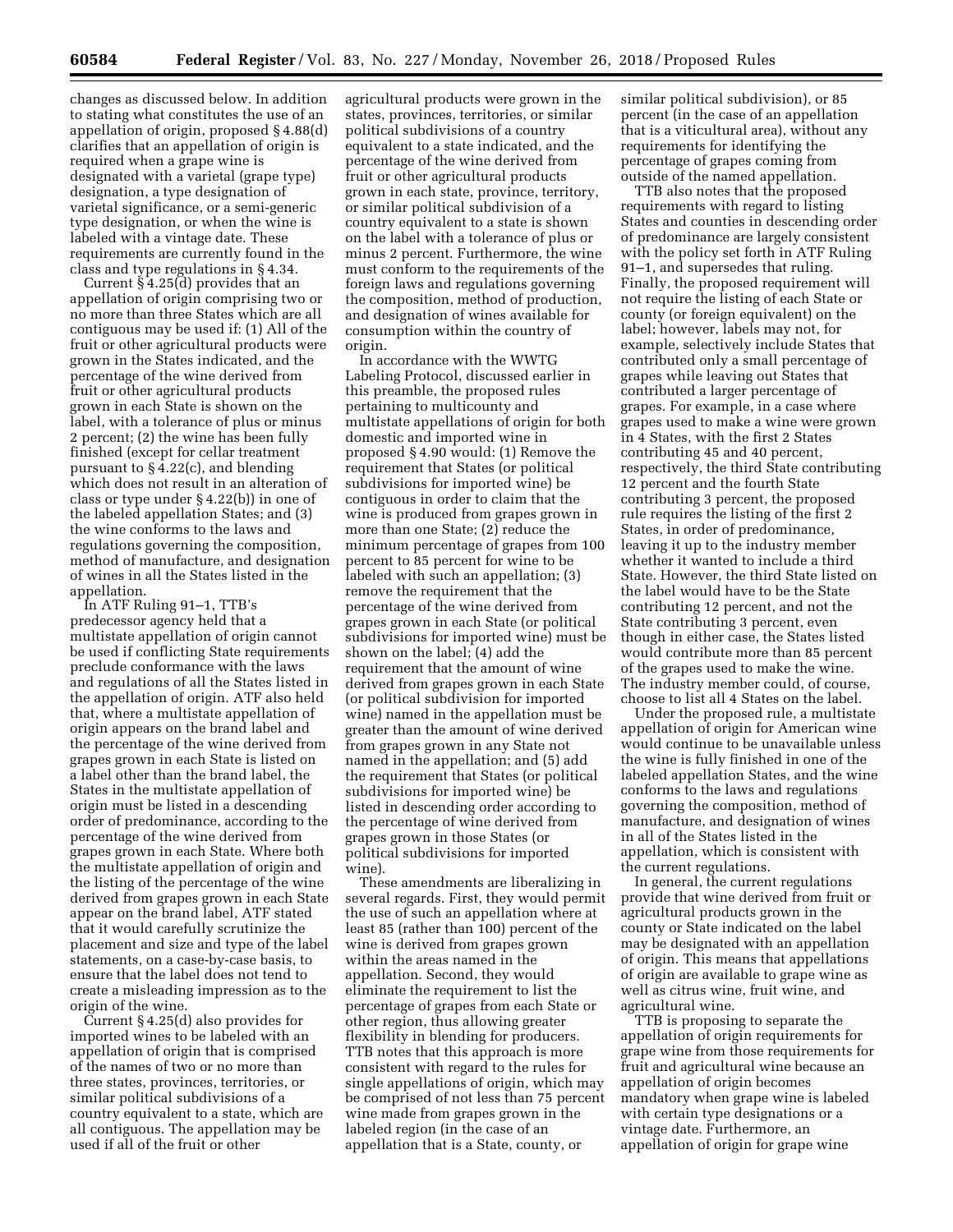includes viticultural areas, which have no relevance for fruit or agricultural wine. Otherwise, TTB is proposing the same liberalizing amendments for wines labeled with appellations of origin, regardless of whether the wines are made from grapes, other fruit, or other agricultural products.

*d. Estate bottled and estate grown.*  Proposed §§ 4.92 and 4.93 set out the rules for use of the claims ''estate bottled'' and ''estate grown.'' While the ''estate bottled'' rules are unchanged, except for clarifying changes, the proposed ''estate grown'' regulation is new, and represents a change in policy.

On November 3, 2010, TTB published Notice No. 109, an advance notice of proposed rulemaking (ANPRM), that set forth TTB policy regarding the use of the term ''estate grown'' on wine labels and requested comments (see 75 FR 67666). Specifically, TTB stated that, for over twenty years, TTB and its predecessor agency have allowed the term "Estate grown" to be used as a synonym for the term ''Estate bottled.'' The regulations providing for the use of the term ''Estate bottled'' are found in current § 4.26 and, in general, allow the use of that term only if the wine is labeled with a viticultural area appellation of origin and the bottling winery: (1) Is located in the labeled viticultural area; (2) grew all of the grapes to make the wine on land owned or controlled by the winery within the boundaries of the labeled viticultural area; (3) crushed the grapes, fermented the resulting must, and finished, aged, and bottled the wine in a continuous process (the wine at no time having left the premises of the bottling winery).

Notice No. 109 explained that some industry members had requested that TTB permit the use of the words ''Estate grown'' on labels of wines that do not meet the ''Estate bottled'' standards in § 4.26. TTB invited comments from industry members, consumers, and other interested parties on whether TTB should propose to amend the regulations to reflect its current policy that ''Estate grown'' may be used on a label if the wine meets the requirements for products labeled ''Estate bottled'' under § 4.26. TTB also asked if it should propose a standard for ''Estate grown'' in the regulations that differs from that specified for ''Estate bottled'' and, if so, what that standard should be.

TTB received 16 comments in response to its questions pertaining to the use of ''Estate grown'' on labels. Only four of the comments were in support of TTB's policy that ''Estate grown'' may be used on the label only if the wine meets the requirements for products labeled ''Estate bottled.'' A few

of the comments were in support of TTB codifying its existing policy, and one commenter stated its belief that all aspects of the ''Estate bottled'' requirements should apply to the term ''Estate grown,'' except for the requirement of the viticultural area. Most of the comments suggested that "Estate bottled" and "Estate grown" are not synonymous.

In this rulemaking document, TTB is proposing to add a section to the regulations that will provide for the use of the term ''Estate grown'' (see § 4.93) on a label only if all of the following conditions are met:

(1) The wine is labeled with an appellation of origin;

(2) The producing winery is located within the appellation of origin;

(3) The producing winery grew all of the grapes used to make the wine on land owned or controlled by the producing winery within the boundaries of the appellation of origin, and fermented 100 percent of the wine from those grapes; and

(4) If the bottling winery is not the producing winery, the label must state that the wine was ''estate grown'' by the producing winery, and the name and address of both wineries must appear on the label. An acceptable labeling statement would be ''Estate grown and produced by ABC Winery, Seattle, Washington. Bottled by XYZ Winery, Tacoma, Washington.''

This is a liberalizing change that will allow the use of the term, ''Estate grown,'' in a way that distinguishes grape growing from bottling operations.

*e. Claims on grape wine labels for viticultural practices that result in sweet wine.* Proposed § 4.94 codifies in the regulations for the first time the position that TTB's predecessor agency set out in rulings pertaining to viticultural practices that result in sweet wine. TTB proposes to supersede ATF Rulings 78– 4, 82–4, and 2002–7, by incorporating the rulings' holdings in proposed § 4.94.

Initially, proposed § 4.94(a) sets out the rules for using certain terms on grape wine that denote the use of viticultural practices resulting in sweet wine. In all such cases, the wine must also be labeled with the amount of sugar contained in the grapes at the time of harvest and with the amount of residual sugar in the finished wine.

Proposed § 4.94 provides that the term ''ice wine'' may be used only to describe wines produced exclusively from grapes that have been harvested after they have naturally frozen on the vine. The proposed rule provides that wine produced from grapes that were frozen post-harvest may not be labeled as ''ice wine,'' but may be labeled with a

statement indicating the wine was made from grapes that were frozen postharvest. It provides that wines labeled with the term "ice wine," "late harvest,'' or ''late picked'' may not be ameliorated, concentrated, fortified, or produced from concentrate. Finally, proposed § 4.94 provides that wine made from grapes that have been infected with the botrytis cinerea mold may be labeled with a term such as ''Botrytis Infected,'' ''Pourriture Noble,'' or another name for infection by the botrytis cinerea mold.

*f. Vintage dates for grape wine.*  Proposed § 4.95 sets out the rules for the use of vintage dates on wine labels. The current regulations prescribing requirements for labeling grape wine with vintage dates are found in § 4.27. These regulations characterize the vintage date as the year of ''harvest.'' Thus, wine produced from grapes that were grown in 2012 but harvested early in 2013 must bear the year 2013 as the vintage date.

However, the WWTG Labeling Protocol provides that ''vintage'' is the year of growth or harvest of the grapes used to make the wine, as defined in each Party's laws, regulations, or requirements. The current definition in TTB's regulations is thus more restrictive than the definitions found in the Labeling Protocol.

TTB recognizes that other countries have different rules for vintage dates, based on different growing conditions in different parts of the world. For example, in the Southern Hemisphere, the growing season may start in September and end in April, and thus includes parts of two calendar years. In Australia, the labeling rules provide that grapes harvested between September 1 and December 31 of a particular calendar year are treated as if they were harvested in the following calendar year for purposes of a vintage declaration. This effectively treats the entire growing season as a single year. In the Northern Hemisphere, the issue is less likely to arise, but does come up with regard to grapes that may be harvested in January for an ice wine type of product.

TTB believes that allowing the year of harvest to be determined based on the rules of the country of origin will not be misleading to consumers. Accordingly, we are proposing to amend the regulations to provide that the year of harvest for imported wines will be determined in accordance with the country of origin's laws and regulations.

TTB proposes to remove the requirement that a person who wishes to label wine with a vintage date must possess appropriate records from the producer substantiating the year of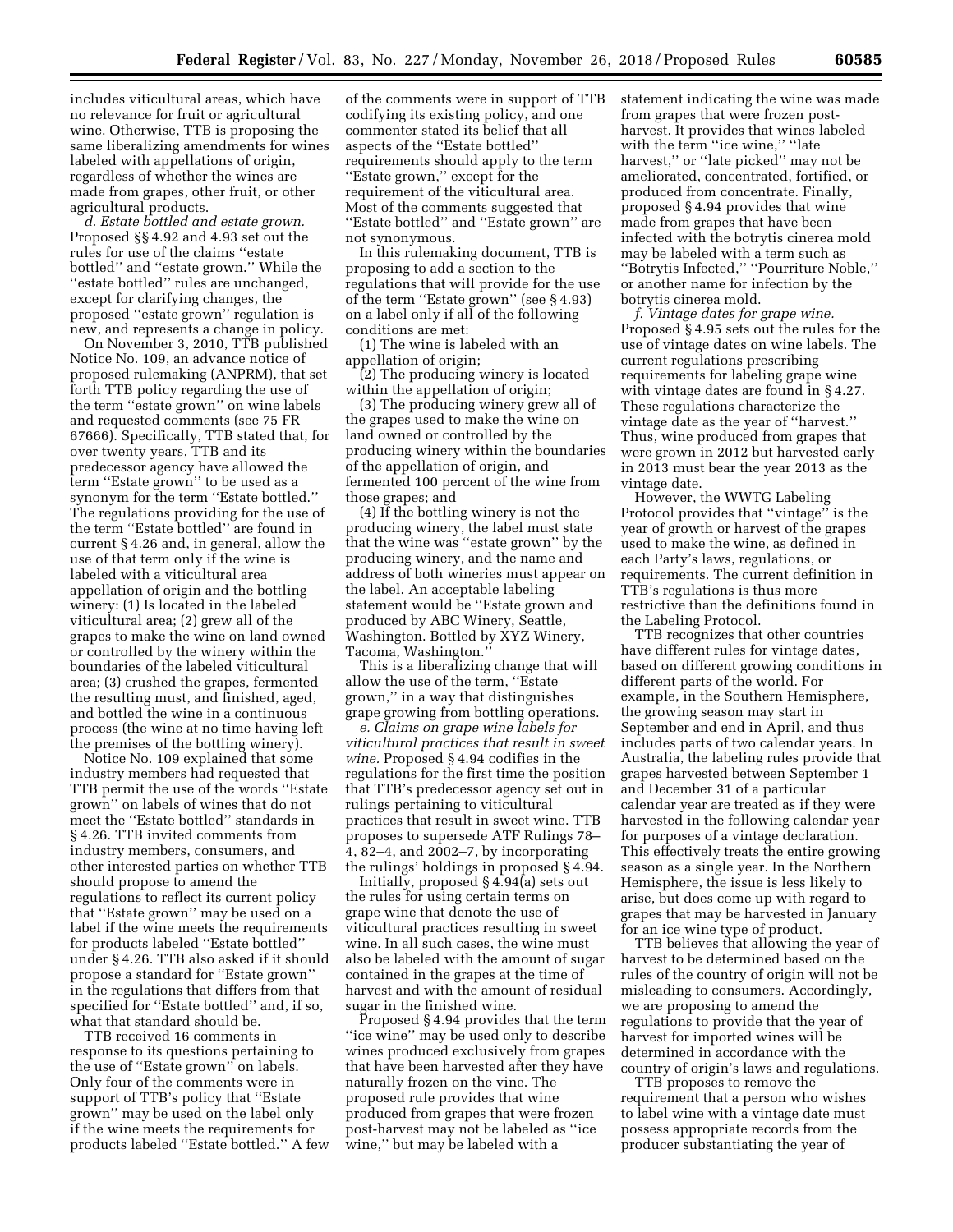vintage and the appellation of origin, because the substantiation requirements apply to all label claims, not just vintage dates.

TTB proposes to liberalize the requirements for imported wines that are bottled in the United States, by removing the requirement that such wines must have been bottled in containers of 5 liters or less prior to importation, or that they be bottled in the United States from the original container of the product showing a vintage date. This will allow the use of vintage dates on wine imported in bulk containers and bottled in the United States, as long as the bottlers have the appropriate documentation substantiating that the wine is entitled to be labeled with a vintage date.

The current regulations also provide that wine bearing a vintage date must also bear an appellation of origin that is shown in direct conjunction with the type designation as required by § 4.32(a)(2). As discussed in the grape wine appellation of origin section of this preamble, this rule would remove the requirement that the appellation of origin be shown in direct conjunction with the type designation. Instead, the appellation of origin would have to be shown in the same field of vision as the type designation.

The regulations in current § 4.27 also provide that for a wine to be labeled with a ''vintage date,'' it must have been derived from grapes harvested in the labeled calendar year. It has been TTB's longstanding policy that only one vintage date may appear on a label, even if the wine is made from grapes harvested in different years. We note that in 1980, in response to a petition, ATF aired a proposal to allow multiple vintage dates in an advance notice of proposed rulemaking (see Notice No. 357, November 13, 1980, 45 FR 74942). Comments on that proposal were evenly divided, and subsequently ATF issued a notice of proposed rulemaking setting forth specific proposals (Notice No. 378, August 5, 1981, 46 FR 39850). Because only a few comments (mainly opposed to allowing multiple vintage dates on labels) were received in response to that document, on May 18, 1984, ATF published Notice No. 529, which withdrew the proposal (49 FR 21083). We do not intend to reopen this issue at the present time. Accordingly, TTB proposes to codify this policy in proposed § 4.95.

*g. Appellations of origin for fruit wine, agricultural wine, and rice wine.* As discussed earlier in this preamble, current § 4.25 prescribes the rules for use of appellations of origin and allows wine produced from ''fruit or

agricultural products'' to bear an appellation of origin. Proposed §§ 4.96 through 4.98 for labeling fruit wine, agricultural wine, or rice wine contain the same appellation of origin labeling requirements as are proposed elsewhere for labeling grape wine. See §§ 4.88 through 4.99.

5. Subpart H––Labeling Practices That Are Prohibited if They Are Misleading

Proposed subpart H sets forth certain labeling practices that are prohibited if they are used in a misleading way. Most of these subpart H provisions restate and reorganize rules currently found in the TTB regulations. Some of the proposed revisions are set forth below.

Proposed § 4.133(a) broadens existing language in current § 4.39(a)(8) to prohibit the use of terms defined in part 4 in a manner that is not consistent with the part 4 definitions. This would include optional designations as well as mandatory designations. For example, under the proposed rule, a wine that was produced from grapes that were not frozen on the vine may not be labeled with the optional claim "ice wine." Proposed § 4.133(b) prohibits the use of coined words that simulate or imitate any class or type designation set forth in parts 4, 5 and 7 unless the wine conforms to the requirements prescribed with respect to such designation and is in fact so designated on its labels.

Finally, proposed § 4.133(c) and (d) prohibit certain misleading references to grape varieties and statements of harvest date, respectively, subject to the provisions of proposed §§ 4.136 and 4.134, respectively, as discussed below.

In general, proposed § 4.134 restates the existing rules prohibiting certain statements of age unless they are made on a label that bears a vintage date. It allows certain miscellaneous date statements, such as statements about the date on which a business was founded. It also specifically states that, subject to certain exceptions discussed below, the use of harvest or growth dates is not generally authorized for wines other than those labeled with a vintage date in accordance with proposed § 4.95.

Proposed § 4.134 liberalizes current TTB policy prohibiting statements relating to the years of harvest of grapes or fruit as additional information for wines designated as grape wine or fruit wine. Accordingly, the proposed regulations allow the use of additional truthful, accurate, and specific information about the year of harvest of the grapes or fruit, provided that the label indicates the percentage of wine derived from grapes or fruit, as applicable, harvested in each year. If applicable, the years of harvest must be

presented in descending order based on the percentage of wine derived from grapes or fruit, as applicable, grown in each year. Examples of allowable statements would be as follows: ''60% of the grapes used to make this wine were harvested in 2014; the remaining 40% were harvested in 2013,'' or ''This wine is a blend of 50% wine made from apples harvested in 2012 and 50% wine made from apples harvested in 2011.''

Proposed § 4.135 is derived from current § 4.39(k) and in general, continues to prohibit misleading references to the origin of the wine. The proposed section liberalizes TTB's current policy by specifically authorizing the use of truthful, accurate, and specific information about the origin of the grapes, fruit, or other agricultural materials that were used to produce the wine when such wine is not labeled with an appellation of origin. The name of the place may not appear on the label in a way that creates the misleading impression that the wine is entitled to an appellation of origin.

Under both current and proposed regulations, a wine is entitled to the name of a State as an appellation of origin if, among other things, at least 75 percent of the wine is derived from fruit or agricultural products grown in that State, and it has been fully finished (except for certain cellar treatment and blending) within the labeled State or an adjacent State. Thus, if a grape wine is made in New York, and 50 percent of the grapes are grown in New York and the other 50 percent are grown in Virginia, the wine would not be entitled to either a New York or a Virginia appellation of origin. Furthermore, the wine would not be entitled to a multistate appellation of origin, because New York and Virginia are not contiguous.

Under the proposed regulations, the label for such a wine may include additional information about where the grapes were grown, even though the wine is not entitled to either a New York or a Virginia appellation of origin. However, neither state name can stand alone as though the wine is entitled to a single state appellation of origin, nor can the wine be designated as ''New York/Virginia wine.'' The additional information must set forth the origin of 100 percent of the grapes, fruit or other agricultural products used to make the wine, in descending order of predominance, together with the place where the wine was fermented. This will ensure that the consumer is not misled into believing that a statement of the origin of the grapes used to make a grape wine is the same as an appellation of origin for that wine. For example, if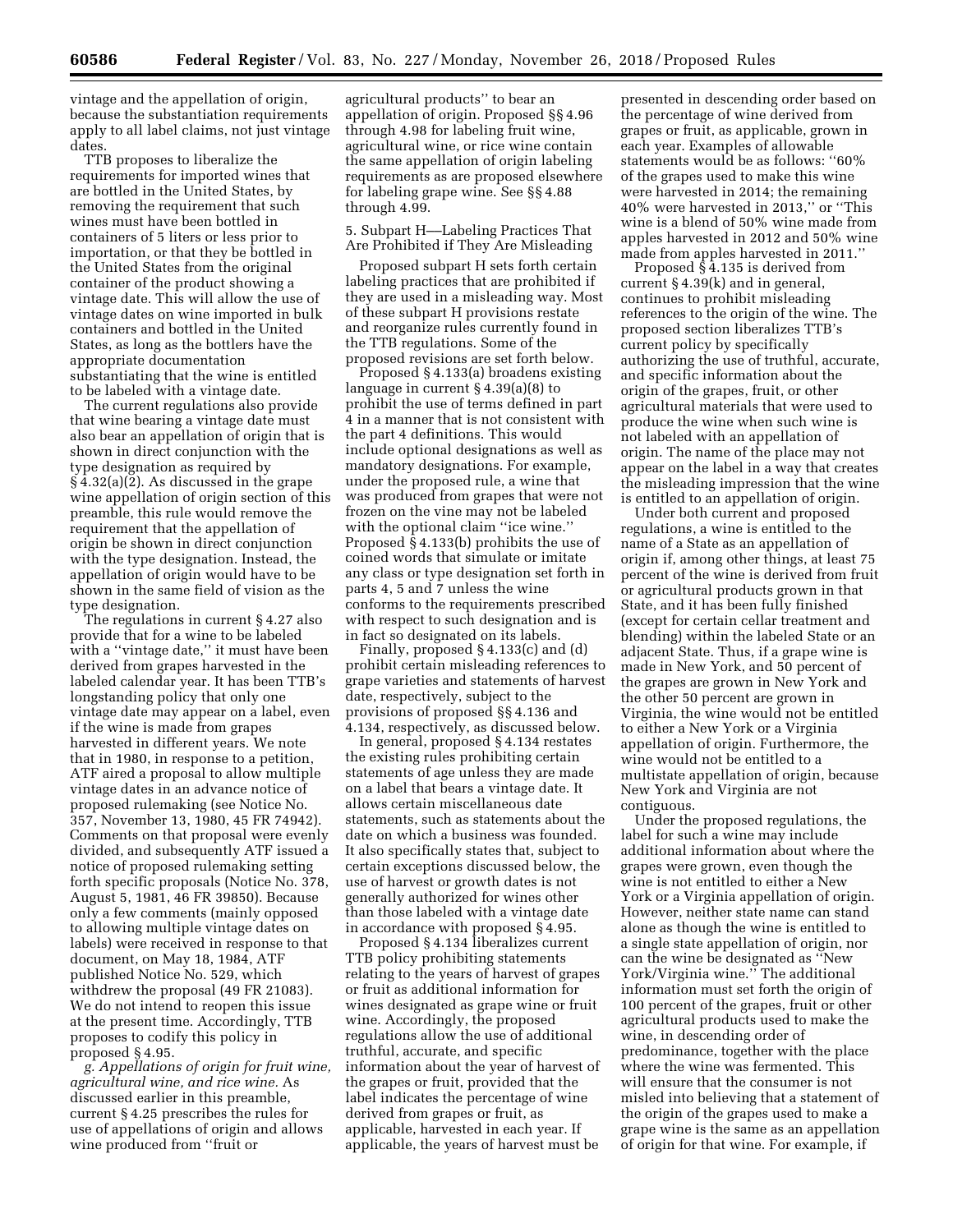the wine in question is designated ''red wine,'' the proposed regulation would allow the label to include a statement such as ''This wine was fermented and bottled in New York from 50 percent grapes grown in New York and 50 percent grapes grown in Virginia.''

Proposed § 4.136(a) and 4.136(b) restate the prohibition in current § 4.39(n) on the use of varietal names, type designations of varietal significance, semi-generic geographic type designations, or geographically distinctive designations, on wines that are not made in accordance with the standards set forth in the standards of identity for still grape wine, sparkling grape wine, and carbonated grape wine. The proposed language also makes it clear that the use of such names on a grape wine that does not meet the requirements for use of the designation named is prohibited if it tends to create a false or misleading impression as to the designation, origin, or identity of the wine.

Proposed § 4.136(c) codifies and supersedes ATF Ruling 85–14, which allowed the use of certain information about grape varieties as additional information on the labels of certain wines. The proposed regulation allows the use of truthful, accurate, and specific additional information on the label about the grape varieties used to make a still grape wine, sparkling grape wine, or carbonated grape wine, provided that the information includes every grape variety used to make the wine, listed in descending order of predominance. The percentage of each grape variety may be, but is not required to be, shown on the label, with a tolerance of two percentage points. When shown, percentages must be shown for all grape varieties listed, and the total must equal 100 percent.

As discussed later in this document, TTB is proposing to liberalize the rules for use of a designation that includes more than one grape variety. Under this proposal, a varietal designation that includes the names of two or more varieties may be used without disclosing the percentage of the wine derived from each variety, as is currently required under § 4.23(d). If this option is available, it is not clear whether industry members will still want to include information about grape varieties as additional information, rather than labeling their wines with a varietal designation that includes two or more grape varieties. However, TTB recognizes that many wine labels currently include information about grape varieties as additional information; thus, we are proposing to

continue to allow this practice. TTB seeks comments on this proposal.

TTB is proposing to eliminate the provision in current § 4.39(j) that inappropriately treats ''product names'' as if they were ''brand names,'' and thus causes confusion. The current text allows for certain ''*product* names with specific geographical significance'' when qualified with the word ''brand,'' even where the geographical name does not accurately represent the origin of the wine. [Emphasis added.] TTB solicits comments on the proposed revisions with regard to representations as to origin. In particular, TTB requests information on whether this proposed change may affect current labels.

TTB is also proposing to eliminate the provision in current § 4.39(l), which prohibits the use of foreign terms which (1) describe a particular condition of the grapes at the time of harvest; or (2) denote quality under foreign law on labels of domestically produced wine. TTB believes that the misleading use of such foreign terms is covered by the general prohibition of misleading statements or representations as to the age, origin, identity, or other characteristics of the wine (see proposed § 4.122).

6. Subpart I—Standards of Identity for Wine

*a. General overview of the classes and types of wine.* The regulations governing how wine must be identified on labels and the provisions for optional labeling statements are found in current subpart C, and are referred to as the ''standards of identity.'' Current § 4.21 sets forth the standards of identity for wine and prescribes the several classes and types of wine that an industry member may use to designate wine. The consistent and accurate designation of wine leads to consumer and trade understanding of the quality and identity of the wine.

Current § 4.32 requires a class, type or other designation to appear on the brand label. The general rules for class and type designations are set forth in current § 4.34. In general, the regulations require the class designation to appear on the label; however, certain type designations are authorized for use in place of a class designation. These other type designations are not specified in the current standards of identity but are found elsewhere in the regulations in part 4. For example, under current § 4.23, the names of one or more grape varieties may be used as a type designation of a grape wine, subject to certain conditions. In addition to these varietal type designations, current § 4.28 sets forth the conditions for use of "type designations of varietal significance.''

Current § 4.24 sets out the rules for "generic," "semi-generic," and "nongeneric'' designations of geographic significance. TTB is proposing to reorganize the standards of identity so that proposed § 4.142 includes all of the type designations within the class designation ''still grape wine.''

In addition to the various designations discussed above, a statement of composition may be required to accompany certain class and type designations. For example, current § 4.21(d), (e), and (f) prescribe the standards of identity for citrus wine, fruit wine, and wine from other agricultural products, respectively. These standards require that an adequate statement of composition be placed on the label, along with the appropriate class designation, when the wine is produced from more than one type of fruit, citrus fruit, or agricultural product, respectively. TTB is proposing to amend the regulations to allow a designation (such as ''apple-pear wine'') rather than a statement of composition.

TTB is amending the standards of identity to incorporate all of the ways in which an industry member may designate wine in accordance with TTB's regulations. By indicating all of the ways an industry member must or may designate wine within the standards of identity, the proposed regulations provide better guidance on what constitutes a class designation or a type designation, and when a type designation may be used in place of a class designation.

*b. Production standards.* Current § 4.21 refers to numerous production standards that impact the way in which a wine may be designated. These include amelioration limits, volatile acidity levels, and the addition of brandy and alcohol. However, in many cases, these standards refer to outdated rules under chapter 51 of the Internal Revenue Code.

Wine that is domestically produced must be made in compliance with the production standards set forth in 26 U.S.C. 5381–5387, and designated in accordance with 26 U.S.C. 5388. These rules are also found in TTB's IRC-based wine regulations in 27 CFR part 24.

In accordance with part 24, wine that is the product of the juice or must of sound, ripe grapes or other sound ripe fruit (including berries), made with any cellar treatment authorized by subparts F and L of part 24 and containing not more than 21 percent by weight of total solids, is deemed to be ''natural wine.'' Classes 1, 2, and 3 of the existing regulations in current § 4.21 are grape wine, sparkling grape wine, and carbonated grape wine, respectively,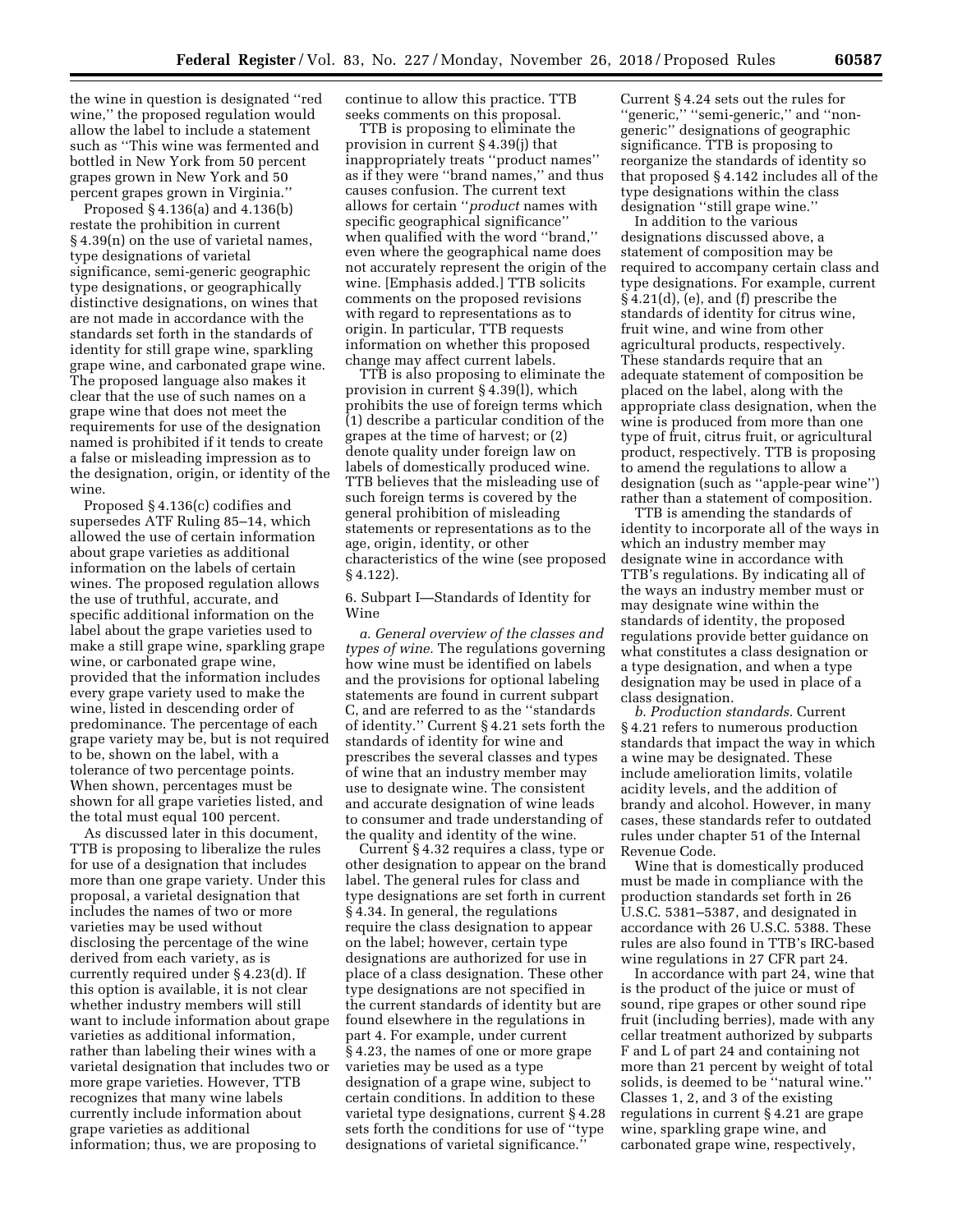and are produced by the normal alcoholic fermentation of the juice of sound, ripe grapes (including restored or unrestored pure condensed grape must), with or without the addition, after fermentation, of pure condensed grape must, and with or without added grape brandy or alcohol, but without other addition or abstraction except as may occur in cellar treatment. As discussed further below, TTB is proposing to revise the standards of identity for grape wines and for fruit wines to clarify that these wines must be ''natural wines'' in accordance with 26 U.S.C. 5381–5383.

*c. Natural wine certification.* Prior to amendment in 2004, section 5382 of the IRC, 26 U.S.C. 5382(a), set forth certain standards for the proper cellar treatment of ''natural wine.'' That section provided that ''proper cellar treatment of natural wine constitutes those practices and procedures in the United States and elsewhere, whether historical or newly developed, of using various methods and materials to correct or stabilize the wine, or the fruit juice from which it is made, so as to produce a finished product acceptable in good commercial practice.'' Section 5382(b) then went on to provide certain practices that were specifically recognized, including standards for the amelioration and sweetening of natural wine and standards for the addition of wine spirits to natural wine.

Section 2002 of the Miscellaneous Trade and Technical Corrections Act of 2004, Public Law 108–429, 118 Stat. 2434 (''the Act''), was signed by the President on December 3, 2004. Section 2002 of the Act revised section 5382(a) of the IRC. The revision of section 5382(a) took effect on January 1, 2005, and involved the following principal substantive changes: (1) The addition of a new paragraph (1)(B) to provide that, in the case of wine produced and imported subject to an international agreement or treaty, proper cellar treatment of natural wine includes those practices and procedures acceptable to the United States under the agreement or treaty; and (2) the addition of a paragraph (3) setting forth a new certification requirement regarding production practices and procedures for imported natural wine produced after December 31, 2004.

The new certification provision directs the Secretary of the Treasury to accept the practices and procedures used to produce the wine if, at the time of importation, one of the following conditions is met:

(1) The Secretary has on file or is provided with a certification from the government of the producing country, accompanied by an affirmed laboratory analysis, that the practices and procedures used to produce the wine constitute proper cellar treatment under regulations prescribed by the Secretary;

(2) The Secretary has on file or is provided with a certification required by an international agreement or treaty covering proper cellar treatment, or the wine is covered by an international agreement or treaty covering proper cellar treatment that does not require a certification; or

(3) In the case of an importer that owns or controls or that has an affiliate that owns or controls a winery operating under a basic permit issued by the Secretary, the importer certifies that the practices and procedures used to produce the wine constitute proper cellar treatment under regulations prescribed by the Secretary.

The certification provision went into effect on January 1, 2005. Effective May 28, 2008, TTB adopted a final rule implementing the certification requirements regarding production practices and procedures for imported natural wine. The regulations implementing this statutory requirement are found in 27 CFR 27.140, which states that, except as otherwise provided, an importer of natural wine must have an original or copy of a certification from the producing country stating that the practices and procedures used to produce the imported wine constitute proper cellar treatment in part 24. As provided for in the law, one exception to this requirement is for natural wines that are imported from countries that have an international agreement or treaty (enological practices agreement) with the United States specifying that the practices and procedures used to produce the wine are acceptable to the United States. Currently, 35 countries have enological practices agreements with the United States. These agreements exempt certain natural grape wines from the natural wine certification requirement.

*d. Proposed changes and questions pertaining to the standards of identity for wine.* It is clear that the existing standards of identity for grape wine (including sparkling grape wine and carbonated grape wine), citrus wine, and fruit wine are intended to incorporate the standards set forth in the IRC for the sweetening and amelioration of natural wine, as well as the standards for the addition of wine spirits. However, as set forth in further detail below, because of amendments over time to the IRC standards, the existing regulations contain a patchwork of inconsistent references to current and prior standards.

TTB is proposing to update these standards to clarify that these classes of wine must comply with the standards for ''natural wine'' set forth in section 5382 of the IRC. For imported wines, this means that a wine designated as a still grape wine, sparkling grape wine, or carbonated grape wine must be made in accordance with the standards set forth in 26 U.S.C. 5382 and 5383 for natural wine, and a wine designated as a fruit wine must be made in accordance with the standards set forth in 26 U.S.C. 5382 and 5384 for natural wine. It should be noted that imported wines can comply with the standards set forth in 26 U.S.C. 5382 if the practices used to make the wine have been accepted by the United States in an international agreement or treaty. Under the proposed rule, imported wines that are not entitled to a grape wine or fruit wine designation because they are not ''natural wine'' would have to meet the standards of identity for another designation set forth in part 4 or be designated with a statement of composition.

Proposed § 4.151 restates the requirements currently found in § 4.34(a) with regard to the designation of wines with a truthful and adequate statement of composition where the wine does not conform to any of the standards of identity found in part 4. As announced in the Department of the Treasury's semiannual regulatory agenda (available online at *[https://](https://www.reginfo.gov) [www.reginfo.gov](https://www.reginfo.gov)*), TTB plans to publish a notice of proposed rulemaking titled ''Proposals Concerning Labeling of Flavored Wine,'' in which TTB will propose more specific rules regarding the labeling of flavored wine products. Accordingly, proposed § 4.151(c) simply states that ''the appropriate TTB officer may require a statement of composition to identify the base wine(s), including blends of wine or fermentable materials, as well as other materials added to the wine before, during, and after fermentation, as appropriate, in order to ensure that the label provides adequate information about the identity of the product.''

This proposed language would not change current policy with regard to statements of composition on wine labels. Proposed § 4.151(c) also sets forth current policy regarding statements of composition for a blend of two different types of fruit or agricultural wine. In those cases, the statement of composition must include of the names of the types of wine (such as, ''blueberry wine and apple wine'' or ''mead/rhubarb wine'').

TTB is proposing substantive changes that affect multiple classes of wine, as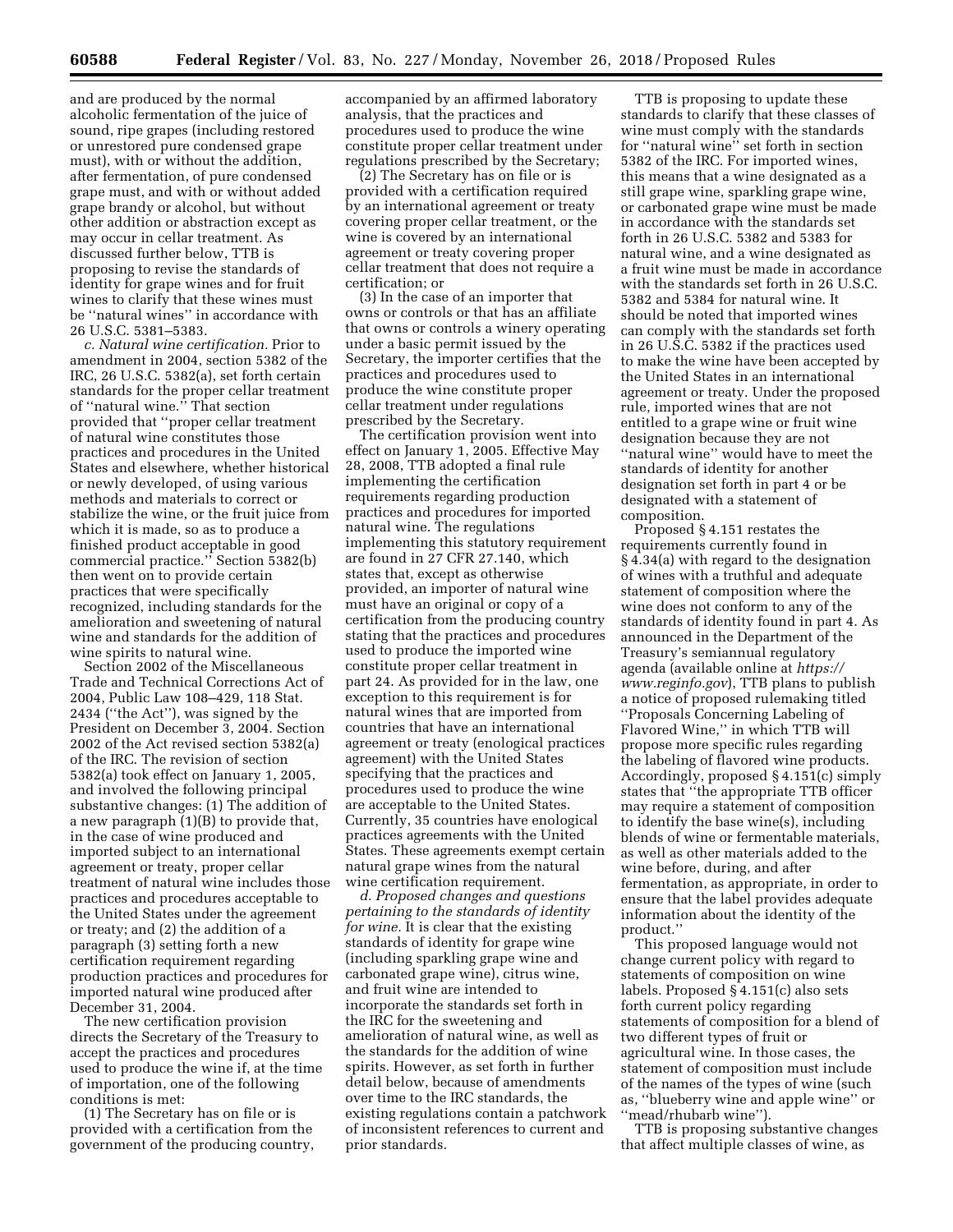well as several substantive changes that affect individual classes of wine. These changes are described below:

*i. Amelioration.* Pursuant to 26 U.S.C. 5383 and 27 CFR 24.10, amelioration is the addition to wine or juice, of water, sugar, or a combination of both to reduce or balance high acid content in some juice and wines. Amelioration may take place before, during, or after fermentation. Current § 4.21(a) provides three amelioration standards for grape wine, and current  $\S 4.21(d)$ , (e), (f), and (g) provide two amelioration standards each for citrus wine, fruit wine, and wine from other agricultural products.

Current § 4.21(a) allows grape wine to be ameliorated before, during, or after fermentation either: (1) By adding, separately or in combination, dry sugar, or such an amount of sugar and water solution as will not increase the volume of the resulting product more than 35 percent, as long as the product so ameliorated does not have an alcohol content derived by fermentation of more than 13 percent by volume, or a natural acid content, if water has been added, of less than five parts per thousand, or a total solids content of more than 22 grams per 100 cubic centimeters; (2) by adding, separately or in combination, not more than 20 percent by weight of dry sugar, or not more than 10 percent by weight of water; or (3) in the case of domestic wine, in accordance with 26 U.S.C. 5383.

In general, the first two amelioration methods date back to the late 1930s and could be used for both domestic and imported wines. The methods conformed to the provisions of the 1939 IRC at 26 U.S.C. 3036. When the IRC of 1954 was enacted, new amelioration provisions were added. A specific reference to section 5383 of the 1954 IRC was added to § 4.21 through the publication of T.D. 6319 (23 FR 7698) on October 4, 1958.

The amelioration rule in part 24 (27 CFR 24.178) states that ''the fixed acid level of the juice or wine may not be less than 5.0 grams per liter after the addition of ameliorating material.'' However, this requirement only applies in part 4 if water was used as the ameliorating material. TTB has found that the difference in methods is confusing for industry members, as well as the public at large.

Furthermore, different terminology relating to amelioration is used in current parts 4 and 24. Current part 4 refers to a ''natural acid content'' in parts per thousand, while current part 24 refers to a ''fixed acidity level'' in grams per liter. The difference in terminology and units also is confusing for industry members, as well as the public at large.

Accordingly, this proposed rule removes two of the three amelioration methods listed in the part 4 regulations. This change is made in proposed §§ 4.142, 4.145, and 4.146. The proposed rule will clarify that grape wines, and fruit wines must all conform to the standards for natural wine set forth in the IRC.

*ii. Cellar treatment.* The current regulations for classes 1, 4, and 5 (grape wine, citrus wine, and fruit wine) prohibit the addition or abstraction (removal) of substances other than those specified in the standard of identity and those provided for as cellar treatment. As indicated above, this proposed rule will clarify that grape wine and fruit wine must be made according to the standards set forth in 26 U.S.C. 5382 and 5384 for natural wine under the IRC. Thus, the proposed standards of identity for grape wine and fruit wine cross reference the statutory cellar treatment provisions for natural wine in sections 5382 and 5384. This change is made in proposed §§ 4.142 and 4.145.

*iii. Added brandy or alcohol.* The current regulations concerning classes 1, 4, and 5, allow for the addition of grape brandy, citrus brandy, or fruit brandy, respectively, or alcohol. Domestically produced natural wines may only be produced with the addition of brandy or wine spirits that are derived from the same kind of fruit. For example, grape wine can be produced with the addition of grape brandy or grape wine spirits, and strawberry wine can be produced with the addition of strawberry brandy or strawberry wine spirits. With regard to imported wines, however, in some cases, the United States has recognized fortification practices of the country of origin that allow for the use of spirits that are derived from a different source.

TTB believes that the existing regulation's authorization of the addition of ''grape brandy or alcohol'' to grape wine, and the addition of ''fruit brandy or alcohol'' to fruit wine may cause confusion and is therefore proposing to instead authorize the addition of ''added spirits of the type authorized for natural wine under 26 U.S.C. 5382'' in proposed §§ 4.142 and 4.145. This change will incorporate the standards which specify that wine spirits must be derived from the same type of fruit, which are found in 26 U.S.C. 5382, but it will also provide for the recognition of different standards for certain imported wines pursuant to international agreements.

*iv. Dessert wine.* Current § 4.21(a), (d), (e), (f), and (g) prescribe the standard for designating grape wine, citrus wine,

fruit wine, and wine from other agricultural products as ''dessert wine.'' Dessert wine is defined as wine having an alcoholic content in excess of 14 percent but not in excess of 24 percent by volume. TTB is not proposing to change this standard, but seeks comments on it, as explained below.

TTB has rejected applications for COLAs for labels that carry the term ''dessert wine'' where the wine did not contain more than 14 percent alcohol by volume. It has been suggested that the trade and consumer understanding of the term ''dessert wine'' may no longer be consistent with the meaning that the regulations assign to it. TTB has approved labels for wines containing no more than 14 percent alcohol by volume that include the phrase ''may be served as dessert wine.'' TTB believes that consumers may believe that the term ''dessert wine'' indicates the level of sweetness that the wine possesses, or may attribute some other meaning to the word. Accordingly, TTB is interested in receiving comments pertaining to the use of ''dessert wine'' as a designation that denotes alcohol content. TTB is also interested in receiving comments on whether there is a more appropriate term for designating wines that contain more than 14 percent alcohol by volume but less than 24 percent alcohol by volume.

*v. Light wine.* The current regulations for grape wine allow the term ''light'' to be used in two instances. The first is as an alternative designation for ''table wine,'' which is defined as ''grape wine having an alcoholic content not in excess of 14 percent by volume.'' The second instance in which "light" may be used for grape wine is as a designation that denotes that a ''dessert wine'' that has no more than 17 percent alcohol by volume (for sherry) or 18 percent alcohol by volume (for angelica, madeira, muscatel, or port). The current classes for citrus wine, fruit wine, and wine from other agricultural products also allow the designation ''light wine'' in lieu of the designation ''table wine.'' TTB is not proposing to change the standard for ''light'' wine but is interested in receiving comments as to whether the proposed use of the designation ''light'' on wine labels, to indicate alcohol content, is consistent with industry and consumer understanding of that term.

*vi. Natural wine.* Current classes 1, 4, and 5 provide for wine that does not contain ''added brandy'' to be designated as ''natural.'' TTB has received numerous applications for COLAs which use the designation ''natural.'' On these proposed labels, the term ''natural'' was intended to indicate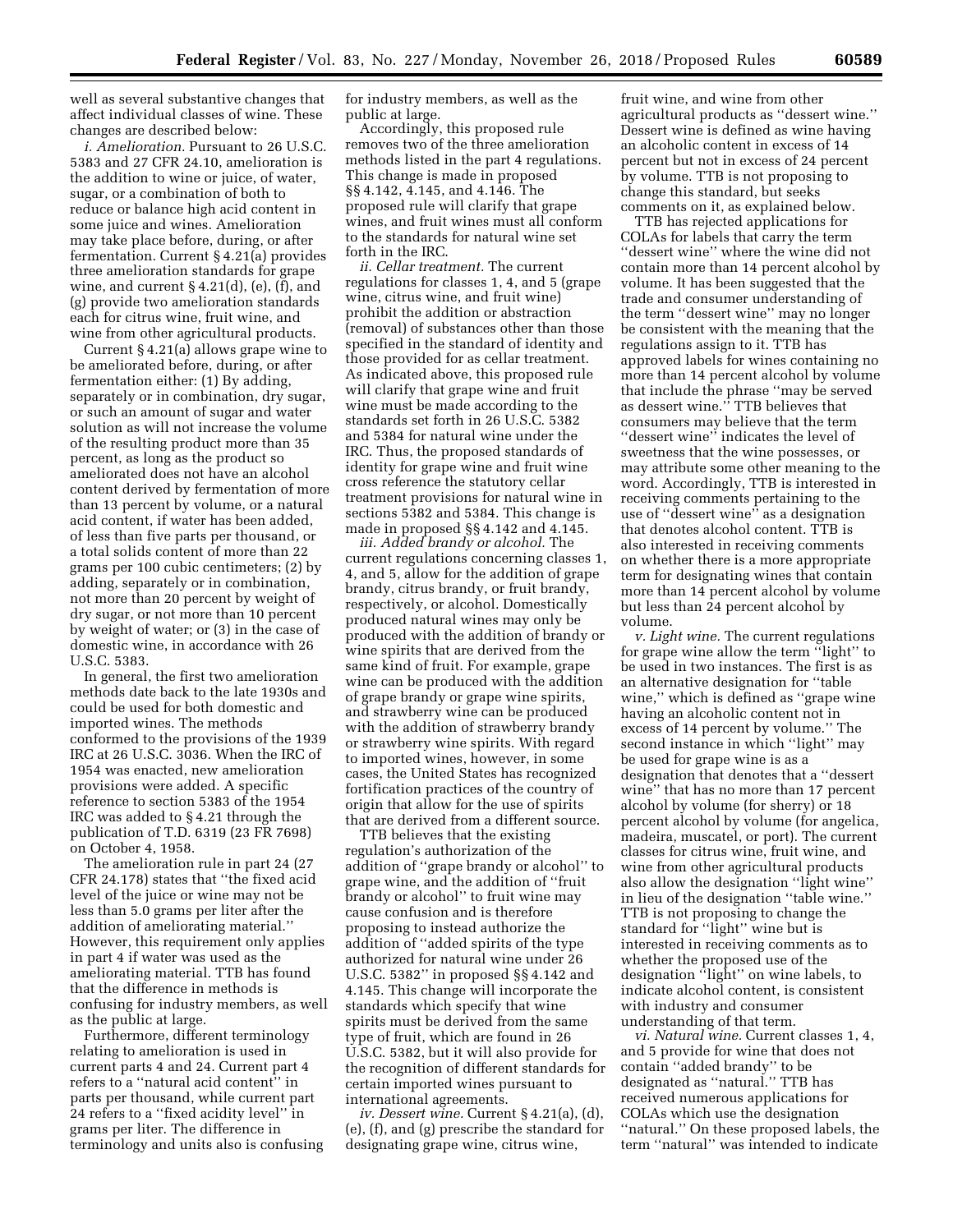to the consumer that the wine was produced following a certain set of production guidelines.

TTB believes that the designation ''natural'' may no longer have the meaning ascribed to it by the regulations. Additionally, the definition in the current part 4 is inconsistent with the IRC definition. Accordingly, the standards of identity no longer provide that grape wine or fruit wine containing no added brandy or alcohol may be designated as ''natural.'' TTB is interested in receiving comments regarding whether trade and consumer understanding of the term ''natural,'' when used on a wine label, is that no brandy has been added to the wine. TTB is also interested in receiving comments that indicate how the industry and consumers interpret the term ''natural'' in relation to wine. Finally, commenters should let TTB know if the proposed change would impact existing labels.

*vii. Changes pertaining to individual classes or types.* In addition to the changes affecting multiple classes of wine discussed above, TTB is making the following changes affecting certain individual classes of wine:

• *Champagne* ''*style*'' *and* ''*type:*'' Current § 4.21(b)(2) recognizes ''champagne'' as a type of sparkling grape wine the effervescence of which results solely from the secondary fermentation of the wine in glass containers of not greater than one gallon capacity. Sparkling wines having the taste, aroma, and characteristics generally attributed to champagne but not otherwise conforming to the standard for champagne may, in addition to but not instead of the class designation ''sparkling wine,'' be further designated as ''champagne style'' or ''champagne type'' or as ''champagne'' (along with an appellation of origin), and a qualifying term such as ''bulk process,'' ''fermented outside the bottle,'' ''secondary fermentation outside the bottle," "secondary fermentation before bottling,'' ''not fermented in the bottle,'' or ''not bottle fermented.'' The term ''charmat method'' or ''charmat process'' may be used as additional information.

The proposed regulations in § 4.173(d) continue to allow the use of ''champagne'' with one of the qualifying terms specified above on products designated as ''sparkling wine,'' where their effervescence results from secondary fermentation in containers with a capacity of more than one gallon. The proposed regulations clarify that such wines must comply with the rules applicable to the use of ''champagne'' as a semi-generic designation, in accordance with proposed § 4.174.

Thus, a sparkling wine that undergoes secondary fermentation in a tank may be designated, for example, as ''Sparkling wine,'' with the further designation of ''New York champagne—not fermented in the bottle—Charmat process,'' or ''California champagne style—bulk process'' as long as the use of the term 'champagne'' complies with the grandfathering and other rules set forth in proposed § 4.174.

• *Fruit wine and citrus wine:* The standards of identity currently provide for a class, fruit wine, in § 4.21(d) and a class, citrus wine, in § 4.21(e). The production requirements, such as amelioration and acidity limits, are the same for fruit wine and citrus wine. Furthermore, the ways in which fruit wine and citrus wine may be designated are consistent. Finally, TTB does not receive many applications for COLAs for wines designated as ''citrus wine'' (as opposed to applications for COLAs for citrus wines derived wholly from one kind of citrus fruit, such as ''orange wine'' or ''grapefruit wine''). Eliminating the class ''citrus wine'' would not require a change to labels of citrus wines that are made from a single type of citrus fruit. For these reasons and because citrus is a type of fruit, TTB proposes to eliminate the class of ''citrus wine'' and to include any wines made from citrus fruits in the fruit wine class. TTB solicits comments on whether this change (in proposed § 4.145) will require changes to existing labels.

• *Agricultural wine:* Current § 4.21(f) provides that ''wines from other agricultural products'' constitute class 6. This class includes wines produced from honey, raisins, dandelions, rice, maple syrup, and agave. This class does not include wines produced from fruit that is used in the production of grape wine, fruit wine, or citrus wine. Currently, wine produced from rice in accordance with the commonly accepted method of manufacture of such a wine is designated as Saké, which is a type of ''wine from other agricultural products.''

TTB proposes to move Saké from current class 6, and create a new class, "rice wine," in order to more clearly describe the standards for rice wines, including Saké and Gyeongju Beopju. Pursuant to Article 2.13.2 of the United States-Korea Free Trade Agreement, the United States agreed to recognize Gyeongju Beopju as a distinctive product of the Republic of Korea. Gyeongju Beopju was recognized in TTB Ruling 2012–3 as a non-generic designation of geographic significance, and as a product made in the Republic of Korea in accordance with the laws

and regulations of the Republic of Korea governing the manufacture of this product. Proposed § 4.148(c)(2) recognizes Gyeongju Beopju as a type designation, which means that the words ''rice wine'' would not have to appear as part of the designation. TTB seeks comments on whether this is appropriate, or whether the product should be designated as ''Gyeongju Beopju rice wine.'' TTB Ruling 2012–3 also recognizes Andong Soju, which is a distilled spirit, as a distinctive product of the Republic of Korea. As discussed in section II D of the preamble, TTB is proposing to amend the distilled spirits regulations to incorporate this holding of the ruling, and to supersede TTB Ruling 2012–3 in its entirety.

• *Varietal (grape type) labeling:*  Proposed § 4.156 sets out the rules for varietal (grape type) labeling as a type designation for grape wine. The proposed rule is largely consistent with the current regulation, but sets out some liberalizing changes consistent with the WWTG Labeling Protocol, discussed earlier in this preamble.

The regulation providing for the use of one or more grape varieties as the type designation for grape wine is in current § 4.23. In addition to other requirements, current § 4.23 requires that a wine labeled with a varietal designation also be labeled with an appellation of origin.

Subject to certain exceptions, current § 4.23(b) provides that the name of a single grape variety may be used as the type designation of a grape wine if not less than 75 percent of the wine is derived from grapes of that variety, and if all of that 75 percent is grown in the area indicated by the labeled appellation of origin.

Current § 4.23(d) sets forth the current rules for the use of two or more grape varieties as the type designation for a grape wine. All of the grapes used to make the wine must be of the varieties shown on the label. The percentage of the wine derived from each variety must be shown on the label (with a tolerance of plus or minus 2 percentage points). Finally, if the wine is labeled with a multicounty appellation of origin, the percentage of the wine derived from each variety from each county must be shown on the label; and if the wine is labeled with a multistate appellation of origin, the percentage of the wine derived from each variety from each State must be shown on the label.

TTB is proposing to make changes consistent with the WWTG Labeling Protocol. For wines labeled with more than one grape variety as the type designation, these changes would require that not less than eighty-five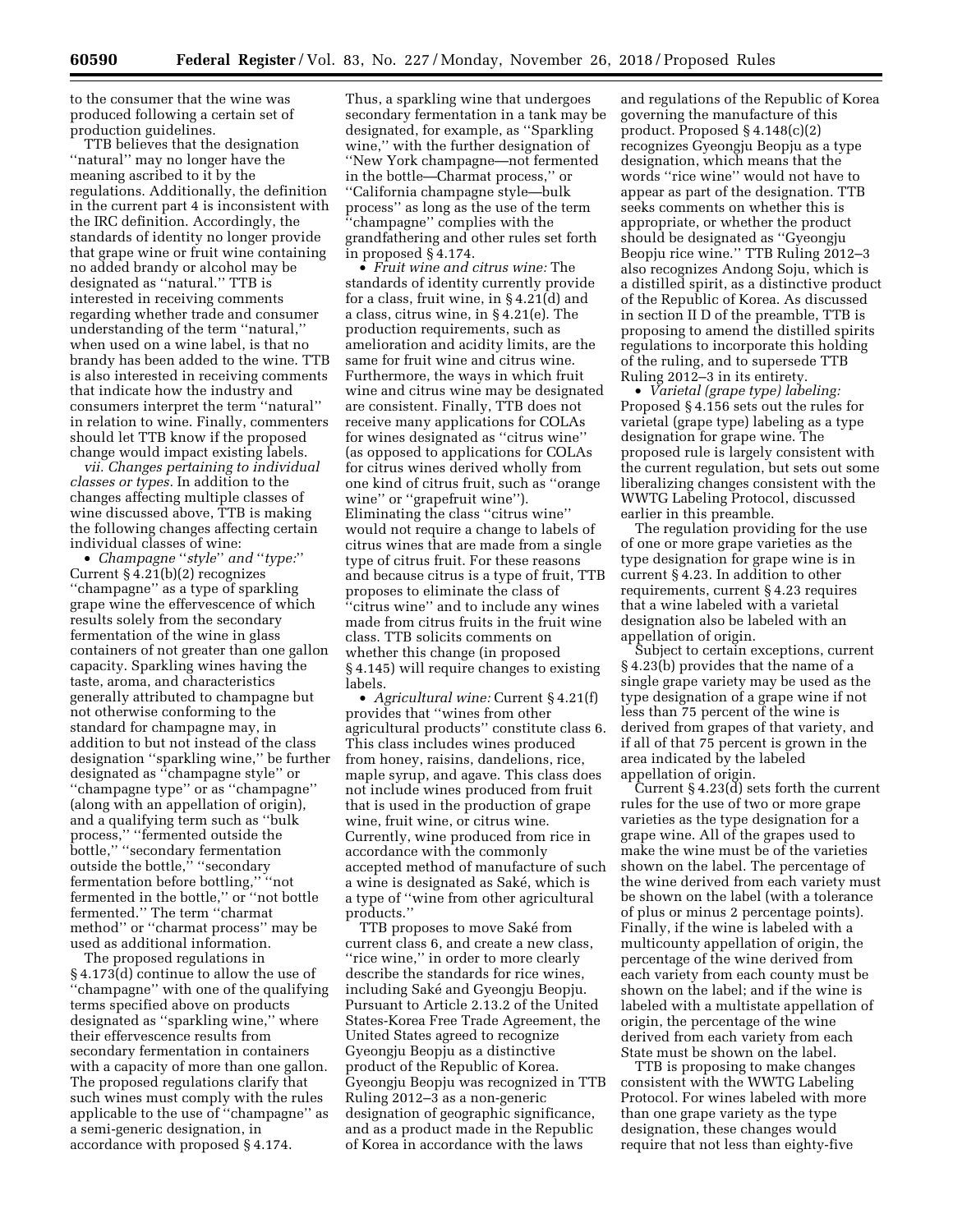percent (instead of 100 percent) of the wine be derived from grapes of the labeled varieties. They would also remove the requirement that the percentage of the wine derived from each variety must be shown on the label. The proposed regulations remove the requirement that, if the wine is labeled with a multicounty or multistate appellation of origin, the percentage of the wine derived from each county or State must be shown on the label. The proposed rule adds a requirement that each grape variety listed must be in greater proportion in the wine than any variety that is not listed, and requires that the varieties be listed in descending order of predominance, based on the percentage of wine that is derived from each grape variety. Thus, if a wine is made from four different varieties of grapes, with the first representing 50 percent of the wine, the second representing 40 percent of the wine, the third representing seven percent of the wine, and the fourth representing three percent of the wine, the bottler would have three options under the proposed rule if it wishes to use a varietal designation. It could list all four of the varieties, in descending order of predominance, or it could list the first three varieties, in descending order of predominance, or it could list simply the first two varieties, in descending order of predominance. However, the proposed rule would not allow the bottler to include the fourth variety (representing three percent of the wine) without also including the third variety (representing seven percent of the wine).

As previously noted, proposed § 4.23(b) requires that 75 percent of the wine must be derived from grapes of the variety listed on the label. This allows for some blending with wines made from other grapes, which are not required to be listed on the label. TTB believes that the proposed rule would provide consumers with adequate information about the identity of the product, and encourage the use of multiple varietal designations by producers. The proposed regulations would afford greater flexibility in the blending of wines.

Proposed § 4.157 sets forth rules on grape type designations of varietal significance. These are largely consistent with current § 4.28, with the exception of a proposed change relating to the designation ''Gamay Beaujolais.'' In 1997, ATF published a final rule (T.D. ATF–388, 62 FR 16749) that phased out the use of the designation ''Gamay Beaujolais'' on American wine labels over a period of 10 years. The current regulations at § 4.28(e)(3) set out

the rules for the use of the designation ''Gamay Beaujolais'' for wines bottled prior to April 9, 2007. However, as set forth in current § 4.28(e)(3), the designation ''Gamay Beaujolais'' may not be used on labels of American wine bottled on or after April 9, 2007. While wines bottled prior to that date may still bear the designation in accordance with the transitional rule, TTB does not believe that it is necessary or useful to keep the transitional rule in the regulations. However, TTB seeks comments on whether that provision should be kept in the regulations.

*e. Generic, semi-generic, and nongeneric designations of geographic significance.* The regulations prescribing requirements for labeling wine with terms that have been found to be generic, semi-generic, and nongeneric designations of geographic significance are currently found in § 4.24. As described in more detail below, these regulations have not been updated to reflect amendments to the IRC in 2006 regarding the use of certain ''semigeneric'' names; thus, we are proposing to amend the regulations to reflect those amendments to the IRC.

The general rule, as stated in current  $§$  4.24(c)(1), is that a name of geographic significance, which is also the designation of a class or type of wine, may be used in the designation of only those wines of the origin indicated by such name. Examples of these ''nongeneric'' names (such as ''Spanish,'' or ''Napa Valley''), are listed in § 4.24(c)(2). The exception to this general rule is where the Administrator has found a name of geographic significance to be either ''generic'' or ''semi-generic.''

''Generic'' names are those specified in current § 4.24(a)(2) (such as ''Vermouth'' and ''Sake´''), which are no longer considered as having geographic significance but are indicative of a class or type of wine. A wine may be labeled with a generic designation regardless of the place of origin. ''Semi-generic'' designations (such as ''Madeira'' and ''Sherry'') are those names which retain some geographic significance but which are also known as the designation of a class or type of wine. Current section 4.24(b)(1) provides that semi-generic names may be used to designate wines of an origin other than that indicated by the particular geographic name, provided that the designation is accompanied by an appellation of origin indicating the true origin of the wine.

In addition to the general rule set forth above which restricts the use of nongeneric names used to designate wines, current  $§$  4.24(c)(1) provides that the Administrator may find that certain

of these nongeneric names are also the ''distinctive'' designations of specific wines. A name of geographic significance is deemed to be a distinctive designation if it is known to the U.S. consumer and trade as the designation of a specific wine of a particular place or region, distinguishable from all other wines. Current section  $4.24(c)(3)$  states that names such as ''Chambertin,'' ''Liebfraumilch,'' and ''Lacryma Christi'' are examples of distinctive designations. A list of foreign distinctive designations appears in subpart D of part 12. Additional examples of foreign nongeneric names that are not distinctive designations of wine are listed in subpart C of part 12.

This proposed rule would codify these provisions in three separate sections, proposed sections §§ 4.173 through 4.175.

Proposed § 4.173 defines generic designations of geographical significance as ''the name of a class or type of wine that once had geographic significance but has been deemed by the Administrator to have lost any geographic significance.'' Also, paragraph (b) of proposed § 4.173 makes clear that ''vermouth'' and ''Sake´'' comprise the list of generic designations, and are not merely examples of such designations.

As mentioned above, current § 4.24(b) provides that semi-generic designations may be used to designate wines of an origin other than that indicated by the name only if there appears in direct conjunction therewith an appropriate appellation of origin disclosing the name of the true place of origin of the wine, and if the wine so designated conforms to the standards of identity, if any, for such wine contained in the regulations in part 4, or, if there is no such standard, to the wine trade's understanding of such class or type. Examples of semi-generic names that are also type designations for grape wines are: Angelica, Burgundy, Claret, Chablis, Champagne, Chianti, Malaga, Marsala, Madeira, Moselle, Port, Rhine Wine (or Hock), Sauterne, Haut Sauterne, Sherry, and Tokay.

In proposed § 4.174, TTB is proposing substantive changes to the regulations governing the use of semi-generic designations on wine labels. These changes are consistent with changes in the law, which in turn stem from the 2006 Agreement between the United States and the European Union (EU) on Trade in Wine (''the EU Agreement''). The EU Agreement addresses a wide range of issues regarding the production, labeling, and import requirements for wine that help to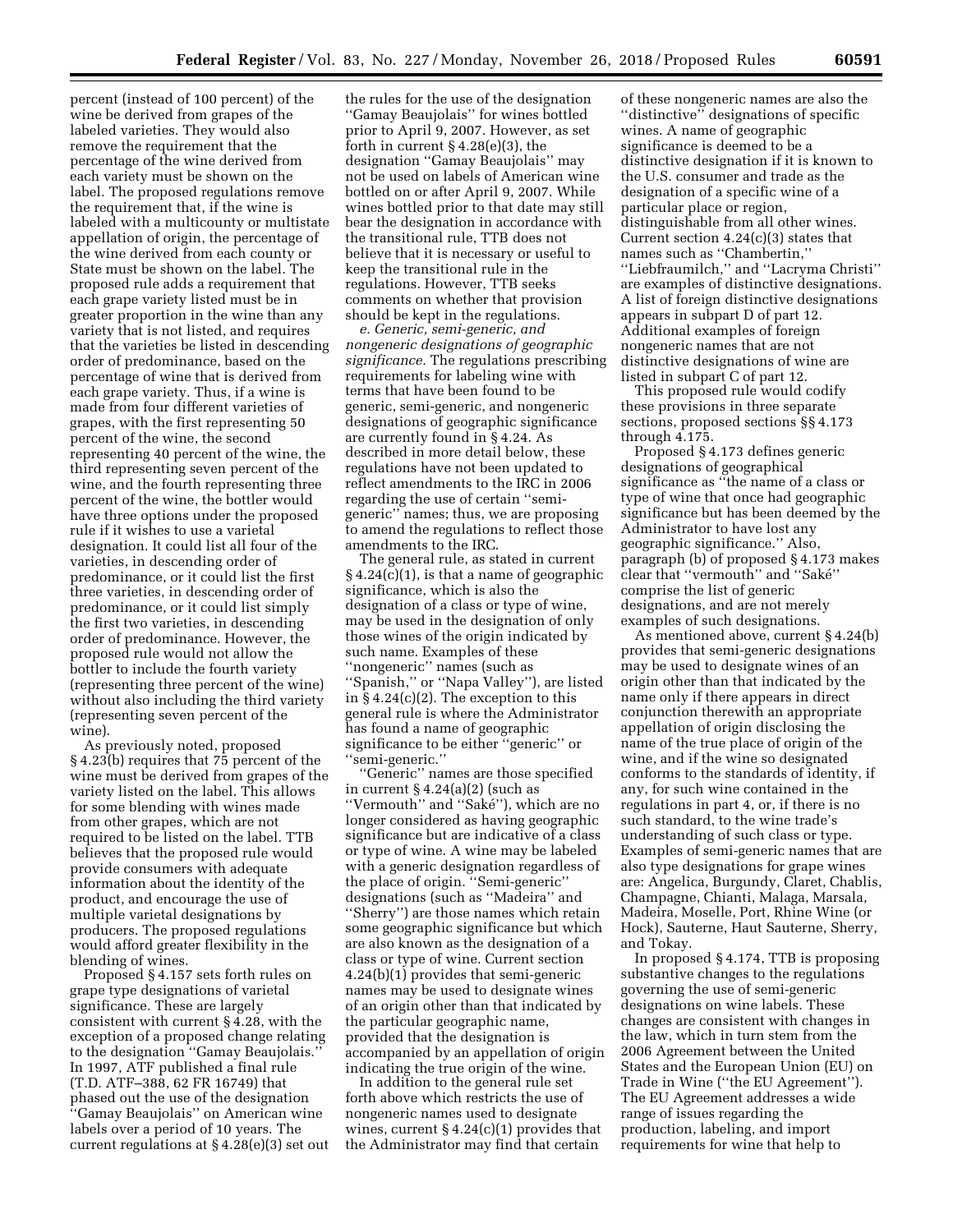establish predictable conditions for bilateral wine trade.

Under section 5388(c) of the Internal Revenue Code of 1986 (IRC), 26 U.S.C. 5388(c), a name of geographic significance, which is also the designation of a class or type of wine, is determined to be semi-generic only if so found by the Secretary of the Treasury. In the EU Agreement, the United States made a commitment to seek to change the legal status of those names to restrict their use solely to wines originating in the applicable EU Member State, with certain exceptions for ''grandfathered'' names. The grandfathered names are: Burgundy, Chablis, Champagne, Chianti, Claret, Haut Sauterne, Hock, Madeira, Malaga, Marsala, Port, Retsina, Rhine, Sauterne, Sherry, and Tokay.

Shortly thereafter, section 422 of the Tax Relief and Health Care Act of 2006 (Pub. L. 109–432) amended section 5388 of the IRC (26 U.S.C. 5388) to implement Article 6 of the EU Agreement. The effect of this change in law is to restrict use of the semi-generic terms pursuant to the EU Agreement.

Article 6.2 of the EU Agreement and 26 U.S.C. 5388 allow a person or his or her successor in interest using one of the grandfathered names in the United States before March 10, 2006, to continue using the name, provided that the name is only used on labels for wine bearing the brand name, or the brand name and distinctive or fanciful name, if any, for which the applicable COLA was issued prior to the date of signature of the EU Agreement.

In accordance with the EU Agreement and the relevant changes in U.S. law, TTB has imposed restrictions on the use of the semi-generic names and the name Retsina. Although Retsina is a class of wine that was not previously recognized in the TTB regulations or in 26 U.S.C. 5388 as a semi-generic name, under the terms of the EU Agreement and 26 U.S.C. 5388, it is treated the same as the semi-generic names.

Under the provisions of the ''grandfather'' exception, any person or his or her successor in interest may continue to use a semi-generic name or Retsina on a wine label, provided the semi-generic name or Retsina is used only on labels for wine bearing the same brand name, or the same brand name and a distinctive or fanciful name, if any, that appear on a COLA issued prior to March 10, 2006. The grandfather clause is not available to wines originating in the EU. The proposed amendments will implement these provisions in the part 4 labeling regulations for the first time.

Accordingly, proposed § 4.174 defines a semi-generic designation as a geographic term which is also the designation of a class or type of wine and which has been deemed to have become semi-generic by the Administrator. It lists the semi-generic names and the restrictions on their use, in accordance with the provisions of 26 U.S.C. 5388. It should be noted that while the law provides the same protection to ''Retsina'' as it does to the names that are listed as being ''semigeneric,'' it does not specifically provide that ''Retsina'' is a semi-generic name. TTB believes that this leads to confusion. Accordingly, TTB is proposing to amend the regulations to recognize ''Retsina'' as a semi-generic name. It should be further noted that, while ''Angelica'' is included as a semigeneric name, it is not subject to the grandfather provisions under 26 U.S.C. 5388.

ATF Ruling 73–5 held that Spanish wines bearing labels with semi-generic designations such as ''Burgundy,'' ''Chablis,'' ''Sauterne,'' or ''Rhine'' do not meet the requirements of § 4.25(a)(3). Because proposed § 4.174(c) requires that imported wine labeled with a semi-generic designation conform to the requirements of the producing country, and EU regulations would not allow a wine from Spain to be called a ''Burgundy,'' ''Chablis,'' ''Sauterne'' or ''Rhine,'' the proposed rule would supersede ATF Ruling 73–5.

Proposed § 4.175 defines a nongeneric designation as a name of geographic significance that has not been found by the Administrator to be generic or semigeneric. The proposed regulation also states that, ''A nongeneric name of geographic significance may be deemed to be the distinctive designation of a wine if the Administrator finds that it is known to the consumer and to the trade as the designation of a specific wine of a particular place or region, distinguishable from all other wines.'' Other than these clarifying provisions, the changes in proposed § 4.175 are editorial in nature.

7. Subpart J—American Grape Variety Names

Proposed subpart J of part 4 includes the list of approved names of American grape varietals, the list of alternate names of American grape varietals, and the approval processes for grape varietal names.

As previously mentioned, proposed § 4.157 provides the rules for using the name of one or more grape varieties as a type designation for a grape wine. Proposed § 4.157(e) provides that the name of a grape variety may be used in a type designation for an American wine only if that name has been approved by the Administrator. A list of approved grape variety names appears in proposed subpart J.

Proposed § 4.191 states how to petition the Administrator for approval of a grape variety name. This is largely consistent with existing § 4.93. However, TTB is proposing a change in proposed § 4.191(e) to codify TTB's current policy with regard to the administrative approval of grape variety names pending future rulemaking.

Current § 4.93 provides that the TTB Administrator will publish the list of approved grape variety names in the **Federal Register** annually. TTB is proposing to revise this provision in proposed § 4.191 to eliminate the provision for publishing the names in the **Federal Register**. Instead, a complete list of grape variety names (including those listed in regulations and those temporarily approved by the Administrator) may be found on the TTB website, at *[https://www.ttb.gov.](https://www.ttb.gov)* 

While neither the proposed nor the existing regulations require TTB to engage in rulemaking before approving the use of a grape variety name to designate an American wine, it is TTB's preference to go through rulemaking in order to solicit comments on the use of proposed varietal names. However, rulemaking takes time, and TTB does not wish to delay the use of newly approved grape varietal names on American wine labels. Accordingly, it is TTB's practice to issue an ''administrative approval'' for new grape variety names that meet the criteria set forth in the regulations. An administrative approval is temporary in nature, and means that TTB will allow the use of the grape variety name as a type designation on a wine label pending rulemaking. An administrative approval may be revoked as a result of subsequent rulemaking concerning the grape variety name.

Current § 4.92 provides a list of alternative grape variety names that may be used on a temporary basis, in lieu of the prime name of the grape variety that is shown in the list. These alternative grape variety names may be used for wine bottled before a specified date, which varies from 1997 to 2012. The alternative grape variety names in the list for wine bottled prior to 1997 and the names in the list for wine bottled prior to 1999 are not included in proposed § 4.192. Though absent from the list in the regulations, the alternative names authorized for wines bottled prior to 1997 and 1999 will still be authorized. However, TTB no longer believes it is necessary to include this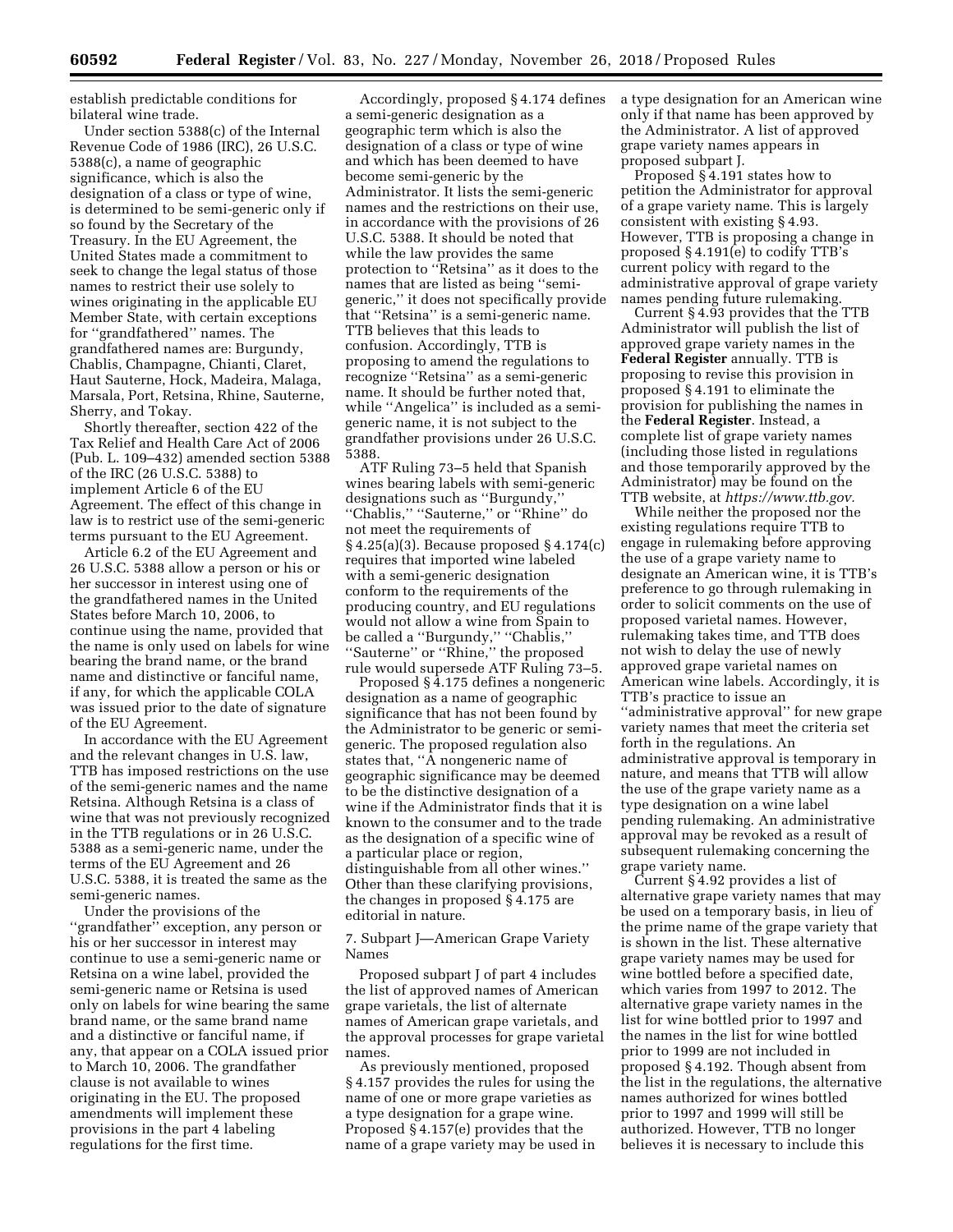transitional rule in the codified regulations.

# *D. Proposed Changes Specific to 27 CFR Part 5 (Distilled Spirits)*

In addition to the changes discussed in section II B of this document that apply to more than one commodity, TTB is proposing editorial and substantive changes specific to the distilled spirits labeling regulations in part 5. This section will not repeat the changes already discussed in section II B of this document. Accordingly, if a proposed change is not discussed in this section, please consult section II B. The substantive changes that are unique to part 5 are described below, by subpart.

### 1. Subpart A—General Provisions

Proposed subpart A includes several sections that have general applicability to part 5, including a revised definitions section, a section that defines the territorial extent of the regulations, sections that set forth to whom and to which products the regulations in part 5 apply, a section that identifies other regulations that relate to part 5, and sections addressing administrative items such as forms and delegations of the Administrator.

Proposed § 5.1, which provides definitions of terms used in part 5, has some changes from the regulatory text that appears in current § 5.10. In addition to the proposed amendments discussed above in section II B of this document, TTB proposes to modify the definition of ''age'' to simplify it and to make clear that spirits are only aged when stored in or with oak. The wood contact creates chemical changes in the spirits, which is the aging process. Thus, for example, spirits stored in oak barrels lined with paraffin are not ''aged.''

Additionally, TTB proposes to add a definition of ''American proof,'' which cross references the definition of "proof." The term "American proof" is used in some circumstances to clarify that the proof listed on a certificate should be calculated using the standards in the part 5 regulations, not under another country's standards.

TTB proposes to amend the definition of ''distilled spirits'' to codify its longstanding position that products containing less than 0.5 percent alcohol by volume are not regulated as ''distilled spirits'' under the FAA Act.

TTB also proposes to add a definition of ''grain,'' which would define the term to include cereal grains as well as the seeds of the pseudocereal grains: amaranth, buckwheat, and quinoa. TTB has received a number of applications for labels for products using

pseudocereals, and TTB also notes that the FDA has proposed draft guidance allowing the seeds of pseudocereals to be identified as ''whole grains'' on labels (see 71 FR 8597, February 17, 2006).

Finally, TTB proposes to define the term ''oak barrel,'' which is used with regard to the storage of certain bulk spirits. TTB and its predecessor agencies have traditionally considered a ''new oak container,'' as used in the current regulations, to refer to a standard whiskey barrel of approximately 50 gallons capacity. Accordingly, TTB proposes to define an oak barrel as a ''cylindrical oak drum of approximately 50 gallons capacity used to age bulk spirits.'' However, TTB seeks comment on whether smaller barrels or non-cylindrical shaped barrels should be acceptable for storing distilled spirits where the standard of identity requires storage in oak barrels.

2. Subpart B—Certificates of Label Approval and Certificates of Exemption of Label Approval, Subpart C— Alteration of Labels, Adding Information to Containers, and Relabeling, and Subpart D—Label Standards

Proposed subparts B, C, and D are updated for clarity and contain substantive changes as described in section II B of this preamble. The rules found in proposed §§ 5.42—5.44 regarding relabeling incorporate portions of, and would supersede, ATF Ruling 54–592, which deals with relabeling of distilled spirits with labels with different trade names, and ATF Ruling 62–224, which deals with labeling by wholesalers.

3. Subpart E—Mandatory Label Information

Proposed subpart E of part 5 sets forth the information that is required to appear on a label and prescribes how that information must appear on the label. The current regulations governing mandatory label requirements are found in subpart D of part 5. Proposed subpart E is generally structured similarly to the corresponding sections in the current regulations.

TTB is proposing to clarify where mandatory information must appear on a container. The proposed amendments will have the effect of increasing flexibility for placing such information on a distilled spirits container. Current § 5.32(a) requires that the following appear on the ''brand label'': The brand name, the class and type of the distilled spirits, the alcohol content, and, on containers that do not meet a standard of fill, net contents. The term ''brand

label'' is defined in current § 5.11 generally as the principal display panel that is most likely to be displayed, presented, shown, or examined under normal retail display conditions. Further, the definition states that ''[t]he principal display panel appearing on a cylindrical surface is that 40 percent of the circumference which is most likely to be displayed, presented, shown, or examined under normal and customary conditions of display for retail sale.''

TTB believes that the information that currently must appear together on the brand label (or ''principal display panel'') is closely related information that, taken together, conveys important facts to consumers about the identity of the product. TTB is proposing, in proposed § 5.63(a), to allow this mandatory information to appear anywhere on the labels, as long as it is within the same field of vision, which means a single side of a container (which for a cylindrical container is 40 percent of the circumference) where all pieces of information can be viewed simultaneously without the need to turn the container. TTB believes that requiring that this information appear in the same field of vision, rather than on the display panel ''most likely to be displayed, presented, shown, or examined'' at retail, is a more objective and understandable standard, particularly as applied to cylindrical bottles. This amendment also eliminates the requirement that mandatory information appear parallel to the base of the container.

Paragraph (b) of current § 5.32 specifies that mandatory information other than that listed in paragraph (a) must appear either on the brand label or on a back label, in effect allowing this information to appear anywhere on the container. Paragraph (b) of the proposed § 5.63 in effect makes no change in this requirement by providing that the mandatory information set forth in that paragraph must appear ''on a label or labels anywhere on the container'' of each distilled spirits container.

Also with respect to the mandatory information, TTB proposes to clarify the existing requirement that, if the alcohol content is listed in terms of using degrees of proof, it must appear in direct conjunction with the mandatory alcohol content statement. The proposed rule provides that the statement of proof must appear immediately adjacent to the mandatory alcohol content statement.

The proposed rule still provides that the mandatory alcohol content statement must be stated on the label as a percentage of alcohol by volume. The proof statement may, but need not,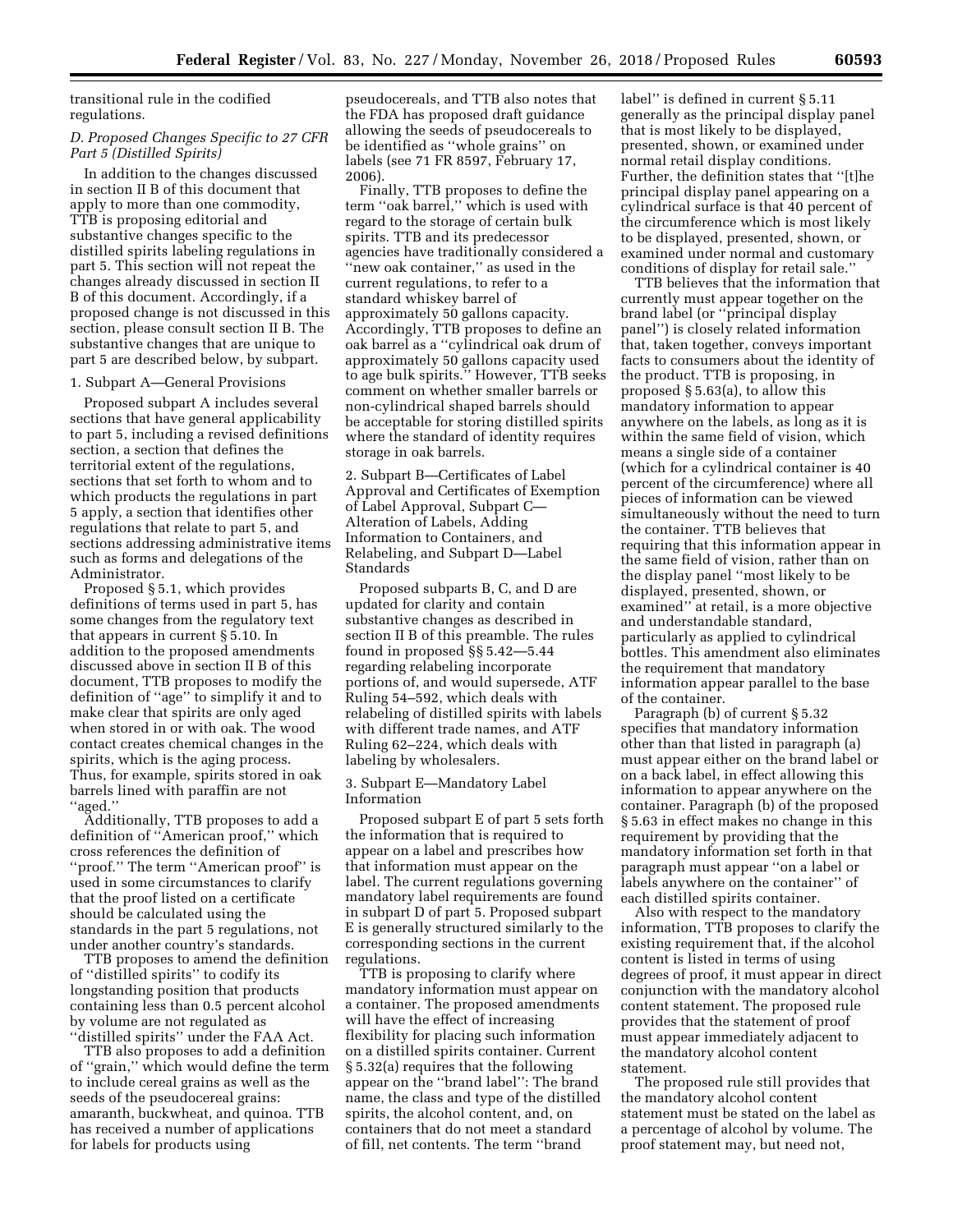appear on the label. In ATF Ruling 88– 1, TTB's predecessor agency clarified that the proof must appear in direct conjunction only once on the label or in an advertisement, specifically, in the place where the alcohol by volume statement is serving as the mandatory alcohol content statement. Accordingly, the proposed rule clarifies that additional statements of proof need not be accompanied by the alcohol by volume statement.

TTB also proposes in § 5.65(c) to provide for an expanded tolerance for labeling of alcohol content. The current regulations in 27 CFR 5.37(b) provide a tolerance for a drop in alcohol content only, of 0.15 percent alcohol by volume for most distilled spirits and of 0.25 percent for spirits with a high solids content or for spirits bottled in small bottle sizes. The tolerance was established to allow for variations in alcohol content that occur due to losses in alcohol content during the bottling process.

Industry members have expressed concern that while improvements in analytical equipment have made measuring alcohol content more precise, the volatility of ethyl alcohol makes it challenging during bottling to control alcohol content within the narrow parameters that are currently authorized. For example, many distilled spirits products have a minimum bottling alcohol content of 40 percent alcohol by volume. In some cases, distillers may target their alcohol content slightly higher than 40 percent, expecting evaporation of alcohol during the bottling process. However, in some instances, the alcohol content does not drop to the desired 40 percent during the bottling process. Current TTB regulations would not allow a product with, for example, an actual alcohol content of 40.15 percent alcohol by volume to be labeled with an alcohol content of 40 percent alcohol by volume.

The proposed rule amends the alcohol content regulations in part 5 to allow for an expanded alcohol content tolerance. TTB proposes to expand the alcohol content tolerance to 0.3 percent alcohol by volume above or below the labeled alcohol content.

TTB also proposes to make a similar amendment to the alcohol content regulations found in 27 CFR 19.356. The regulations in part 19 apply to the operations of distilled spirits plants. Section 19.356 sets forth tolerances for alcohol content and fill for bottling operations, and TTB proposes to expand the alcohol content tolerances in this section to mirror those in the proposed § 5.65(c). Because this alcohol content

tolerance is larger than the previously allowed 0.25 percent for high solids content or for small bottles, we also propose to eliminate the stepped tolerance scheme and provide for the same tolerance for all distilled spirits.

TTB believes that this proposal would allow greater flexibility and business efficiencies for bottlers. We note that while taxes on distilled spirits are generally determined on the basis of the labeled alcohol content of the product, we believe that the proposal does not present risks to the revenue because there likely will be both overproof and underproof bottles and there is no economic incentive for intentionally overproofing bottles. We invite comments on this issue.

The current regulations in 27 CFR 27 CFR 5.36 allow for various statements as part of the name and address. The phrase ''bottled by'' is simple to understand—it may be used by the bottler of the spirits. Similarly, the phrase ''distilled by'' may be used only by the original distiller of the distilled spirits.

Currently, section 5.36(a)(4) allows a variety of terms, as appropriate, to be used by a rectifier of distilled spirits, including ''blended by,'' ''made by,'' ''prepared by,'' ''manufactured by,'' or ''produced by.'' Because there is no longer a rectification tax on distilled spirits, and thus these terms have lost their significance under the IRC, some industry members and consumers are confused as to when the use of those terms is appropriate. TTB proposes to clarify in proposed § 5.66(b)(2) the meaning of those terms. For example, the term ''produced by,'' when applied to distilled spirits, does not refer to the original distillation of the spirits, but instead indicates a processing operation (formerly known as rectification) that involves a change in the class or type of the product through the addition of flavors or some other processing activity. TTB solicits comments on whether the proposed definitions of these terms are consistent with trade and consumer understanding.

TTB has received several inquiries about its existing regulations on labeling certain whisky products with a State where distillation occurs. Current § 5.36(d) require the State of distillation to be listed on the label if it is not included in the mandatory name and address statement. However, because the name and address statement may be satisfied with a bottling statement, there is no way to know, simply by reviewing a proposed label, whether distillation actually occurred in the same State as the bottling location.

Accordingly, proposed § 5.66(f) would provide that the State of original distillation for certain whisky products must be shown on the label in at least one of the following ways:

• By including a ''distilled by'' (or ''distilled and bottled by'' or any other phrase including the word ''distilled'') statement as part of the mandatory name and address statement, followed by a single location. This means that a principal place of business or a list with multiple locations would not suffice;

• By including the name of the State in which original distillation occurred immediately adjacent to the class or type designation (such as ''Kentucky Bourbon whisky''), as long as distillation and any required aging occurred in that State; or

• By including a separate statement, such as ''Distilled in [name of State].''

The TTB regulations set forth certain rules for how age statements may appear on labels. TTB proposes to update the rule, currently found in § 5.40(d), which states that age, maturity, or similar statements may not appear on neutral spirits (except for grain spirits), gin, liqueurs, cordials, cocktails, highballs, bitters, flavored brandy, flavored gin, flavored rum, flavored vodka, flavored whisky, and specialties, because such statements are misleading. TTB has seen recent growth in the number of distilled spirits products, such as gin, being stored in oak containers. However, the prohibition in the current regulations means that a producer cannot use age statements to inform the public how long its product has been stored in oak containers, and TTB has approved labels using terms such as ''finished'' or ''rested'' for these types of products. TTB believes that consumers should be able to make their own determinations on how the aging would affect the product, and that age statements would provide truthful information to consumers. Accordingly, TTB proposes to allow age statements on all spirits except for neutral spirits (other than grain spirits, which may contain an age statement). The revision appears at proposed § 5.74(e). Proposed § 5.74 incorporates and supersedes ATF Ruling 93–3, which exempts grappa from the mandatory age statement for brandies aged less than four years. Finally, TTB proposes to supersede Revenue Ruling 69–58, which deals with rules for age statements that have been incorporated in the regulations.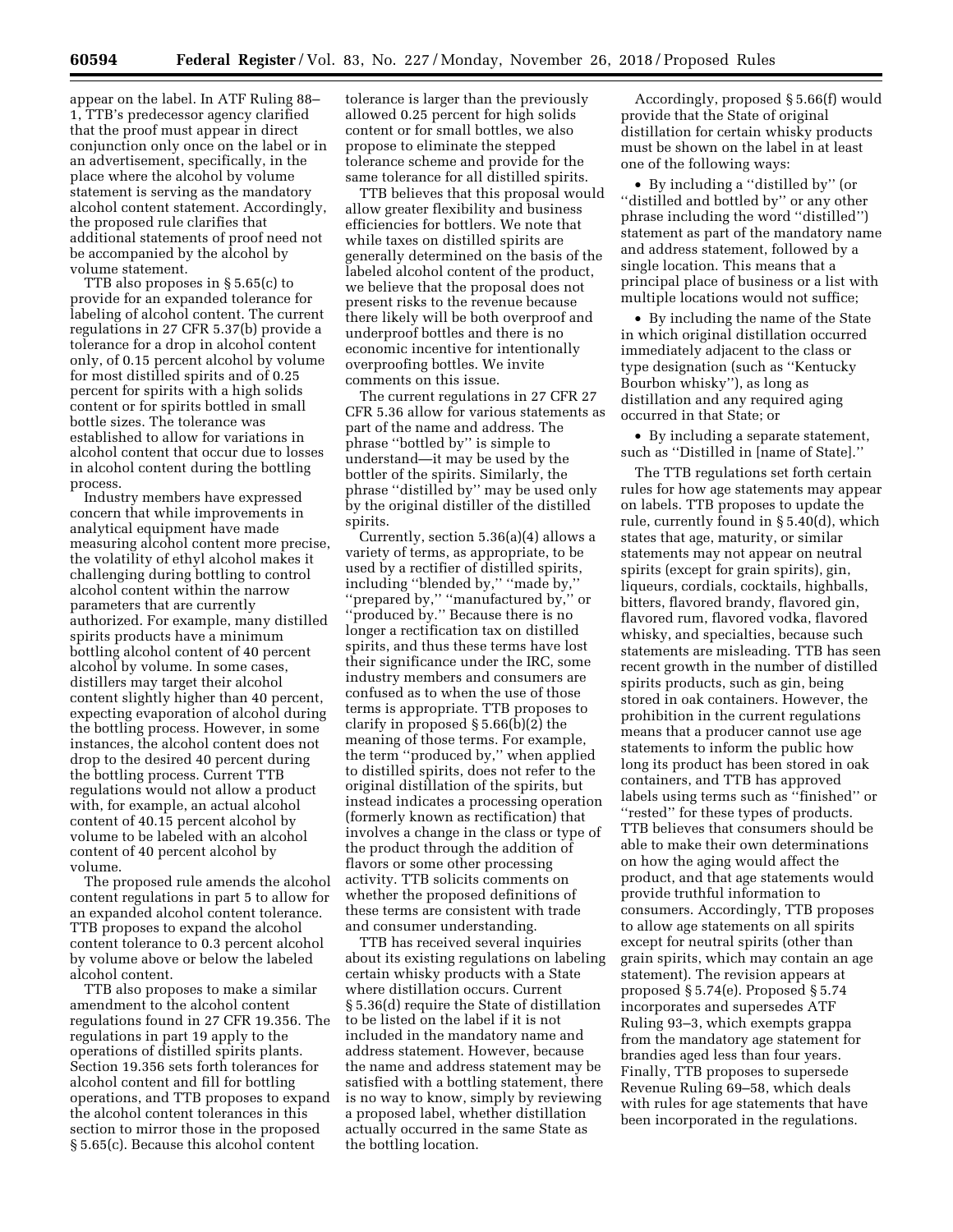4. Subparts F, G and H––Restricted and Prohibited Labeling Practices, and Labeling Practices That Are Prohibited if They Are Misleading

As described in section II B of this document, the current regulations set forth the prohibited labeling practices in a single section, § 5.42. In order to make it easier to find the relevant regulation and to improve readability, TTB proposes to separate these practices into three subparts––one for practices for which there are certain rules, one for practices that are prohibited in all instances, and one for practices that are prohibited only if misleading.

In addition to changes in provisions that apply to all three of the commodities, which are discussed in section II B of this preamble, proposed § 5.87 prescribes rules for the use of the terms ''barrel proof,'' ''cask strength,'' ''original proof,'' ''original barrel proof,'' ''original cask strength,'' and ''entry proof'' on distilled spirits labels. The proposed text incorporates the holding, set forth in ATF Ruling 79–9 that the terms ''original proof,'' ''original barrel proof,'' and ''entry proof,'' when appearing on a distilled spirits product label, indicate that the proof of the spirits entered into the barrel and the proof of the bottled spirits are the same.

The ruling further held that the term ''barrel proof'' appearing on a distilled spirits label indicates that the bottling proof is not more than two degrees lower than the proof established at the time the spirits were gauged for tax determination. The proposed regulations update the description of the term ''barrel proof'' to take into account changes in the operation of distilled spirits plants because of the Distilled Spirits Tax Revision Act of 1979. The reference to the time of tax determination is no longer the applicable standard under the current tax determination system. Since the term ''barrel proof'' is intended to indicate that the spirit is approximately the same proof as when it is dumped from the barrel, the proposed regulations state that the term may be used on a label when the bottling alcohol content (proof) of distilled spirits is not more than two degrees of proof lower than the proof of the spirit when the spirit was dumped from the barrel. TTB notes that it rarely sees such terms on distilled spirits labels and specifically seeks comments on whether they still have relevance and provide meaningful information to the consumer and whether TTB should regulate their use on labels.

Proposed § 5.88 sets forth rules for the use of the terms ''bottled in bond,''

''bond,'' ''bonded,'' or ''aged in bond,'' or other phrases containing these or synonymous terms. The use of these terms was originally restricted to certain products under the Bottled in Bond Act of 1897 (29 Stat. 626). The Bottled in Bond Act was intended to provide standards for certain spirits that would inform consumers that the spirits were not adulterated. Treasury Department officers monitored bonded distilled spirits plants. The Bottled in Bond Act was repealed by the Distilled Spirits Tax Revision Act of 1979 (see title VIII, subtitle A, Public Law 96–39, 93 Stat. 273). TTB's predecessor agency, ATF, decided to maintain the rules concerning ''bottled in bond'' and similar terms, because consumers continued to place value on these terms on labels. Proposed § 5.88 maintains the requirements for the use of ''bottled in bond'' and similar terms and reorganizes them for clarity. Imported spirits may use ''bottled in bond'' and similar terms on labels when the imported spirits are produced under the same rules that would apply to domestic spirits.

In order to maintain parity between whisky that is aged and vodka and gin, which do not undergo traditional aging, vodka and gin are required to be stored in wooden containers in order to use ''bond'' or similar terms, but the wood containers must be coated or lined with paraffin or another substance to prevent the vodka or gin from coming into contact with the wood. TTB seeks comment on whether it should eliminate the requirement that bonded vodka or gin be stored in wooden containers. TTB rarely sees ''bonded'' vodka or gin; ''bond'' and similar terms are most frequently used on labels of whisky. Commenters may also wish to opine on whether TTB should maintain any special standards for the use of ''bonded'' or similar terms, since all domestic distilled spirits products are now bottled on bonded premises.

In addition, proposed § 5.89 would set forth new rules for the use of multiple distillation claims, such as ''double distilled'' or ''triple distilled.'' Current regulations, at § 5.42(b)(6), provide that such claims are allowable if they are truthful statements of fact and further provide that the terms ''double distilled'' or ''triple distilled'' shall not be permitted on labels of distilled spirits if the second or third distillation is ''a necessary process for production of the product.'' TTB is regularly asked for guidance on the meaning of this regulation and responds on a case-bycase basis depending on the relevant specific facts. Although TTB policy is clear that the distillation steps necessary

to meet a product's standard of identity would be considered the first distillation, TTB has not set forth a policy on how additional distillations may be claimed or counted where an industry member intends to use a multiple distillation claim. TTB is proposing in this rulemaking, at proposed § 5.89, to define a distillation as a single run through a pot still or one run through a single distillation column of a column (reflux) still. TTB believes that this definition is consistent with what consumers understand the terms to mean and also believes that this meaning most fully informs consumers as to the identity and quality of the distilled spirits product. TTB specifically seeks comment on this proposed meaning of distillation and proposed method for counting multiple distillations.

Proposed § 5.90 sets forth rules for the use on distilled spirits labels of terms related to Scotland. Such rules currently appear only in the regulatory sections related to product standards of identity and class and type, at current  $\S$ § 5.22(k)(4) and 5.35, respectively. The proposed provision retains the current rule set forth at current  $\S 5.22(k)(4)$ , that the words ''Scotch,'' ''Scots,'' ''Highland,'' or ''Highlands'' and similar words connoting, indicating, or commonly associated with, Scotland may be used only on a product wholly produced in Scotland, but moves this rule to the provisions on restricted labeling practices in the new subpart F. However, regardless of where the finished products are produced, the term ''Scotch Whisky'' would not be prohibited from appearing on the label in the statement of composition for distilled spirits specialty products that use Scotch Whisky or in the statement of composition on the label of Flavored Scotch Whisky. (However, even though the finished product may be produced anywhere, the Scotch Whisky component must continue to be made in Scotland under the rules of the United Kingdom.) In addition, proposed § 5.90(b) clarifies (in accordance with current regulations as well as proposed § 5.127) that phrases related to government supervision may be allowed only if required or specifically authorized by the regulations of the United Kingdom, and supersedes Revenue Ruling 61–15, which applied that rule to specific language on labels of Scotch whisky bottled in the United States. If this proposed provision is included in the final rule, the 1961 ruling would be superseded in its entirety.

Proposed § 5.91 sets forth rules for the use of the term ''pure'' on distilled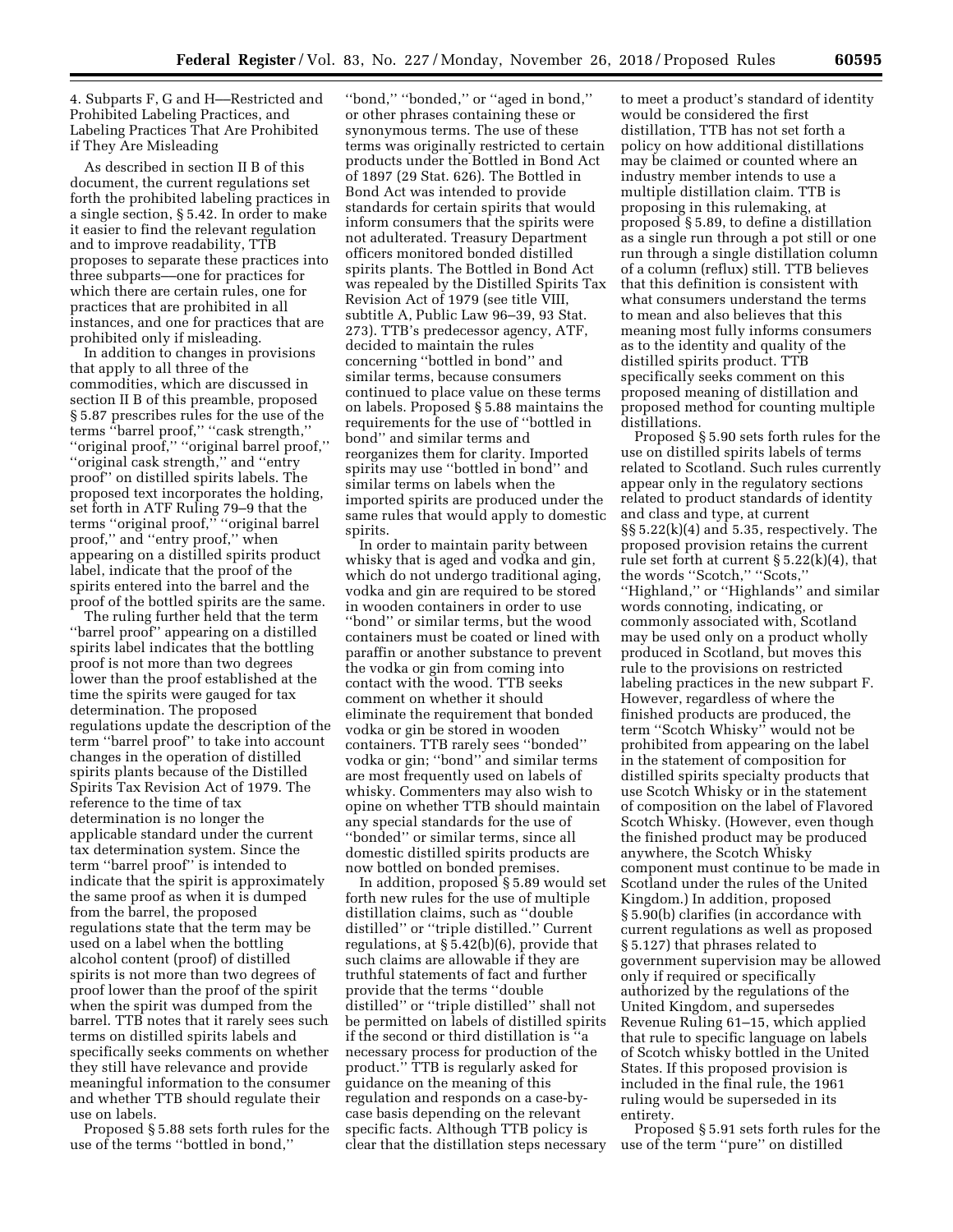spirits labels, containers, and packaging. This rule currently appears in § 5.42(b)(5) and provides that the term 'pure'' may not be used unless it is a truthful representation about a particular ingredient, it is part of the name of a permittee or retailer for whom the spirits are bottled, or it is part of the name of the permittee who bottled the spirits.

5. Subpart I—Standards of Identity for Distilled Spirits

TTB is proposing amendments to the standards of identity for distilled spirits that are intended to clarify the classes and types of distilled spirits. TTB also is proposing to insert charts into the regulatory text to make the relationship between classes and types, and the standards for each, easier to understand and apply. Throughout the standards of identity, TTB proposes to identify alcohol content in terms of alcohol by volume as opposed to degrees of proof.

TTB proposes to clarify, in § 5.141, that the standards of identity apply to a finished product without regard to whether an intermediate product is used in the manufacturing process. This means that the intermediate product is treated as a mixture for the convenience of the manufacturer, but determinations as to the classification and labeling of the product will be made without regard to the fact that the elements of the intermediate product were first mixed together in the intermediate product. In the case of distilled spirits specialty products, TTB currently treats intermediate products as ''natural flavoring materials'' when they are blended into a product, for the purpose of disclosure as part of a truthful and adequate statement of composition. TTB has seen changes in the alcohol beverage industry and in various formulas and believes that treating intermediate products as natural flavoring materials does not provide adequate information to consumers, as required by the FAA Act. Accordingly, TTB proposes to clarify that blending components such as distilled spirits and wines together first in an ''intermediate product'' is the same as adding the ingredients separately for purposes of determining the standard of identity of the finished product. Additionally, TTB proposes to change its policy with regard to statements of composition for specialties to require the disclosure of elements of the intermediate product (including spirits, wines, flavoring materials, or other components) as part of the statement of composition.

Some distilled spirits products may conform to the standards of identity for more than one class. Consistent with

longstanding policy, TTB proposes to clarify, in  $\S 5.141(b)(3)$ , that such a product may be designated with any class designation to which the product conforms. For example, a vodka with added natural orange flavor and sugar bottled at 45 percent alcohol by volume may meet the standard of identity for a flavored spirit or for a liqueur. Accordingly, the product may be designated as ''orange flavored vodka'' or ''orange liqueur'' at the option of the bottler or importer. Under current policy, TTB would not allow a product to be designated on a single label as both ''orange flavored vodka'' and ''orange liqueur,'' because TTB views it as misleading for a label to bear two different class designations. TTB seeks comments on whether the TTB regulations should permit a distilled spirits label to bear more than one class designation if the product conforms to the standards of identity for more than one class.

The following proposed provisions relate to the standards of identity for distilled spirits products:

Proposed § 5.142 sets forth the standards for neutral spirits. Current § 5.22(a) states that neutral spirits are distilled spirits produced from any material at or above 190° proof and, if bottled, bottled at not less than 80 $\degree$ proof. Further, ''vodka'' is a neutral spirit so distilled, or so treated after distillation with charcoal or other materials, as to be without distinctive character, aroma, taste, or color. Proposed § 5.142 would clarify several factors related to designating a neutral spirits product, factors that typically have been taken into account on a caseby-case basis. First, TTB is proposing to provide that the source material of the neutral spirits may be specifically included in the designation on the label of the product. Thus, the bottler would have the option of labeling a product as ''Apple Neutral Spirits'' (in addition to ''neutral spirits distilled from apples'' as the required commodity statement) or ''Grape Vodka,'' (in addition to ''vodka distilled from fruit'' as the required commodity statement) as long as such statements accurately describe the source materials.

TTB also is proposing to codify the holding set forth in Revenue Ruling 55– 740, that neutral spirits, other than grain spirits, that are stored in wood barrels become specialty products and must be labeled in accordance with the appropriate rules for such products set forth in proposed § 5.156. Because storage in wood barrels renders the spirits not neutral, TTB's predecessor agency determined that consumers would be misled if spirits, other than

grain spirits, were stored in wood barrels and then labeled as neutral spirits or vodka. Finally, the proposed regulations include allowable designations for neutral spirits labels.

TTB also is proposing to amend the standard of identity for vodka, a type of neutral spirit, to codify the holdings in several past rulings: Ruling 55–552, which holds that vodka may not be stored in wood; Ruling 76–3, which explains that vodka treated with charcoal may be labeled as ''charcoal filtered''; and Ruling 56–98 and Ruling 97–1, which allow treatment with 2 grams per liter of sugar and trace amounts (1 gram per million) of citric acid and sugar. In addition, TTB is specifically seeking comment on whether the requirement that vodka be without distinctive character, aroma, taste, or color should be retained and, if this requirement is no longer appropriate, what the appropriate standards should be for distinguishing vodka from other neutral spirits.

Proposed § 5.143 sets forth the standards for whiskies. TTB proposes to clarify that the word whisky may be spelled ''whisky'' or ''whiskey.'' TTB also proposes to require that, where a whisky meets the standard for one of the types of whiskies, it must be designated with that type name, except that Tennessee Whisky may be labeled as Tennessee Whisky even if it meets the standards for one of the type designations. Currently, TTB allows the term ''Tennessee Whisky'' to appear on labels, even if the product meets a more specific standard of identity, such as for bourbon whisky.

In the current regulations, when a whisky meets the standard for a type of whisky, it is unclear whether the label must use that type designation or may use the general class ''whisky'' on the label. TTB believes that consumers expect that the type designation will appear on the container when it applies. Additionally, historical documents indicate that TTB's predecessor agencies classified whiskies with the type designation that applied, and required that type to be the label designation. For example, in January of 1937, the Federal Alcohol Administration stated that ''Where a product conforms to the standard of identity for 'Straight Bourbon Whiskey' it must be so designated and it may not be designated simply as 'Whiskey.''' See FA–91, ''A Digest of Interpretations of Regulations No. 5 Relating to Labeling and Advertising of Distilled Spirits,'' p. 5.

In order to make the types of whiskies easier to understand, TTB proposes inserting a chart in the regulations that would set forth the types of whisky that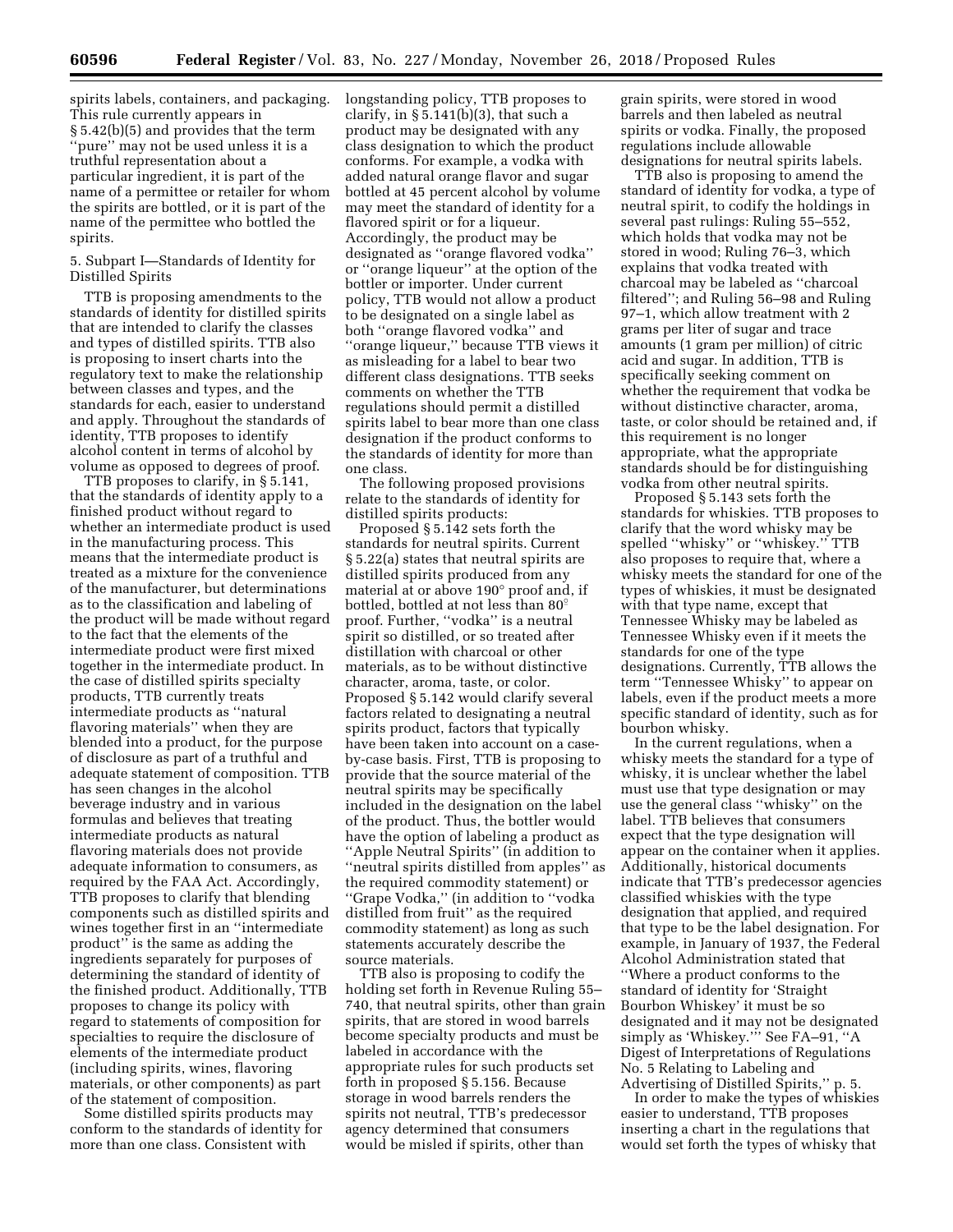are not distinctive products of other countries, the source material from which the whisky may be produced, whether storage is required, the proof at which the whisky may be stored, and whether neutral spirits and harmless, coloring, flavoring, or blending materials may be used. Among other things, the proposed rule will codify in the regulations for the first time TTB's current policy, as set forth in the Distilled Spirits Beverage Alcohol Manual (TTB P 5110.7), that coloring, flavoring, or blending materials may not be added to products designated as ''bourbon whisky.''

TTB also proposes to provide for a new type designation of ''white whisky or unaged whisky.'' TTB has seen a marked increase in the number of products on the market that are distilled from grain but are unaged or that are aged for very short periods of time. Under current regulations, unaged products would not be eligible for a whisky designation (other than corn whisky) and would have to be labeled with a distinctive or fanciful name, along with a statement of composition. In order to provide guidance for these products, TTB proposes that products that are either unaged (so they are colorless) or aged and then filtered to remove color should be designated as ''white whisky'' or ''unaged whisky,'' respectively. This proposal represents a change in policy, because currently all whiskies (except corn whisky) must be aged, although there is no minimum time requirement for such aging. TTB believes that currently some distillers may be using a barrel for a very short aging process solely for the purpose of meeting the requirement to age for a minimal time. Consequently, TTB is proposing the new type designation of ''white whisky or unaged whisky'' and specifically requests comments on this new type and its standards.

In addition, TTB proposes to maintain the definitions for Scotch Whisky, Canadian Whisky, and Irish Whisky without change, but seeks comment on whether these standards should be clarified to indicate that certain standards for these types may differ from U.S. standards for whisky. For example, Scotch Whisky is whisky produced in Scotland in accordance with United Kingdom laws and regulations, which do not require that whisky be aged in new charred oak barrels. TTB policy is to allow whisky labeled as Scotch whisky to be produced under United Kingdom standards, and TTB seeks comment on whether, and what, additional clarifications in the regulations would

improve understanding of the TTB labeling regulations.

Proposed § 5.144 generally restates the current standards for gin, but, in order to make the use of other aromatics optional, would change the requirement that gin be made with juniper berries and other aromatics. Also, TTB proposes to remove the designation ''Geneva gin (Hollands gin)'' from the list of ''distilled gin'' designations because that designation usually refers to gin that has been stored in wooden containers, which is not necessarily synonymous with the description ''distilled gin.''

Proposed § 5.145 sets out the standards for brandy, with minor clarifying changes. One of the proposed amendments would allow the use of the terms ''Slivovitz'' and ''Kirschwasser'' as optional designations for plum brandy and cherry brandy, respectively. Additionally, TTB proposes to incorporate Armagnac, Brandy de Jerez, and Calvados into the regulations as types of brandy. These products are distinctive products of France, Spain, and France, respectively, and they are recognized by TTB under current policy.

Proposed § 5.148 is a new section that provides for a class called ''agave spirits.'' Currently, spirits that are distilled from agave are considered distilled spirits specialties, and the labels of the products must contain a statement of composition, such as ''Spirits Distilled from Agave.'' Because TTB's standards of identity are generally distinguished by agricultural commodity, TTB believes it would be useful for consumers and for industry members if TTB created a class of spirits for spirits that are distilled from agave. TTB proposes that the mash for agave spirits be comprised of at least 51 percent agave and that it may contain up to 49 percent sugar (weight before the addition of water). As proposed, Tequila, which currently appears as a class of distilled spirits in the TTB regulations and Mezcal, which does not currently appear in the TTB regulations but which is protected under the North American Free Trade Agreement, would be types of agave spirits produced in Mexico in accordance with the laws and regulations of Mexico. This would not require a change of labels of Tequila or Mezcal because these type designations may appear alone on the label without the class name ''agave spirits.''

Proposed § 5.149 sets forth a new standard of identity for Absinthe (or Absinth). Absinthe products are distilled spirits products produced with herbs, including wormwood, fennel, and anise. Under Industry Circular

2007–5, certain absinthe-type products are now allowed in the U.S. market, but are generally classified as distilled spirits specialty products or liqueurs (if they meet the standard of identity for a liqueur). Under current TTB policy, the word ''Absinthe'' may not stand alone on the label; therefore, labels use multiword names that include the word ''Absinthe'' (such as ''Absinthe Vert'' or ''Absinthe Superieure''). TTB believes that consumers understand what absinthe is and that it is appropriate to set out a standard of identity for absinthe. The proposed standard reminds the reader that the products must be thujone-free under FDA regulations. Based on current limits of detection, a product is considered ''thujone-free'' if it contains less than 10 parts per million of thujone. Finally, TTB proposes to supersede Industry Circular 2007–5 in its entirety, without incorporating the requirement that all wormwood-containing products undergo analysis by TTB's laboratory before approval. TTB will verify compliance with FDA limitations on thujone through marketplace review and distilled spirits plant investigations, where necessary.

Proposed § 5.150 sets out the standards for cordials and liqueurs. Among other changes, TTB proposes to incorporate into this section the holding in Revenue Ruling 61–71, which prohibits the terms ''distilled,'' ''compound,'' or ''straight'' from appearing on labels for cordials and liqueurs. These terms imply original distillation; thus, they are deemed to be misleading on labels for cordials and liqueurs.

Certain cordials or liqueurs may be designated with a name known to consumers as referring to a cordial or liqueur and therefore need not use the word ''cordial'' or ''liqueur'' as part of their designation. Thus, pursuant to TTB's Beverage Alcohol Manual (TTB P 5110.7), several cordials and liqueurs specifically, Kummel, Ouzo, Anise, Anisette, Sambuca, Peppermint Schnapps, Triple Sec, Curaçao, Goldwasser, and Cre`me de [predominant flavor]—currently may be designated by those names on the labels of those products. TTB proposes to codify this policy by adding these names as type designations under proposed § 5.150.

Proposed § 5.151 would establish ''flavored spirits'' as a revised and expanded class of distilled spirits consisting of spirits conforming to one of the standards of identity (the ''base spirits'') to which have been added nonbeverage flavors, wine, or nonalcoholic natural flavoring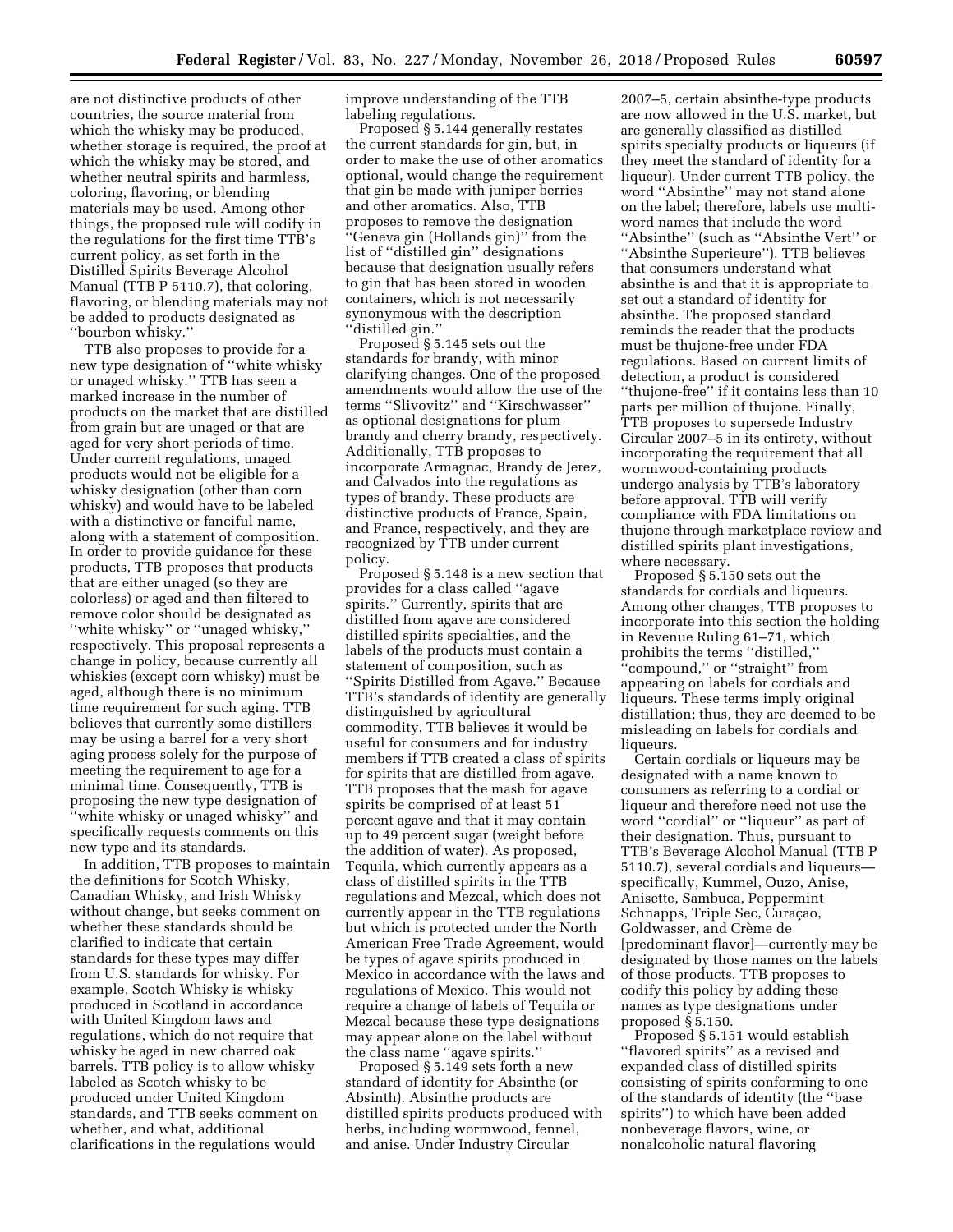materials, with or without the addition of sugar, and bottled at not less than 30 percent alcohol by volume (60 proof). This is a clarification of current TTB policy, which is that you may not add additional spirits to a base spirit in a flavored spirits product, even if the additional spirits are mixed into an intermediate product.

The TTB regulations currently list flavored brandy, flavored gin, flavored rum, flavored vodka, and flavored whisky as the class designations under Class 9. Other types or classes of distilled spirits that are flavored currently are treated as distilled spirits specialty products and the labels for such products must contain a statement of composition. While TTB allows for any spirit to appear as part of a truthful statement of composition, TTB does not believe that consumers perceive a distinction between, for example ''Orange Flavored Tequila''—which is how a flavored spirit would be designated under the proposed rule and ''Tequila with Orange Flavor'' which is how the statement of composition would appear for a distilled spirits specialty product. TTB therefore believes it should allow any type of base spirit to be flavored in accordance with the flavored spirits standard instead of just brandy, gin, rum, vodka, and whisky, as permitted by the current regulations. Accordingly, proposed § 5.151 provides a class of flavored spirits that would allow any base spirit to be flavored when made in accordance with the standards of identity set forth in the regulation. TTB proposes to maintain a minimum alcohol content at bottling of 30 percent (60° proof) for this revised and expanded class. Flavored spirits may contain added wine. TTB proposes to maintain the requirement that wine content above 21⁄2 percent (or 121⁄2 percent for brandy) must be disclosed on a label.

One new provision that TTB addresses in the proposed text regarding standards of identity is the use of the term ''diluted.'' As set forth in ATF Ruling 75–32, TTB currently requires that distilled spirits bottled at below the specified alcohol content for that particular class be designated on the label as ''diluted'' in direct conjunction with the statement of class and type to which it refers. For example, under the standard of identity for vodka set forth at current § 5.22(a), vodka must be bottled at ''not less than 80 proof.'' As a result, a vodka bottled at 60 proof must bear the statement ''diluted vodka'' on the label. TTB proposes, in § 5.153, to incorporate this policy into the regulations by establishing a class of

spirits known as ''diluted spirits.'' This applies to products that would otherwise meet one of the class or type designations specified in subpart I except that it does not meet the minimum alcohol content, usually because of reduction of proof through the addition of water. Although the ruling states that the word ''diluted'' must be readily legible and as conspicuous as the statement of class to which it refers and in no case smaller than 8-point Gothic caps (except on small bottles), TTB proposes to require that the word ''diluted'' appear in readily legible type at least half the size of the class and type designation to which it refers. For example, but for the fact that a product is 70 proof, it would be eligible to be designated as ''Vodka.'' Instead it must be designated as ''Diluted Vodka''.

Certain geographical designations may be used on distilled spirits as, or as part of, the designation on the label. In proposed § 5.154, TTB proposes to change the rules for geographical designations currently found in § 5.22(k) and (l). Specifically, TTB proposes to provide that geographical names that are not generic may be used on products made outside of the place indicated by the name, if TTB determines that the name represents a type of distilled spirits and if the designation includes a qualifier such as ''type'' or ''style'' or a statement indicating the true place of production.

For example, Ojén is a town in Spain, and "Aguardiente de Ojén" is a distilled spirits product associated with Spain. Thus, the current and proposed regulations provide that ''Ojen'' is an example of a distinctive type of distilled spirits with a geographical name that has not become generic. If Ojen were made in the United States, it could be designated as ''Ojen type'' or ''American Ojen'' or with another similar phrase.

TTB also proposes to list specific products that are associated with a particular place that have become generic. These products could be manufactured in any place, and the label would not be required to bear a qualifier such as ''type'' or ''style'' or any other dispelling statement. An example of a name that continues to be considered generic is ''Aquavit.'' Although this name was traditionally associated with the Scandinavian countries, TTB believes that by usage and common knowledge, this name has lost its geographical significance to the extent that it has become generic. Thus, TTB proposes to list Aquavit, along with Zubrovka, Arrack, Kummel, Amaretto, and Ouzo, as examples in this category.

Pursuant to Article 2.13.2 of the United States-Korea Free Trade Agreement, the United States agreed to recognize Andong Soju as a distinctive product of the Republic of Korea. See TTB Ruling 2012–3. Accordingly, TTB is proposing to add Andong Soju to the list of geographic names that have not become generic and that may not be used on distilled spirits made in any place outside the particular place or region indicated in the name. TTB is proposing to supersede TTB Ruling 2012–3.

In addition, TTB proposes to list Habanero, Sambuca, and Goldwasser as a category of designations that have not become generic, and could only be used on products produced outside of the places indicated by the names if the label contains a phrase clearly indicating the place of production. Examples of this usage include ''American Sambuca'' and ''Sambuca— Product of the United States.'' This proposal is not intended to change policy; current regulations in § 5.22(l)(2) provide Habanero as an example of a name for distilled spirits that are a distinctive product of a particular place, and the Distilled Spirits Beverage Alcohol Manual (TTB P 5110.7) recognizes Sambuca and Goldwasser as distinctive designations. TTB solicits comments addressing whether or not these terms should still be recognized as being distinctive of a particular geographical origin.

Under the current § 5.35(a), products that do not meet the definition of one of the specified classes or types of distilled spirits must be designated in accordance with trade and consumer understanding or, if no such understanding exists, by a distinctive or fanciful name followed by a truthful and adequate statement of composition. Proposed § 5.156 sets forth a new specific designation for a class of spirits called ''distilled spirits specialty products.'' By setting forth this new class, TTB intends to clarify the treatment of distilled spirits specialty products and the labeling requirements that apply to such products. Products within this class are not required to be labeled with the designation ''distilled spirits specialty product.'' Instead, the distinctive or fanciful name together with the statement of composition acts as the product designation on the label.

This classification would not make any substantive change except for labeling requirements for cocktails, highballs, and similar specialty products. The proposal would eliminate the rule allowing for a limited statement of composition consisting of only the spirits used in the manufacture of such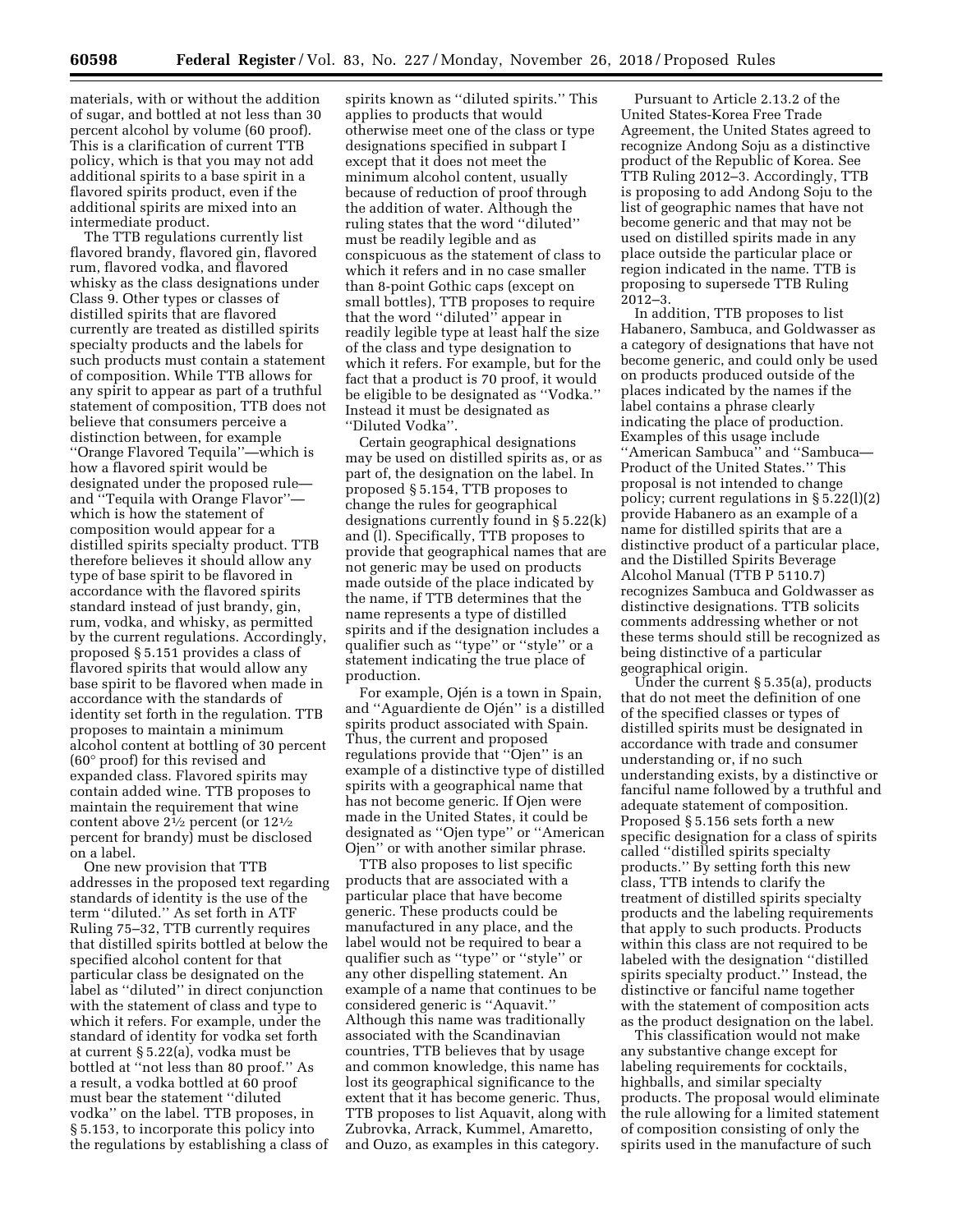products. Over the years, TTB has seen an increase of cocktails recognized in bartenders' recipe books as the industry continued to innovate. Consumers are not fully informed when a label has only a cocktail name and the component spirit(s) because of the vast array of cocktails. Accordingly, TTB proposes to require a full statement of composition on such specialty products, and proposes to clarify that a cocktail name may be used as the distinctive or fanciful name on a distilled spirits specialty product.

Certain ingredients or processes can change the class and type of a distilled spirit. Proposed § 5.155 sets forth the rule for alteration of class and type as well as exceptions to the general rule regarding alteration. Much of this section is found in the current 27 CFR 5.23, but TTB proposes to add wine, when used in Canadian whisky in accordance with Canadian law, as an exception to the general rule to make it clear that Canadian producers may add more than 2 and one half of one percent wine without altering the class from whisky. TTB has also had a number of requests from industry members for guidance on labeling products that are stored in two different types of barrels. For example, whisky must be stored in oak containers, in accordance with the standard of identity. When a producer stores the whisky in oak containers and then stores it in a different type of container, such as a maple barrel, the spirit becomes a distilled spirits specialty product and must be labeled with a statement of composition, such as ''Bourbon Whisky finished in maple barrels.'' TTB proposes, in § 5.155(c), to add this requirement to the regulations.

Proposed § 5.166 sets forth the rules for the statement of composition as discussed in section II B of this document.

# 6. Subpart J—Formulas

The current regulations in subpart C of part 5 set forth requirements for formulas for distilled spirits. In the present rulemaking, TTB proposes to maintain the formula requirements with minor changes to reflect current policy as set forth in TTB Industry Circular 2007–4. However, TTB believes there may be formula requirements that no longer serve a labeling purpose. TTB seeks specific comments on whether certain formula requirements should be eliminated and the rationale for such a change. TTB may address these issues in the final rule or in a separate rulemaking document.

7. Subpart K—Standards of Fill and Authorized Container Sizes

Distilled spirits containers must be filled with certain specified amounts of the product. Additionally, the current regulations prescribe a maximum headspace for bottles so that consumers are not misled with regard to the quantity of spirits in the bottle. Over the years, alcohol beverage producers have greatly increased the number of brands and packages in the marketplace. TTB believes that if a product is bottled in a container that conforms to a standard of fill and is clearly marked with the net contents, the consumer is provided with sufficient information as to the amount of spirits in the bottle.

Currently, § 5.46(b) imposes a headspace requirement that applies to standard liquor bottles, and § 5.46(c) provides design requirements for standard liquor bottles. Pursuant to § 5.46(d), distinctive liquor bottles may be exempted from these requirements. A bottler or importer who intends to use a distinctive liquor bottle is currently required to apply for and obtain authorization for such use. Proposed § 5.202 incorporates these provision without substantive change.

TTB seeks comments on whether it should eliminate the current headspace and certain design requirements. TTB believes that eliminating the application requirement for distinctive liquor bottles would create efficiencies for both TTB and industry members by reducing application and review requirements. However, TTB is specifically interested in comments regarding any deleterious effect that eliminating the requirement might have on consumers.

# *E. Proposed Changes Specific to 27 CFR Part 7 (Malt Beverages)*

In addition to the changes discussed above that apply to all commodities, TTB is proposing additional editorial and substantive changes specific to the malt beverage labeling regulations in 27 CFR part 7. This section will not repeat the changes already discussed in section II B of this preamble. Accordingly, if a proposed change is not discussed in this section, please consult section II B. The substantive changes that are unique to part 7 are described below, by subpart.

# 1. Subpart A—General Provisions

Proposed subpart A includes several sections that have general applicability to part 7, including a revised definitions section, a section that defines the territorial extent of the regulations, sections that set forth to whom and which products the regulations in part 7 apply, a section that identifies other

regulations that relate to part 7, and sections addressing administrative items such as forms and delegations of the Administrator.

*a. Definitions.* Proposed § 7.1, which covers definitions of terms used in part 7, is largely consistent with the current regulatory text that appears in § 7.10, with some amendments in addition to those discussed in section II B of this preamble (relating to parts 4, 5 and 7).

The proposed text adds definitions for the terms ''keg collar'' and ''tap cover'' consistent with a proposed amendment, discussed later in this document, to allow mandatory label information to appear on keg collars and tap covers, subject to certain conditions. The proposed text amends the definition of the term ''bottler'' and removes the definition of ''packer,'' consistent with proposed amendments that would remove any distinction in name and address statements between ''bottling'' in containers of a capacity of one gallon or less and ''packing'' in containers in excess of one gallon.

The proposed text retains the current definition of ''malt beverage,'' which is based on the statutory definition set forth in the FAA Act at 27 U.S.C. 211(a)(7), and updates the cross reference to standards applying to the use of processing methods and flavors.

Prior to the issuance of TTB Ruling 2008–3, TTB and its predecessor agency had provided guidance on the minimum quantities of malted barley and hops required to be used in the production of malt beverages. In 1994, the Bureau of Alcohol, Tobacco and Firearms (ATF) issued ATF Compliance Matters 94–1, which provided that beers fermented from at least 25 percent malted barley (calculated as the percentage of malt, by weight, compared to the total dry weight of all ingredients contributing fermentable extract to the base product) and made with at least 71⁄2 pounds of hops (or the equivalent thereof in hop extracts or hop oils) per 100 barrels were ''malt beverages'' under the FAA Act.

In TTB Ruling 2008–3, TTB announced that it was reconsidering this prior guidance, based on the fact that neither the FAA Act nor the implementing regulations in 27 CFR part 7 prescribed minimum standards for the amount of malted barley used in production of a malt beverage. The ruling also noted that TTB had determined that a beer containing a much lower amount of malted barley (one percent of the total dry weight of all ingredients contributing fermentable extract to the product) conformed to the definition of a ''malt beverage.'' The ruling stated that brewers and importers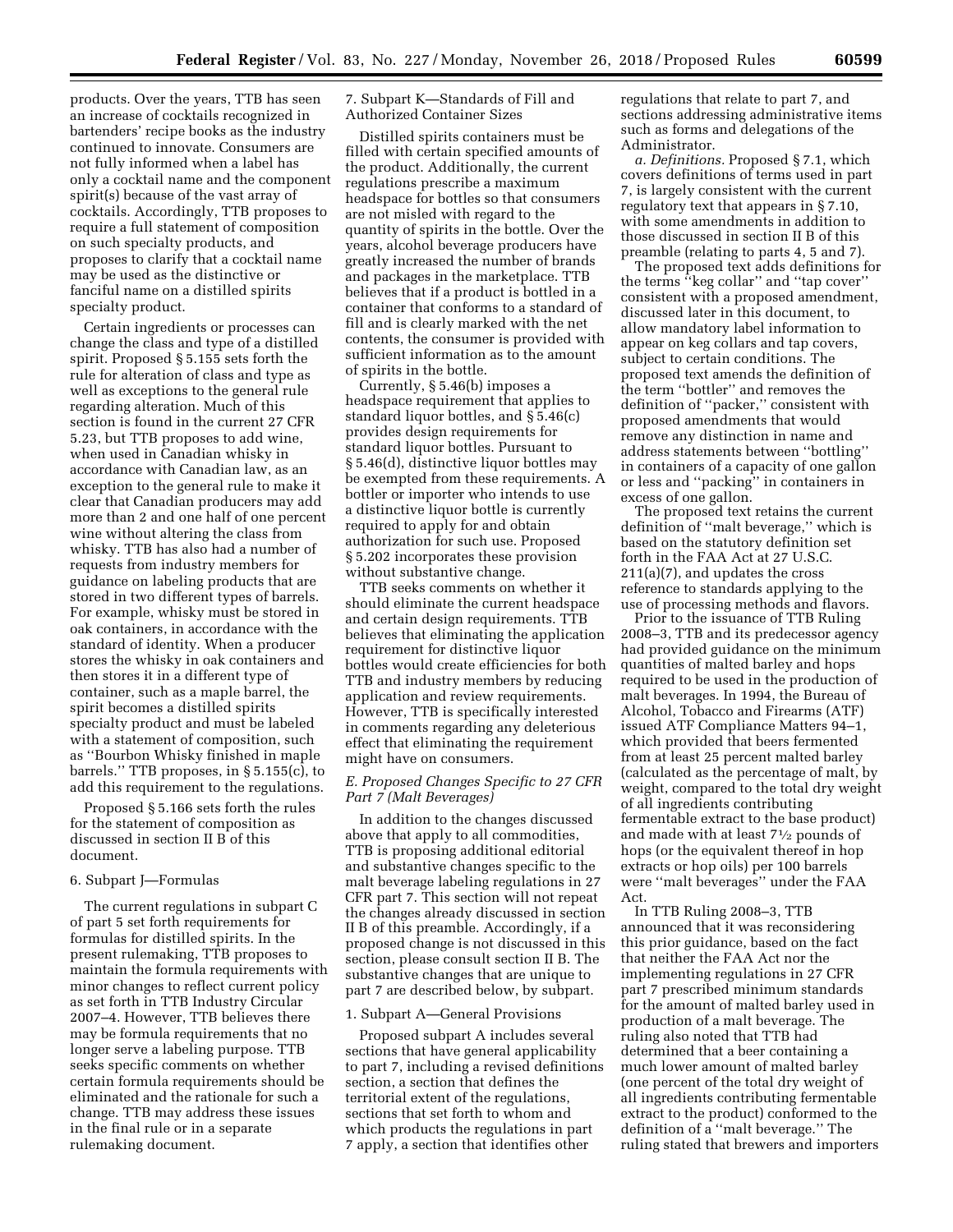should contact TTB's Advertising, Labeling, and Formulation Division with questions as to whether a particular product falls within the definition of a ''malt beverage'' and therefore is subject to the COLA and other requirements of the FAA Act.

In this rulemaking document, TTB is not proposing to set forth any minimum standards for the quantity of malted barley or hops used in the production of malt beverages. TTB solicits comments from all interested parties on whether the regulations in part 7 should address this issue.

*b. Prohibitions and jurisdictional limits of the FAA Act.* Proposed § 7.3, which sets forth the general requirements and prohibitions under 27 U.S.C. 205(e), repeats the essential elements of the prohibitions found in current § 7.20 and the misbranding provisions found in current § 7.21. Because the term ''misbranding'' is not used consistently in current part 7, proposed § 7.3 would replace that term with the requirement that malt beverage containers be labeled in accordance with the regulations in part 7.

Proposed § 7.4 sets forth the jurisdictional limits found in 27 U.S.C. 205. As referenced earlier, the first prohibition in 27 U.S.C. 205(e) applies to any persons engaged in business as a brewer, an importer, or a wholesaler of malt beverages, and it prohibits the sale or shipment or delivery for sale or shipment, or other introduction in interstate or foreign commerce, or receipt therein, or removal from customs custody for consumption, of any malt beverages in bottles, unless such products are bottled, packaged, and labeled in conformity with regulations issued by the Secretary of the Treasury with respect to the packaging, marking, branding, labeling, and size and fill of container. The penultimate paragraph of 27 U.S.C. 205 further limits this application, by providing that the provisions of section 205(e) ''shall apply to the labeling of malt beverages sold or shipped or delivered for shipment or otherwise introduced into or received in any State from any place outside thereof \* \* \* only to the extent that the law of such State imposes similar requirements with respect to the labeling \* \* \* of malt beverages not sold or shipped or delivered for shipment or otherwise introduced into or received in such State from any place outside thereof.''

Consistent with the language of current § 7.20(a) and (b), proposed § 7.4 sets out these jurisdictional limits. Paragraph (a)(1) essentially restates the provisions of the penultimate paragraph of 27 U.S.C. 205(f). Paragraph (a)(2) sets

out the longstanding Bureau interpretation of what is ''similar'' State law, by stating that if the label in question does not violate the laws of the State or States into which the malt beverages are being shipped, it does not violate part 7. Finally, paragraph (a)(3) clarifies that the regulations in part 7 do not apply to domestically bottled malt beverages that are not and will not be sold or shipped, or delivered for sale or shipment, or otherwise introduced in interstate or foreign commerce.

*c. Ingredients and processes.*  Proposed § 7.5 is derived from current § 7.11, and no substantive changes have been made. It should be noted that the current regulation authorizes the use of ''flavors and other nonbeverage ingredients containing alcohol'' in the production of malt beverages, subject to certain limitations. In the proposed regulation, the word ''nonbeverage'' has been inserted in front of the term ''flavors,'' simply to clarify that the regulation is intended to authorize only the use of nonbeverage flavors containing alcohol.

*d. Brewery products that are not malt beverages.* For the first time, TTB is proposing to include regulations in part 7 that explicitly refer readers to the regulations in part 4 for saké and similar products that meet the definition of ''wine'' under the FAA Act, and to the FDA food labeling regulations for alcohol beverage products that do not fall under the definition of malt beverages, wine, or distilled spirits under the FAA Act. TTB receives many inquiries about such products, and TTB believes that including this information in the regulatory text will be helpful.

Consistent with the guidance found in TTB Ruling 2008–3, proposed § 7.6 is a new provision that clarifies that certain brewery products are not subject to the labeling requirements of part 7 because they do not fall under the definition of a ''malt beverage'' under the FAA Act. As set forth in greater detail in the ruling, certain brewed products that are classified as ''beer'' under the IRC definition in 26 U.S.C. 5052(a) do not fall within the definition of a ''malt beverage'' in the FAA Act, as found in 27 U.S.C. 211(a)(7). The major differences between the terms are set forth as follows in the ruling:

As indicated above, the definition of a ''beer'' under the IRC differs from the definition of a ''malt beverage'' under the FAA Act in several significant respects. First, the IRC does not require beer to be fermented from malted barley; instead, a beer may be brewed or produced from malt or ''from any substitute therefor.'' Second, the IRC does not require the use of hops in the production of beer. Third, the definition of ''beer'' in the

IRC provides that the product must contain one-half of one percent or more of alcohol by volume, whereas there is no minimum alcohol content for a ''malt beverage'' under the FAA Act.

Accordingly, a fermented beverage that is brewed from a substitute for malt (such as rice or corn) but without any malted barley may constitute a ''beer'' under the IRC but does not fall within the definition of a '' malt beverage'' under the FAA Act. Similarly, a fermented beverage that is not brewed with hops may fall within the IRC definition of ''beer'' but also falls outside of the definition of a ''malt beverage'' under the FAA Act.

It should be noted that saké and similar products are included within the definition of ''beer'' under the IRC. See 26 U.S.C. 5052(a). However, saké is also included within the definition of a wine under the FAA Act, which, among other things, covers only wines with an alcohol content of at least seven percent alcohol by volume. See 27 U.S.C.  $211(a)(6)$ . Thus, saké and similar products with an alcohol content of at least seven percent alcohol by volume are subject to the labeling and other requirements of the FAA Act.

The ruling thus held that in cases where a brewery product (other than saké and similar products) failed to meet the definition of a ''malt beverage'' under the FAA Act, the product will be subject to ingredient and other labeling requirements administered by the FDA.

# 2. Subpart B—Certificates of Label Approval

As mentioned previously, TTB is proposing to consolidate the regulations related to applying for label approval in a revised subpart B. In addition to the changes already discussed, TTB is proposing to clarify the COLA requirements as they apply to brewers that are selling their domestically bottled malt beverages exclusively in the State in which the malt beverages were bottled. In TTB Ruling 2013–1, TTB issued guidance on this issue. TTB now proposes to make the regulations more clear and specific.

In proposed  $\S$ 7.21(a), the regulations set forth the general requirement for a COLA. In proposed § 7.21(b), the regulations clarify that a COLA is required for malt beverages shipped into a State from outside of the State only where the laws or regulations of the State require that all malt beverages sold or otherwise disposed of in such State be labeled in conformity with the requirements of subparts D through I of part 7. This is consistent with the language in current § 7.40, with conforming changes to reflect the reorganization of part 7. Proposed § 7.21(b) goes on to explain that this requirement applies where the State has either adopted subparts D through I in their entirety or has adopted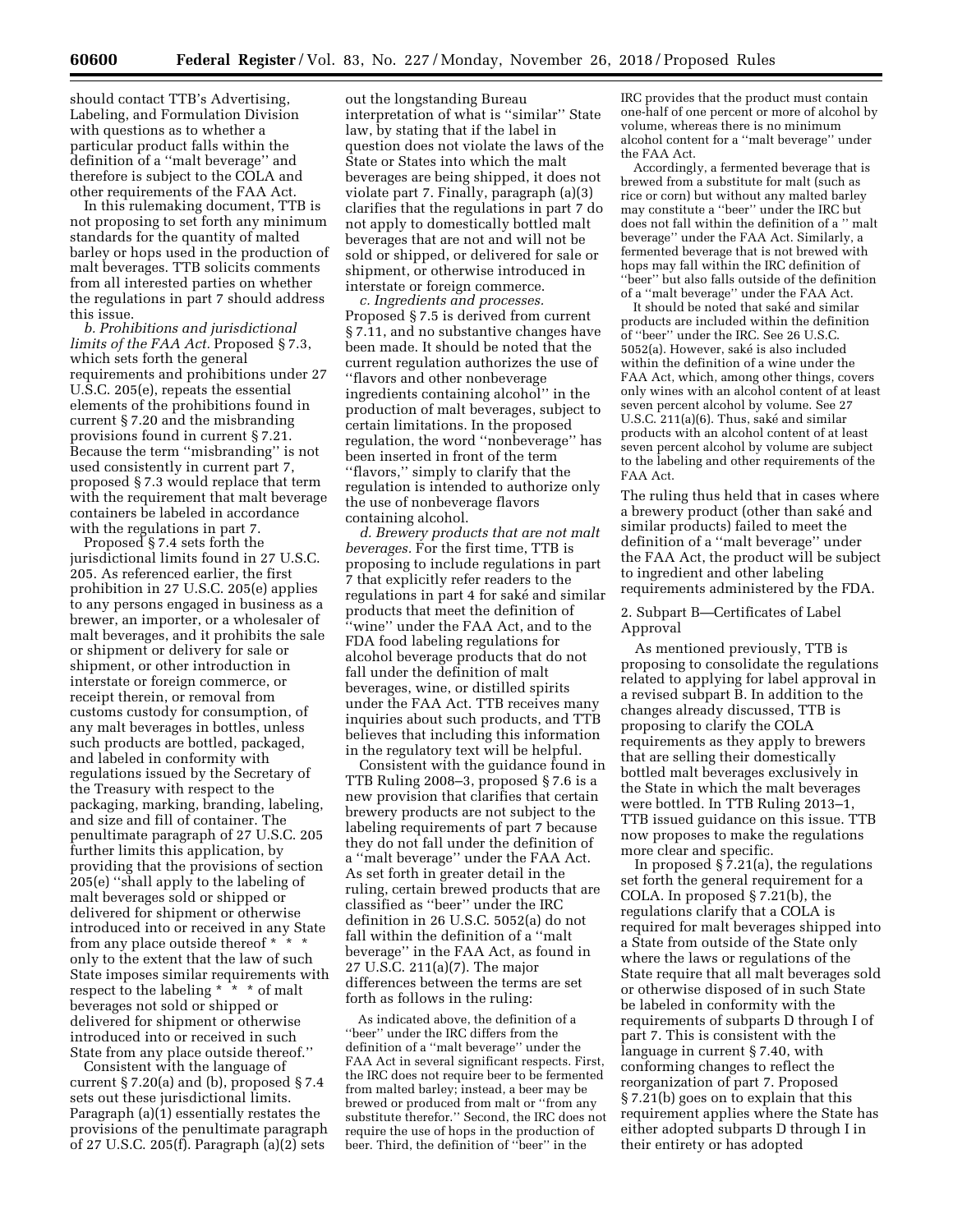requirements identical to those set forth in subparts D through I. This is consistent with the longstanding policy of TTB and its predecessor agencies.

Consistent with longstanding policy, proposed § 7.21(b) also notes that malt beverages that are not subject to the COLA requirements of current § 7.21 may still be subject to the substantive labeling provisions of subparts D through I, to the extent that the State into which the malt beverages are being shipped has similar State law or regulations. This is because a State may have certain State laws or regulations that are similar to the labeling regulations in part 7, but are not identical. In such a case, while the COLA requirement would not apply to malt beverages in containers that are shipped into that State, the substantive labeling provisions may apply to the extent that the state in question has similar state law.

As noted earlier, the FAA Act requires any brewer or wholesaler who bottles malt beverages to obtain a COLA prior to bottling. The FAA Act then goes on to state that malt beverages, like wines and distilled spirits, are exempt from the COLA requirements if, upon application to the Secretary, the bottler shows that the malt beverages to be bottled by the applicant are not to be sold, or offered for sale, or shipped or delivered for shipment, or otherwise introduced, in interstate or foreign commerce. TTB's predecessor agencies implemented this exemption for distilled spirits and wines by allowing for the issuance of a certificate of exemption for these products. However, with respect to malt beverages, the regulations did not require a COLA for products that were not to be entered in interstate commerce.

Prior to the issuance of TTB Ruling 2013–1, TTB received several inquiries from brewers who were not sure how the COLA requirements applied to their products. Accordingly, proposed § 7.21(c) specifically clarifies that persons bottling malt beverages that will not be shipped, or delivered for sale or shipment, in interstate or foreign commerce, are not required to obtain a COLA or a certificate of exemption from label approval, along with a note explaining what a certificate of exemption from label approval is.

The proposed regulations are thus consistent with current regulations in that they do not require a certificate of exemption for malt beverages that will not be shipped or otherwise introduced in interstate or foreign commerce. TTB believes that this is consistent with its overall goal of minimizing burdens on industry members. However, TTB

recognizes that sometimes intrastate brewers need some type of certificate from TTB in order to satisfy State requirements. We solicit comments on whether the issuance of a certificate of exemption in such circumstances (for products that will not be sold outside of the State of the bottling brewery) would be useful, and whether the regulations should allow a certificate of exemption for such products.

#### 3. Subpart D—Label Standards

Proposed subpart D contains regulations that govern the placement and other requirements applicable to mandatory information and additional information on labels and containers. As previously mentioned, TTB is proposing a new regulation for keg labels. Proposed § 7.51(a) provides, consistent with current regulations, that any label that is not an integral part of the container must be affixed to the container in such a way that it cannot be removed without thorough application of water or other solvents. However, proposed § 7.51(b) provides that a label on a keg with a capacity of 10 gallons or more that is in the form of a keg collar or a tap cover is not required to be firmly affixed, provided that the name of the brewer of the malt beverage is permanently or semipermanently stated on the keg in the form of embossing, engraving, or stamping, or through the use of a sticker or ink jet method.

Brewers have asked for such an exception, asserting that the current requirement for firmly affixed labels is unduly burdensome when it comes to kegs. Because kegs are intended to be reused, brewers have argued that it takes considerable time and effort to scrape off the label each time a keg is to be reused. For this reason, brewers have requested permission to use a keg collar that is not firmly affixed to the keg, or a tap cover, to bear mandatory labeling information.

TTB believes that additional flexibility can be afforded with regard to the labeling of kegs without sacrificing consumer protection. For this reason, the proposed rule requires the name of the brewer to be permanently or semipermanently stated on the keg in the form of embossing, engraving, or stamping, or through the use of a sticker or ink jet method. TTB notes that its IRC-based regulations in current 27 CFR 25.141 already require the name of the brewer to be permanently marked on each barrel or keg. TTB also notes that the proposed regulatory text specifically states that this exemption in no way affects the requirements in 27 CFR part 16 regarding the mandatory health

warning statement, which would not be permitted to appear on a tap cover or on a keg collar that was not firmly affixed to the keg. TTB seeks comments from the public on whether the proposed rule would reduce burdens on brewers, and whether it could create any consumer protection issues.

# 4. Subpart E—Mandatory Label Information

*a. Brand labels.* Current § 7.22 requires that certain mandatory information appear on the brand label of a malt beverage, while other mandatory information, and any additional information, may appear on a label anywhere on the container. The brand label is defined in current § 7.10 as ''[t]he label carrying, in the usual distinctive design, the brand name of the malt beverage'' and, under current § 7.22, the brand name, class, name and address, net contents (except when blown, branded, or burned, on the container), and alcohol content (when required for certain malt beverages produced with flavors or other nonbeverage ingredients containing alcohol) are required to appear on the brand label.

In practice, however, a brand label may be a label that wraps entirely around a can or bottle. As a result, mandatory information may appear anywhere on certain cans or bottles. Such cans and bottles are common containers of malt beverages. Furthermore, if the label bearing the brand name is on the back of the container, then it is the brand label.

TTB believes that the current regulations requiring that certain mandatory information be placed on the brand label of malt beverage containers are unduly restrictive. Furthermore, the prevalence of wraparound labels significantly reduces the consumer protection otherwise provided by this rule. Finally, TTB believes that consumers are used to looking at the back and neck labels to find mandatory information on containers.

Accordingly, TTB is proposing, in proposed § 7.63, to amend the regulations to allow mandatory information to appear on any label on the malt beverage container.

*b. Alcohol content.* As previously noted, the FAA Act, which was enacted in 1935, prohibited alcohol content statements on malt beverage labels unless required by State law. See 27 U.S.C. 205(e)(2). That prohibition was overturned in 1995 by the U.S. Supreme Court in *Rubin* v. *Coors Brewing Company,* 514 U.S. 476 (1995).

Prior to the Supreme Court's decision in *Coors,* the malt beverage regulations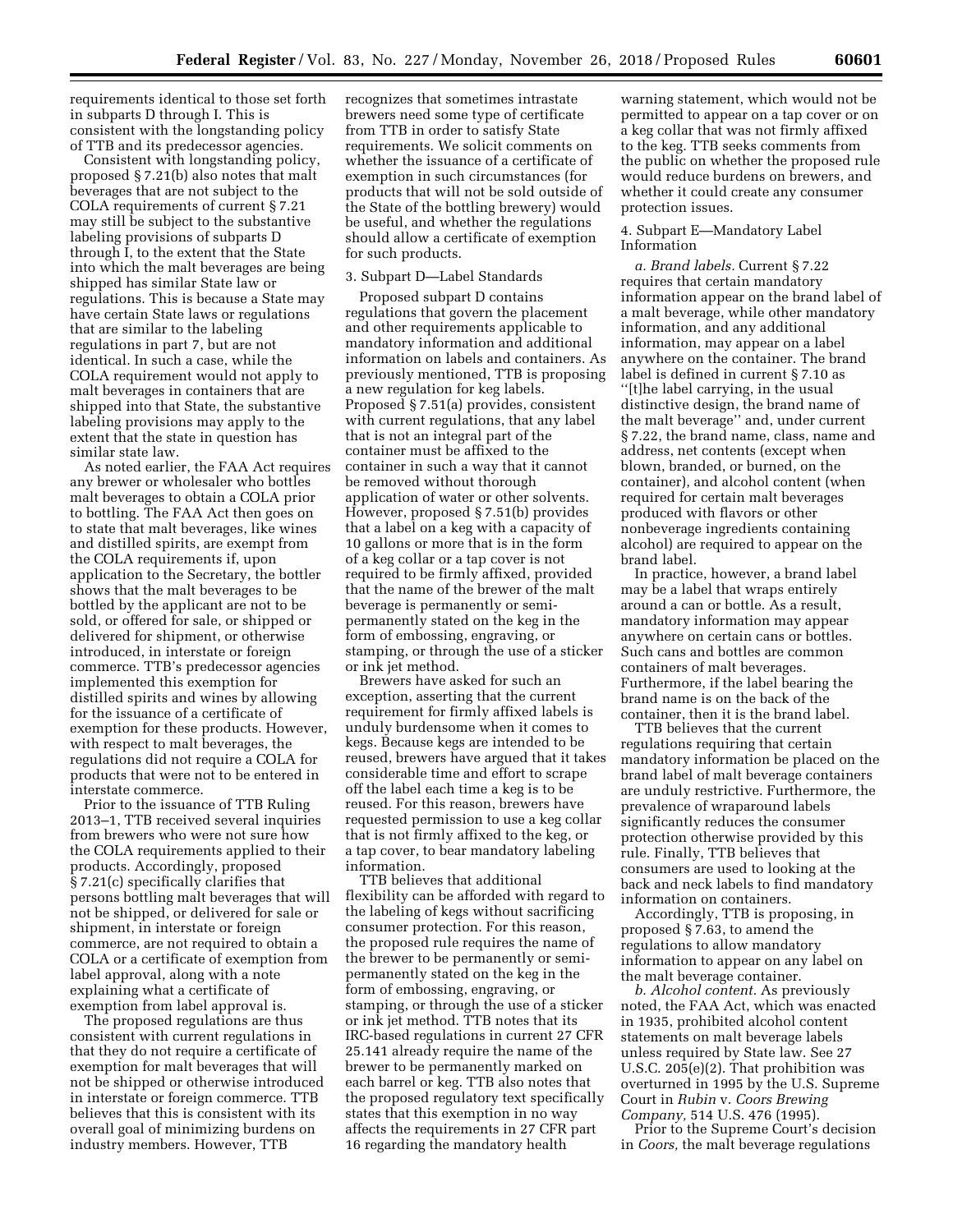in § 7.26 reflected the statutory prohibition against alcohol content statements. After a ruling by the United States District Court for the District of Colorado in the *Coors* litigation, TTB's predecessor agency, ATF, issued an interim rule indefinitely suspending those regulations as of April 19, 1993. See T.D. ATF–339 (58 FR 21232, April 19, 1993). That interim rule also implemented new alcohol content regulations by adding current § 7.71, which allows alcohol content statements unless prohibited by State law. When the alcohol content is stated, and the manner of the statement is not required under State law, the provisions of current § 7.71 prescribe how the alcohol content may be stated. The 1993 regulations were issued as an interim rule and they have not been finalized.

In 2005, in T.D. TTB–21 (70 FR 194, January 3, 2005), TTB issued a final rule requiring alcohol content statements for those malt beverages that contain alcohol derived from added flavors or other added nonbeverage ingredients (other than hops extract) containing alcohol. TTB is retaining this provision in the proposed regulations, and TTB is proposing to finalize the interim alcohol content regulations in this rulemaking. In this proposed rule, current § 7.26 is removed, and the provisions of current § 7.71 are incorporated in proposed § 7.65 with some editorial changes for clarity, including a list of the acceptable ways to present an alcohol content statement on a label. Also, several substantive changes are proposed, as set forth below.

Proposed § 7.65(b)(1) specifically provides that statements other than a percentage of alcohol by volume, such as statements of alcohol by weight, may appear on the label if they are truthful, accurate, and specific factual representations of alcohol content, and if they appear together with, and as part of, the statement of alcohol content as a percentage of alcohol by volume. Among other things, this proposal is consistent with the policy adopted in TTB Ruling 2013–2, in which TTB allowed the use of voluntary Serving Facts statements on labels and in advertisements. A Serving Facts statement includes nutrient information and may, on an optional basis, also include alcohol content information. In the ruling, TTB held that if alcohol content is expressed as a percentage of alcohol by volume, the Serving Facts statement may also include a statement of the fluid ounces of pure ethyl alcohol per serving (rounded to the nearest tenth) as part of the alcohol by volume statement.

With regard to statements of alcohol content by weight, some States require alcohol content statements to be expressed in this form. The regulations have always allowed alcohol content statements to be made in accordance with State requirements, and will continue to do so. However, some brewers would like to put alcohol content as both a percentage of alcohol by volume and as a percentage of alcohol by weight on labels of products sold in all States, so that they can use the same label in the States that require alcohol content as a percentage of alcohol by weight and in other States that neither require nor prohibit alcohol content statements as a percentage of alcohol by weight.

TTB is proposing to allow this, but it solicits comments on whether allowing this information on labels would be confusing to consumers, or whether it would provide consumers with useful additional information. In particular, TTB seeks comments on whether permitting both formats on labels might confuse consumers as to the meaning of the different ways of expressing alcohol content. If so, does requiring the statements to appear together, as part of the same alcohol content statement, negate any potential confusion?

In addition, in proposed § 7.65(c), TTB proposes to expand the tolerance for alcohol content on malt beverage labels. Currently, for most malt beverages, the regulations allow a tolerance of 0.3 percentage points above or below the labeled alcohol content. TTB proposes to expand this tolerance to one percentage point above or below the labeled alcohol content. Some brewers, especially small brewers, have avoided putting an optional alcohol content statement on malt beverage labels because they have difficulty maintaining a precise alcohol content from batch to batch. TTB believes that increasing the tolerance level will encourage more brewers to include this important information on labels. Furthermore, TTB does not believe that a one percentage point variation from the labeled alcohol content will significantly impact consumers. We note that the wine regulations allow, with certain exceptions, tolerances of one percentage point for wines above 14 percent alcohol by volume and 1.5 percentage points for wines with an alcohol content of no more than 14 percent alcohol by volume.

Exceptions to the tolerance are maintained without change. For example, if a malt beverage label states that the beverage has an alcohol content above 0.5 percent, the actual content may not be below 0.5 percent, regardless of any tolerance that would otherwise be allowed.

Finally, this document does not propose to make alcohol content statements on malt beverage labels mandatory. In Notice No. 73 (72 FR 41860, July 31, 2007) TTB proposed requiring alcohol content statements for all malt beverage labels, but no final rule on that issue has been published. TTB is not proposing to address mandatory alcohol content statements for malt beverage containers in this rulemaking; TTB will address that issue in a separate rulemaking procedure.

*c. Name and place where bottled on labels of domestically bottled malt beverages.* The name and place where bottled informs the consumer as to who bottled the malt beverage, and where the bottling took place or where the bottler's principal place of business is. Proposed § 7.66 is derived from current § 7.25(a) and (c) and prescribes how the name and place where malt beverages are bottled must appear on containers of domestically bottled malt beverages. The proposed regulations differ from the current regulations in a few key ways.

First, the proposed regulations reflect agency policy stated in the Beverage Alcohol Manual for Malt Beverages (TTB P 5130.3), that a listing of all the brewer's locations may be provided on a label under certain conditions. This language is also consistent with labeling requirements for beer under TTB's IRCbased regulations in 27 CFR 25.142.

Second, the proposed regulations provide more guidance with regard to what is required when malt beverages are brewed and bottled for another person. For example, the proposed regulations provide that, if the same brand of malt beverages is brewed and bottled by two breweries that are not of the same ownership, the label for each brewery may set forth both locations where bottling takes place, as long as the label uses the actual locations (and not the principal place of business) and as long as the nature of the agreement is clearly set forth. Examples are provided in the regulatory text.

Third, the proposed regulations provide that the place of bottling and the address of the principal place of business of a brewer must be consistent with the city and State of the address reflected on the brewers notice. This change reflects TTB's current policy as stated in the Beverage Alcohol Manual.

*d. Net contents.* The current regulations allow for the use of U.S. standard measures but do not address whether metric contents may also be displayed. However, it is current TTB policy to allow net contents to be expressed in both formats. Proposed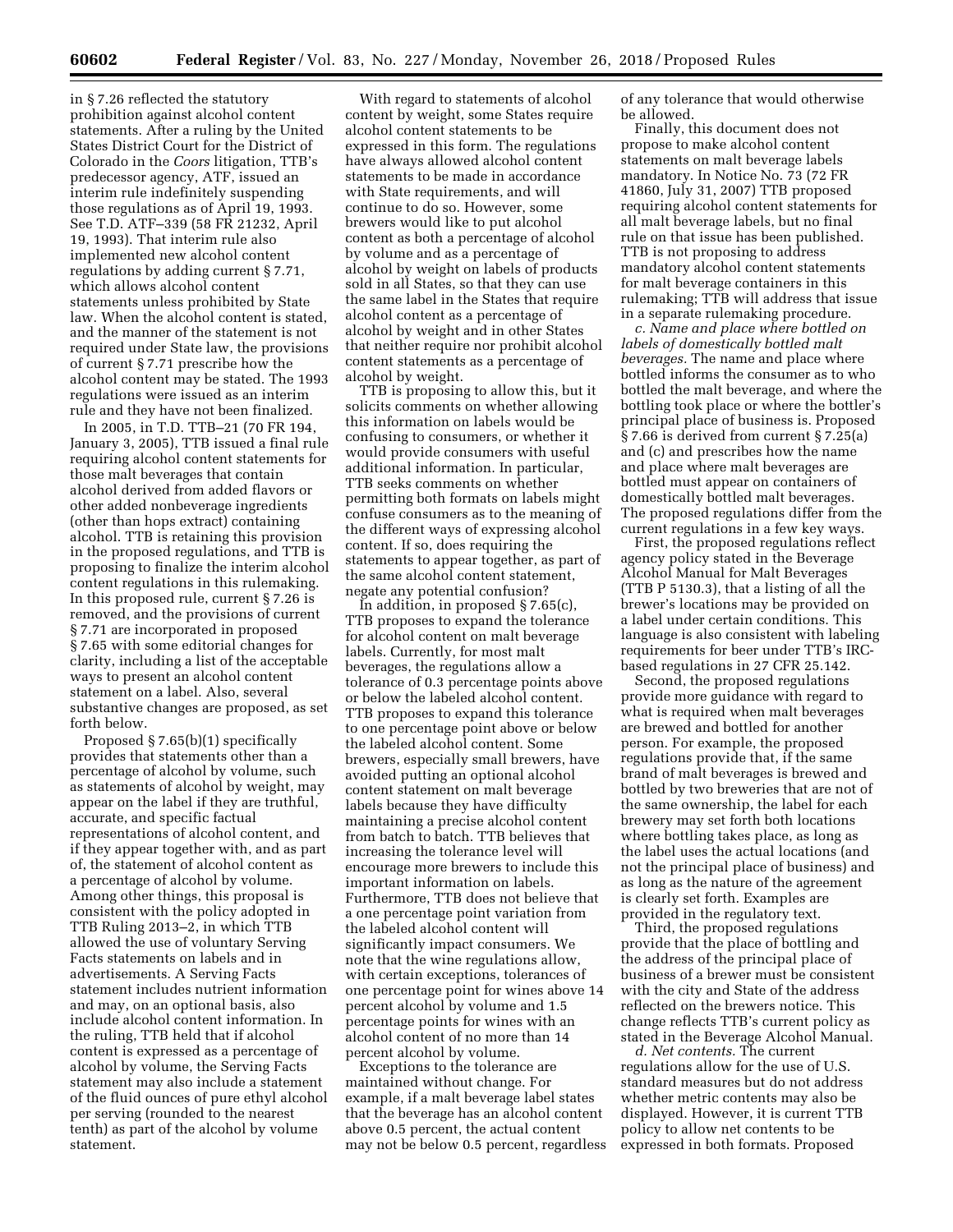§ 7.70 allows for the statement of net contents of metric measurements in addition to, but not in lieu of, the U.S. standard measures.

5. Subpart F—Restricted Labeling Statements; Use of the Term ''Draft''

The proposed regulations also address the use of the term ''draft'' on malt beverage labels. Longstanding Bureau policy is set forth in Industry Circular 65–1, which sets out standards for the use of the word ''draft'' on malt beverage labels. Proposed § 7.87 reflects this policy and provides that any malt beverage in a container of one gallon or more that dispenses through a tap, spigot, faucet, or similar device may be described as ''draft.'' Malt beverages packaged in customary bottles and cans may also be described as ''draft'' if they are unpasteurized and require refrigeration for preservation, or if the unpasteurized beverage has been sterile filtered and aseptically filled. Finally, the ruling provides that malt beverages packaged in customary bottles or cans that have been pasteurized may be described as ''draft brewed'', ''draft beer flavor", "old time on tap taste" or with another similar phrase, only if the word ''pasteurized'' appears on the label.

As a matter of internal policy, TTB started to approve certain labels of pasteurized malt beverages using the term ''draft'' standing alone, if the word ''pasteurized'' also appears on the label. TTB is soliciting comments on whether this practice is misleading and should be changed. TTB is interested in comments specifically on whether it should continue to allow the use of any such terms on labels of pasteurized malt beverages. Please let TTB know if a change in these policies would impact existing labels.

6. Subpart H—Labeling Practices That Are Prohibited if They Are Misleading

*a. Use of the term* ''*bonded.*'' One currently prohibited practice is the use on malt beverage labels of the term ''bonded'' or similar terms that may imply governmental supervision over the production, bottling, or packing of the product. TTB believes that this implication (that such terms imply governmental supervision) is related to the use of those terms with regard to distilled spirits, and that such terms were historically prohibited because their use on malt beverage labels would mislead consumers by causing them to believe that the malt beverage was actually a distilled spirit. The text, at proposed § 7.131, does not differ from the text currently prohibiting such terms  $(in § 7.29(c))$ . However, TTB is requesting comments on whether such

terms are likely to mislead consumers into believing a product was made under governmental supervision or into believing a malt beverage is a distilled spirit, and, as a result, whether TTB should continue to prohibit their use on malt beverage labels.

*b. Strength claims.* As previously mentioned, the FAA Act prohibits both statements of alcohol content and statements likely to be considered as statements of alcohol content from appearing on malt beverage labels, unless required by State law. See 27 U.S.C. 205(e)(2). Current §§ 7.29(f) and 7.29(g) both implement the statutory ban on statements that are likely to be considered statements of alcohol content on malt beverage labels. Current § 7.29(f) prohibits the use of the words "strong," "full strength," "extra strength,'' ''high test,'' ''high proof,'' ''pre-war strength,'' ''full oldtime alcoholic strength,'' and similar words or statements that are likely to be considered as statements of alcohol content on labels of malt beverages. The proposed rule modernizes the language of these provisions by removing some terms (such as ''pre-war strength'' and ''full oldtime alcoholic strength'') that are not likely to be used by today's brewers.

7. Subpart I—Classes and Types of Malt Beverages

Part 7 does not prescribe standards of identity for malt beverages. Instead, current § 7.24(a) provides that statements of class and type for malt beverages shall conform to the designation of the product as known to the trade. If the product is not known to the trade under a particular designation, a distinctive or fanciful name, together with an adequate and truthful statement of composition of the product, shall be stated, and such statement is treated as a statement of class and type for purposes of part 7.

Current Section 7.24(d) states that no product containing less than one-half of one percent alcohol by volume shall bear the class designation ''beer,'' ''lager beer,'' ''lager,'' ''ale,'' ''porter,'' or ''stout.'' Further, current § 7.24(e) provides that no product other than a malt beverage fermented at comparatively high temperature, possessing the characteristics generally attributed to ''ale,'' ''porter,'' or ''stout'' and produced without the use of coloring or flavoring materials (other than those recognized in standard practices) shall bear any of those class designations.

In 1993, ATF, TTB's predecessor agency, sought comments on standards of identity for malt beverages, in

particular malt liquors, in an advance notice of proposed rulemaking. See Notice No. 771 (58 FR. 21126, April 19, 1993). However, the regulations were not amended to include such standards. In Notice No. 771, ATF stated that its predecessor agency, the Federal Alcohol Administration (FAA), issued proposed regulations regarding standards of identity for malt beverages in 1935, but noted that there were differences of opinion in the brewing industry regarding the standards and definitions for certain designations. The FAA issued regulations in 1936 providing that products containing less than 5 percent alcohol by volume could not be designated as ale, porter, or stout. See Regulations No. 7, section 24 (1 FR 2013, November 21, 1936). The regulations were premised, in part, on the public perception that ale, porter, and stout were higher in alcohol content than beer. After more hearings, the FAA amended the regulations in 1938 to eliminate the list of classes and the minimum alcohol content requirements for ale, porter, and stout.

TTB does not propose now to include specific standards of identity. Proposed § 7.141 is derived from 27 CFR 7.24(a) and sets out standards for class and type designations on malt beverages. This section explains that the class of the malt beverage must be stated on the label. The type may optionally be stated. Statements of class and type must conform to the designation of the product as known to the trade. If the product is not known to the trade, the product must contain a distinctive or fanciful name as well as a statement of composition.

Proposed § 7.141 differs from the current regulations in that it proposes to define a ''malt beverage specialty'' as a malt beverage that does not fall under any of the class designations set forth in part 7 and is not known to the trade under a particular designation, usually because of the addition of ingredients such as colorings, flavorings, or food materials, or the use of certain types of production processes. Such beverages will not be designated as ''malt beverage specialties'' on the label, but the term reflects current usage and is a convenient way to refer to such products in the regulations.

Proposed § 7.142 sets out class designations. Any malt beverage may be designated simply as a ''malt beverage.'' The designations ''beer'', ''ale'', ''porter'', ''stout'', ''lager'', and ''malt liquor'' may be used to designate malt beverages that contain at least 0.5 percent alcohol by volume and that conform to the trade's understanding of those designations. TTB proposes to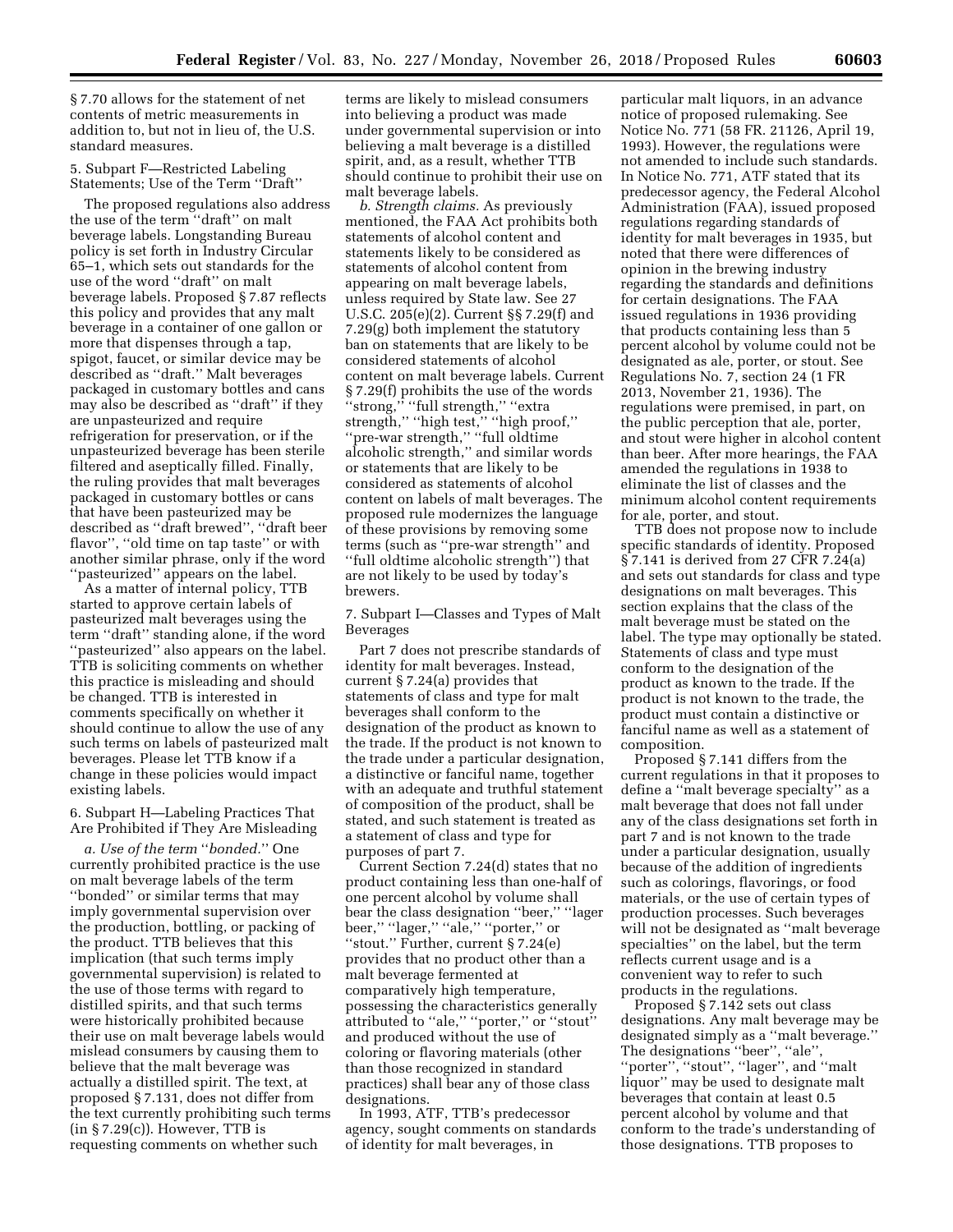allow these designations to be preceded or followed by descriptions of the color of the product (such as brown, red, or golden).

Proposed § 7.143 is largely consistent with existing regulations on class and type designations. There are new proposed provisions for ''ice beer,'' ''wheat beer,'' ''rye beer,'' and ''barley wine ale,'' consistent with existing TTB policy.

The proposed regulations in proposed §§ 7.143(h) and 7.144 reflect changes adopted in TTB Ruling 2014–4 with respect to the labeling of malt beverage products fermented or flavored with honey, certain fruits, and certain spices. Prior to the issuance of this ruling, the Brewers Association, a trade association representing small brewers, petitioned TTB to exempt certain malt beverages from the formula requirements under part 25, and to liberalize the labeling rules applicable to these products. The Brewers Association stated that ''[W]ellknown and widely-distributed products such as fruit beers and spiced beers'' were ''well known to the trade and consumers by their flavor designations: *e.g.,* fruit beers, spiced ales, honey porters, and so forth. Required statements of composition such as 'ale brewed with raspberry juice' or 'porter brewed with honey' simply are unnecessary, clutter labels, and provide no more information to the consumer than the readily-understood designations of 'raspberry ale' or 'honey porter.''

The petition also suggested that TTB abandon the distinction between fruit beers made with added fruits or juices and those fermented with such substances, but, instead, should allow brewers to make this distinction on their labels if they wish.

In TTB Ruling 2014–4, TTB adopted these changes for certain malt beverages designated in accordance with trade understanding. We are now proposing to codify these standards in the regulations. TTB seeks comments on whether additional ingredients should be recognized as traditional ingredients in the production of a fermented beverage designated as ''beer,'' ''ale,'' ''porter'', ''stout,'' ''lager,'' or ''malt liquor.''

The TTB regulations also provide for special rules for certain classes and types; these are currently found in § 7.24(b) through (e). TTB proposes, in §§ 7.143 and 7.144, to incorporate and partially supersede Ruling 94–3, which held that ice beer is not considered concentrated when it is produced by removing less than 0.5 percent of the volume of the beer in the form of ice crystals and retains beer characteristics. TTB also proposes to incorporate and supersede Ruling 76–13, which sets forth standards for cereal beverages, which are malt beverages that contain less than 0.5 percent alcohol by volume, and confirms that such beverages fall under the authority of the FAA Act.

Proposed § 7.146 sets forth the requirements for geographical names currently found in section 27 CFR 7.24(f) through (h) with clarifying changes. TTB proposes to clarify that distinctive names may be used in addition to, but not in lieu of a class designation. For example, Vienna Beer or Bavarian Stout may appear as designations.

Malt beverages that are not ''known to the trade'' are required to be labeled with a statement of composition. Proposed § 7.147 sets forth provisions for statements of composition on malt beverages. These provisions are new to the regulations and reflect current policy. Specifically, a statement of composition is required to appear on the label for malt beverage specialty products, as defined in proposed § 7.141(b), which are not known to the trade under a particular designation. For example, the addition of flavoring materials, colors, or artificial sweeteners may change the class and type of the malt beverage. The statement of composition along with a distinctive or fanciful name serves as the class and type designation for these products.

F. Proposed 27 CFR Part 14 (Advertising)

Currently the regulatory provisions that address the advertising of wine, distilled spirits, and malt beverages are set forth in parts 4, 5, and 7, respectively. As noted above, TTB proposes to add a new 27 CFR part 14, Advertising of Wine, Distilled Spirits, and Malt Beverages, to consolidate these provisions into one part. In general, the advertising regulations require that advertisements, like labels, are truthful, accurate, and not misleading. Where possible, TTB seeks to treat advertisements for wine, distilled spirits, and malt beverages consistently. TTB proposes to delete the advertisement regulations for wine, distilled and malt beverages from parts 4, 5, and 7, respectively, and consolidate them into the new part 14. Additionally, the proposed regulations are updated for clarity and to reflect changes in prohibited practices that mirror those proposed in the labeling regulations, where appropriate.

In the definitions section for part 14, TTB proposes to include several definitions that apply to advertising that currently appear in parts 4, 5, and 7,

and to add definitions for ''consumer specialty item,'' and ''responsible advertiser.'' TTB also proposes to amend the definition of ''advertisement'' that is currently found in §§ 4.61, 5.62, and 7.51. Certain statements on container coverings, cartons, cases, carriers, or other packaging have traditionally been treated as advertising materials. As discussed in section II B of this preamble, TTB proposes to amend the labeling regulations, in proposed §§ 4.62, 5.62, and 7.62, to clarify that certain information must appear on packaging materials. These items would not be considered advertisements. However, items such as hang tags that accompany the bottle would continue to be considered advertisements and would be subject to the rules in part 14.

In proposed § 14.4, TTB sets forth the general requirement that advertisements must be in conformity with the TTB regulations found in part 14. TTB proposes to add a substantiation requirement to the regulation that mirrors the substantiation requirement for claims made on labels. Accordingly, industry members will be required to substantiate any claim made on an advertisement and a claim that cannot be adequately substantiated will be considered misleading. TTB also proposes to require that the responsible advertiser provide substantiation upon request for a period of five years from the time the advertisement was disseminated or published.

Certain information is required to appear on alcohol beverage advertisements. Specifically, the responsible advertiser's name and contact information must appear on the advertisement. Currently, the regulations require the name and address to appear on the advertisement. TTB proposes to liberalize that requirement so that any type of contact information may be used, such as a telephone number, website, or email address. Additionally, the class, class and type, or other designation for the product advertised must appear on the advertisement. The mandatory statements are prescribed in the proposed § 14.6.

In the current and proposed regulations, if an advertisement refers to a general alcohol beverage product line, the only information required is the name and address (or contact information, in the proposed rule) of the responsible advertiser. In some cases, TTB finds that a ''product line'' contains only two types of products, and it also finds administrative difficulty when enforcing the mandatory statements requirements on internet sites. TTB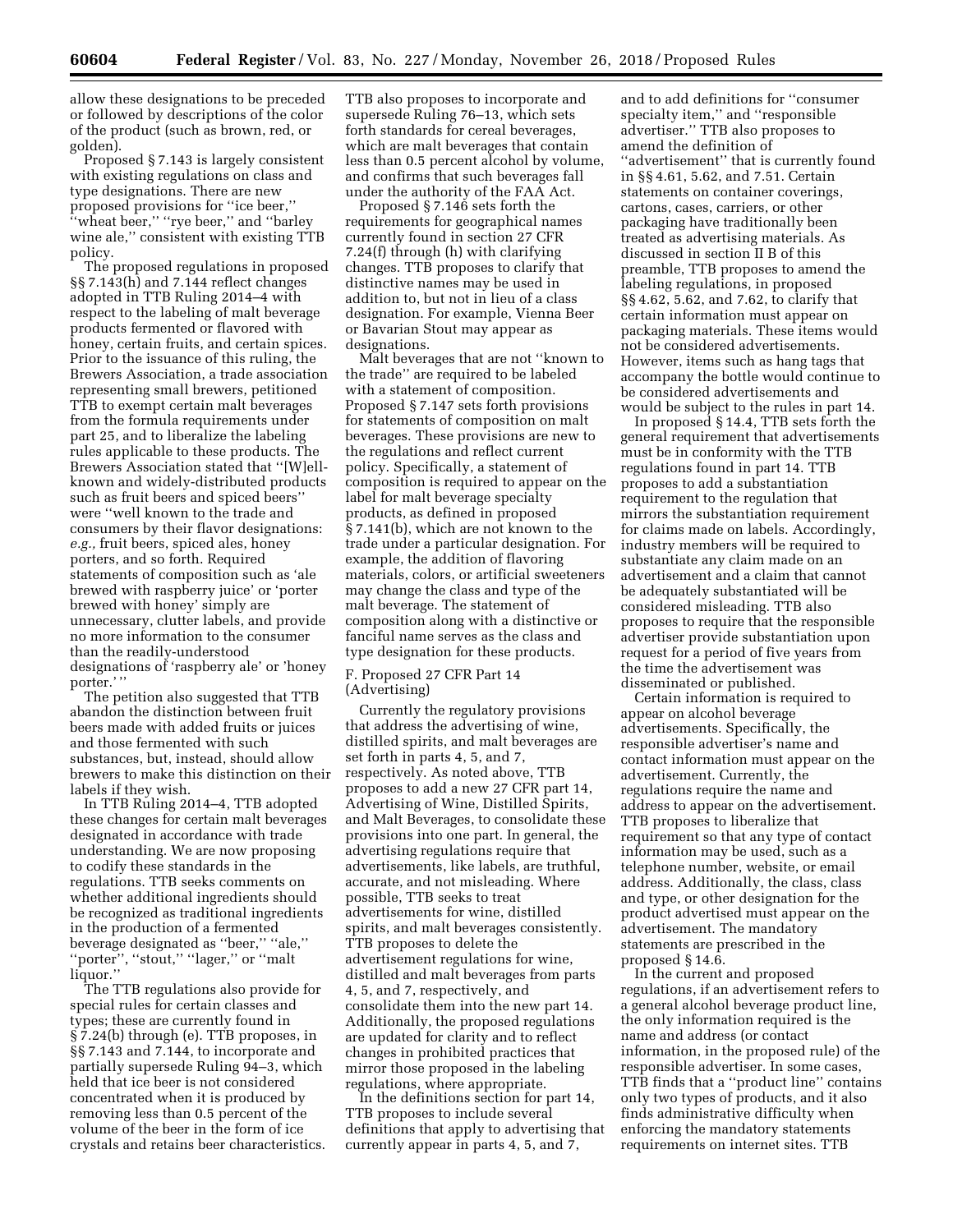seeks comments on whether TTB should modify this requirement and, if it does, how the public might be better informed when an internet site or other advertisement refers to more than one type of product.

The prohibited practices for advertisements contain a number of rules and prohibitions that conform to the rules for labels found in parts 4, 5, and 7. Generally, a statement or representation that is prohibited from appearing on a label is also prohibited from appearing on an advertisement. TTB proposes to set forth the rules that apply to alcohol beverage advertisements in subpart A. Sections 14.11 through 14.14 set forth the rules that apply to all alcohol beverage products. These are organized into sections that include related topics, in a similar organization to rules in parts 4, 5, and 7: Restricted practices, prohibited practices, and misleading statements or representations.

TTB proposes, in § 14.14(f) to prohibit statements or representations that create an impression that a product is a different commodity. For example, a malt beverage advertisement could not have a representation that leads the viewer to believe that the product is wine. This prohibition is similar to that proposed in the labeling regulations in parts 4, 5, and 7. As noted above, TTB is not proposing substantive changes to the rules on health-related statements on labels, and TTB similarly does not propose changes for such statements on advertisements at this time.

Sections 14.15, 14.16, and 14.17 set forth the rules specific to advertisements for wine, distilled

spirits, and malt beverages, respectively. In § 14.16, TTB proposes to incorporate the modified rules for the use of ''double distilled,'' ''triple distilled,'' and similar terms, to conform to the updated rules for using the terms on labels of distilled spirits, as described above. TTB also proposes, in § 14.17, to update the rules on strength claims on malt beverages, so that strength claims are only prohibited if the claims imply that products should be purchased on the basis of alcohol strength. Consistent with current policy, TTB proposes to remove the existing restrictions on alcohol content statements in advertisements for wine and malt beverages, in light of the Supreme Court's decision in *Coors,* which was discussed earlier in this document. Although the *Coors* decision related to labels, not advertisements, TTB does not believe that the advertising regulations should prohibit truthful, specific and numerical claims about the alcohol content of those products.

In subpart C, TTB proposes to include references to various provisions of the FAA Act. Proposed § 14.21 states that a violation of the advertising provisions of 27 U.S.C. 205(e) is punishable as a misdemeanor and refers readers to 27 U.S.C. 207 for the statutory provisions relating to criminal penalties, consent decrees, and injunctions. Proposed § 14.22 provides that basic permits are conditioned upon compliance with the provisions of 27 U.S.C. 205, including the advertising provisions of part 14, and that a willful violation of the conditions of a basic permit provides grounds for the revocation or suspension of the permit, as applicable,

as set forth in 27 CFR part 1. Proposed § 14.23 sets forth TTB's authority to compromise liability for a violation of 27 U.S.C. 205 upon payment of a sum not in excess of \$500 for each offense. This sum is to be collected by the appropriate TTB officer and deposited into the Treasury as miscellaneous receipts.

By proposing to place these provisions in the regulations, TTB is making it easier for a person to locate the penalties for violating the FAA Act and the regulations implementing the FAA Act. These proposed regulations will not change the criminal penalty and compromise provisions, which are set forth in the statute.

The Office of Management and Budget (OMB) assigns control numbers to TTB's information collection requirements. In subpart D, TTB proposes to list those sections that impose an information collection requirement along with the assigned OMB control number. TTB believes that industry members will have an easier time locating OMB control numbers for information collection requirements if they are listed in one location.

# *G. Impact on Public Guidance Documents*

The chart below describes the impact of this proposed rule on rulings, industry circulars, and other public guidance documents issued over the years by TTB and its various predecessor agencies. The following public guidance documents will be superseded by the publication of a final rule:

| Document No.<br>Subject                                                                                                                                                                                                                  |                                                                                                                                                                                                                                                                               | Incorporated into proposed<br>sections at:                                                                                                    |  |  |  |
|------------------------------------------------------------------------------------------------------------------------------------------------------------------------------------------------------------------------------------------|-------------------------------------------------------------------------------------------------------------------------------------------------------------------------------------------------------------------------------------------------------------------------------|-----------------------------------------------------------------------------------------------------------------------------------------------|--|--|--|
|                                                                                                                                                                                                                                          | <b>Cross Cutting</b>                                                                                                                                                                                                                                                          |                                                                                                                                               |  |  |  |
| Industry Circular 1963-23                                                                                                                                                                                                                | Use of Disparaging Themes or References in Alcoholic Beverage Advertising is<br>Prohibited.                                                                                                                                                                                   | Not incorporated.                                                                                                                             |  |  |  |
| TTB Guidance 2011-5<br>TTB Ruling 2012-3                                                                                                                                                                                                 | §§4.29, 5.29, and 7.29.<br>Recognition of Andong Soju and Gyeongju Beopju as Distinctive Products of<br>§§4.148 and 5.154.                                                                                                                                                    |                                                                                                                                               |  |  |  |
|                                                                                                                                                                                                                                          | Wine                                                                                                                                                                                                                                                                          |                                                                                                                                               |  |  |  |
| Revenue Ruling 54-250<br>Revenue Ruling 54-418<br>Revenue Ruling 55-618<br>Revenue Ruling 71-535<br>ATF Ruling 73-5<br>ATF Ruling 73-6<br>ATF Ruling 78-4<br>ATF Ruling 82-4<br>ATF Ruling 85-14<br>ATF Ruling 91-1<br>ATF Ruling 2002-7 | Wine made from grapes frozen after harvest may not be labeled with the term<br>"ice wine" or any variation thereof, and if the wine is labeled to suggest it was<br>made from frozen grapes, the label must be qualified to show that the grapes<br>were frozen post-harvest. | §4.95.<br>§4.147.<br>Not incorporated.<br>§4.68.<br>§4.174.<br>Not incorporated.<br>§4.94.<br>§4.94.<br>Not incorporated.<br>§4.90.<br>§4.94. |  |  |  |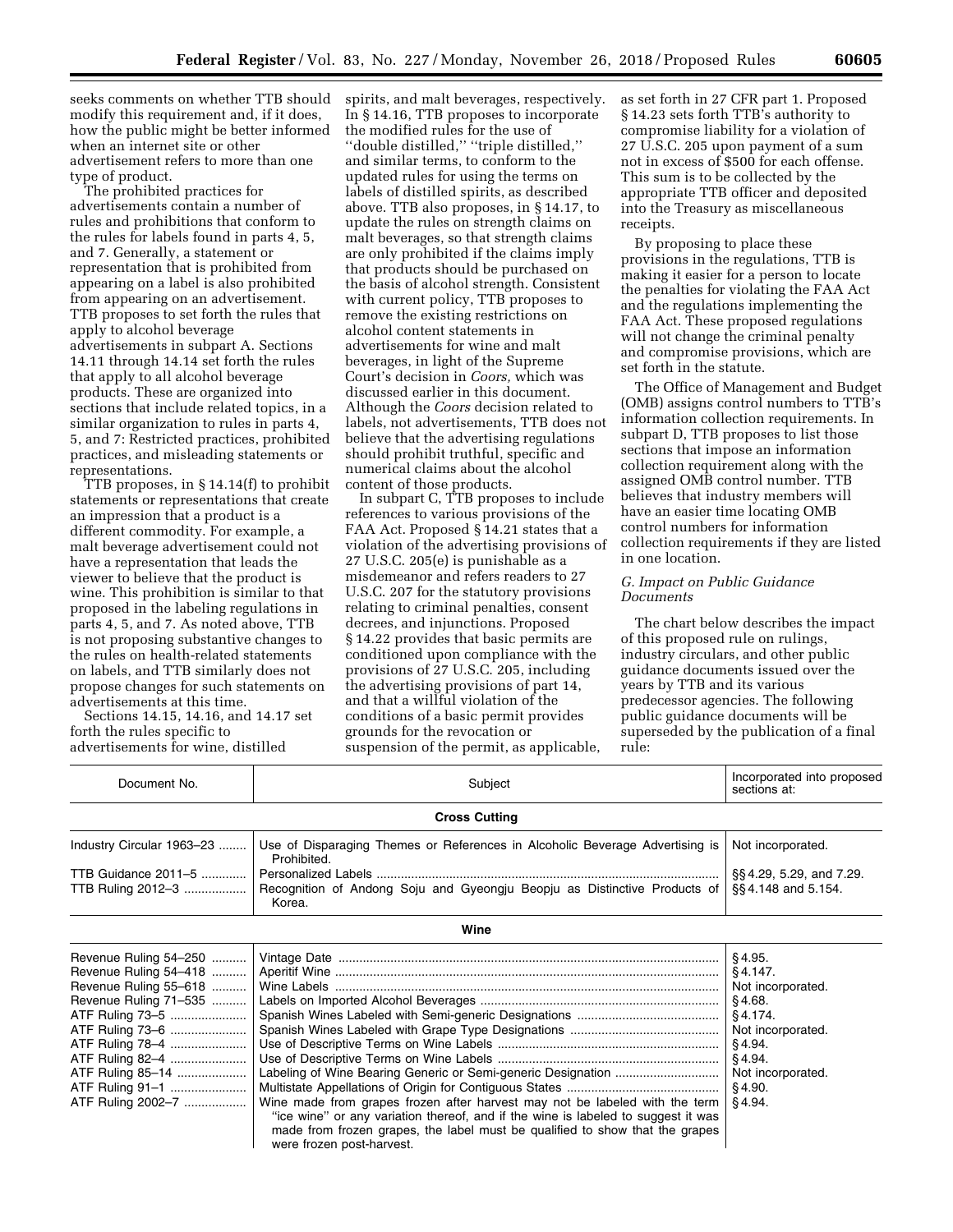| Document No.                                                                                                                                                                                                                                                                                                                                                                                                                                                                                                                                 | Subject                                                                                                                                                                                                                                                                                                                                                                                                                                                                                                                                                                                                                        | Incorporated into proposed<br>sections at:                                                                                                                                                                                                                                                                                                                               |
|----------------------------------------------------------------------------------------------------------------------------------------------------------------------------------------------------------------------------------------------------------------------------------------------------------------------------------------------------------------------------------------------------------------------------------------------------------------------------------------------------------------------------------------------|--------------------------------------------------------------------------------------------------------------------------------------------------------------------------------------------------------------------------------------------------------------------------------------------------------------------------------------------------------------------------------------------------------------------------------------------------------------------------------------------------------------------------------------------------------------------------------------------------------------------------------|--------------------------------------------------------------------------------------------------------------------------------------------------------------------------------------------------------------------------------------------------------------------------------------------------------------------------------------------------------------------------|
| TTB Ruling 2008-1                                                                                                                                                                                                                                                                                                                                                                                                                                                                                                                            | Standards of Identity and the Use of Semi-generic Designations and Retsina on<br>Certain European Wines Imported into the United States.                                                                                                                                                                                                                                                                                                                                                                                                                                                                                       | §4.174.                                                                                                                                                                                                                                                                                                                                                                  |
|                                                                                                                                                                                                                                                                                                                                                                                                                                                                                                                                              | <b>Distilled Spirits</b>                                                                                                                                                                                                                                                                                                                                                                                                                                                                                                                                                                                                       |                                                                                                                                                                                                                                                                                                                                                                          |
| Revenue Ruling 54-592<br>Revenue Ruling 55-399<br>Revenue Ruling 55-552<br>Revenue Ruling 55-740<br>Revenue Ruling 56-98<br>Revenue Ruling 59-408<br>Revenue Ruling 61-15<br>Revenue Ruling 61-25<br>Revenue Ruling 61-71<br>Revenue Ruling 62-224<br>Revenue Ruling 68-502<br>Revenue Ruling 69-58<br>Revenue Ruling 71-188<br>Revenue Ruling 71-535<br>ATF Ruling 75-32<br>ATF Ruling 76-3<br>ATF Ruling 79-9<br>ATF Ruling 88-1<br>ATF Ruling 93-3<br>ATF Ruling 94-5<br>ATF Ruling 97-1<br>ATF Ruling 2001-2<br>Industry Circular 1971-7 | Grain Neutral Spirits Stored in Wood may not be Labeled as Vodka<br>Neutral Spirits Subjected to Vodka Process but Stored in Reused Whiskey Barrels<br>may not be Designated or Labeled as Vodka.<br>Use of the Word Straight in Labeling and Advertising of Liqueurs or Cordials<br>Labeling of Vodka Treated with Activated Carbon as "Charcoal Filtered"<br>Alcohol Content on Labels and in Advertisements of Distilled Spirits<br>Use of a "Trace Amount" of Citric Acid in the Production of Vodka without Chang-<br>ing its Designation as Vodka.<br>Protection of Names of Bourbon Whiskey and Certain French Brandies | § 5.42.<br>Not Incorporated.<br>§ 5.142.<br>§ 5.142.<br>§ 5.142.<br>§ 5.156.<br>§ 5.90(b).<br>$\S$ 5.141 and 5.143.<br>\$5.150(a).<br>§ 5.42.<br>§ 5.66(f)(3).<br>Not Incorporated.<br>\$5.113.<br>§5.68.<br>§ 5.153.<br>§ 5.142.<br>§5.67.<br>$\S 5.44(b)(5)$ .<br>§ 5.74(c).<br>$\S 5.143$ and $\S 5.145(c)(2)$ -<br>(5).<br>§ 5.142.<br>§5.69.<br>§§ 5.143 and 5.145. |
| Industry Circular 76-28<br>Industry Circular 2007-5                                                                                                                                                                                                                                                                                                                                                                                                                                                                                          |                                                                                                                                                                                                                                                                                                                                                                                                                                                                                                                                                                                                                                | Not Incorporated.<br>\$5.149.                                                                                                                                                                                                                                                                                                                                            |
|                                                                                                                                                                                                                                                                                                                                                                                                                                                                                                                                              | <b>Malt Beverages</b>                                                                                                                                                                                                                                                                                                                                                                                                                                                                                                                                                                                                          |                                                                                                                                                                                                                                                                                                                                                                          |
| Revenue Ruling 54-513<br>Revenue Ruling 71-535<br>ATF Ruling 76-13<br>ATF Ruling 94-3 (superseded<br>only with respect to the pro-<br>visions related to part 7. The<br>part 25 provisions remain in                                                                                                                                                                                                                                                                                                                                         | Malt Beverages of Less Than 1/2 of 1% Alcohol by Volume Subject to FAA Act                                                                                                                                                                                                                                                                                                                                                                                                                                                                                                                                                     | Not incorporated.<br>§7.68.<br>§7.145.<br>§7.143.                                                                                                                                                                                                                                                                                                                        |
| effect.).<br>ATF Procedure 98-1                                                                                                                                                                                                                                                                                                                                                                                                                                                                                                              | Labeling of Imported Malt Beverages Bottled or Packed in the United States, and<br>Labeling of Blends of Imported and Domestic Malt Beverages Bottled or Packed<br>in the United States.                                                                                                                                                                                                                                                                                                                                                                                                                                       | §§7.67 and 7.69.                                                                                                                                                                                                                                                                                                                                                         |
| TTR Ruling 2008-3                                                                                                                                                                                                                                                                                                                                                                                                                                                                                                                            | Classification of Browed Products                                                                                                                                                                                                                                                                                                                                                                                                                                                                                                                                                                                              | 87 B                                                                                                                                                                                                                                                                                                                                                                     |

TTB Ruling 2008–3 .................. Classification of Brewed Products ............................................................................. § 7.6. TTB Ruling 2013–1 .................. Malt Beverages Sold Exclusively in Intrastate Commerce ........................................ §§ 7.4 and 7.21. Ingredients and Processes Used in the Production of Beer Not Subject to Formula Requirements. §§7.143 and 7.144. Industry Circular 1965–1 .......... Use of the Term ''Draft Beer'' on Labels and in Advertising of Beer ........................ § 7.87.

# **III. Derivation Tables for Proposed Parts 4, 5, 7, and 14**

| 27 CFR Part 4                   |                                        |  |  |
|---------------------------------|----------------------------------------|--|--|
| Requirements in new<br>section: | Are derived from cur-<br>rent section: |  |  |
| 4.0                             | 4.1.                                   |  |  |

# **Subpart A—General Provisions**

27 CFR Part 4 Requirements in new section: Are derived from current section: 4.7 ............................. New. 4.8 ............................. 4.80. 4.9 ............................. New. 4.10 ........................... 4.5. 4.11 ........................... 4.3. 4.12 ........................... 4.4.

# **Subpart B—Certificates of Label Approval and Certificates of Exemption of Label Approval**

| 4 21 | $4.50(a)$ and (b). |
|------|--------------------|
| A 99 |                    |

| 27 CFR Part 4                        |                                                                              |  |  |
|--------------------------------------|------------------------------------------------------------------------------|--|--|
| Requirements in new<br>section:      | Are derived from cur-<br>rent section:                                       |  |  |
| 4.23<br>4 27<br>4.28<br>4.29<br>4.30 | $4.50(b)$ .<br>4.40.<br>New.<br>4.51.<br>$4.38(h)$ and New.<br>New.<br>4.45. |  |  |

# **Subpart C—Alteration of Labels, Relabeling, and Adding Information to Containers**

4.41 ........................... 4.30(b).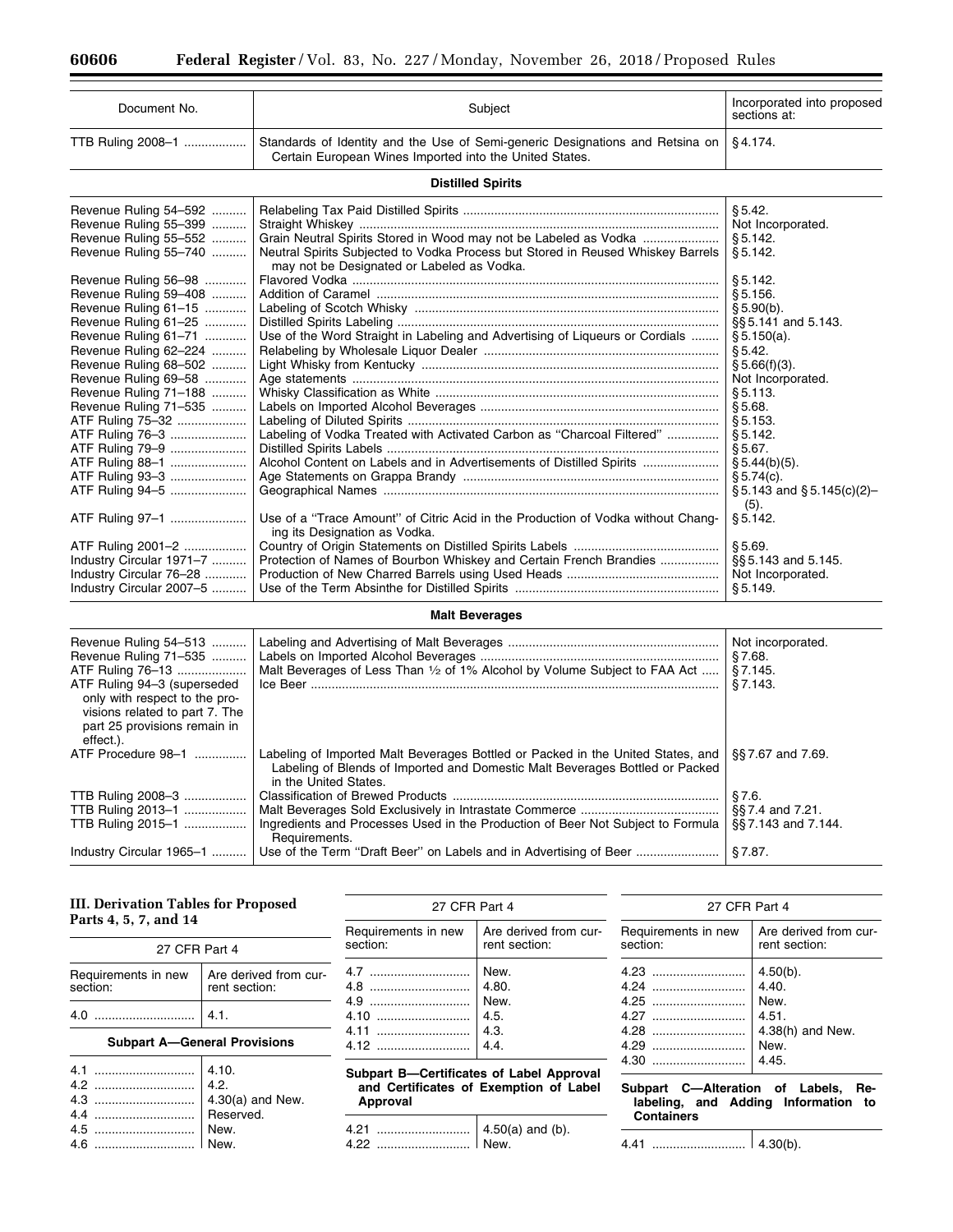| 27 CFR Part 4                   |                                                 | 27 CFR Part 4                                 |                                          | 27 CFR Part 5                            |                                                 |
|---------------------------------|-------------------------------------------------|-----------------------------------------------|------------------------------------------|------------------------------------------|-------------------------------------------------|
| Requirements in new<br>section: | Are derived from cur-<br>rent section:          | Requirements in new<br>section:               | Are derived from cur-<br>rent section:   | Requirements of new<br>section:          | Are derived from cur-<br>rent section:          |
| 4.42                            | $4.30(b)$ .                                     | 4.135                                         | $4.39(k)$ .                              | 5.3                                      | New.                                            |
| 4.43                            | $4.30(b)$ .                                     | 4.136                                         | $4.39(n)$ .                              | 5.4                                      | [reserved].                                     |
| 4.44                            | $4.30(b)$ and New.                              |                                               |                                          | 5.5<br>                                  | [reserved].                                     |
|                                 |                                                 |                                               | Subpart I-The Standards of Identity for  | 5.6                                      | [reserved].                                     |
|                                 | <b>Subpart D-Label Standards</b>                |                                               | Wine                                     | 5.7<br>                                  | New.                                            |
|                                 |                                                 |                                               |                                          | 5.8<br>                                  | New.                                            |
| 4.51                            | $4.38(e)$ .                                     | 4.141                                         | 4.20 and 4.34.                           | 5.9                                      | New.                                            |
| 4.52                            | $4.38(a)$ .                                     | 4.142<br>4.143                                | $4.21(a)$ .<br>$4.21(b)$ .               | 5.10                                     | 5.2.                                            |
| 4.53<br>4.54                    | $4.38(b)$ .<br>New.                             | 4.144                                         | $4.21(c)$ .                              | 5.11<br>                                 | 5.3.<br>5.4.                                    |
| 4.55                            | $4.38(c)$ .                                     | 4.145                                         | $4.21(d)$ and (e).                       | 5.12                                     |                                                 |
| 4.56                            | 4.38(f).                                        | 4.146                                         | 4.21(f).                                 | Subpart B-Certificates of Label Approval |                                                 |
|                                 |                                                 | 4.147                                         | $4.21(g)$ .                              |                                          | and Certificates of Exemption From              |
|                                 | <b>Subpart E-Mandatory Label Information</b>    | 4.148                                         | (New).                                   | <b>Label Approval</b>                    |                                                 |
|                                 |                                                 | 4.149                                         | $4.21(i)$ .                              |                                          |                                                 |
| 4.61                            | New.                                            | 4.150                                         | $4.21(h)$ .                              | 5.21                                     | $5.31(a)$ .                                     |
| 4.62                            | 4.38a and New.                                  | 4.151                                         | New.                                     | 5.22                                     | 5.55.                                           |
| 4.63<br>4.64                    | 4.32.                                           | 4.152 & 4.153 Re-                             | N/A.                                     | 5.23                                     | $5.55(b)$ .                                     |
| 4.65                            | 4.33; 4.39(i) and (j).<br>4.36.                 | served.<br>4.154                              | 4.22.                                    | 5.24                                     | $5.51(a)$ .                                     |
| 4.66                            | 4.35(a) and (c); New.                           | 4.155 Reserved                                | N/A.                                     | 5.25<br>5.27                             | 5.51.                                           |
| 4.67                            | $4.35(b)$ and (c).                              | 4.156                                         | 4.23.                                    | 5.28                                     | 5.51 and 5.55.<br>$5.33(g)$ .                   |
| 4.68                            | 4.35.                                           | 4.157                                         | 4.28.                                    | 5.29                                     | New.                                            |
| 4.69                            | New.                                            | 4.158-4.172 Re-                               | N/A.                                     | 5.30                                     | 5.52.                                           |
| 4.70                            | 4.37.                                           | served.                                       |                                          |                                          |                                                 |
|                                 |                                                 | 4.173                                         | $4.24(a)$ .                              | Subpart C--Alteration of Labels, Re-     |                                                 |
|                                 | <b>Subpart F-Restricted Labeling Statements</b> | 4.174                                         | $4.24(b)$ .                              |                                          | labeling and Adding Information to Con-         |
| 4.81                            |                                                 | 4.175                                         | $4.24(c)(1)-(c)(2)$ .                    | tainers                                  |                                                 |
| 4.82                            | New.<br>4.32a.                                  |                                               |                                          |                                          |                                                 |
| 4.83                            | 4.32b.                                          | <b>Subpart J-American Grape Variety Names</b> |                                          | 5.41                                     | $5.31(b)$ .                                     |
| 4.84                            | 4.101.                                          | 4.191                                         | 4.93.                                    | 5.42<br>5.43                             | $5.31(b)$ .                                     |
| 4.85                            | New.                                            | 4.192                                         | 4.91.                                    |                                          |                                                 |
| 4.86                            | $4.39(e)(2)$ .                                  | 4.193                                         | 4.92.                                    |                                          | <b>Subpart D-Label Standards</b>                |
| 4.87                            | $4.39(m)$ .                                     |                                               |                                          |                                          |                                                 |
| 4.88                            | $4.25(a)$ .                                     | Subpart K-Standards for Wine Con-             |                                          | 5.51                                     | $5.33(e)$ .                                     |
| 4.89                            | $4.25(b)$ .                                     | tainers and Authorized Container Sizes        |                                          | 5.52                                     | $5.33(a)$ .                                     |
| 4.90                            | 4.25 $(c)$ and $(d)$ .                          | 4.201                                         | 4.70.                                    | 5.53                                     | $5.33(b)(5)$ and $(6)$ .                        |
| 4.91<br>4.92                    | $4.25(e)$ .<br>4.26.                            | 4.202                                         | 4.71.                                    | 5.54<br>5.55                             | New.<br>$5.33(c)$ .                             |
| 4.93                            | New.                                            | 4.203                                         | 4.72.                                    | 5.56                                     | 5.33(f).                                        |
| 4.94                            | New.                                            | 4.204                                         | New.                                     |                                          |                                                 |
| 4.95                            | 4.27.                                           |                                               |                                          |                                          | <b>Subpart E-Mandatory Label Information</b>    |
| 4.96                            | $4.25(a)$ .                                     | Subpart L-Recordkeeping and                   |                                          |                                          |                                                 |
| 4.97                            | $4.25(b)$ .                                     |                                               | <b>Substantiation Requirements</b>       | 5.61                                     | New.                                            |
| 4.98                            | 4.25 $(c)$ and $(d)$ .                          |                                               |                                          | 5.62                                     | 5.41 and New.                                   |
|                                 |                                                 | 4.211<br><br>4.212                            | New.<br>New.                             | 5.63                                     | 5.32.                                           |
|                                 | <b>Subpart G-Prohibited Labeling Practices</b>  |                                               |                                          | 5.64<br>5.65                             | 5.34.<br>5.37.                                  |
| 4.101                           | New.                                            |                                               | Subpart M-Penalties and Compromise of    | 5.66                                     | 5.36.                                           |
| 4.102                           | $4.39(a)(1)$ .                                  |                                               | Liability                                | 5.67                                     | 5.36.                                           |
| 4.103                           | $4.39(a)(3)$ .                                  |                                               |                                          | 5.68                                     | 5.36.                                           |
| 4.104                           | $4.39(a)(7)$ .                                  | 4.221                                         | New.                                     | 5.69                                     | $5.36(e)$ .                                     |
|                                 |                                                 |                                               | New.                                     | 5.70<br>                                 | 5.38.                                           |
|                                 | <b>Subpart H-Labeling Practices That Are</b>    | 4.224                                         | New.                                     | 5.71<br>                                 | $5.39(a)$ .                                     |
|                                 | <b>Prohibited if They Are Misleading</b>        |                                               |                                          | 5.72<br>                                 | $5.39(b)$ .                                     |
| 4.121                           | New.                                            |                                               | <b>Subpart N-Paperwork Reduction Act</b> | 5.73                                     | $5.39(c)$ .                                     |
| 4.122                           | $4.39(a)(1)$ .                                  | 4.231                                         | New.                                     | 5.74                                     | 5.40.                                           |
| 4.123                           | $4.39(a)(5)$ .                                  |                                               |                                          |                                          | <b>Subpart F-Restricted Labeling Statements</b> |
| 4.124                           | $4.39(a)(2)$ .                                  |                                               |                                          |                                          |                                                 |
| 4.125                           | $4.39(a)(4)$ .                                  | 27 CFR Part 5                                 |                                          | 5.81                                     | New.                                            |
| 4.126                           | 4.39(g).                                        | Requirements of new                           | Are derived from cur-                    | 5.82                                     | 5.32a.                                          |
| 4.127                           | $4.39(e)$ .                                     | section:                                      | rent section:                            | 5.83                                     | 5.32b.                                          |
| 4.128                           | $4.39(a)(7)$ .                                  |                                               |                                          | 5.84                                     | 5.71.                                           |
| 4.129                           | $4.39(h)$ .                                     | 5.0                                           | 5.1.                                     | 5.85                                     | New.                                            |
| 4.130                           | $4.39(a)(6)$ .                                  |                                               |                                          | 5.86                                     | Reserved.                                       |
| 4.131                           | 4.39(f).                                        | <b>Subpart A-General Provisions</b>           |                                          | 5.87                                     | New.                                            |
| 4.132 Reserved                  | N/A.                                            | 5.1                                           | 5.11.                                    | 5.88<br>5.89                             | $5.42(b)(4)$ .<br>$5.42(b)(6)$ .                |
| 4.133<br>4.134                  | $4.39(a)(8)$ .<br>$4.39(b)–(d)$ .               | 5.2 !                                         | 5.1.                                     | 5.90                                     | $5.22(k)(4)$ .                                  |
|                                 |                                                 |                                               |                                          |                                          |                                                 |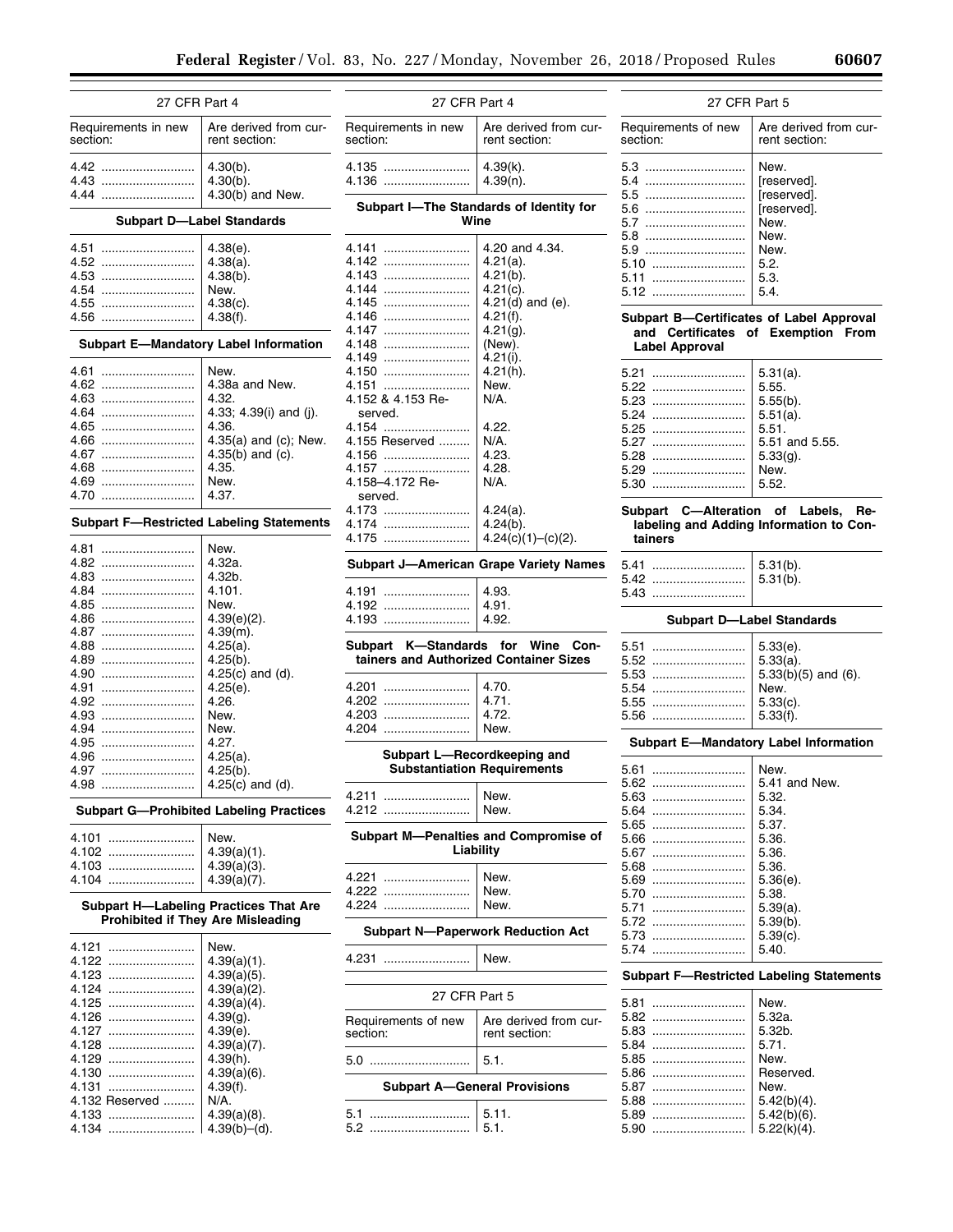| 27 CFR Part 5                                                     |                                                                                   | 27 CFR Part 5                        |                                                 | 27 CFR Part 7                                      |                                                  |  |
|-------------------------------------------------------------------|-----------------------------------------------------------------------------------|--------------------------------------|-------------------------------------------------|----------------------------------------------------|--------------------------------------------------|--|
| Requirements of new<br>section:                                   | Are derived from cur-<br>rent section:                                            | Requirements of new<br>section:      | Are derived from cur-<br>rent section:          | Requirements of new<br>section:                    | Are derived from cur-<br>rent section:           |  |
| 5.91<br>$5.42(b)(5)$ .                                            |                                                                                   |                                      | <b>Subpart N-Paperwork Reduction Act</b>        |                                                    | <b>Subpart F-Restricted Labeling Statements</b>  |  |
|                                                                   | <b>Subpart G-Prohibited Labeling Practices</b>                                    | 5.231                                | New.                                            | 7.81<br>7.82                                       | New.<br>7.22a.                                   |  |
| 5.101<br>5.102                                                    | New.<br>$5.42(a)(1)$ .                                                            | 27 CFR Part 7                        |                                                 | 7.84                                               | 7.22b.<br>7.81.                                  |  |
| 5.103                                                             | $5.42(a)(3)$ .                                                                    | Requirements of new                  | Are derived from cur-                           | 7.85<br>7.86                                       | New.<br>Reserved.                                |  |
|                                                                   | <b>Subpart H-Labeling Practices That Are</b><br>Prohibited if They Are Misleading | section:                             | rent section:                                   | 7.87                                               | New.                                             |  |
| 5.121                                                             | New.                                                                              | 7.0                                  | 7.1.                                            |                                                    | <b>Subpart G-Prohibited Labeling Practices</b>   |  |
| 5.122                                                             | $5.42(a)(1)$ .                                                                    |                                      | <b>Subpart A-General Provisions</b>             | 7.101                                              | New.                                             |  |
| 5.123                                                             | $5.42(a)(5)$ .                                                                    |                                      | 7.10.                                           | 7.102                                              | $7.29(a)(1)$ .                                   |  |
| 5.124                                                             | $5.42(a)(2)$ .                                                                    | 7.2                                  | 7.2.                                            | 7.103                                              | $7.29(a)(3)$ .                                   |  |
| 5.125                                                             | $5.42(a)(4)$ .                                                                    | 7.3                                  | 7.20 $(b)$ and $(c)$ .                          |                                                    | <b>Subpart H-Labeling Practices That Are</b>     |  |
| 5.126<br>5.127                                                    | $5.42(b)(7)$ .<br>5.42.                                                           | 7.4                                  | 7.20(a) and New.                                |                                                    | <b>Prohibited if They Are Misleading</b>         |  |
| 5.128                                                             | New.                                                                              | 7.5                                  | New.                                            |                                                    |                                                  |  |
| 5.129                                                             | $5.42(b)(8)$ .                                                                    | 7.6                                  | New.                                            | 7.121                                              | New.                                             |  |
| 5.130                                                             | $5.42(a)(6)$ .                                                                    | 7.7                                  | New.                                            | 7.122                                              | $7.29(a)(1)$ and New.                            |  |
|                                                                   |                                                                                   | 7.8                                  | 7.60.                                           | 7.123                                              | $7.29(a)(5)$ .                                   |  |
|                                                                   | Subpart I-The Standards of Identity for                                           | 7.9                                  | New.                                            | 7.124                                              | $7.29(a)(2)$ .                                   |  |
|                                                                   | <b>Distilled Spirits</b>                                                          | 7.10                                 | 7.4.                                            | 7.125                                              | $7.29(a)(4)$ .                                   |  |
|                                                                   |                                                                                   | 7.11                                 | 7.3.                                            | 7.126                                              | 7.29(d).                                         |  |
|                                                                   | 5.22.                                                                             | 7.12                                 | 7.5.                                            | 7.127                                              | $7.29(b)$ .                                      |  |
| 5.142                                                             | $5.22(a)$ .                                                                       |                                      |                                                 | 7.129                                              | 7.29(e).                                         |  |
| 5.143                                                             | $5.22(b)$ and $5.35(c)$ .                                                         |                                      | <b>Subpart B-Certificates of Label Approval</b> | 7.130                                              | $7.29(a)(6)$ .                                   |  |
| 5.144                                                             | $5.22(c)$ .                                                                       |                                      |                                                 | 7.131                                              | $7.29(c)$ .                                      |  |
| 5.145                                                             | $5.22(d)$ .                                                                       | 7.21                                 | 7.20(b), 7.40 and                               | 7.132                                              | 7.29(f).                                         |  |
| 5.146                                                             | $5.22(e)$ .                                                                       |                                      | 7.41.                                           |                                                    |                                                  |  |
| 5.147                                                             | 5.22(f).                                                                          | 7.22                                 | 7.40 and 7.41.                                  |                                                    | Subpart I-Classes and Types of Malt<br>beverages |  |
| 5.148                                                             | New.                                                                              | 7.23                                 | [reserved].                                     |                                                    |                                                  |  |
| 5.149<br>5.150                                                    | New.<br>$5.22(h)$ .                                                               | 7.24                                 | 7.30 and 7.31(b).                               | 7.141                                              | $7.24(a)$ .                                      |  |
| 5.151                                                             | $5.22(i)$ .                                                                       | 7.25                                 | 7.30 and 7.31.                                  | 7.142                                              | 7.24(e).                                         |  |
| 5.152                                                             | $5.22(j)$ .                                                                       | 7.27                                 | 7.42.                                           | 7.143                                              | $7.24(b)$ and New.                               |  |
| 5.153                                                             | New.                                                                              | 7.28                                 | $7.31(d)$ .                                     | 7.144                                              | New.                                             |  |
| 5.154                                                             | $5.22(k)$ and (I).                                                                | 7.29                                 | New.                                            | 7.145                                              | 7.24(d).                                         |  |
| 5.156                                                             | 5.23.                                                                             |                                      |                                                 | 7.146                                              | $7.24(g)$ , (f), and (h).                        |  |
| 5.166                                                             | New.                                                                              | Subpart C--Alteration of Labels, Re- |                                                 | 7.147                                              | New.                                             |  |
|                                                                   | <b>Subpart J-Formulas</b>                                                         | <b>Containers</b>                    | labeling, and Adding Information to             |                                                    | Subpart L-Recordkeeping and                      |  |
|                                                                   |                                                                                   |                                      |                                                 |                                                    | <b>Substantiation Requirements</b>               |  |
| 5.191                                                             | 5.25.                                                                             | 7.41                                 | $7.20(c)(1)$ .                                  | 7.211                                              | New.                                             |  |
| 5.192                                                             | 5.26.                                                                             |                                      | 7.20(c)(2).                                     | 7.212                                              | New.                                             |  |
| 5.193<br>5.194                                                    | 5.27.<br>5.28.                                                                    | 7.43<br>7.44                         | New.<br>New.                                    |                                                    |                                                  |  |
|                                                                   | Subpart K-Distilled Spirits Containers and                                        |                                      | <b>Subpart D-Label Standards</b>                | Subpart M-Penalties and Compromise of<br>Liability |                                                  |  |
|                                                                   | <b>Authorized Container Sizes</b>                                                 |                                      |                                                 | 7.221                                              | New.                                             |  |
|                                                                   |                                                                                   | 7.51                                 | 7.28(d).                                        | 7.222                                              | New.                                             |  |
| 5.201                                                             | 5.45.                                                                             | 7.52                                 | $7.28(a)$ .                                     | 7.223                                              | New.                                             |  |
|                                                                   | 5.46.                                                                             | 7.53                                 | 7.28(b).                                        |                                                    |                                                  |  |
| 5.203                                                             | 5.47a.                                                                            | 7.54<br>                             | New.                                            |                                                    | <b>Subpart N-Paperwork Reduction Act</b>         |  |
| 5.204                                                             | New.                                                                              | 7.55                                 | $7.28(c)$ .                                     |                                                    |                                                  |  |
| 5.205                                                             | New.                                                                              | 7.56                                 | 7.28(e).                                        | 7.231                                              | New.                                             |  |
| Subpart L-Recordkeeping and<br><b>Substantiation Requirements</b> |                                                                                   |                                      | <b>Subpart E-Mandatory Label Information</b>    | 27 CFR Part 14                                     |                                                  |  |
|                                                                   |                                                                                   | 7.61                                 | New.                                            |                                                    |                                                  |  |
| 5.211<br>5.212                                                    | New.<br>New.                                                                      | 7.62                                 | New.                                            | Requirements of new<br>section:                    | Are derived from cur-<br>rent section:           |  |
| 5.213                                                             | $5.33(q)$ .                                                                       | 7.63                                 | 7.22.                                           |                                                    |                                                  |  |
|                                                                   |                                                                                   | 7.64                                 | 7.23.                                           | 14.0                                               | New and 7.50.                                    |  |
|                                                                   | Subpart M-Penalties and Compromise of                                             | 7.65                                 | 7.71.                                           |                                                    |                                                  |  |
|                                                                   | Liability                                                                         | 7.66                                 | $7.25(a)$ and (c).                              |                                                    | <b>Subpart A-General Provisions</b>              |  |
|                                                                   |                                                                                   | 7.67                                 | 7.25(b).                                        |                                                    |                                                  |  |
| 5.221                                                             | New.                                                                              | 7.68<br>                             | 7.25.                                           | 14.1                                               | 4.11, 4.61, 5.11, 5.61,                          |  |
| 5.222                                                             | New.                                                                              | 7.69                                 | 7.New.                                          |                                                    | 7.11, 7.51.                                      |  |
| 5.223                                                             | New.                                                                              | 7.70                                 | 7.27.                                           | 14.2                                               | 4.2, 5.1, 7.2.                                   |  |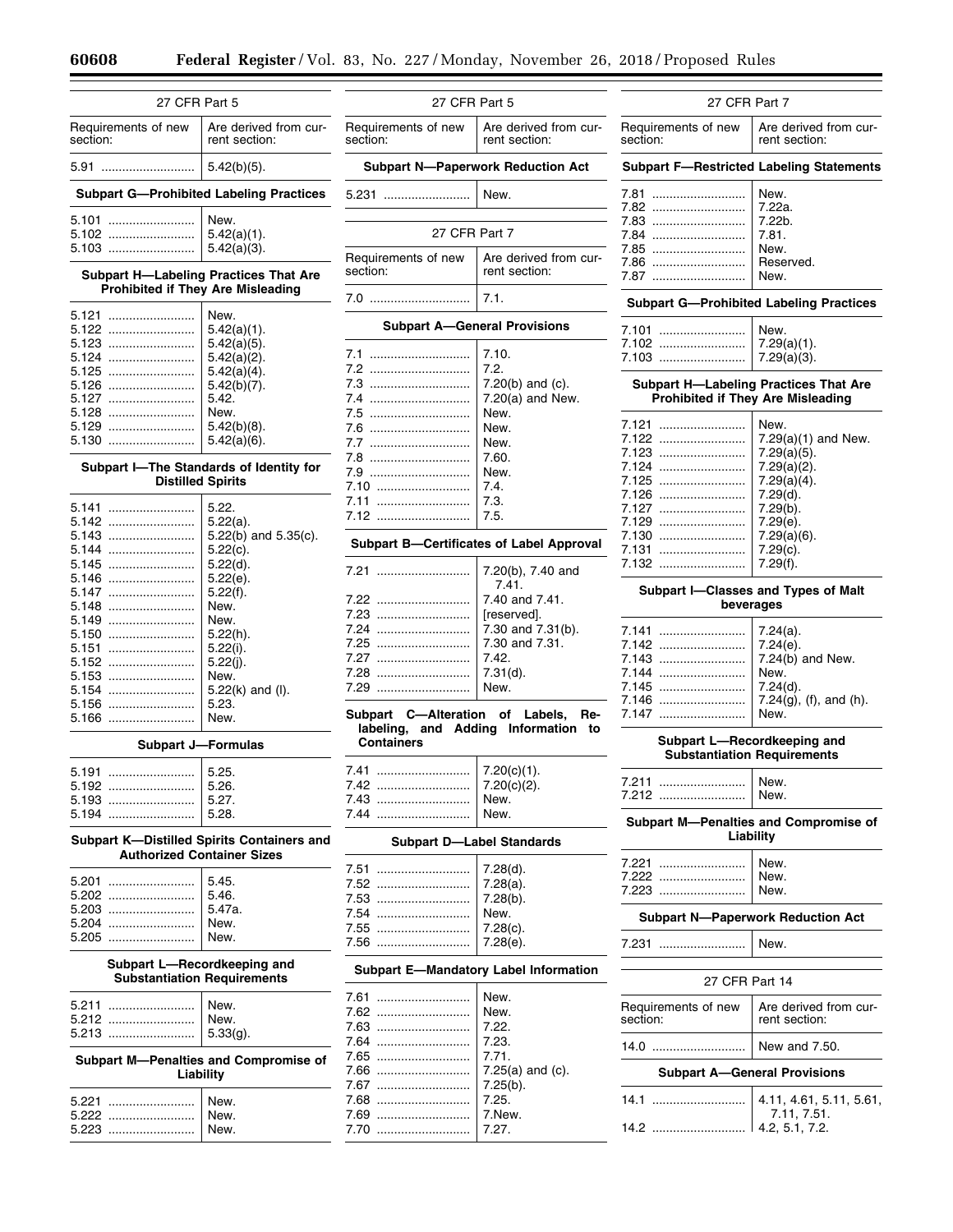| 27 CFR Part 14      |                       |  |  |
|---------------------|-----------------------|--|--|
| Requirements of new | Are derived from cur- |  |  |
| section:            | rent section:         |  |  |
|                     | 4.4. 5.4. 7.5.        |  |  |
| 14.4                | 4.60, 5.61, 7.50.     |  |  |
| 14.5                | 4.62, 5.63, 7.52.     |  |  |
| 14.6                | 4.63, 5.64, 7.53.     |  |  |

#### **Subpart B—Rules Related to Specific Practices in Advertisements**

| New.                                                     |
|----------------------------------------------------------|
| $4.64(b)$ , $4.65$ , $5.65(b)$ ,<br>5.66, 7.54(b), 7.55. |
| 4.64, 5.65, 7.54.                                        |
| 4.64, 5.65, 7.54, and                                    |
| New.                                                     |
| 4.64.                                                    |
| 5.65.                                                    |
| 7.54.                                                    |
|                                                          |

#### **Subpart C—Penalties and Compromise of Liability**

| --------                                        |  |
|-------------------------------------------------|--|
| 14.21    New.<br>14.22    New.<br>14.23    New. |  |

#### **Subpart D—Paperwork Reduction Act**

14.31 ......................... New.

# **IV. Public Participation**

#### *A. Comments Sought*

TTB requests comments from the public and all interested parties on the regulatory proposals contained in this document. TTB is particularly interested in comments that address whether the proposed revisions to the labeling and advertising regulations will continue to protect the consumer by prohibiting false or misleading statements and requiring that labels provide the consumer with adequate information about the identity and quality of the product. Where TTB proposes substantive changes, TTB seeks comments on the proposals for further appropriate improvements. With respect to the few proposed changes that may require changes in current labeling or advertising practices, TTB seeks comments on the impact that the proposed changes will have on industry members and any suggestions as to how to minimize any negative impact.

TTB also seeks comments on whether more significant changes to the label approval process, such as expanding the categories of optional information that may be revised without TTB approval or limiting the scope of TTB's prior review of labels to certain mandatory information, should be considered. As noted earlier in this document, the FAA Act generally requires the submission of applications for label approval before bottlers or importers introduce their

products into interstate commerce. As part of its label review process, TTB reviews both optional and mandatory information on labels. With regard to optional information, TTB's main goal is to ensure that such information does not mislead consumers.

TTB also solicits comments from consumers, industry members, and the public on whether such changes would adequately protect consumers. Any regulatory proposals put forward by TTB on this issue would, of course, have to be consistent with the statutory requirements of the FAA Act.

# *B. Submitting Comments*

You may submit comments on the proposals contained in this document by using one of the following three methods:

• *Federal e-Rulemaking Portal:* You may send comments via the online comment form posted with this document within Docket No. TTB– 2018–0007 on ''*Regulations.gov*,'' the Federal e-rulemaking portal, at *[https://](https://www.regulations.gov) [www.regulations.gov.](https://www.regulations.gov)* A direct link to that docket is available under Notice No. 176 on the TTB website at *[https://](https://www.ttb.gov/regulations_laws/all_rulemaking.shtml)  [www.ttb.gov/regulations](https://www.ttb.gov/regulations_laws/all_rulemaking.shtml)*\_*laws/all*\_ *[rulemaking.shtml.](https://www.ttb.gov/regulations_laws/all_rulemaking.shtml)* Supplemental files may be attached to comments submitted via *Regulations.gov*. For complete instructions on how to use *Regulations.gov*, visit the site and click on the "Help" tab.

• *U.S. Mail:* You may send comments via postal mail to the Director, Regulations and Rulings Division, Alcohol and Tobacco Tax and Trade Bureau, 1310 G Street NW, Box 12, Washington, DC 20005.

• *Hand Delivery/Courier:* You may hand-carry your comments or have them hand-carried to the Alcohol and Tobacco Tax and Trade Bureau, 1310 G Street NW, Suite 400, Washington, DC 20005.

Please submit your comments by the closing date shown above in this document. Your comments must reference Notice No. 176 and include your name and mailing address. Your comments also must be made in English, be legible, and be written in language acceptable for public disclosure. TTB does not acknowledge receipt of comments, and TTB considers all comments as originals.

In your comment, please clearly state if you are commenting for yourself or on behalf of an association, business, or other entity. If you are commenting on behalf of an entity, your comment must include the entity's name as well as your name and position title. If you comment via *Regulations.gov*, please enter the entity's name in the

''Organization'' blank of the online comment form. If you comment via postal mail or hand delivery/courier, please submit your entity's comment on letterhead.

You may also write to the Administrator before the comment closing date to ask for a public hearing. The Administrator reserves the right to determine whether to hold a public hearing.

# *C. Confidentiality*

All submitted comments and attachments are part of the public record and are subject to disclosure. Do not enclose any material in your comments that you consider to be confidential or inappropriate for public disclosure.

### *D. Public Disclosure*

TTB will post, and you may view, copies of this document, selected supporting materials, and any online, mailed, or hand-delivered comments received about this proposal within Docket No. TTB–2018–0007 on the Federal e-rulemaking portal, *Regulations.gov*, at *[https://](https://www.regulations.gov) [www.regulations.gov.](https://www.regulations.gov)* A direct link to that docket is available on the TTB website at *[https://www.ttb.gov/](https://www.ttb.gov/regulations_laws/all_rulemaking.shtml)  regulations*\_*laws/all*\_*[rulemaking.shtml](https://www.ttb.gov/regulations_laws/all_rulemaking.shtml)*  under Notice No. 176. You may also reach the relevant docket through the *Regulations.gov* search page at *[https://](https://www.regulations.gov) [www.regulations.gov.](https://www.regulations.gov)* For information on how to use *Regulations.gov*, click on the site's ''Help'' tab.

All posted comments will display the commenter's name, organization (if any), city, and State, and, in the case of mailed comments, all address information, including email addresses. TTB may omit voluminous attachments or material that the Bureau considers unsuitable for posting.

You may also view copies of this document, all supporting materials, and any online, mailed, or hand-delivered comments that TTB receives about this proposal by appointment at the TTB Information Resource Center, 1310 G Street NW, Washington, DC 20005. You may also obtain copies at 20 cents per 8.5 x 11-inch page. Contact TTB's **Federal Register** liaision officer at the above address or by telephone at 202– 453–2135 to schedule an appointment or to request copies of comments or other materials.

# **V. Regulatory Analysis and Notices**

### *A. Regulatory Flexibility Act*

In accordance with the Regulatory Flexibility Act (5 U.S.C. 601 *et seq.*), TTB has analyzed the potential economic effects of this action on small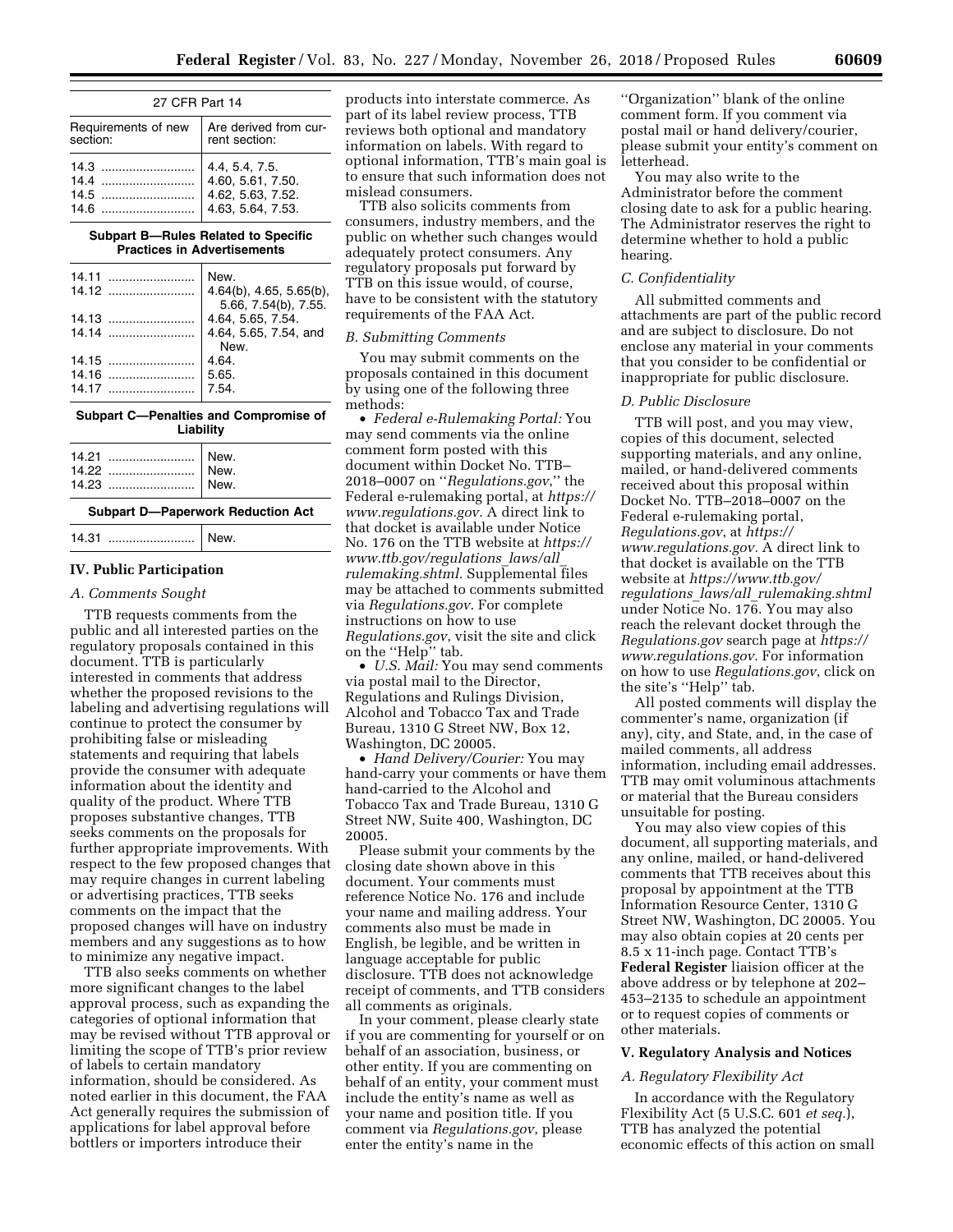entities. In lieu of the initial regulatory flexibility analysis required to accompany proposed rules under 5 U.S.C. 603, section 605 allows the head of an agency to certify that a rule will not, if promulgated, have a significant economic impact on a substantial number of small entities. The following analysis provides the factual basis for TTB's certification under section 605.

1. Small Businesses in the Alcohol Beverage Industry

TTB recognizes that the vast majority of producers, bottlers, and importers of alcohol beverages are small entities. The Small Business Administration (SBA) sets out size standards based on the North American Industry Classification System (NAICS) under which an entity can be considered small for the purposes of Regulatory Flexibility Act analysis.1 Breweries and wineries are considered small if they have fewer than 500 employees; distillers are considered small if they have fewer than 750 employees.

The U.S. Census Bureau's Statistics of U.S. Businesses data include data on employment among establishments within NAICS codes. The most recent data are from 2011. TTB used these data to calculate what proportion of entities classified within each relevant NAICS code could be considered small. TTB also looked at the data from 2005 to try to find changes over time.

# SMALL-ENTITY SIZE STANDARDS FOR POTENTIALLY AFFECTED INDUSTRIES AND PROPORTIONS OF SMALL ENTITIES WITHIN THOSE INDUSTRIES

| Industry (NAICS code)                                  | Small-entity size standard                           | Proportion of small entities (2005)                                 | Proportion of small entities (2011)                                     |
|--------------------------------------------------------|------------------------------------------------------|---------------------------------------------------------------------|-------------------------------------------------------------------------|
| Breweries (NAICS 312120)                               | Fewer than 500 employees.                            | 92.3 percent (352 small entities of<br>381 total establishments).   | 95.6 percent (696 small entities of<br>728 total establishments).       |
| Wineries (NAICS 312130)<br>Distilleries (NAICS 312140) | Fewer than 500 employees<br>Fewer than 750 employees | 95.2 percent (1559 of 1637)<br>77.0 percent (57 of 74) <sup>1</sup> | 97.0 percent (2613 of 2694).<br>91.0 percent (193 of 212). <sup>1</sup> |

1This is the proportion of entities with under 500 employees; the Statistics of U.S. Businesses data do not include employment at the 750-employee threshold. The true percentage and number of small entities are thus potentially higher than those listed here. Source: SBA standards, Statistics of U.S. Businesses (see *<https://www.census.gov/econ/susb/>*).

#### 2. Effect of the Proposed Rule

The vast majority of businesses subject to the proposed rule are small businesses, but the changes proposed in this document will not have a significant impact on those small entities. The production, bottling, importation, and distribution of alcohol beverages is an industry subject to extensive Federal, State, and local regulation. As mentioned earlier in this document, the labeling and advertising regulations under the FAA Act have been in place since 1936. The proposed rule thus largely restates existing requirements, but clarifies and updates these regulations to make them easier to understand and to incorporate agency policies. The proposed regulations take into account modern business practices and contemporary consumer understanding in order to modernize the regulations, and TTB is seeking comments from all interested parties on ways in which the regulations may be improved.

The changes in the proposed rule can be divided into three classes with respect to their impact on small entities: (1) Clarifying changes that do not allow or prohibit any new conduct but improve the clarity and organization of TTB's FAA Act requirements; (2) liberalizing changes that will potentially give regulated entities new options to fulfill requirements; and (3) changes that impose new requirements or require changes to current labels.

*a. Clarifying changes:* Many of the changes in this proposal are clarifying in nature. They are designed to make TTB's requirements for alcohol beverage labeling easier to read and use. These proposed changes would not have any impact on small businesses, other than making it easier for them to understand the existing requirements of the regulation. Examples of clarifying changes include the following:

• Adding examples in the regulations of how certain requirements may be satisfied;

• Adding to the regulations guidance that had previously been provided in rulings, Industry Circulars, or other documents separate from the regulations;

• Addressing questions the public frequently asks TTB;

• Making definitions, organization, numbering of sections, and phrasing of requirements within the regulations consistent across 27 CFR parts 4, 5, and 7 to the extent possible;

• Breaking large subparts and large sections into small subparts and small sections to increase readability; and

• Providing more cross references in the regulations to relevant regulations and statutes.

These changes benefit all regulated entities, especially small entities, which typically do not have as many resources for complying with the regulations as larger entities. In addition to these proposed changes, TTB would also add

some requirements to the regulations that reflect TTB policy by:

• Making it explicit that mandatory information may not be obscured in whole or in part;

• Codifying various TTB policies regarding statements of composition;

• Codifying TTB policy on using aggregate packaging to satisfy standards of fill for wine and distilled spirits;

• Changing the definition of a certificate of label approval (COLA) to incorporate TTB's current policy of expanding the allowable revisions that may be made to already approved labels through the issuance of guidance documents;

• Codifying TTB's current policy that any wines, distilled spirits, or malt beverages that are adulterated under the Federal Food, Drug, and Cosmetic Act are mislabeled under the FAA Act;

• Codifying TTB's current policy that compliance with the labeling regulations issued under the FAA Act does not relieve industry members of their responsibility to comply with FDA regulations regarding the safety of additives and ingredients, as well as FDA regulations regarding the safe use of materials in containers;

• Codifying TTB's current policy, as stated on the label application form, that the issuance of a COLA does not confer trademark protection or relieve the certificate holder from liability for violations of the FAA Act, the IRC, ABLA, or related regulations, and that products covered by a COLA may still

<sup>1</sup>See *[http://www.sba.gov/content/small-business](http://www.sba.gov/content/small-business-size-standards)[size-standards.](http://www.sba.gov/content/small-business-size-standards)*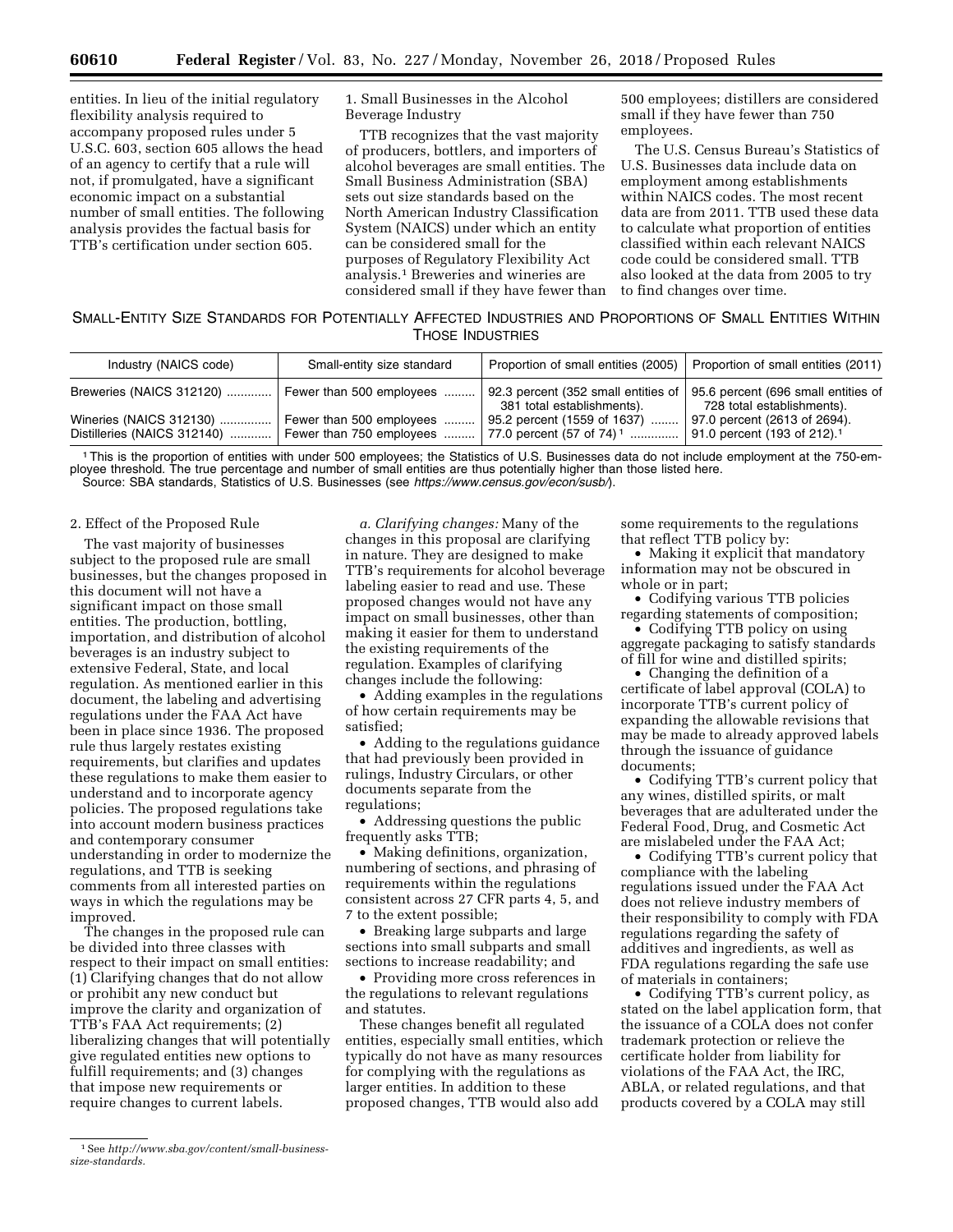be mislabeled if the label contains statements that are false or misleading when applied to the beverage in the container;

• Codifying in the regulations the current requirement that containers covered by a certificate of exemption must bear a labeling statement that the product is ''For sale in [name of State] only'';

• Codifying current TTB guidance with respect to the use of a COLA by an importer other than the permittee to whom the COLA was issued;

• Codifying TTB's current policy with respect to the approval of the use of ''personalized labels'' by bottlers without having to resubmit applications for label approval;

• Amending the regulations on the use of semi-generic designations for consistency with amendments made to the IRC in 2006;

• Codifying current policy with respect to the required name and address statement on labels for wines, distilled spirits, and malt beverages that have been subject to certain production activities after importation in bulk;

• Codifying current policy with respect to the allowed use of certain non-misleading labeling claims about environmental and sustainability practices;

• Codifying current policy that allows truthful and non-misleading comparisons on labels and in advertisements without violating the prohibition against ''disparaging'' statements;

• Providing that the prohibition against the use of flags and other symbols of a government applies whenever the label may create a misleading impression that the product is endorsed by, or otherwise affiliated with, that government;

• Removing outdated provisions in the tax laws from the labeling regulations;

• Providing that certain alcohol beverage products do not meet the definition of a wine, distilled spirit, or malt beverage under the FAA Act, and must accordingly be labeled in accordance with FDA labeling regulations for food;

• Codifying longstanding policy that products containing less than 0.5 percent alcohol by volume are not distilled spirits under the FAA Act;

• Specifying how the FAA Act applies to the labeling of malt beverages under the penultimate paragraph of 27 U.S.C. 205(f); and

• For purposes of aging distilled spirits, defining an oak barrel as a cylindrical oak drum of approximately 50 gallons used to age bulk spirits.

These provisions reflect current TTB policy, and thus no existing labels should need to be changed to come into compliance with these requirements.

*b. Liberalizing changes:* Liberalizing changes will not require entities that are currently in compliance with the regulations to make any changes, but may provide regulated entities with additional options they can choose to use. Any effect on small entities from these changes is likely to be positive. Key examples include:

• Allowing greater flexibility in the placement of mandatory information on labels by eliminating the requirement that mandatory information appear on the ''brand label'';

• Liberalizing the requirements for the use of a type designation consisting of multiple grape varieties, thus allowing greater flexibility in the blending of wines;

• Allowing the use of truthful, accurate, specific, and non-misleading. additional information on the label about the grape varieties used to make a still grape wine, sparkling grape wine, or carbonated grape wine, provided that the information includes every grape variety used to make the wine, listed in descending order of predominance;

• Liberalizing the requirements for the use of multicounty or multistate appellations on wine labels, thus allowing more producers and importers to claim an appellation of origin for these wines;

• Allowing the use of vintage dates on wines bottled in the United States that had been imported in bulk containers under certain conditions;

• Allowing the use of "estate grown" on labels of grape wines that do not meet all of the requirements for an ''estate bottled'' claim, but where the producing winery grew all of the grapes used to make the wine on land owned or controlled by the producing winery, and met certain other conditions;

• Allowing certain statements of alcohol content, other than alcohol as a percentage of alcohol by volume, as additional information on labels already containing a mandatory alcohol content statement;

• Superseding the Industry Circular that required pre-approval laboratory testing for products containing wormwood;

• Modifying the standard of identity for whisky to provide for ''white whisky'' and ''unaged whisky,'' in response to market demand for these types of products;

• Adding ''agave spirits'' as a class of distilled spirits and recognizing ''Mezcal'' as a type within that class;

• Expanding the allowable alcohol content tolerance for distilled spirits;

• Allowing wholesalers and retailers to relabel distilled spirits when necessary and when approved by TTB;

• Incorporating Ruling 2015–1 by allowing the use of designations in accordance with trade understanding, rather than statements of composition, in the labeling of malt beverage specialty products that are flavored or fermented with ingredients that TTB has determined are generally recognized as traditional ingredients in the production of a fermented beverage designated as ''beer,'' ''ale,'' ''porter,'' ''stout,'' ''lager,'' or ''malt liquor'';

• Allowing certain mandatory information to appear on the keg collar or tap cover of malt beverage kegs with a capacity of 10 gallons or more, subject to certain requirements; and

• Allowing the use of alternate contact information (such as the telephone number, website, or email address) together with the name of the responsible advertiser in advertisements.

*c. Potentially restrictive changes:*  Potentially restrictive proposed changes may require some industry members to either change the labeling of their products or to change the formulation of the product to avoid labeling changes. TTB believes that most of these proposed changes will not impact many products, but solicits comments on the impact that the proposed changes will have. These changes include:

• Adopting consistent language with regard to what type of products intended for exportation are exempt from the labeling requirements of parts 4, 5, and 7.

• Cross-referencing CBP regulations that require a country of origin statement on labels of imported wines and malt beverages. Such a statement is required for distilled spirits under current TTB regulations. TTB does not believe this will impact many labels, as such a statement is already required for imported wines and malt beverages under CBP regulations, and TTB's proposed regulation is simply a crossreference to existing CBP requirements.

• Specifying that statements of composition and standards of identity for distilled spirits products must be determined based on the finished product itself, without regard to whether components are added to the product directly or through intermediates. This may require the relabeling of certain specialty products to disclose the use of wine and spirits that were used in the formulation of intermediate products, but will ensure that consumers have truthful and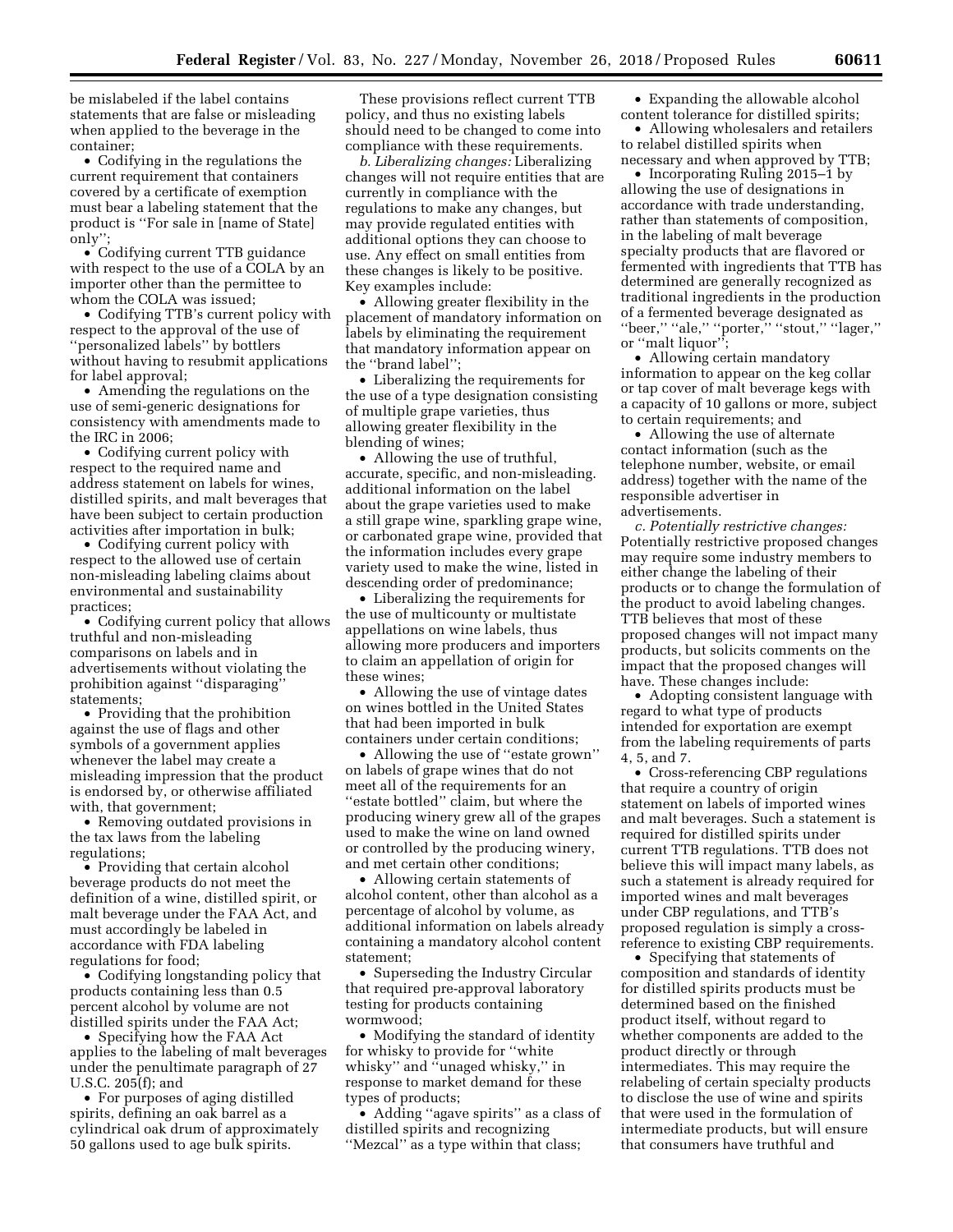adequate information about the identity of the product.

• Prohibiting the use of labeling and advertising statements and representations that create a misleading impression that the product is a different commodity. This may require the relabeling of certain products that are marketed using terms associated with different commodities, if such terms create a misleading impression as to the identity of the product. TTB believes that this will protect consumers from misleading representations as to the identity of the product.

• Eliminating the ''citrus wine'' designation, which TTB believes is rarely used on wine labels.

• Codifying in the regulations that grape wine and fruit wine must meet the standards for ''natural wine'' under the IRC.

• Defining a distillation as a single run through a pot still or one run through a single distillation column of a column (reflux) still. Although this change is clarifying in nature, it may impact labels that currently claim that the spirits have been distilled for a certain number of times, but use a different definition of ''distillation.''

• Revising the current requirement that certain whisky products distilled in the United States must include the State of distillation on the label by providing that a bottling address within the State does not suffice unless it includes a representation as to distillation;

• Requiring that statements of composition for distilled spirits list the spirits or wine used in the manufacture of the distilled spirits in order of predominance. This may require changes to some labels, but will provide consumers with more clear information about the composition of distilled spirits specialty products.

• Requiring distilled spirits cocktails to bear a full statement of composition instead of an abbreviated one that just lists the types of spirits used in the manufacture of the cocktail. This may require changes to some labels, but will provide consumers with better information about the identity of the product.

• Requiring whisky (other than Tennessee Whisky) that meets the standard for a type of whisky to be designated with that type name, rather than as ''whisky.'' TTB does not believe that this will impact many products, but some labels may have to be changed.

# 3. Delayed Compliance Date

As mentioned earlier in this document, TTB is proposing to give all regulated entities three years to come

into compliance with the proposed regulations, should they be finalized.

The label redesign, printing, and administrative costs associated with making a labeling change are on a ''stock-keeping unit'' (or ''SKU'') basis rather than a formulation basis. To examine costs associated with label redesign, TTB referred to the FDA's Labeling Cost Model,<sup>2</sup> which incorporates assumptions about the proportion of SKUs that would be changed together with a scheduled label change.

Under the FDA's Labeling Cost Model, the longer the implementation period, the more likely it is that affected industry members can coordinate new labeling requirements with scheduled labeling changes. This leads to cost estimates that fall significantly as the time allowed for the new labeling requirements increases. In other words, the longer the period of time industry is given to comply with the new labeling requirements, the lower the costs.

As previously mentioned, TTB does not believe that the changes proposed by this notice would have a significant impact on many industry members. To the extent that some labels may have to be revised to comply with the proposed changes, TTB believes that the vast majority of industry members that would be affected by these changes would be able to coordinate labeling changes as a result of the proposed regulatory requirements with their scheduled labeling changes.

The FDA model assumes that for a three-year delayed compliance date, required modifications to 100 percent of brand name product labels and 67 percent of private product labels can be coordinated with regularly scheduled label changes. Thus, according to this model, there would be no additional costs for branded products; however there may be incremental relabeling, printing, and administrative costs for 33 percent of the private label SKUs because their producers may not be able to coordinate the required changes with their regularly scheduled labeling changes.

TTB does not know how many entities, large or small, would be affected by the proposed changes to labeling requirements. However, the Bureau estimates that these changes will affect only a small percentage of current labels. Thus, TTB expects that the proposed changes would not affect many labels, and also that the three-year delayed compliance date would allow most affected entities to come into

compliance with the changes in conjunction with regularly scheduled label changes.

# 4. Other Changes

TTB is also proposing to clarify and somewhat expand existing requirements with regard to ''packaging'' of wine, distilled spirits, and malt beverage containers. This includes coverings, cartons, cases, carriers, and other packaging used for sale at retail, but does not include shipping cartons or cases not intended to accompany the container to the consumer.

Existing regulations already prohibit certain false or misleading representations on packaging, and the existing wine and distilled spirits regulations already require certain mandatory information on closed ''opaque'' individual coverings or containers. For the reasons set forth in the preamble, the proposed rule expands this requirement to include malt beverages and to require that ''closed packaging'' of wine, distilled spirits, and malt beverages bear all the mandatory information required on the label. The term ''closed packaging'' would include sealed opaque coverings and cases. Packaging is not considered closed if the consumer could view all the mandatory information on the label by merely lifting the container up, or if the packaging is transparent or designed in a way that the mandatory information on the label can be easily read by the consumer without having to open, rip, untie, unzip or otherwise manipulate the package. This requirement would also be subject to the three-year delayed compliance date.

TTB believes that alcohol beverage producers who use outer packaging update their packaging more than once every three years, similar to labels. The three-year delayed compliance date will give producers the opportunity to use up existing stocks of packaging. In addition, outer packaging is typically large enough to accommodate the mandatory information. TTB solicits comments on the impact that this proposed change would have on existing packaging materials.

# 5. Recordkeeping

TTB is proposing to provide further details in the proposed labeling and advertising regulations regarding recordkeeping and substantiation requirements under the FAA Act for bottlers and importers. Current regulations (27 CFR 4.51, 5.55, and 7.42) require bottlers holding an original or duplicate original of a COLA or a certificate of exemption to exhibit such certificates, upon demand, to a duly

<sup>2</sup>*[http://www.fda.gov/ohrms/dockets/dockets/](http://www.fda.gov/ohrms/dockets/dockets/04n0382/04n-0382-bkg0001-Tab-05-01-vol1.pdf) [04n0382/04n-0382-bkg0001-Tab-05-01-vol1.pdf.](http://www.fda.gov/ohrms/dockets/dockets/04n0382/04n-0382-bkg0001-Tab-05-01-vol1.pdf)*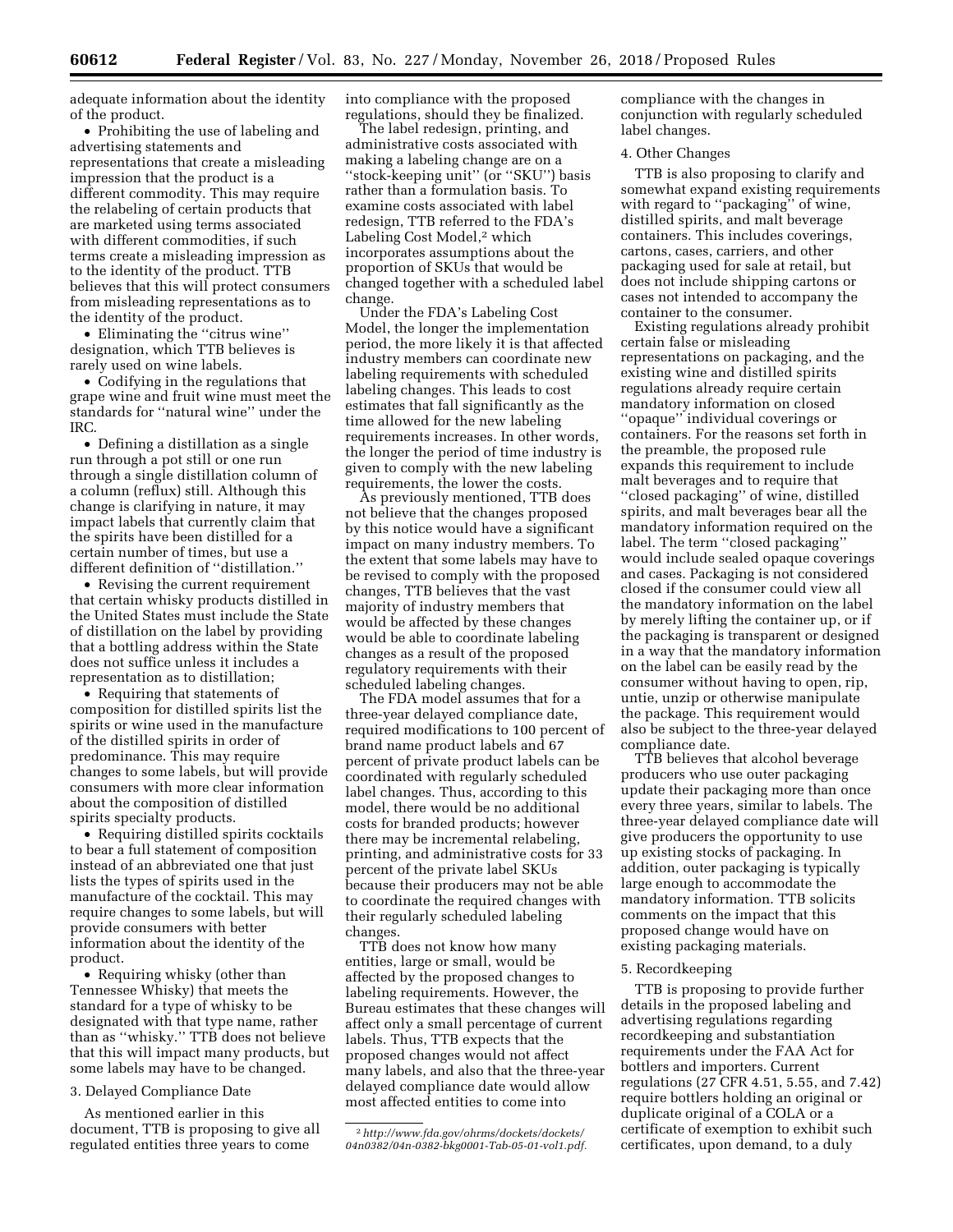authorized representative of the United States Government. Current regulations (27 CFR 4.40, 5.51, and 7.31) also require importers to provide a copy of the applicable COLA upon the request of the appropriate TTB officer or a customs officer. However, these regulations do not state how long industry members should retain their COLAs. Furthermore, since these regulations were originally drafted, TTB has implemented the electronic filing of applications for label approval. Now, over 90 percent of new applications for label approval are submitted electronically, and the rest are processed electronically by TTB. Industry members have asked for clarification as to whether they have to retain paper copies of certificates that were processed electronically. Finally, because industry members may make certain specified revisions to approved labels without obtaining a new COLA, it is important that the industry members keep track of which label approval they are using when they make such revisions.

Accordingly, the proposed regulations provide that, upon request by the appropriate TTB officer, bottlers and importers must provide evidence of label approval for a label used on an alcohol beverage container that is subject to the COLA requirements of the applicable part. This requirement may be satisfied by providing original COLAs, photocopies or electronic copies of COLAs, or records identifying the TTB identification number assigned to the COLA. Where labels on containers reflect revisions to the approved label that have been made in compliance with allowable revisions authorized on the COLA form or otherwise authorized by TTB, the bottler or importer must be able to identify the COLA covering the product, upon request by the appropriate TTB officer. Bottlers and importers must be able to provide this information for a period of five years from the date the products covered by the COLAs were removed from the bottler's premises or from customs custody, as applicable.

TTB believes that five years is a reasonable period of time for record retention because there is a five-year statute of limitations for criminal violations of the FAA Act. TTB notes that the proposed rule does not require industry members to retain paper copies of each COLA; they should simply be able to track a particular removal to a particular COLA, and they may rely on electronic copies of COLAs, including copies contained in the TTB Public COLA Registry. TTB believes that industry members already retain records in this manner in the ordinary course of their business, but seeks comments on the impact of this proposal.

The proposed regulations also set forth specific substantiation requirements, which are new to the regulations, but which reflect TTB's current expectations as to the level of evidence industry members should have to support labeling claims. The proposed regulations provide that all claims, whether implicit or explicit, must have a reasonable basis in fact. Claims that contain express or implied statements regarding the amount of support for the claim (*e.g.,* ''tests provide,'' or ''studies show'') must have the level of substantiation that is claimed.

Furthermore, the proposed regulations provide for the first time that any labeling claim that does not have a reasonable basis in fact, or cannot be adequately substantiated upon the request of the appropriate TTB officer, will be considered misleading. The regulations in subpart H are similarly amended to include the same requirement. TTB believes that this provision, which is very similar to the Federal Trade Commission's policy on substantiation of advertising claims, will clarify that industry members are responsible for ensuring that all labeling and advertising claims have adequate substantiation. See ''FTC Policy Statement Regarding Advertising Substantiation'' (Appended to *Thompson Medical Co.,* 104 F.T.C. 648, 839 (1984), *aff'd,* 791 F.2d 189 (D.C. Cir. 1986), *cert. denied,* 479 U.S. 1086 (1987)). TTB also believes that the records necessary to substantiate label and advertising claims are already retained by industry members in the ordinary course of business.

TTB also proposes to require the use of TTB Form 5100.51 for the submission of formulas under parts 4, 5, and 7, rather than allowing other forms or letterhead statements. Because of the growing use of online formula submissions and because industry members may find that use of this form is easier than submitting letterhead applications, TTB believes that this will assist in the standardization of formula information.

Finally, TTB is also asking for comments on several issues that are discussed in the proposal but that are not the subject of any specific proposed regulatory changes. TTB especially welcomes comments from small entities on these issues. Small entities may have found market niches making products that could be affected by these changes. They may also have fewer resources to change existing products, labels, or

advertisements in response to changes to the regulations. TTB will carefully consider all comments on these issues before proceeding with any changes.

In conclusion, while the industries affected by the proposed rule include a substantial number of small entities, the effects of the changes in this proposed rule are likely to be small and positive. Making the regulations easier to understand and comply with will promote compliance, and liberalizing changes will give all regulated parties additional options for complying with the regulations or undertaking new lines of business. Most of the restrictive changes TTB is proposing apply to labels, and TTB expects that small entities will be able to comply with them in the course of their normal business cycle. Producers of alcohol beverages must already keep records in the ordinary course of business; the proposed rule would clarify what recordkeeping TTB expects from regulated entities, and the proposed recordkeeping requirements do not go beyond what could reasonably be expected based on the statute of limitations for criminal enforcement of the FAA Act.

#### 6. Certification

In accordance with the Regulatory Flexibility Act (5 U.S.C. 601 *et seq.*), TTB certifies that this proposed rule, if promulgated, will not have a significant economic impact on a substantial number of small entities. The proposed rule will not impose, or otherwise cause, a significant increase in reporting, recordkeeping, or other compliance burdens on a substantial number of small entities. The proposed rule is not expected to have significant secondary or incidental effects on a substantial number of small entities. Accordingly, a regulatory flexibility analysis is not required. Pursuant to 26 U.S.C. 7805(f), TTB will submit the proposed regulations to the Chief Counsel for Advocacy of the Small Business Administration for comment on the impact of the proposed regulations on small businesses.

#### *B. Executive Order 12866*

It has been determined that this notice is not a significant regulatory action as defined in Executive Order 12866 of September 30, 1993. Therefore a regulatory assessment is not necessary.

#### *C. Paperwork Reduction Act*

This proposed rule contains ten information collections, old and new. Nine of the collections of information contained in the regulatory sections affected by this proposed rule have been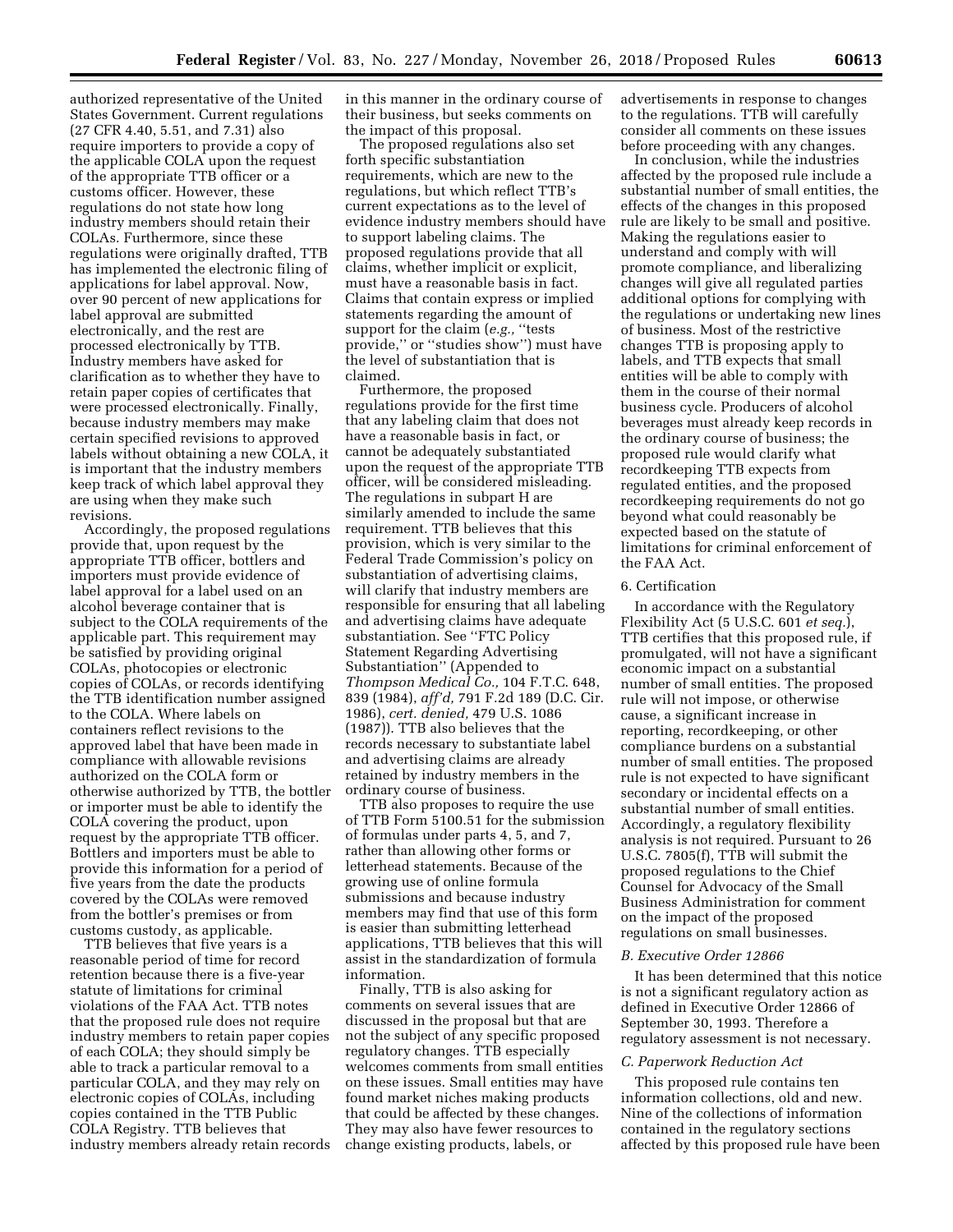previously reviewed and approved by the Office of Management and Budget (OMB) in accordance with the Paperwork Reduction Act of 1995 (PRA, 44 U.S.C. 3507) and assigned control numbers 1513–0020, 1513–0046, 1513— 0064, 1513–0084, 1513–0085, 1513– 0087, 1513–0111, 1513–0121 and 1513– 0122. The specific regulatory sections in this proposed rule that contain approved collections of information are §§ 4.21–4.28, 4.30, 4.62, 4.63, 4.81–4.98, 4.121–4.136, 5.21–5.27, 5.28, 5.30, 5.62, 5.63, 5.81–5.90, 5.121–5.130, 5.192– 5.194, 7.21, 7.22, 7.24–7.27, 7.28, 7.63, 7.66, 7.67, 7.81–7.85, 7.87, 7.121–7.132, 14.6, 14.12, 14.14, 14.15, 14.16, and 14.17. In this proposed rule, TTB is not proposing any changes to eight of the nine current information collection or recordkeeping requirements of, or burdens associated with, these existing information collections.

TTB is amending OMB control number 1513–0087 to include proposed regulations in §§ 4.62, 5.62, and 7.62, which provide that closed packaging, including sealed opaque coverings, cartons, cases, carriers, or other packaging used for sale at retail, must include all mandatory information required to appear on the label. This proposed requirement is consistent with existing regulations in §§ 4.38a and 5.41 for wine and distilled spirits, respectively, but is new in part 7 for malt beverages. TTB believes this requirement is necessary to protect the consumer. TTB does not believe that this proposal will increase the estimated burden of this information collection because the required information is already collected and disclosed for the purposes of labeling under OMB control number 1513–0087. TTB also believes that most malt beverage industry members currently place all mandatory information that is required to appear on the label on closed packages. Thus, TTB believes that the current burden hours for OMB control number 1513– 0087, which are set forth below, will not change.

*Estimated number of respondents:*  9,552.

*Estimated average total annual burden hours:* 9,552.

In this proposed rule, TTB also is proposing new recordkeeping requirements, and TTB is seeking OMB approval of these requirements under one OMB control number. An agency may not conduct or sponsor, and a person is not required to respond to, a collection of information unless it displays a valid OMB control number. The proposed new recordkeeping requirements are contained in proposed §§ 4.211, 4.212, 5.211, 5.212, 7.211, 7.212, and 14.4.

The new recordkeeping requirement in proposed §§ 4.211, 5.211, and 7.211 provides that, upon request by the appropriate TTB officer, bottlers and importers must provide evidence of label approval for a label used on an alcohol beverage container that is subject to the COLA requirements of the applicable part. This requirement may be satisfied by providing original COLAs, photocopies or electronic copies of COLAs, or records identifying the TTB identification number assigned to the COLA. Where labels on containers reflect revisions to the approved label that have been made in compliance with allowable revisions authorized on the COLA form or otherwise authorized by TTB, the bottler or importer must be able to identify the COLA covering the product. Bottlers and importers are required to keep records identifying each COLA for a period of five years from the date the products covered by the COLA were removed from the bottler's premises or from customs custody, as applicable.

The new recordkeeping requirement in proposed §§ 4.212, 5.212, 7.212, and 14.4 sets forth specific substantiation requirements that apply to any claim made on any label or container subject to the requirements of part 4, 5, or 7, or any claim made in an advertisement subject to part 14. These substantiation requirements are new to the regulations, but they reflect TTB's current expectations as to the level of evidence that industry members should have to support labeling claims. Proposed §§ 4.212, 5.212, and 7.212 provide that the appropriate TTB officer may request that bottlers and importers provide evidence that labeling claims are adequately substantiated at any time within five years from the time the alcohol beverage was removed from the bottling premises or from customs custody, as applicable. Proposed § 14.4(c) provides that the appropriate TTB officer may request that the responsible advertiser provide evidence that advertising claims are adequately substantiated at any time within a period of five years from the time the advertisement was last disseminated or published.

TTB believes that these COLA use and label and advertising claim substantiation records are necessary to ensure that:

• Importers using a COLA that was not issued to them have received authorization to use the COLA from the person to whom the COLA was issued (certificate holder);

• Labels applied to alcohol beverage containers are covered by a COLA; and

• Claims made on the labels of alcohol beverage containers and claims made in advertisements for alcohol beverages are truthful, accurate, and not misleading and do not contain any prohibited practices.

The retention requirement for records the certificate holder must maintain of other importers authorized to use its COLA is five years from the date of the authorization. The retention requirement for records identifying each COLA is five years after the COLA is last used to remove a product from the bottler's premises or from customs custody, as applicable. The retention requirement for records substantiating claims made in advertisements is five years from the time the advertisement was last disseminated or published. TTB believes that all these records are currently maintained during the usual and customary course of business.

*Estimated number of respondents:*  10,982.

*Estimated average total annual burden hours:* 1 (one).

The new and revised recordkeeping requirements have been submitted to the OMB for review. Comments on these new and revised recordkeeping requirements should be sent to OMB at Office of Management and Budget, Attention: Desk Officer for the Department of the Treasury, Office of Information and Regulatory Affairs, Washington, DC 20503 or by email to *OIRA*\_*[submissions@omb.eop.gov.](mailto:OIRA_submissions@omb.eop.gov)* A copy should also be sent to TTB by any of the methods previously described. Comments on the information collections should be submitted no later than January 25, 2019.

TTB specifically requests comments concerning:

• Whether the proposed recordkeeping collections are necessary for the proper performance of the functions of TTB, including whether the information will have practical utility;

• How to enhance the quality, utility, and clarity of the information to be collected;

• How to minimize the burden of complying with the collections of information; and

Estimates of capital and start-up costs and costs of operation, maintenance, and purchase of services to maintain records.

# **VI. Drafting Information**

Christopher M. Thiemann and Kara T. Fontaine of the Regulations and Rulings Division drafted this document, along with several other employees of the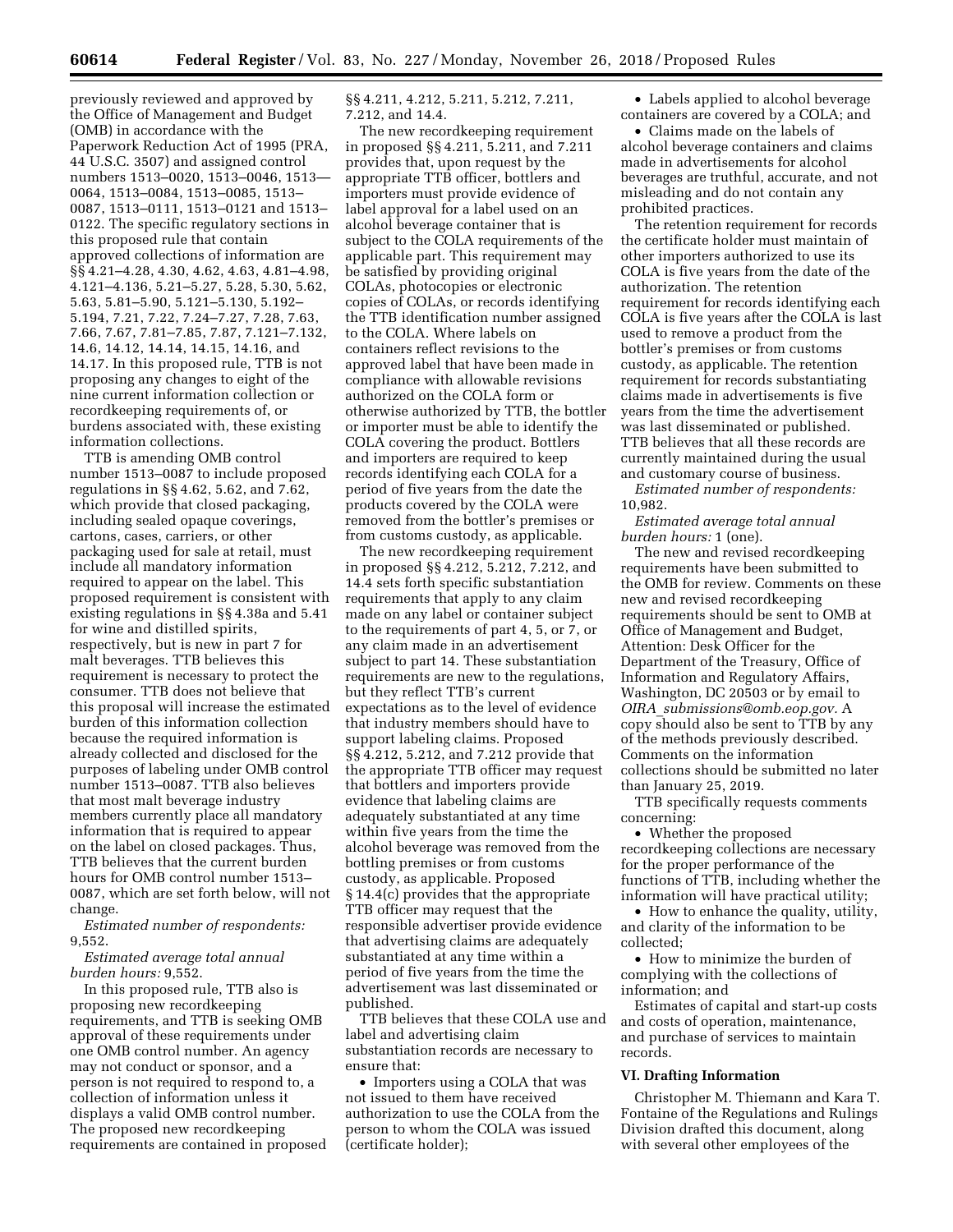Alcohol and Tobacco Tax and Trade Bureau.

# **List of Subjects**

# *27 CFR Part 4*

Advertising, Alcohol and alcoholic beverages, Customs duties and inspection, Food additives, Imports, International agreements, Labeling, Packaging and containers, Reporting and recordkeeping requirements, Trade practices, Wine.

# *27 CFR Part 5*

Advertising, Alcohol and alcoholic beverages, Customs duties and inspection, Food additives, Grains, Imports, International agreements, Labeling, Liquors, Packaging and containers, Reporting and recordkeeping requirements, Trade practices.

# *27 CFR Part 7*

Advertising, Alcohol and alcoholic beverages, Beer, Customs duties and inspection, Food additives, Imports, Labeling, Packaging and containers, Reporting and recordkeeping requirements, Trade practices.

# *27 CFR Part 14*

Advertising, Alcohol and alcoholic beverages, Beer, Consumer protection, Liquors, Packaging and containers, Trade practices, Wine.

# *27 CFR Part 19*

Administrative practice and procedure, Alcohol and alcoholic beverages, Authority delegations (Government agencies), Caribbean Basin initiative, Chemicals, Claims, Customs duties and inspection, Electronic funds transfers, Excise taxes, Exports, Gasohol, Imports, Labeling, Liquors, Packaging and containers, Puerto Rico, Reporting and recordkeeping requirements, Research, Security measures, Spices and flavorings, Stills, Surety bonds, Transportation, Vinegar, Virgin Islands, Warehouses, Wine.

# **Authority and Issuance**

For the reasons discussed in the preamble, TTB proposes to amend 27 CFR, chapter I as follows:

■ 1. Revise part 4 to read as follows:

# **PART 4—LABELING OF WINE**

Sec.

4.0 Scope.

# **Subpart A—General Provisions**

- 4.1 Definitions.<br>4.2 Territorial e
- 4.2 Territorial extent.<br>4.3 General requireme
- General requirements and prohibitions under the FAA Act.
- 4.4 [Reserved]<br>4.5 Wines cove
- Wines covered by this part.
- 4.6 Products produced as wine that are not covered by this part.
- 4.7 Other TTB labeling regulations that apply to wine.
- 4.8 Wine for export.
- 4.9 Compliance with Federal and State requirements.
- 4.10 Other related regulations.
- 4.11 Forms.
- 4.12 Delegations of the Administrator.

### **Subpart B—Certificates of Label Approval and Certificates of Exemption From Label Approval**

# **Requirements for Wine Bottled in the United States**

- 4.21 Requirement for certificate of label approval (COLAs) for wine bottled in the United States.
- 4.22 Rules regarding certificates of label approval (COLAs) for wine bottled in the United States.
- 4.23 Application for exemption from label approval for wines bottled in the United States.

# **Requirements for Wine Imported in Containers**

- 4.24 Certificates of label approval (COLAs) for wine imported in containers.
- 4.25 Rules regarding certificates of label approval (COLAs) for wine imported in containers.

# **Administrative Rules**

- 4.27 Presenting Certificates of Label Approval (COLAs) to Government officials.
- 4.28 Formulas, samples, and documentation.
- 4.29 Personalized labels.
- 4.30 Certificates of origin, identity, and proper cellar treatment of wine.

#### **Subpart C—Alteration of Labels, Relabeling, and Adding Information to Containers**

- 4.41 Alteration of labels.
- 4.42 Authorized relabeling activities by proprietors of bonded wine premises and importers.
- 4.43 Relabeling activities that require separate written authorization from TTB.
- 4.44 Adding a label or other information to a container that identifies the wholesaler, retailer, or consumer.

# **Subpart D—Label Standards**

- 4.51 Firmly affixed requirements. 4.52 Legibility and other requirements for
- mandatory information on labels.
- 4.53 Type size of mandatory information.
- 4.54 Visibility of mandatory information. Language requirements.
- 4.56 Additional information.

# **Subpart E—Mandatory Label Information**

- 4.61 What constitutes a label for purposes of mandatory information.
- 4.62 Packaging (cartons, coverings, and cases).
- 4.63 Mandatory label information.
- 4.64 Brand name.
- Alcohol content.
- 4.66 Name and address for domestically bottled wine that was wholly fermented in the United States.
- 4.67 Name and address for domestically bottled wine that was bottled after importation.
- 4.68 Name and address for wine that was imported in a container.
- 4.69 Country of origin.
- 4.70 Net contents.

# **Subpart F—Restricted Labeling Statements**

- 4.81 General.
- Food Allergen Labeling
- 4.82 Voluntary disclosure of major food allergens.
- 4.83 Petitions for exemption from major food allergen labeling.

# Production Claims

- 4.84 Use of the term ''organic.''
- 4.85 Environmental, sustainability, and similar statements.
- 4.86 Use of TTB permit numbers on labels. 4.87 Use of vineyard, orchard, farm, or
- ranch name as additional information.
- Appellations of Origin for Grape Wine
- 4.88 Appellations of origin for grape wine in general.
- 4.89 Eligibility for the use of an appellation of origin for grape wine.
- 4.90 Multicounty and multistate appellations of origin for grape wine.
- 4.91 Viticultural areas.
- Claims About Grape Wine
- 4.92 Estate bottled.
- 4.93 Estate grown.
- 4.94 Claims on grape wine labels for viticultural practices that result in sweet wine.
- 4.95 Vintage date.

Appellations of Origin for Fruit Wine,

Agricultural Wine, and Rice Wine

- 4.96 Appellations of origin for fruit wine, agricultural wine, and rice wine in general.
- 4.97 Eligibility requirements for use of an appellation of origin for fruit wine, agricultural wine, and rice wine.
- 4.98 Multicounty and multistate appellations of origin for fruit wine, agricultural wine, and rice wine.

# **Subpart G—Prohibited Labeling Practices**

- 4.101 General.
- 4.102 False or untrue statements.
- 4.103 Obscene or indecent depictions.

# **Subpart H—Labeling Practices That Are Prohibited If They Are Misleading**

Disparaging statements.

4.126 Depictions of government symbols.<br>4.127 Depictions simulating government Depictions simulating government stamps or relating to supervision. 4.128 Claims related to distilled spirits or

4.133 Claims regarding terms defined or authorized by this part.

4.121 General.<br>4.122 Mislead

4.123 Guarantees.<br>4.124 Disparaging

4.125 Tests or analyses.

malt beverages.

[Reserved]

words.

Misleading statements or representations.

4.129 Health-related statements.<br>4.130 Appearance of endorseme Appearance of endorsement. 4.131 Use of the word ''importer'' or similar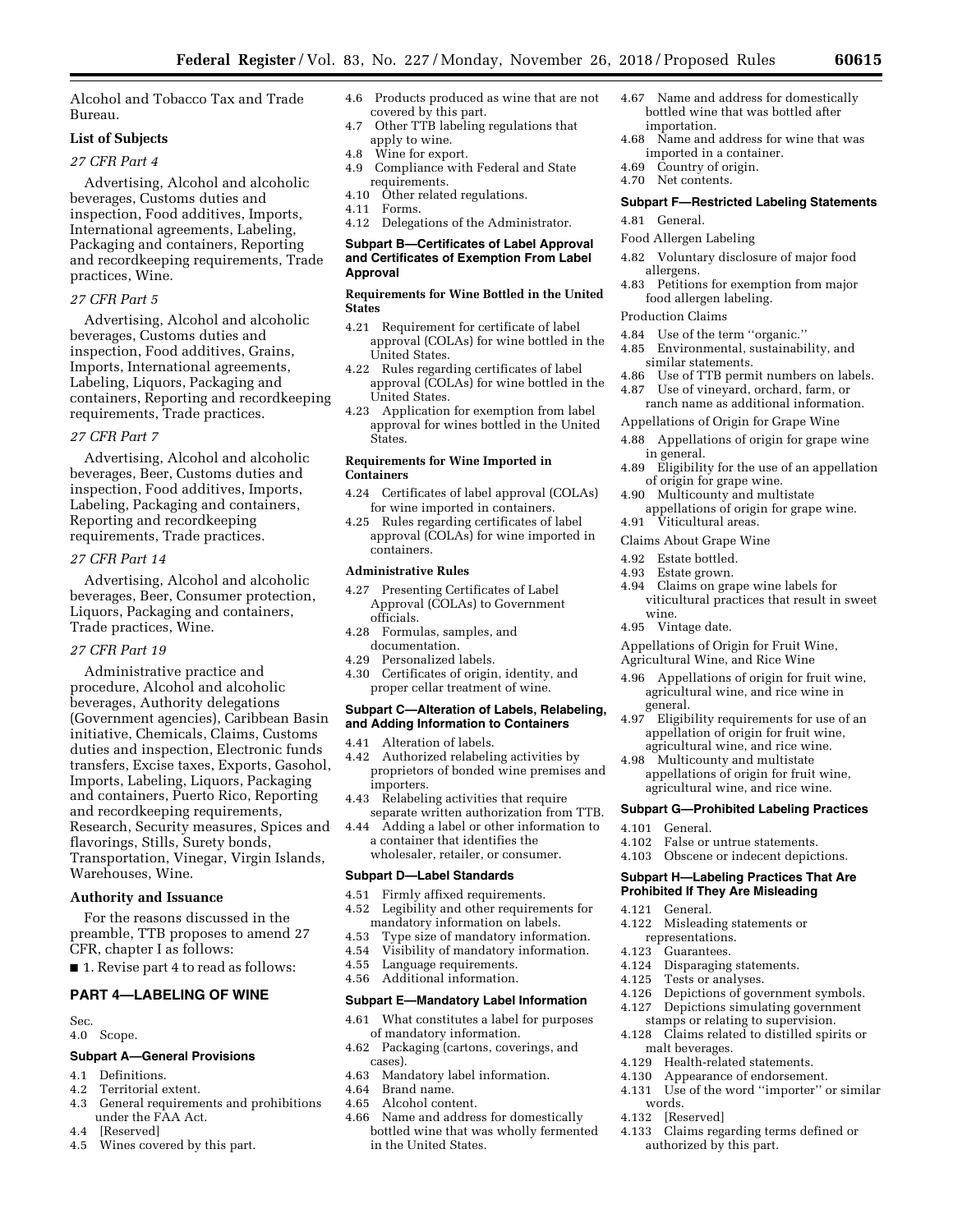- 4.134 Statements related to dates or ages.
- 4.135 Indications of origin.
- 4.136 Use of a varietal name, type designation of varietal significance, semi-generic name, or geographic distinctive designation.
- 4.137 Terms relating to intoxicating qualities.

# **Subpart I—The Standards of Identity for Wine**

- 4.141 The standards of identity in general.
- 4.142 Still grape wine—class and type
- designation. 4.143 Sparkling grape wine—class and type designation.
- 4.144 Carbonated grape wine—class and type designation.
- 4.145 Fruit wine—class and type designation.
- 4.146 Agricultural wine—class and type designation.
- 4.147 Aperitif—class and type designation.
- 4.148 Rice wine—class and type designation.
- 4.149 Retsina wine—designation.
- 4.150 Imitation and substandard or other than standard wine—designation.
- 4.151 Statements of composition.

4.152–4.153 [Reserved]

- Cellar Treatment and Alteration of Class and Type
- 4.154 Cellar treatment and alteration of class or type.
- 4.155 [Reserved]
- Grape Type Labeling
- 4.156 Varietal (grape type) labeling as type designations.
- 4.157 Type designations of varietal significance for American wines.
- 4.158 [Reserved]

Generic, Semi-Generic, and Non-Generic

- Designations of Geographic Significance 4.173 Generic designations of geographic
- significance. 4.174 Semi-generic designations of geographic significance.
- 4.175 Nongeneric designation of geographic significance and nongeneric designations that are distinctive designations of specific grape wines.
- 4.176–4.177 [Reserved]

#### **Subpart J—American Grape Variety Names**

- 4.191 Approval of grape variety names.
- 4.192 List of approved names.
- 4.193 Alternative names permitted for temporary use.

### **Subpart K—Standards of Fill and Authorized Container Sizes**

- 4.201 General.
- 4.202 Standard wine containers.
- 4.203 Standards of fill (container sizes).
- 4.204 Aggregate packaging to meet standard of fill requirements.

#### **Subpart L—Recordkeeping and Substantiation Requirements**

- 4.211 Recordkeeping requirements certificates.
- 4.212 Substantiation requirements.

#### **Subpart M—Penalties and Compromise of Liability**

- 4.221 Criminal penalties.
- 4.222 Conditions of basic permit.
- 4.223 Compromise.

# **Subpart N—Paperwork Reduction Act**

4.231 OMB control numbers assigned under the Paperwork Reduction Act.

**Authority:** 27 U.S.C. 205, unless otherwise noted.

#### **§ 4.04.0 Scope.**

This part sets forth requirements that apply to the labeling and packaging of wines in containers, including requirements for label approval and rules regarding mandatory, regulated, and prohibited labeling statements.

### **Subpart A—General Provisions**

# **§ 4.14.1 Definitions.**

When used in this part and on forms prescribed under this part, the following terms have the meaning assigned to them in this section, unless the terms appear in a context that requires a different meaning. Any other term defined in the Federal Alcohol Administration Act (FAA Act) and used in this part has the same meaning assigned to it by the FAA Act.

*Administrator.* The Administrator, Alcohol and Tobacco Tax and Trade Bureau, Department of the Treasury.

*American.* A descriptive term referring to the 50 States of the United States, the District of Columbia, and the Commonwealth of Puerto Rico.

*Appropriate TTB officer.* An officer or employee of the Alcohol and Tobacco Tax and Trade Bureau (TTB) authorized to perform any function relating to the administration or enforcement of this part by the current version of TTB Order 1135.4, Delegation of the

Administrator's Authorities, in 27 CFR part 4, Labeling of Wine.

*Bottler.* Any producer or blender of wine, proprietor of bonded wine premises, or proprietor of a taxpaid wine bottling house, who places wine in containers.

*Brand name.* The name under which a wine or line of wine is sold.

*Brix.* The quantity of dissolved solids expressed as grams of sucrose in 100 grams of solution (percent by weight of sugar) at 68 degrees Fahrenheit (20 degrees Celsius).

*Certificate holder.* The permittee or brewer whose name, address, and basic permit number, plant registry number, or brewer's notice number appears on an approved TTB Form 5100.31.

*Certificate of exemption from label approval.* A certificate issued on TTB Form 5100.31, which authorizes the bottling of wine or distilled spirits,

under the condition that the product will under no circumstances be sold, offered for sale, shipped, delivered for shipment, or otherwise introduced by the applicant, directly or indirectly, into interstate or foreign commerce.

*Certificate of label approval (COLA).*  A certificate issued on TTB Form 5100.31 that authorizes the bottling of wine, distilled spirits, and malt beverages, or the removal of bottled wine, distilled spirits, and malt beverages from customs custody for introduction into commerce, as long as the product bears labels identical to the labels appearing on the face of the certificate, or labels with changes authorized by TTB on the certificate or otherwise.

*Container.* Any can, bottle, box with an internal bladder, cask, keg, barrel, or other closed receptacle, in any size or material, that is for use in the sale of wine at retail. See subpart K of this part for rules regarding authorized standards of fill for containers.

*County.* Includes a county or a political subdivision recognized by the State as a county equivalent.

*Customs officer.* An officer of U.S. Customs and Border Protection (CBP) or any agent or other person authorized by law to perform the duties of such an officer.

*Distinctive or fanciful name.* A descriptive name or phrase chosen to identify a wine product on the label. It does not include a brand name, class or type designation, or statement of composition.

*FAA Act.* The Federal Alcohol Administration Act.

*Fully finished.* Ready to be bottled, except that it may be further subject to the practices authorized in § 4.154(c) and blending that does not result in an alteration of class or type under § 4.154(b).

*Gallon.* A U.S. gallon of 231 cubic inches at 60 degrees Fahrenheit.

*Grape wine.* When used without further modification, the term ''grape wine'' includes still grape wine, sparkling grape wine, and carbonated grape wine. As set forth in § 4.142, however, the term ''grape wine'' by itself may be used to designate only still grape wine.

*Interstate or foreign commerce.*  Commerce between any State and any place outside of that State or commerce within the District of Columbia or commerce between points within the same State but through any place outside of that State.

*Liter or litre.* A metric unit of capacity equal to 1,000 cubic centimeters or 1,000 milliliters (mL) of wine at 20 degrees Celsius (68 degrees Fahrenheit),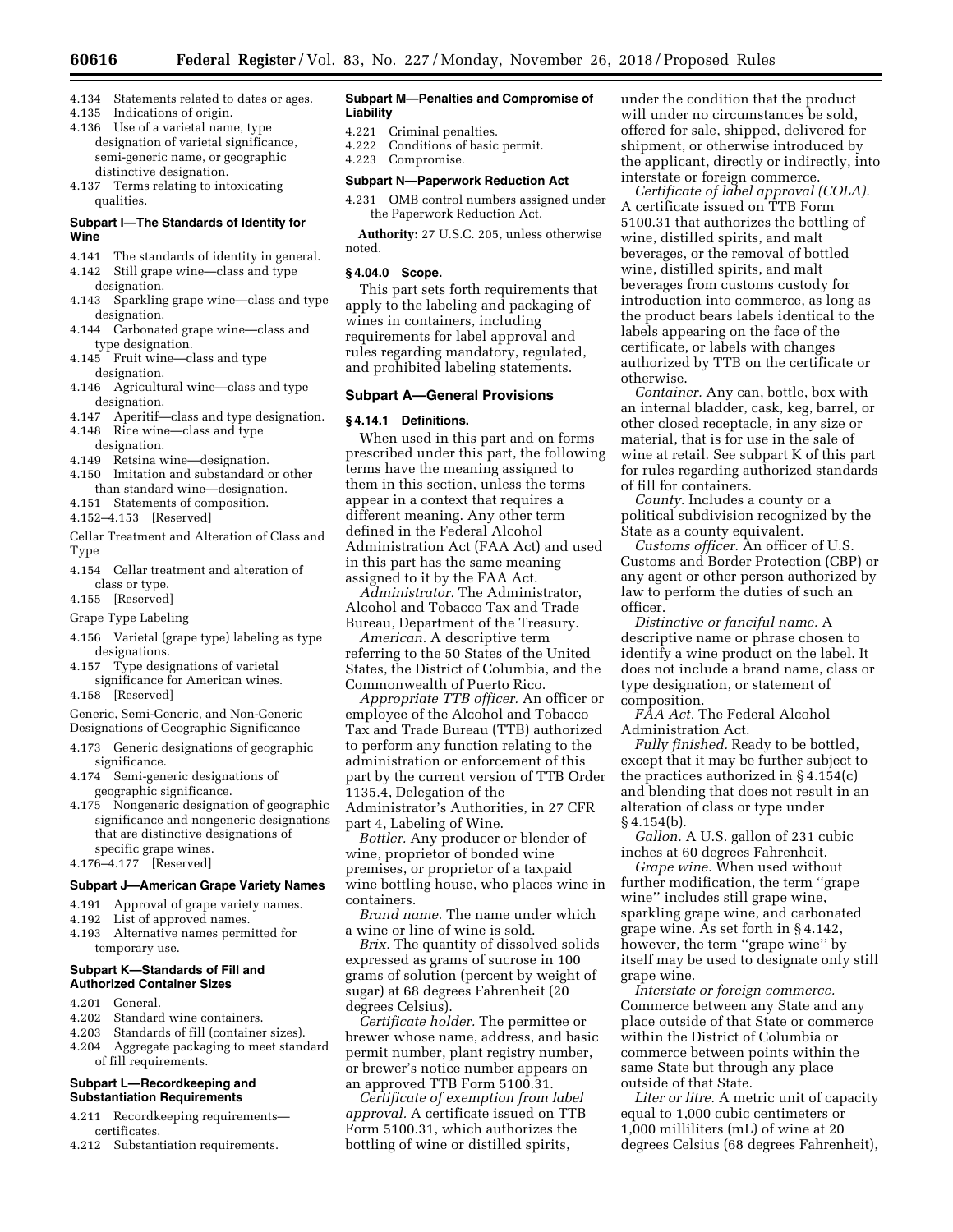and equivalent to 33.814 U.S. fluid ounces.

*Net contents.* The amount, by volume, of wine held in a container.

*Permittee.* Any person holding a basic permit under the FAA Act.

*Person.* Any individual, corporation, partnership, association, joint-stock company, business trust, limited liability company, or other form of business enterprise, including a receiver, trustee, or liquidating agent and including an officer or employee of any agency of a State or political subdivision of a State.

*Pure condensed must.* The dehydrated juice or must of sound, ripe grapes, or other fruit or agricultural products, concentrated to not more than 80° brix, the composition thereof remaining unaltered except for removal of water.

*Restored pure condensed must.* Pure condensed must to which has been added an amount of water not exceeding the amount removed in the dehydration process.

*State.* One of the 50 States of the United States, the District of Columbia, or the Commonwealth of Puerto Rico.

*Total solids.* The degrees Brix of the dealcoholized wine restored to its original volume with water.

*TTB.* The Alcohol and Tobacco Tax and Trade Bureau of the Department of the Treasury.

*United States (U.S.).* The 50 States, the District of Columbia, and the Commonwealth of Puerto Rico.

*Wine.* Section 117(a) of the Federal Alcohol Administration Act (27 U.S.C. 211(a)) defines ''wine'' as any of the following products for nonindustrial use that contain not less than 7 percent and not more than 24 percent alcohol by volume:

(1) Wine as defined in section 610 and section 617 of the Revenue Act of 1918 (26 U.S.C. 5381–5392); and

(2) Other alcoholic beverages not so defined, but made in the manner of wine, including sparkling and carbonated wine, wine made from condensed grape must, wine made from other agricultural products than the juice of sound, ripe grapes, imitation wine, compounds sold as wine, vermouth, cider, perry, and saké.

# **§ 4.24.2 Territorial extent.**

The provisions of this part apply to the 50 States, the District of Columbia, and the Commonwealth of Puerto Rico.

# **§ 4.34.3 General requirements and prohibitions under the FAA Act.**

(a) *Certificates of label approval (COLAs).* Subject to the requirements and exceptions set forth in the

regulations in subpart B of this part, any bottler of wine, and any person who removes wine in containers from customs custody for sale or any other commercial purpose, is required to first obtain from TTB a COLA covering the label(s) on each container.

(b) *Alteration, mutilation, destruction, obliteration, or removal of labels.*  Subject to the requirements and exceptions set forth in the regulations in subpart C of this part, it is unlawful to alter, mutilate, destroy, obliterate, or remove labels on wine containers. This prohibition applies to any person, including retailers, holding wine for sale in interstate or foreign commerce or any person holding wine for sale after shipment in interstate or foreign commerce.

(c) *Labeling requirements for wine.* It is unlawful for any person engaged in business as a producer, blender, importer, or wholesaler of wine, directly or indirectly, or through an affiliate, to sell or ship, or deliver for sale or shipment, or otherwise introduce or receive, in interstate or foreign commerce, or remove from customs custody, any wine in containers, unless the wine is bottled in containers, and the containers are marked, branded, and labeled, in conformity with the regulations in this part.

(d) *Labeled in accordance with this part.* In order to be labeled in accordance with the regulations in this part, a container of wine must be in compliance with the following requirements:

(1) It must bear one or more labels meeting the standards for ''labels'' set forth in subpart D of this part;

(2) One or more of the labels on a container must include the mandatory information set forth in subpart E of this part;

(3) Claims on any label(s), container, or packaging (as defined in § 4.81) must comply with the rules for regulated label statements, as applicable, set forth in subpart F of this part;

(4) Statements or any other representations on any wine label, container, or packaging (as defined in §§ 4.101 and 4.121) may not violate the regulations in subparts G and H of this part regarding certain practices on labeling of wine;

(5) The class and type designation on the label(s), as well as any designation appearing on containers or packaging, must comply with the standards of identity set forth in subpart I of this part; and

(6) The wine in the container must not be adulterated within the meaning of the Federal Food, Drug, and Cosmetic Act.

(e) *Bottled in accordance with this part.* In order to be bottled in accordance with the regulations in this part, the wine must be bottled in authorized standards of fill in containers that meet the requirements of subpart K.

# **§ 4.44.4 [Reserved]**

# **§ 4.54.5 Wines covered by this part.**

The regulations in this part apply to wine containing not less than 7 percent and not more than 24 percent alcohol by volume.

### **§ 4.64.6 Products produced as wine that are not covered by this part.**

Certain wine products do not fall within the definition of a ''wine'' under the FAA Act and are thus not subject to this part. See § 4.7 for related TTB regulations that may apply to these products. See §§ 24.10 and 27.11 of this chapter for the definition of ''wine'' under the Internal Revenue Code.

(a) *Products containing less than 7 percent alcohol by volume.* The regulations in this part do not cover products that would otherwise meet the definition of wine except that they contain less than 7 percent alcohol by volume. Bottlers and importers of alcohol beverages that do not fall within the definition of malt beverages, wine, or distilled spirits under the FAA Act should refer to the applicable labeling regulations for foods issued by the U.S. Food and Drug Administration. See 21 CFR part 101.

(b) *Products containing more than 24 percent alcohol by volume.* Products that would otherwise meet the definition of wine except that they contain more than 24 percent alcohol by volume are classified as distilled spirits and must be labeled in accordance with part 5 of this chapter.

# **§ 4.74.7 Other TTB labeling regulations that apply to wine.**

In addition to the regulations in this part, wine must also comply with the TTB labeling regulations in paragraphs (a) and (b) of this section:

(a) *Health warning statement.*  Alcoholic beverages, including wine, that contain at least one-half of one percent alcohol by volume, must be labeled with a health warning statement in accordance with the Alcoholic Beverage Labeling Act of 1988 (ABLA). The regulations implementing the ABLA are contained in 27 CFR part 16.

(b) *Internal Revenue Code requirements.* The labeling and marking requirements for wine under the Internal Revenue Code are found in 27 CFR part 24, subpart L (for domestic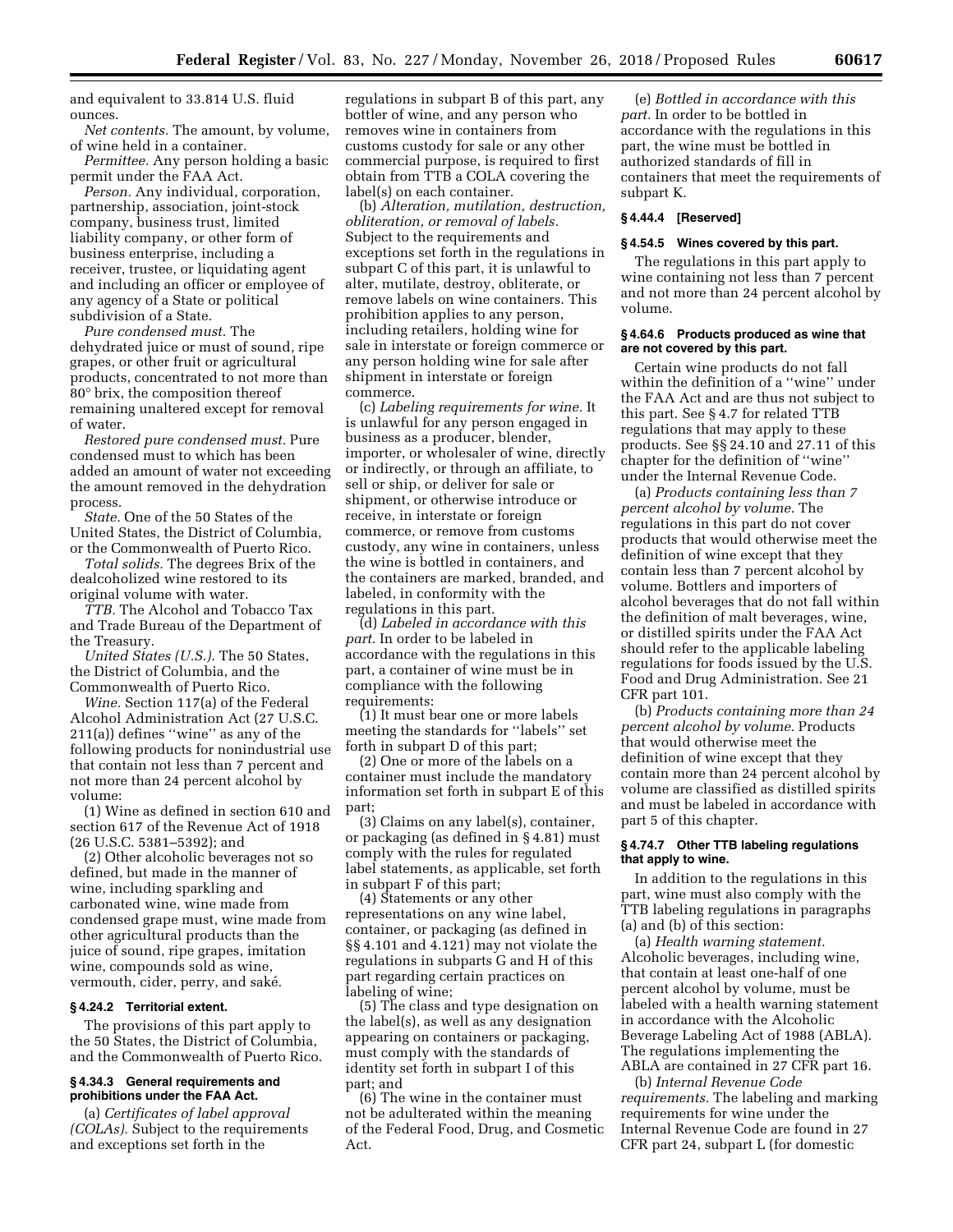wine premises) and 27 CFR part 27, subpart E (for imports).

# **§ 4.84.8 Wine for export.**

Wine that is exported in bond without payment of tax directly from a bonded wine premises or from customs custody is not subject to this part. For purposes of this section, direct exportation in bond does not include exportation after wine has been removed for consumption or sale in the United States, with appropriate tax determination or payment.

### **§ 4.94.9 Compliance with Federal and State requirements.**

(a) *General.* Compliance with the requirements of this part relating to the labeling and bottling of wine does not relieve industry members from responsibility for complying with other applicable Federal and State requirements, including but not limited to those highlighted in paragraphs (b) and (c) of this section.

(b) *Ingredient safety.* While it remains the responsibility of the industry member to ensure that any ingredient used in production of wine complies fully with all applicable U.S. Food and Drug Administration (FDA) regulations pertaining to the safety of food ingredients and additives, the appropriate TTB officer may at any time request documentation to establish such compliance. As set forth in § 4.3(d), wines that are adulterated under the Federal Food, Drug, and Cosmetic Act are not labeled in accordance with this part.

(c) *Containers.* While it remains the responsibility of the industry member to ensure that containers are made of suitable materials that comply with all applicable FDA health and safety regulations for the packaging of beverages for consumption, the appropriate TTB officer may at any time request documentation to establish such compliance.

#### **§ 4.10 Other related regulations.**

(a) *TTB regulations.* Other TTB regulations that relate to wine are listed in paragraphs (a)(1) through (11) of this section:

(1) 27 CFR Part 1—Basic Permit Requirements Under the Federal Alcohol Administration Act, Nonindustrial Use of Distilled Spirits and Wine, Bulk Sales and Bottling of Distilled Spirits;

(2) 27 CFR Part 9—American Viticultural Areas;

(3) 27 CFR Part 12—Foreign Nongeneric Names of Geographic Significance Used in the Designation of Wines;

# (4) 27 CFR Part 13—Labeling Proceedings;

- (5) 27 CFR Part 14—Advertising of Alcohol Beverage Products;
- (6) 27 CFR Part 16—Alcoholic Beverage Health Warning Statement;
- (7) 27 CFR Part 24—Wine; (8) 27 CFR Part 26—Liquors and
- Articles From Puerto Rico and the
- Virgin Islands;
- (9) 27 CFR Part 27—Importation of Distilled Spirits, Wines, and Beer;
- (10) 27 CFR Part 28—Exportation of Alcohol; and
- (11) 27 CFR Part 71—Rules of Practice in Permit Proceedings.

(b) *Other Federal regulations.* The regulations listed in paragraphs (b)(1) through (9) of this section issued by other Federal agencies also may apply:

(1) 7 CFR Part 205—National Organic Program;

(2) 19 CFR Part 11—Packing and Stamping; Marking;

(3) 19 CFR Part 102—Rules of Origin; (4) 19 CFR Part 134—Country of Origin Marking;

(5) 21 CFR Part 1—General Enforcement Provisions, Subpart H, Registration of Food Facilities, and Subpart I, Prior Notice of Imported Food;

(6) 21 CFR Parts 70–82, which pertain to food and color additives;

(7) 21 CFR Part 101—Food Labeling; (8) 21 CFR Part 110—Current Good Manufacturing Practice in Manufacturing Packing, or Holding Human Food; and

(9) 21 CFR Parts 170–189, which pertain to food additives and secondary direct food additives.

#### **§ 4.11 Forms.**

(a) *General.* TTB prescribes and makes available all forms required by this part. Any person completing a form must provide all of the information required by each form as indicated by the headings on the form and the instructions for the form. Each form must be filed in accordance with this part and the instructions for the form.

(b) *Electronically filing forms.* The forms required by this part can be filed electronically by using TTB's online filing systems: COLAs Online and Formulas Online. Anyone who intends to use one of these online filing systems must first register to use the system by accessing the TTB website at *[https://](https://www.ttb.gov) [www.ttb.gov.](https://www.ttb.gov)* 

(c) *Obtaining paper forms.* Forms required by this part are available for printing through the TTB website (*<https://www.ttb.gov>*) or by mailing a request to the Alcohol and Tobacco Tax and Trade Bureau, National Revenue Center, 550 Main Street, Room 8002, Cincinnati, OH 45202.

# **§ 4.12 Delegations of the Administrator.**

Most of the regulatory authorities of the Administrator contained in this part are delegated to ''appropriate TTB officers.'' To find out which officers have been delegated specific authorities, see the current version of TTB Order 1135.4, Delegation of the Administrator's Authorities in 27 CFR part 4, Labeling of Wine. Copies of this order can be obtained by accessing the TTB website (*<https://www.ttb.gov>*) or by mailing a request to the Alcohol and Tobacco Tax and Trade Bureau, National Revenue Center, 550 Main Street, Room 8002, Cincinnati, OH 45202.

# **Subpart B—Certificates of Label Approval and Certificates of Exemption From Label Approval**

**Requirements for Wine Bottled in the United States** 

### **§ 4.21 Requirement for certificates of label approval (COLAs) for wine bottled in the United States.**

(a) This section applies to wine bottled in the United States, outside of customs custody.

(b) No person may bottle wine without first applying for and obtaining a certificate of label approval issued by the appropriate TTB officer. This requirement applies to wine produced and bottled in the United States and to wine imported in bulk and bottled in the United States. Bottlers may obtain an exemption from this requirement only if they satisfy the conditions set forth in § 4.23.

#### **§ 4.22 Rules regarding certificates of label approval (COLAs) for wine bottled in the United States.**

(a) *What a COLA authorizes.* An approved TTB Form 5100.31 authorizes the bottling of a wine covered by the COLA as long as the container bears labels identical to the labels appearing on the face of the COLA, or labels with changes authorized by TTB on the COLA or otherwise. The list of allowable changes can be found at *[https://www.ttb.gov.](https://www.ttb.gov)* 

(b) *What a COLA does not do.* Among other things, the issuance of a COLA does not:

(1) Confer trademark protection; (2) Relieve the certificate holder from its responsibility to ensure that all ingredients used in the production of the wine comply with applicable requirements of the U.S. Food and Drug Administration with regard to ingredient safety; or

(3) Relieve the certificate holder from liability for violations of the FAA Act, the Alcoholic Beverage Labeling Act,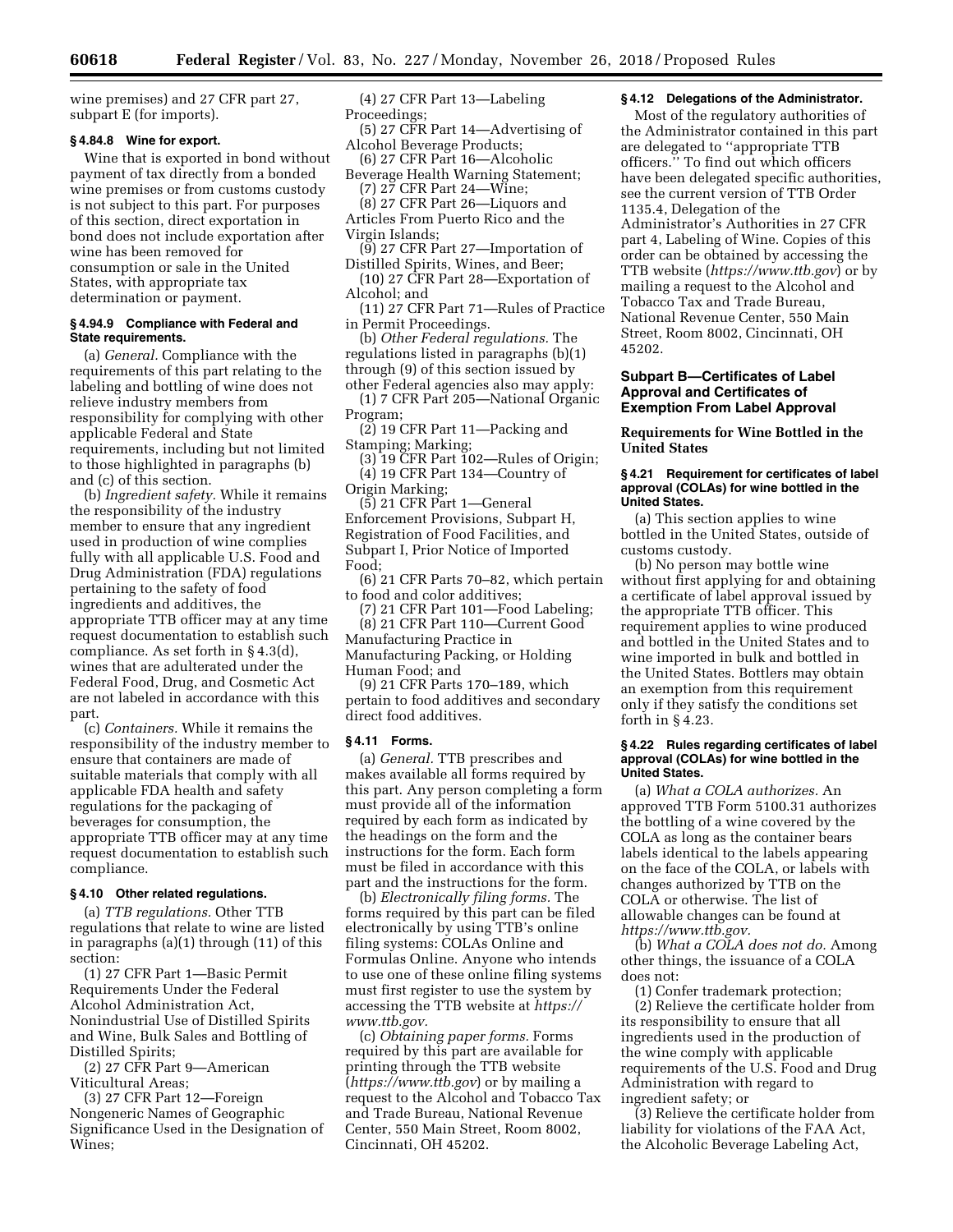the Internal Revenue Code, or related regulations and rulings.

(i) The issuance of a COLA does not mean that TTB has verified the accuracy of any representations or claims made on the label with respect to the product in the container. It is the responsibility of the applicant to ensure that all information on the application is true and correct, and that all labeling representations and claims are truthful, accurate, and not misleading with respect to the product in the container.

(ii) A wine may be mislabeled even when the label is covered by a COLA. For example, if the label on the container contains representations that are false or misleading when applied to the product in the container, the wine is not labeled in accordance with the regulations in this part, even if it is covered by a COLA.

(c) *When to obtain a COLA.* The COLA must be obtained prior to bottling. No producer or blender of wine, proprietor of bonded wine premises or proprietor of a taxpaid wine bottling house may bottle wine, or remove wine from the premises where bottled, unless a COLA has been obtained.

(d) *Application for a COLA.* The bottler may apply for a COLA by submitting an application to TTB on Form 5100.31, in accordance with the instructions on the form. The bottler may apply for a COLA either electronically by accessing TTB's online system, COLAs Online, at TTB's website (*<https://www.ttb.gov>*) or by submitting the paper form. For procedures regarding the issuance of COLAs, see part 13 of this chapter.

#### **§ 4.23 Application for exemption from label approval for wines bottled in the United States.**

(a) *Exemption.* A producer or blender of wine, proprietor of bonded wine premises, or proprietor of a taxpaid wine bottling house may apply for exemption from the labeling requirements of this part, if the bottler shows, to the satisfaction of the appropriate TTB officer, that the wine to be bottled will be offered for sale only within the State in which it is bottled and will not be sold, offered for sale, or shipped or delivered for shipment, or otherwise introduced, in interstate or foreign commerce.

(b) *Application required.* The bottler must file an application on TTB Form 5100.31 for exemption from label approval before bottling the wine. The bottler may apply for a certificate of exemption from label approval either electronically, by accessing TTB's online system, COLAs Online, at

*[https://www.ttb.gov,](https://www.ttb.gov)* or by using the paper form. For procedures regarding the issuance of certificates of exemption from label approval, see part 13 of this chapter.

(c) *Labeling of wines covered by certificate of exemption.* The application for a certificate of exemption from label approval requires that the applicant identify the State in which the product will be sold. As a condition of receiving exemption from label approval, the label covered by an approved certificate of exemption must include the statement ''For sale in [name of State] only.'' See § 24.257 of this chapter for additional labeling rules that apply to wines covered by a certificate of exemption.

# **Requirements for Wine Imported in Containers**

### **§ 4.24 Certificates of label approval (COLAs) for wine imported in containers.**

(a) *Application requirement.* Any person removing wine in containers from customs custody for consumption must first apply for and obtain a COLA covering the wine from the appropriate TTB officer.

(b) *Release of wine from customs custody.* Wine imported in containers is not eligible for release from customs custody for consumption, and no person may remove such wine from customs custody for consumption, unless the person removing the wine has obtained and is in possession of a COLA covering the wine.

(c) *Filling requirements.* If filing electronically, the importer must file with U.S. Customs and Border Protection (CBP), at the time of filing the customs entry, the TTB-assigned identification number of the valid COLA that corresponds to the label on the brand or lot of wine to be imported. If the importer is not filing electronically, the importer must provide a copy of the COLA to CBP at the time of entry. In addition, the importer must provide a copy of the applicable COLA, and proof of the certificate holder's authorization if applicable, upon request by the appropriate TTB officer or a customs officer.

(d) *Scope of this section.* The COLA requirement imposed by this section applies only to wine that is removed for sale or any other commercial purpose. Wine that is imported in containers is not eligible for a certificate of exemption from label approval. See 27 CFR 27.49, 27.74, and 27.75 for labeling exemptions applicable to certain imported samples of wine.

(e) *Relabeling in customs custody.*  Containers of wine in customs custody

that are required to be covered by a COLA but are not labeled in conformity with a COLA must be relabeled, under the supervision and direction of customs officers, prior to their removal from customs custody for consumption.

#### **§ 4.25 Rules regarding certificates of label approval (COLAs) for wine imported in containers.**

(a) *What a COLA authorizes.* An approved TTB Form 5100.31 authorizes the use of the labels covered by the COLA on containers of wine, as long as the container bears labels identical to the labels appearing on the face of the COLA, or labels with changes authorized by the form or otherwise authorized by TTB.

(b) *What a COLA does not do.* Among other things, the issuance of a COLA does not:

(1) Confer trademark protection; (2) Relieve the certificate holder from its responsibility to ensure that all ingredients used in the production of the wine comply with applicable requirements of the U.S. Food and Drug Administration with regard to ingredient safety; or

(3) Relieve the certificate holder from liability for violations of the FAA Act, the Alcoholic Beverage Labeling Act, the Internal Revenue Code, or related regulations and rulings.

(i) The issuance of a COLA does not mean that TTB has verified the accuracy of any representations or claims made on the label with respect to the product in the container. It is the responsibility of the applicant to ensure that all information on the application is true and correct and that all labeling representations and claims are truthful, accurate, and not misleading with respect to the product in the container.

(ii) A wine may be mislabeled even when the label is covered by a COLA. For example, if the label on the container contains representations that are false or misleading when applied to the product in the container, the wine is not labeled in accordance with the regulations in this part, even if it is covered by a COLA.

(c) *When to obtain a COLA.* The COLA must be obtained prior to the removal of wine in containers from customs custody for consumption.

(d) *Application for a COLA.* The person responsible for the importation of wine must obtain approval of the labels by submitting an application to TTB on Form 5100.31. A person may apply for a COLA either electronically by accessing TTB's online system, COLAs Online, at TTB's website (*<https://www.ttb.gov>*) or by submitting the paper form. For procedures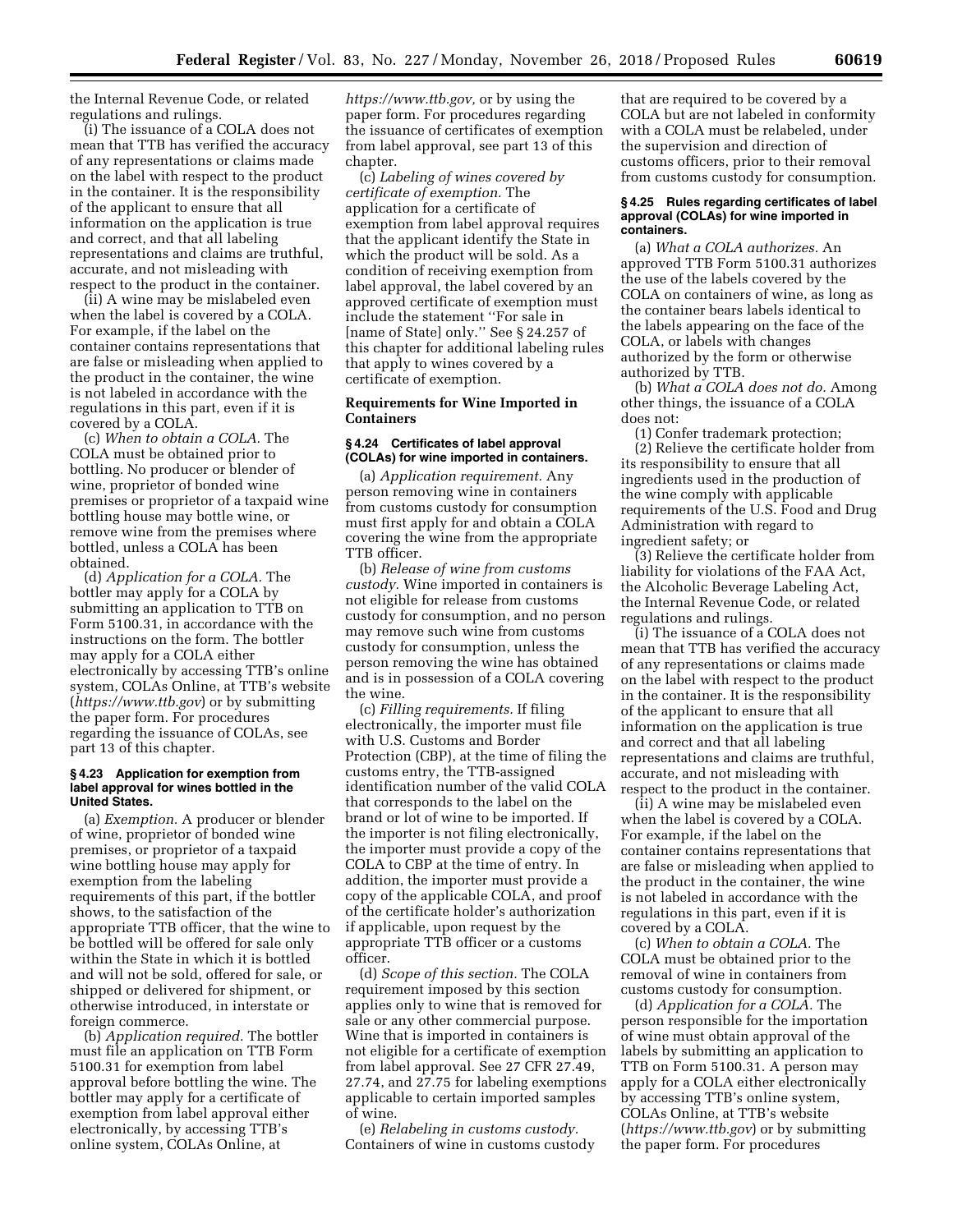regarding the issuance of COLAs, see part 13 of this chapter.

# **Administrative Rules**

# **§ 4.27 Presenting Certificates of Label Approval (COLAs) to Government officials.**

A certificate holder must present the original or a paper or electronic copy of the appropriate COLA upon the request of any duly authorized representative of the United States Government.

### **§ 4.28 Formulas, samples, and documentation.**

(a) Prior to or in conjunction with the review of an application for a COLA on TTB Form 5100.31, the appropriate TTB officer may require a bottler or importer to submit a formula, the results of laboratory testing of the wine, or a sample of any wine or ingredients used in producing a wine. The appropriate TTB officer also may request such information or samples after the issuance of such COLA, or in connection with any wine that is required to be covered by a COLA. A formula may be filed electronically by using Formulas Online, or it may be submitted on paper on Form 5100.51. See § 4.11 for more information on forms and Formulas Online.

(b) Upon request of the appropriate TTB officer, a bottler or importer must submit a full and accurate statement of the contents of any container to which labels are to be or have been affixed, as well as any other documentation on any issue pertaining to whether the wine is labeled in accordance with this part.

### **§ 4.29 Personalized labels.**

(a) *General.* Applicants for label approval may obtain permission from TTB to make certain changes in order to personalize labels without having to resubmit labels for TTB approval. Personalized labels may contain a personal message, picture, or other artwork that is specific to the consumer who is purchasing the product. For example, a winery may offer individual or corporate customers labels that commemorate an event such as a wedding or grand opening.

(b) *Application.* Any person who intends to offer personalized labels must submit a template for the personalized label with the application for label approval, and must note on the application a description of the specific personalized information that may change.

(c) *Approval of personalized label.* If the application complies with the regulations, TTB will issue a certificate of label approval (COLA) with a qualification allowing the personalization of labels. The

qualification will allow the certificate holder to add or change items on the personalized label such as salutations, names, graphics, artwork, congratulatory dates and names, or event dates without applying for a new COLA. All of these items on personalized labels must comply with the regulations of this part.

(d) *Changes not allowed to personalized labels.* Approval of an application to personalize labels does not authorize the addition of any information that discusses either the alcohol beverage or characteristics of the alcohol beverage or that is inconsistent with or in violation of the provisions of this part or any other applicable provision of law or regulations.

### **§ 4.30 Certificates of origin, identity, and proper cellar treatment of wine.**

(a) *Certificate of origin and identity.*  Wine imported in containers is not eligible for release from customs custody for consumption, and no person may remove such wine from customs custody for consumption, unless that person has obtained and is in possession of an invoice accompanied by a certificate of origin issued by an official duly authorized by the appropriate foreign government, if that country requires the issuance of such a certificate for wine exported from that country. The certificate must certify as to the identity of the wine and that the wine has been produced in compliance with the laws of the foreign country regulating the production of the wine for home consumption.

(b) *Certification of proper cellar treatment of natural wine—*(1) *General.*  An importer of wine may be required to have in its possession at the time of release of the wine from customs custody a certification, or may have to comply with other conditions prescribed in § 27.140 of this chapter, regarding proper cellar treatment. If certification is required for imported wine under § 27.140 of this chapter, the importer must provide a copy of that certification to TTB as follows:

(i) The importer must include a copy of the certification with the application for a certificate of label approval (COLA) for the wine that is submitted under § 13.21 of this chapter; or

(ii) If a certification for the wine in question was not available when the importer submitted the application for label approval, the importer must submit a copy of the certification to the appropriate TTB officer before the first shipment of the wine is released from customs custody.

(2) *Validity of certification.* A certification submitted under paragraph (b)(1) of this section is valid for multiple shipments of imported wine as long as the wine is of the same brand and class or type; was made by the same producer; was subjected to the same cellar treatment; and conforms to the statements made on the certification. Accordingly, if the cellar treatment applied to the wine changes and a new certification under § 27.140 of this chapter is required, the importer must submit a new certification to TTB even if a new COLA is not required.

(3) *Use of certification.* TTB may use the information from a certification for purposes of verifying the appropriate class and type designation of the wine under the labeling provisions of this part. TTB will make certifications submitted under paragraph (b)(1) of this section available to the public on the TTB website at *[https://www.ttb.gov.](https://www.ttb.gov)* 

(c) *Retention of certificates—wine imported in containers.* The importer of wine imported in containers must retain for five years following the date of the removal of the bottled wine from customs custody copies of the certificates (and accompanying invoices, if required) required by paragraphs (a) and (b) of this section, and must provide them upon request of the appropriate TTB officer or a customs officer.

(d) *Wine imported in bulk for bottling in the United States.* Wine that would be required under paragraphs (a) and (b) of this section to be covered by a certificate of origin and identity and/or a certification of proper cellar treatment and that is imported in bulk for bottling in the United States may be removed from the premises where bottled only if the bottler possesses a certificate of origin and identity and/or a certification of proper cellar treatment of natural wine applicable to the wine, issued by the appropriate entity as set forth in paragraphs (a) and (b) of this section and § 27.140 of this chapter respectively, applicable to the wine that provides the same information as a certificate required under paragraphs (a) and (b) of this section and § 27.140 of this chapter, would provide for like wine imported in bottles.

(e) *Retention of wine certificates wine in bulk.* The bottler of wine imported in bulk must retain, for five years following the removal of such wine from the premises where bottled, copies of the certificates required by paragraphs (a) and (b) of this section, and must provide them upon request of the appropriate TTB officer.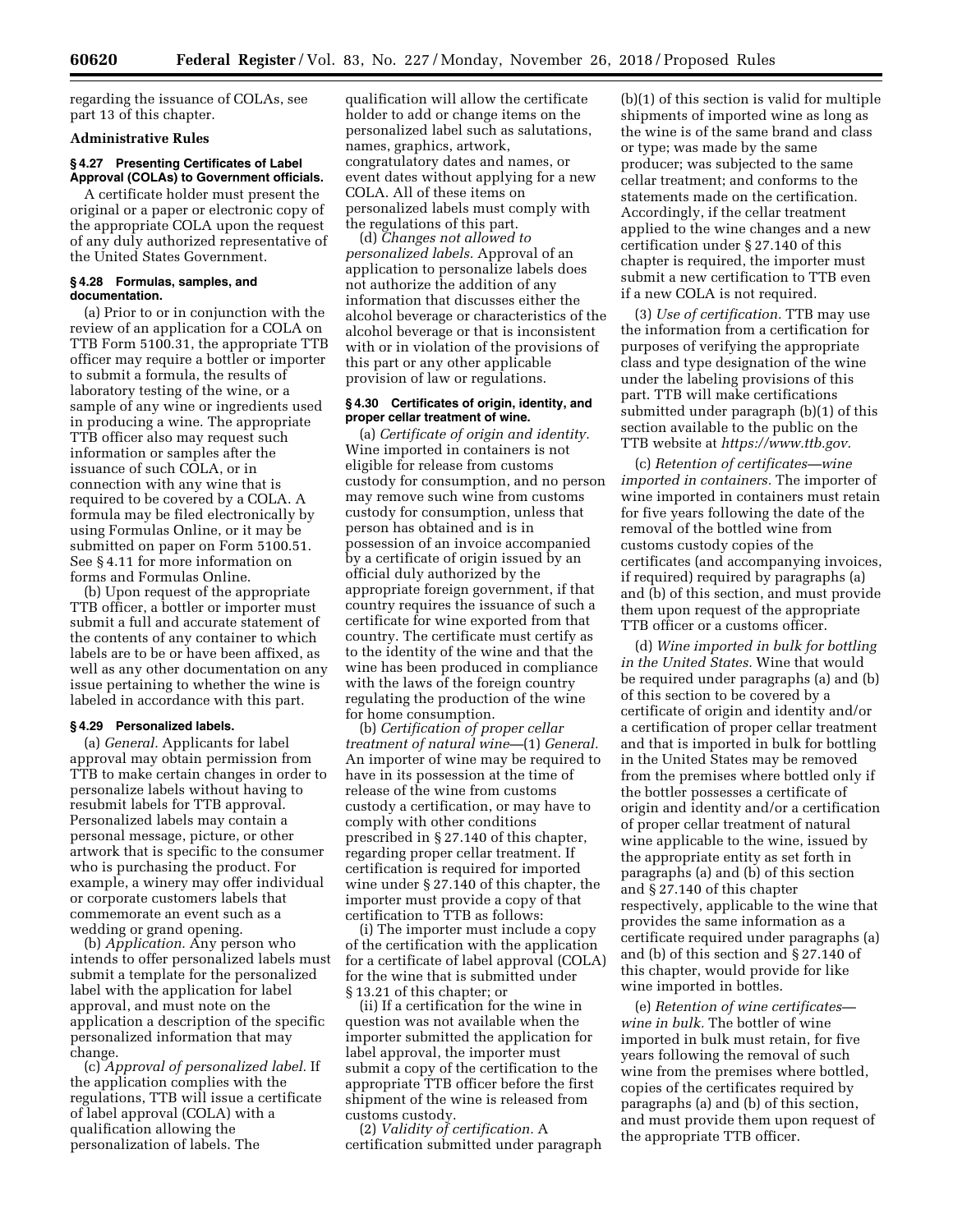# **Subpart C—Alteration of Labels, Relabeling, and Adding Information to Containers**

#### **§ 4.41 Alteration of labels.**

(a) *Prohibition.* It is unlawful for any person to alter, mutilate, destroy, obliterate or remove any mark, brand, or label on wine in containers held for sale in interstate or foreign commerce, or held for sale after shipment in interstate or foreign commerce, except as authorized by § 4.42, § 4.43, or § 4.44, or as otherwise authorized by Federal law.

(b) *Authorized relabeling.* For purposes of the relabeling activities authorized by this subpart, the term ''relabel'' includes the alteration, mutilation, destruction, obliteration, or removal of any existing mark, brand, or label on the container, as well as the addition of a new label (such as a sticker that adds information about the product or information engraved on the container) to the container, and the replacement of a label with a new label bearing identical information.

(c) *Obligation to comply with other requirements.* Authorization to relabel under this subpart in no way authorizes the placement of labels on containers that do not accurately reflect the brand, bottler, identity, or other characteristics of the product; nor does it relieve the person conducting the relabeling operations from any obligation to comply the regulations in this part and with State or local law, or to obtain permission from the owner of the brand where otherwise required.

#### **§ 4.42 Authorized relabeling activities by proprietors of bonded wine premises and importers.**

(a) *Relabeling at bonded wine premises.* Proprietors of bonded wine premises may relabel domestically bottled wine prior to removal from, and after return to bond at, the bonded wine premises, with labels covered by a certificate of label approval (COLA) without obtaining separate permission from TTB for the relabeling activity.

(b) *Relabeling after removal from bonded wine premises.* Proprietors of bonded wine premises may relabel domestically bottled wine after removal from bonded wine premises with labels covered by a COLA, without obtaining separate permission from TTB for the relabeling activity.

(c) *Relabeling in customs custody.*  Under the supervision of customs officers, imported wine in containers in customs custody may be relabeled without obtaining separate permission from TTB for the relabeling activity. Such containers must bear labels covered by a COLA upon their removal

from customs custody for consumption. See § 4.24(b).

(d) *Relabeling after removal from customs custody.* Imported wine in containers may be relabeled by the importer thereof after removal from customs custody without obtaining separate permission from TTB for the relabeling activity, as long as the labels are covered by a COLA.

#### **§ 4.43 Relabeling activities that require separate written authorization from TTB.**

Any persons holding wine for sale who need to relabel the containers but are not eligible to obtain a certificate of label approval to cover the labels that they wish to affix to the containers may apply for written permission for the relabeling of wine containers. The appropriate TTB officer may permit relabeling of wine in containers if the facts show that the relabeling is for the purpose of compliance with the requirements of this part or State law. The written application must include copies of the original and proposed new labels; the circumstances of the request, including the reason for relabeling; the number of containers to be relabeled; the location where the relabeling will take place; and the name and address of the person who will be conducting the relabeling operations.

### **§ 4.44 Adding a label or other information to a container that identifies the wholesaler, retailer, or consumer.**

Any label or other information that identifies the wholesaler, retailer, or consumer of the wine may be added to containers (by the addition of stickers, engraving, stenciling, etc.) without prior approval from TTB and without being covered by a certificate of label approval or certificate of exemption from label approval. Such information may be added before or after the containers have been removed from bonded wine premises or released from customs custody. The information added:

(a) May not violate the provisions of subpart F, G, or H of this part;

(b) May not contain any reference to the characteristics of the product; and

(c) May not be added to the container in such a way that it obscures any other labels on the container.

### **Subpart D—Label Standards**

#### **§ 4.51 Firmly affixed requirements.**

Any label that is not an integral part of the container must be affixed to the container in such a way that it cannot be removed without thorough application of water or other solvents.

# **§ 4.52 Legibility and other requirements for mandatory information on labels.**

(a) *Readily legible.* Mandatory information on labels must be readily legible to potential consumers under ordinary conditions.

(b) *Separate and apart.* Mandatory information on labels, except brand names, must be separate and apart from any additional information. This does not preclude the addition of brief optional phrases of additional information as part of the class or type designation (such as, ''premium wine''), the name and address statement (such as, ''Proudly produced and bottled by ABC Winemaking Co. in Napa, CA, for over 30 years'') or other information required by § 4.63(a) and (b), as long as the additional information does not detract from the prominence of the mandatory information. The statements required by § 4.63(c) may not include additional information.

(c) *Contrasting background.*  Mandatory information must appear in a color that contrasts with the background on which it appears, except that if the net contents are blown into a glass container, they need not be contrasting. The color of the container and of the wine must be taken into account if the label is transparent or if mandatory label information is etched, engraved, sandblasted, or otherwise carved into the surface of the container or is branded, stenciled, painted, printed, or otherwise directly applied on to the surface of the container. Examples of acceptable contrasts are:

(1) Black lettering appearing on a white or cream background; or

(2) White or cream lettering appearing on a black background.

(d) *Capitalization.* Except for the aspartame statement when required by § 4.63(b)(4), which must appear in all capital letters, mandatory information prescribed by this part may appear in all capital letters, in all lower-case letters, or in mixed-case using both capital and lower-case letters.

#### **§ 4.53 Type size of mandatory information.**

All capital and lowercase letters in statements of mandatory information on labels must meet the following type size requirements:

(a) *Minimum type size—*(1) *Containers of more than 187 milliliters.*  All mandatory information (including the alcohol content statement) must be in script, type, or printing that is at least two millimeters in height.

(2) *Containers of 187 milliliters or less.* All mandatory information (including the alcohol content statement) must be in script, type, or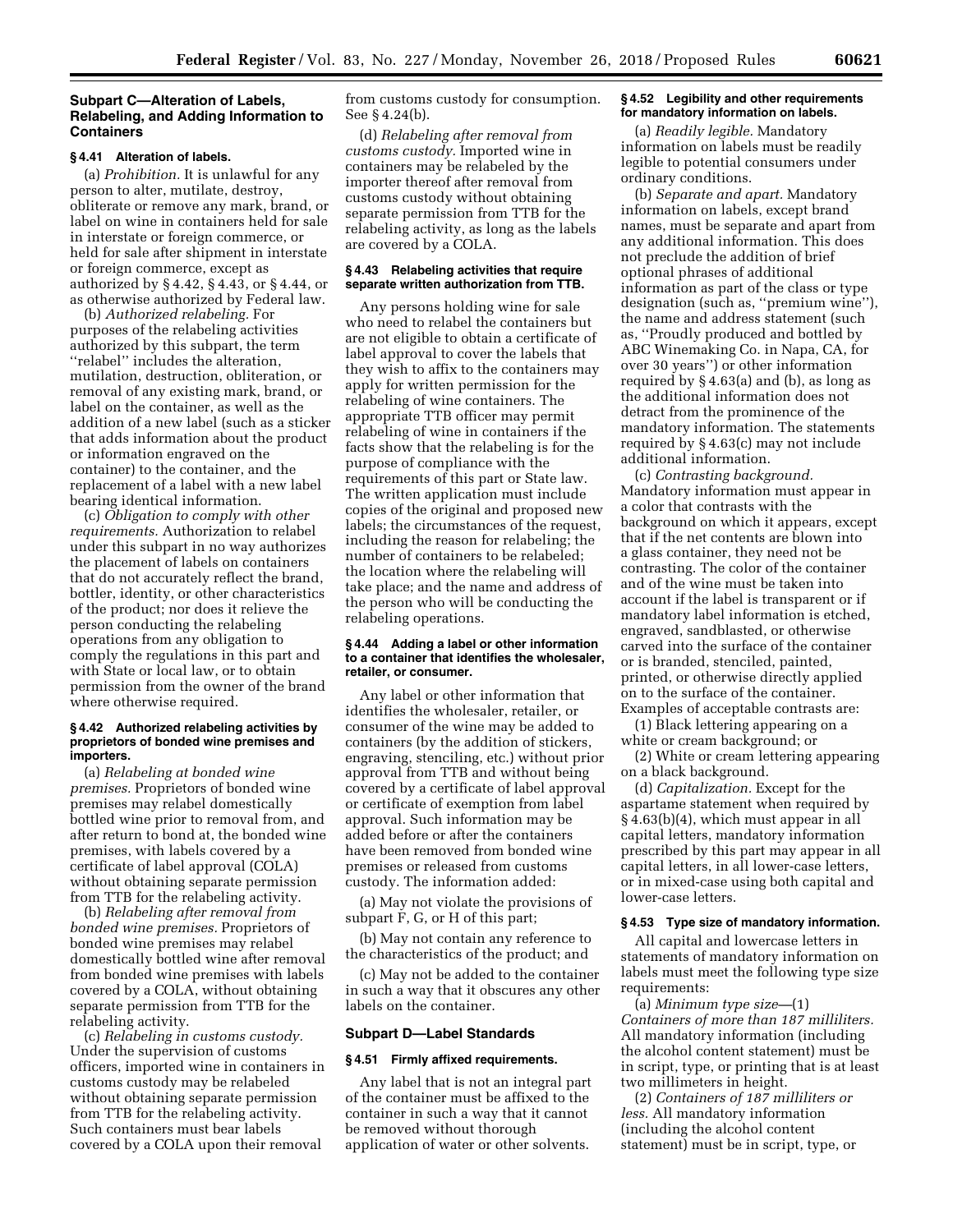printing that is at least one millimeter in height.

(b) *Maximum type size for alcohol content statement.* The alcohol content statement on containers of five liters or less may not appear in script, type, or printing that is more than three millimeters in height.

# **§ 4.54 Visibility of mandatory information.**

Mandatory information on a label must be readily visible and may not be covered or obscured in whole or in part. See § 4.62 for rules regarding packaging of containers (including cartons, coverings, and cases). See part 14 of this chapter for regulations pertaining to advertising materials.

### **§ 4.55 Language requirements.**

(a) *General.* Mandatory information must appear in the English language, with the exception of the brand name and except as provided in paragraphs (c) and (d) of this section.

(b) *Foreign languages.* Additional statements in a foreign language, including translations of mandatory information that appears elsewhere in English on the label, are allowed on labels and containers as long as they do not in any way conflict with, or contradict, the requirements of this part.

(c) *Wine for consumption in the Commonwealth of Puerto Rico.*  Mandatory information may be stated solely in the Spanish language on labels of wine bottled for consumption within the Commonwealth of Puerto Rico.

(d) *Exception for country of origin.*  The country or countries of origin may appear in a language other than English when allowed by U.S. Customs and Border Protection regulations.

#### **§ 4.56 Additional information.**

Information (other than mandatory information) that is truthful, accurate, and specific, and that does not violate subpart F, G, or H of this part, may appear on labels. Such additional information may not conflict with, modify, qualify or restrict mandatory information in any manner.

# **Subpart E—Mandatory Label Information**

# **§ 4.61 What constitutes a label for purposes of mandatory information.**

(a) *Label.* Certain information as outlined in § 4.63, must appear on a label. When used in this part for purposes of determining where mandatory information must appear, the term ''label'' includes:

(1) Material affixed to the container, whether made of paper, plastic film, or other matter;

(2) For purposes of the net contents statement and the name and address statement only, information blown, embossed, or molded into the container as part of the process of manufacturing the container;

(3) Information etched, engraved, sandblasted, or otherwise carved into the surface of the container; and

(4) Information branded, stenciled, painted, printed, or otherwise directly applied onto the surface of the container.

(b) I*nformation appearing elsewhere on the container.* Information appearing on the following parts of the container is subject to all of the restrictions and prohibitions set forth in subparts F, G, and H of this part, but will not satisfy any requirements for mandatory information that must appear on labels in this part:

(1) Material affixed to, or information appearing on, the bottom surface of the container;

(2) Caps, corks, or other closures unless authorized to bear mandatory information by the appropriate TTB officer; and

(3) Foil or heat shrink bottle capsules. (c) *Materials not firmly affixed to the container.* Any materials that accompany the container to the consumer but are not firmly affixed to the container, including booklets, leaflets, and hang tags, are not ''labels'' for purposes of this part. Such materials are instead subject to the advertising regulations in part 14 of this chapter.

#### **§ 4.62 Packaging (cartons, coverings, and cases).**

(a) *General.* The term ''packaging'' includes any covering, carton, case, carrier, or other packaging of wine containers used for sale at retail, but does not include shipping cartons or cases that are not intended to accompany the container to the consumer.

(b) *Prohibition.* Any packaging of wine containers may not contain any statement, design, device, or graphic, pictorial, or emblematic representation that violates the provisions of subpart F, G, or H of this part.

(c) *Requirements for closed packaging.* If containers are enclosed in closed packaging, including sealed opaque coverings, cartons, cases, carriers, or other packaging used for sale at retail, such packaging must bear all mandatory label information required on the label under § 4.63.

(1) Packaging is considered closed if the consumer must open, rip, untie, unzip, or otherwise manipulate the package to remove the container in

order to view any of the mandatory information.

(2) Packaging is not considered closed if a consumer could view all of the mandatory information on the container by merely lifting the container up, or if the packaging is transparent or designed in a way that all of the mandatory information can be easily read by the consumer without having to open, rip, untie, unzip, or otherwise manipulate the package.

(d) *Packaging that is not closed.* The following requirements apply to packaging that is not closed.

(1) The packaging may display any information that is not in conflict with the label on the container that is inside the packaging.

(2) If the packaging displays a brand name, it must display the brand name in its entirety. For example, if a brand name is required to be modified with additional information on the container, the packaging must also display the same modifying language.

(3) If the packaging displays a class or type designation, it must be identical to the class or type designation appearing on the container. For example, if the packaging displays a class or type designation for a specialty product for which a statement of composition is required on the container, the packaging must include the statement of composition as well.

(e) *Labeling of containers within the packaging.* The container within the packaging is subject to all labeling requirements of this part, including mandatory labeling information requirements, regardless of whether the packaging bears such information.

#### **§ 4.63 Mandatory label information.**

(a) *Mandatory information.* Wine containers must bear a label or labels (as defined in § 4.61(a)) containing the following information:

(1) Brand name in accordance with § 4.64;

(2) Class, type, or other designation, in accordance with subpart I of this part;

(3) Alcohol content, in accordance with  $$4.65$ 

(4) A statement of the origin and percentage by volume of imported wine on blends of American and imported wine, if any reference is made to the presence of imported wine on the container;

(5) Name and address of the bottler or importer, in accordance with § 4.66, § 4.67, or § 4.68 as applicable; and

(6) Net contents (which may be blown, embossed, or molded into the container as part of the process of manufacturing the container) in accordance with § 4.70.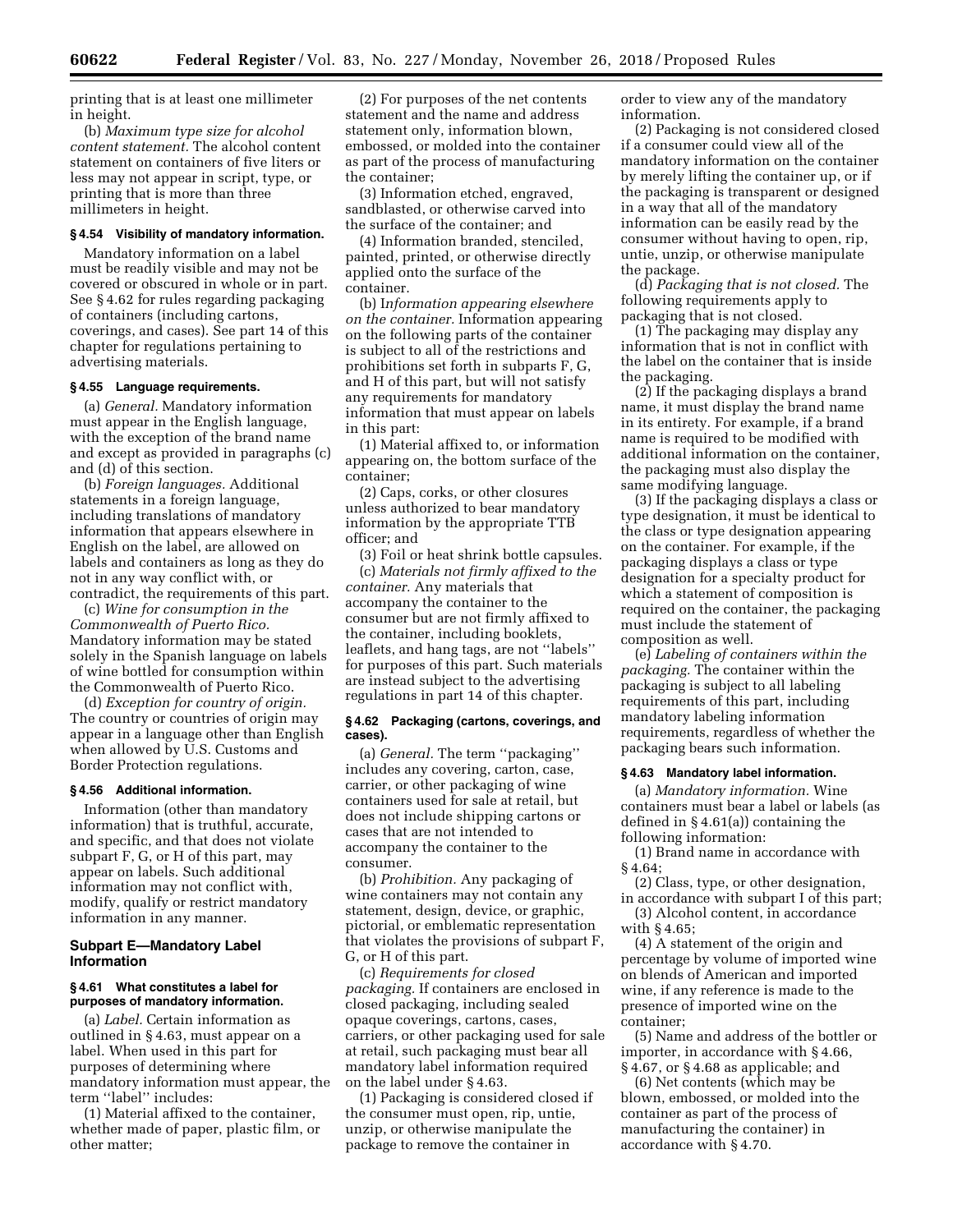(b) *Appellations of origin.* An appellation of origin in accordance with §§ 4.88 through 4.91 of this part must be stated on the label of each container in the same field of vision as the class, type, or other designation prescribed by paragraph (a)(2) of this section if:

(1) A grape wine is labeled with a class, type or other designation pursuant to  $§$  4.62(a)(2) that is:

(i) A varietal (grape type), as provided for in § 4.156;

(ii) A type designation of varietal significance, as provided in § 4.157;

(iii) A semi-generic type designation, as provided in § 4.184; or

(2) The wine is labeled with a vintage date, pursuant to § 4.95.

(c) *Disclosure of certain ingredients.*  Certain ingredients must be declared on a label, without the inclusion of any additional information as part of the statement, as follows:

(1) *FD&C Yellow No. 5.* If a wine contains the coloring material FD&C Yellow No. 5, the label must include a statement to that effect, such as ''''FD&C Yellow No. 5'' or ''Contains FD&C Yellow No. 5.''

(2) *Cochineal extract or carmine.* If a wine contains the color additive cochineal extract or the color additive carmine, the label must include a statement to that effect, using the respective common or usual name (such as, ''contains cochineal extract'' or ''contains carmine''). This requirement applies to labels when either of the coloring materials is used in wine that is removed from bottling premises or from customs custody on or after April 16, 2013.

(3) *Sulfites.* If a wine contains 10 or more parts per million of sulfur dioxide or other sulfiting agent measured as total sulfur dioxide, the label must include a statement to that effect. Examples of acceptable statements are ''Contains sulfites'' or ''Contains (a) sulfiting agent(s)'' or a statement identifying the specific sulfiting agent. The alternative terms ''sulphites'' or ''sulphiting'' may be used.

(4) *Aspartame.* If the wine contains aspartame, the label must include the following statement, in capital letters, separate and apart from all other information: ''PHENYLKETONURICS: CONTAINS PHENYLALANINE.''

# **§ 4.64 Brand name.**

(a) *Requirement.* The wine label must include a brand name. If the wine is not sold under a brand name, the name of the bottler or importer, as applicable, appearing in the name and address statement is treated as the brand name.

(b) *Misleading brand names.* Labels may not include any misleading brand

names. A brand name is misleading if it creates (by itself or in association with other printed or graphic matter) any erroneous impression or inference as to the age, origin, identity, or other characteristics of the wine. A brand name may be found to be misleading by itself or in association with other printed or graphic matter. With the exception of geographic brand names discussed in paragraph (c) of this section, a brand name that would otherwise be misleading may be qualified with the word ''brand'' or with some other qualification that adequately dispels any misleading impression that might otherwise be created.

(c) *Geographic brand names.* (1) Except as otherwise provided in paragraph (c)(2) of this section, a wine container may not bear a brand name of viticultural significance unless the wine meets the appellation of origin requirements for the geographic area named. (See §§ 4.88–4.91 and §§ 4.96– 4.98 for the appellation of origin requirements.)

(2) For brand names of viticultural significance used in COLAs issued prior to July 7, 1986, such a brand name may appear on a wine container if:

(i) The wine meets the appellation of origin requirements for the geographic area named;

(ii) The wine is labeled with an appellation of origin, in accordance with §§ 4.88–4.91 and §§ 4.96–4.98, that is:

(A) A county or a viticultural area, if the brand name bears the name of a geographic area smaller than a State; or

 $(\tilde{B})$   $\tilde{A}$  State, county, or a viticultural area, if the brand name bears a State name; or

(iii) The wine is labeled with some other statement that the appropriate TTB officer finds to be sufficient to dispel the impression that the geographic area suggested by the brand name is indicative of the origin of the wine.

(3) A name has viticultural significance when it is the name of a State or county (or of the foreign equivalent of a State or county), when it is approved as the name of a viticultural area under part 9 of this chapter, when it is approved by a foreign government, or when it is found to have viticultural significance by the appropriate TTB officer. Unless determined otherwise by the appropriate TTB officer, a name that is a county name will be considered to have viticultural significance only when the word ''county'' follows the name. For example, while ''Clark County'' has viticultural significance, the word "Clark" does not.

# **§ 4.65 Alcohol content.**

(a) *General.* In the case of wine containing 14 percent or less of alcohol by volume, the percentage of alcohol by volume must be stated unless the type designation ''table'' wine (or ''light'' wine) appears on the label. In the case of wines containing more than 14 percent of alcohol by volume, the percentage of alcohol by volume must be stated. Mandatory and optional statements of alcohol content as a percentage of alcohol by volume must be made as prescribed in paragraph (b) or (c) of this section. Other truthful, accurate, and specific factual representations of alcohol content, such as alcohol by weight, may be made, as long as they appear together with, and as part of, the statement of alcohol content as a percentage of alcohol by volume.

(b) *Format of the alcohol content statement*—(1) *General.* Except as provided in paragraph (c) of this section, the alcohol by volume statement must be expressed in one of the following formats:<br>(i) "Alcohol \_\_\_\_ pe

(i) "Alcohol  $\rule{1em}{0.15mm}$  percent by volume";<br>(ii) " (ii)  $"$  percent alcohol by volume''; or

(iii) "Alcohol by volume: percent''.

(2) *Formatting rules.* Any of the words or symbols may be enclosed in parentheses and authorized abbreviations may be used with or without a period. The alcohol content statement does not have to appear with quotation marks.

(3) *Optional abbreviations.* The statements listed in paragraph (b) of this section must appear as shown, except that the following abbreviations may be used: Alcohol may be abbreviated as ''alc''; percent may be represented by the percent symbol ''%''; alcohol and volume may be separated by a slash ''/ '' in lieu of the word ''by''; and volume may be abbreviated as ''vol.''

(4) *Examples.* The following are examples of alcohol content statements that comply with the requirements of this part:

- (i) ''13.2% alc/vol'';
- (ii) ''Alc. 13.0 percent by vol.'';
- (iii) ''Alc 13% by vol''; and
- (iv) ''15.0% Alcohol by Volume.''

(c) *Use of a range as the alcohol content statement*—(1) *General.* The alcohol content statement may be expressed as a range in accordance with the provisions of paragraph (c)(2) of this section. For wine containing 14 percent alcohol by volume or less, the alcohol content may be stated as a range of three percentage points. For wine containing more than 14 percent alcohol by volume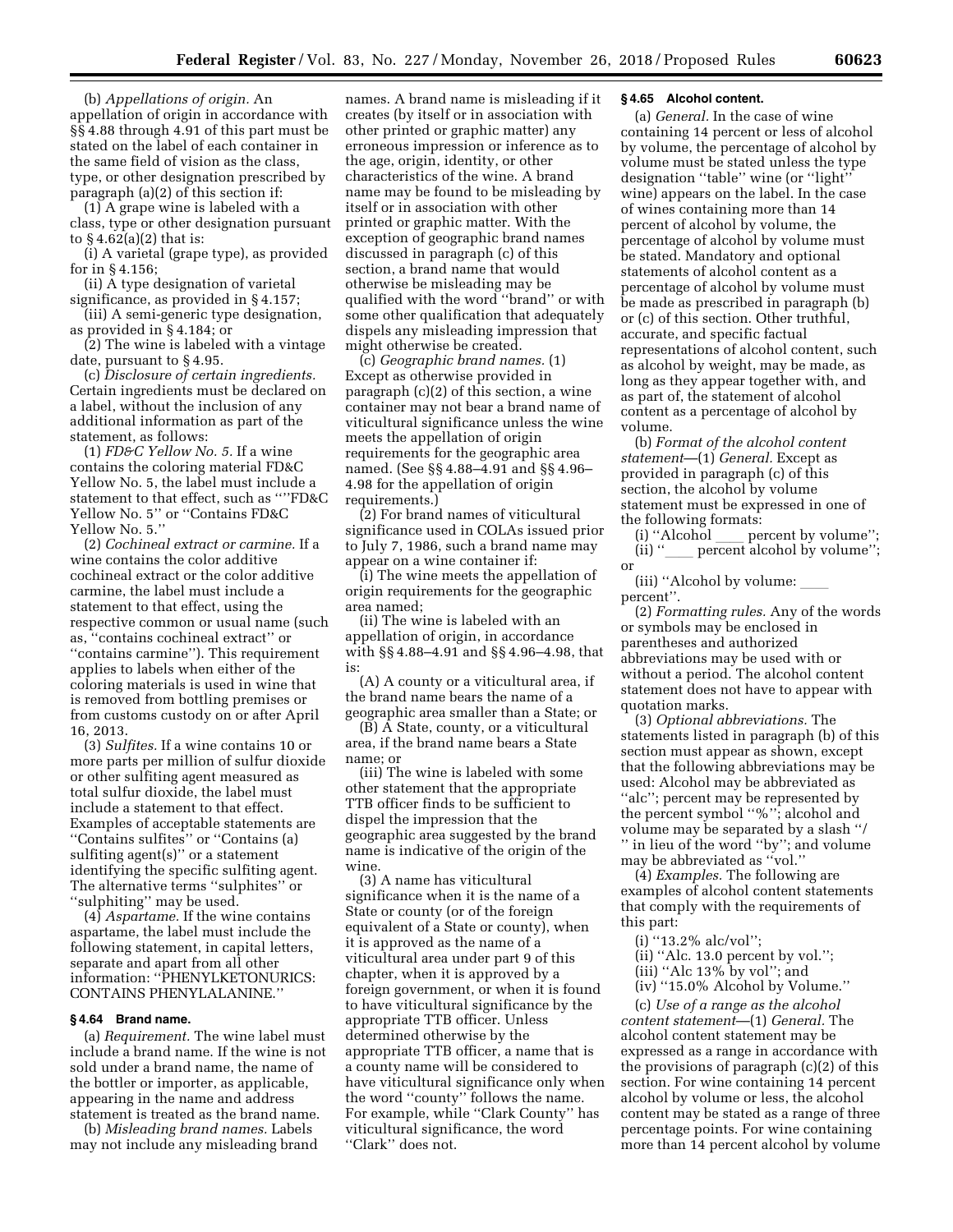the alcohol content may be stated as a range of two percentage points.

(2) *Format of the alcohol content statement using a range.* If the alcohol content statement is expressed as a range, it must be made in one of the following formats:

percent to  $\_$ percent by volume, (ii) io enterpresent alcohol by

volume, or

(iii) Alcohol by volume:  $\rule{1em}{0.15mm}$  to  $\rule{1.5mm}{0.15mm}$ percent.

(3) *Optional marks.* Any of the words or symbols may be enclosed in parentheses, and authorized abbreviations may be used with or without a period.

(4) *Optional abbreviations.* Alcohol may be abbreviated as ''alc''; percent may be represented by the percent symbol "%"; alcohol and volume may be separated by a slash ''/'' in lieu of the word ''by''; the two alcohol content numbers may be separated by a dash ''–'' instead of the word ''to''; and volume may be abbreviated by ''vol''.

(5) *Examples.* The following are examples of alcohol content statements that comply with the requirements of this part: ''10 to 12 percent alcohol by volume,'' ''10–12% (alc) by volume,'' and ''10 to 12 percent alc./vol.''

(d) *Tolerances for wine containing no more than 14 percent alcohol by volume.* For specific statements of alcohol content for wines containing no more than 14 percent alcohol by volume, except as provided for in paragraph (f) of this section, the alcohol by volume statement on the label must be within 1.5 percentage points above or below the actual alcohol content. For example, an alcohol beverage with an actual alcohol content of 10 percent alcohol by volume would comply with this tolerance if it were labeled with an alcohol content statement between 8.5 and 11.5 percent alcohol by volume.

(e) *Alcohol content statement tolerances for wine containing more than 14 percent alcohol by volume.* For specific numeric statements of alcohol content for wines containing more than 14 percent alcohol by volume, except as provided for in paragraph (f) of this section, the alcohol by volume statement on the label must be within one percentage point above or below the actual alcohol content. For example, an alcohol beverage with an actual alcohol content of 16 percent alcohol by volume would comply with this tolerance if it were labeled with an alcohol content statement between 15 and 17 percent alcohol by volume.

(f) *Tolerances must not cut across tax classes—*(1) *General.* Regardless of the type of statement used and regardless of tolerances normally permitted in direct statements, and ranges normally permitted in maximum and minimum statements, alcohol content statements must correctly indicate the tax class of the wine so labeled. Nothing in this section shall be construed as authorizing the appearance upon the labels of any wine of an alcohol content statement in terms of maximum and minimum percentages that overlaps a prescribed limitation on the alcohol content of any tax class.

(2) *Tax classes and certain class and type designations.* The tolerances set forth in this section shall not apply where a minimum or maximum alcohol content requirement is set forth in either a tax classification of the product (found in 26 U.S.C. 5041) or a class or type designation in this part that reflects a minimum or maximum alcohol content requirement consistent with limits set forth in a tax class. For example, the class designation for ''table wine'' in this part includes a maximum alcohol content of 14 percent alcohol by volume, which is consistent with the maximum alcohol content for a class of still wines under 26 U.S.C. 5041(b)(1). Thus, a still grape wine that contains 14.2 percent alcohol by volume may not be labeled as either a ''table wine'' or with an alcohol content of 14 percent or less, regardless of the tolerance prescribed in this section.

#### **§ 4.66 Name and address for domestically bottled wine that was wholly fermented in the United States.**

(a) *General.* Domestically bottled wine that was wholly fermented in the United States and contains no imported wine must be labeled in accordance with this section. (See §§ 4.67 and 4.68 for name and address requirements applicable to wine that is not wholly fermented in the United States.)

(b) *Mandatory statement.* The label on containers must state the name of the bottler and the city and State where bottled, preceded by the phrases ''bottled by,'' ''canned by,'' ''packed by,'' or ''filled by,'' followed by the name of the bottler and the place where bottled.

(c) *Optional statements.* In addition to the statement required by paragraph (b) of this section, the label may also:

(1) State the name and address of any other person for whom the wine was bottled, immediately preceded by the words ''bottled for'' ''canned for,'' "packed for," or "filled for" or ''distributed by'';

(2) Contain additional words, as specified and defined in paragraphs (d) through (f) of this section. The use of two or more of these words with the

conjunction ''and'' and the use of any of these words with the words ''bottled by" "canned by," "packed by," or ''filled by'' is permissible only if the same person performed the defined operation at the same address. More than one name statement must appear if the defined operation was performed by a person other than the bottler, and more than one address statement must appear if the defined operation was performed at a different address.

(d) *Produced* or *Made.* The terms ''Produced'' or ''Made'' mean that the named winery:

(1) Fermented not less than 75 percent of the wine at the stated address, or

(2) Changed the class or type of the wine by addition of wine spirits, brandy, flavors, colors, or artificial carbonation at the stated address, or

(3) Produced sparkling wine by secondary fermentation at the stated address,

(e) *Blended.* The term ''Blended'' means that the named winery mixed the wine with other wines of the same class and type at the stated address,

(f) *Cellared, Vinted,* and *Prepared.*  The terms ''Cellared,'' ''Vinted'' and ''Prepared'' mean that the named winery, at the stated address, subjected the wine to cellar treatment in accordance with § 4.154(c) of this part.

(g) *Use of trade name.* (1) A trade name that appears on the basic permit or other qualifying documentation may be used only if the use of that name would not create a misleading impression as to the age, origin, or identity of the product. For example, when a bottler authorizes the use of its trade name by another bottler that is not under the same ownership, that trade name may not be used on a label in a way that tends to mislead consumers as to the identity or location of the bottler.

(2) If the same brand of wine is bottled by two bottlers that are not under the same ownership, and each has adopted the same trade name on its basic permit pursuant to a contractual arrangement, the name and address statement must be worded in such a way that the label does not create a misleading impression as to the identity or location of the bottling winery or taxpaid wine bottling house.

(h) *Form of address.* (1) The address consists of the city and State where the referenced activity occurred, and must be consistent with the address reflected on the basic permit or other qualifying documentation of the premises where the activity occurred. Addresses may, but are not required to, include additional information such as street names, counties, zip codes, phone numbers, and website addresses.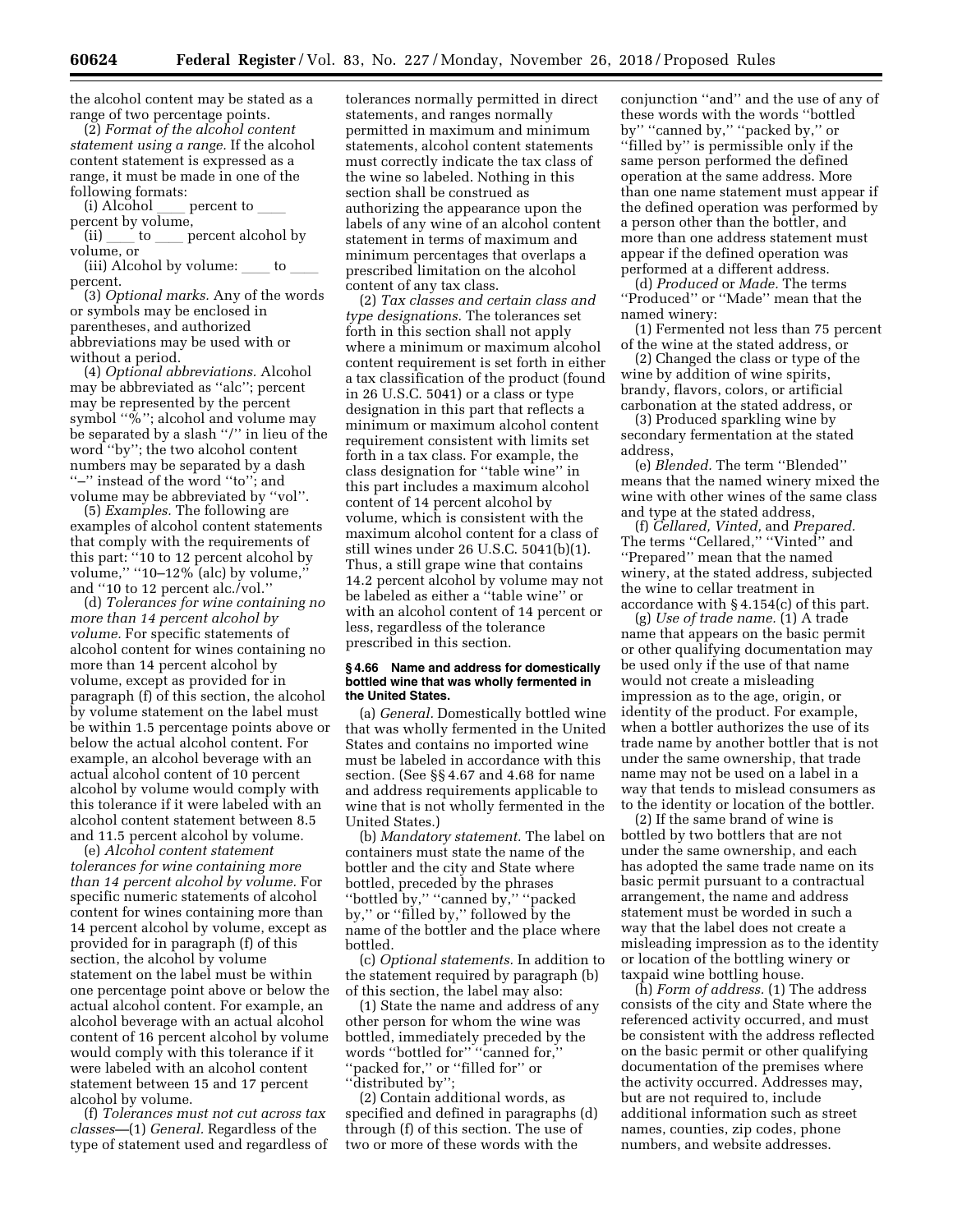(2) The address for each activity that is designated on the label must also be shown. An example for a wine produced in the United States would be ''Produced at Gilroy, California, and bottled at San Mateo, California, by XYZ Winery.''

(3) No additional places or addresses may be stated for the same person unless:

(i) That person is actively engaged in the conduct of an additional bona fide and actual alcohol beverage business at such additional place or address, and

(ii) The label also contains immediately adjacent to the address appropriate descriptive material indicating the function occurring at each additional place or address in connection with the particular product.

(4) The postal abbreviation of the State name may be used; for example, California may be abbreviated as CA.

#### **§ 4.67 Name and address for domestically bottled wine that was bottled after importation.**

(a) *General.* This section applies to domestically bottled wine that was bottled after importation. See § 4.68 for name and address requirements applicable to imported wine that is imported in a container. See 19 CFR parts 102 and 134 for U.S. Customs and Border Protection country of origin marking requirements.

(b) *Domestically bottled wine that was produced, made, or blended in the United States.* Domestically bottled wine that was produced, made, or blended (in accordance with the definitions set forth in § 4.66) in the United States after the wine (or a wine in a blend of wines) was imported must be labeled in accordance with the rules set forth in § 4.66 regarding mandatory and optional labeling statements.

(c) *Wine bottled after importation without blending or production activities.* The label on wine that is bottled in the United States after importation without being produced, made or blended (in accordance with the definitions set forth in § 4.66) in the United States after the wine was imported must state must state the words ''imported by'' or a similar appropriate phrase, followed by the name and address of the importer. The label must also state the words ''bottled by'' or ''packed by,'' followed by the name and address of the bottler, except that the following phrases are acceptable in lieu of the name and address of the bottler under the circumstances set forth below:

(1) If the wine was bottled for the person responsible for the importation, the words ''imported by and bottled

(canned, packed, or filled) in the United States for'' (or a similar appropriate phrase) followed by the name and address of the principal place of business in the United States of the person responsible for the importation; or

(2) If the wine was bottled by the person responsible for the importation, the words ''imported and bottled by'' followed by the name and address of the principal place of business in the United States of the person responsible for the importation.

(3) In the situations set forth in paragraphs (c)(1) and (2) of this section, the address shown on the label may be that of the principal place of business of the importer who is also the bottler, provided that the address shown is a location where bottling takes place.

(d) *Use of trade name.* (1) A trade name that appears on the basic permit or other qualifying documentation may be used only if the use of that name would not create a misleading impression as to the age, origin, or identity of the product. For example, when a bottler authorizes the use of its trade name by another bottler that is not under the same ownership, that trade name may not be used on a label in a way that tends to mislead consumers as to the identity or location of the bottler.

(2) If the same brand of wine is bottled by two bottlers that are not under the same ownership, and each has adopted the same trade name on its basic permit pursuant to a contractual arrangement, the name and address statement must be worded in such a way that the label does not create a misleading impression as to the identity or location of the bottling winery or taxpaid wine bottling house.

(e) *Form of address.* (1) The address consists of the city and State where the referenced activity occurred, and must be consistent with the address reflected on the basic permit or other qualifying documentation of the premises where the activity occurred. Addresses may, but are not required to, include additional information such as street names, counties, zip codes, phone numbers, and website addresses.

(2) The postal abbreviation of the State name may be used; for example, California may be abbreviated as CA.

# **§ 4.68 Name and address for wine that was imported in a container.**

(a) *General.* This section applies to wine that is imported in a container, as defined in § 4.1 of this part. See § 4.67 for rules regarding name and address requirements applicable to wine that is domestically bottled after importation. See 19 CFR parts 102 and 134 for U.S.

Customs and Border Protection country of origin marking requirements.

(b) *Mandatory labeling statement.* The labels on wines imported in containers, as defined in § 4.1, must state the words ''imported by'' or a similar appropriate phrase and, immediately thereafter, the name and address of the importer.

(1) For purposes of this section, the importer is the holder of the importer's basic permit that either makes the original Customs entry or is the person for which such entry is made, or the holder of the importer's basic permit that is the agent, distributor, or franchise holder for the particular brand of imported alcohol beverages and that places the order abroad.

(2) The address of the importer must be stated as the city and State of the principal place of business and must be consistent with the address reflected on the importer's basic permit. Addresses may, but are not required to, include additional information such as street names, counties, zip codes, phone numbers, and website addresses. The postal abbreviation of the State name may be used; for example, California may be abbreviated as CA.

(c) *Wine bottled in a foreign country other than the country of origin.* If the wine was blended, bottled or packed in a foreign country other than the country of origin, and the label identifies the country of origin, the label must state ''blended by,'' ''bottled by,'' or other appropriate statement, followed by the name of the blender or bottler and the place where the wine was blended, bottled or packed.

(d) *Optional statements.* In addition to the statements required by paragraph (a)(1) of this section, the label may also state the name and address of the principal place of business of the foreign producer. Other words, or their English-language equivalents, denoting winemaking operations may be used in accordance with the requirements of the country of origin, for wines sold within the country of origin for home consumption.

(e) *Form of address.* The ''place'' stated must be the city and State, shown on the basic permit or other qualifying document, of the premises at which the operations took place; and the place for each operation that is designated on the label must be shown.

(2) The postal abbreviation of the State name may be used; for example, California may be abbreviated as CA.

(f) *Trade or operating names.* A trade name may be used if the trade name is listed on the basic permit or other qualifying documentation and if its use on the label would not create any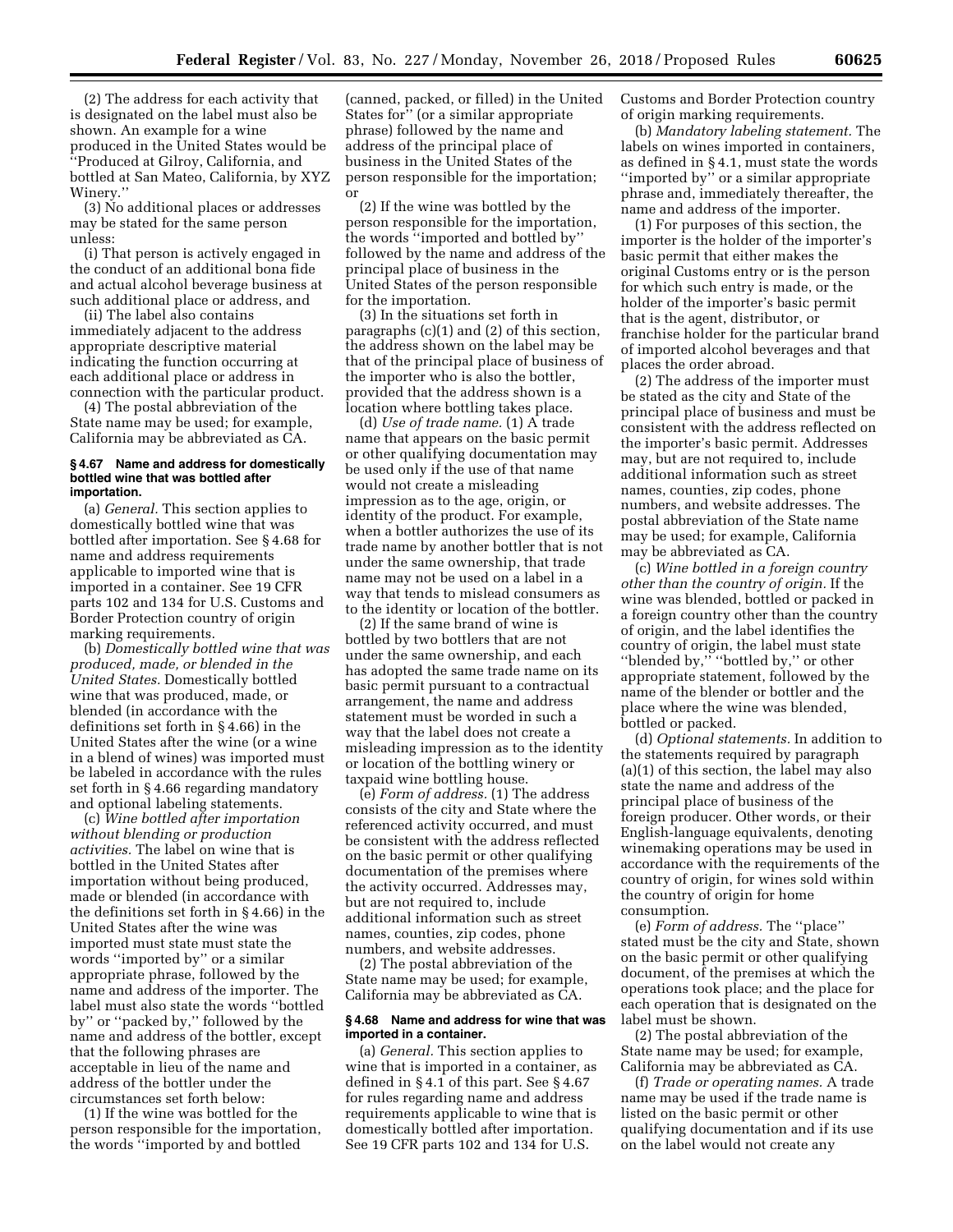misleading impression as to the age, origin, or identity of the product.

# **§ 4.69 Country of origin.**

(a) Pursuant to U.S. Customs and Border Protection (CBP) regulations at 19 CFR parts 102 and 134, a country of origin statement must appear on the container of wine imported in containers or bottled in the United States after importation. Labeling statements with regard to the country of origin must be consistent with CBP regulations. The determination of the country (or countries) of origin, for imported wines, as well as for blends of imported wine with domestically fermented wine, must comply with CBP regulations.

(b) It is the responsibility of the importer or bottler, as appropriate, to ensure compliance with the country of origin marking requirement, both when wine is imported in containers and when imported wines are subject to bottling, blending, or production activities in the United States. Industry members may seek a ruling from CBP for a determination of the country of origin for their product.

# **§ 4.70 Net contents.**

The requirements of this section apply to the net contents statement required by § 4.63.

(a) *Standard containers.* The net contents for wine for which a standard of fill is prescribed in § 4.203 must be stated in the same manner and form as specified in the standard of fill.

(b) *Aggregately packaged containers*— (1) *External containers.* The net contents of the external container for wine packaged in an aggregate package under the provisions of § 4.214 must be stated in accordance with that section.

(2) *Internal containers.* The net contents for the internal containers of an aggregate package must be stated in milliliters.

(c) *Wine not subject to standards of fill.* The net contents of wine that is not subject to standards of fill prescribed in § 4.203, under the rules set forth in § 4.201(b), must be stated as follows:

(1) If the container has a capacity of more than one liter, the net contents must be stated in liters and in decimal portions of a liter accurate to the nearest one-hundredth of a liter; and

(2) If the container has a capacity of less than one liter, the net contents shall be stated in milliliters.

(d) *Optional statement of U.S. equivalent net contents.* Net contents in U.S. equivalents may appear on a label along with the required metric net contents statement. If used, the U.S.

equivalent volume must be shown as follows:

(1) For the metric standards of fill: (i) 3 liters (101 fl. oz.); (ii) 1.5 liters (50.7 fl. oz.); (iii) 1 liter (33.8 fl. oz.); (iv) 750 mL (25.4 fl. oz.); (v) 500 mL (16.9 fl. oz.); (vi) 375 mL (12.7 fl. oz.); (vii) 187 mL (6.3 fl. oz.); (viii) 100 mL (3.4 fl. oz.); and (ix) 50 mL (1.7 fl. oz.).

(2) If the container is exempt from a standard of fill as described in paragraph (c) of this section:

(i) Equivalent volumes of less than 100 fluid ounces must be stated in fluid ounces, accurate to the nearest onetenth of a fluid ounce, for example: 600 mL (20.3 fl. oz.); and

(ii) Equivalent volumes of 100 fluid ounces or more must be stated in fluid ounces only, accurate to the nearest whole fluid ounce, for example: 6 liters (203 fl. oz.).

(e) *Tolerances.* A statement of net contents must indicate the exact volume of wine in the container, except that the following tolerances shall be allowed:

(1) Discrepancies due exclusively to errors in measuring that occur in filling conducted in compliance with good commercial practice;

(2) Discrepancies due exclusively to differences in the capacity of containers, resulting solely from unavoidable difficulties in manufacturing the containers so as to be of uniform capacity, provided that the discrepancy does not result from a bottle design that prevents the manufacture of bottles of an approximately uniform capacity; and

(3) Discrepancies in measure due to differences in atmospheric conditions in various places, including discrepancies resulting from the ordinary and customary exposure of alcohol beverages in containers to evaporation, provided that the discrepancy is determined to be reasonable on a caseby-case basis.

# **Subpart F—Restricted Labeling Statements**

### **§ 4.81 General.**

(a) *Application.* The labeling practices, statements, and representations in this subpart may be used on wine labels only when used in compliance with this subpart. In addition, if any of the practices, statements, or representations in this subpart are used elsewhere on containers or in packaging, they must comply with the requirements of this subpart. For purposes of this subpart:

(1) The term ''label'' includes all labels on wine containers on which mandatory information may appear, as set forth in § 4.61(a), as well as any other label on the container.

(2) The term ''container'' includes all parts of the wine container, including any part of a wine container on which mandatory information may appear, as well as those parts of the container on which information does not satisfy mandatory labeling requirements, as set forth in  $\S 4.61(b)$ .

(3) The term ''packaging'' includes any carton, case, carrier, individual covering or other packaging of such containers used for sale at retail, but does not include shipping cartons or cases that are not intended to accompany the container to the consumer.

(b) *Statement or representation.* For purposes of this subpart, the term ''statement or representation'' includes any statement, design, device, or representation, and includes pictorial or graphic designs or representations as well as written ones. The term ''statement or representation'' includes explicit and implicit statements and representations.

# **Food Allergen Labeling**

# **§ 4.82 Voluntary disclosure of major food allergens.**

(a) *Definitions.* For purposes of this section, the following terms or phrases have the meanings indicated.

(1) *Major food allergen* means any of the following:

(i) Milk, egg, fish (for example, bass, flounder, or cod), Crustacean shellfish (for example, crab, lobster, or shrimp), tree nuts (for example, almonds, pecans, or walnuts), wheat, peanuts, and soybeans; or

(ii) A food ingredient that contains protein derived from a food specified in paragraph (a)(1)(i) of this section, except:

(A) Any highly refined oil derived from a food specified in paragraph (a)(1)(i) of this section and any ingredient derived from such highly refined oil; or

(B) A food ingredient that is exempt from major food allergen labeling requirements pursuant to a petition for exemption approved by the Food and Drug Administration (FDA) under 21 U.S.C. 343(w)(6) or pursuant to a notice submitted to the FDA under 21 U.S.C. 343(w)(7), provided that the food ingredient meets the terms or conditions, if any, specified for that exemption.

(2) *Name of the food source from which each major food allergen is derived.* ''Name of the food source from which each major food allergen is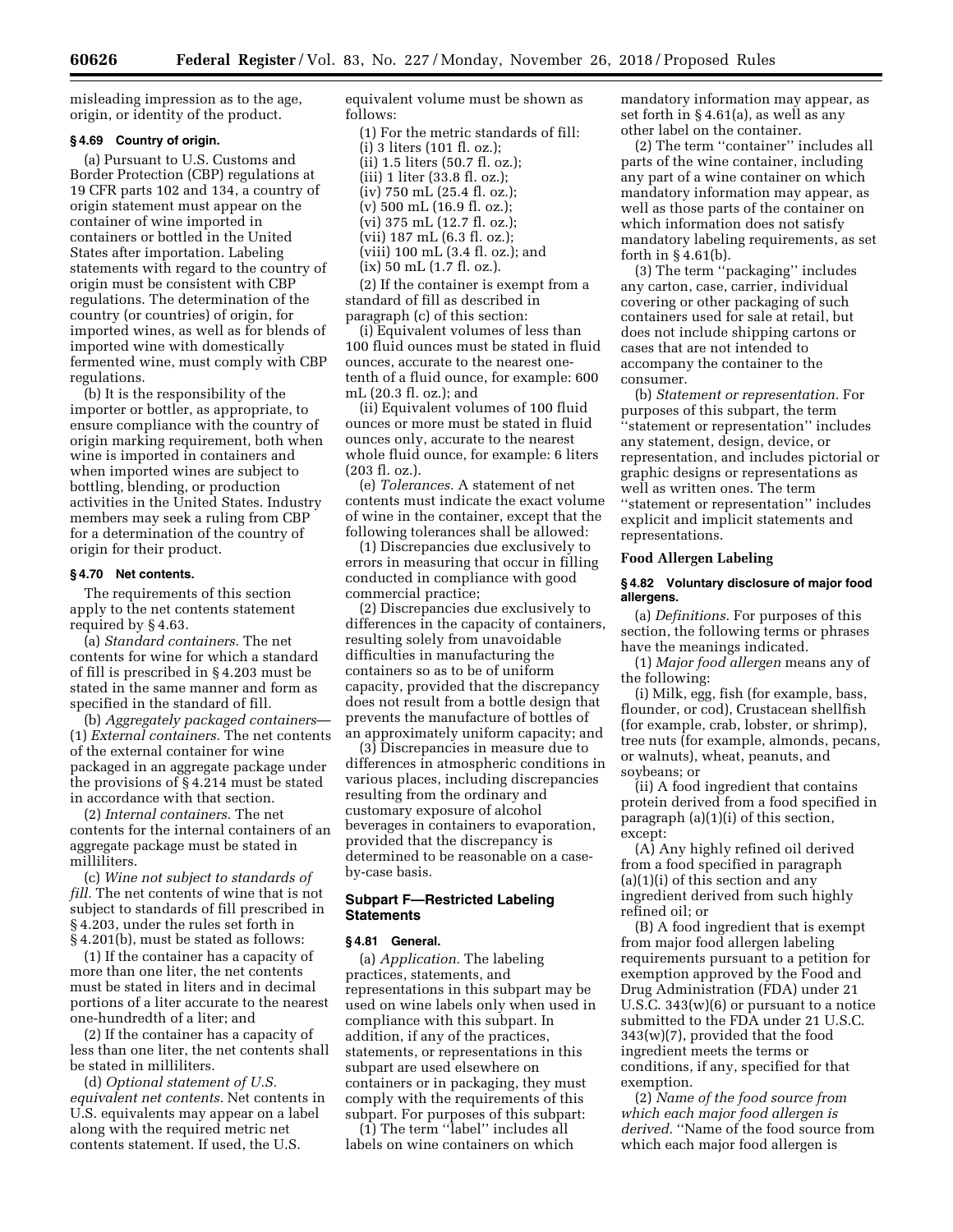derived'' means the name of the food as listed in paragraph (a)(1)(i) of this section, except that:

(i) In the case of a tree nut, it means the name of the specific type of nut (for example, almonds, pecans, or walnuts);

(ii) In the case of Crustacean shellfish, it means the name of the species of Crustacean shellfish (for example, crab, lobster, or shrimp); and

(iii) The names ''egg'' and ''peanuts,'' as well as the names of the different types of tree nuts, may be expressed in either the singular or plural form, and the names ''soy,'' ''soybean,'' or ''soya'' may be used instead of ''soybeans.''

(b) *Voluntary labeling standards.*  Major food allergens used in the production of a wine product may, on a voluntary basis, be declared on a label or container. However, if any one major food allergen is voluntarily declared, all major food allergens used in production of the wine product, including major food allergens used as fining or processing agents, must be declared, except when covered by a petition for exemption approved by the appropriate TTB officer under § 4.83. The major food allergens declaration must consist of the word ''Contains'' followed by a colon and the name of the food source from which each major food allergen is derived (for example, ''Contains: egg'').

(c) *Cross reference.* For mandatory labeling requirements applicable to wine products containing FD&C Yellow No. 5, sulfites, aspartame, and cochineal extract or carmine, see § 4.63(b).

# **§ 4.83 Petitions for exemption from major food allergen labeling.**

(a) *Submission of petition.* Any person may petition the appropriate TTB officer to exempt a particular product or class of products from the labeling requirements of § 4.82. The burden is on the petitioner to provide scientific evidence (as well as the analytical method used to produce the evidence) that demonstrates that the finished product or class of products, as derived by the method specified in the petition, either:

(1) Does not cause an allergic response that poses a risk to human health; or

(2) Does not contain allergenic protein derived from one of the foods identified in § 4.82(a)(1)(i), even though a major food allergen was used in production.

(b) *Decision on petition.* TTB will approve or deny a petition for exemption submitted under paragraph (a) of this section in writing within 180 days of receipt of the petition. If TTB does not provide a written response to the petitioner within that 180-day period, the petition will be deemed

denied, unless an extension of time for decision is mutually agreed upon by the appropriate TTB officer and the petitioner. TTB may confer with the Food and Drug Administration (FDA) on petitions for exemption, as appropriate and as FDA resources permit. TTB may require the submission of product samples and other additional information in support of a petition; however, unless required by TTB, the submission of samples or additional information by the petitioner after submission of the petition will be treated as the withdrawal of the initial petition and the submission of a new petition. An approval or denial under this section will constitute final agency action.

(c) *Resubmission of a petition.* After a petition for exemption is denied under this section, the petitioner may resubmit the petition along with supporting materials for reconsideration at any time. TTB will treat this submission as a new petition.

(d) *Availability of information*—(1) *General.* TTB will promptly post to its website, *[https://www.ttb.gov,](https://www.ttb.gov)* all petitions received under this section, as well as TTB's responses to those petitions. Any information submitted in support of the petition that is not posted to the TTB website will be available to the public pursuant to the Freedom of Information Act (5 U.S.C. 552), except where a request for confidential treatment is granted under paragraph (d)(2) of this section.

(2) *Requests for confidential treatment of business information.* A person who provides trade secrets or other commercial or financial information in connection with a petition for exemption under this section may request that TTB give confidential treatment to that information. A failure to request confidential treatment at the time the information in question is submitted to TTB will constitute a waiver of confidential treatment. A request for confidential treatment of information under this section must conform to the following standards:

(i) The request must be in writing;

(ii) The request must clearly identify the information to be kept confidential;

(iii) The request must relate to information that constitutes trade secrets or other confidential commercial or financial information regarding the business transactions of an interested person, the disclosure of which would cause substantial harm to the competitive position of that person;

(iv) The request must set forth the reasons why the information should not be disclosed, including the reasons the disclosure of the information would

prejudice the competitive position of the interested person; and

(v) The request must be supported by a signed statement by the interested person, or by an authorized officer or employee of that person, certifying that the information in question is a trade secret or other confidential commercial or financial information and that the information is not already in the public domain.

# **Production Claims**

#### **§ 4.84 Use of the term** ''**organic.**''

Use of the term ''organic'' is permitted if any such use complies with United States Department of Agriculture (USDA) National Organic Program rules (7 CFR part 205), as interpreted by the USDA.

# **§ 4.85 Environmental, sustainability, and similar statements.**

Statements related to environmental or sustainable agricultural practices, social justice principles, and other similar statements (such as, ''Produced using 100% solar energy'' or ''Carbon Neutral'') may appear as long as the statements are truthful, specific, and not misleading. Statements or logos indicating environmental, sustainable agricultural, or social justice certification (such as, ''Biodyvin,'' ''Salmon-Safe,'' or ''Fair Trade Certified'') may appear on wines that are actually certified by the appropriate organization.

# **§ 4.86 Use of TTB permit numbers on labels.**

Wine labels, containers, and packaging may bear TTB issued permit numbers as long as those permit numbers are located immediately adjacent to the name and address of the person operating the bonded wine cellar or winery. No additional reference may be made that may convey the impression that the wine was made or matured under government supervision or in accordance with government standards.

#### **§ 4.87 Use of vineyard, orchard, farm, or ranch name as a claim or as additional information.**

(a) *General.* Except as provided in paragraph (b) of this section, the name of a vineyard, orchard, farm, or ranch may not appear on a wine label, container, or packaging unless 95 percent of the wine in the container is produced from primary winemaking material grown on the named vineyard, orchard, farm, or ranch.

(b) *Exception.* (1) A vineyard, orchard, farm, or ranch name may be used without complying with the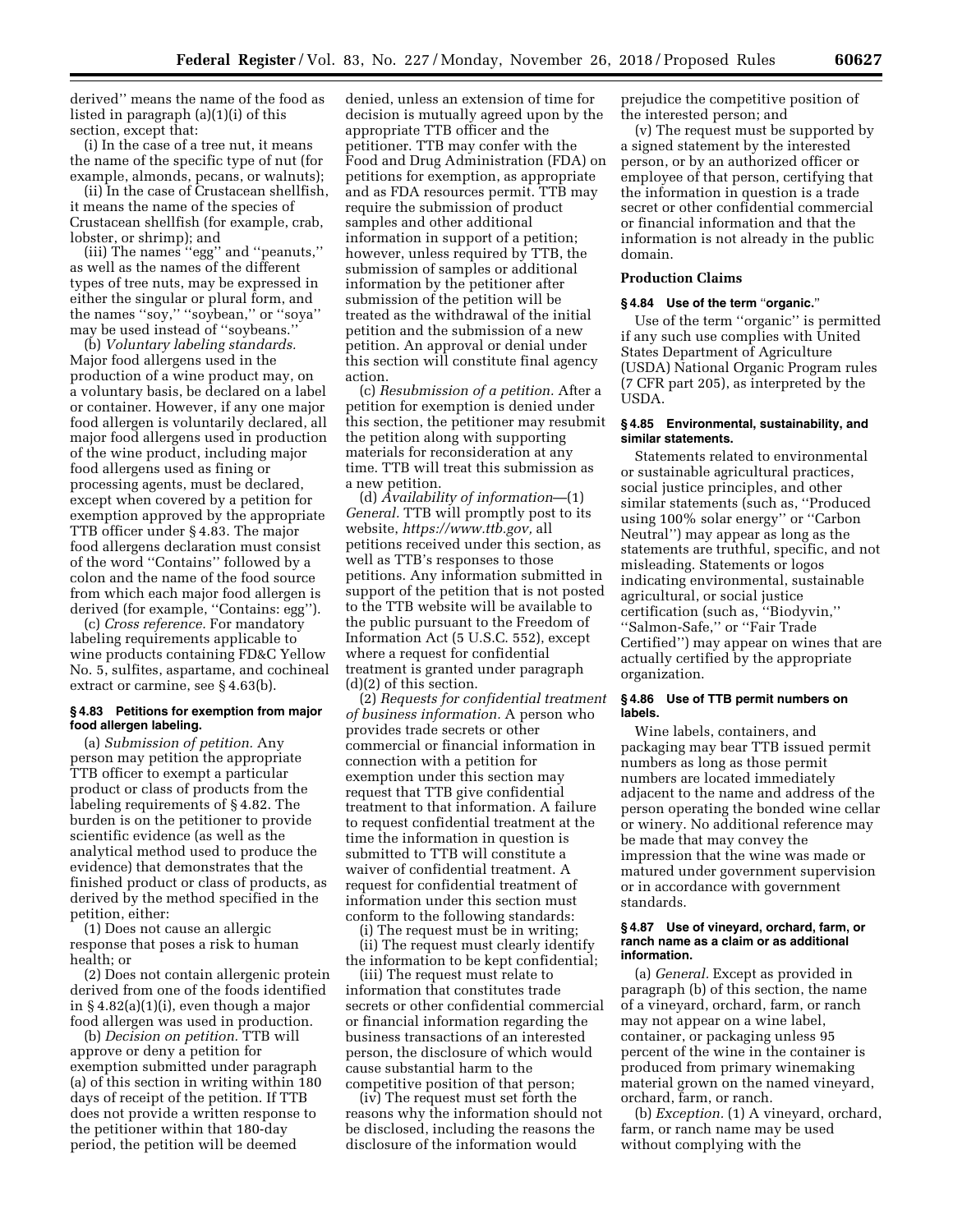requirements of paragraph (a) of this section if the vineyard, orchard, farm, or ranch name is part of an operating name or trade name that appears in the mandatory name and address statement. In such a case, the vineyard, orchard, farm, or ranch name that appears in the name and address statement may also appear in the brand name, as long as use of the name does not make a claim as to the origin of the winemaking materials.

(2) *Vineyard, orchard, farm, or ranch name having geographic significance.*  When used in a brand name, a vineyard, orchard, farm, or ranch name having geographical or viticultural significance is subject to the requirements of  $§$  4.64(b) and (c).

### **Appellations of Origin for Grape Wine**

#### **§ 4.88 Appellations of origin for grape wine in general.**

(a) *General.* An appellation of origin for grape wine is the name of a place where grapes used to produce a specified minimum percentage of wine for still grape wine, sparkling grape wine, and carbonated grape wine were grown. The requirements in this section and §§ 4.89 through 4.91 apply to the use of appellations of origin. All parts of the appellation must be in the same type size and immediately adjacent to each other.

(b) *Definition of* ''*appellation of origin*'' *for American wine.* An American appellation of origin is the name (or names) of:

(1) (The) United States or America (American);

(2) A State;

(3) Two or three States;

(4) A county (which must be identified with the word ''county'' or other appropriate term for a county equivalent, where applicable, printed in the same font and type size as the name of the county);

(5) Two or three counties in the same State; or

(6) A viticultural area (as defined in § 4.91).

(c) *Definition of appellation of origin for imported wine.* An appellation of origin for imported wine is the name (or names) of:

(1) A country;

(2) A state, province, territory, or similar political subdivision of a country equivalent to a state or county;

(3) Two or three states, provinces, territories, or similar political subdivisions of a country equivalent to a state;

(4) Two or three counties; or

(5) A viticultural area (as defined in § 4.91).

(d) *When an appellation of origin must be used.* An appellation of origin in accordance with §§ 4.88 through 4.91, disclosing the true place of origin of the wine, must appear if:

(1) A varietal (grape type) designation is used as provided in § 4.156;

(2) A type designation of varietal significance is used as provided in § 4.157;

(3) A semi-generic type designation is used as the class and type designation of the wine, as provided in § 4.174;

(6) The wine is labeled with a vintage date, and otherwise conforms with the provisions of § 4.95.

# **§ 4.89 Eligibility for the use of an appellation of origin for grape wine.**

(a) *Appellations of origin for American wine.* An American wine is entitled to use the name of a single county, State, or country (the United States or America[n]) as an appellation of origin if:

(1) At least 75 percent of the volume of wine is derived from grapes grown in the named county, State or country;

(2) The wine has been fully finished (as defined in § 4.1):

(i) In the United States, if labeled ''[the] United States'' or ''America[n]'';

(ii) Within the labeled State or an adjacent State if labeled with a State appellation; or

(iii) Within the State in which the labeled county is located, if labeled with a county appellation; and

(3) The wine conforms to the laws and regulations of the named appellation area that govern the composition, method of production, and designation of wines made in such area.

(b) *Appellations of origin for imported wine.* An imported wine is entitled to use the name of a single country or a single State, province, territory, or similar political subdivision of a country equivalent to a state or county as an appellation of origin if:

(1) At least 75 percent of the volume of the wine is derived from grapes grown in the area indicated by the appellation of origin; and

(2) The wine conforms to the requirements of the foreign laws and regulations that govern the composition, method of production, and designation of wines available for consumption within the country of origin.

# **§ 4.90 Multicounty and multistate appellations of origin for grape wine.**

(a) *Multicounty appellations of origin for American wine.* An appellation of origin comprising the names of two or three counties in the same State may be used if:

(1) At least 85 percent of the volume of the wine is derived from grapes

grown in the counties included in the appellation;

(2) The wine derived from grapes grown in each county included in the appellation is in greater proportion than wine derived from grapes grown in any county that is not listed; and

(3) The counties must be listed in descending order of predominance, based on the percentage of wine derived from grapes grown in each county.

(b) *Multicounty appellations of origin for imported wine.* An appellation of origin comprising the names of two or three states, provinces, territories, or similar political subdivisions of a country equivalent to a county, all of which are in the same country, may be used if:

(1) At least 85 percent of the volume of the wine is derived from grapes grown in the counties included in the appellation;

(2) The wine derived from grapes grown in each county included in the appellation is in greater proportion than wine derived from grapes grown in any county that is not listed;

(3) The counties must be listed in descending order of predominance, based on the percentage of wine derived from grapes grown in each county; and

(4) The wine conforms to the requirements of the foreign laws and regulations that govern the composition, method of production, and designation of wines available for consumption within the country of origin.

(c) *Multistate appellations of origin for American wine.* An appellation of origin comprising the names of two or three States may be used if:

(1) At least 85 percent of the volume of the wine is derived from grapes grown in the States included in the appellation;

(2) The wine derived from grapes grown in each State included in the appellation is in greater proportion than wine derived from grapes grown in any State that is not listed;

(3) The States are listed in a descending order of predominance, based on the percentage of wine derived from grapes grown in each State;

(4) The wine has been fully finished (as defined in § 4.1) in one of the labeled States; and

(5) The wine conforms to the laws and regulations that govern the composition, method of manufacture, and designation of wines in all of the States listed in the appellation.

(d) *Multistate appellations of origin for imported wine.* An appellation of origin comprising the names of two or three states, provinces, territories, or similar political subdivisions of a country equivalent to a state, all of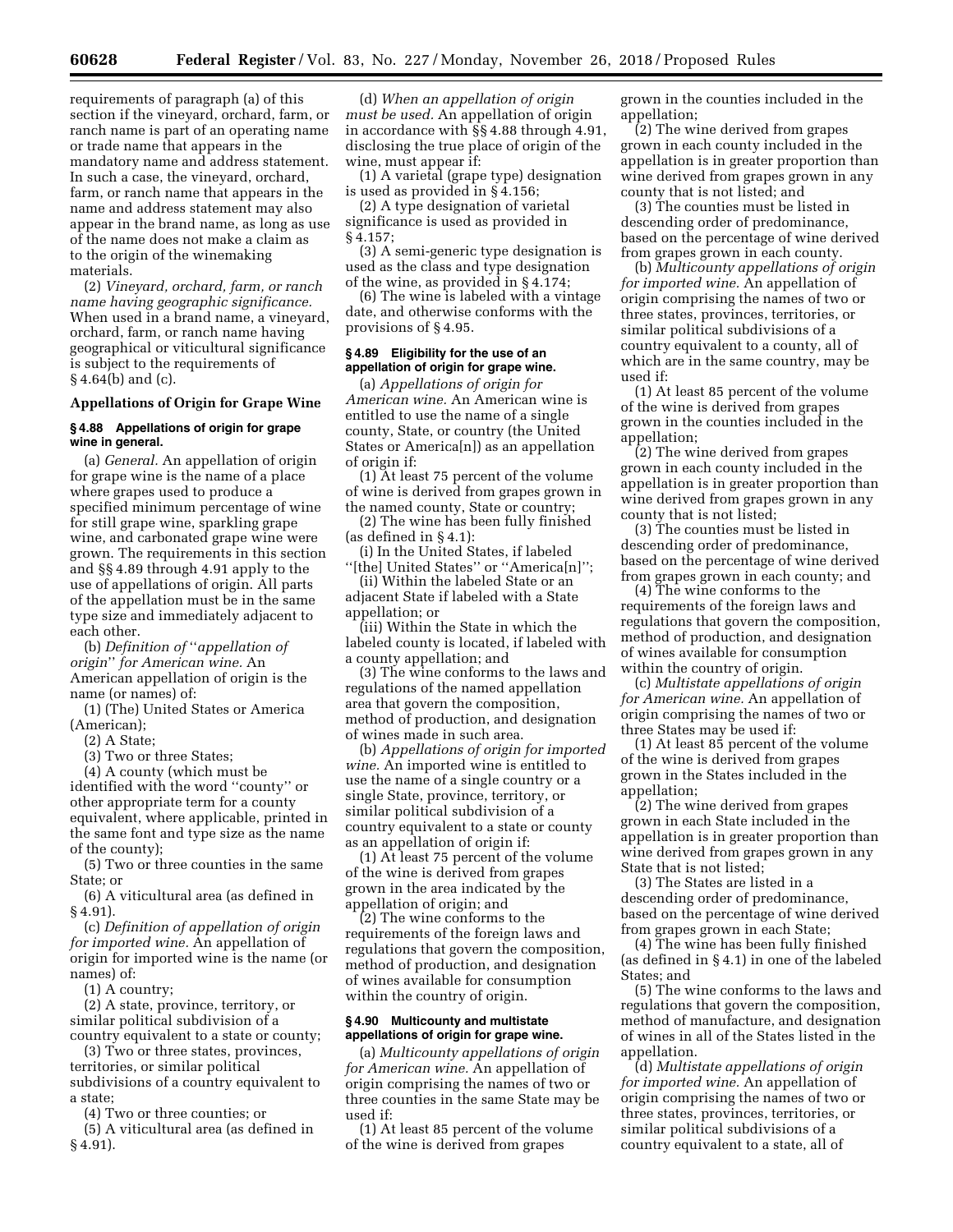which are in the same country, may be used if:

(1) At least 85 percent of the volume of the wine is derived from grapes grown in the states, provinces, territories, or similar political subdivisions of a country equivalent to a state that are included in the appellation;

(2) The wine derived from grapes grown in each state, province, territory, or similar political subdivision included in the appellation is in greater proportion than wine derived from grapes grown in any such area not listed on the label;

(3) The states, provinces, territories, or similar political subdivisions are listed in a descending order of predominance, based on the percentage of wine derived from grapes grown in each; and

(4) The wine conforms to the requirements of the foreign laws and regulations that govern the composition, method of production, and designation of wines available for consumption within the country of origin.

#### **§ 4.91 Viticultural areas.**

(a) *Definition of viticultural area for American wine.* An American viticultural area is a delimited grapegrowing region having a name, distinguishing features, and a delineated boundary as established in part 9 of this chapter.

(b) *Definition of viticultural area for imported wine.* A viticultural area for imported wine is a delimited place or region (other than a place or region (such as a county or state) defined in  $§ 4.88(c)(1), (2), or (3))$  the boundaries of which have been recognized and defined by the country of origin for use on labels of wine available for consumption within the country of origin.

(c) *Establishment of American viticultural areas.* A petition for the establishment of an American viticultural area may be submitted by any interested party, pursuant to part 9 and § 70.701(c) of this chapter. The petition must be made in written form and must contain the information specified in § 9.12 of this chapter.

(d) *Requirements for use.* A wine may be labeled with the name of a viticultural area if:

(1) The appellation has been approved under part 9 of this chapter in the case of domestic wine or by the appropriate foreign government in the case of imported wine;

(2) Not less than 85 percent of the wine is derived from grapes grown within the boundaries of the viticultural area;

(3) In the case of foreign wine, it conforms to the requirements of the foreign laws and regulations that govern the composition, method of production, and designation of wines available for consumption within the country of origin; and

(4) In the case of American wine, it has been fully finished (as defined in § 4.1) within the State, or one of the States, within which the labeled viticultural area is located.

(e) *More than one viticultural area.* A wine may be labeled with more than one viticultural area if:

(1) The indicated viticultural areas overlap; and

(2) Not less than 85 percent of the volume of the wine is derived from grapes grown in the overlapping area.

#### **Claims About Grape Wine**

#### **§ 4.92 Estate bottled.**

(a) *Conditions for use.* The term ''Estate bottled'' may appear on a wine label only if the wine is labeled with a viticultural area appellation of origin and the bottling winery:

(1) Is located within the labeled viticultural area;

(2) Grew all of the grapes used to make the wine on land owned or controlled by the winery within the boundaries of the labeled viticultural area; and

(3) Crushed the grapes, fermented the resulting must, and fully finished, aged, and bottled the wine in a continuous process (the wine at no time having left the premises of the bottling winery).

(b) *Special rule for cooperatives.*  Grapes grown by the members of a single cooperative bottling winery are considered to be grown by the bottling winery.

(c) *Use of other terms.* No term other than ''Estate bottled'' may appear on a label to indicate combined growing and bottling conditions.

(d) *Definitions.* For purposes of this section, *land controlled* by the winery refers to property on which the producing winery has the legal right to perform, and does perform, all of the acts common to viticulture under the terms of a lease or similar agreement of at least three years duration.

# **§ 4.93 Estate grown.**

(a) *Conditions for use.* The term ''Estate(s) grown'' may appear on a wine label only if all of the following conditions are met:

(1) The wine is labeled with an appellation of origin;

(2) The producing winery is located within the appellation of origin;

(3) The producing winery grew all of the grapes used to make the wine on

land owned or controlled by the producing winery within the boundaries of the appellation of origin, and fermented 100 percent of the wine from those grapes; and

(4) If the bottling winery is not the producing winery, the label must clarify that the wine was ''estate grown'' by the producing winery, and the name and address of both wineries must appear on the label. An acceptable labeling statement would be ''Estate grown and produced by ABC Winery, Seattle, Washington. Bottled by XYZ Winery, Tacoma, Washington.''

(b) *Special rule for cooperatives.*  Grapes grown by the members of a single cooperative bottling winery are considered to be grown by the bottling winery.

(c) *Definition.* For purposes of this section, *land controlled* by the winery refers to property on which the producing winery has the legal right to perform, and does perform, all of the acts common to viticulture under the terms of a lease or similar agreement of at least 3 years duration.

#### **§ 4.94 Claims on grape wine labels for viticultural practices that result in sweet wine.**

(a) *General.* The claims set forth in paragraphs (b) through (d) of this section about viticultural practices that result in sweet wine may be used on labels of grape wine subject to the rules set forth in this section. In all such cases, the wine must also be labeled with the amount of sugar contained in the grapes at the time of harvest and the amount of residual sugar in the finished wine. The amount of sugar may be stated in degrees Brix, percent by weight, grams per 100 mL or grams per liter. Harvest or picking dates may not be stated on the label unless the wine is labeled with a vintage date in accordance with § 4.95.

(b) *Ice wine.* The term ''ice wine'' (or "icewine," or "ice-wine") may be used only to describe wines produced exclusively from grapes that have been harvested after they have naturally frozen on the vine. Wine that is ameliorated, concentrated, fortified, or produced from concentrate may not be labeled as ''ice wine.'' Wine produced from grapes that were frozen postharvest may not be labeled as ''ice wine'' but may be labeled with a statement such as ''made from grapes frozen post-harvest.''

(c) *Late harvest or late picked.* The term ''late harvest'' or ''late picked'' may not be used on the label of a wine that is ameliorated, concentrated, fortified, or produced from concentrate.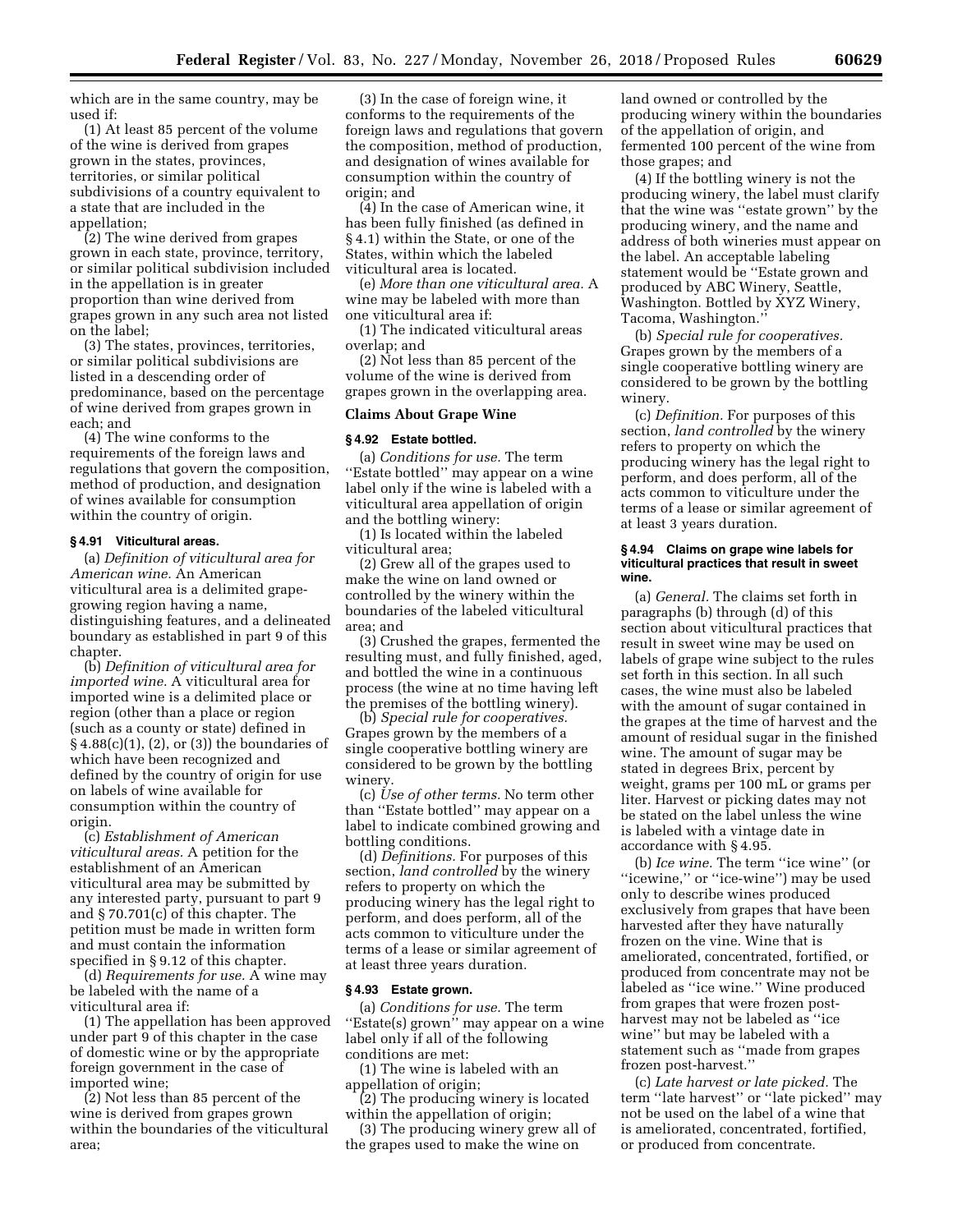(d) *Botrytis Infected or Pourriture Noble.* Grape wine produced from grapes that have been infected with the botrytis cinerea mold may be labeled with a term such as ''Botrytis Infected,'' ''Pourriture Noble,'' or another name for infection by the botrytis cinerea mold.

# **§ 4.95 Vintage date.**

(a) *General.* Grape wine may be labeled with the vintage date (which is the calendar year in which the grapes used to make the wine were harvested) only if the wine is also labeled with an appellation of origin as defined in § 4.88. The requirements in paragraphs (a)(1) through (3) of this section apply to the use of vintage dates on American and imported wines:

(1) If wine is labeled with a viticultural area as defined in § 4.91, at least 95 percent of the wine must have been derived from grapes harvested in the labeled calendar year.

(2) If a wine is labeled with an appellation of origin other than a viticultural area, at least 85 percent of the wine must have been derived from grapes harvested in the labeled calendar year.

(3) A wine may be labeled with only one vintage date.

(b) *Imported wine.* Imported wine may bear a vintage date if all of the following conditions are met:

(1) The wine is made in compliance with the production standards referenced in paragraph (a) of this section, except that the year of harvest for an imported wine will be determined in accordance with the laws and regulations governing vintage date labeling of wines available for consumption within the country of origin.

(2) The wine is of the vintage shown, the laws of the country of origin regulate the appearance of vintage dates upon the labels of wine produced for consumption within the country of origin, the wine has been produced in conformity with those laws, and the wine would be entitled to bear the vintage date if it had been sold within the country of origin. The importer of the wine imported in bottles or the domestic bottler of wine imported in bulk and bottled in the United States must be able to demonstrate, upon request by the appropriate TTB officer or a customs officer, that the wine is entitled to be labeled with the vintage date.

**Appellations of Origin for Fruit Wine, Agricultural Wine, and Rice Wine** 

# **§ 4.96 Appellations of origin for fruit wine, agricultural wine, and rice wine in general.**

(a) *General.* An appellation of origin for fruit wine, agricultural wine, or rice wine is the name of a place where the fruit (other than grapes), agricultural products, or rice, respectively, used to produce a specified minimum percentage of the fruit wine, agricultural wine, or rice wine, as prescribed in subpart I of this part, are grown. In the case of honey wine, eligibility for use of an appellation of origin is based on the place where the source plants for the honey were grown. The requirements in this section and §§ 4.97 and 4.98, apply to the use of appellations of origin. All parts of the appellation must be in the same type size and immediately adjacent to each other.

(b) *Definition of* ''*appellation of origin*'' *for American wine.* An American appellation of origin is the name (or names) of:

(1) (The) United States or America (American);

(2) A State (including the District of Columbia and the Commonwealth of Puerto Rico);

(3) Two or no more than three States; (4) A county (which must be identified with the word ''county'' or other appropriate term for a county equivalent, where applicable, printed in the same font and type size as the name of the county); or

(5) Two or no more than three counties in the same State.

(c) *Definition of appellation of origin for imported wine.* An appellation of origin for imported wine is the name (or names) of:

(1) A country;

(2) A state, province, territory, or similar political subdivision of a country equivalent to a state or county; or

(3) Two or three states, provinces, territories, or similar political subdivisions of a country equivalent to a state.

#### **§ 4.97 Eligibility for use of an appellation of origin for fruit wine, agricultural wine, and rice wine.**

(a) *Appellations of origin for American wine.* An American fruit, agricultural, or rice wine is entitled to use the name of a single county, State, or country (the United States or America[n]) as an appellation of origin if:

(1) At least 75 percent of the volume of wine is derived from fruit or agricultural products grown in the stated appellation of origin;

(2) The wine has been fully finished (as defined in § 4.1):

(i) In the United States, if labeled ''[the] United States'' or ''America[n]'';

(ii) Within the labeled State or an adjacent State if labeled with a State appellation; or

(iii) Within the State in which the labeled county is located, if labeled with a county appellation; and

(3) The wine conforms to the laws and regulations of the named appellation area that govern the composition, method of production, and designation of wines made in such place.

(b) *Appellations of origin for imported wine.* An imported wine is entitled to use the name of a single country or a single State, province, territory, or similar political subdivision of a country equivalent to a state or county as an appellation of origin if:

(1) At least 75 percent of the volume of the wine is derived from fruit or other agricultural products grown in the area indicated by the appellation of origin; and

(2) The wine conforms to the requirements of the foreign laws and regulations that govern the composition, method of production, and designation of wines available for consumption within the country of origin.

### **§ 4.98 Multicounty and multistate appellations of origin for fruit wine, agricultural wine, and rice wine.**

(a) *Multicounty appellations of origin.*  An appellation of origin comprising the names of two or three counties in the same State may be used if:

(1) At least 85 percent of the volume of the wine is derived from fruit or other agricultural products grown in the counties included in the appellation;

(2) The wine derived from fruit or other agricultural products grown in each county included in the appellation is in greater proportion than wine derived from fruit or other agricultural products grown in any county that is not listed; and

(3) The counties are listed in descending order of predominance, based on the percentage of wine derived from fruit or other agricultural products grown or harvested in each county.

(b) *Multistate appellations for American wine.* An appellation of origin comprising the names of two or three States may be used, if:

(1) At least 85 percent of the volume of the wine is derived from fruit or other agricultural products grown in the States indicated;

(2) The wine derived from fruit or other agricultural products grown or harvested in each State listed on the label is in greater proportion than wine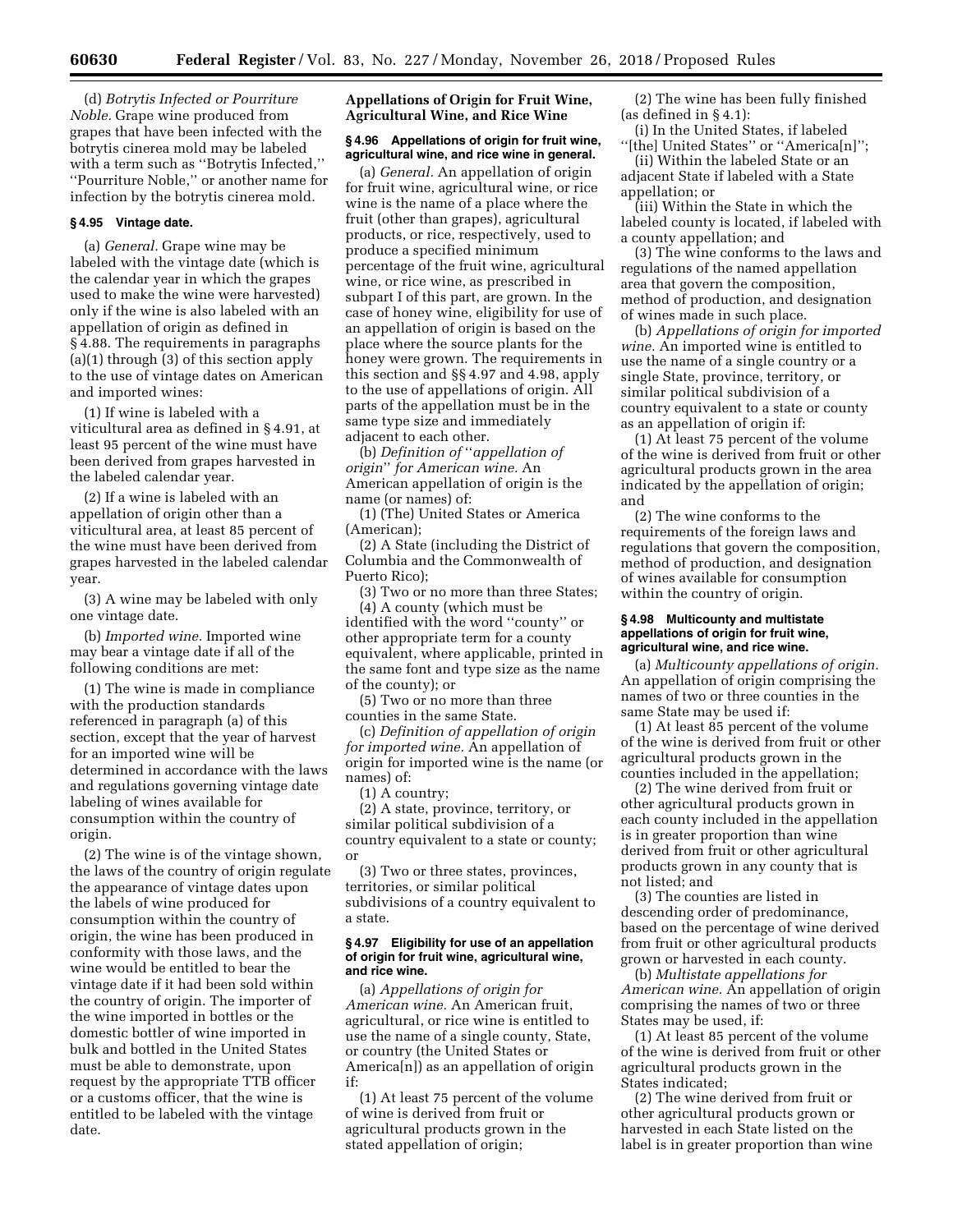derived from fruit or other agricultural products grown in any State that is not listed;

(3) The States must be listed in a descending order of predominance, based on the percentage of wine derived from fruit or other agricultural products grown or harvested in each State;

(4) The wine has been fully finished (as defined in § 4.1) in one of the labeled States; and

(5) The wine conforms to the laws and regulations that govern the composition, method of manufacture, and designation of wines in all of the States listed in the appellation.

(c) *Multistate appellations of origin for imported wine.* An appellation of origin comprising the names of two or three states, provinces, territories, or similar political subdivisions of a country equivalent to a state, all of which are in the same country, may be used if:

(1) At least 85 percent of the volume of the wine is derived from fruit or other agricultural products grown or harvested in the states, provinces, territories, or similar political subdivisions of a country equivalent to a state that are included in the appellation;

(2) The wine derived from fruit or agricultural products grown or harvested in each named state, province, territory, or similar political subdivisions must be listed in a descending order of predominance, based on the percentage of wine derived from fruit or other agricultural products grown or harvested in each;

(3) The wine derived from fruit or other agricultural products grown or harvested in each state, province, territory, or similar political subdivision must be in greater proportion than wine derived from fruit or other agricultural products grown or harvested in any such area not listed on the label; and

(4) The wine conforms to the requirements of the foreign laws and regulations that govern the composition, method of production, and designation of wines available for consumption within the country of origin.

# **Subpart G—Prohibited Labeling Practices**

#### **§ 4.101 General.**

(a) *Application.* The prohibitions set forth in this subpart apply to any wine label, container, or packaging. For purposes of this subpart:

(1) The term ''label'' includes all labels on wine containers on which mandatory information may appear, as set forth in § 4.61(a), as well as any other label on the container;

(2) The term ''container'' includes all parts of the wine container, including any part of a wine container on which mandatory information may appear, as well as those parts of the container on which information does not satisfy mandatory labeling requirements, as set forth in  $\S 4.61(b)$ ; and

(3) The term ''packaging'' includes any carton, case, carrier, individual covering or other packaging of such containers used for sale at retail, but does not include shipping cartons or cases that are not intended to accompany the container to the consumer.

(b) *Statement or representation.* For purposes of the prohibited practices in this subpart, the term ''statement or representation'' includes any statement, design, device, or representation, and includes pictorial or graphic designs or representations as well as written ones. The term ''statement or representation'' includes explicit and implicit statements and representations.

# **§ 4.102 False or untrue statements.**

Wine labels, containers, or packaging may not contain any statement or representation that is false or untrue in any particular.

### **§ 4.103 Obscene or indecent depictions.**

Wine labels, containers, or packaging may not contain any statement or representation that is obscene or indecent.

# **Subpart H—Labeling Practices That Are Prohibited If They Are Misleading**

#### **§ 4.121 General.**

(a) *Application.* The labeling practices that are prohibited if misleading set forth in this subpart apply to any wine label, container, or packaging. For purposes of this subpart:

(1) The term ''label'' includes all labels on wine containers on which mandatory information may appear, as set forth in § 4.61(a), as well as any other label on the container;

(2) The term ''container'' includes all parts of the wine container, including any part of a wine container on which mandatory information may appear, as well as those parts of the container on which information does not satisfy mandatory labeling requirements, as set forth in  $\S 4.61(b)$ ; and

(3) The term ''packaging'' includes any carton, case, carrier, individual covering or other packaging of such containers used for sale at retail, but does not include shipping cartons or cases that are not intended to accompany the container to the consumer.

(b) *Statement or representation.* For purposes of this subpart, the term ''statement or representation'' includes any statement, design, device, or representation, and includes pictorial or graphic designs or representations as well as written ones. The term ''statement or representation'' includes explicit and implicit statements and representations.

### **§ 4.122 Misleading statements or representations.**

(a) *General prohibition.* Wine labels, containers, or packaging may not contain any statement or representation, irrespective of falsity, that is misleading to consumers as to the age, origin, identity, or other characteristics of the wine, or with regard to any other material factor.

(b) *Ways in which statements or representations may be misleading.* (1) A statement or representation is prohibited, irrespective of falsity, if it directly creates a misleading impression, or if it does so indirectly through ambiguity, omission, inference, or by the addition of irrelevant, scientific, or technical matter. For example, an otherwise truthful statement may be misleading because of the omission of material information, the disclosure of which is necessary to prevent the statement from being misleading.

(2) As set forth in § 4.212(b), all claims, whether implicit or explicit, must have a reasonable basis in fact. Any claim on wine labels, containers, or packaging that does not have a reasonable basis in fact, or cannot be adequately substantiated upon the request of the appropriate TTB officer, is considered misleading.

#### **§ 4.123 Guarantees.**

Wine labels, containers, or packaging may not contain any statement relating to guarantees if the appropriate TTB officer finds it is likely to mislead the consumer. However, money-back guarantees are not prohibited.

# **§ 4.124 Disparaging statements.**

(a) *General.* Wine labels, containers, or packaging may not contain any false or misleading statement that explicitly or implicitly disparages a competitor's product.

(b) *Examples.* (1) An example of an explicit statement that falsely disparages a competitor's product is, ''Brand X is not aged in oak barrels,'' when such statement is not true.

(2) An example of an implicit statement that disparages competitors' products in a misleading fashion is, ''We do not add arsenic to our wine,''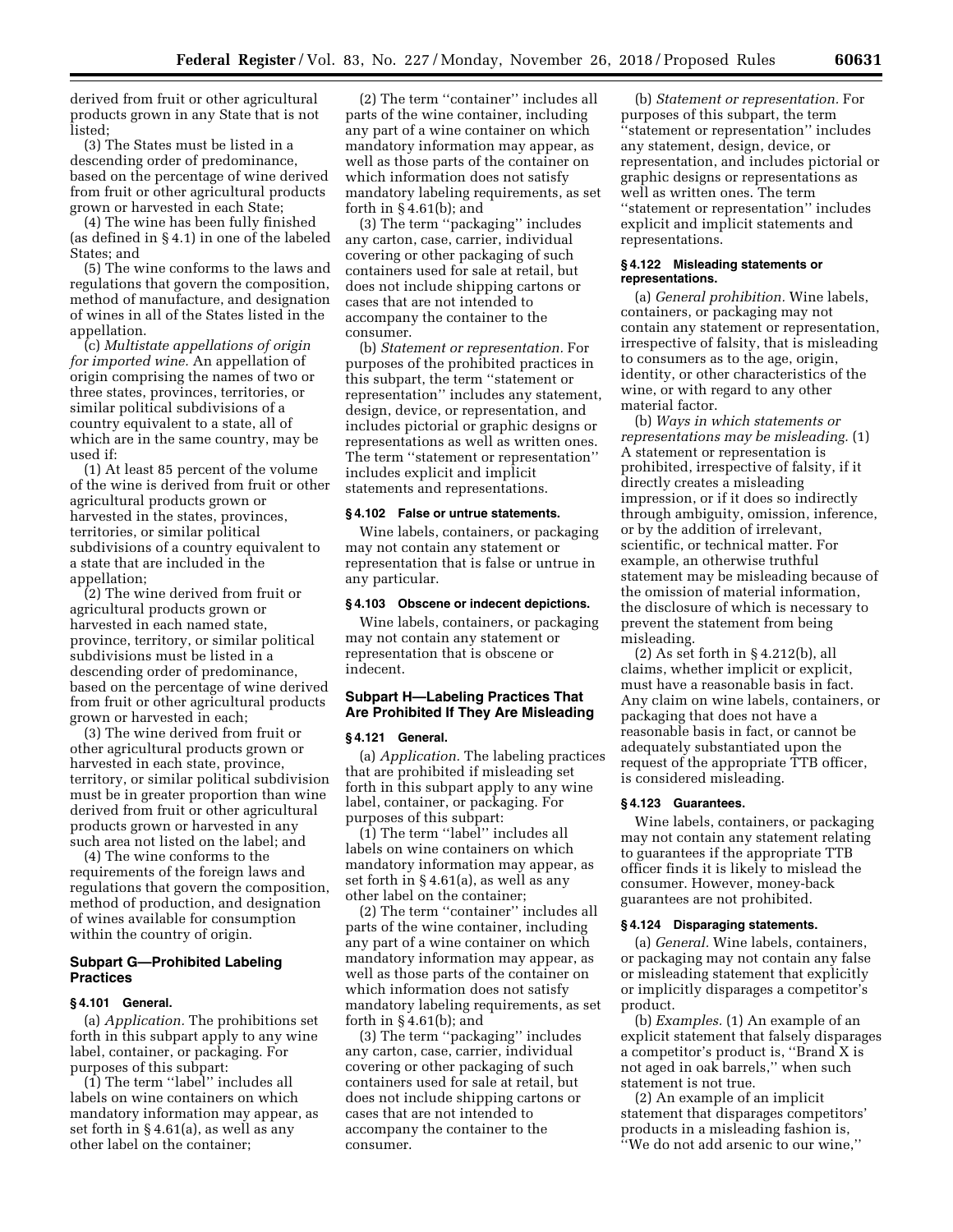where such a claim is true but it may lead consumers to falsely believe that other winemakers do add arsenic to their wine.

(c) *Truthful and accurate comparisons.* This section does not prevent truthful and accurate comparisons between products (such as, ''Our wine contains more grapes than Brand X'') or statements of opinion (such as, ''We think our wine tastes better than any other wine on the market'').

# **§ 4.125 Tests or analyses.**

Wine labels, containers, or packaging may not contain any statement or representation of or relating to analyses, standards, or tests, whether or not it is true, that is likely to mislead the consumer. An example of such a misleading statement is ''tested and approved by our research laboratories'' if the testing and approval does not in fact have any significance.

# **§ 4.126 Depictions of government symbols.**

(a) *Representations of the armed forces and flags.* Wine labels, containers, or packaging may not show an image of any government's flag or any representation related to the armed forces of the United States if the representation, standing alone or considered together with any additional language or symbols on the label, creates a false or misleading impression that the product was endorsed by, made by, used by, or made under the supervision of, the government represented by that flag or the armed forces of the United States. This section does not prohibit the use of a flag as part of a claim of American origin or another country of origin.

(b) *Government seals.* Wine labels, containers, or packaging may not contain any government seal or other insignia that is likely create a false or misleading impression that the product has been endorsed by, made by, used by, or produced for, or under the supervision of, or in accordance with the specification of, that government. Seals required or specifically authorized by applicable law or regulations and used in accordance with such law or regulations are not prohibited.

# **§ 4.127 Depictions simulating government stamps or relating to supervision.**

(a) Wine labels, containers, or packaging may not contain any statements or representations that mislead consumers to believe that the wine is manufactured or processed under government authority. Wine labels, containers, or packaging may not

contain images or designs resembling a stamp of the U.S. Government or any State or foreign government, and may not contain statements or indications that the wine is produced, blended, bottled, packed or sold under, or in accordance with, any municipal, State, Federal, or foreign authorization, law, or regulations, unless such statement is required or specifically authorized by applicable law or regulations. If a municipal, State, or Federal Government permit number is stated on a label, containers, or packaging, it may not be accompanied by any additional statement relating to that permit number with the exception of the name and address of the person associated with that permit number.

(b) If imported wines are covered by a certificate of origin and/or a certificate of vintage date issued by an official duly authorized by the appropriate foreign government, the container, except where prohibited by the foreign government, may refer to that certificate or to the fact of that certification, but the container must not contain any additional statements relating to the certificate or certification. Any reference to such a certificate or certification must be in substantially the following form:

This product was accompanied at the time of the importation by a certificate issued by the

# (Name of government)

government indicating that the product is

(Class and type as stated on the container)

and (if container bears a statement of vintage date) that the wine is of the vintage of

(Year of vintage stated on the container).

# **§ 4.128 Claims related to distilled spirits or malt beverages.**

(a) *General.* Except as provided in paragraph (b) of this section, no label, carton, case, or any other packaging material may contain a statement, design, or representation that tends to create a false or misleading impression that the wine is a distilled spirits or malt beverage product, or that it contains distilled spirits or malt beverages. For example, the use of the name of a class or type designation of a distilled spirits or malt beverage product, as set forth in part 5 or 7 of this chapter, is prohibited, if the use of that name creates a misleading impression as to the identity of the product. Homophones or coined words that

simulate or imitate a class or type designation are also prohibited. (b) *Exceptions.* This section does not prohibit:

(1) A truthful and accurate statement of alcohol content;

(2) The use of a brand name of a distilled spirits or malt beverage product as a wine brand name, provided that the overall label does not create a misleading impression as to the identity of the product;

(3) The use of a distilled spirits or malt beverage cocktail name as a brand name or a distinctive or fanciful name of a wine product, provided that a statement of composition, in accordance with § 4.151, appears in the same field of vision as the brand name or a distinctive or fanciful name and the overall label does not create a misleading impression about the identity of the product;

(4) The use of a statement of composition that includes a reference to the type of distilled spirits contained therein;

(5) The use of truthful and accurate statements about the production of the wine, as part of a statement of composition or otherwise, such as ''aged in whisky barrels,'' so long as such statements do not create a misleading impression as to the identity of the product; or

(6) The use of terms that simply compare wine to distilled spirits or malt beverage products without creating a misleading impression as to the identity of the product.

### **§ 4.129 Health-related statements.**

(a) *Definitions.* When used in this section, the following terms have the meaning indicated:

(1) *Health-related statement* means any statement related to health (other than the warning statement required under part 16 of this chapter) and includes statements of a curative or therapeutic nature that, expressly or by implication, suggest a relationship between the consumption of alcohol, wine, or any substance found within the wine, and health benefits or effects on health. The term includes both specific health claims and general references to alleged health benefits or effects on health associated with the consumption of alcohol, wine, or any substance found within the wine, as well as healthrelated directional statements. The term also includes statements and claims that imply that a physical or psychological sensation results from consuming the wine, as well as statements and claims of nutritional value (for example, statements of vitamin content). Numerical statements of the calorie,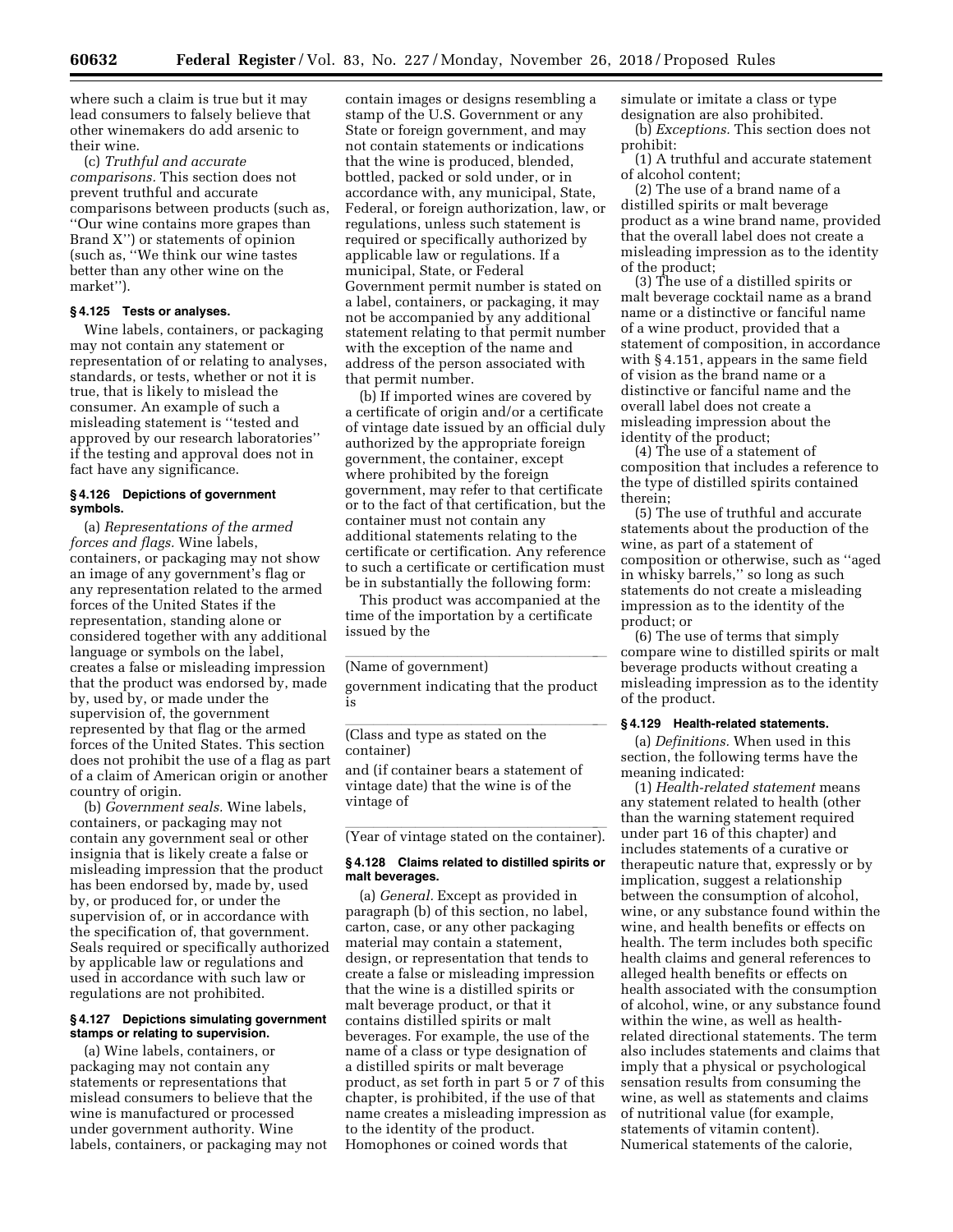carbohydrate, protein, and fat content of the product do not constitute claims of nutritional value.

(2) *Specific health claim* means a type of health-related statement that, expressly or by implication, characterizes the relationship of alcohol, wine, or any substance found within the wine, to a disease or health-related condition. Implied specific health claims include statements, symbols, vignettes, or other forms of communication that suggest, within the context in which they are presented, that a relationship exists between wine, alcohol, or any substance found within the wine, and a disease or health-related condition.

(3) *Health-related directional statement* means a type of health-related statement that directs or refers consumers to a third party or other source for information regarding the effects on health of wine or alcohol consumption.

(b) *Rules for labeling*—(1) *Healthrelated statements.* In general, labels may not contain any health-related statement that is untrue in any particular or tends to create a misleading impression as to the effects on health of alcohol consumption. TTB will evaluate such statements on a caseby-case basis and may require as part of the health-related statement a disclaimer or some other qualifying statement to dispel any misleading impression conveyed by the healthrelated statement.

(2) *Specific health claims.* (i) TTB will consult with the Food and Drug Administration (FDA), as needed, on the use of a specific health claim on the wine. If FDA determines that the use of such a labeling claim is a drug claim that is not in compliance with the requirements of the Federal Food, Drug, and Cosmetic Act, TTB will not approve the use of that specific health claim on the wine.

(ii) TTB will approve the use of a specific health claim on a wine label only if the claim: Is truthful and adequately substantiated by scientific or medical evidence; is sufficiently detailed and qualified with respect to the categories of individuals to whom the claim applies; adequately discloses the health risks associated with both moderate and heavier levels of alcohol consumption; and outlines the categories of individuals for whom any levels of alcohol consumption may cause health risks. This information must appear as part of the specific health claim.

(3) *Health-related directional statements.* A health-related directional statement is presumed misleading unless it:

(i) Directs consumers in a neutral or other non-misleading manner to a third party or other source for balanced information regarding the effects on health of alcohol or alcohol beverage product consumption; and

(ii)(A) Includes as part of the healthrelated directional statement the following disclaimer: ''This statement should not encourage you to drink or to increase your alcohol consumption for health reasons''; or

(B) Includes as part of the healthrelated directional statement some other qualifying statement that the appropriate TTB officer finds is sufficient to dispel any misleading impression conveyed by the healthrelated directional statement.

#### **§ 4.130 Appearance of endorsement.**

(a) *General.* Wine labels, containers, or packaging may not include the name, or the simulation or abbreviation of the name, of any living individual of public prominence, or an existing private or public organization, or any graphic, pictorial, or emblematic representation of the individual or organization, if its use is likely to lead a consumer to falsely believe that the product has been endorsed, made, or used by, or produced for, or under the supervision of, or in accordance with the specifications of, such individual or organization. This section does not prohibit the use of such names where the individual or organization has provided authorization for their use.

(b) *Documentation.* The appropriate TTB officer may request documentation from the bottler or importer to establish that the person or organization has provided authorization to use the name of that person or organization.

(c) *Disclaimers.* Statements or other representations do not violate this section if, taken as a whole, they create no misleading impression as to an implied endorsement either because of the context in which they are presented or because of the use of an adequate disclaimer.

# **§ 4.131 Use of the word** ''**importer**'' **or similar words.**

(a) Except as provided in paragraph (b) of this section, labels, containers, or packaging for wine that is not required to bear an ''imported by'' statement under § 4.67 or § 4.68 may not include the word ''importer'' or any other word that creates the misleading impression that the product was imported.

(b) If the word ''importer'' or a similar word is part of the bona fide name of a permittee by or for whom the wine was

bottled, or a retailer for whom the wine was bottled or distributed, it may appear as part of the name and address statement, as long as the words ''Product of the United States'' or similar dispelling language appears immediately adjacent to the name and address statement, in the same size and type of the name and address statement.

#### **§ 4.132 [Reserved]**

# **§ 4.133 Claims regarding terms defined or authorized by this part.**

(a) Wine labels, containers, or packaging may not include any use of a term defined in this part in a manner that is not consistent with the definitions set forth in this part.

(b) Wine labels, containers, or packaging materials may not contain any coined word or name that simulates, imitates, or which tends to create the impression that the wine so labeled is entitled to bear, any class, type, or authorized designation recognized by the regulations in this part or in part 5 or part 7 of this chapter unless the wine conforms to the requirements prescribed with respect to such designation and is in fact so designated on its labels.

(c) Except as provided by § 4.136, statements or representations on wine labels, containers, or packaging may not make claims about the grape varieties used in production of a wine that does not bear a varietal designation under § 4.156 or § 4.157.

(d) Except as provided by § 4.134, statements or representations on wine labels, containers, or packaging may not make claims about the year that grapes were grown or harvested unless the wine label bears a vintage date in accordance with § 4.95, and the claims are consistent with that date.

#### **§ 4.134 Statements related to dates or ages.**

(a) *Statement of age.* Except as provided in paragraphs (b) and (c) of this section, a wine label, container, or packaging may not bear any statement or other representation of age, including representations in the brand name, except for:

(1) Vintage wine, in accordance with § 4.95;

(2) References relating to methods of wine production involving storage or aging, in accordance with § 4.56. Any such age statement must indicate how long the wine has been aged and the type of aging that occurred, for example,<br>"Barrel aged for months;" or

''Barrel aged for ll months;'' or (3) Use of the word ''old'' as part of the brand name; or

(4) Additional truthful, accurate, and specific information about the year of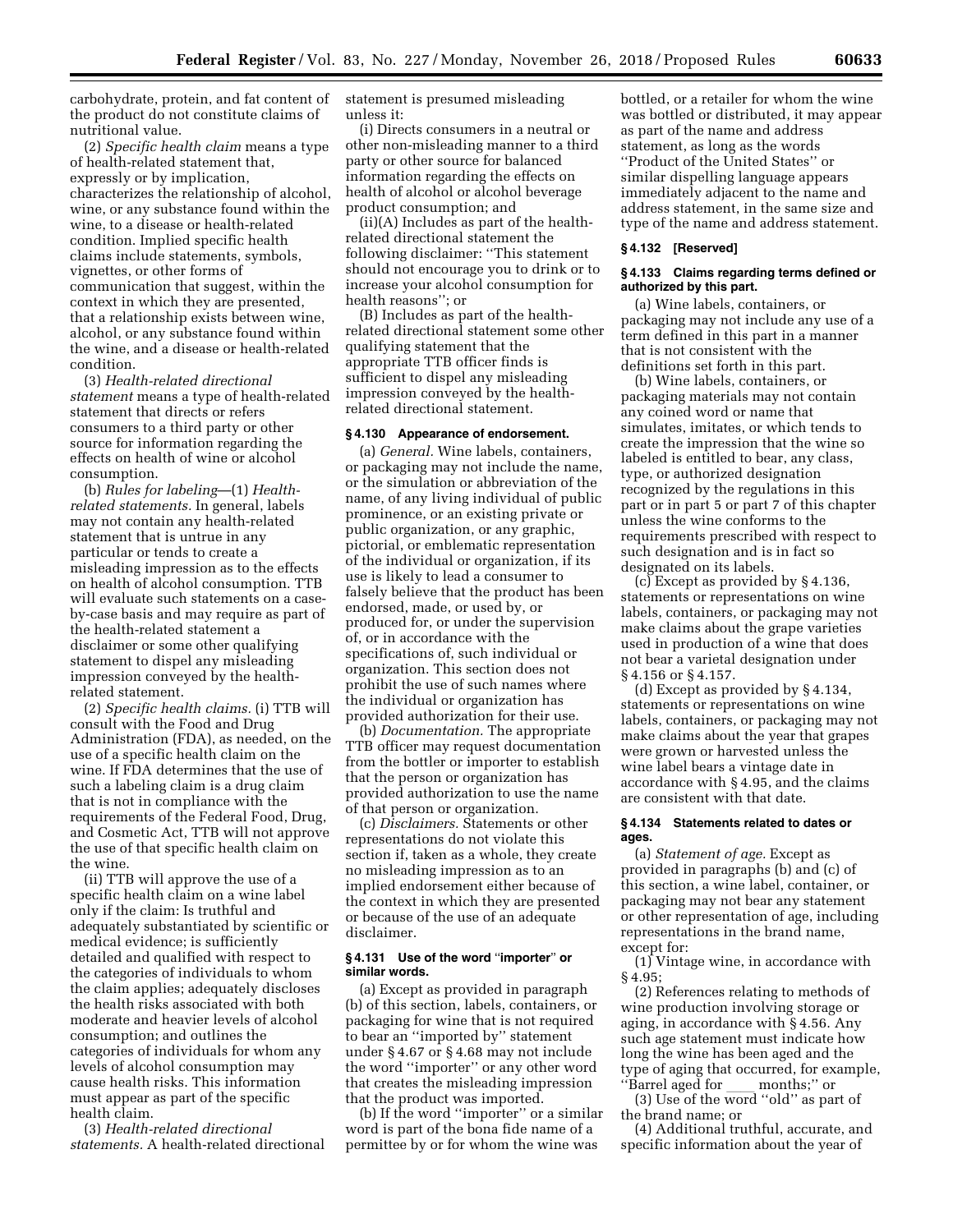harvest of the grapes or fruit used to make still, sparkling, or carbonated grape wine, or still, sparkling, or carbonated fruit wine, respectively. The information must indicate the percentage of wine derived from grapes or fruit, respectively, grown in each of the labeled harvest years, such as ''60% of the grapes used to make this wine were harvested in 2014; the remaining 40% were harvested in 2013,'' or ''this wine is a blend of 50% wine made from apples harvested in 2012 and 50% wine made from apples harvested in 2011.'' When applicable, the years of harvest must be presented in descending order based on the percentage of wine derived from grapes or fruit grown in each year.

(b) *Statement of bottling date.* For purposes of paragraph (a) of this section, a statement of the bottling date of a wine will not be deemed to be a representation relative to age, provided that the statement appears in the following form: "Bottled in following form: ''Bottled in \_\_\_''<br>(inserting the year in which the wine was bottled).

(c) *Miscellaneous date statements.*  Except in the case of vintage dates and bottling, storage, or aging dates as provided in paragraphs (a) and (b) of this section, a wine label must not bear any date unless, in addition to the date and immediately adjacent to the date and in the same size and kind of printing, a statement of the significance or relevance of the date is provided, such as ''established'' or ''founded in''. If the date refers to the date of establishment of any business or brand name, the date and its accompanying statement must appear immediately adjacent to the name of the person, company, or brand name to which it relates if the appropriate TTB officer finds that this is necessary in order to prevent confusion as to the person, company, or brand name to which the establishment date applies. This paragraph does not authorize the use of dates referring to the date of growth or harvest of the grapes on wines that are not labeled with vintage dates in accordance with § 4.95.

# **§ 4.135 Indications of origin.**

(a) *General rule.* Except as otherwise provided in §§ 4.64 and 4.174, which address brand names of geographic significance and semi-generic designations, respectively, any statement, design, device or representation on a wine label, container, or packaging that indicates or implies an origin other than the true place of origin of the wine is prohibited. This section does not prohibit name and address statements in accordance with this part.

(b) *Wine that is labeled with an appellation of origin.* Except as otherwise provided in §§ 4.64 and 4.174, which address brand names of geographic significance and semigeneric designations, respectively, any statement or representation regarding the origin of the grapes, fruit, or agricultural materials used to make wine that is labeled with an appellation of origin must be consistent with the appellation of origin that appears on the label.

(c) *Wine that is not labeled with an appellation of origin.* Wine that is not labeled with an appellation of origin may be labeled with additional information that provides truthful information about the origin of the grapes, fruit, or other agricultural materials that were used to produce the wine provided that:

(1) The name of the place of origin of the grapes, fruit, or other agricultural products does not appear on the label in a way that creates the misleading impression that the wine is entitled to an appellation of origin under §§ 4.88– 4.90 or §§ 4.96–4.97; and

(2) Any additional information about the origin of the grapes, fruit, or other agricultural products of the wine sets forth the origin of 100 percent of the grapes, fruit, or other agricultural products used to make the wine, in descending order of predominance, together with the place where the wine was produced.

(d) *Examples of permissible statements of origin as additional information.* A wine that is produced in New York and designated as ''red wine,'' may be labeled with a statement that indicates the origin and percentage of the gapes that were used to produce the wine. If 50 percent of the grapes used to make the wine were grown in New York, and 50 percent of the grapes used to make the wine were grown in Virginia, the wine may bear a statement on the label to the effect of ''this wine was produced and bottled in New York from 50 percent New York grapes and 50 percent Virginia grapes.''

# **§ 4.136 Use of a varietal name, type designation of varietal significance, semigeneric name, or geographic distinctive designation.**

(a) The use of a varietal name, type designation of varietal significance, semi-generic name, or geographic distinctive designation is presumed to be misleading and is thus prohibited on the label, container, or packaging of any wine that is not made in accordance with the standards prescribed for still grape wine, sparkling grape wine, or

carbonated grape wine of §§ 4.142, 4.143, and 4.144.

(b) The use of such a term on the label of a wine, container, or packaging of any wine that is made in accordance with the standards prescribed for still grape wine, sparkling grape wine, or carbonated grape wine but does not meet the requirements for use of the designation named, including its use in a brand name, product name, or a distinctive or fanciful name, is prohibited where the use of such name may tend to create a false or misleading impression as to the designation, origin, or identity of the wine.

(c) This paragraph does not prohibit the use of truthful, accurate, and specific additional information on the label about the grape varieties used to make a still grape wine, sparkling grape wine, or carbonated grape wine, provided that the information includes every grape variety used to make the wine, listed in descending order of predominance. The percentage of each grape variety may be, but is not required to be, shown on the label, along with a tolerance of two percentage points. When shown, percentages must be shown for all grape varieties listed, and the total must equal 100 percent.

# **§ 4.137 Terms relating to intoxicating qualities.**

Wine labels, containers, or packaging may not contain any statement or representation that tends to create the impression that the wine should be purchased or consumed based on intoxicating qualities.

### **Subpart I—The Standards of Identity for Wine**

# **§ 4.141 The standards of identity in general.**

(a) *Standards of identity (class and type designations) and other designations (statements of composition).* Sections 4.142 through 4.150 provide for the standards of identity for wine. These standards are broken into nine classes and several types within each class. In general, the class and/or type designation is used to meet the mandatory requirement found in § 4.63(a)(2). In certain circumstances, a statement of composition as prescribed in § 4.151 may be required. In those circumstances, the statement of composition meets the mandatory label information requirement in § 4.63(a)(2). All parts of the designation of wine, whether mandatory or optional, must appear together and in lettering substantially of the same size and kind. Whenever any term for which a standard of identity has been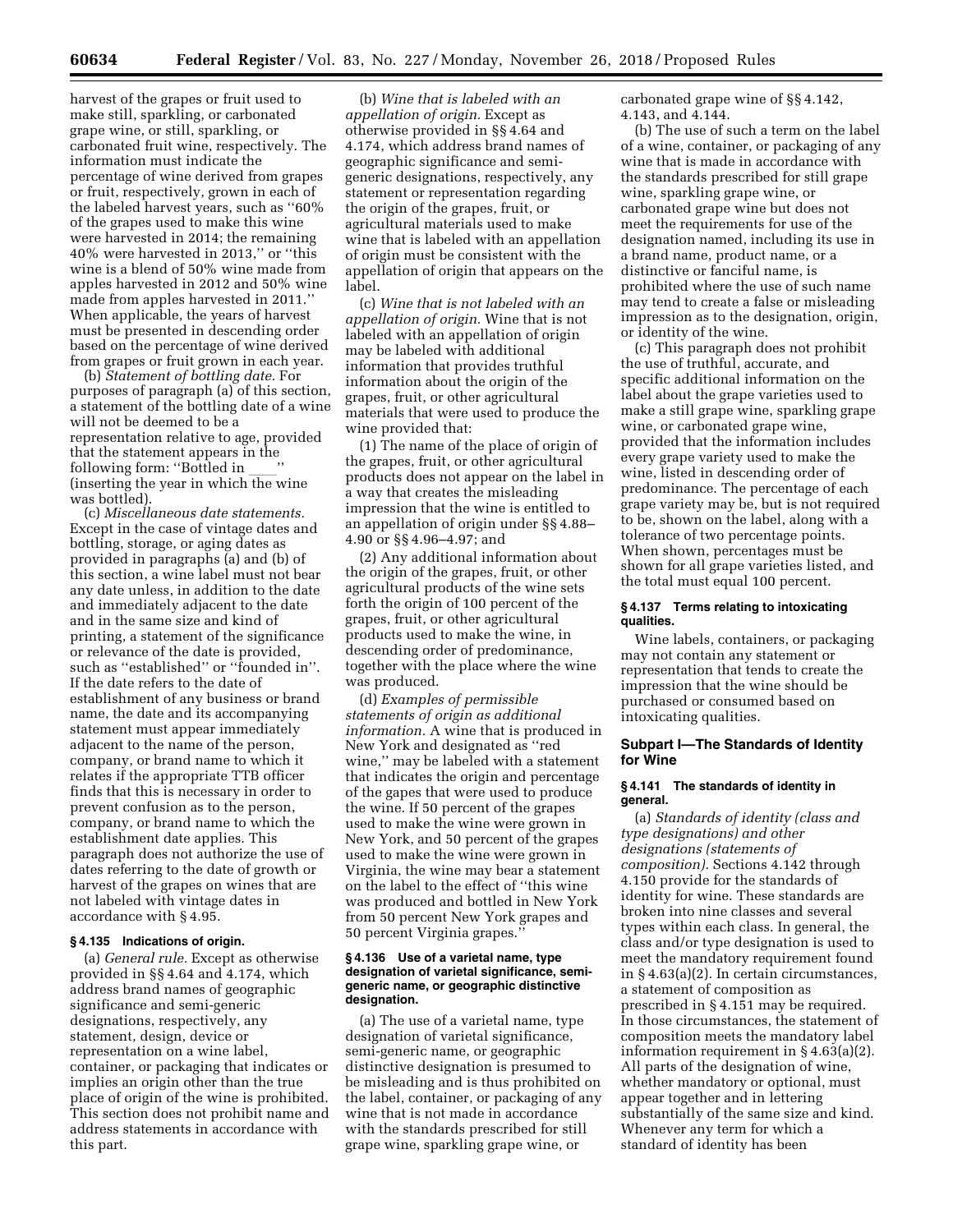established in this subpart is used in this part, the term has the meaning assigned to it by that standard of identity.

(b) *Cellar treatment of wine.* See § 4.154 for cellar treatments that change the class and type designation of wine and for those cellar treatments that are authorized for use without changing the class and type of wine.

# **§ 4.142 Still grape wine—class and type designation.**

(a) *Still grape wine.* (1) Still grape wine is wine produced by the normal alcoholic fermentation of the juice of sound, ripe grapes (including restored or unrestored pure condensed grape must), with or without the addition, after fermentation, of pure condensed grape must and with or without added spirits of the type authorized for natural wine under 26 U.S.C. 5382, but without other addition or abstraction except as may occur in cellar treatment of the type authorized for natural wine under 26 U.S.C. 5382.

(2) Still grape wine may be ameliorated, or sweetened, before, during, or after fermentation, in a way that is consistent with the limits set forth in 26 U.S.C. 5383 for natural grape wine, provided that grape wine designated as ''specially sweetened grape wine'' under paragraph (c)(11) of this section may be sweetened in accordance with the standards set forth in 26 U.S.C. 5385.

(3) Still grape wine must contain less than 0.392 grams of carbon dioxide per 100 milliliters. The maximum volatile acidity, calculated as acetic acid and exclusive of sulfur dioxide is 0.14 gram per 100 mL (20 degrees Celsius) for red wine and 0.12 gram per 100 mL (20 degrees Celsius) for other grape wine, provided that the maximum volatile acidity for wine produced from unameliorated juice of 28 or more degrees Brix is 0.17 gram per 100 mL for red wine and 0.15 gram per 100 mL for white wine.

(b) *Class designation of grape wine.*  Still grape wine must be designated as ''still grape wine'' or ''grape wine'' unless paragraph (c) of this section applies. Still grape wine that is designated with an authorized type designation may use the class designation ''grape wine'' in addition to the type designation.

(c) *Type designation of still grape wine.* Still grape wine may be designated with one or more of the following type designation(s) that apply in place of or in addition to the class designation.

(1) *Red, white, blush, pink, rose´, and amber wine.* Still grape wine that

derives its characteristic color from the presence or absence of the red coloring matter of the skins, juice, or pulp of grapes may be designated as ''red wine,'' ''white wine,'' ''blush wine,'' ''pink wine," "rosé wine," or "amber wine," as the case may be.

(2) *Grape variety.* The names of one or more grape varieties (for example, ''chardonnay'' or ''cabernet franc and merlot'') may be used as the type designation in accordance with § 4.156.

(3) *Grape type designation of varietal significance.* A grape type designation of varietal significance (for example, "moscato" or "scuppernong") may be used as the type designation in accordance with § 4.157.

(4) *Semi generic designation of geographic significance.* A semi-generic designation of geographic significance (for example, ''Angelica'') may be used as the type designation in accordance with § 4.174.

(5) *Non-generic designation that is a distinctive designations of specific grape wines.* A non-generic designation that is a distinctive designation of specific grape wine (for example, ''Bordeaux Blanc'') may be used as the type designation in accordance with § 4.175.

(6) *Table wine and light wine.* Still grape wine having an alcoholic content greater than 7 percent by volume and not in excess of 14 percent by volume may be designated as ''table wine'' or ''light wine.''

(7) *Dessert wine.* Still grape wine having an alcoholic content greater than 14 percent by volume and not in excess of 24 percent by volume may be designated as ''dessert wine.''

(8) *Angelica.* Angelica is grape wine having the taste, aroma, and characteristics generally attributed to angelica. Angelica has an alcohol content in excess of 14 percent but not in excess of 24 percent by volume. The alcohol content is derived in part from added grape brandy or alcohol. Angelica has been recognized as a semi-generic designation of geographic significance and is subject to the requirements of § 4.174.

(9) *Madeira, port, and sherry.*  Madeira, port, and sherry are grape wines having the taste, aroma, and characteristics generally attributed to such wines. Madeira, port, and sherry have an alcohol content in excess of 14 percent but not in excess of 24 percent by volume. The alcohol content is derived in part from added grape brandy or alcohol. These grape wine types have been recognized as semi-generic designation of geographic significance and are subject to the requirements of § 4.174.

(10) *Muscatel.* Muscatel is grape wine having the taste, aroma, and characteristics generally attributed to Muscatel. Muscatel has an alcohol content in excess of 14 percent but not in excess of 24 percent by volume. The alcohol content is derived in part from added grape brandy or alcohol. Muscatel is a grape type designation.

(11) ''*Specially sweetened grape wine.*'' Grape wine sweetened in accordance with the standards set forth in 26 U.S.C. 5385 must include the words ''extra sweet,'' ''specially sweetened," "specially sweet," or ''sweetened with excess sugar'' as part of the class and type designation.

### **§ 4.143 Sparkling grape wine—class and type designation.**

(a) *Sparkling grape wine.* Sparkling grape wine is still grape wine made effervescent with carbon dioxide resulting solely from the secondary fermentation of the wine within a closed container, tank or bottle. Sparkling grape wine must contain at least 0.392 grams of carbon dioxide per 100 milliliters of wine.

(b) *Class designation of sparkling wine.* Sparkling grape wine must be designated as ''sparkling wine'' or ''sparkling grape wine.''

(c) *Type designations of sparkling wine.* In addition to the class designation, sparkling grape wine may be designated with one or more of the following type designation(s) that apply.

(1) *Red, white, amber, pink, rose´, and blush.* Sparkling wine that derives its characteristic color from the presence or absence of the red coloring matter of the skins, juice, or pulp of grapes may be designated as ''sparkling red (or white, blush, pink, rosé, or amber, as the case may be) wine.''

(2) *Grape variety.* The names of one or more grape varieties following the word ''sparkling'' (for example, ''sparkling chardonnay'' or ''sparkling cabernet franc and merlot'') may be used as a type designation for sparkling grape wine in accordance with § 4.156.

(3) *Grape type designation of varietal significance.* A grape type designation (for example, ''sparkling moscato'' or ''sparkling scuppernong'') may be used as a type designation for sparkling wine in accordance with § 4.157.

(4) *Semi-generic designation of geographic significance.* A semi-generic designation of geographic significance (for example, ''champagne'') may be used as the type designation for sparkling grape wine in accordance with § 4.174.

(5) *Nongeneric designation that is a distinctive designation.* A nongeneric designation that is a distinctive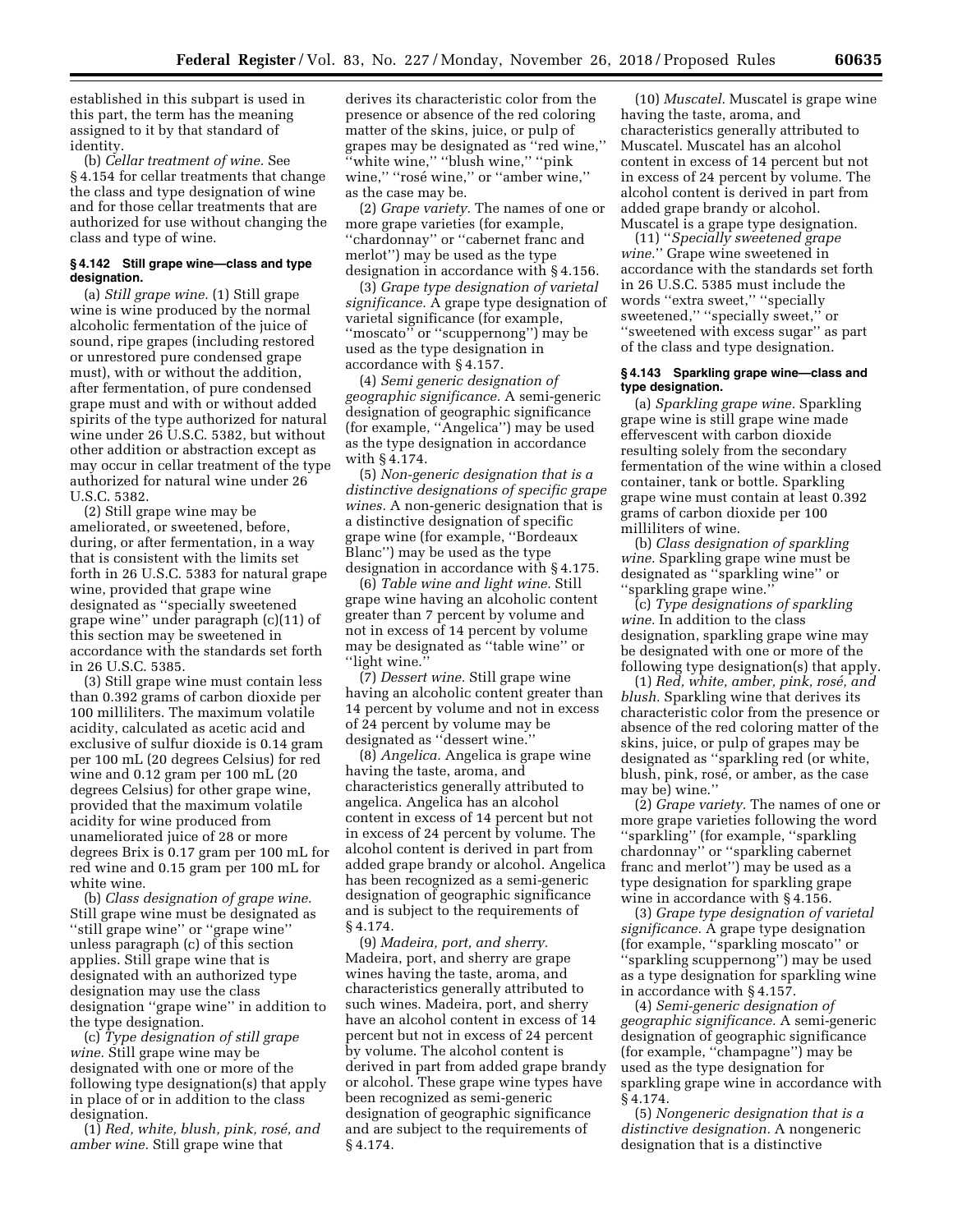designation of a specific grape wine (for example, ''sparkling asti spumante'') may be used as the type designation in accordance with § 4.176.

(6) *Champagne.* Champagne is a type of sparkling grape wine with an alcohol content of less than 14 percent alcohol by volume. Champagne derives its effervescence solely from the secondary fermentation of the wine within glass containers of not greater than one gallon capacity, and possesses the taste, aroma, and other characteristics attributed to champagne as made in the Champagne district of France. Champagne has been recognized as a semi-generic designation of geographic significance and must be labeled in accordance with § 4.174.

(7) *Champagne style and champagne type.* A sparkling wine having less than 14 percent alcohol by volume, and having the taste, aroma, and characteristics generally attributed to champagne but not otherwise conforming to the standard for "champagne" as prescribed by paragraph (c)(6) of this section may, in addition to but not in lieu of the class designation ''sparkling wine,'' be further designated as ''champagne style'' or ''champagne type,'' along with one of the required terms denoting use of bulk process set forth in paragraph (d) of this section. The designation ''champagne'' has been recognized as a semi-generic designation of geographic significance and thus wines labeled with a designation of ''champagne style'' or ''champagne type'' must be labeled in accordance with § 4.174.

(8) *Crackling wine, petillant wine, frizzante wine, cremant, perlant, reciotto, and other similar wine.*  Crackling, petillant, frizzante, cremant, perlant, and reciotto wines are types of sparkling grape wines that are normally less effervescent than champagne or other similar sparkling wine, but containing sufficient carbon dioxide in solution to produce, upon pouring under normal conditions, after the disappearance of air bubbles, a slow and steady effervescence evidenced by the formation of gas bubbles flowing through the wine. Such wines may be designated as: ''crackling,'' ''petillant,'' ''frizzante,'' ''cremant,'' ''perlant,'' and "reciotto" wines.

(d) *Bulk process.* In addition to the product designation, any sparkling grape wine that derives its effervescence from secondary fermentation in containers greater than 1-gallon capacity must be labeled with one or more of the following statements: ''Bulk process,'' ''fermented outside the bottle,'' ''secondary fermentation outside the bottle,'' ''secondary fermentation before

bottling,'' ''not fermented in the bottle,'' or ''not bottle fermented.'' The statement ''charmat method'' or ''charmat process'' may be used as additional information in addition to but not in lieu of one of the required statements. This information must be stated on the same label as the product designation and must appear in at least half the type size as the product designation.

### **§ 4.144 Carbonated grape wine—class and type designation.**

(a) *Carbonated grape wine.*  Carbonated grape wine is still grape wine made effervescent by the injection of carbon dioxide. Carbonated grape wine must contain at least 0.392 grams of carbon dioxide per 100 milliliters of wine.

(b) *Class designation of carbonated wine.* Carbonated grape wine must be designated as ''carbonated wine'' or ''carbonated grape wine.''

(c) *Type designation.* In addition to the class designation, carbonated grape wine may be designated with one or more of the following type designation(s) that apply.

(1) *Red, white, amber, pink, rose´, and blush.* Carbonated wine that derives its characteristic color from the presence or absence of the red coloring matter of the skins, juice, or pulp of grapes may be designated as ''carbonated red (or white, blush, pink, rosé, or amber, as the case may be) wine.''

(2) *Grape variety.* The names of one or more grape varieties may be used as a type designation for carbonated grape wine (for example, "carbonated chardonnay'' or ''carbonated merlot and cabernet franc'') in accordance with § 4.156.

(3) *Grape type designation of varietal significance.* A grape type designation may be used as a type designation for carbonated grape wine (for example, ''carbonated moscato'' or ''carbonated scuppernong'') in accordance with § 4.157.

(4) *Semi-generic designation of geographic significance.* A semi-generic designation of geographic significance may be used as a type designation of carbonated grape wine (for example, ''carbonated Burgundy'') in accordance with § 4.174.

# **§ 4.145 Fruit wine—class and type designation.**

(a) *Fruit wine.* (1) Fruit wine is wine produced by the normal alcoholic fermentation of the juice of sound, ripe fruit (including restored or unrestored pure condensed fruit must) other than grapes, with or without the addition, after fermentation, of pure condensed

fruit must and, with or without added spirits of the type authorized for natural wine under 26 U.S.C. 5382, but without other addition or abstraction except as may occur in cellar treatment of the type authorized for natural wine under 26 U.S.C. 5382.

(2) Fruit wine may be ameliorated, or sweetened, before, during, or after fermentation, in a way that is consistent with the limits set forth in 26 U.S.C. 5384 for natural fruit wine, provided that fruit wine designated as ''specially sweetened fruit wine'' (or with a similar term) under paragraph (c)(8) of this section may be sweetened in accordance with the standards set forth in 26 U.S.C. 5385.

(3) The maximum volatile acidity, calculated as acetic acid and exclusive of sulfur dioxide, shall not be, for fruit wine that does not contain brandy or wine spirits, more than 0.14 gram, and for other fruit wine, more than 0.12 gram, per 100 milliliters (20 degrees Celsius).

(b) *Class designation for fruit wine*— (1) *Fruit wine derived wholly from one kind of fruit.* Fruit wine derived wholly from one kind of fruit must be designated with the name of that fruit followed by the word ''wine.'' For example, wine that is derived wholly from strawberries, oranges, or peaches must be designated as ''strawberry wine,'' ''orange wine,'' ''peach wine,'' respectively.

(2) *Fruit wine derived from more than one kind of fruit.* Fruit wine derived from the fermentation of more than one kind of fruit must be designated with the name of each fruit, followed by the word ''wine'' (for example, ''blueberry/ banana wine,'' or ''orange-lime wine''). (For the rules regarding statements of composition when two types of fruit wine are blended together, see  $§ 4.151(c)$ .

(c) *Type designation of fruit wine.*  Fruit wine may be designated with one or more of the following applicable type designation(s) in place of the class designation.

(1) *Cider.* Fruit wine that is derived wholly from apples may be designated as ''cider.''

(2) *Perry.* Fruit wine that is derived wholly from pears may be designated as ''perry.''

(3) *Sparkling fruit wine.* Fruit wine that is rendered effervescent (at least 0.392 grams of carbon dioxide per 100 milliliters of wine) by carbon dioxide resulting solely from the secondary fermentation of the wine within a closed container, tank, or bottle may be designated as such provided that the name of the fruit follows the word ''sparkling.'' For example, a fruit wine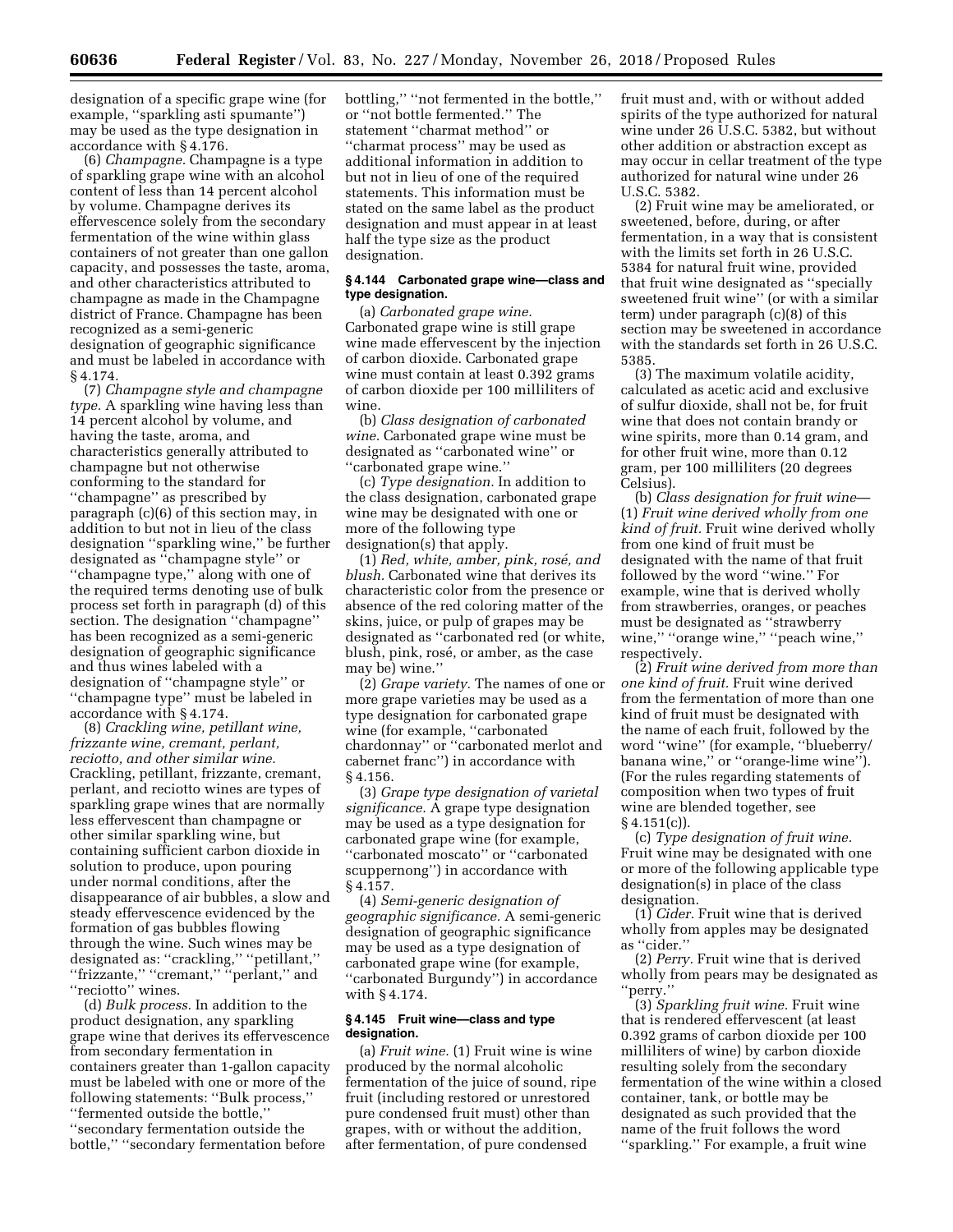that is derived wholly from peaches and rendered effervescent as indicated in this paragraph, must be designated as ''sparkling peach wine.'' If a fruit wine is authorized to carry the designation of ''sparkling'' and is derived from more than one type of fruit, it must be designated as ''sparkling fruit wine'' and carry a statement that indicates the types of fruit that the wine is made from, or as ''sparkling (name all fruits) wine.''

(4) *Carbonated fruit wine.* Fruit wine that is rendered effervescent (at least 0.392 grams of carbon dioxide per 100 milliliters of wine) by carbon dioxide may be designated as such provided that the name of the fruit follows the word ''carbonated.'' For example, a fruit wine that is wholly derived from peaches and rendered effervescent as indicated in this paragraph must be designated as "carbonated peach wine." If a fruit wine is authorized to carry the designation of ''carbonated'' and is derived from more than one type of fruit, it must be designated as ''carbonated fruit wine'' and carry a statement indicating the types of fruit the wine is made from, or as ''carbonated (name all fruits) wine.''

(5) *Fruit table wine and fruit light wine.* Fruit wine that has an alcohol content greater than 7 percent by volume and not in excess of 14 percent by volume may be designated as ''(name of fruit(s)) table wine'' or ''(name of fruit(s)) light wine.''

(6) *Fruit dessert wine.* Fruit wine that has an alcohol content greater than 14 percent by volume and not in excess of 24 percent by volume may be designated as ''(name of fruit(s)) dessert wine.''

(7) *Specially sweetened fruit wine.*  Fruit wine sweetened in accordance with the standards set forth in 26 U.S.C. 5385 must include the words ''extra sweet,'' ''specially sweetened,'' ''specially sweet,'' or ''sweetened with excess sugar'' as part of the class and type designation.

### **§ 4.146 Agricultural wine—class and type designation.**

(a) *Agricultural wine.* (1) Agricultural wine is made from suitable agricultural products other than the juice of grapes, berries, or other fruits and is produced by the normal alcoholic fermentation of sound fermentable agricultural products, either fresh or dried, or of the restored or unrestored pure condensed must thereof, and without added distilled spirits.

(2) Agricultural wine may not be flavored or colored; however, hops may be used in the production of honey wine in accordance with the standards set forth in part 24 of this chapter.

(3) Agricultural wine may be ameliorated in accordance with the standards set forth in part 24 of this chapter. The maximum volatile acidity, calculated as acetic acid and exclusive of sulfur dioxide, shall not be, for wine of this class, more than 0.14 grams per 100 milliliters (20 degrees Celsius).

(b) *Class designation of agricultural wine*—(1) *Agricultural wine derived wholly from one kind of agricultural product.* Agricultural wine derived wholly from one kind of agricultural product must be designated by the word ''wine'' qualified by the name of the agricultural product. For example, agricultural wine that is derived wholly from dandelions, raisins, or agave must be designated as ''dandelion wine,'' ''raisin wine,'' or ''agave wine,'' respectively. Agricultural wine derived wholly from honey may be designated as either ''honey wine'' or ''mead.''

(2) *Agricultural wine derived from more than one kind of agricultural product.* Agricultural wine derived from the fermentation of more than one kind of agricultural product must be designated with the name of each agricultural material, followed by the word ''wine'' (for example, ''dandelion honey wine). (For the rules regarding statements of composition when two types of agricultural wine are blended together, see § 4.151(c)).

(c) *Type designations.* One or more of the following type designations may be used in place of the class designation for agricultural wine:

(1) *Sparkling agricultural wine.*  Agricultural wine that is rendered effervescent (at least 0.392 grams of carbon dioxide per 100 milliliters of wine) by carbon dioxide resulting solely from the secondary fermentation of the wine within a closed container, tank, or bottle may be designated as ''sparkling (name of agricultural product) wine.'' For example, agricultural wine that is derived wholly from dandelions and rendered effervescent as stated in this paragraph must be designated as ''sparkling dandelion wine.''

(2) *Carbonated agricultural wine.*  Agricultural wine that is rendered effervescent (at least 0.392 grams of carbon dioxide per 100 milliliters of wine) by carbon dioxide may be designated as ''carbonated (name of agricultural product) wine.'' For example, agricultural wine that is derived wholly from dandelions and rendered effervescent as stated in this paragraph must be designated as 'carbonated dandelion wine.'

(3) *Agricultural table wine and light wine.* Agricultural wine that has an alcohol content greater than 7 percent by volume and not in excess of 14

percent by volume may be designated as ''(name of agricultural product(s)) table wine'' or ''(name of agricultural product(s)) light wine."

(4) *Agricultural dessert wine.*  Agricultural wine having an alcoholic content greater than 14 percent by volume and not in excess of 24 percent by volume may be designated as ''(name of agricultural product(s)) dessert wine.''

### **§ 4.147 Aperitif—class and type designation.**

(a) *Aperitif wine.* Aperitif wine is compounded from grape wine containing added brandy or alcohol may be flavored with herbs and other natural aromatic flavoring materials, with or without the addition of caramel for coloring purposes; and possess the taste, aroma, and characteristics generally attributed to aperitif wine; and must have an alcoholic content of not less than 15 percent by volume.

(b) *Class designation of aperitif wine.*  Aperitif wine must be designated as aperitif wine unless paragraph (c) of this section applies.

(c) *Type designation of aperitif wine.*  The following type designation may be used for aperitif wine in place of the class designation as applicable.

(1) *Vermouth.* Vermouth is a type of aperitif wine made from grape wine, having the taste, aroma, and characteristics generally attributed to vermouth. Vermouth has been recognized as a generic designation of geographical significance and may be designated as ''vermouth.''

(2) [Reserved].

# **§ 4.148 Rice wine—class and type designation.**

(a) *Rice wine.* Rice wine is produced from the alcoholic fermentation of rice, with or without the addition of distilled spirits.

(b) *Class designation of rice wine.*  Wine of this class must be designated as rice wine unless it meets one of the type designations in paragraph (c) of this section.

(c) *Type designation of rice wine.* One or more of the following type designations may be used for rice wine as applicable.

(1) *Sake´.* Sake´ is produced from rice in accordance with the commonly accepted method of manufacture of such product. Sake´ has been designated as a generic designation of geographic significance under § 4.183.

(2) *Gyeongju Beopju.* Gyeongju Beopju is a rice wine produced in the Republic of Korea in accordance with the laws and regulations of the Republic of Korea governing the manufacture of such product.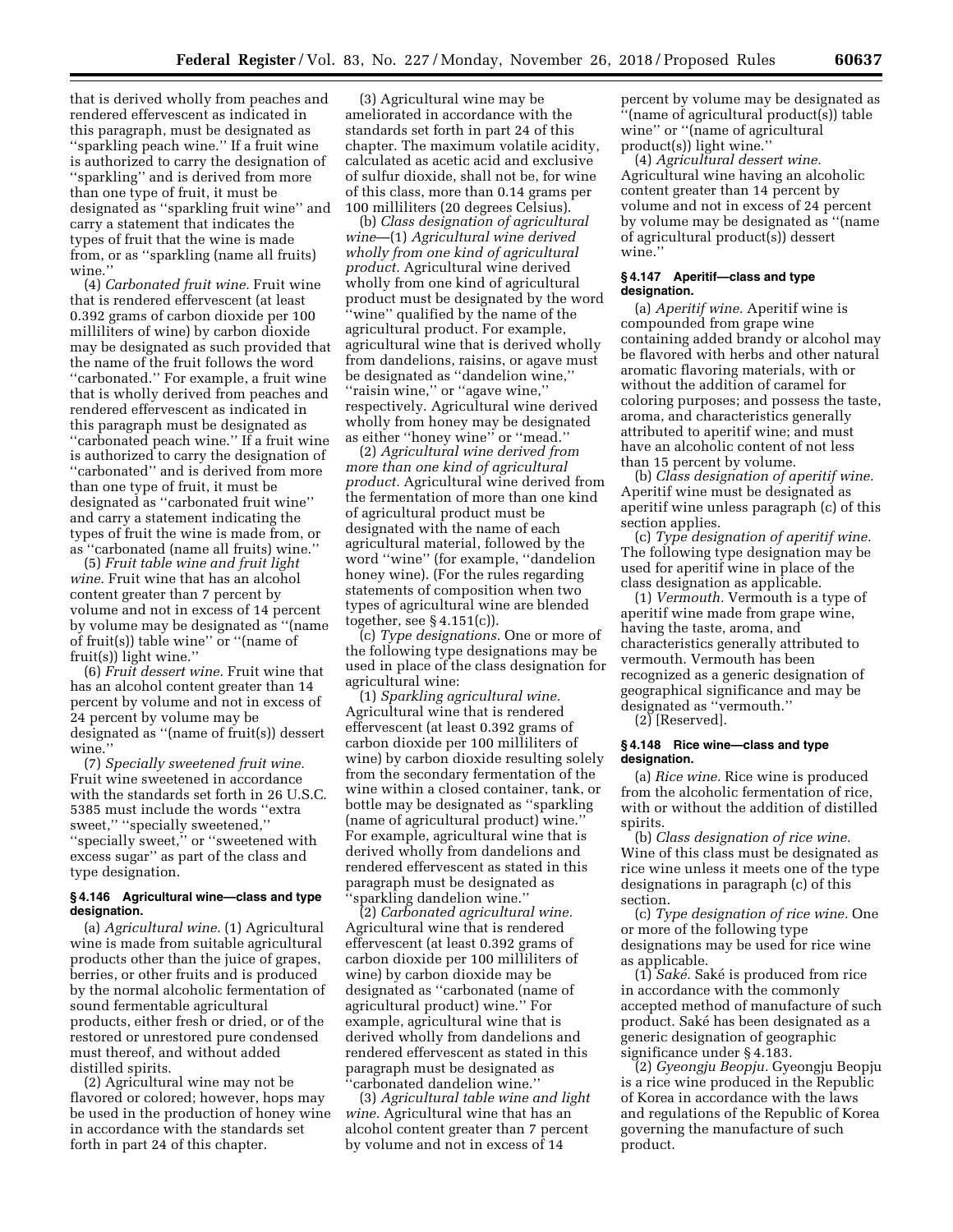(3) *Rice table wine and light wine.*  Rice wine that has an alcohol content greater than 7 percent by volume and not in excess of 14 percent by volume may be designated as ''rice table wine'' or ''rice light wine.''

(4) *Rice dessert wine.* Rice wine having an alcoholic content greater than 14 percent by volume and not in excess of 24 percent by volume may be designated as ''rice dessert wine.''

### **§ 4.149 Retsina wine—designation.**

''Retsina wine'' is still grape table wine fermented or flavored with resin. Retsina has been recognized as a semigeneric designation of geographic significance and is subject to the rules found in § 4.174 with regard to semigeneric designations.

# **§ 4.150 Imitation and substandard or other than standard wine—designation.**

(a) ''Imitation wine'' shall bear as a part of its designation the word ''imitation,'' and shall include:

(1) Any wine containing synthetic materials.

(2) Any wine made from a mixture of water with residue remaining after thorough pressing of grapes, fruit, or other agricultural products.

(3) Any class or type of wine the taste, aroma, color, or other characteristics of which have been acquired, in whole or in part, by treatment with methods or materials of any kind (except as permitted in  $\S 4.154(c)(5)$ , if the taste, aroma, color, or other characteristics of normal wines of such class or type are acquired without such treatment.

(4) Any wine made from must concentrated at any time to more than 80° brix.

(b) ''Substandard wine'' or ''other than standard wine'' shall bear as a part of its designation the words ''substandard'' or ''other than standard,'' and shall include:

(1) Any wine having a volatile acidity in excess of the maximum prescribed therefor in subpart I of this part.

(2) Any wine for which no maximum volatile acidity is prescribed in subpart I of this part, inclusive, having a volatile acidity, calculated as acetic acid and exclusive of sulfur dioxide, in excess of 0.14 gram per 100 milliliters (20 degrees Celsius).

(3) Any wine for which a standard of identity is prescribed in this subpart I of this part, inclusive, which, through disease, decomposition, or otherwise, fails to have the composition, color, and clean vinous taste and aroma of normal wines conforming to such standard.

(4) Any ''grape wine,'' ''fruit wine,'' or ''wine from other agricultural products'' to which sugar, water, or a sugar-water

solution has been added in excess of the production standards for such wine as prescribed in part 24 of this chapter and in an amount which is in excess of the limitations prescribed in the standards of identity for these products, unless, in the case of ''fruit wine'' and ''wine from other agricultural products'' the normal acidity of the material from which such wine is produced is 20 parts or more per thousand and the volume of the resulting product has not been increased more than 60 percent by such addition.

#### **§ 4.151 Statements of composition.**

(a) *General.* If the class of the wine is not defined in one of the standards of identity specified in subpart I of this part, or the wine has been altered, treated, or blended beyond the standards permitted by § 4.154, a truthful and adequate statement of composition must appear on the label as the class designation. A distinctive or fanciful name, or a designation in accordance with trade understanding may appear in addition to the statement of composition.

(b) The statement of composition may not include any reference to a varietal (grape type) designation, type designation of varietal significance, semi-generic geographic type designation, or geographic distinctive designation.

(c) The appropriate TTB officer may require a statement of composition to identify the base wine(s), including blends of wine or fermentable materials, as well as other materials added to the wine before, during, and after fermentation, as appropriate, in order to ensure that the label provides adequate information about the identity of the product. Where a product consists entirely of a blend of two different types of fruit or agricultural wine, the statement of composition must include of the names of the types of wine (such as, ''blueberry wine and apple wine'' or ''mead/rhubarb wine'').

# **§ § 4.152–4.153 [Reserved]**

# **Cellar Treatment and Alteration of Class and Type**

# **§ 4.154 Cellar treatment and alteration of class or type.**

(a) *Statement of composition.* If the class or type of any wine is altered, and the product as altered does not fall within any other class or type designations specified in §§ 4.142 through 4.150, then such wine must be labeled with a statement of composition in accordance with § 4.151.

(b) *Alteration of class or type.* Any of the following, occurring before, during,

or after fermentation, will result in an alteration of class or type of wine:

(1) Treatment of any class or type of wine with a substance that is not a natural component of the wine and that remains in the wine, provided, that the presence in finished wine of not more than 350 parts per million of total sulfur dioxide, or sulfites expressed as sulfur dioxide, is not prohibited under this paragraph;

(2) Treatment of any class or type of wine with a substance that is not foreign to the wine but that remains in the wine in larger quantities than is naturally and normally present in other wines of the same class or type that are not so treated;

(3) Treatment of any class or type of wine with a method or material of any kind to such an extent or in such a manner as to affect the basic composition of the wine by altering any of its characteristic elements;

(4) Blending wine of one class with wine of another class or blending of wines of different types within the same class; and

(5) Treatment of any class or type of wine for which a standard of identity is prescribed in this part with sugar, water, or a sugar-water solution in excess of the quantities specifically authorized in that standard of identity, except that the class or type of such wine is not deemed to be altered:

(i) If fruit wine, agricultural wine, aperitif wine, rice wine, and imitation wine have a high normal acidity, if the total solids content is not more than 22 grams per 100 cubic centimeters and the content of natural acid is not less than 7.69 grams per liter; or

(ii) If grape wine, fruit wine, agricultural wine, aperitif wine, rice wine, retsina, and imitation wine have the normal acidity of 20 grams per liter, the volume of the resulting product has been increased not more than 60 percent by the addition of sugar, water, or a sugar-water solution for the sole purpose of correcting natural deficiencies due to such acidity, and (except in the case of such wine when produced from fruit or berries other than grapes) the phrase ''Made with over 35 percent sugar-water solution'' is included as part of the class and type statement.

(c) *Authorized cellar treatments:* The following treatments are authorized for use provided that they do not result in the alteration of the class or type of the wine under the provisions of paragraph (b) of this section:

(1) Treatment with filtering equipment, or with fining or sterilizing agents;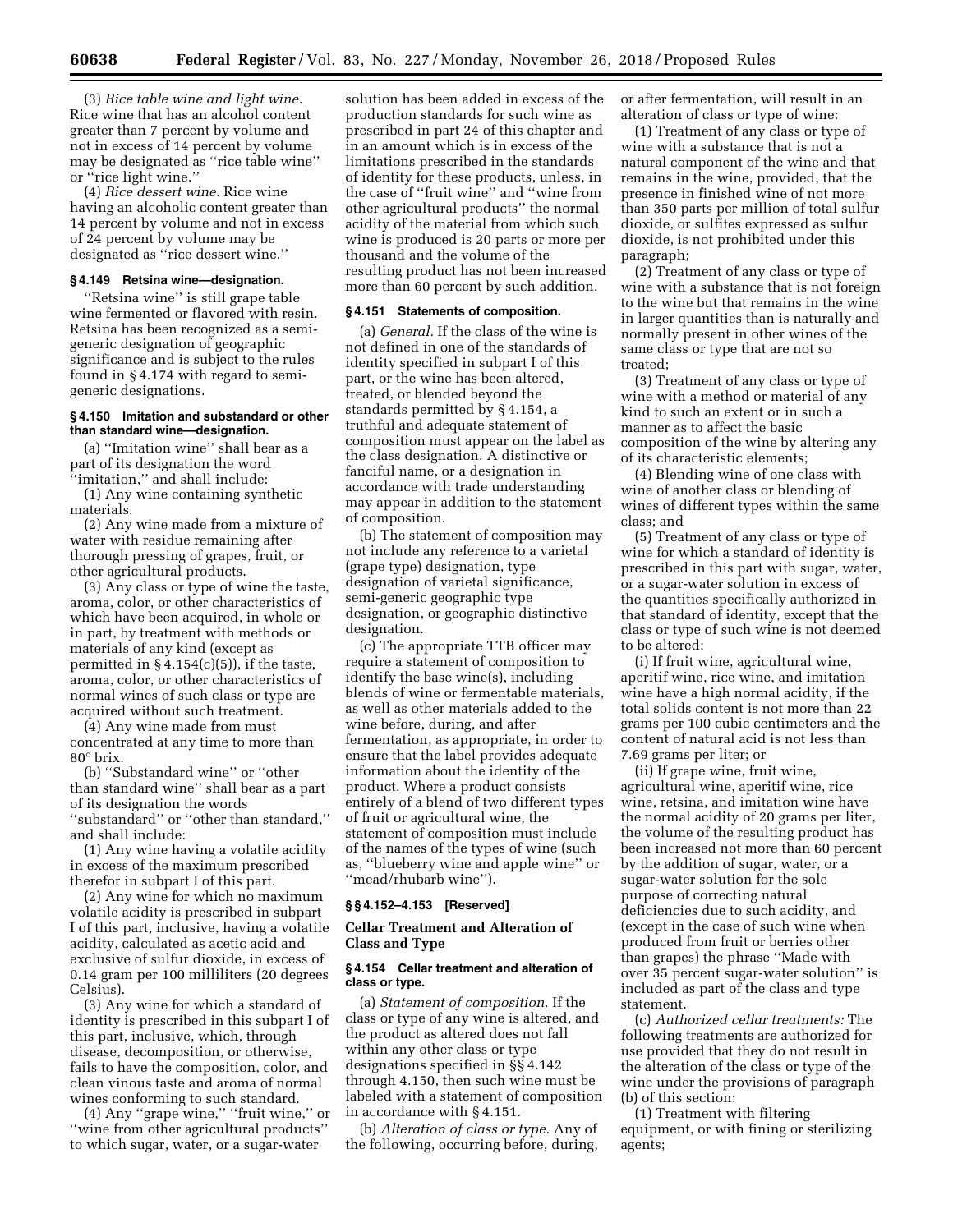(2) Treatment with pasteurization or refrigeration as necessary to bring the wine to commercial standards in accordance with acceptable cellar practice but only in such a manner and to such an extent as not to change the basic composition of the wine or eliminate any of its characteristic elements;

(3) Treatment with methods and materials authorized for use under part 24 of this chapter (such as correcting cloudiness, precipitation, or abnormal color) to the minimum extent necessary to correct the wine;

(4) Treatment with constituents naturally present in the kind of fruit or other agricultural product from which the wine is produced for the purpose of correcting deficiencies of these constituents, but only to the extent that such constituents would be present in normal wines of the same class or type not so treated;

(5) Treatment of any class or type of wine involving the use of volatile fruitflavor concentrates in the manner provided in section 5382 of the Internal Revenue Code; and

(6) In accordance with the provisions of §§ 4.143 through 4.157, carbon dioxide may be used to maintain counterpressure during the transfer of finished sparkling wines from bulk processing tanks to bottles, or from bottle to bottle, provided that the carbon dioxide content of the wine shall not be increased by more than 0.009 gram. per 100 mL during the transfer operation.

### **§ 4.155 [Reserved]**

# **Grape Type Labeling**

# **§ 4.156 Varietal (grape type) labeling as type designations.**

(a) *General.* The names of one or more grape varieties may be used as the type designation of a grape wine only if the wine is also labeled with an appellation of origin, as defined in § 4.88.

(b) *Use of one variety name.* Except as otherwise provided in paragraph (c)(1) or (2) of this section, the name of a single grape variety may appear as a type designation on a wine label only if:

(1) Not less than 75 percent of the wine is derived from grapes of that variety, and

(2) The entire qualifying percentage of the named variety was grown in the area described by the labeled appellation of origin.

(c) *Exceptions.* (1) Wine made from any *Vitis labrusca* variety (exclusive of hybrids with *Vitis labrusca* parentage) may be labeled with the variety name if:

(i) Not less than 51 percent of the wine is derived from grapes of the named variety;

(ii) The following statement is shown on any label: ''contains not less than 51 percent (name of variety).'' This statement does not have to appear if 75 percent or more of the wine is derived from grapes of the named variety; and

(iii) The entire qualifying percentage of the named variety was grown in the labeled appellation of origin area.

(2) Wine made from any variety of any species found by the appropriate TTB officer upon appropriate application to be too strongly flavored at 75 percent minimum varietal content may be labeled with the varietal name if:

(i) Not less than 51 percent of the wine is derived from grapes of that variety;

(ii) The statement ''contains not less than 51 percent (name of variety)'' is shown on the label (except that this statement need not appear if 75 percent or more of the wine is derived from grapes of the named variety); and

(iii) The entire qualifying percentage of the named variety was grown in the labeled appellation of origin.

(d) *Two or more varieties.* The names of two or more grape varieties may be used as the type designation if:

(1) Not less than 85 percent of the wine is derived from grapes of the labeled varieties;

(2) The wine derived each grape variety listed on the label is in greater proportion than wine derived from grapes of any variety that is not listed; and

(3) The varieties must be listed in descending order of predominance, based on the percentage of wine derived from each variety of grape.

(e) *List of approved variety names for American wine.* The name of a grape variety may be used in a type designation for an American wine only if that name has been approved by the Administrator. A list of approved grape variety names appears in subpart J of this part.

(f) *List of administratively approved grape variety names.* TTB administratively approves grape variety names pending future rulemaking. An administrative approval is temporary in nature, and it means that TTB will allow the use of the grape variety name as a type designation on a wine label pending rulemaking. An administrative approval may be revoked as a result of subsequent rulemaking on the grape variety name. See the TTB website, at *<https://www.ttb.gov>* for a list of administratively approved grape variety names.

### **§ 4.157 Type designations of varietal significance for American wines.**

This section specifies type designations of varietal significance that are used for American wines. A name specified in this section may appear on a label as a type designation for American wine only if the wine is also labeled with an appellation of origin as defined in § 4.157.

(a) *Muscadine.* Muscadine is the name of an American wine that derives at least 75 percent of its volume from *Muscadinia rotundifolia* grapes.

(b) *Muscatel.* Muscatel is the name of a American wine that derives its predominant taste, aroma, and characteristics, and at least 75 percent of its volume from any Muscat grape source, and that conforms to the standards specified in § 4.142(c)(11).

(c) *Muscat or moscato.* Muscat or moscato is the name of an American wine that derives at least 75 percent of its volume from any Muscat grape source.

(d) *Scuppernong.* Scuppernong is the name of an American wine that derives at least 75 percent of its volume from bronze *Muscadinia rotundifolia* grapes.

#### **§ 4.158 [Reserved]**

**Generic, Semi–Generic, and Non– Generic Designations of Geographic Significance** 

# **§ 4.173 Generic designations of geographic significance.**

(a) *Definition.* A generic designation is the name of a class or type of wine that once had geographic significance but has been deemed by the Administrator to have lost any geographic significance.

(b) *List of generic designations.*  Vermouth and Saké are generic designations that may be used as a class or type designation, in accordance with subpart I of this part.

# **§ 4.174 Semi-generic designations of geographic significance.**

(a) *Definition.* A semi-generic designation of geographic significance is a geographic term which is also the designation of a class or type of wine and which has been deemed to have become semi-generic by the Administrator. A semi-generic designation may be used to designate wine of an origin other than that indicated by such name only when used in accordance with the rules set forth in paragraph (c) of this section.

(b) *List of semi-generic designations of geographic significance.* Each of the following names has been found to be semi-generic:

(1) Angelica (associated with wine from the United States);

(2) Burgundy (associated with wine from France);

(3) Chablis (associated with wine from France);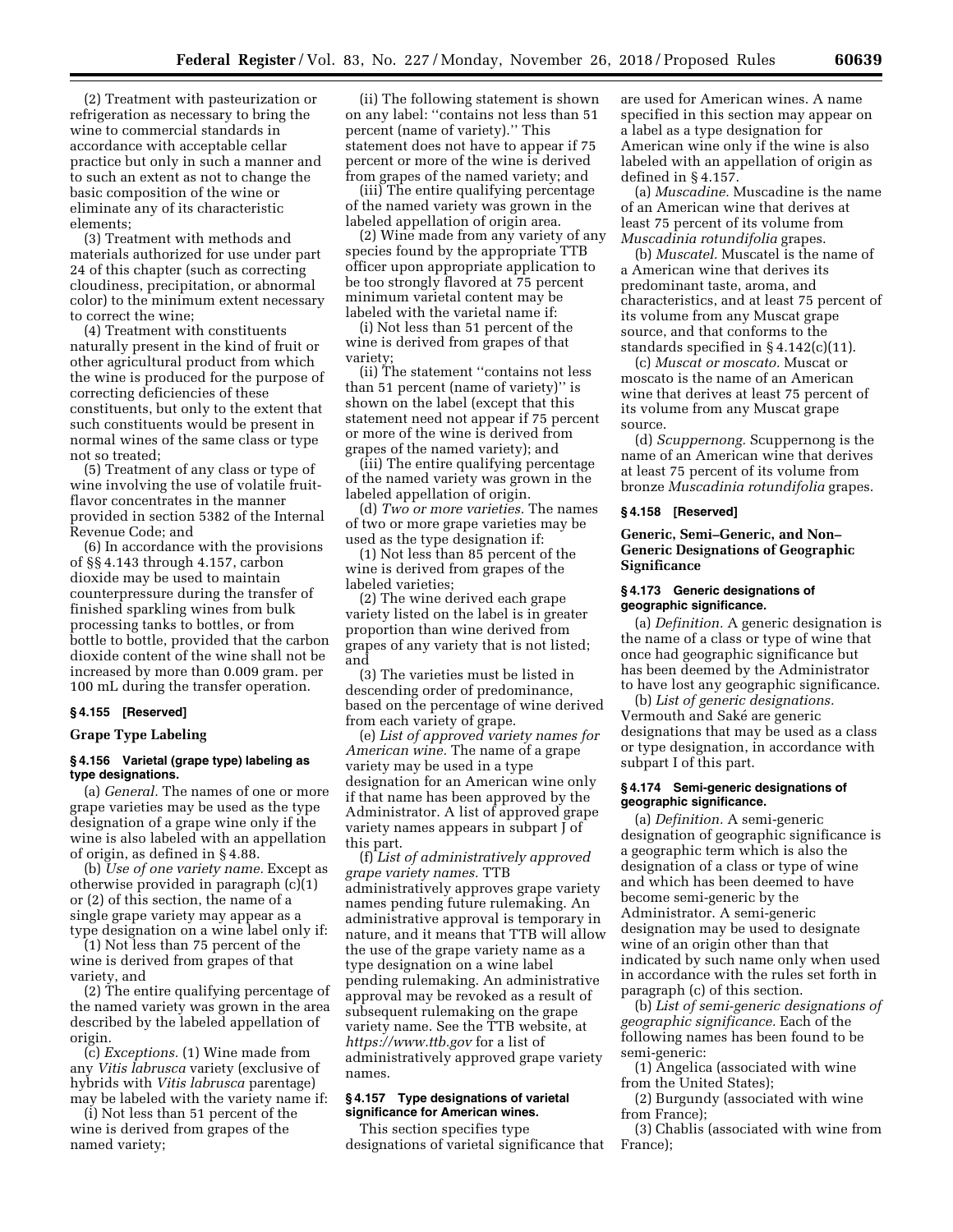(4) Champagne (associated with wine from France);

(5) Chianti (associated with wine from Italy);

(6) Claret (associated with wine from France);

(7) Haut Sauterne (associated with wine from France);

(8) Madeira (associated with wine from Portugal);

(9) Hock (associated with wine from Germany);

(10) Malaga (associated with wine from Spain),

(11) Marsala (associated with wine from Italy);

(12) Moselle (associated with wine from France);

(13) Port (associated with wine from Portugal);

(14) Retsina (associated with wine from Greece);

(15) Rhine wine (associated with wine from Germany);

(16) Sauterne (associated with wine from France);

(17) Sherry (associated with wine from Spain); and

(18) Tokay (associated with wine from Hungary).

(c) *Use of authorized semi-generic designations of geographic significance.*  A semi-generic designation of geographic significance may be used to designate wines of an origin other than that indicated by such name only if:

(1) There appears an appropriate appellation of origin disclosing the true place of origin of the wine in the same field of vision as the semi-generic designation;

(2) The person, or the successor in interest of a person, using a semigeneric designation name listed in paragraphs (b)(2) through (18) of this section, held a COLA or a certificate of exemption from label approval (see § 4.22) issued before March 10, 2006, for a wine label bearing the same brand name or brand name and a distinctive or fanciful name and on which the semigeneric designation appeared; and

(3) The wine so designated conforms to the standard of identity, if any, for such wine contained in the regulations in this part or, if there is no such standard, to the trade understanding of such class or type.

(d) *Imported wine originating from the place indicated by the name.* In the case of wine originating from the place indicated by the name, the semi-generic designation may be used to designate the wine only if:

(1) The wine conforms either to the standard of identity specified for the wine in subpart I of this part or, if no such standard exists, to the trade understanding of the class or type of the wine; and

(2) The wine conforms to the requirements of the foreign laws and regulations that govern the composition, method of production, and designation of wines available for consumption within the country of origin.

### **§ 4.175 Nongeneric designation of geographic significance and nongeneric designations that are distinctive designations of specific grape wines.**

(a) *Definition.* A nongeneric designation of geographic significance is a name of geographic significance that has not been found by the Administrator to be generic or semi-generic. A nongeneric name of geographic significance may be deemed to be the distinctive designation of a wine if the Administrator finds that it is known to the consumer and to the trade as the designation of a specific wine of a particular place or region, distinguishable from all other wines.

(b) *Use of nongeneric designations of geographic significance.* Nongeneric designations of geographic significance are appellation of origin names that may be used only to designate wines of the origin indicated by such name in accordance with §§ 4.88 through 4.91, as applicable. Examples of nongeneric names that are not distinctive designations of specific grape wines are American, California, Lake Erie, Napa Valley, New York State, French, and Spanish. Additional examples of foreign nongeneric names are listed in subpart C of part 12 of this chapter.

(c) *Use of nongeneric names that are distinctive designations of specific grape wines.* Nongeneric designations of geographic significance are appellation of origin names that may be used only to designate wines of the origin indicated by such name in accordance with  $\S$  4.88 through 4.91, as applicable, and that may also be used as the class and type designation of the wine. Examples of nongeneric names that are distinctive designations of specific grape wines are: Bordeaux Blanc, Bordeaux Rouge, Graves, Medoc, Saint-Julien, Chateau Yquem, Chateau Margaux, Chateau Lafite, Pommard, Chambertin, Montrachet, Rhone, Liebfraumilch, Rudesheimer, Forster, Deidesheimer, Schloss Johannisberger, Lagrima, and Lacryma Christi. A list of foreign distinctive designations, as determined by the Administrator, appears in subpart D of part 12 of this chapter.

# **§ 4.176–4.177 [Reserved]**

# **Subpart J—American Grape Variety Names**

### **§ 4.191 Approval of grape variety names.**

(a) Any interested person may petition the Administrator for the approval of a grape variety name. The petition may be in the form of a letter and should provide evidence of the following:

(1) Acceptance of the new grape variety;

(2) The validity of the name for identifying the grape variety;

(3) That the variety is used or will be used in winemaking; and

(4) That the variety is grown and used in the United States.

(b) For the approval of names of new grape varieties, documentation submitted with the petition to provide evidence that the requirements in paragraph (a) of this section have been met may include:

(1) Reference to the publication of the name of the variety in a scientific or professional journal of horticulture or a published report by a professional, scientific or winegrowers' organization;

(2) Reference to a plant patent, if so patented; and

(3) Information pertaining to the commercial potential of the variety, such as the acreage planted and its location or market studies.

(c) The Administrator will not approve a grape variety name if:

(1) The name has previously been used for a different grape variety;

(2) The name contains a term or name found to be misleading under § 4.122; or

(3) The name of a new grape variety contains the term ''Riesling.''

(d) For new grape varieties developed in the United States, the Administrator may determine if the use of names which contain words of geographical significance, place names, or foreign words are misleading under § 4.122. The Administrator will not approve the use of a grape variety name found to be misleading.

(e) TTB administratively approves grape variety names pending future rulemaking. An administrative approval is temporary in nature, and it means that TTB will allow the use of the grape variety name as a type designation on a wine label pending rulemaking. An administrative approval may be revoked as a result of subsequent rulemaking on the grape variety name. The list of administratively approved grape variety names can be found on TTB's website at *[https://www.ttb.gov.](https://www.ttb.gov)*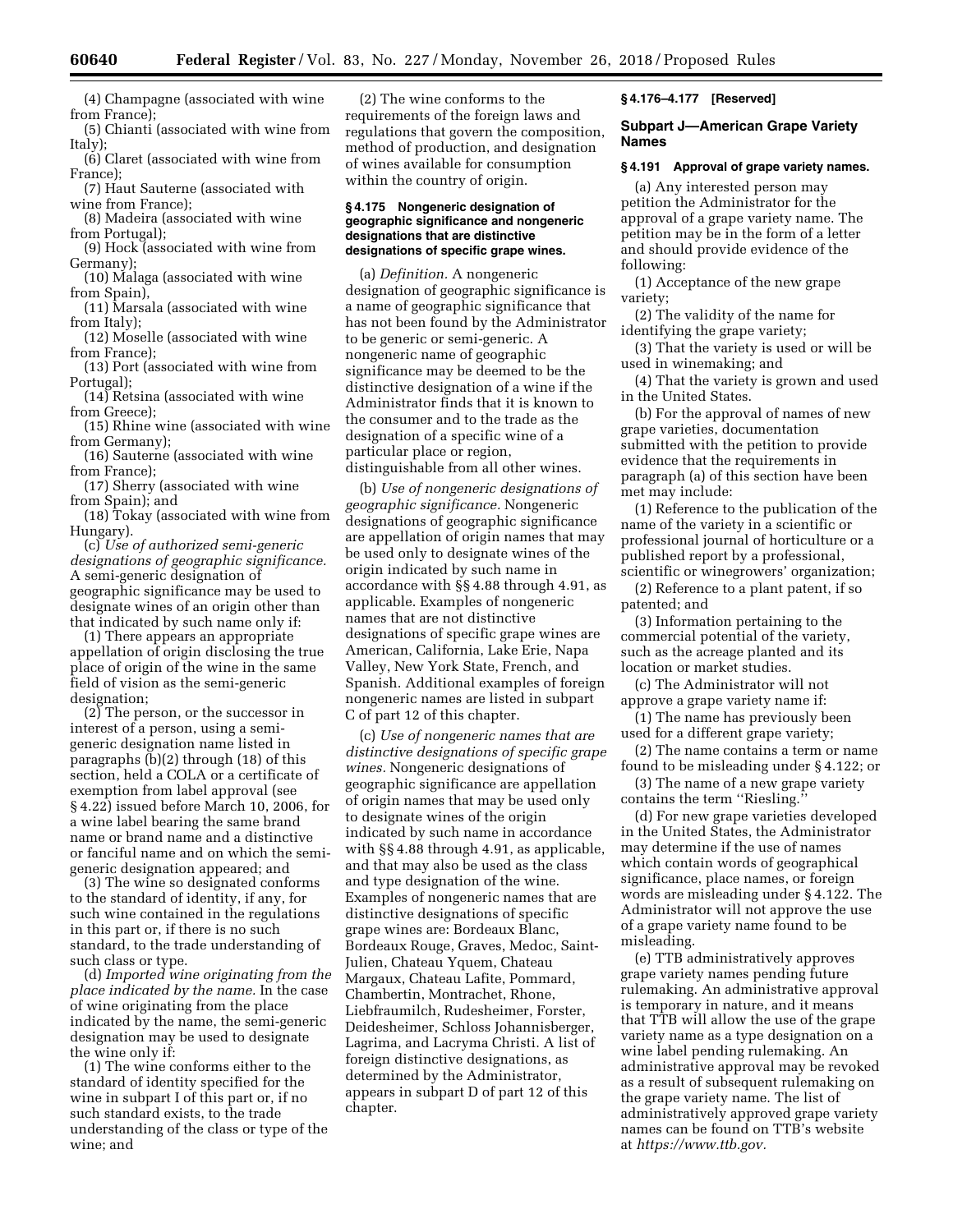**§ 4.192 List of approved names.**  The following grape variety names have been approved by the Administrator for use as type designations for American wines. When more than one name may be used to identify a single variety of grape, the synonym is shown in parentheses following the grape variety name. Grape variety names may be spelled with or without the hyphens or diacritic marks indicated in the list. The list of grape variety names administratively approved under § 4.191(e) is available on the TTB website at *[https://](https://www.ttb.gov) [www.ttb.gov.](https://www.ttb.gov)*  Aglianico Agawam Albariño (Alvarinho) Albemarle Aleatico Alicante Bouschet Aligoté Alvarelhão Alvarinho (Albariño) Arneis Aurore Auxerrois Bacchus Baco blanc Baco noir Barbera Beacon Beclan Bellandais Beta Biancolella Black Corinth Black Malvoisie (Cinsaut) Black Monukka Black Muscat (Muscat Hamburg) Black Pearl Blanc Du Bois Blaufränkish (Lemberger, Limberger) Blue Eye Bonarda Bountiful Brianna Burdin 4672 Burdin 5201 Burdin 11042 Burgaw Burger Cabernet Diane Cabernet Doré Cabernet franc Cabernet Pfeffer Cabernet Sauvignon Calzin Campbell Early (Island Belle) Canada Muscat Canaiolo (Canaiolo Nero) Canaiolo Nero (Canaiolo) Captivator Carignan (Carignane) Carignane (Carignan) Carlos Carmenère

Carmine Carnelian Cascade Castel 19–637 Catawba Cayuga White Centurion Chambourcin Chancellor Charbono Chardonel Chardonnay Chasselas doré Chelois Chenin blanc Chief Chowan Cinsaut (Black Malvoisie) Clairette blanche Clinton Colombard (French Colombard) Colobel Corot noir Cortese Corvina Concord Conquistador Couderc noir Counoise Cowart Creek Crimson Cabernet Cynthiana (Norton) Dearing De Chaunac Delaware Diamond Dixie **Dolcetto** Doreen Dornfelder Dulcet Durif (Petite Sirah) Dutchess Early Burgundy Early Muscat Edelweiss Eden Ehrenfelser Ellen Scott Elvira Emerald Riesling Erbaluce Favorite Feher Szagos Fernão Pires Fern Munson Fiano Flame Tokay Flora Florental Folle blanche Forastera Fredonia Freedom Freisa French Colombard (Colombard) Frontenac Frontenac gris

Fry Fumé blanc (Sauvignon blanc) Furmint Gamay noir Garnacha (Grenache, Grenache noir) Garnacha blanca (Grenache blanc) Garronet Geneva Red 7 Gewürztraminer Gladwin 113 Glennel Gold Golden Isles Golden Muscat Graciano Grand Noir Green Hungarian Grenache (Garnacha, Grenache noir) Grenache blanc (Garnacha blanca) Grenache noir (Garnacha, Grenache) Grignolino Grillo Gros Verdot Grüner Veltliner Helena Herbemont Higgins Horizon Hunt Iona Interlaken Isabella Island Belle (Campbell Early) Ives James Jewell Joannes Seyve 12–428 Joannes Seyve 23–416 Kerner Kay Gray Kleinberger La Crescent LaCrosse Lagrein Lake Emerald Lambrusco Landal Landot noir Lenoir Léon Millot Lemberger (Blaufränkish, Limberger) Limberger (Blaufränkisch, Lemberger) Louise Swenson Lucie Kuhlmann Madeline Angevine Magnolia Magoon Malbec Malvasia bianca (Moscato greco) Mammolo Maréchal Foch Marquette Marsanne Mataro (Monastrell, Mourvèdre) Melody Melon (Melon de Bourgogne) Melon de Bourgogne (Melon) Merlot Meunier (Pinot Meunier)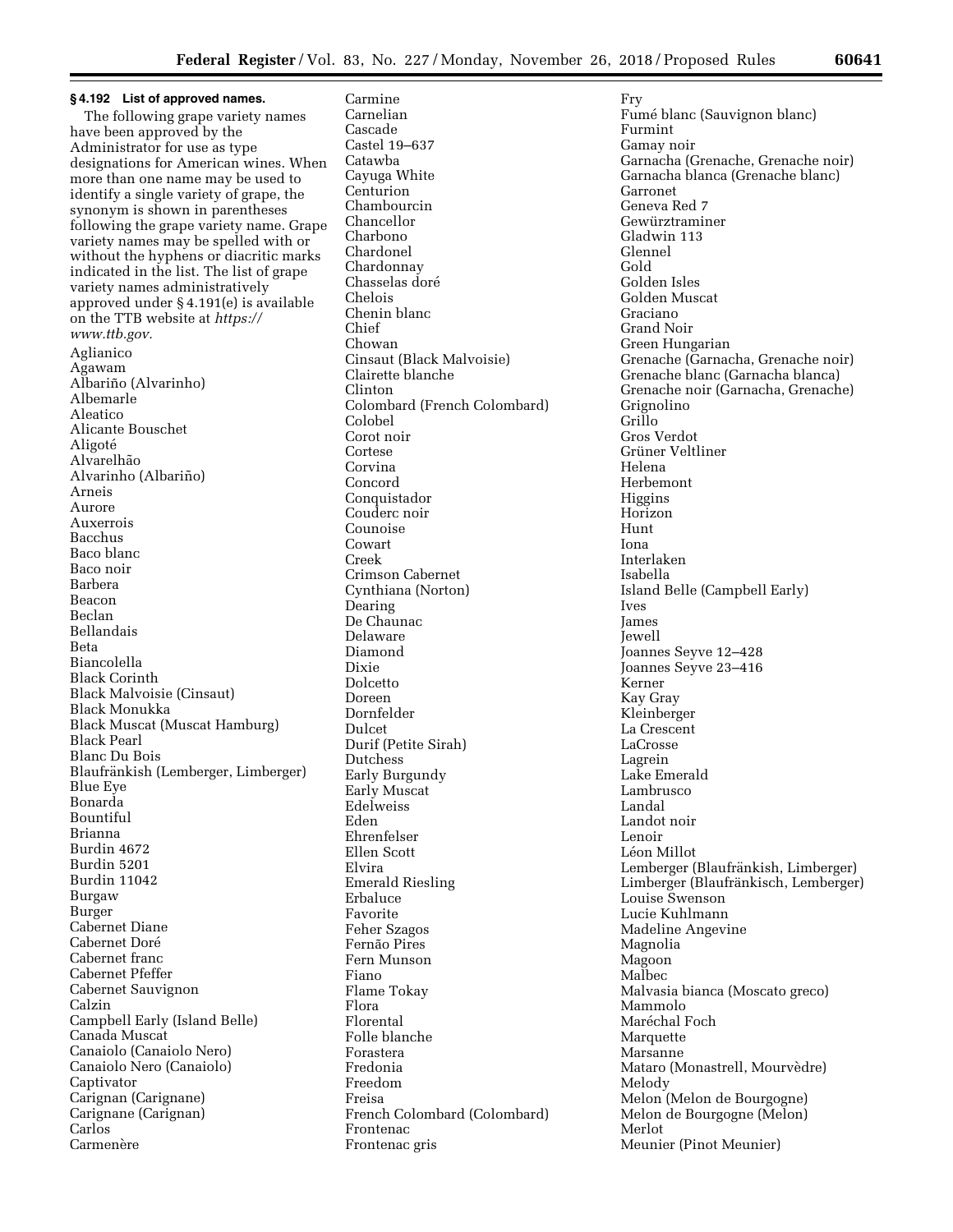Mish Mission Missouri Riesling Monastrell (Mataro, Mourvèdre) Mondeuse (Refosco) Montefiore Montepulciano Moore Early Morio-Muskat Moscato greco (Malvasia bianca) Mourvèdre (Mataro, Monastrell) Müller-Thurgau Münch Muscadelle Muscat blanc (Muscat Canelli) Muscat Canelli (Muscat blanc) Muscat du Moulin Muscat Hamburg (Black Muscat) Muscat of Alexandria Muscat Ottonel Naples Nebbiolo Négrette Negrara Negro Amaro Nero d'Avola New York Muscat Niagara Noah Noble Noiret Norton (Cynthiana) Ontario Orange Muscat Palomino Pamlico Pedro Ximenes Peloursin Petit Bouschet Petit Manseng Petit Verdot Petite Sirah (Durif) Peverella Picpoul (Piquepoul blanc) Pinotage Pinot blanc Pinot Grigio (Pinot gris) Pinot gris (Pinot Grigio) Pinot Meunier (Meunier) Pinot noir Piquepoul blanc (Picpoul) Prairie Star Precoce de Malingre Pride Primitivo Princess Rayon d'Or Ravat 34 Ravat 51 (Vignoles) Ravat noir Redgate Refosco (Mondeuse) Regale Reliance Riesling (White Riesling) Rkatsiteli (Rkatziteli) Rkatziteli (Rkatsiteli) Roanoke Rondinella

Rosette Roucaneuf Rougeon Roussanne Royalty Rubired Ruby Cabernet St. Croix St. Laurent St. Pepin St. Vincent Sabrevois Sagrantino Saint Macaire Salem Salvador Sangiovese Sauvignon blanc (Fumé blanc) Sauvignon gris Scarlet Scheurebe Sémillon Sereksiya Seyval (Seyval blanc) Seyval blanc (Seyval) Shiraz (Syrah) Siegerrebe Siegfried Southland Souzão Steuben Stover Sugargate Sultanina (Thompson Seedless) Summit Suwannee Sylvaner Symphony Syrah (Shiraz) Swenson Red Tannat Tarheel Taylor Tempranillo (Valdepeñas) Teroldego Thomas Thompson Seedless (Sultanina) Tinta Madeira Tinto cão Tocai Friulano Topsail Touriga Traminer Traminette Trebbiano (Ugni blanc) Trousseau Trousseau gris Ugni blanc (Trebbiano) Valdepeñas (Tempranillo) Valdiguie´ Valerien Valiant Valvin Muscat Van Buren Veeblanc Veltliner Ventura Verdelet Verdelho

Vergennes Vermentino Vidal blanc Vignoles (Ravat 51) Villard blanc Villard noir Vincent Viognier Vivant Welsch Rizling Watergate Welder White Riesling (Riesling) Wine King Yuga Zinfandel Zinthiana Zweigelt

# **§ 4.193 Alternative names permitted for temporary use.**

(a) *Johannisberg Riesling.* The name ''Johannisberg Riesling'' may be used as the type designation in lieu of ''Riesling'' for wines bottled prior to January 1, 2006.

(b) *Agwam.* The name ''Agwam'' may be used as the type designation in lieu of ''Agawam'' for wines bottled prior to October 29, 2012.

# **Subpart K—Standards of Fill and Authorized Container Sizes**

# **§ 4.201 General.**

(a) Except as provided in paragraph (b) of this section, no person engaged in business as a producer, blender, importer, or wholesaler of wine, directly or indirectly, or through an affiliate, may sell or ship or deliver for sale or shipment, or otherwise introduce in interstate or foreign commerce, or receive therein, or remove from customs custody for consumption, any wine in containers, unless the wine is bottled in conformity with §§ 4.202 and 4.203.

(b) Sections 4.202 and 4.203 do not apply to:

(1) Rice wine;

(2) Wine packed in containers of 18 liters or more;

(3) Imported wine in the original containers in which such wine entered customs custody, if the wine was bottled or packed before January 1, 1979; or

(4) Imported wine bottled or packed before January 1, 1979, and certified as to such in a statement, available to the appropriate TTB officer upon request, signed by an official duly authorized by the appropriate foreign government.

(c) Section 4.203 does not apply to wine domestically bottled or packed, either in or out of customs custody, before January 1, 1979, if the wine was bottled or packed according to the standards of fill (listed in ounces,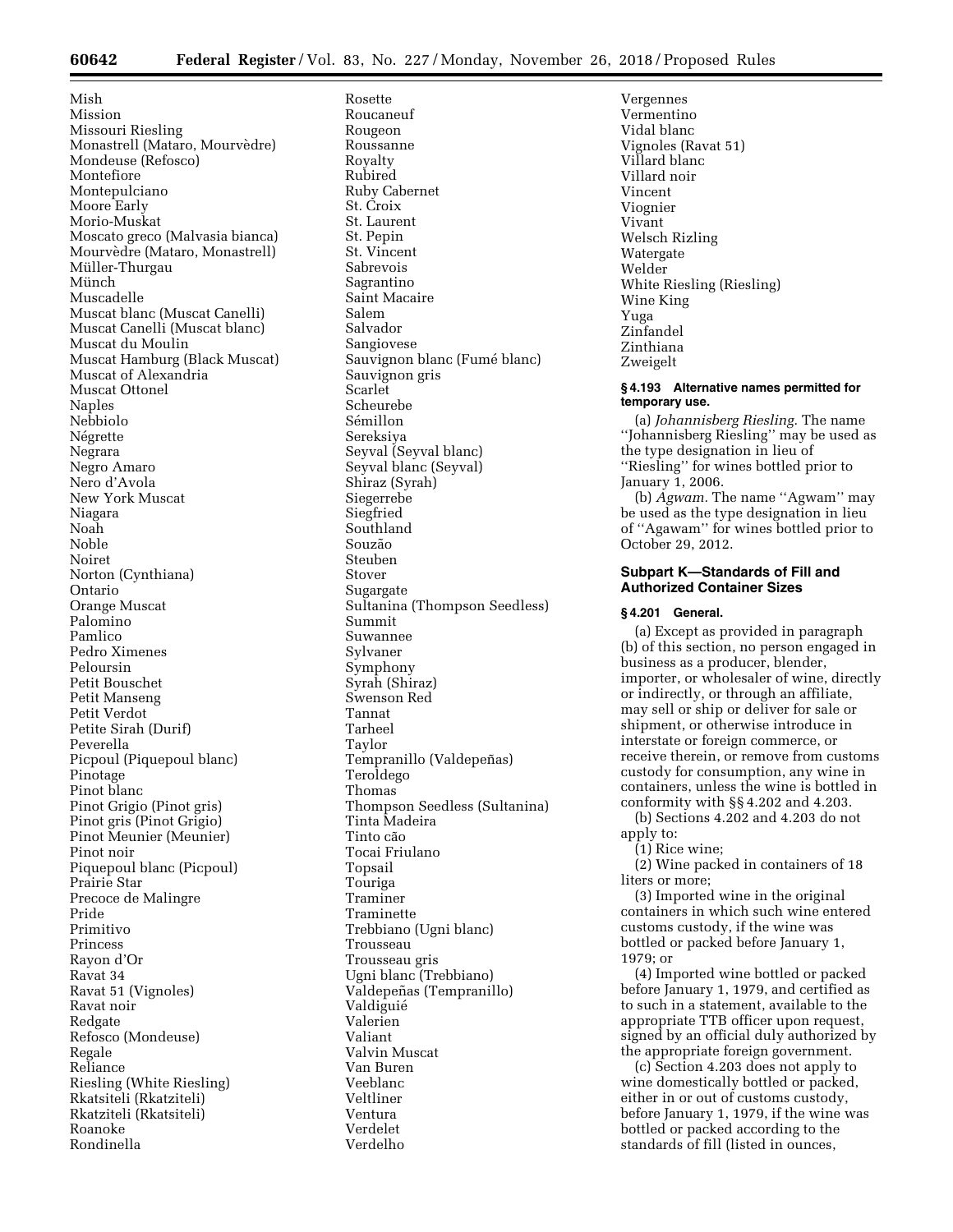quarts, and gallons) prescribed by regulation before that date.

#### **§ 4.202 Standard wine containers.**

(a) *General.* Wine must be bottled in standard wine containers, as defined in this paragraph. A standard wine container is a container that is made, formed, and filled in such a way that it does not mislead purchasers as regards it contents. An individual carton or other container of a bottle may not be so designed as to mislead purchasers as to the size of the bottle it contains.

(b) *Headspace.* Wine containers must be designed and filled so that the headspace, or empty space between the top of the wine and the top of the container, meets the following specifications:

(1) If the net contents stated on the label are 187 milliliters or more, the headspace must not exceed 6 percent of the container's total capacity after closure.

(2) In the case of all other containers, the headspace must not exceed 10 percent of the container's total capacity after closure.

(c) *Design.* Regardless of the correctness of the stated net contents, a wine container is deemed to mislead the purchaser if it is made and formed in such a way that its actual capacity is substantially less than the capacity it appears to have upon visual examination under ordinary conditions of purchase or use.

(d) *Fill.* Containers must be filled with a quantity of wine that corresponds to one of the authorized container sizes prescribed in § 4.203.

#### **§ 4.203 Standards of fill (container sizes).**

(a) *Authorized standards of fill.*  Subject to the container requirements set forth in § 4.202, wine subject to this part must be placed in one of the following authorized container sizes:

- (1) 3 liters.
- (2) 1.5 liters.
- (3) 1 liter.
- (4) 750 milliliters.
- (5) 500 milliliters.
- (6) 375 milliliters.
- (7) 187 milliliters.
- (8) 100 milliliters.
- (9) 50 milliliters.

(b) *Sizes larger than 3 liters.* Wine may be bottled in containers of 4 liters or larger if the containers are filled and labeled in quantities of whole liters (4 liters, 5 liters, 6 liters, etc.). This applies to containers that have a capacity of up to 17 liters.

(c) *Tolerances.* The tolerances in fill are the same as are allowed by § 4.62 in respect to statement of net contents on labels.

# **§ 4.204 Aggregate packaging to meet standard of fill requirements.**

(a) Under the conditions set forth in paragraphs (b) through (f) of this section, industry members may use aggregate packaging to satisfy a standard of fill required under § 4.203. In other words, industry members may bottle wine in containers that do not meet a standard of fill, as long as those containers are then packaged together in a larger container and the entire net contents of the aggregate package meets a standard of fill. For example, thirty 25 milliliter (mL) bottles may be packaged together to meet the 750 mL standard of fill. The industry member must submit the actual external container and a sample of one of the internal containers to TTB together with the industry member's application for label approval.

(b) The class and type, tax class, and alcohol content of the wine in each of the individual internal containers of the aggregate package must be the same.

(c) The external container, as well as each of the individual internal containers, must be labeled with all of the mandatory label information required by this part and parts 16 and 24 of this chapter; however, an appropriate standard of fill is not required for internal containers.

(d) The external container must include a net contents statement that indicates how the aggregate package equals an authorized standard of fill (for example, ''750 mL = 30 containers of 25 mL each''). The internal container must include a net contents statement in accordance with § 4.68.

(e) The external container must be shrink-wrapped, boxed, or sealed in such a manner that the smaller containers cannot be easily removed.

(f) Each of the smaller containers must be labeled ''NOT FOR INDIVIDUAL SALE.''

# **Subpart L—Recordkeeping and Substantiation Requirements**

# **§ 4.211 Recordkeeping requirements certificates.**

(a) *Certificates of label approval (COLAs).* Upon request by the appropriate TTB officer, a bottler or importer must provide evidence that a container of wine is covered by a COLA or a certificate of exemption. This requirement may be satisfied by providing original certificates, photocopies or electronic copies of COLAs, or records showing the TTB Identification number assigned to the COLA. TTB may request such information for a period of five years from the date that the products covered by the COLA were removed from the

bottler's premises or from customs custody, as applicable.

(b) *Labels with revisions.* Where labels on containers reflect revisions to the approved label that have been made in compliance with allowable revisions authorized by TTB Form 5100.31 or otherwise authorized by TTB, the bottler or importer must, upon request by the appropriate TTB officer, identify the COLA covering the product if the product is required to be covered by a COLA. TTB may request such information for a period of five years from the date that the products covered by the COLA were removed from the bottler's premises or from customs custody, as applicable.

(c) *Other recordkeeping requirements under this part.* See § 4.30 for other recordkeeping requirements under this part.

# **§ 4.212 Substantiation requirements.**

(a) *Application.* The substantiation requirements of this section apply to any claim made on any label or container subject to the requirements of this part.

(b) *Reasonable basis in fact.* All claims, whether implicit or explicit, must have a reasonable basis in fact. Claims that contain express or implied statements regarding the amount of support for the claim (such as ''tests prove,'' or ''studies show'') must have the level of substantiation that is claimed. Any labeling claim that does not have a reasonable basis in fact, or cannot be adequately substantiated upon the request of the appropriate TTB officer, will be considered misleading within the meaning of § 4.122(b)(2).

(c) *Evidence that claims are adequately substantiated.* The appropriate TTB officer may request that bottlers and importers provide evidence that labeling claims are adequately substantiated at any time within a period of five years from the time the wine was removed from the bottling premises or from customs custody, as applicable.

# **Subpart M—Penalties and Compromise of Liability**

# **§ 4.221 Criminal penalties.**

A violation of the labeling provisions of 27 U.S.C. 205(e) is punishable as a misdemeanor. See 27 U.S.C. 207 for the statutory provisions relating to criminal penalties, consent decrees, and injunctions.

# **§ 4.222 Conditions of basic permit.**

A basic permit is conditioned upon compliance with the requirements of 27 U.S.C. 205, including the labeling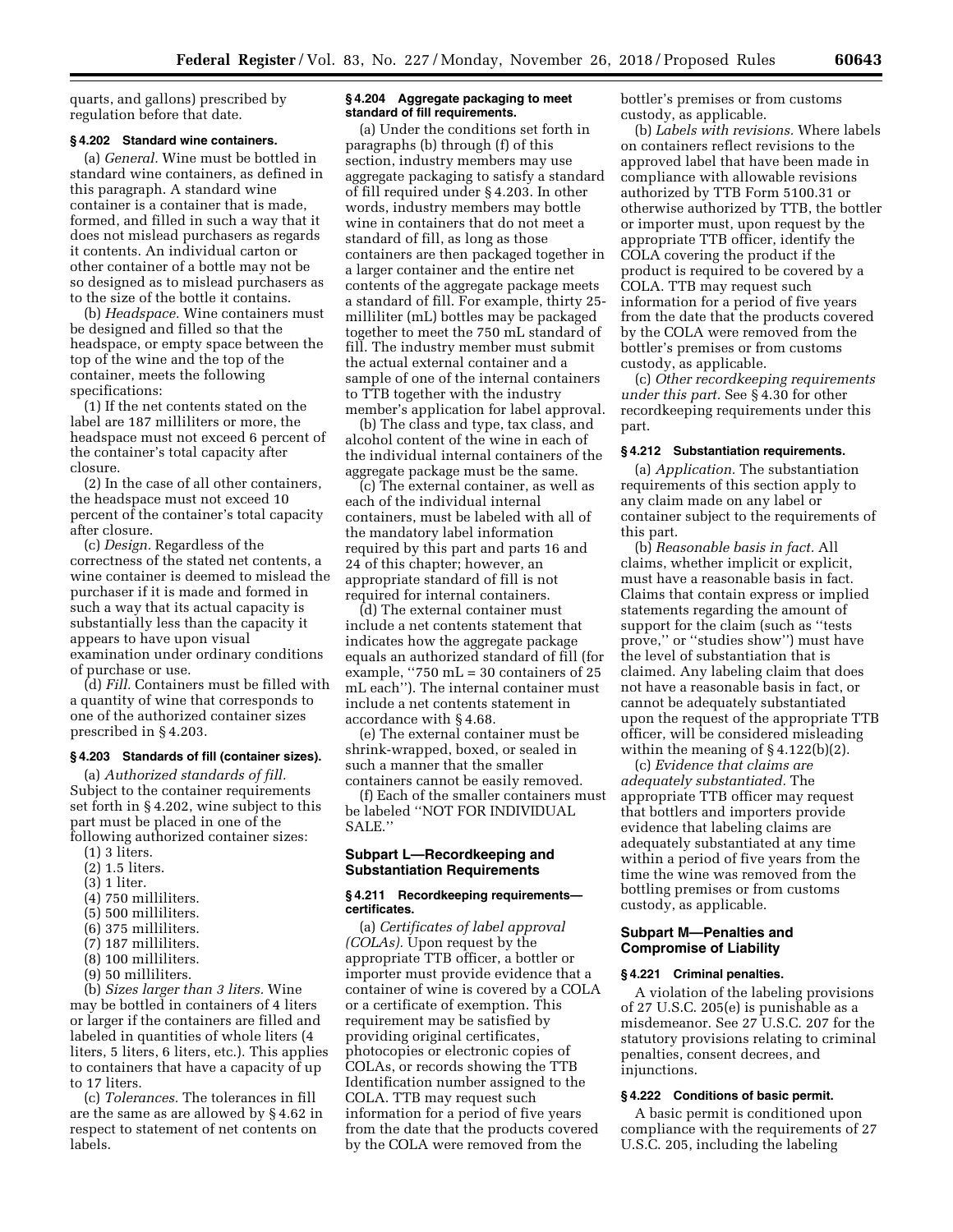provisions of this part. A willful violation of the conditions of a basic permit provides grounds for the revocation or suspension of the permit, as applicable, as set forth in part 1 of this chapter.

# **§ 4.223 Compromise.**

Pursuant to 27 U.S.C. 207, the appropriate TTB officer is authorized, with respect to any violation of 27 U.S.C. 205, to compromise the liability arising with respect to such violation upon payment of a sum not in excess of \$500 for each offense, to be collected by the appropriate TTB officer and to be paid into the Treasury as miscellaneous receipts.

# **Subpart N—Paperwork Reduction Act**

### **§ 4.231 OMB control numbers assigned under the Paperwork Reduction Act.**

(a) *Purpose.* This subpart displays the control numbers assigned to information collection requirements in this part by the Office of Management and Budget (OMB) under the Paperwork Reduction Act of 1995, Public Law 104–13.

(b) *Chart.* The following chart identifies each section in this part that contains an information collection requirement and the OMB control number that is assigned to that information collection requirement.

| Section where<br>contained | Current OMB Control No. |
|----------------------------|-------------------------|
| $4.21$                     | 1513-0020.              |
| 4.22                       | 1513-0020, 1513-0111.   |
| 4.23                       | 1513-0020, 1513-0111.   |
| $4.24$                     | 1513-0020, 1513-0064.   |
| 4.25                       | 1513-0020, 1513-0111.   |
| $4.27$                     | 1513-0020.              |
| $4.28$                     | 1513-0122.              |
| $4.30$                     | 1513-0064, 1513-0119,   |
|                            | New control number.     |
| $4.62$                     | 1513-0087.              |
| $4.63$                     | 1513-0084, 1513-0087.   |
| 4.81                       | 1513-0087, 1513-0121.   |
| $4.82$                     | 1513-0087, 1513-0121.   |
| $4.83$                     | 1513-0087.              |
| $4.84$                     | 1513-0087.              |
| 4.85                       | 1513-0087.              |
| $4.86$                     | 1513-0087.              |
| $4.87$                     | 1513-0087.              |
| $4.88$                     | 1513-0087.              |
| $4.89$                     | 1513-0087.              |
| $4.90$                     | 1513-0087.              |
| $4.91$                     | 1513-0087.              |
| $4.92$                     | 1513-0087.              |
| $4.93$                     | 1513-0087.              |
| $4.94$                     | 1513-0087.              |
| $4.95$                     | 1513-0087.              |
| $4.96$                     | 1513-0087.              |
| $4.97$                     | 1513-0087.              |
| 4.98                       | 1513-0087.              |
| $4.121$                    | 1513-0087.              |
| $4.122$                    | 1513-0087.              |
| $4.123$                    | 1513-0087.              |
| 4.124                      | 1513-0087.              |
| 4.125                      | 1513-0087.              |

| Section where<br>contained | Current OMB Control No. |
|----------------------------|-------------------------|
| $4.126$                    | 1513-0087.              |
| 4.127                      | 1513-0087.              |
| 4.128                      | 1513-0087.              |
| $4.129$                    | 1513-0087.              |
| $4.130$                    | 1513-0087.              |
|                            | 1513-0087.              |
| $4.133$                    | 1513-0087.              |
| 4.134                      | 1513-0087.              |
| 4.135                      | 1513-0087.              |
| 4.136                      | 1513-0087.              |
| 4.201                      | 1513-0064.              |
| 4.211                      | New control number.     |
| 4.212                      | New control number.     |
|                            |                         |

■ 2. Revise part 5 to read as follows:

# **PART 5—LABELING OF DISTILLED SPIRITS**

Sec.

5.0 Scope.

# **Subpart A—General Provisions**

- 5.1 Definitions.<br>5.2 Territorial e
- 5.2 Territorial extent.
- 5.3 General requirements and prohibitions under the FAA Act.
- 5.4–5.6 [Reserved]
- 5.7 Other TTB labeling regulations that apply to distilled spirits.
- 5.8 Distilled spirits for export.
- 5.9 Compliance with Federal and State requirements.
- 5.10 Other related regulations.
- 5.11 Forms.
- 5.12 Delegations of the Administrator.

# **Subpart B—Certificates of Label Approval and Certificates of Exemption From Label Approval**

### **Requirements for Distilled Spirits Bottled in the United States**

- 5.21 Requirement for certificates of label approval (COLAs) for distilled spirits bottled in the United States.
- 5.22 Rules regarding certificates of label approval (COLAs) for distilled spirits bottled in the United States.
- 5.23 Application for exemption from label approval for distilled spirits bottled in the United States.

# **Requirements for Distilled Spirits Imported in Containers**

- 5.24 Certificates of label approval (COLAs) for distilled spirits imported in containers.
- 5.25 Rules regarding certificates of label approval (COLAs) for distilled spirits imported in containers.

# **Administrative Rules**

- 5.27 Presenting certificates of label approval (COLAs) to Government officials.
- 5.28 Formulas, samples, and documentation.
- 5.29 Personalized labels.
- 5.30 Certificates of age and origin for imported spirits.

# **Subpart C—Alteration of Labels, Relabeling, and Adding Information to Containers**

- 5.41 Alteration of labels.
- 5.42 Authorized relabeling activities by distillers and importers.
- 5.43 Relabeling activities that require separate written authorization from TTB.
- 5.44 Adding a label or other information to a container that identifies the wholesaler, retailer, or consumer.

#### **Subpart D—Label Standards**

- 5.51 Firmly affixed requirements.
- 5.52 Legibility and other requirements for mandatory information on labels.
- 5.53 Minimum type size of mandatory information.
- 5.54 Visibility of mandatory information.
- 5.55 Language requirements.
- 5.56 Additional information.

# **Subpart E—Mandatory Label Information**

- 5.61 What constitutes a label for purposes of mandatory information.
- 5.62 Packaging (cartons, coverings, and cases).<br>5.63 Man
- 5.63 Mandatory label information.
- Brand name.
- 5.65 Alcohol content.<br>5.66 Name and addres
- Name and address for domestically bottled distilled spirits that were wholly made in the United States.
- 5.67 Name and address for domestically bottled distilled spirits that were bottled after importation.
- 5.68 Name and address for distilled spirits that were imported in a container.
- 5.69 Country of origin.
- 5.70 Net contents.
- 5.71 Neutral spirits and name of commodity.
- 
- 5.72 Coloring materials. Treatment of whisky or brandy with wood.
- 5.74 Statements of age, storage, and percentage.

### **Subpart F—Restricted Labeling Statements**

5.81 General.

### **Food Allergen Labeling**

- 5.82 Voluntary disclosure of major food allergens.
- 5.83 Petitions for exemption from major food allergen labeling.

# **Production Claims**

- 
- 5.84 Use of the term "organic."<br>5.85 Environmental, sustainabi 5.85 Environmental, sustainability, and similar statements.
- 5.86 [Reserved]

### **Other Label Terms**

- 5.87 "Barrel Proof" and similar terms.<br>5.88 Bottled in bond.
- 
- 5.88 Bottled in bond. Multiple distillation claims.
- 5.90 Terms related to Scotland.
- 5.91 Use of the term ''pure.''

### **Subpart G—Prohibited Labeling Practices**

- 5.101 General.
- 5.102 False or untrue statements.
- 5.103 Obscene or indecent depictions.

### **Subpart H—Labeling Practices That Are Prohibited If They Are Misleading**

5.121 General.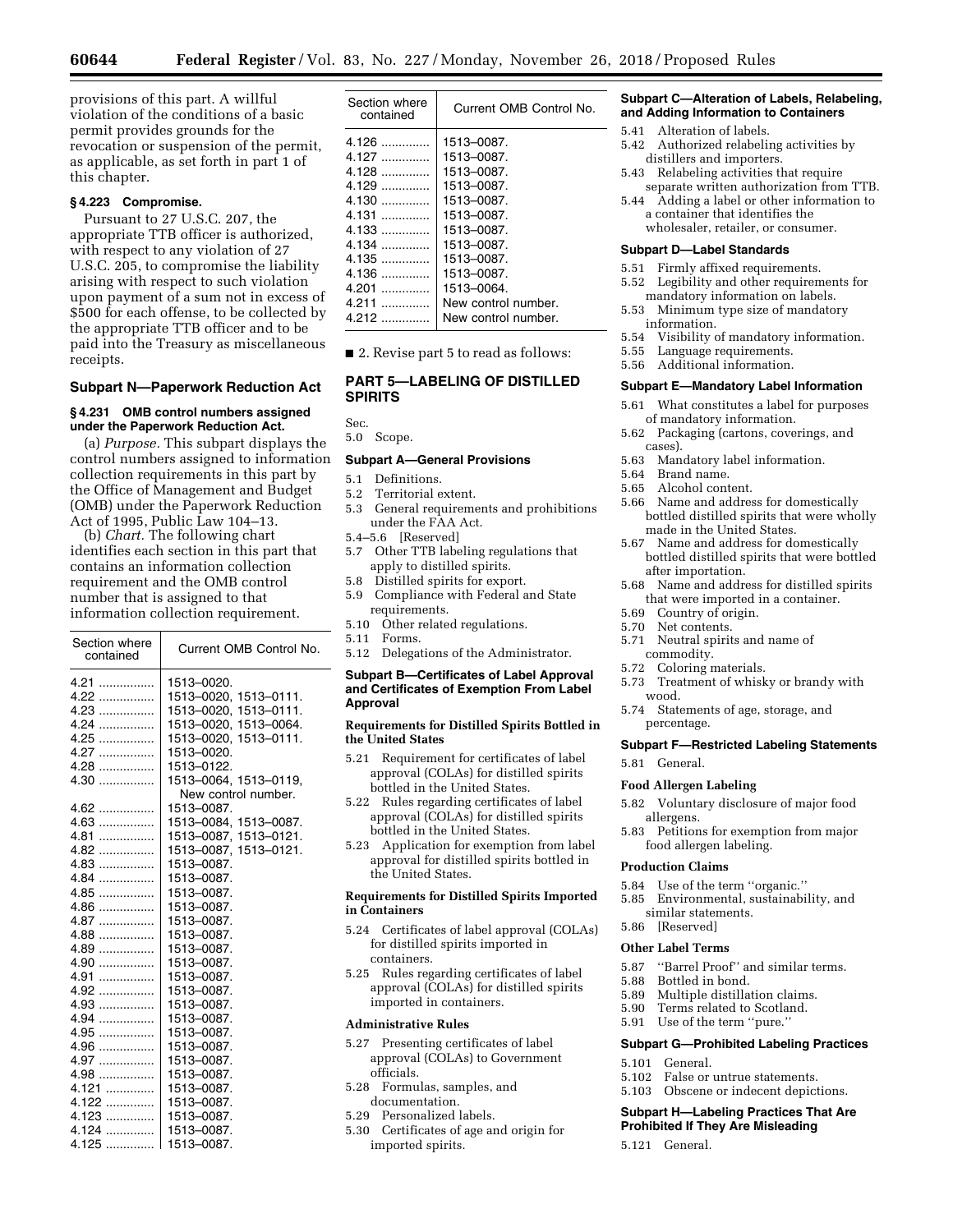- 5.122 Misleading statements or representations.
- 5.123 Guarantees.
- 5.124 Disparaging statements.
- 5.125 Tests or analyses.
- 5.126 Depictions of government symbols. 5.127 Depictions simulating government
- stamps or relating to supervision. 5.128 Claims related to wine or malt beverages.
- 5.129 Health-related statements.
- 5.130 Appearance of endorsement.

# **Subpart I—Standards of Identity for Distilled Spirits**

- 
- 5.141 The standards of identity in general.<br>5.142 Neutral spirits or alcohol. 5.142 Neutral spirits or alcohol.<br>5.143 Whisky.
- Whisky.
- 5.144 Gin.
- 
- 5.145 Brandy. Blended applejack.
- 5.147 Rum.
- 5.148 Agave spirits.
- 5.149 Absinthe or absinth.
- 5.150 Cordials and liqueurs.
- 5.151 Flavored spirits.
- Imitations.
- 5.153 Diluted spirits.
- 5.154 Rules for geographical designations.
- 5.155 Alteration of class and type.
- 5.156 Distilled spirits specialty products.
- 5.157–5.165 [Reserved]
- 5.166 Statement of composition.

#### **Subpart J—Formulas**

- 5.191 Application.
- 5.192 Formula requirements.
- 5.193 Operations requiring formulas.
- 5.194 Adoption of predecessor's formulas.

# **Subpart K—Standards of Fill and Authorized Container Sizes**

- 5.201 General.
- 5.202 Standard liquor containers.
- 5.203 Standards of fill (container sizes).
- 5.204 Aggregate packaging to meet standard of fill requirements. 5.205 Distinctive liquor bottle approval.

# **Subpart L—Recordkeeping and Substantiation Requirements**

- 5.211 Recordkeeping requirements certificates.
- 5.212 Substantiation requirements.

#### **Subpart M—Penalties and Compromise of Liability**

- 5.221 Criminal penalties.
- 5.222 Conditions of basic permit.
- 5.223 Compromise.

#### **Subpart N—Paperwork Reduction Act**

5.231 OMB control numbers assigned under the Paperwork Reduction Act.

**Authority:** 26 U.S.C. 5301, 7805, 27 U.S.C. 205 and 207.

#### **§ 5.05.0 Scope.**

This part sets forth requirements that apply to the labeling and packaging of distilled spirits in containers, including requirements for label approval and rules regarding mandatory, regulated, and prohibited labeling statements.

### **Subpart A—General Provisions**

#### **§ 5.15.1 Definitions.**

When used in this part and on forms prescribed under this part, the following terms have the meaning assigned to them in this section, unless the terms appear in a context that requires a different meaning. Any other term defined in the Federal Alcohol Administration Act (FAA Act) and used in this part has the same meaning assigned to it by the FAA Act.

*Administrator.* The Administrator, Alcohol and Tobacco Tax and Trade Bureau, Department of the Treasury.

*Age.* The length of time during which, after distillation and before bottling, the distilled spirits have been stored in oak barrels in such a manner that chemical changes take place as a result of direct contact with the wood. For bourbon whisky, rye whisky, wheat whisky, malt whisky, or rye malt whisky, and straight whiskies other than straight corn whisky, aging must occur in charred new oak barrels.

*American proof.* See *Proof.* 

*Appropriate TTB officer.* An officer or employee of the Alcohol and Tobacco Tax and Trade Bureau (TTB) authorized to perform any function relating to the administration or enforcement of this part by the current version of TTB Order 1135.5, Delegation of the Administrator's Authorities, in 27 CFR

part 5, Labeling of Distilled Spirits. *Bottler.* Any distiller or processor of

distilled spirits who places distilled spirits in containers.

*Brand name.* The name under which a distilled spirit or line of distilled spirits is sold.

*Certificate holder.* The permittee or brewer whose name, address, and basic permit number, plant registry number, or brewer's notice number appears on an approved TTB Form 5100.31.

*Certificate of exemption from label approval.* A certificate issued on TTB Form 5100.31, which authorizes the bottling of wine or distilled spirits, under the condition that the product will under no circumstances be sold, offered for sale, shipped, delivered for shipment, or otherwise introduced by the applicant, directly or indirectly, into interstate or foreign commerce.

*Certificate of label approval (COLA).*  A certificate issued on TTB Form 5100.31 that authorizes the bottling of wine, distilled spirits, and malt beverages, or the removal of bottled wine, distilled spirits, and malt beverages from customs custody for introduction into commerce, as long as the product bears labels identical to the labels appearing on the face of the certificate, or labels with changes

authorized by TTB on the certificate or otherwise.

*Container.* Any can, bottle, box with an internal bladder, cask, keg, or other closed receptacle, in any size or material, that is for use in the sale of distilled spirits at retail. See subpart K of this part for rules regarding authorized standards of fill for containers.

*Customs officer.* An officer of U.S. Customs and Border Protection (CBP) or any agent or other person authorized by law to perform the duties of such an officer.

*Distilled spirits.* Ethyl alcohol, hydrated oxide of ethyl, spirits of wine, whisky, rum, brandy, gin, and other distilled spirits, including all dilutions and mixtures thereof, for nonindustrial use. The term ''distilled spirits'' does not include mixtures containing wine, bottled at 48 degrees of proof or less, if the mixture contains more than 50 percent wine on a proof gallon basis. The term ''distilled spirits'' also does not include products containing less than 0.5 percent alcohol by volume.

*Distilling season.* The period from January 1 through June 30, which is the spring distilling season, or the period from July 1 through December 31, which is the fall distilling season.

*Distinctive or fanciful name.* A descriptive name or phrase chosen to identify a distilled spirits product on the label. It does not include a brand name, class or type designation, or statement of composition.

*FAA Act.* The Federal Alcohol Administration Act.

*Gallon.* A U.S. gallon of 231 cubic inches at 60 degrees Fahrenheit.

*Grain.* Includes cereal grains and the seeds of the pseudocereals amaranth, buckwheat, and quinoa.

*In bulk.* In barrels or other receptacles having a capacity in excess of 1 wine gallon (3.785 liters).

*Interstate or foreign commerce.*  Commerce between any State and any place outside of that State or commerce within the District of Columbia or commerce between points within the same State but through any place outside of that State.

*Liter or litre.* A metric unit of capacity equal to 1,000 cubic centimeters or 1,000 milliliters (mL) of distilled spirits at 15.56 degrees Celsius (60 degrees Fahrenheit), and equivalent to 33.814 U.S. fluid ounces.

*Net contents.* The amount, by volume, of distilled spirits held in a container.

*Oak barrel.* A cylindrical oak drum of approximately 50 gallons used to age bulk spirits.

*Permittee.* Any person holding a basic permit under the FAA Act.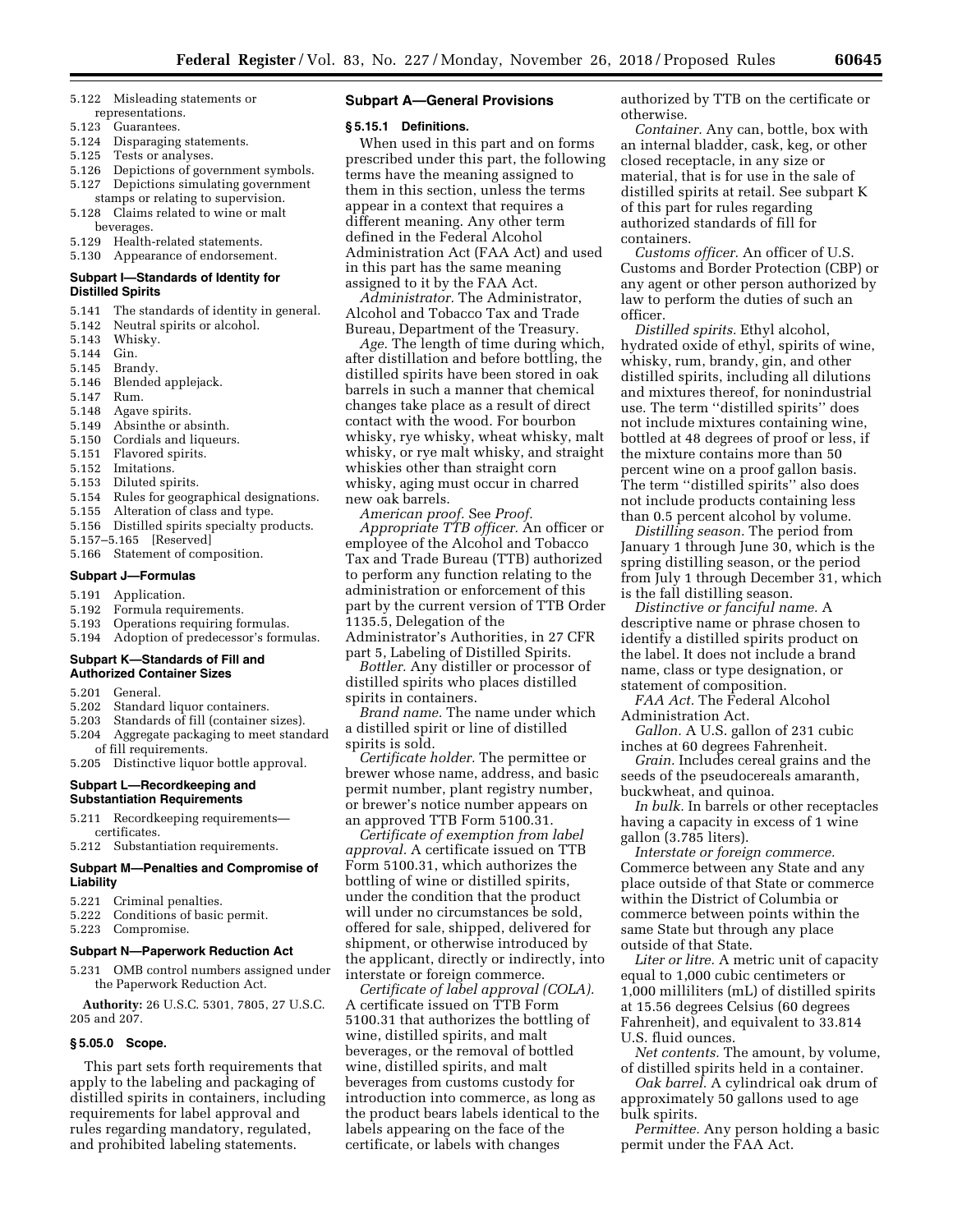*Person.* Any individual, corporation, partnership, association, joint-stock company, business trust, limited liability company, or other form of business enterprise, including a receiver, trustee, or liquidating agent and including an officer or employee of any agency of a State or political subdivision of a State.

*Produced at or distilled at.* When used with reference to specific degrees of proof of a distilled spirits product, the phrases ''produced at'' and ''distilled at'' mean the composite proof of the distilled spirits after completion of distillation and before reduction in proof, if any.

*Proof.* The ethyl alcohol content of a liquid at 60 degrees Fahrenheit, stated as twice the percentage of ethyl alcohol by volume.

*Proof gallon.* A gallon of liquid at 60 degrees Fahrenheit that contains 50 percent by volume of ethyl alcohol having a specific gravity of 0.7939 at 60 degrees Fahrenheit, referred to water at 60 degrees Fahrenheit as unity, or the alcoholic equivalent thereof.

*Spirits.* See Distilled spirits.

*State.* One of the 50 States of the United States, the District of Columbia, or the Commonwealth of Puerto Rico.

*TTB.* The Alcohol and Tobacco Tax and Trade Bureau of the Department of the Treasury.

*United States (U.S.).* The 50 States, the District of Columbia, and the Commonwealth of Puerto Rico.

# **§ 5.25.2 Territorial extent.**

The provisions of this part apply to the 50 States, the District of Columbia, and the Commonwealth of Puerto Rico.

### **§ 5.35.3 General requirements and prohibitions under the FAA Act.**

(a) *Certificates of label approval (COLAs).* Subject to the requirements and exceptions set forth in the regulations in subpart B of this part, any bottler of distilled spirits, and any person who removes distilled spirits in containers from customs custody for sale or any other commercial purpose, is required to first obtain from TTB a COLA covering the label(s) on each container.

(b) *Alteration, mutilation, destruction, obliteration, or removal of labels.*  Subject to the requirements and exceptions set forth in the regulations in subpart C of this part, it is unlawful to alter, mutilate, destroy, obliterate, or remove labels on distilled spirits containers. This prohibition applies to any person, including retailers, holding distilled spirits for sale in interstate or foreign commerce or any person holding distilled spirits for sale after shipment in interstate or foreign commerce.

(c) *Labeling requirements for distilled spirits.* It is unlawful for any person engaged in business as a bottler, wholesaler, or importer of distilled spirits, directly or indirectly, or through an affiliate, to sell or ship, or deliver for sale or shipment, or otherwise introduce or receive in interstate or foreign commerce, or remove from customs custody, any distilled spirits in containers unless the distilled spirits are bottled in containers, and the containers are marked, branded and labeled, in conformity with the regulations in this part.

(d) *Labeled in accordance with this part.* In order to be labeled in accordance with the regulations in this part, a container of distilled spirits must be in compliance with the following requirements:

(1) It must bear one or more label(s) meeting the standards for ''labels'' set forth in subpart D of this part;

(2) One or more of the labels on the container must include the mandatory information set forth in subpart E of this part;

(3) Claims on any label, container, or packaging (as defined in § 5.82) must comply with the rules for regulated label statements, as applicable, set forth in subpart F of this part;

(4) Statements or any other representations on any label, container, or packaging (as defined in §§ 5.81(b) and 5.121(b)) may not violate the regulations in subparts G and H of this part regarding certain practices on labeling of distilled spirits;

(5) The class and type designation on the label(s), as well as any designation appearing on containers or packaging must comply with the standards of identity set forth in subpart I of this part; and

(6) The distilled spirits in the container may not be adulterated within the meaning of the Federal Food, Drug, and Cosmetic Act.

(e) *Bottled in accordance with this part.* In order to be bottled in accordance with the regulations in this part, the distilled spirits must be bottled in authorized standards of fill in containers that meet the requirements of subpart K of this part.

# **§ § 5.4§ 5.4–5.6 [Reserved]**

# **§ 5.75.7 Other TTB labeling regulations that apply to distilled spirits.**

In addition to the regulations in this part, distilled spirits must also comply with the following TTB labeling regulations:

(a) *Health warning statement.*  Alcoholic beverages, including distilled spirits, that contain at least half of one

percent alcohol by volume, must be labeled with a health warning statement, in accordance with the Alcoholic Beverage Labeling Act of 1988 (ABLA). The regulations implementing the ABLA are contained in 27 CFR part 16.

(b) *Internal Revenue Code requirements.* The labeling and marking requirements for distilled spirits under the Internal Revenue Code are found in 27 CFR part 19, subpart T (for domestic products) and 27 CFR part 27, subpart E (for imported products).

#### **§ 5.85.8 Distilled spirits for export.**

Distilled spirits that are exported in bond without payment of tax directly from a distilled spirits plant or from customs custody are not subject to this part. For purposes of this section, direct exportation in bond does not include exportation after distilled spirits have been removed for consumption or sale in the United States, with appropriate tax determination or payment.

### **§ 5.95.9 Compliance with Federal and State requirements.**

(a) *General.* Compliance with the requirements of this part relating to the labeling and bottling of distilled spirits does not relieve industry members from responsibility for complying with other applicable Federal and State requirements, including but not limited to those highlighted in paragraphs (b) and (c) of this section.

(b) *Ingredient safety.* While it remains the responsibility of the industry member to ensure that any ingredient used in production of distilled spirits complies fully with all applicable U.S. Food and Drug Administration (FDA) regulations pertaining to the safety of food ingredients and additives, the appropriate TTB officer may at any time request documentation to establish such compliance. As set forth in § 5.3(d), distilled spirits that are adulterated under the Federal Food, Drug, and Cosmetic Act are not labeled in accordance with this part.

(c) *Containers.* While it remains the responsibility of the industry member to ensure that containers are made of suitable materials that comply with all applicable FDA health and safety regulations for the packaging of beverages for consumption, the appropriate TTB officer may at any time request documentation to establish such compliance.

# **§ 5.10 Other related regulations.**

(a) *TTB regulations.* Other TTB regulations that relate to distilled spirits are listed in paragraphs (a)(1) through (9) of this section: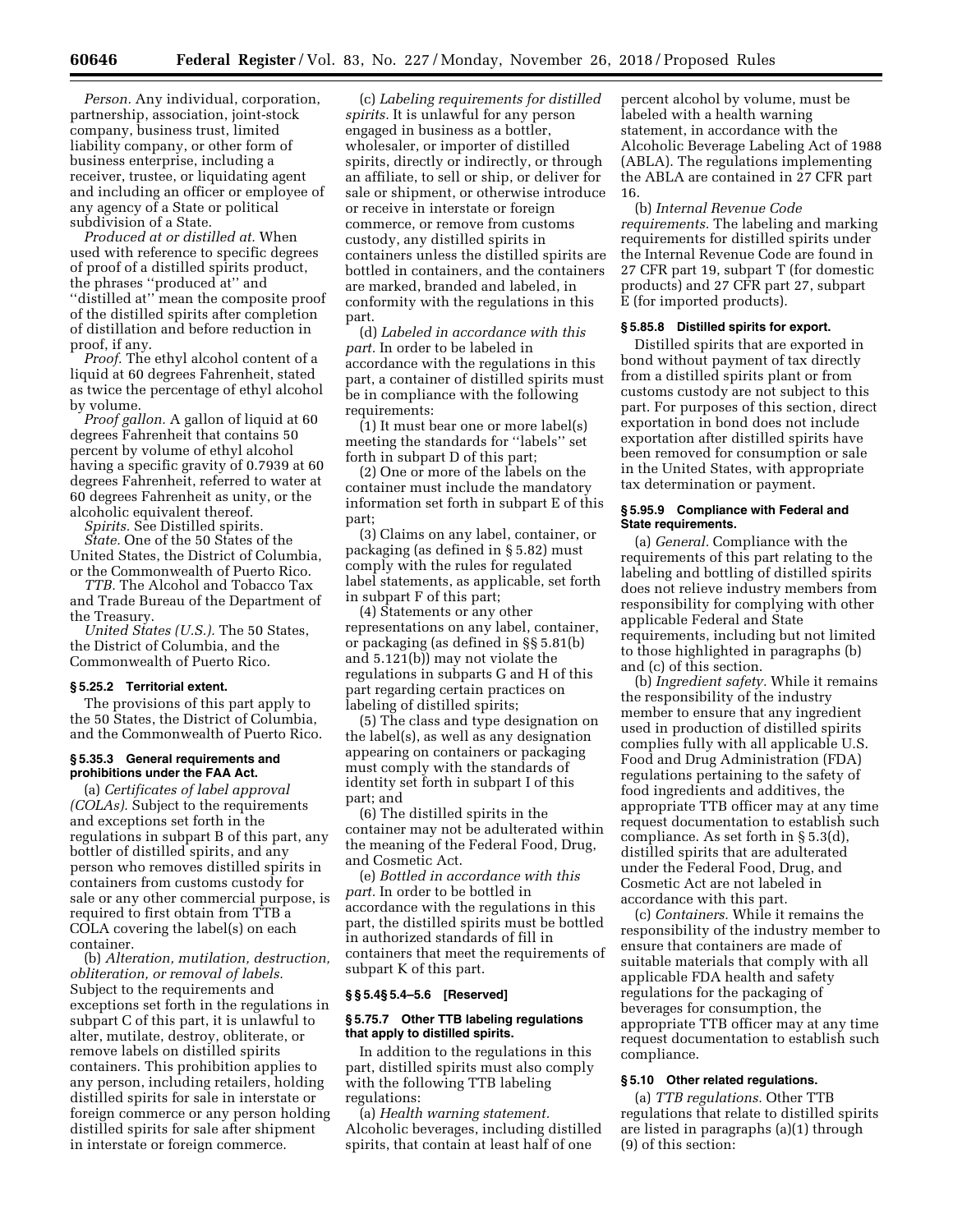(1) 27 CFR part 1—Basic Permit Requirements Under the Federal Alcohol Administration Act, Nonindustrial Use of Distilled Spirits and Wine, Bulk Sales and Bottling of Distilled Spirits;

(2) 27 CFR part 13—Labeling Proceedings;

(3) 27 CFR part 14—Advertising of Alcohol Beverage Products;

(4) 27 CFR part 16—Alcoholic

Beverage Health Warning Statement; (5) 27 CFR part 19—Distilled Spirits Plants;

(6) 27 CFR part 26—Liquors and Articles From Puerto Rico and the Virgin Islands;

(7) 27 CFR part 27—Importation of Distilled Spirits, Wines, and Beer;

(8) 27 CFR part 28—Exportation of Alcohol; and

(9) 27 CFR part 71—Rules of Practice in Permit Proceedings.

(b) *Other Federal Regulations.* The regulations listed in paragraphs (b)(1) through (9) of this section issued by

other Federal agencies also may apply: (1) 7 CFR part 205—National Organic Program;

(2) 19 CFR part 11—Packing and Stamping; Marking;

(3) 19 CFR part 102—Rules of Origin; (4) 19 CFR part 134—Country of Origin Marking;

(5) 21 CFR part 1—General Enforcement Regulations, Subpart H, Registration of Food Facilities, and Subpart I, Prior Notice of Imported Food;

(6) 21 CFR parts 70–82, which pertain to food and color additives;

(7) 21 CFR part 101—Food Labeling; (8) 21 CFR part 110—Current Good

Manufacturing Practice in Manufacturing, Packing, or Holding Human Food; and

(9) 21 CFR parts 170–189, which pertain to food additives and secondary direct food additives.

# **§ 5.11 Forms.**

(a) *General.* TTB prescribes and makes available all forms required by this part. Any person completing a form must provide all of the information required by each form as indicated by the headings on the form and the instructions for the form. Each form must be filed in accordance with this part and the instructions for the form.

(b) *Electronically filing forms.* The forms required by this part can be filed electronically by using TTB's online filing systems: COLAs Online and Formulas Online. Anyone who intends to use one of these online filing systems must first register to use the system by accessing the TTB website at *[https://](https://www.ttb.gov) [www.ttb.gov.](https://www.ttb.gov)* 

(c) *Obtaining paper forms.* Forms required by this part are available for printing through the TTB website (*<https://www.ttb.gov>*) or by mailing a request to the Alcohol and Tobacco Tax and Trade Bureau, National Revenue Center, 550 Main Street, Room 8002, Cincinnati, OH 45202.

# **§ 5.12 Delegations of the Administrator.**

Most of the regulatory authorities of the Administrator contained in this part are delegated to ''appropriate TTB officers.'' To determine which officers have been delegated specific authorities, see the current version of TTB Order 1135.5, Delegation of the Administrator's Authorities in 27 CFR part 5, Labeling of Distilled Spirits. Copies of this order can be obtained by accessing the TTB website *[\(https://](https://www.ttb.gov) [www.ttb.gov](https://www.ttb.gov)*) or by mailing a request to the Alcohol and Tobacco Tax and Trade Bureau, National Revenue Center, 550 Main Street, Room 8002, Cincinnati, OH 45202.

# **Subpart B—Certificates of Label Approval and Certificates of Exemption from Label Approval.**

# **Requirements for Distilled Spirits Bottled in the United States**

### **§ 5.21 Requirement for certificates of label approval (COLAs) for distilled spirits bottled in the United States.**

(a) This section applies to distilled spirits bottled in the United States, outside of customs custody.

(b) No person may bottle distilled spirits without first applying for and obtaining a COLA issued by the appropriate TTB officer. This requirement applies to distilled spirits produced and bottled in the United States and to distilled spirits imported in bulk, regardless of where produced, and bottled in the United States. Bottlers may obtain an exemption from this requirement only if they satisfy the conditions set forth in § 5.23.

#### **§ 5.22 Rules regarding certificates of label approval (COLAs) for distilled spirits bottled in the United States.**

(a) *What a COLA authorizes.* An approved TTB Form 5100.31 authorizes the bottling of distilled spirits covered by the COLA, as long as the container bears labels identical to the labels appearing on the face of the COLA, or labels with changes authorized by TTB on the COLA or otherwise. The list of allowable changes can be found on the TTB website at *[https://www.ttb.gov.](https://www.ttb.gov)* 

(b) *What a COLA does not do.* Among other things, the issuance of a COLA does not:

(1) Confer trademark protection;

(2) Relieve the certificate holder from its responsibility to ensure that all ingredients used in the production of the distilled spirit comply with applicable requirements of the Food and Drug Administration with regard to ingredient safety; or

(3) Relieve the certificate holder from liability for violations of the FAA Act, the Alcohol Beverage Labeling Act of 1988, the Internal Revenue Code, or related regulations and rulings.

(i) The issuance of a COLA does not mean that TTB has verified the accuracy of any representations or claims made on the label with respect to the product in the container. It is the responsibility of the applicant to ensure that all information on the application is true and correct, and that all labeling representations and claims are truthful, accurate, and not misleading with respect to the product in the container.

(ii) A distilled spirit may be mislabeled even when the label is covered by a COLA. For example, if the label on the container contains representations that are false or misleading when applied to the product in the container, the distilled spirit is not labeled in accordance with the regulations in this part, even if it is covered by a COLA.

(c) *When to obtain a COLA.* The COLA must be obtained prior to bottling. No bottler may bottle distilled spirits, or remove distilled spirits from the premises where bottled, unless a COLA has been obtained.

(d) *Application for a COLA.* The bottler may apply for a COLA by submitting an application to TTB on Form 5100.31, in accordance with the instructions on the form. The bottler may apply for a COLA either electronically by accessing TTB's online system, COLAs Online, at *[https://](https://www.ttb.gov) [www.ttb.gov,](https://www.ttb.gov)* or by submitting the paper form. For procedures regarding the issuance of COLAs, see part 13 of this chapter.

### **§ 5.23 Application for exemption from label approval for distilled spirits bottled in the United States.**

(a) *Exemption.* Any bottler of distilled spirits may apply to be exempt from the requirements of this part, by showing to the satisfaction of the appropriate TTB officer that the distilled spirits to be bottled are not to be sold, offered for sale, or shipped or delivered for shipment, or otherwise introduced, in interstate or foreign commerce.

(b) *Application required.* The bottler must file an application on TTB Form 5100.31 for exemption from label approval before bottling the distilled spirits. The bottler may apply for a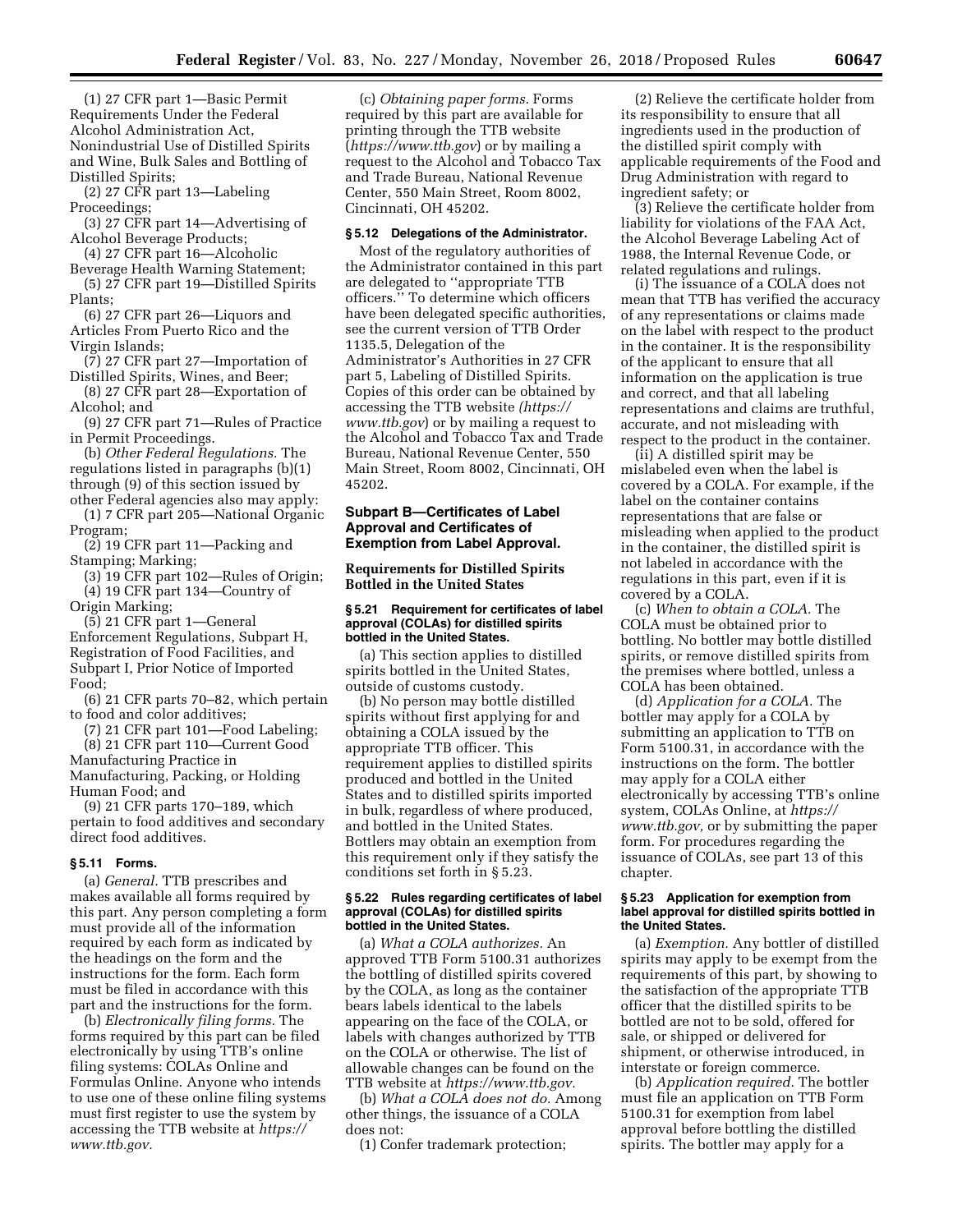certificate of exemption from label approval either electronically, by accessing TTB's online system, COLAs Online, at *[https://www.ttb.gov,](https://www.ttb.gov)* or by using the paper form. For procedures regarding the issuance of certificates of exemption from label approval, see part 13 of this chapter.

(c) *Labeling of distilled spirits covered by certificate of exemption.* The application for a certificate of exemption from label approval requires that the applicant identify the State in which the product will be sold. As a condition of receiving exemption from label approval, the label covered by an approved certificate of exemption must include the statement ''For sale in [name of State] only.'' See §§ 19.517 and 19.518 of this chapter for additional labeling rules that apply to distilled spirits covered by a certificate of exemption.

# **Requirements for Distilled Spirits Imported in Containers**

## **§ 5.24 Certificates of label approval (COLAs) for distilled spirits imported in containers.**

(a) *Application requirement.* Any person removing distilled spirits in containers from customs custody for consumption must first apply for and obtain a COLA covering the distilled spirits from the appropriate TTB officer.

(b) *Release of distilled spirits from customs custody.* Distilled spirits, imported in containers, are not eligible for release from customs custody for consumption, and no person may remove such distilled spirits from customs custody for consumption, unless the person removing the distilled spirits has obtained and is in possession of a COLA covering the distilled spirits.

(c) *Filing requirements.* If filing electronically, the importer must file with U.S. Customs and Border Protection (CBP), at the time of filing the customs entry, the TTB-assigned identification number of the valid COLA that corresponds to the label on the brand or lot of distilled spirits to be imported. If the importer is not filing electronically, the importer must provide a copy of the COLA to CBP at the time of entry. In addition, the importer must provide a copy of the applicable COLA, and proof of the certificate holder's authorization if applicable, upon request by the appropriate TTB officer or a customs officer.

(d) *Scope of this section.* The COLA requirement imposed by this section applies only to distilled spirits that are removed for sale or any other commercial purpose. Distilled spirits that are imported in containers are not

eligible for a certificate of exemption from label approval. See 27 CFR 27.49, 27.74, and 27.75 for labeling exemptions applicable to certain imported samples of distilled spirits.

(e) *Relabeling in customs custody.*  Containers of distilled spirits in customs custody that are required to be covered by a COLA but are not labeled in conformity with a COLA must be relabeled, under the supervision and direction of customs officers, prior to their removal from customs custody for consumption.

### **§ 5.25 Rules regarding certificates of label approval (COLAs) for distilled spirits imported in containers.**

(a) *What COLA authorizes.* An approved TTB Form 5100.31 authorizes the use of the labels covered by the COLA on containers of distilled spirits, as long as the container bears labels identical to the labels appearing on the face of the COLA, or labels with changes authorized by the form or otherwise authorized by TTB.

(b) *What a COLA does not do.* Among other things, the issuance of a COLA does not:

(1) Confer trademark protection;

(2) Relieve the certificate holder from its responsibility to ensure that all ingredients used in the production of the distilled spirit comply with applicable requirements of the Food and Drug Administration with regard to ingredient safety; or

(3) Relieve the certificate holder from liability for violations of the FAA Act, the Alcoholic Beverage Labeling Act, the Internal Revenue Code, or related regulations and rulings.

(i) The issuance of a COLA does not mean that TTB has verified the accuracy of any representations or claims made on the label with respect to the product in the container. It is the responsibility of the applicant to ensure that all information on the application is true and correct and that all labeling representations and claims are truthful, accurate, and not misleading with respect to the product in the container.

(ii) Distilled spirits may be mislabeled even when the label is covered by a COLA. For example, if the label on the container contains representations that are false or misleading when applied to the product in the container the distilled spirits are not labeled in accordance with the regulations in this part, even if it is covered by a COLA.

(c) *When to obtain a COLA.* The COLA must be obtained prior to the removal of distilled spirits in containers from customs custody for consumption.

(d) *Application for a COLA.* The person responsible for the importation

of distilled spirits must obtain approval of the labels by submitting an application to TTB on TTB Form 5100.31. A person may apply for a COLA either electronically, by accessing TTB's online system, COLAs Online, at *[https://www.ttb.gov,](https://www.ttb.gov)* or by submitting the paper form. For procedures regarding the issuance of COLAs, see part 13 of this chapter.

### **Administrative Rules**

# **§ 5.27 Presenting certificates of label approval (COLAs) to Government officials.**

A certificate holder must present the original or a paper or electronic copy of the appropriate COLA upon the request of any duly authorized representative of the United States Government.

### **§ 5.28 Formulas, samples, and documentation.**

(a) In addition to any formula specifically required under subpart J, TTB may require formulas under certain circumstances in connection with the label approval process. Prior to or in conjunction with the review of an application for a certificate of label approval (COLA) on TTB Form 5100.31, the appropriate TTB officer may require a bottler or importer to submit a formula, the results of laboratory testing of the distilled spirits, or a sample of any distilled spirits or ingredients used in producing a distilled spirit. The appropriate TTB officer also may request such information or samples after the issuance of such a COLA, or in connection with any distilled spirit that is required to be covered by a COLA. A formula may be filed electronically by using Formulas Online, or it may be submitted on paper on Form 5100.51. See § 5.11 for more information on forms and Formulas Online.

(b) Upon request of the appropriate TTB officer, a bottler or importer must submit a full and accurate statement of the contents of any container to which labels are to be or have been affixed, as well as any other documentation on any issue pertaining to whether the distilled spirits are labeled in accordance with this part.

# **§ 5.29 Personalized labels.**

(a) *General.* Applicants for label approval may obtain permission from TTB to make certain changes in order to personalize labels without having to resubmit labels for TTB approval. Personalized labels may contain a personal message, picture, or other artwork that is specific to the consumer who is purchasing the product. For example, a distiller may offer individual or corporate customers labels that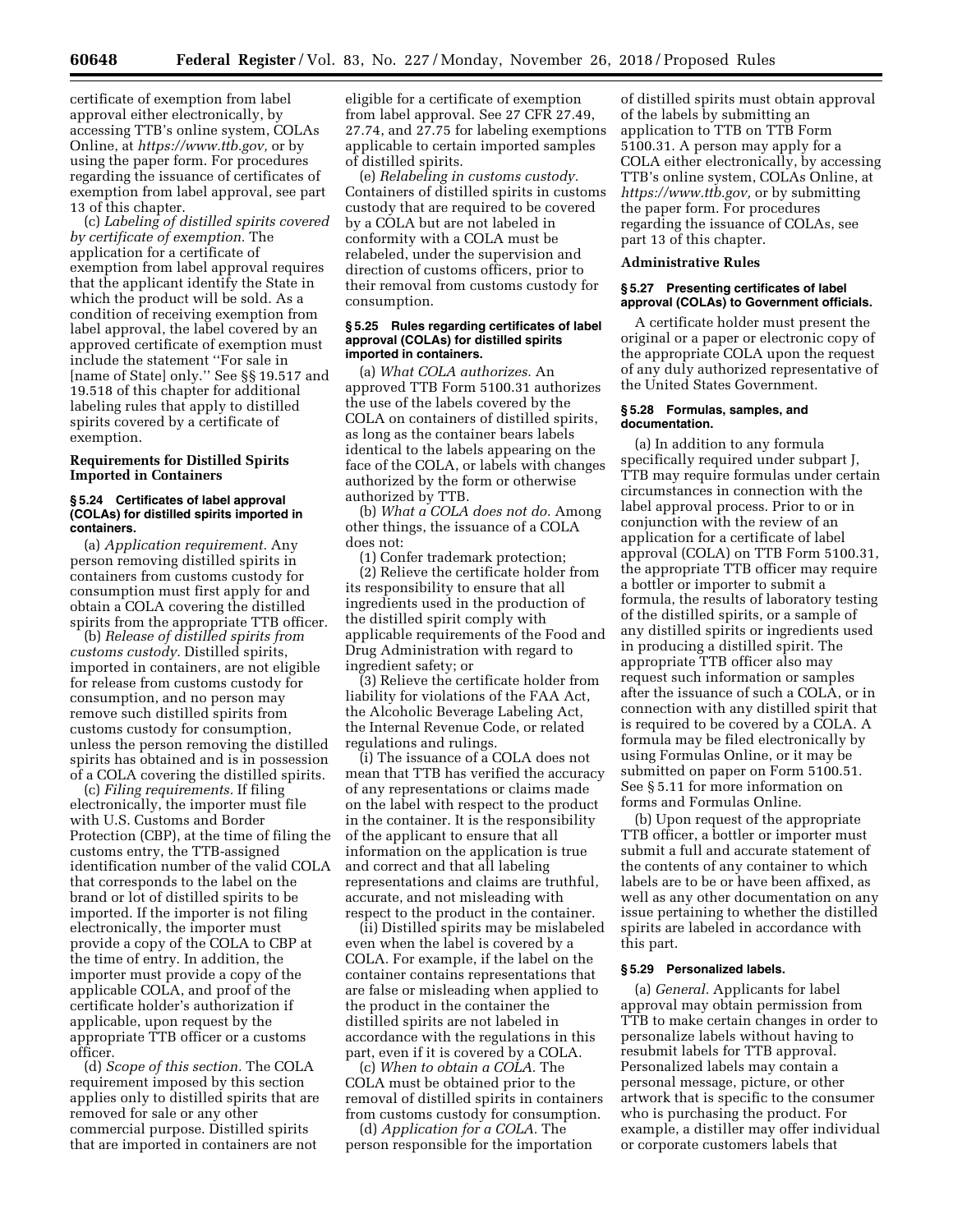commemorate an event such as a wedding or grand opening.

(b) *Application.* Any person who intends to offer personalized labels must submit a template for the personalized label with the application for label approval, and must note on the application a description of the specific personalized information that may change.

(c) *Approval of personalized label.* If the application complies with the regulations, TTB will issue a certificate of label approval (COLA) with a qualification allowing the personalization of labels. The qualification will allow the certificate holder to add or change items on the personalized label such as salutations, names, graphics, artwork, congratulatory dates and names, or event dates without applying for a new COLA. All of these items on personalized labels must comply with the regulations of this part.

(d) *Changes not allowed to personalized labels.* Approval of an application to personalize labels does not authorize the addition of any information that discusses either the alcohol beverage or characteristics of the alcohol beverage or that is inconsistent with or in violation of the provisions of this part or any other applicable provision of law or regulations.

# **§ 5.30 Certificates of age and origin for imported spirits.**

(a) *Scotch, Irish, and Canadian whiskies.* (1) Scotch, Irish, and Canadian whiskies, imported in containers, are not eligible for release from customs custody for consumption, and no person may remove such whiskies from customs custody for consumption, unless that person has obtained and is in possession of an invoice accompanied by a certificate of origin issued by an official duly authorized by the appropriate foreign government, certifying:

(i) That the particular distilled spirits are Scotch, Irish, or Canadian whisky, as the case may be;

(ii) That the distilled spirits have been manufactured in compliance with the laws of the respective foreign governments regulating the manufacture of whisky for home consumption; and

(iii) That the product conforms to the requirements of the Immature Spirits Act of such foreign governments for spirits intended for home consumption.

(2) In addition, an official duly authorized by the appropriate foreign government must certify to the age of the youngest distilled spirits in the container. The age certified shall be the period during which, after distillation

and before bottling, the distilled spirits have been stored in oak containers.

(b) *Brandy, including Cognac.* Brandy (other than fruit brandies of a type not customarily stored in oak containers) or Cognac, imported in containers, is not eligible for release from customs custody for consumption, and no person may remove such brandy or Cognac from customs custody for consumption, unless the person so removing the brandy or Cognac possesses a certificate issued by an official duly authorized by the appropriate foreign country certifying that the age of the youngest brandy or Cognac in the container is not less than two years, or if age is stated on the label that none of the distilled spirits are of an age less than that stated. The age certified shall be the period during which, after distillation and before bottling, the distilled spirits have been stored in oak containers. If the label of any fruit brandy, not stored in oak containers, bears any statement of storage in another type of container, the brandy is not eligible for release from customs custody for consumption, and no person may remove such brandy from customs custody for consumption, unless the person so removing the brandy possesses a certificate issued by an official duly authorized by the appropriate foreign government certifying to such storage. Cognac, imported in containers, is not eligible for release from customs custody for consumption, and no person may remove such Cognac from customs custody for consumption, unless the person so removing the Cognac possesses a certificate issued by an official duly authorized by the French Government, certifying that the product is grape brandy distilled in the Cognac region of France and entitled to be designated as ''Cognac'' by the laws and regulations of the French Government.

(c) *Rum.* Rum imported in containers that contain any statement of age is not eligible to be released from customs custody for consumption, and no person may remove such rum from customs custody for consumption, unless the person so removing the rum possesses a certificate issued by an official duly authorized by the appropriate foreign country, certifying to the age of the youngest rum in the container. The age certified shall be the period during which, after distillation and before bottling, the distilled spirits have been stored in oak containers.

(d) *Tequila.* (1) Tequila imported in containers is not eligible for release from customs custody for consumption, and no person may remove such Tequila from customs custody for consumption, unless the person removing such

Tequila possesses a certificate issued by an official duly authorized by the Mexican Government stating that the product is entitled to be designated as Tequila under the applicable laws and regulations of the Mexican Government.

(2) If the label of any Tequila imported in containers contains any statement of age, the Tequila is not eligible for release from customs custody for consumption, and no person may remove such Tequila from customs custody for consumption, unless the person removing the Tequila possesses a certificate issued by an official duly authorized by the Mexican Government as to the age of the youngest Tequila in the container. The age certified shall be the period during which the Tequila has been stored in oak containers after distillation and before bottling.

(e) *Other whiskies.* Whisky, as defined in § 5.143(c)(2) through (7) and (10) through (14), that is imported in containers may be released from customs custody for econsumption only if the invoice is accompanied by a certificate issued by a duly authorized official of the appropriate foreign government certifying:

(1) In the case of whisky (regardless of whether it is mixed or blended) that contains no neutral spirits:

(i) The type of the whisky as defined in § 5.143;

(ii) The American proof at which the whisky was distilled;

(iii) That no neutral spirits (or other whisky in the case of straight whisky) have been added or otherwise included in the whisky

(iv) The age of the whisky; and

(v) The type of oak barrel in which the whisky was aged and whether the barrel was new or reused, charred or uncharred; and

(2) In the case of whisky containing neutral spirits:

(i) The type of the whisky as defined in § 5.143;

(ii) The percentage of straight whisky used in the blend, if any;

(iii) The American proof at which any straight whisky in the blend was distilled;

(iv) The percentage of whisky other than straight whisky in the blend, if any;

(v) The percentage of neutral spirits in the blend and the name of the commodity from which the neutral spirits were distilled;

(vi) The age of any straight whisky and the age of any other whisky in the blend; and

(vii) The type of oak barrel in which the age of each whisky in the blend was attained and whether the barrel was new or reused and charred or uncharred.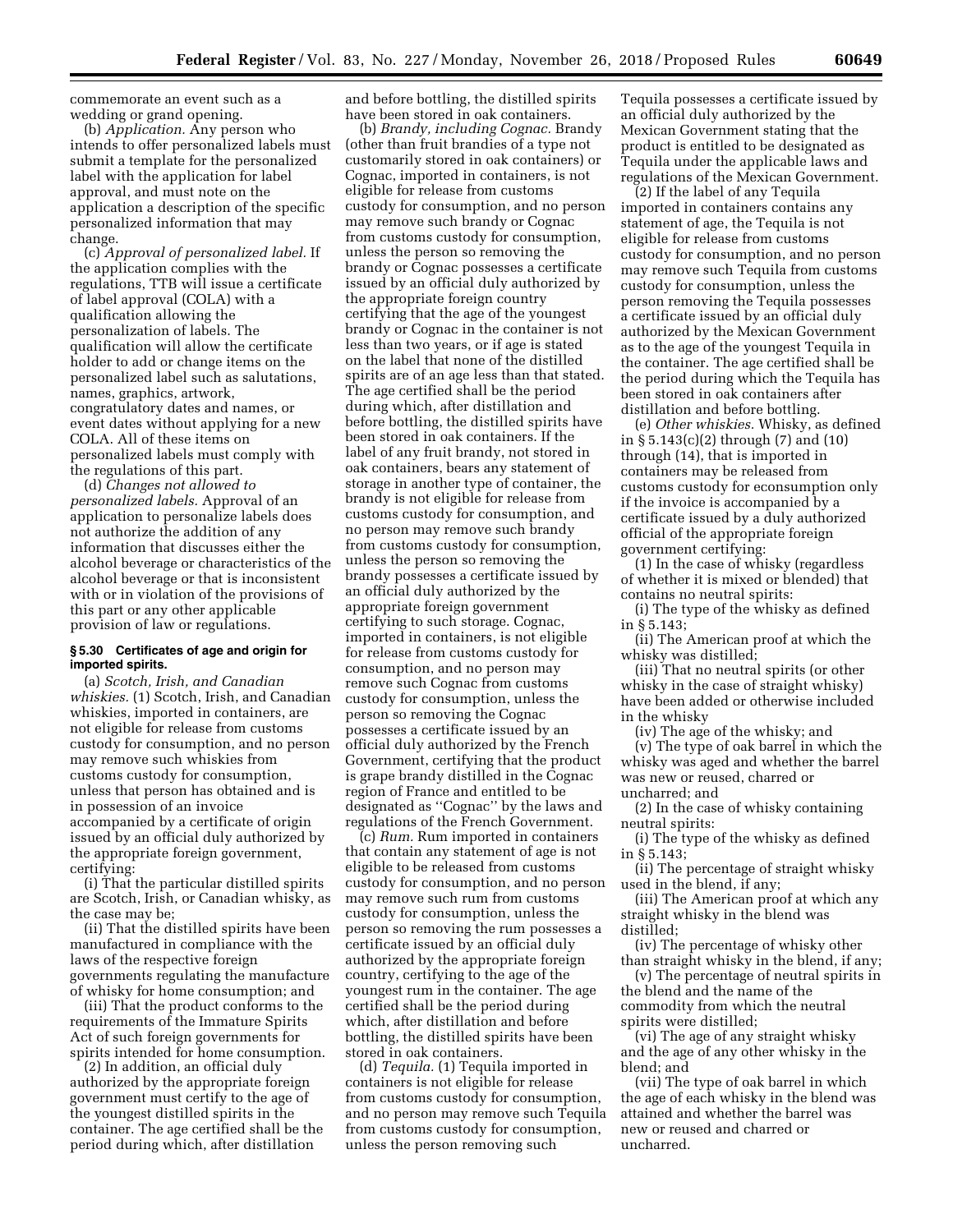(f) *Miscellaneous.* Distilled spirits (other than Scotch, Irish, and Canadian whiskies, and Cognac) imported in containers are not eligible for release from customs custody for consumption, and no person shall remove such spirits from customs custody for consumption, unless that person has obtained and is in possession of an invoice accompanied by a certificate of origin issued by an official duly authorized by the appropriate foreign government, if the issuance of such certificates with respect to such distilled spirits is required by the foreign government concerned, certifying as to the identity of the distilled spirits and that the distilled spirits have been manufactured in compliance with the laws of the respective foreign government regulating the manufacture of such distilled spirits for home consumption.

(g) *Retention of certificates—distilled spirits imported in containers.* The importer of distilled spirits imported in containers must retain for five years following the removal of the bottled distilled spirits from customs custody copies of the certificates (and accompanying invoices, if applicable) required by paragraphs (a) through (f) of this section, and must provide them upon request of the appropriate TTB officer or a customs officer.

(h) *Distilled spirits imported in bulk for bottling in the United States.*  Distilled spirits that would be required under paragraphs (a) through (f) of this section to be covered by a certificate of age and/or a certificate of origin and that are imported in bulk for bottling in the United States may be removed from the premises where bottled only if the bottler possesses a certificate of age and/ or a certificate of origin, issued by the appropriate entity as set forth in paragraphs (a) through (f) of this section, applicable to the spirits that provides the same information as a certificate required under paragraphs (a) through (f) of this section, would provide for like spirits imported in bottles. The bottler of distilled spirits imported in bulk must retain for five years following the removal of such spirits from the domestic plant where bottled copies of the certificates required by paragraphs (a) through (f), and must provide them upon request of the appropriate TTB officer.

(i) *Retention of distilled spirits certificates—distilled spirits in bulk.*  The bottler of distilled spirits imported in bulk must retain, for five years following the removal of such distilled spirits from the premises where bottled, copies of the certificates required by paragraphs (a) through (f) of this section, and must provide them upon request of the appropriate TTB officer.

# **Subpart C—Alteration of Labels, Relabeling, and Adding Information to Containers**

#### **§ 5.41 Alteration of labels.**

(a) *Prohibition.* It is unlawful for any person to alter, mutilate, destroy, obliterate or remove any mark, brand, or label on distilled spirits in containers held for sale in interstate or foreign commerce, or held for sale after shipment in interstate or foreign commerce, except as authorized by § 5.42, § 5.43, or § 5.44, or as otherwise authorized by Federal law.

(b) *Authorized relabeling.* For purposes of the relabeling activities authorized by this subpart, the term ''relabel'' includes the alteration, mutilation, destruction, obliteration, or removal of any existing mark, brand, or label on the container, as well as the addition of a new label (such as a sticker that adds information about the product or information engraved on the container) to the container, and the replacement of a label with a new label bearing identical information.

(c) *Obligation to comply with other requirements.* Authorization to relabel under this subpart in no way authorizes the placement of labels on containers that do not accurately reflect the brand, bottler, identity, or other characteristics of the product; nor does it relieve the person conducting the relabeling operations from any obligation to comply the regulations in this part and with State or local law, or to obtain permission from the owner of the brand where otherwise required.

#### **§ 5.42 Authorized relabeling activities by distillers and importers.**

(a) *Relabeling at distilled spirits plant premises.* Proprietors of distilled spirits plant premises may relabel domestically bottled distilled spirits prior to removal from, and after return to bond at, the distilled spirits plant premises, with labels covered by a certificate of label approval (COLA), without obtaining separate permission from TTB for the relabeling activity.

(b) *Relabeling after removal from distilled spirits plant premises.*  Proprietors of distilled spirits plant premises may relabel domestically bottled distilled spirits after removal from distilled spirits plant premises with labels covered by a COLA, without obtaining separate permission from TTB for the relabeling activity.

(c) *Relabeling in customs custody.*  Under the supervision of customs officers, imported distilled spirits in containers in customs custody may be relabeled without obtaining separate permission from TTB for the relabeling activity. Such containers must bear labels covered by a COLA upon their removal from customs custody for consumption. See § 5.24(b).

(d) *Relabeling after removal from customs custody.* Imported distilled spirits in containers may be relabeled by the importer thereof after removal from customs custody without obtaining separate permission from TTB for the relabeling activity, as long as the labels are covered by a COLA.

# **§ 5.43 Relabeling activities that require separate written authorization from TTB.**

Any persons holding distilled spirits for sale who need to relabel the containers but are not eligible to obtain a COLA to cover the labels that they wish to affix to the containers may apply for written permission for the relabeling of distilled spirits containers. The appropriate TTB officer may permit relabeling of distilled spirits in containers if the facts show that the relabeling is for the purpose of compliance with the requirements of this part or State law. The written application must include copies of the original and proposed new labels; the circumstances of the request, including the reason for relabeling; the number of containers to be relabeled; the location where the relabeling will take place; and the name and address of the person who will be conducting the relabeling operations.

# **§ 5.44 Adding a label or other information to a container that identifies the wholesaler, retailer, or consumer.**

Any label or other information that identifies the wholesaler, retailer, or consumer of the distilled spirits may be added to containers (by the addition of stickers, engraving, stenciling, etc.) without prior approval from TTB and without being covered by a certificate of label approval or certificate of exemption from label approval. Such information may be added before or after the containers have been removed from distilled spirits plant premises or released from customs custody. The information added:

(a) May not violate the provisions of subpart F, G, or H of this part;

(b) May not contain any reference to the characteristics of the product; and

(c) May not be added to the container in such a way that it obscures any other labels on the container.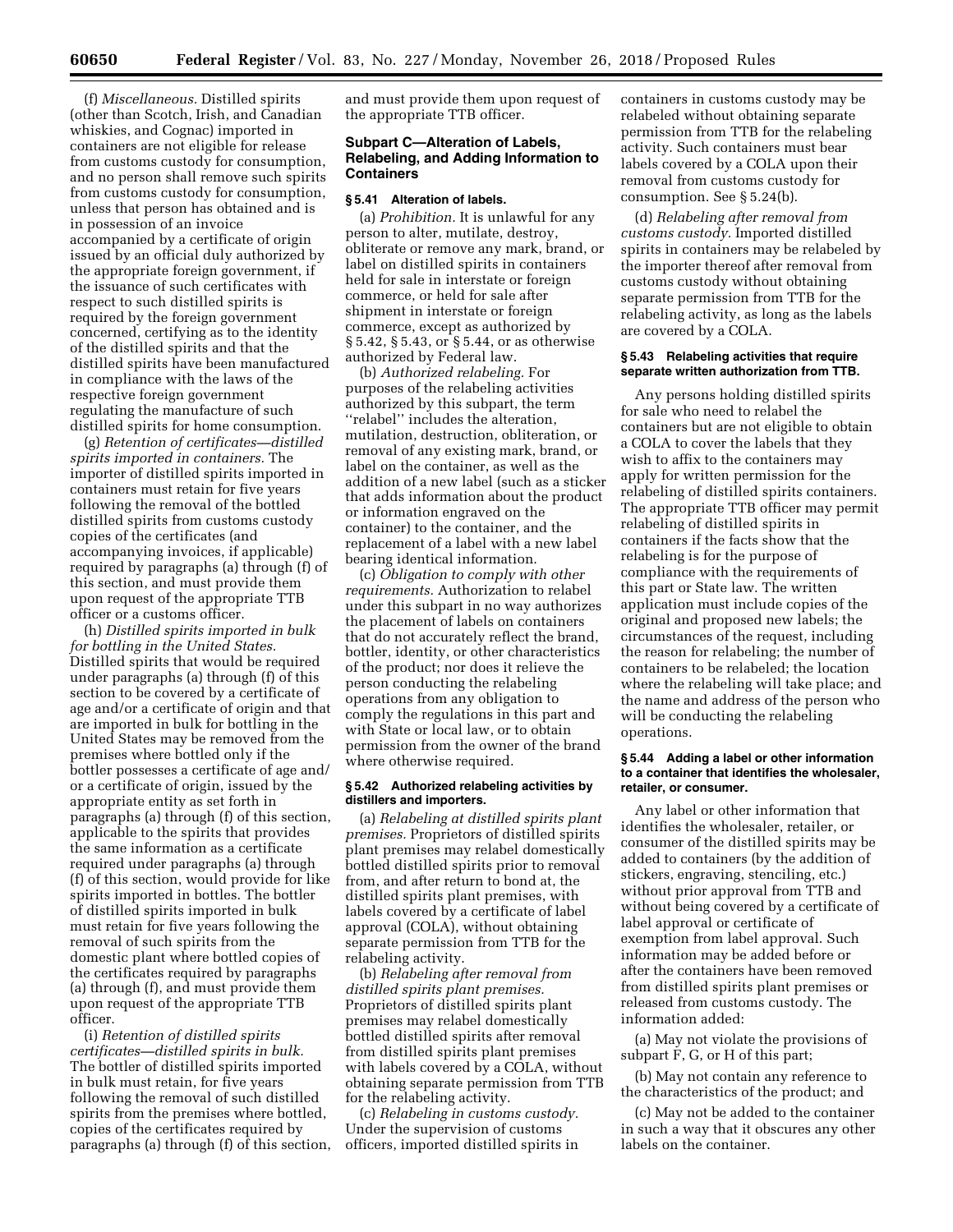# **Subpart D—Label Standards**

# **§ 5.51 Firmly affixed requirements.**

Any label that is not an integral part of the container must be affixed to the container in such a way that it cannot be removed without thorough application of water or other solvents.

# **§ 5.52 Legibility and other requirements for mandatory information on labels.**

(a) *Readily legible.* Mandatory information on labels must be readily legible to potential consumers under ordinary conditions.

(b) *Separate and apart.* Mandatory information on labels, except brand names, must be separate and apart from any additional information. This does not preclude the addition of brief optional phrases of additional information as part of the class or type designation (such as, ''premium vodka'' or ''delicious Tequila''), the name and address statement (such as, ''Proudly distilled and bottled by ABC Distilling Company, Atlanta, GA, for over 30 years'') or other information required by § 5.63(a) and (b), as long as the additional information does not detract from the prominence of the mandatory information. The statements required by § 5.63(c) may not include additional information.

(c) *Contrasting background.*  Mandatory information must appear in a color that contrasts with the background on which it appears, except that if the net contents are blown into a glass container, they need not be contrasting. The color of the container and of the spirits must be taken into account if the label is transparent or if mandatory label information is etched, engraved, sandblasted, or otherwise carved into the surface of the container or is branded, stenciled, painted, printed, or otherwise directly applied on to the surface of the container. Examples of acceptable contrasts are:

(1) Black lettering appearing on a white or cream background; or

(2) White or cream lettering appearing on a black background.

(d) *Capitalization.* Except for the aspartame statement when required by § 5.63(c)(4), which must appear in all capital letters, mandatory information prescribed by this part may appear in all capital letters, in all lower case letters, or in mixed-case using both capital and lower-case letters.

# **§ 5.53 Minimum type size of mandatory information.**

All capital and lowercase letters in statements of mandatory information on labels must meet the following type size requirements.

(a) *Containers of more than 200 milliliters.* All mandatory information must be in script, type, or printing that is at least two millimeters in height.

(b) *Containers of 200 milliliters or less.* All mandatory information must be in script, type, or printing that is at least one millimeter in height.

### **§ 5.54 Visibility of mandatory information.**

Mandatory information on a label must be readily visible and may not be covered or obscured in whole or in part. See § 5.62 for rules regarding packaging of containers (including cartons, coverings, and cases). See part 14 of this chapter for regulations pertaining to advertising materials.

# **§ 5.55 Language requirements.**

(a) *General.* Mandatory information must appear in the English language, with the exception of the brand name and except as provided in paragraphs (c) and (d) of this section.

(b) *Foreign languages.* Additional statements in a foreign language, including translations of mandatory information that appears elsewhere in English on the label, are allowed on labels and containers as long as they do not in any way conflict with, or contradict, the requirements of this part.

(c) *Distilled spirits for consumption in the Commonwealth of Puerto Rico.*  Mandatory information may be stated solely in the Spanish language on labels of distilled spirits bottled for consumption within the Commonwealth of Puerto Rico.

(d) *Exception for country of origin statements.* The country of origin statement for distilled spirits may appear in a language other than English when allowed by U.S. Customs and Border Protection regulations.

### **§ 5.56 Additional information.**

Information (other than mandatory information) that is truthful, accurate, and specific, and that does not violate subpart F, G, or H of this part, may appear on labels. Such additional information may not conflict with, modify, qualify or restrict mandatory information in any manner.

# **Subpart E—Mandatory Label Information**

### **§ 5.61 What constitutes a label for purposes of mandatory information.**

(a) *Label.* Certain information, as outlined in § 5 63, must appear on a label. When used in this part for purposes of determining where mandatory information must appear, the term ''label'' includes:

(1) Material affixed to the container, whether made of paper, plastic film, or other matter;

(2) For purposes of the net content statement only, information blown, embossed, or molded into the container as part of the process of manufacturing the container;

(3) Information etched, engraved, sandblasted, or otherwise carved into the surface of the container; and

(4) Information branded, stenciled, painted, printed, or otherwise directly applied on to the surface of the container.

(b) *Information appearing elsewhere on the container.* Information appearing on the following parts of the container is subject to all of the restrictions and prohibitions set forth in subparts F, G and H of this part, but will not satisfy any requirements for mandatory information that must appear on labels in this part:

(1) Material affixed to, or information appearing on, the bottom surface of the container;

(2) Caps, corks or other closures unless authorized to bear mandatory information by the appropriate TTB officer; and

(3) Foil or heat shrink bottle capsules. (c) *Materials not firmly affixed to the container.* Any materials that accompany the container to the consumer but are not firmly affixed to the container, including booklets, leaflets, and hang tags, are not ''labels'' for purposes of this part. Such materials are instead subject to the advertising

### **§ 5.62 Packaging (cartons, coverings, and cases).**

regulations in part 14 of this chapter.

(a) *General.* The term ''packaging'' includes any covering, carton, case, carrier, or other packaging of distilled spirits containers used for sale at retail, but does not include shipping cartons or cases that are not intended to accompany the container to the consumer.

(b) *Prohibition.* Any packaging of distilled spirits containers may not contain any statement, design, device, or graphic, pictorial, or emblematic representation that violates the provisions of subpart F, G, or H of this part.

(c) *Requirements for closed packaging.* If containers are enclosed in closed packaging, including sealed opaque coverings, cartons, cases, carriers, or other packaging used for sale at retail, such packaging must bear all mandatory label information required on the label under § 5.63.

(1) Packaging is considered closed if the consumer must open, rip, untie,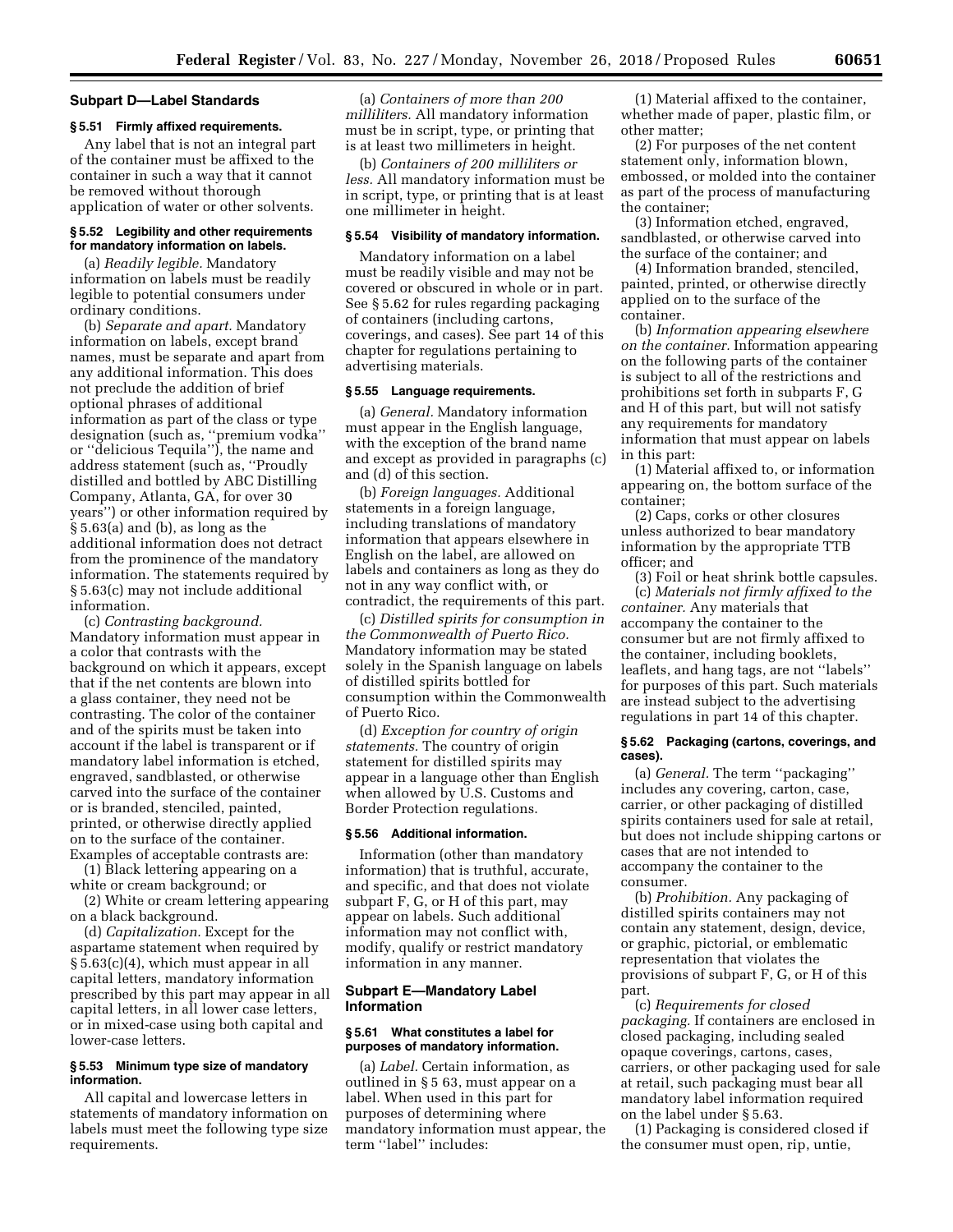unzip, or otherwise manipulate the package to remove the container in order to view any of the mandatory information.

(2) Packaging is not considered closed if a consumer could view all of the mandatory information on the container by merely lifting the container up, or if the packaging is transparent or designed in a way that all of the mandatory information can be easily read by the consumer without having to open, rip, untie, unzip, or otherwise manipulate the package.

(d) *Packaging that is not closed.* The following requirements apply to packaging that is not closed.

(1) The packaging may display any information that is not in conflict with the label on the container that is inside the packaging.

(2) If the packaging displays a brand name, it must display the brand name in its entirety. For example, if a brand name is required to be modified with additional information on the container, the packaging must also display the same modifying language.

(3) If the packaging displays a class or type designation, it must be identical to the class or type designation appearing on the container. For example, if the packaging displays a class or type designation for a brandy for which a truthful and adequate statement of composition is required on the container, the packaging must also include the statement of composition as well.

(e) *Labeling of containers within the packaging.* The container within the packaging is subject to all labeling requirements of this part, including mandatory labeling information requirements, regardless of whether the packaging bears such information.

#### **§ 5.63 Mandatory label information.**

(a) *Mandatory information required to appear within the same field of vision.*  Distilled spirits containers must bear a label or labels (as defined in § 5.61) containing the following information within the same field of vision (which means a single side of a container (for a cylindrical container, a side is 40 percent of the circumference) where all of the pieces of information can be viewed simultaneously without the need to turn the container):

(1) Brand name, in accordance with § 5.64;

(2) Class, type, or other designation, in accordance with subpart I of this part; and

(3) Alcohol content, in accordance with § 5.65.

(b) *Other mandatory information.*  Distilled spirits containers must bear a label or labels (as defined in § 5.61) anywhere on the container bearing the following information:

(1) Name and address of the bottler or distiller, in accordance with § 5.66, or the importer, in accordance with § 5.67 or § 5.68, as applicable; and

(2) Net contents (which may be blown, embossed, or molded into the container as part of the process of manufacturing the container), in accordance with § 5.68.

(c) *Disclosure of certain ingredients, processes and other information.* The following ingredients, processes, and other information must be disclosed on a label, without the inclusion of any additional information as part of the statement, as follows:

(1) *Neutral spirits.* The percentage of neutral spirits and the name of the commodity from which the neutral spirits were distilled, or in the case of continuously distilled neutral spirits or gin, the name of the commodity only, in accordance with § 5.70;

(2) *Coloring or treatment with wood.*  Coloring or treatment with wood, in accordance with §§ 5.71 and 5.72;

(3) *Age.* A statement of age or age and percentage of type, when required or used, in accordance with § 5.73;

(4) *State of distillation.* State of distillation of any type of whisky defined in  $\S 5.143(c)(2)$  through  $(c)(7)$ , which is distilled in the United States, in accordance with § 5.66(f);

(5) *FD&C Yellow No. 5.* If a distilled spirit contains the coloring material FD&C Yellow No. 5, the label must include a statement to that effect, such as ''FD&C Yellow No. 5'' or ''Contains FD&C Yellow No. 5'';

(6) *Cochineal extract or carmine.* If a distilled spirit contains the color additive cochineal extract or the color additive carmine, the label must include a statement to that effect, using the respective common or usual name (such as ''contains cochineal extract'' or ''contains carmine''). This requirement applies to labels when either of the coloring materials was used in a distilled spirit that is removed from bottling premises or from customs custody on or after April 16, 2013;

(7) *Sulfites.* If a distilled spirit contains 10 or more parts per million of sulfur dioxide or other sulfiting agent measured as total sulfur dioxide, the label must include a statement to that effect. Examples of acceptable statements are ''Contains sulfites'' or ''Contains (a) sulfiting agent(s)'' or a statement identifying the specific sulfiting agent. The alternative terms ''sulphites'' or ''sulphiting'' may be used; and

(8) *Aspartame.* If the distilled spirit contains aspartame, the label must include the following statement, in capital letters, separate and apart from all other information: ''PHENYLKETONURICS: CONTAINS

PHENYLALANINE.''

(d) *Distinctive liquor bottles.* See § 5.205(b)(2) for exemption from placement requirements for certain mandatory information for distinctive liquor bottles.

#### **§ 5.64 Brand name.**

(a) *Requirement.* The distilled spirits label must include a brand name. If the distilled spirits are not sold under a brand name, then the name of the bottler, distiller or importer, as applicable, appearing in the name and address statement is treated as the brand name.

(b) *Misleading brand names.* Labels may not include any misleading brand names. A brand name is misleading if it creates (by itself or in association with other printed or graphic matter) any erroneous impression or inference as to the age, origin, identity, or other characteristics of the distilled spirits. A brand name that would otherwise be misleading may be qualified with the word ''brand'' or with some other qualification, if the appropriate TTB officer determines that the qualification dispels any misleading impression that might otherwise be created.

#### **§ 5.65 Alcohol content.**

(a) *General.* The alcohol content for distilled spirits must be stated on the label as a percentage of alcohol by volume. Products that contain a significant amount of material, such as solid fruit, that may absorb spirits after bottling must state the alcohol content at the time of bottling as follows: "Bottled at percent alcohol by volume.''

(b) *How the alcohol content must be expressed.* The following rules apply to statements of alcohol content.

(1) A statement of alcohol content must be expressed as a percentage of alcohol by volume and not by a range, or by maximums or minimums.

(i) In addition, the alcohol content in degrees of proof may be stated on a label as long as it appears immediately adjacent to the mandatory statement of alcohol content as a percentage of alcohol by volume. Additional statements of proof may appear on the label without being immediately adjacent to the mandatory alcohol by volume statement.

(ii) Other truthful, accurate, and specific factual representations of alcohol content, such as alcohol by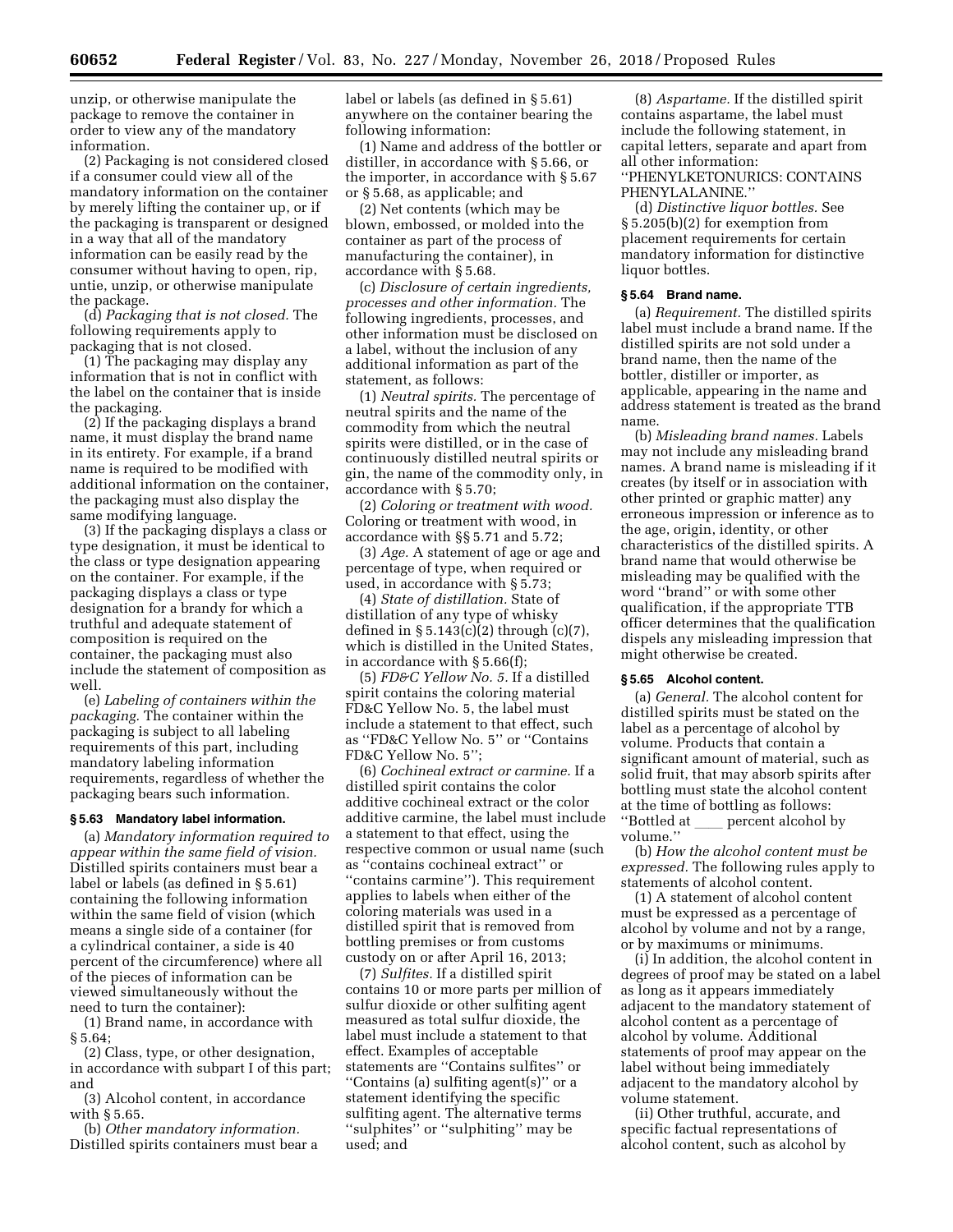weight, may be made, as long as they appear together with, and as part of, the statement of alcohol content as a percentage of alcohol by volume.

(2)(i) The alcohol content statement must be expressed in one of the following formats:

 $(A)$  "Alcohol  $\qquad \qquad$  percent by

volume";<br>(B) " percent alcohol by volume"; or

(C) "Alcohol by volume percent.''

(ii) Any of the words or symbols may be enclosed in parentheses and authorized abbreviations may be used with or without a period. The alcohol content statement does not have to appear with quotation marks.

(3) The statements listed in paragraph (b)(2)(i) of this section must appear as shown, except that the following abbreviations may be used: Alcohol may be abbreviated as ''alc''; percent may be represented by the percent symbol ''%''; alcohol and volume may be separated by a slash ''/'' in lieu of the word ''by''; and volume may be abbreviated as ''vol''.

(4) *Examples.* The following are examples of alcohol content statements that comply with the requirements of this part:

 $(i)$ <sup>"</sup>'40% alc/vol";

(ii) ''Alc. 40 percent by vol.'';

 $(iii)$  "Alc 40% by vol"; and

(iv) ''40% Alcohol by Volume.''

(c) *Tolerances.* A tolerance of plus or minus 0.3 percentage points is allowed for actual alcohol content that is above or below the labeled alcohol content.

#### **§ 5.66 Name and address for domestically bottled distilled spirits that were wholly made in the United States.**

(a) *General.* Domestically bottled distilled spirits that were wholly made in the United States and contain no imported distilled spirits must be labeled in accordance with this section. (See §§ 5.67 and 5.68 for name and address requirements applicable to distilled spirits that are not wholly made in the United States.) For purposes of this section, a ''processor'' who solely bottles the labeled distilled spirits will be considered the ''bottler.''

(b) *Form of statement.* The bottler, distiller, or processor of the distilled spirits must be identified by a phrase describing the function performed by that person. If that person performs more than one function, the label may (but is not required to) so indicate.

(1) If the name of the bottler appears on the label, it must be preceded by a phrase such as ''bottled by,'' ''canned by," "packed by," or "filled by," followed by the name and address of the bottler.

(2) If the name of the processor appears on the label, it must be preceded by a phrase such as ''blended by,'' ''made by,'' ''prepared by,'' ''produced by,'' or ''manufactured by,'' as appropriate, followed by the name and address of the processor. When applied to distilled spirits, the term ''produced by'' indicates a processing operation (formerly known as rectification) that involves a change in the class or type of the product through the addition of flavors or some other processing activity.

(3) If the name of the distiller appears on the label, it must be preceded by a phrase such as ''distilled by,'' followed by the name and address of the distiller. If the distilled spirits were bottled for the distiller thereof, the name and address of the distiller may be preceded by a phrase such as ''distilled by and bottled for,'' or ''bottled for.''

(c) *Listing of more than one function.*  If different functions are performed by more than one person, statements on the label may not create the misleading impression that the different functions were performed by the same person.

(d) *Form of address*—(1) *General.* The address consists of the city and State where the operation occurred, or the city and State of the principal place of business of the person performing the operation. This information must be consistent with the information on the basic permit. Addresses may, but are not required to, include additional information such as street names, counties, zip codes, phone numbers, and website addresses. The postal abbreviation of the State name may be used; for example, California may be abbreviated as CA.

(2) *More than one address.* If the bottler, distiller, or processor listed on the name and address statement is the actual operator of more than one distilled spirits plant engaged in bottling, distilling, or processing operations, as applicable, the label may state, immediately following the name of the permittee, the addresses of those other plants, in addition to the address of the plant at which the distilled spirits were bottled. In this situation, the address where the operation occurred must be indicated on the label or on the container by printing, coding, or other markings.

(3) *Principal place of business.* The label may provide the address of the bottler's, distiller's, or processor's principal place of business, in lieu of the place where the bottling, distilling, or other operation occurred, provided that the address where the operation occurred is indicated on the label or on the container by printing, coding, or other markings.

(4) *Distilled spirits bottled for another person.* (i) If distilled spirits are bottled for another person, other than the actual distiller thereof, the label may state, in addition to (but not in place of) the name and address of the bottler, the name and address of such other person, immediately preceded by the words ''bottled for'' or another similar appropriate phrase. Such statements must clearly indicate the relationship between the two persons (for example, contract bottling).

(ii) If the same brand of distilled spirits is bottled by two distillers that are not under the same ownership, the label for each distiller may set forth both locations where bottling takes place, as long as the label uses the actual location (and not the principal place of business) and as long as the nature of the arrangement is clearly set forth.

(5) No additional places or addresses may be stated for the same person unless:

(i) That person is actively engaged in the conduct of an additional bona fide and actual alcohol beverage business at such additional place or address, and

(ii) The label also contains in direct conjunction therewith, appropriate descriptive material indicating the function occurring at such additional place or address in connection with the particular product (such as ''distilled by.'')

(e) *Special rule for straight whiskies.*  If ''straight whiskies'' (see § 5.143) of the same type are distilled in the same State by two or more different distillers and are combined (either at the time of bottling or at a warehouseman's bonded premises for further storage) and subsequently bottled and labeled as ''straight whisky,'' that ''straight whisky'' must bear a label that contains name and address information of the bottler. If that combined ''straight whisky'' is bottled by or for the distillers, in lieu of the name and address of the bottler, the label may contain the words ''distilled by,'' followed immediately by the names (or trade names) and addresses of the different distillers who distilled a portion of the ''straight whisky'' and the percentage of ''straight whisky'' distilled by each distiller, with a tolerance of plus or minus 2 percent. If ''straight whisky'' consists of a mixture of ''straight whiskies'' of the same type from two or more different distilleries of the same proprietor located within the same State, and if that ''straight whisky'' is bottled by or for that proprietor, in lieu of the name and address of the bottler, the ''straight whisky'' may bear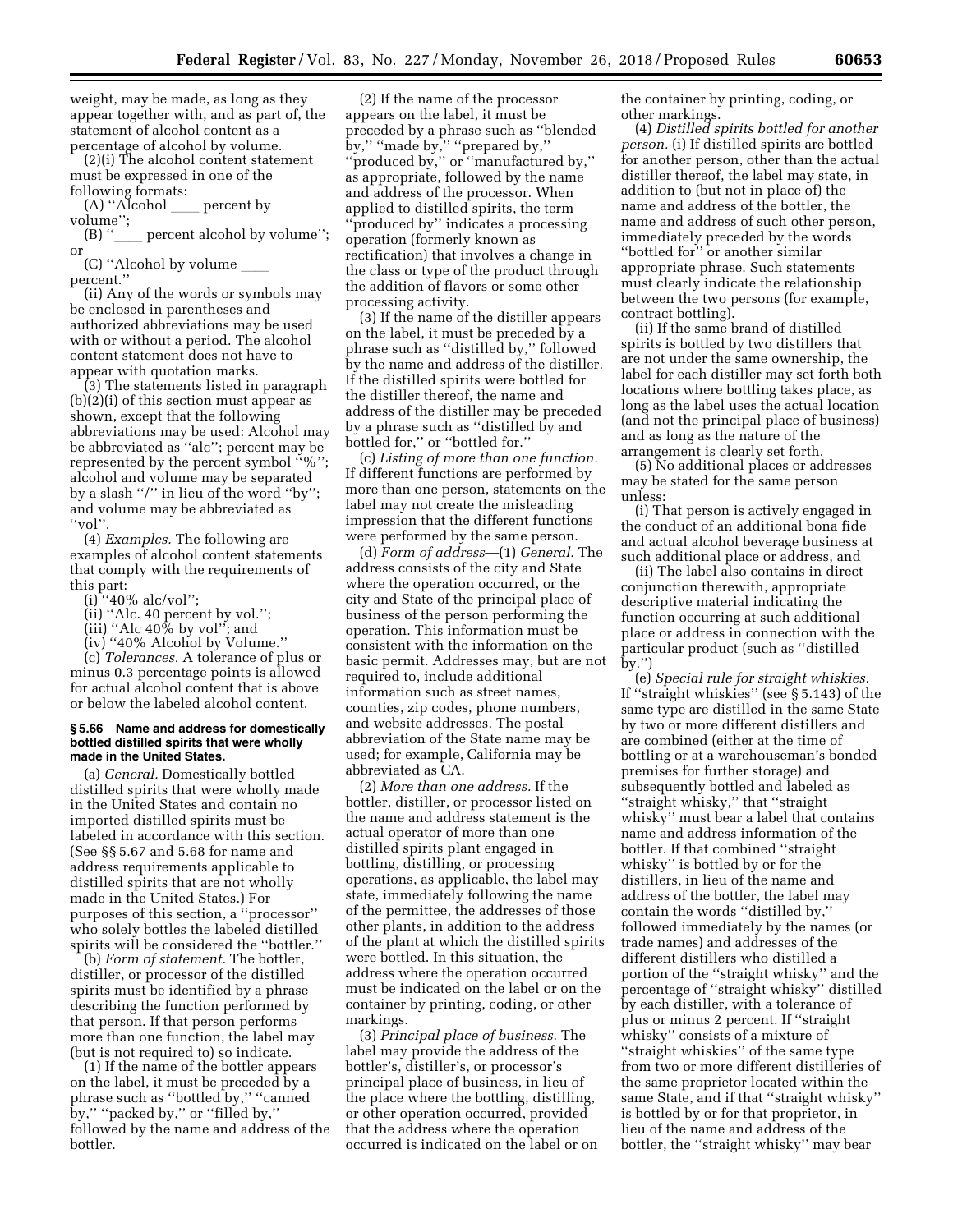a label containing the words ''distilled by'' followed by the name (or trade name) of the proprietor and the addresses of the different distilleries that distilled a portion of the ''straight whisky.''

(f) *State of distillation for whisky.* (1) The State of distillation, which is the State in which original distillation takes place, must appear on the label of any type of whisky defined in § 5.143(c)(2) through (7), which is distilled in the United States. The State of distillation may appear on any label and must be shown in at least one of the following ways:

(i) By including a ''distilled by'' (or ''distilled and bottled by'' or any other phrase including the word ''distilled'') statement as part of the mandatory name and address statement, followed by a single location.

(ii) By including the name of the State in which original distillation occurred immediately adjacent to the class or type designation (such as ''Kentucky bourbon whisky''), as long as the product was both distilled and aged in that State in conformance with the requirements of § 5.143(b).

(iii) By including a separate statement, such as ''Distilled in [name of State].''

(2) The appropriate TTB officer may require that the State of distillation or other information appear on a label of any whisky subject to the requirements of paragraph (f)(1) of this section (and may prescribe placement requirements for such information), even if that State appears in the name and address statement, if such additional information is necessary to negate any misleading or deceptive impression that might otherwise be created as regards the actual State of distillation.

(3) In the case of ''light whisky,'' the State name ''Kentucky'' or ''Tennessee'' may not appear on any label, except as a part of a name and address as specified in paragraph  $(a)(1)$ ,  $(2)$ , or  $(4)$ of this section.

(g) *Trade or operating names.* (1) The name of the person appearing on the label may be the trade name or the operating name, as long as it is identical to a trade or operating name appearing on the basic permit. In the case of a distillation statement for spirits bottled in bond, the name or trade name under which the spirits were distilled must be shown.

(2) A trade name may be used only if the use of that name would not create a misleading impression as to the age, origin, or identity of the product. For example, if a distiller or bottler of the spirits authorizes the use of its trade name by another distiller or bottler that is not under the same ownership, that trade name may not be used on a label in a way that tends to mislead consumers as to the identity or location of the distiller or bottler.

#### **§ 5.67 Name and address for domestically bottled distilled spirits that were bottled after importation.**

(a) *General.* This section applies to distilled spirits that were bottled after importation. See § 5.68 for name and address requirements applicable to imported distilled spirits that were bottled after importation. See 19 CFR parts 102 and 134 for U.S. Customs and Border Protection country of origin marking requirements.

(b) *Distilled spirits bottled after importation in the United States.*  Distilled spirits bottled, without further blending, making, preparing, producing, manufacturing, or distilling activities after importation, must bear one of the following name and address statements:

(1) The name and address of the bottler, preceded by the words ''bottled by," "canned by," "packed by," or ''filled by'';

(2) If the distilled spirits were bottled for the person responsible for the importation, the words ''imported by and bottled (canned, packed, or filled) in the United States for'' (or a similar appropriate phrase) followed by the name and address of the principal place of business in the United States of the person responsible for the importation;

(3) If the distilled spirits were bottled by the person responsible for the importation, the words ''imported by and bottled (canned, packed, or filled) in the United States by'' (or a similar appropriate phrase) followed by the name and address of the principal place of business in the United States of the person responsible for the importation.

(c) *Distilled spirits that were subject to blending or other production activities after importation.* Distilled spirits that, after importation in bulk, were blended, made, prepared, produced, manufactured or further distilled, may not bear an ''imported by'' statement on the label, but must instead be labeled in accordance with the rules set forth in § 5.66 for mandatory and optional labeling statements.

(d) *Optional statements.* In addition to the statements required by paragraph (a)(1) of this section, the label may also state the name and address of the principal place of business of the foreign producer.

(e) *Form of address.* (1) The address consists of the city and State where the operation occurred, or the city and State of the principal place of business of the person performing the operation. This

information must be consistent with the information on the basic permit. Addresses may, but are not required to, include additional information such as street names, counties, zip codes, phone numbers, and website addresses.

(2) If the bottler or processor listed on the name and address statement is the actual operator of more than one distilled spirits plant engaged in bottling, distilling, or processing operations, as applicable the label may state, immediately following the name of the bottler, the addresses of those other plants, in addition to the address of the plant at which the distilled spirits were bottled. In this situation, the address where the operation occurred must be indicated on the label or on the container by printing, coding, or other markings.

(3) *Principal place of business.* The label may provide the address of the bottler's or processor's principal place of business, in lieu of the place where the bottling, distilling, or other operation occurred, provided that the address where the operation occurred is indicated on the label or on the container by printing, coding, or other markings.

(f) *Trade or operating names.* A trade name may be used if the trade name is listed on the basic permit or other qualifying documentation and if its use on the label would not create any misleading impression as to the age, origin, or identity of the product.

#### **§ 5.68 Name and address for distilled spirits that were imported in a container.**

(a) *General.* This section applies to distilled spirits that were imported in a container, as defined in § 5.1. See § 5.67 for name and address requirements applicable to distilled spirits that were domestically bottled after importation. See 19 CFR parts 102 and 134 for U.S. Customs and Border Protection country of origin marking requirements.

(b) *Mandatory labeling statement.*  Distilled spirits imported in containers, as defined in § 5.1, must bear a label stating the words ''imported by'' or a similar appropriate phrase, followed by the name and address of the importer.

(1) For purposes of this section, the importer is the holder of the importer's basic permit who either makes the original Customs entry or is the person for whom such entry is made, or the holder of the importer's basic permit who is the agent, distributor, or franchise holder for the particular brand of imported alcohol beverages and who places the order abroad.

(2) The address of the importer must be stated as the city and State of the principal place of business and must be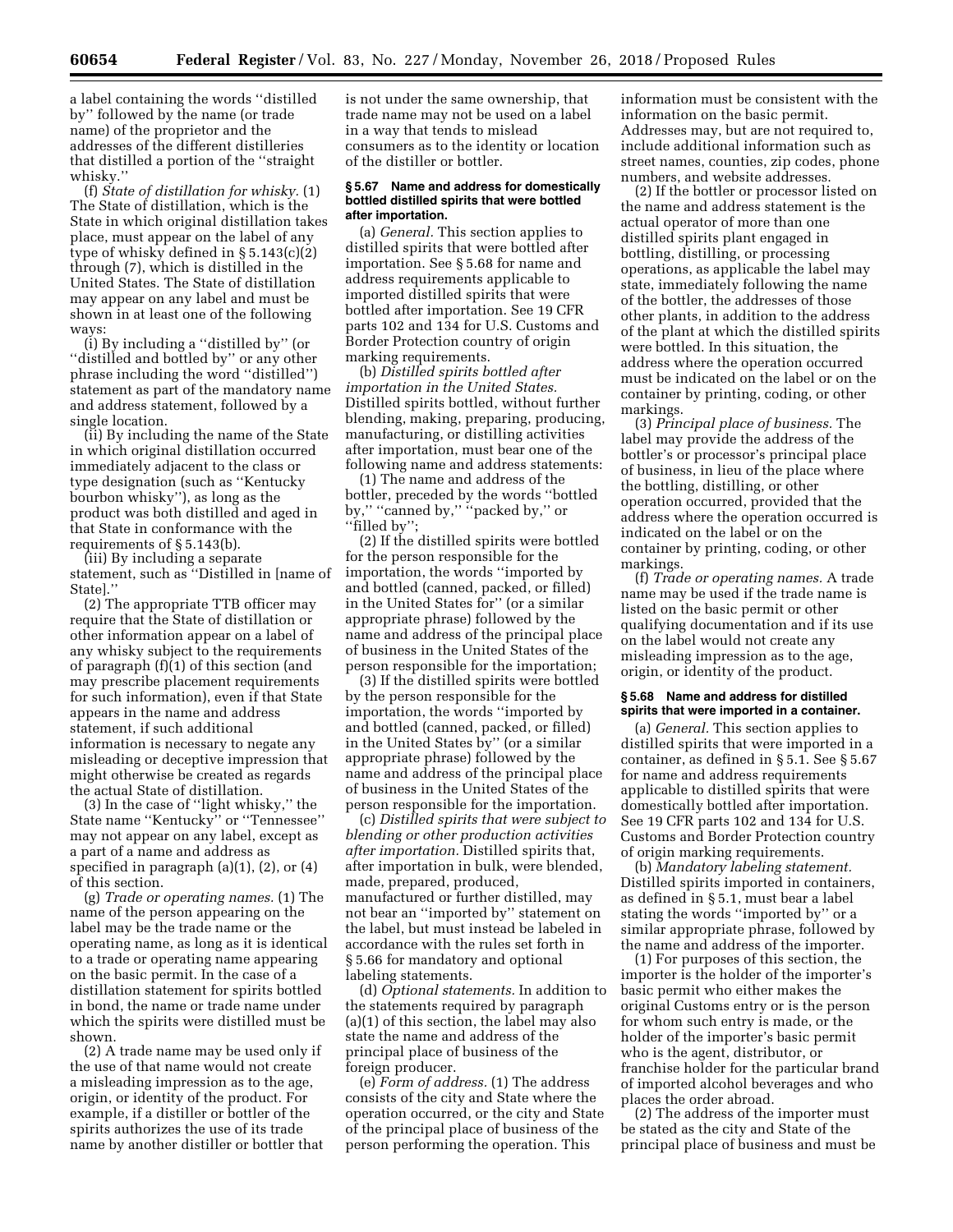consistent with the address reflected on the importer's basic permit. Addresses may, but are not required to, include additional information such as street names, counties, zip codes, phone numbers, and website addresses. The postal abbreviation of the State name may be used; for example, California may be abbreviated as CA.

(c) *Optional statements.* In addition to the statements required by paragraph (b)(1) of this section, the label may also state the name and address of the principal place of business of the foreign producer.

(d) *Form of address.* The ''place'' stated must be the city and State, shown on the basic permit or other qualifying document, of the premises at which the operations took place; and the place for each operation that is designated on the label must be shown.

(e) *Trade or operating names.* A trade name may be used if the trade name is listed on the basic permit or other qualifying documentation and if its use on the label would not create any misleading impression as to the age, origin, or identity of the product.

### **§ 5.69 Country of origin.**

(a) Pursuant to U.S. Customs and Border Protection (CBP) regulations at 19 CFR parts 102 and 134, a country of origin statement must appear on the container of distilled spirits imported in containers or bottled in the United States after importation. Labeling statements with regard to the country of origin must be consistent with CBP regulations. The determination of the country (or countries) of origin, for imported wines, as well as for blends of imported distilled spirits with domestically produced distilled spirits, must comply with CBP regulations.

(b) It is the responsibility of the importer or bottler, as appropriate, to ensure compliance with the country of origin marking requirement, both when distilled spirits are imported in containers and when imported distilled spirits are subject to bottling, blending, or production activities in the United States. Industry members may seek a ruling from CBP for a determination of the country of origin for their product.

### **§ 5.70 Net contents.**

The requirements of this section apply to the net contents statement required by § 5.63.

(a) *General.* The volume of spirits in the container must appear on a label as a net contents statement. The net contents for the external container of an aggregate package must be stated as specified in § 5.204. The word ''liter'' may be alternatively spelled ''litre'' or

may be abbreviated as ''L''. The word ''milliliters'' may be abbreviated as "ml.," "mL.," or "ML." Net contents in U.S. equivalents and in metric equivalents such as centiliters may appear on a label and, if used, must appear in the same field of vision as the metric net contents statement.

(b) *Tolerances.* (1) The following tolerances are permissible for purposes of applying paragraph (a) of this section:

(i) *Errors in measuring.* Discrepancies due to errors in measuring that occur in filling conducted in compliance with good commercial practice;

(ii) *Differences in capacity.*  Discrepancies due exclusively to differences in the capacity of containers, resulting solely from unavoidable difficulties in manufacturing the containers so as to be of uniform capacity, provided that the discrepancy does not result from a container design that prevents the manufacture of containers of an approximately uniform capacity; and

(iii) *Differences in atmospheric conditions.* Discrepancies in measure due to differences in atmospheric conditions in various places, including discrepancies resulting from the ordinary and customary exposure of alcohol beverage products in containers to evaporation, provided that the discrepancy is determined to be reasonable on a case by case basis.

(2) *Shortages and overages.* A contents shortage in certain of the containers in a shipment may not be counted against a contents overage in other containers in the same shipment for purposes of determining compliance with the requirements of this section.

### **§ 5.71 Neutral spirits and name of commodity.**

(a) In the case of distilled spirits (other than cordials, liqueurs, flavored neutral spirits, including flavored vodka, and distilled spirits specialty products) manufactured by blending or other processing, if neutral spirits were used in the production of the spirits, the percentage of neutral spirits so used and the name of the commodity from which the neutral spirits were distilled must appear on a label. The statement of percentage and the name of the commodity must be in substantially the following form: "\_\_\_% neutral spirits<br>distilled from (insert grain, distilled from \_\_\_\_\_\_\_ (insert grain,<br>cane products, fruit, or other commodity as appropriate)"; or "\_\_\_% neutral spirits (vodka) distilled from (insert grain, cane products, fruit, or other commodity as appropriate)''; or  $\%$  (grain) (cane products), (fruit) neutral spirits", or "\_\_\_% grain spirits.''

(b) In the case of gin manufactured by a process of continuous distillation or in the case of neutral spirits, a label on the container must state the name of the commodity from which the gin or neutral spirits were distilled. The statement of the name of the commodity must appear in substantially the following form: ''Distilled from grain'' or ''Distilled from cane products''.

#### **§ 5.72 Coloring materials.**

The words ''artificially colored'' must appear on a label of any distilled spirits product containing synthetic or natural materials that primarily contribute color, or when information on a label conveys the impression that a color was derived from a source other than the actual source of the color, except that:

(a) If no coloring material other than a color exempt from certification under FDA regulations has been added, a truthful statement of the source of the color may appear in lieu of the words ''artificially colored,'' for example, ''Contains Beta Carotene'' or ''Colored with beet extract.'' See 21 CFR parts 73 and 74 for the list of such colors under Food and Drug Administration (FDA) regulations;

(b) If no coloring material has been added other than one certified as suitable for use in foods by the FDA, the words ''(to be filled in with name of) certified color added'' or ''Contains Certified Color'' may appear in lieu of the words ''artificially colored''; and

(c) If no coloring material other than caramel has been added, the words ''colored with caramel,'' ''contains caramel color,'' or another statement specifying the use of caramel color, may appear in lieu of the words ''artificially colored.'' However, no statement of any type is required for the use of caramel color in brandy, rum, or Tequila, or in any type of whisky other than straight whisky if used at not more than 21⁄2 percent by volume of the finished product.

(d) As provided in § 5.61, the use of FD&C Yellow No. 5, carmine, or cochineal extract must be specifically stated on the label even if the label also contains a phrase such as ''contains certified color'' or ''artificially colored.''

# **§ 5.73 Treatment of whisky or brandy with wood.**

The words "colored and flavored with<br>ood \_\_\_\_\_\_\_" (inserting "chips," wood \_\_\_\_\_\_\_'' (inserting ''chips,''<br>''slabs,'' etc., as appropriate) must appear immediately adjacent to, and in the same size of type as, the class and type designation under subpart I of this part for whisky and brandy treated, in whole or in part, with wood through percolation or otherwise during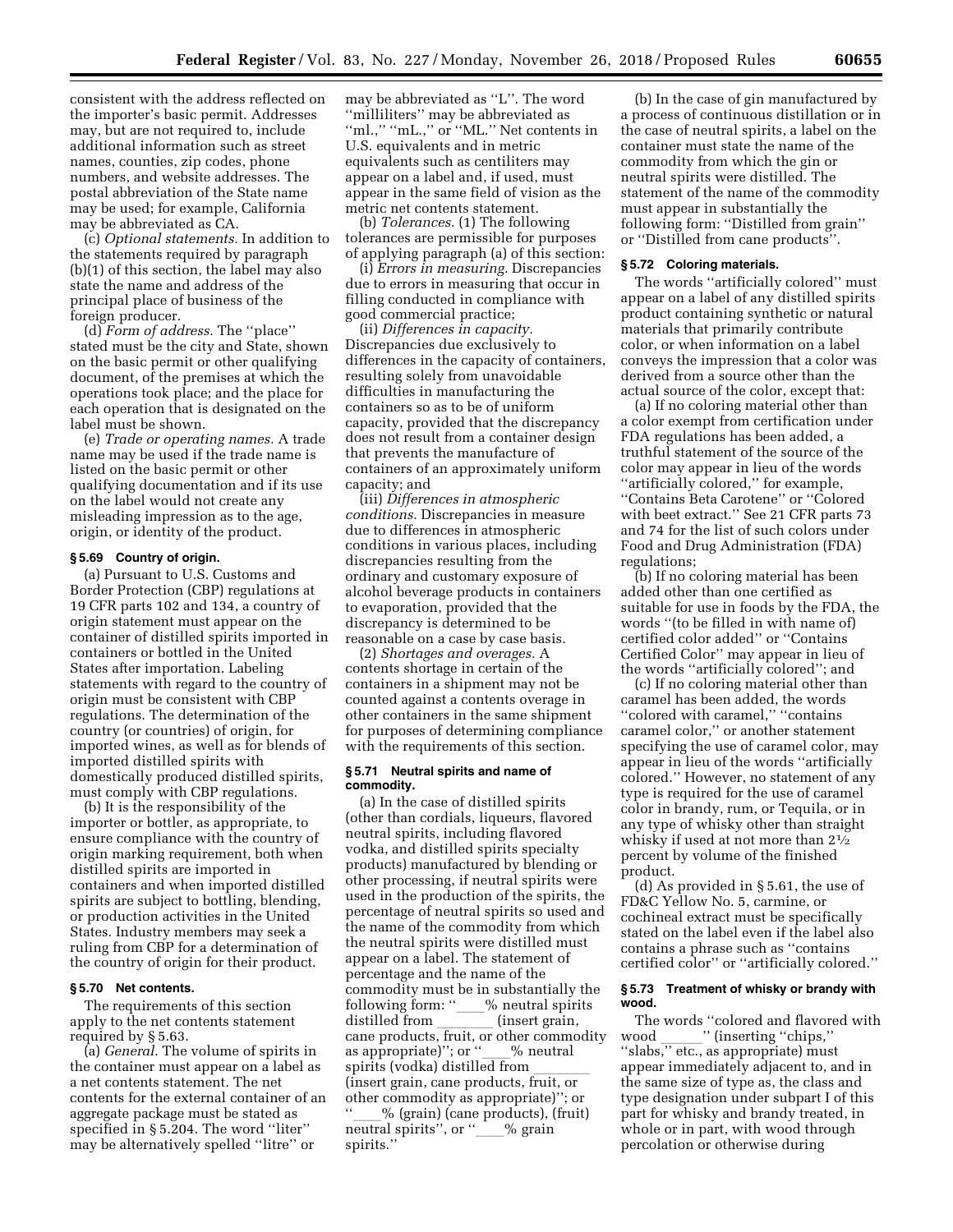distillation or storage, other than through contact with an oak barrel. However, the statement specified in this section is not required in the case of brandy treated with an infusion of oak chips in accordance with  $§ 5.155(b)(3)(B).$ 

# **§ 5.74 Statements of age, storage, and percentage.**

(a) *General.* (1) As defined in § 5.1, age is the length of time during which, after distillation and before bottling, the distilled spirits have been stored in oak barrels in such a manner that chemical changes take place as a result of direct contact with the wood. For bourbon whisky, rye whisky, wheat whisky, malt whisky, or rye malt whisky, and straight whiskies other than straight corn whisky, aging must occur in charred new oak barrels.

(2) If an age statement is used, it is permissible to understate the age of a product, but overstatements of age are prohibited. However, the age statement may not conflict with the standard of identity, if aging is required as part of the standard of identity. For example, the standard of identity for straight rye whisky requires that the whisky be aged for a minimum of 2 years, so the age statement ''Aged 1 year,'' would be prohibited, even if the spirits were actually aged for more than 2 years, because it is inconsistent with the standard of identity.

(3) If spirits are aged in more than one oak barrel (for example, if a whisky is aged 2 years in a new charred oak barrel and then placed into a second new charred oak barrel for an additional 6 months,) only the time spent in the first barrel is counted towards the ''age.''

(4) The age may be stated in years, months, or days.

(b) *Age statements and percentage of type statements for whisky.* For all domestic or foreign whiskies that are aged less than four years, including blends containing a whisky that is aged less than four years, an age statement and percentage of types of whisky statement is required to appear on a label, unless the whisky is labeled as ''bottled in bond'' in conformity with § 5.88. For all other whiskies, the statements are optional, but if used, they must conform to the formatting requirements listed below. Moreover, if the bottler chooses to include a statement of age or percentage on the label of a product that is four years old or more and that contains neutral spirits, the statement must appear immediately adjacent to the neutral spirits statement required by § 5.70. The following are the allowable formats for

the age and percentage statements for whisky:

(1) In the case of whisky, whether or not mixed or blended but containing no neutral spirits, the age of the youngest whisky in the product. The age statement must appear substantially as

follows: ''\_\_\_\_ years old'';<br>(2) In the case of whisky containing neutral spirits, whether or not mixed or blended, if any straight whisky or other whisky in the product is less than 4 years old, the percentage by volume of each such whisky and the age of each such whisky (the age of the youngest of the straight whiskies or other whiskies if the product contains two or more of either). The age and percentage statement for a straight whisky and other whisky must appear immediately adjacent to the neutral spirits statement required by § 5.70 and must read substantially as follows:

(i) If the product contains only one straight whisky and no other whisky: percent straight whisky \_\_\_\_ years old;''

(ii) If the product contains more than one straight whisky but no other whisky: "
yercent straight whiskies

years or more old." In this case the age blank must state the age of the youngest straight whisky in the product. However, in lieu of the foregoing statement, the following statement may<br>appear on the label: "percent appear on the label: " $\frac{1}{\sqrt{1-\rho}}$  percent straight whisky straight whisky ll years old, ll percent straight whisky \_\_\_\_ years old,<br>and \_\_\_\_ percent straight whisky and percent straight whisky years old'';

(iii) If the product contains only one straight whisky and one other whisky:  $\frac{d}{d}$  percent straight whisky  $\frac{d}{d}$  years old, \_\_\_ percent whisky \_\_\_ years<br>old''· or old''; or

(iv) If the product contains more than one straight whisky and more than one other whisky: "
years or more old, whiskies \_\_\_\_\_ years or more old, \_\_\_\_\_<br>percent whiskies \_\_\_\_\_\_\_ years or more percent whiskies \_\_\_ years or more<br>old.'' In this case, the age blanks must state the age of the youngest straight whisky and the age of the youngest other whisky. However, in lieu of the foregoing statement, the following statement may appear on the label:

 $\frac{d}{d}$  percent straight whisky vears<br>old percent straight whisky old, percent straight whisky<br>years old, percent whisky years old,  $\frac{1}{\text{length}}$  percent whisky percent whisky years old'';

(3) In the case of an imported rye whisky, wheat whisky, malt whisky, or rye malt whisky, a label on the product must state each age and percentage in the manner and form that would be required if the whisky had been made in the United States;

(4) In the case of whisky made in the United States and stored in reused oak barrels, other than corn whisky, white whisky, unaged whisky, and light whisky, in lieu of the words ''\_\_\_ years<br>old'' specified in paragraphs (b)(1) and (b)(2) of this section, the period of storage in the reused oak barrels must appear on the label as follows: ''stored

ll years in reused cooperage;'' (5) In the case of white whisky that is not aged, the statement must appear as follows: "unaged," "not aged," or a similar statement. The designation ''unaged whisky'' satisfies this requirement.

(c) *Statements of age for rum, brandy, and agave spirits.* A statement of age on labels of rums, brandies, and agave spirits is optional, except that, in the case of brandy (other than immature brandies, fruit brandies, marc brandy, pomace brandy, Pisco brandy, and grappa brandy, which are not customarily stored in oak barrels) not stored in oak barrels for a period of at least two years, a statement of age must appear on the label. Any statement of age authorized or required under this paragraph must appear substantially as<br>follows: "years old," with the follows: ''\_\_\_ years old,'' with the<br>blank to be filled in with the age of the youngest distilled spirits in the product.

(d) *Statement of storage for grain spirits.* In the case of grain spirits, the period of storage in oak barrels may appear on a label immediately adjacent to the percentage statement required under § 5.73 of this part, for example: % grain spirits stored years in oak barrels.''

(e) *Other distilled spirits.* (1) Statements regarding age or maturity or similar statements or representations on labels for all other spirits, except neutral spirits, are permitted only when the distilled spirits are stored in an oak barrel and, once dumped from the barrel, subjected to no treatment besides mixing with water, filtering, and bottling. If batches are made from barrels of spirits of different ages, the label may only state the age of the youngest spirits.

(2) Statements regarding age or maturity or similar statements of neutral spirits (except for grain spirits as stated in paragraph (c) of this section) are prohibited from appearing on any label.

(f) *Other age representations.* (1) If a representation that is similar to an age or maturity statement permitted under this section appears on a label, a statement of age, in a manner that is conspicuous and in characters at least half the type size of the representation, must also appear on each label that carries the representation, except in the following cases: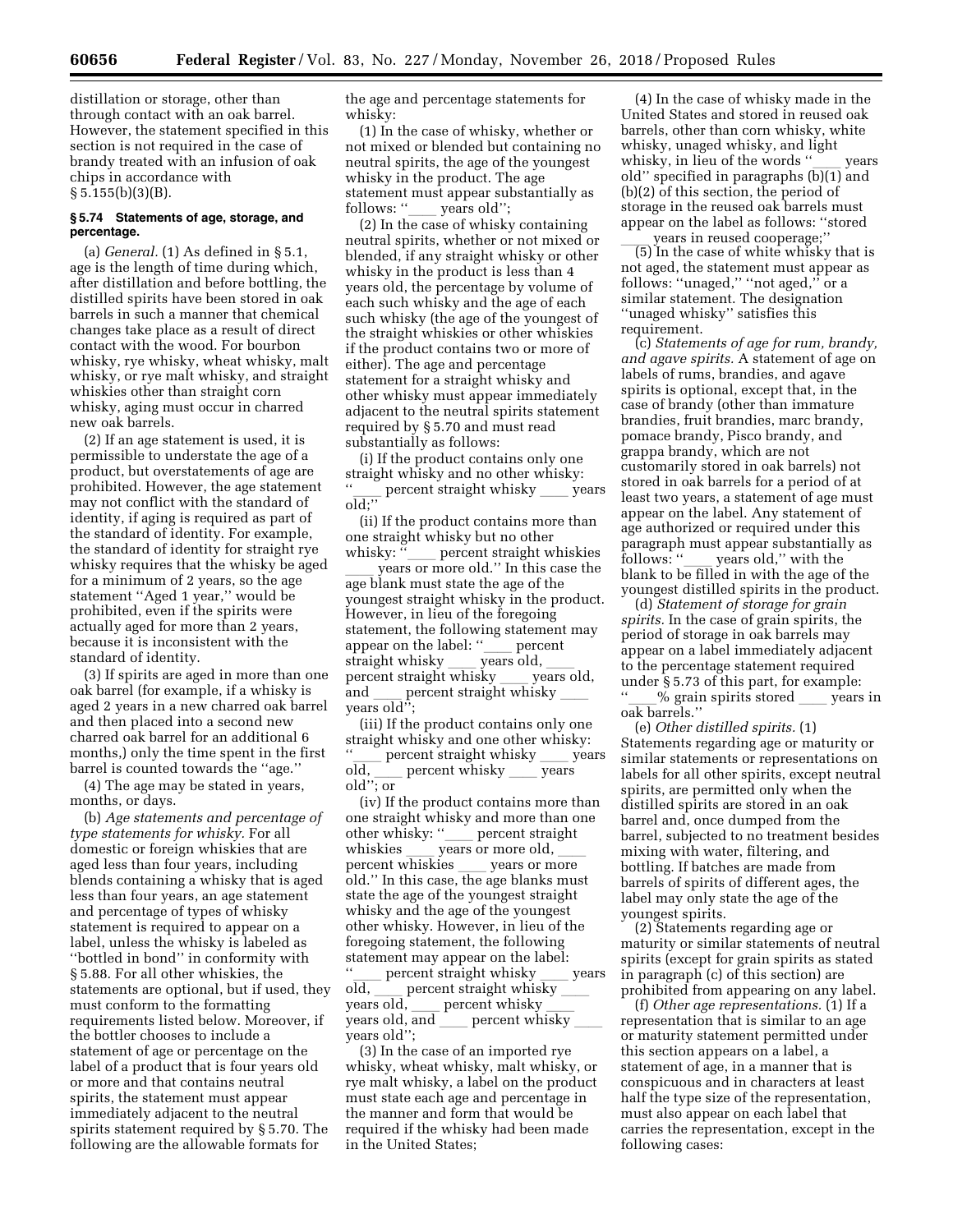(i) The use of the word ''old'' or another word denoting age as part of the brand name of the product is not deemed to be an age representation that requires a statement of age; and

(ii) Labels of whiskies and brandies (other than immature brandies, pomace brandy, marc brandy, Pisco brandy, and grappa brandy) not required to bear a statement of age, and rum and agave spirits aged for not less than four years, may contain general inconspicuous age, maturity or similar representations without the label having to bear an age statement.

(2) Distillation dates (which may be an exact date or a year) may appear on a label of spirits where the spirits are manufactured solely through distillation. A distillation date may only appear if an optional or mandatory age statement is used on the label and must appear in the same field of vision as the age statement.

# **Subpart F—Restricted Labeling Statements.**

#### **§ 5.81 General.**

(a) *Application.* The labeling practices, statements, and representations in this subpart may be used on distilled spirits labels only when used in compliance with this subpart. In addition, if any of the practices, statements, or representations in this subpart are used elsewhere on containers or in packaging, they must comply with the requirements of this subpart. For purposes of this subpart:

(1) The term ''label'' includes all labels on distilled spirits containers on which mandatory information may appear, as set forth in § 5.61(a), as well as any other label on the container.

(2) The term ''container'' includes all parts of the distilled spirits container, including any part of a distilled spirits container on which mandatory information may appear, as well as those parts of the container on which information does not satisfy mandatory labeling requirements, as set forth in § 5.61(b).

(3) The term ''packaging'' includes any carton, case, carrier, individual covering or other packaging of such containers used for sale at retail, but does not include shipping cartons or cases that are not intended to accompany the container to the consumer.

(b) *Statement or representation.* For purposes of the practices in this subpart, the term ''statement or representation'' includes any statement, design, device, or representation, and includes pictorial or graphic designs or representations as well as written ones. The term

''statement or representation'' includes explicit and implicit statements and representations.

### **Food Allergen Labeling**

# **§ 5.82 Voluntary disclosure of major food allergens.**

(a) *Definitions.* For purposes of this section, the following terms or phrases have the meanings indicated.

(1) *Major food allergen* means any of the following:

(i) Milk, egg, fish (for example, bass, flounder, or cod), Crustacean shellfish (for example, crab, lobster, or shrimp), tree nuts (for example, almonds, pecans, or walnuts), wheat, peanuts, and soybeans; or

(ii) A food ingredient that contains protein derived from a food specified in paragraph (a)(1)(i) of this section, except:

(A) Any highly refined oil derived from a food specified in paragraph  $(a)(1)(i)$  of this section and any ingredient derived from such highly refined oil; or

(B) A food ingredient that is exempt from major food allergen labeling requirements pursuant to a petition for exemption approved by the Food and Drug Administration (FDA) under 21 U.S.C. 343(w)(6) or pursuant to a notice submitted to FDA under 21 U.S.C. 343(w)(7), provided that the food ingredient meets the terms or conditions, if any, specified for that exemption.

(2) *Name of the food source from which each major food allergen is derived.* ''Name of the food source from which each major food allergen is derived'' means the name of the food as listed in paragraph (a)(1)(i) of this section, except that:

(i) In the case of a tree nut, it means the name of the specific type of nut (for example, almonds, pecans, or walnuts); and

(ii) In the case of Crustacean shellfish, it means the name of the species of Crustacean shellfish (for example, crab, lobster, or shrimp); and

(iii) The names ''egg'' and ''peanuts,'' as well as the names of the different types of tree nuts, may be expressed in either the singular or plural form, and the name ''soy,'' ''soybean,'' or ''soya'' may be used instead of ''soybeans.''

(b) *Voluntary labeling standards.*  Major food allergens used in the production of a distilled spirits product may, on a voluntary basis, be declared on any label affixed to the container. However, if any one major food allergen is voluntarily declared, all major food allergens used in production of the distilled spirits product, including

major food allergens used as fining or processing agents, must be declared, except when covered by a petition for exemption approved by the appropriate TTB officer under § 5.83. The major food allergens declaration must consist of the word ''Contains'' followed by a colon and the name of the food source from which each major food allergen is derived (for example, ''Contains: egg'').

# **§ 5.83 Petitions for exemption from major food allergen labeling.**

(a) *Submission of petition.* Any person may petition the appropriate TTB officer to exempt a particular product or class of products from the labeling requirements of § 5.82. The burden is on the petitioner to provide scientific evidence (as well as the analytical method used to produce the evidence) that demonstrates that the finished product or class of products, as derived by the method specified in the petition, either:

(1) Does not cause an allergic response that poses a risk to human health; or

(2) Does not contain allergenic protein derived from one of the foods identified in § 5.82(a)(1)(i), even though a major food allergen was used in production.

(b) *Decision on petition.* TTB will approve or deny a petition for exemption submitted under paragraph (a) of this section in writing within 180 days of receipt of the petition. If TTB does not provide a written response to the petitioner within that 180-day period, the petition will be deemed denied, unless an extension of time for decision is mutually agreed upon by the appropriate TTB officer and the petitioner. TTB may confer with the Food and Drug Administration (FDA) on petitions for exemption, as appropriate and as FDA resources permit. TTB may require the submission of product samples and other additional information in support of a petition; however, unless required by TTB, the submission of samples or additional information by the petitioner after submission of the petition will be treated as the withdrawal of the initial petition and the submission of a new petition. An approval or denial under this section will constitute final agency action.

(c) *Resubmission of a petition.* After a petition for exemption is denied under this section, the petitioner may resubmit the petition along with supporting materials for reconsideration at any time. TTB will treat this submission as a new petition.

(d) *Availability of information*—(1) *General.* TTB will promptly post to its website (*<https://www.ttb.gov>*) all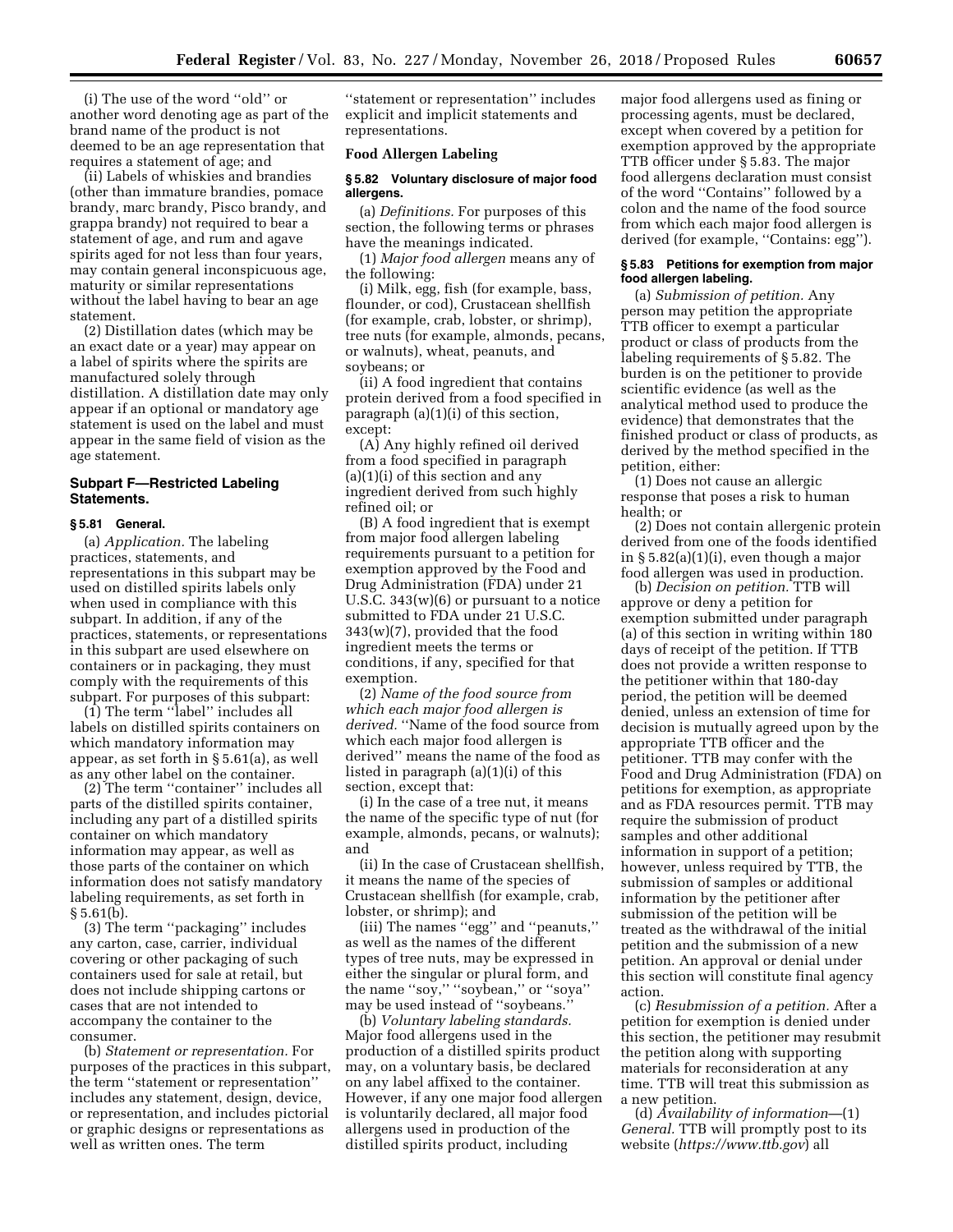petitions received under this section, as well as TTB's responses to those petitions. Any information submitted in support of the petition that is not posted to the TTB website will be available to the public pursuant to the Freedom of Information Act, at 5 U.S.C. 552, except where a request for confidential treatment is granted under paragraph (d)(2) of this section.

(2) *Requests for confidential treatment of business information.* A person who provides trade secrets or other commercial or financial information in connection with a petition for exemption under this section may request that TTB give confidential treatment to that information. A failure to request confidential treatment at the time the information in question is submitted to TTB will constitute a waiver of confidential treatment. A request for confidential treatment of information under this section must conform to the following standards:

(i) The request must be in writing;

(ii) The request must clearly identify the information to be kept confidential;

(iii) The request must relate to information that constitutes trade secrets or other confidential commercial or financial information regarding the business transactions of an interested person, the disclosure of which would cause substantial harm to the competitive position of that person;

(iv) The request must set forth the reasons why the information should not be disclosed, including the reasons why the disclosure of the information would prejudice the competitive position of the interested person; and

(v) The request must be supported by a signed statement by the interested person, or by an authorized officer or employee of that person, certifying that the information in question is a trade secret or other confidential commercial or financial information and that the information is not already in the public domain.

# **Production Claims**

# **§ 5.84 Use of the term** ''**organic.**''

Use of the term ''organic'' is permitted if any such use complies with United States Department of Agriculture (USDA) National Organic Program rules (7 CFR part 205), as interpreted by the USDA.

# **§ 5.85 Environmental, sustainability, and similar statements.**

Statements related to environmental or sustainable agricultural practices, social justice principles, and other similar statements (such as, ''Produced using 100% solar energy'' or ''Carbon Neutral'') may appear as long as the

statements are truthful, specific and not misleading. Statements or logos indicating environmental, sustainable agricultural, or social justice certification (such as, ''Biodyvin,'' ''Salmon-Safe,'' or ''Fair Trade Certified'') may appear on distilled spirits that are actually certified by the appropriate organization.

# **§ 5.86 [Reserved]**

# **Other Label Terms**

# **§ 5.87** ''**Barrel Proof**'' **and similar terms.**

(a) The term ''barrel proof'' or ''cask strength'' may be used to refer to distilled spirits stored in wood barrels only when the bottling proof is not more than two degrees lower than the proof of the spirits when the spirits are dumped from the barrels.

(b) The term ''original proof,'' ''original barrel proof,'' ''original cask strength,'' or ''entry proof'' may be used only if the distilled spirits were stored in wooden barrels and the proof of the spirits entered into the barrel and the proof of the bottled spirits are the same.

#### **§ 5.88 Bottled in bond.**

(a) The term ''bond,'' ''bonded,'' ''bottled in bond,'' or ''aged in bond,'' or phrases containing these or synonymous terms, may be used (including as part of the brand name) only if the distilled spirits are:

(1) Composed of the same kind (type, if one is applicable to the spirits, otherwise class) of spirits distilled from the same class of materials;

(2) Distilled in the same distilling season (as defined in § 5.1) by the same distiller at the same distillery.

(3) Stored for at least four years in wooden barrels wherein the spirits have been in contact with the wood surface, except for gin and vodka, which must be stored for at least four years in wooden barrels coated or lined with paraffin or other substance which will preclude contact of the spirits with the wood surface;

(4) Unaltered from their original condition or character by the addition or subtraction of any substance other than by filtration, chill proofing, or other physical treatments (which do not involve the addition of any substance which will remain in the finished product or result in a change in class or type);

(5) Reduced in proof by the addition of only pure water to 50 percent alcohol by volume (100 degrees of proof); and

(6) Bottled at 50 percent alcohol by volume (100 degrees of proof).

(b) Imported spirits labeled as ''bottled in bond'' or other synonymous term described above must be

manufactured in accordance with paragraphs (a)(1) through (6) of this section and may only be so labeled if the laws and regulations of the country in which the spirits are manufactured authorize the bottling of spirits in bond and require or specifically authorize such spirits to be so labeled. The ''bottled in bond'' or synonymous statement must be immediately followed, in the same font and type size, by the name of the country under whose laws and regulations such distilled spirits were so bottled.

(c) Domestically manufactured spirits labeled as ''bottled in bond'' or with some other synonymous statement must bear the real name of the distillery or the trade name under which the distiller distilled and warehoused the spirits, and the number of the distilled spirits plant in which distilled, and the number of the distilled spirits plant in which bottled. The label may also bear the name or trade name of the bottler.

# **§ 5.89 Multiple distillation claims.**

(a) Truthful statements about the number of distillations, such as ''double distilled,'' ''distilled three times,'' or similar terms to convey multiple distillations, may be used; except that only additional distillations beyond those required to meet the product's production standards may be counted as additional distillations. For example, if in order to meet the production standards for vodka (which requires the spirits reach an alcohol content level of at least 95 percent), a particular product must be distilled three times, and then the vodka is distilled two more times, that vodka could be labeled as ''triple distilled.'' For the purposes of this section only, the term ''distillation'' means a single run through a pot still or a single run through a column of a column (reflux) still. For example, if a column still has three separate columns, one complete additional run through the system would constitute three additional distillations.

(b) The number of distillations may be understated but may not be overstated.

# **§ 5.90 Terms related to Scotland.**

(a) The words ''Scotch,'' ''Scots,'' ''Highland,'' or ''Highlands,'' and similar words connoting, indicating, or commonly associated with Scotland, may only be used to designate distilled spirits wholly manufactured in Scotland, except that the term ''Scotch whisky'' may appear in the designation for a flavored spirit (''Flavored Scotch Whisky'') or in a truthful statement of composition (''Scotch whisky with natural flavors'') where the base distilled spirit meets the requirements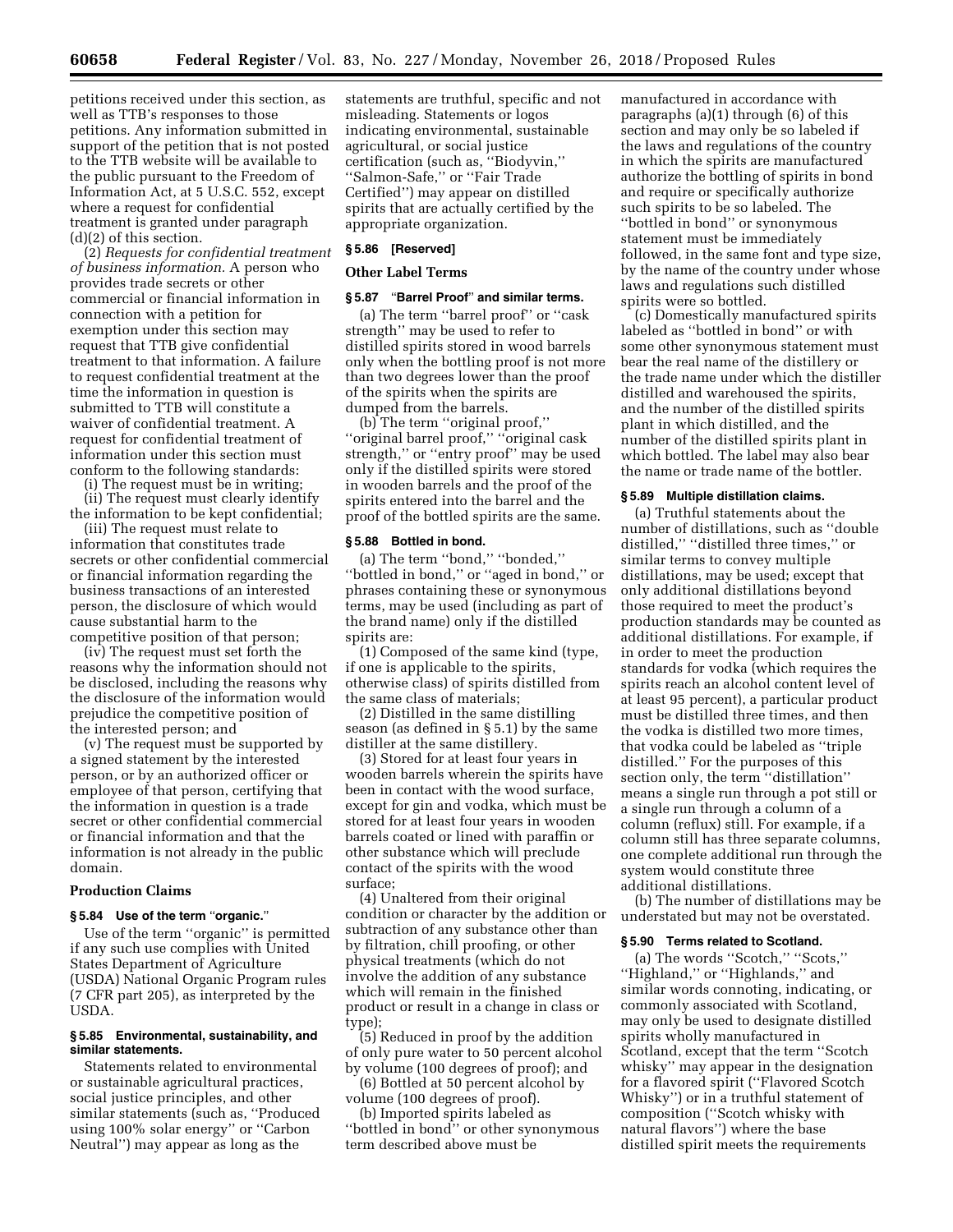for a Scotch whisky designation, regardless of where the finished product is manufactured.

(b) In accordance with § 5.127, statements relating to government supervision may appear on Scotch whisky containers only if such labeling statements are required or specifically authorized by the applicable regulations of the United Kingdom.

# **§ 5.91 Use of the term** ''**pure.**''

Distilled spirits labels, containers, or packaging may not bear the word 'pure'' unless it:

(a) Refers to a particular ingredient used in the production of the distilled spirits, and is a truthful representation about that ingredient;

(b) Is part of the bona fide name of a permittee or retailer for which the distilled spirits are bottled; or

(c) Is part of the bona fide name of the permittee that bottled the distilled spirits.

# **Subpart G—Prohibited Labeling Practices**

# **§ 5.101 General.**

(a) *Application.* The prohibitions set forth in this subpart apply to any distilled spirits label, container, or packaging. For purposes of this subpart:

(1) The term ''label'' includes all labels on distilled spirits containers on which mandatory information may appear, as set forth in § 5.61(a), as well as any other label on the container;

(2) The term ''container'' includes all parts of the distilled spirits container, including any part of a distilled spirits container on which mandatory information may appear, as well as those parts of the container on which information does not satisfy mandatory labeling requirements, as set forth in § 5.61(b); and

(3) The term ''packaging'' includes any carton, case, carrier, individual covering or other packaging of such containers used for sale at retail, but does not include shipping cartons or cases that are not intended to accompany the container to the consumer.

(b) *Statement or representation.* For purposes of the prohibited practices in this subpart, the term ''statement or representation'' includes any statement, design, device, or representation, and includes pictorial or graphic designs or representations as well as written ones. The term ''statement or representation'' includes explicit and implicit statements and representations.

### **§ 5.102 False or untrue statements.**

Distilled spirits labels, containers, or packaging may not contain any

statement or representation that is false or untrue in any particular.

#### **§ 5.103 Obscene or indecent depictions.**

Distilled spirits labels, containers, or packaging may not contain any statement, design, device, picture, or representation that is obscene or indecent.

# **Subpart H—Labeling Practices That Are Prohibited If They Are Misleading**

#### **§ 5.121 General.**

(a) *Application.* The labeling practices that are prohibited if misleading set forth in this subpart apply to any distilled spirits label, container, or packaging. For purposes of this subpart:

(1) The term ''label'' includes all labels on distilled spirits containers on which mandatory information may appear, as set forth in § 5.61(a), as well as any other label on the container;

(2) The term ''container'' includes all parts of the distilled spirits container, including any part of a distilled spirits container on which mandatory information may appear, as well as those parts of the container on which information does not satisfy mandatory labeling requirements, as set forth in § 5.61(b); and

(3) The term ''packaging'' includes any carton, case, carrier, individual covering or other packaging of such containers used for sale at retail, but does not include shipping cartons or cases that are not intended to accompany the container to the consumer.

(b) *Statement or representation.* For purposes of this subpart, the term ''statement or representation'' includes any statement, design, device, or representation, and includes pictorial or graphic designs or representations as well as written ones. The term ''statement or representation'' includes explicit and implicit statements and representations.

### **§ 5.122 Misleading statements or representations.**

(a) *General prohibition.* Distilled spirits labels, containers, or packaging may not contain any statement or representation, irrespective of falsity, that is misleading to consumers as to the age, origin, identity, or other characteristics of the distilled spirits, or with regard to any other material factor.

(b) *Ways in which statements or representations may be misleading.* (1) A statement or representation is prohibited, irrespective of falsity, if it directly creates a misleading impression, or if it does so indirectly through ambiguity, omission, inference, or by the addition of irrelevant,

scientific, or technical matter. For example, an otherwise truthful statement may be misleading because of the omission of material information, the disclosure of which is necessary to prevent the statement from being misleading.

(2) As set forth in § 5.212(b), all claims, whether implicit or explicit, must have a reasonable basis in fact. Any claim on distilled spirits labels, containers, or packaging that does not have a reasonable basis in fact, or cannot be adequately substantiated upon the request of the appropriate TTB officer, is considered misleading.

# **§ 5.123 Guarantees.**

Distilled spirits labels, containers, or packaging may not contain any statement relating to guarantees if the appropriate TTB officer finds it is likely to mislead the consumer. However, money-back guarantees are not prohibited.

# **§ 5.124 Disparaging statements.**

(a) *General.* Distilled spirits labels, containers, or packaging may not contain any false or misleading statement that explicitly or implicitly disparages a competitor's product.

(b) *Examples.* (1) An example of an explicit statement that falsely disparages a competitor's product is ''Brand X is not aged in oak barrels,'' when such statement is not true.

(2) An example of an implicit statement that disparages competitors' products in a misleading fashion is ''We do not add arsenic to our distilled spirits,'' when such a claim may lead consumers to falsely believe that other distillers do add arsenic to their distilled spirits.

(c) *Truthful and accurate comparisons.* This section does not prevent truthful and accurate comparisons between products (such as, ''Our liqueur contains more strawberries than Brand X'') or statements of opinion (such as, ''We think our rum tastes better than any other distilled spirits on the market'').

#### **§ 5.125 Tests or analyses.**

Distilled spirits labels, containers, or packaging may not contain any statement or representation of or relating to analyses, standards, or tests, whether or not it is true, that is likely to mislead the consumer. An example of such a misleading statement is ''tested and approved by our research laboratories'' if the testing and approval does not in fact have any significance.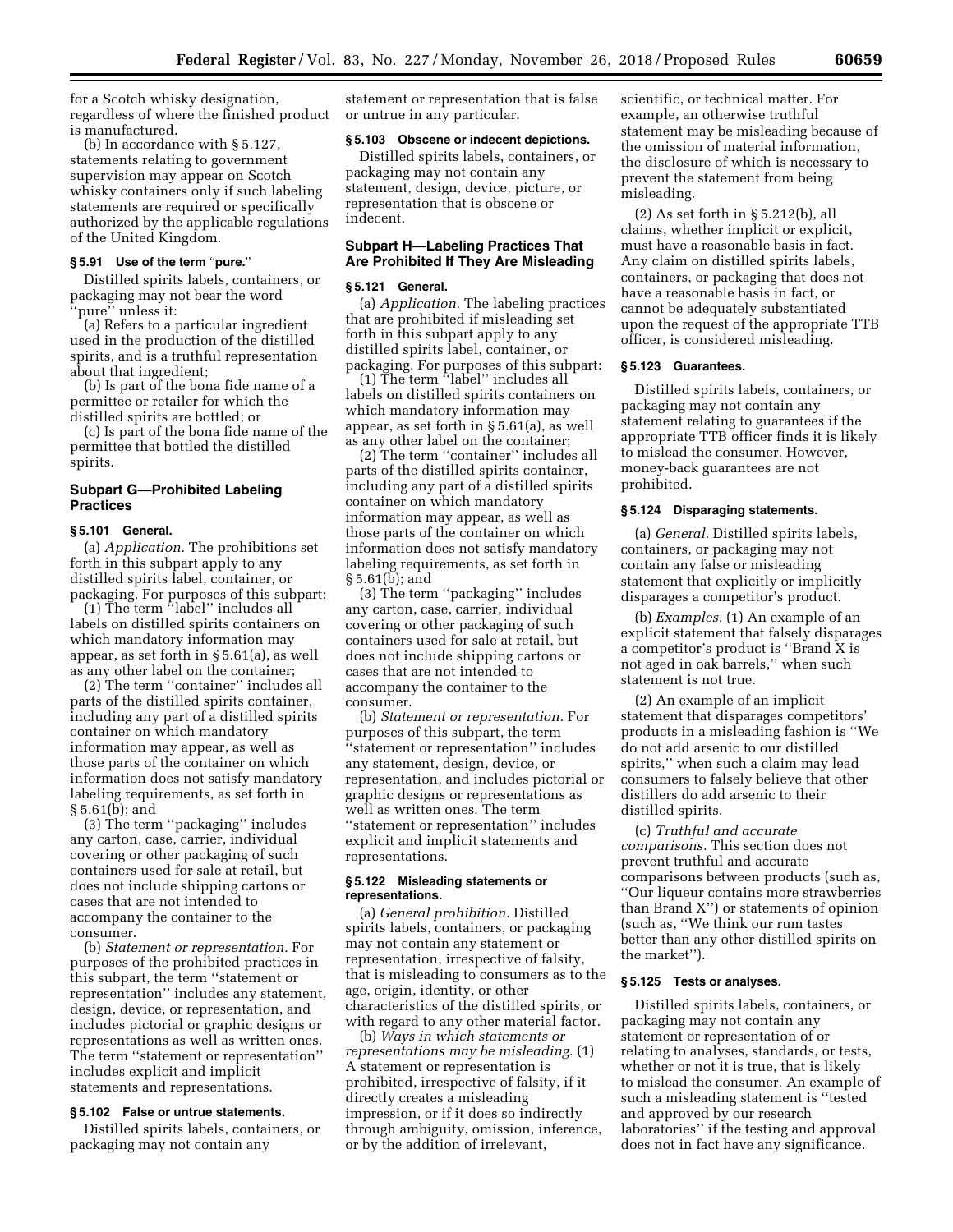### **§ 5.126 Depictions of government symbols.**

(a) *Representations of the armed forces and flags.* Distilled spirits labels, containers, or packaging may not show an image of any government's flag or any representation related to the armed forces of the United States if the representation, standing alone or considered together with any additional language or symbols on the label, creates a false or misleading impression that the product was endorsed by, made by, used by, or made under the supervision of, the government represented by that flag or the armed forces of the United States. This section does not prohibit the use of a flag as part of a claim of American origin or another country of origin.

(b) *Government seals.* Distilled spirits labels, containers, or packaging may not contain any government seal or other insignia that is likely to create a false or misleading impression that the product has been endorsed by, made by, used by, or made for, or under the supervision of, or in accordance with the specification of, that government. Seals required or specifically authorized by applicable law or regulations and used in accordance with such law or regulations are not prohibited.

# **§ 5.127 Depictions simulating government stamps or relating to supervision.**

Distilled spirits labels, containers, or packaging may not contain any statements, images, and designs that mislead consumers to believe that the distilled spirits are manufactured or processed under government authority. Distilled spirits labels, containers, or packaging may not contain images or designs resembling a stamp of the U.S. Government or any State or foreign government, other than stamps authorized or required by this or any other government, and may not contain statements or indications that the distilled spirits are distilled, blended, bottled, packed or sold under, or in accordance with, any municipal, State, Federal, or foreign authorization, law, or regulations, unless such statement is required or specifically authorized by applicable law or regulation. If a municipal, State, or Federal Government permit number is stated on distilled spirits labels, containers, or packaging, it may not be accompanied by any additional statement relating to that permit number.

# **§ 5.128 Claims related to wine or malt beverages.**

(a) *General.* Except as provided in paragraph (b) of this section, no label, carton, case, or any other packaging

material may contain a statement, design, or representation that tends to create a false or misleading impression that the distilled spirits product is a wine or malt beverage product, or that it contains wine or malt beverages. For example, the use of the name of a class or type designation of a wine or malt beverage product, as set forth in parts 4 or 7 of this chapter, is prohibited, if the use of that name creates a misleading impression as to the identity of the product. Homophones or coined words that simulate or imitate a class or type designation are also prohibited.

(b) *Exceptions.* This section does not prohibit:

(1) A truthful and accurate statement of alcohol content;

(2) The use of a brand name of a wine or malt beverage product as a distilled spirits product brand name, provided that the overall label does not create a misleading impression as to the identity of the product;

(3) The use of a wine or malt beverage cocktail name as a brand name or a distinctive or fanciful name of a distilled spirits product, provided that a statement of composition, in accordance with § 5.166, appears in the same field of vision as the brand name or the distinctive or fanciful name and the overall label does not create a misleading impression about the identity of the product;

(4) The use of truthful and accurate statements about the production of the distilled spirits product, as part of a statement of composition or otherwise, such as ''flavored with chardonnay grapes,'' so long as such statements do not create a misleading impression as to the identity of the product; or

(5) The use of terms that simply compare distilled spirits products to wine or malt beverages without creating a misleading impression as to the identity of the product.

### **§ 5.129 Health-related statements.**

(a) *Definitions.* When used in this section, the following terms have the meaning indicated:

(1) *Health-related statement* means any statement related to health (other than the warning statement required under part 16 of this chapter) and includes statements of a curative or therapeutic nature that, expressly or by implication, suggest a relationship between the consumption of alcohol, distilled spirits, or any substance found within the distilled spirits product, and health benefits or effects on health. The term includes both specific health claims and general references to alleged health benefits or effects on health associated with the consumption of

alcohol, distilled spirits, or any substance found within the distilled spirits, as well as health-related directional statements. The term also includes statements and claims that imply that a physical or psychological sensation results from consuming the distilled spirits, as well as statements and claims of nutritional value (for example, statements of vitamin content).

(2) *Specific health claim* means a type of health-related statement that, expressly or by implication, characterizes the relationship of distilled spirits, alcohol, or any substance found within the distilled spirits, to a disease or health-related condition. Implied specific health claims include statements, symbols, vignettes, or other forms of communication that suggest, within the context in which they are presented, that a relationship exists between alcohol, distilled spirits, or any substance found within the distilled spirits, and a disease or health-related condition.

(3) *Health-related directional statement* means a type of health-related statement that directs or refers consumers to a third party or other source for information regarding the effects on health of distilled spirits or alcohol consumption.

(b) *Rules for labeling*—(1) *Healthrelated statements.* In general, distilled spirits may not contain any healthrelated statement that is untrue in any particular or tends to create a misleading impression as to the effects on health of alcohol consumption. TTB will evaluate such statements on a caseby-case basis and may require as part of the health-related statement a disclaimer or some other qualifying statement to dispel any misleading impression conveyed by the healthrelated statement.

(2) *Specific health claims.* (i) TTB will consult with the Food and Drug Administration (FDA), as needed, on the use of a specific health claim on the distilled spirits. If FDA determines that the use of such a labeling claim is a drug claim that is not in compliance with the requirements of the Federal Food, Drug, and Cosmetic Act, TTB will not approve the use of that specific health claim on the distilled spirits.

(ii) TTB will approve the use of a specific health claim on a distilled spirits label only if the claim is truthful and adequately substantiated by scientific or medical evidence; is sufficiently detailed and qualified with respect to the categories of individuals to whom the claim applies; adequately discloses the health risks associated with both moderate and heavier levels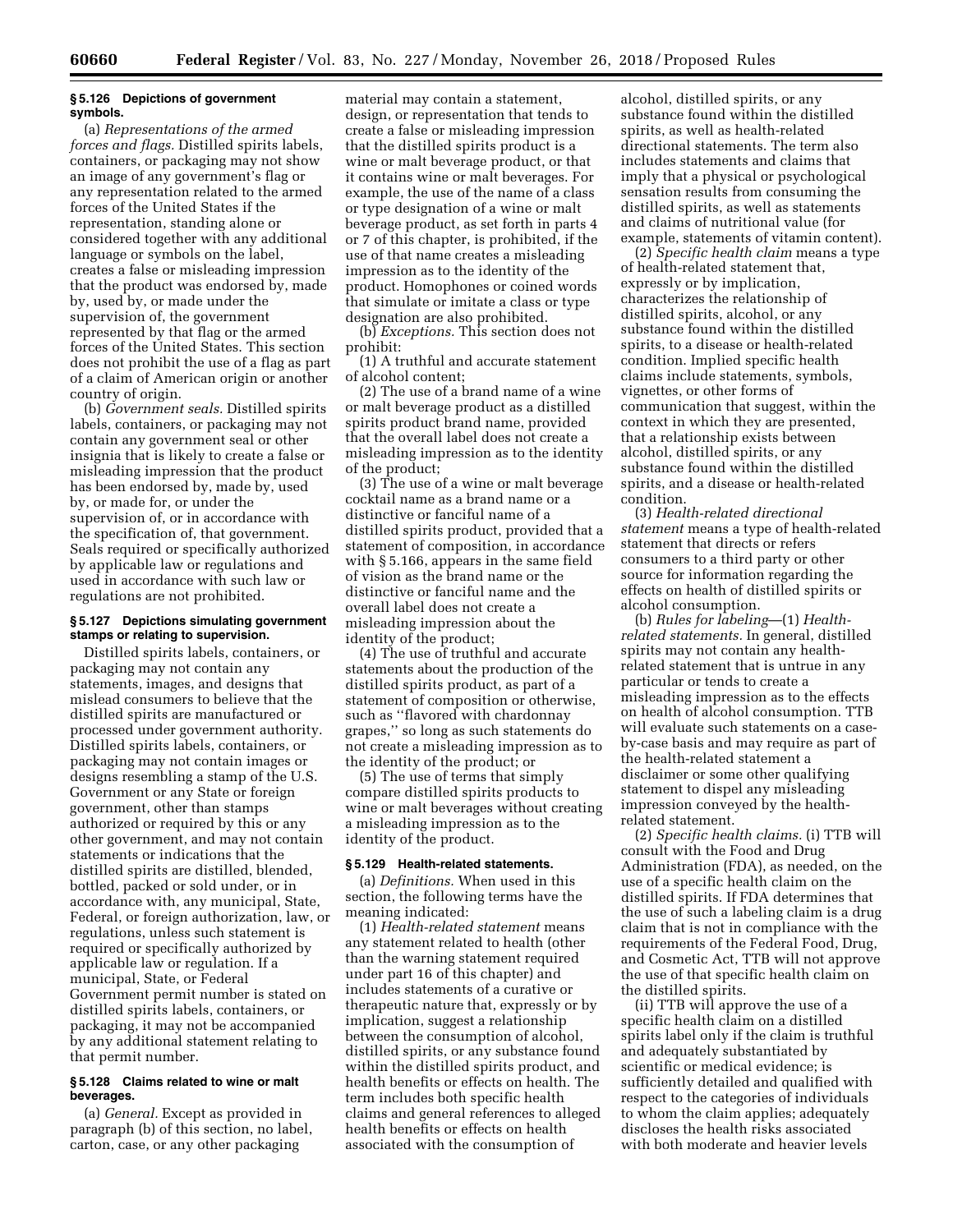of alcohol consumption; and outlines the categories of individuals for whom any levels of alcohol consumption may cause health risks. This information must appear as part of the specific health claim.

(3) *Health-related directional statements.* A health-related directional statement is presumed misleading unless it:

(i) Directs consumers in a neutral or other non-misleading manner to a third party or other source for balanced information regarding the effects on health of distilled spirits or alcohol consumption; and

(ii)(A) Includes as part of the healthrelated directional statement the following disclaimer: ''This statement should not encourage you to drink or to increase your alcohol consumption for health reasons;'' or

(B) Includes as part of the healthrelated directional statement some other qualifying statement that the appropriate TTB officer finds is sufficient to dispel any misleading impression conveyed by the healthrelated directional statement.

#### **§ 5.130 Appearance of endorsement.**

(a) *General.* Distilled spirits labels, containers, or packaging may not include the name, or the simulation or abbreviation of the name, of any living individual of public prominence, or an existing private or public organization, or any graphic, pictorial, or emblematic representation of the individual or organization, if its use is likely to lead a consumer to falsely believe that the product has been endorsed, made, or used by, or produced for, or under the supervision of, or in accordance with the specifications of, such individual or organization. This section does not prohibit the use of such names where the individual or organization has provided authorization for their use.

(b) *Documentation.* The appropriate TTB officer may request documentation from the bottler or importer to establish that the person or organization has provided authorization to use the name of that person or organization.

(c) *Disclaimers.* Statements or other representations do not violate this section if, taken as a whole, they create no misleading impression as to an implied endorsement either because of the context in which they are presented or because of the use of an adequate disclaimer.

# **Subpart I—Standards of Identity for Distilled Spirits**

# **§ 5.141 The standards of identity in general.**

(a) *General.* Distilled spirits are divided, for labeling purposes, into classes, which are further divided into specific types. As set forth in § 5.63, a distilled spirits product label must bear the appropriate class, type or other designation. The standards that define the classes and types are known as the ''standards of identity.'' The classes and types of distilled spirits set forth in this subpart apply only to distilled spirits for beverage or other nonindustrial purposes.

(b) *Rules.* (1) Unless otherwise specified, when a standard of identity states that a mash is of a particular ingredient (such as ''fermented mash of grain''), the mash must be made entirely of that ingredient without the addition of other fermentable ingredients.

(2) Where an intermediate product is used to manufacture a distilled spirits

product, the components of that intermediate product are considered as being directly added to the finished product for purposes of determining the class or type of the finished product and for any applicable limitations or statements of composition.

(3) Some distilled spirits products may conform to the standards of identity of more than one class. Such products may be designated with any class designation defined in this subpart to which the products conform.

(c) *Designating with both class and type.* If a product is designated with both the class and the type, the class and type must be in the same type size and in the same field of vision.

(d) *Words in a designation.* All words in a designation must be in the same type size and must appear together.

#### **§ 5.142 Neutral spirits or alcohol.**

(a) *The class neutral spirits.* ''Neutral spirits'' or ''alcohol'' are distilled spirits distilled from any suitable material at or above 95 percent alcohol by volume (190° proof), and, if bottled, bottled at not less than 40 percent alcohol by volume (80° proof). The source material may, but need not, appear in the class designation (for example, ''Apple Neutral Spirits'' or ''Grain Neutral Spirits''). Neutral spirits other than the type ''grain spirits'' may be designated as ''neutral spirits'' or ''alcohol'' on a label. Neutral spirits other than the type ''grain spirits'' that are stored in wood barrels may not be aged in wood barrels at any time.

(b) *Types.* The following chart lists the types of neutral spirits and the rules that apply to the type designation.

| Type designation  | <b>Standards</b>                                                                                                                                                                                                                                                                                                                                                                                                                                                                                                                                                                                                                                                                                                                                                                                                                              |
|-------------------|-----------------------------------------------------------------------------------------------------------------------------------------------------------------------------------------------------------------------------------------------------------------------------------------------------------------------------------------------------------------------------------------------------------------------------------------------------------------------------------------------------------------------------------------------------------------------------------------------------------------------------------------------------------------------------------------------------------------------------------------------------------------------------------------------------------------------------------------------|
|                   | Neutral spirits so distilled, or so treated after distillation with charcoal or other materials, as to be without distinc-<br>tive character, aroma, taste, or color. Vodka may not be aged or stored in wood barrels at any time except<br>when labeled as bottled in bond pursuant to §5.68. Vodka treated and filtered with not less than one ounce of<br>activated carbon or activated charcoal per 100 wine gallons of spirits may be labeled as "charcoal filtered."<br>Vodka may contain up to two grams per liter of sugar and up to one gram per liter of citric acid. Addition of any<br>other flavoring or blending materials changes the classification to flavored vodka or to a distilled spirits spe-<br>cialty product, as appropriate. Vodka must be designated on the label as "neutral spirits," "alcohol," or<br>"vodka". |
| (2) Grain spirits | Neutral spirits distilled from a fermented mash of grain and stored in oak barrels. "Grain spirits" must be des-<br>ignated as such on the label. Grain spirits may not be designated as "neutral spirits" or "alcohol" on the label.                                                                                                                                                                                                                                                                                                                                                                                                                                                                                                                                                                                                         |

#### **§ 5.143 Whisky.**

(a) *The class whisky.* ''Whisky'' or ''whiskey'' is distilled spirits that is an alcoholic distillate from a fermented mash of any grain distilled at less than 95 percent alcohol by volume (190° proof) having the taste, aroma, and characteristics generally attributed to whisky, stored in oak barrels (except

that corn whisky, white whisky, and unaged whisky need not be so stored), and bottled at not less than 40 percent alcohol by volume (80° proof), and also includes mixtures of such distillates for which no specific standards of identity are prescribed.

(b) *Label designations.* The word whisky may be spelled as either

''whisky'' or ''whiskey''. Whisky conforming to one of the types of whisky defined in paragraph (c) of this section must be designated as that type on the label, except that whisky distilled in Tennessee may be called ''Tennessee Whisky'' even if it conforms to one of the specific type designations. The place, state, or region where the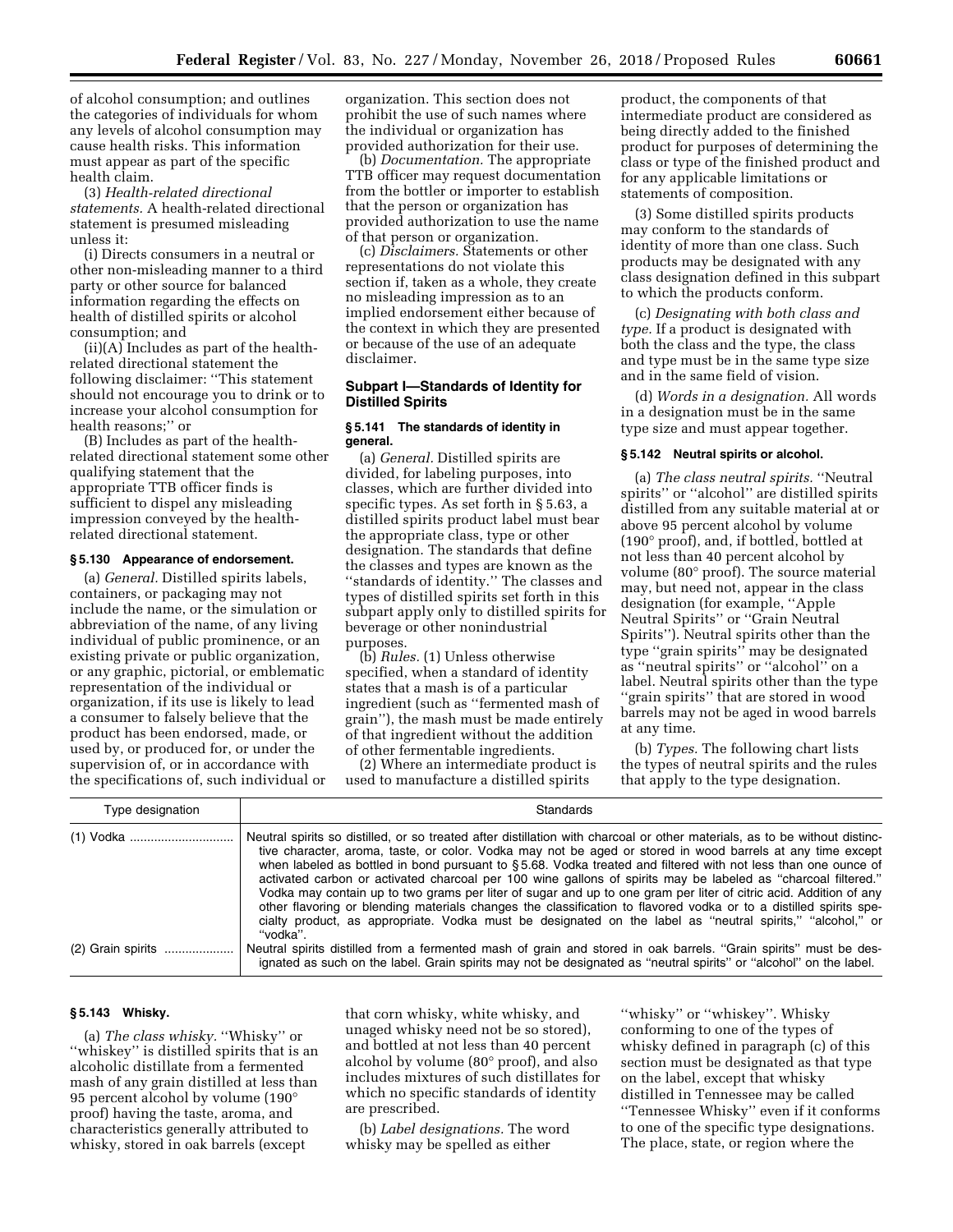whisky was distilled may appear as part of the designation on the label if the distillation and any required aging took place in that location; blending and bottling need not have taken place in the same place, state, or region (*e.g.,*  ''New York Bourbon Whisky'' must be distilled and aged in the State of New York). However, if any whisky is made partially from whisky distilled in a country other than that indicated by the type designation, the label must indicate the percentage of such whisky and the country where that whisky was distilled. Additionally, the label of whisky that does not meet one of the standards for specific types of whisky and that is comprised of components distilled in more than one country must contain a statement of composition indicating the country of origin of each component (such as ''Whisky—50% from Japan, 50% from the United States''). The word ''bourbon'' may not be used to describe any whisky or whisky-based distilled spirits not distilled and aged in the United States. The whiskies defined in paragraphs

 $(c)(2)$  through  $(6)$  and  $(10)$  through  $(14)$ of this section are distinctive products of the United States and must have the country of origin stated immediately adjacent to the type designation if it is distilled outside of the United States, or the whisky designation must be proceeded by the term ''American type'' if the country of origin appears elsewhere on the label. For example, ''Brazilian Corn Whisky,'' ''Rye Whisky distilled in Sweden,'' and ''Blended Whisky—Product of Japan'' are statements that meet this country of origin requirement. ''Light whisky'' and ''Blended light whisky'' may only be produced in the United States.

(c) *Types of whisky.* The following tables set out the designations for whisky. Table 1 sets forth the standards for whisky that are defined based on production, storage, and processing standards, while Table 2 sets forth rules for the types of whisky that are defined as distinctive products of certain countries. For the whiskies listed in Table 1, a whisky may use the designation listed, when it complies

with the production standards in the subsequent columns. The ''source'' column indicates the source of the grain mash used to make the whisky. The ''distillation proof'' indicates the allowable distillation proof for that type. The ''storage'' column indicates the type of packages (barrels) in which the spirits must be stored and limits for the proof of the spirits when entering the packages. The ''neutral spirits permitted'' column indicates whether neutral spirits may be used in the product in their original state (and not as vehicles for flavoring materials), and if so, how much may be used. The ''harmless coloring, flavoring, blending materials permitted'' column indicates whether harmless coloring, flavoring, or blending materials, other than neutral spirits in their original form, described in § 5.142, may be used in the product. The use of the word ''straight'' is a further designation of a type, and is optional. The designation ''white whisky'' may only appear on whiskies that are clear in color and that meet the rules in paragraph (b)(15) of this section.

TABLE 1 TO PARAGRAPH (c): TYPES OF WHISKY AND PRODUCTION, STORAGE, AND PROCESSING STANDARDS

| Type                                                                                                                                          | Source                                                                                                                                                                         | Distillation proof       | Storage                                                                                                                                         | Neutral spirits<br>permitted | Allowable coloring,<br>flavoring, blending<br>materials permitted |
|-----------------------------------------------------------------------------------------------------------------------------------------------|--------------------------------------------------------------------------------------------------------------------------------------------------------------------------------|--------------------------|-------------------------------------------------------------------------------------------------------------------------------------------------|------------------------------|-------------------------------------------------------------------|
| (1) Whisky, which may<br>be used as the des-<br>ignation if the whisky<br>does not meet one of<br>the type designations.                      | Fermented grain mash                                                                                                                                                           | Less than $190^\circ$    | Oak barrels with no<br>minimum time re-<br>quirement.                                                                                           | No                           | Yes.                                                              |
| (2) Bourbon Whisky,<br>Rye Whisky, Wheat<br>Whisky, Malt Whisky,<br>Rye Malt Whisky, or<br>[name of other grain]<br>Whisky.                   | Fermented mash of<br>not less than 51%,<br>respectively: Corn,<br>Rye, Wheat, Malted<br>Barley, Malted Rye<br>Grain [Other grain].                                             | 160° or less             | Charred new oak bar-<br>rels at 125° or less.                                                                                                   | No                           | Yes, except for bour-<br>bon whisky.                              |
| (3) Corn Whisky.<br>(Whisky conforming<br>to this standard must<br>be designated as<br>"corn whisky.").                                       | Fermented mash of<br>not less than 80%<br>corn.                                                                                                                                | 160 $^{\circ}$ or less   | Required only if age is<br>claimed on the<br>label. If stored, must<br>be stored at 125° or<br>less in used or<br>uncharred new oak<br>barrels. | No                           | Yes.                                                              |
| (4) Straight Whisky                                                                                                                           | Fermented mash of<br>less than 51% corn,<br>rye, wheat, malted<br>barley, or malted rye<br>grain. (Includes mix-<br>tures of straight<br>whiskies made in<br>the same state.). | 160 <sup>0</sup> or less | Charred new oak bar-<br>rels at 125 <sup>0</sup> or less<br>for a minimum of<br>two years.                                                      | No                           | No.                                                               |
| (5) Straight Bourbon<br>Whisky, Straight Rye<br>Whisky, Straight<br>Wheat Whisky,<br>Straight Malt Whisky,<br>or Straight Rye Malt<br>Whisky. | Fermented mash of<br>not less than 51%,<br>respectively: Corn,<br>Rye, Wheat, Malted<br>Barley, Malted Rye<br>Grain.                                                           | 160° or less             | Charred new oak bar-<br>rels at 125° or less<br>for a minimum of<br>two years.                                                                  | No                           | No.                                                               |
| (6) Straight Corn Whis-<br>ky.                                                                                                                | Fermented mash of<br>not less than 80%<br>corn.                                                                                                                                | 160° or less             | 125 $\degree$ or less in used or<br>uncharred new oak<br>barrels for a min-<br>imum of 2 years.                                                 | No                           | No.                                                               |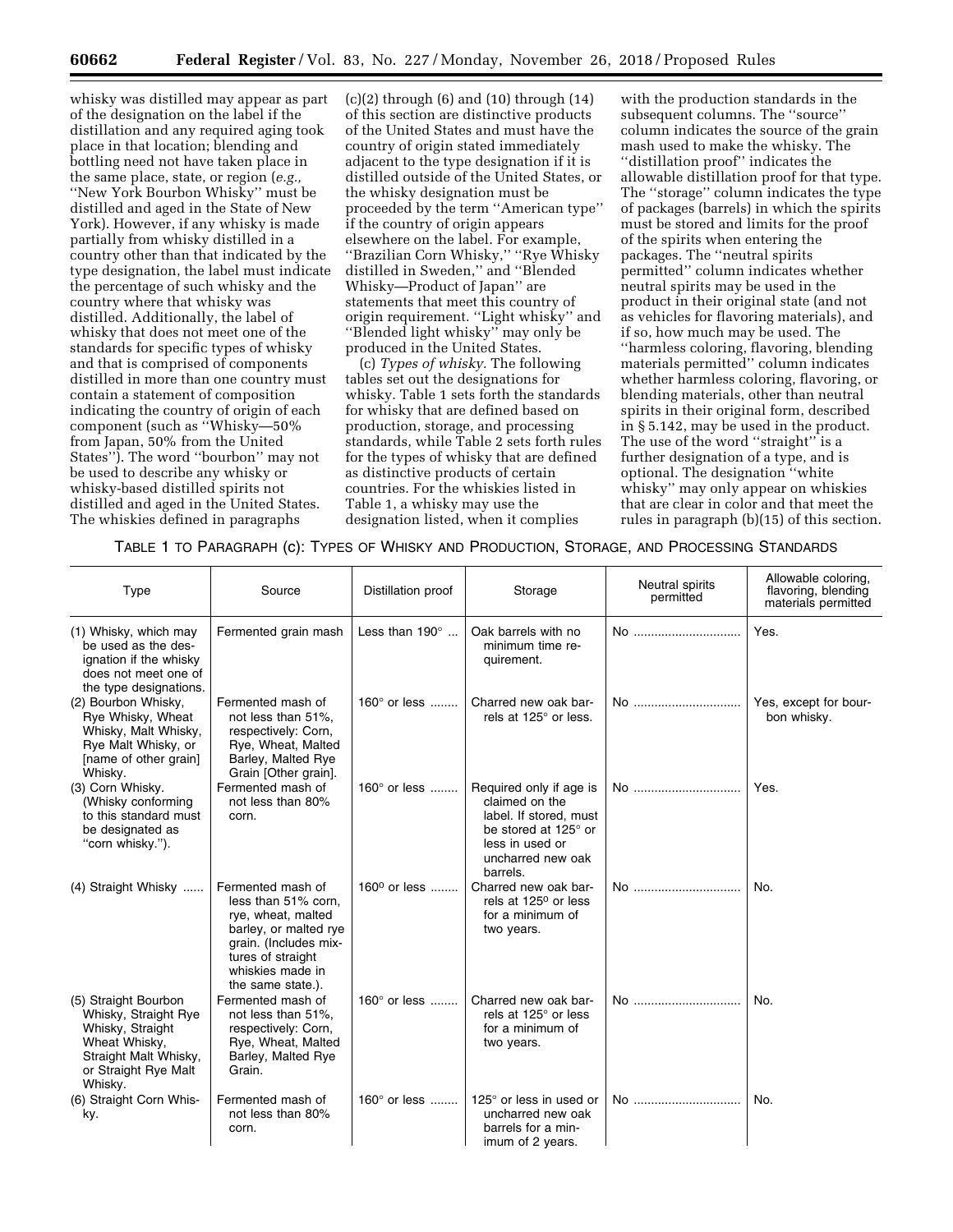▀

# TABLE 1 TO PARAGRAPH (c): TYPES OF WHISKY AND PRODUCTION, STORAGE, AND PROCESSING STANDARDS—Continued

| <b>Type</b>                                                                                                                                                                                              | Source                                                                                                                                                                                                                                   | Distillation proof     | Storage                                                                                                                                                                                                                               | Neutral spirits<br>permitted               | Allowable coloring,<br>flavoring, blending<br>materials permitted |
|----------------------------------------------------------------------------------------------------------------------------------------------------------------------------------------------------------|------------------------------------------------------------------------------------------------------------------------------------------------------------------------------------------------------------------------------------------|------------------------|---------------------------------------------------------------------------------------------------------------------------------------------------------------------------------------------------------------------------------------|--------------------------------------------|-------------------------------------------------------------------|
| (7) Whisky distilled<br>from Bourbon/Rye/<br>Wheat/Malt/Rye Malt/<br>[Name of other grain]<br>mash.                                                                                                      | Fermented mash of<br>not less than 51%,<br>respectively: Corn,<br>Rye, Wheat, Malted<br>Barley, Malted Rye<br>Grain [Other grain].                                                                                                       | 160° or less           | Used oak barrels                                                                                                                                                                                                                      | No                                         | Yes.                                                              |
| (8) Light Whisky                                                                                                                                                                                         | Fermented grain mash                                                                                                                                                                                                                     | More than $160^\circ$  | Used or uncharred<br>new oak barrels.                                                                                                                                                                                                 | No                                         | Yes.                                                              |
| (9) Blended Light Whis-<br>ky (Light Whisky-a<br>blend).                                                                                                                                                 | Fermented grain mash<br>but mixed with less<br>than 20% Straight<br>Whisky on a proof<br>gallon basis.                                                                                                                                   | Blend                  | Used or uncharred<br>new oak barrels.                                                                                                                                                                                                 | No                                         | Yes.                                                              |
| (10) Blended Whisky<br>(Whisky-a blend).                                                                                                                                                                 | At least 20% Straight<br>Whisky on a proof<br>gallon basis plus<br>Whisky or Neutral<br>Spirits alone or in<br>combination.                                                                                                              | 160 $^{\circ}$ or less | Will contain a blend of<br>spirits, some stored<br>and some not stored.                                                                                                                                                               | Maximum of 80% on a<br>proof gallon basis. | Yes.                                                              |
| (11) Blended Bourbon<br>Whisky, Blended Rye<br>Whisky, Blended<br>Wheat Whisky.<br><b>Blended Malt Whis-</b><br>ky, Blended Rye Malt<br>Whisky, Blended<br>Corn Whisky (or<br>Whisky-a blend).           | At least 51% on a<br>proof gallon basis<br>of: Straight Bourbon,<br>Rye, Wheat, Malt,<br>Rye Malt, or Corn<br>Whisky; the rest<br>comprised of Whis-<br>ky or Neutral Spirits<br>alone or in combina-<br>tion.                           | Blend                  | Will contain a blend of<br>spirits, some stored<br>and some not stored.                                                                                                                                                               | Maximum of 49% on a<br>proof gallon basis. | Yes.                                                              |
| (12) Blend of Straight<br>Whiskies (Blended<br>Straight Whiskies).                                                                                                                                       | Mixture of Straight<br>Whiskies that does<br>not conform to<br>"Straight Whisky".                                                                                                                                                        | 160 $^{\circ}$ or less | Will contain a blend of<br>spirits which were<br>aged at least two<br>years.                                                                                                                                                          | No, except as part of<br>a flavor.         | Yes.                                                              |
| (13) Blended Straight<br>Bourbon Whisky,<br><b>Blended Straight Rye</b><br>Whisky, Blended<br>Straight Malt Whisky,<br><b>Blended Straight Rye</b><br>Malt Whisky, Blend-<br>ed Straight Corn<br>Whisky. | Mixture of Straight<br>Whiskies of the<br>same named type<br>produced in different<br>states or produced<br>in the same state<br>but contains fla-<br>voring material.                                                                   | 160 $^{\circ}$ or less | Will contain a blend of<br>spirits which were<br>aged at least two<br>years.                                                                                                                                                          | No, except as part of<br>a flavor.         | Yes.                                                              |
| (14) Spirit Whisky                                                                                                                                                                                       | Mixture of Neutral<br>Spirits and 5% or<br>more on a proof gal-<br>Ion basis of: Whisky<br>or Straight Whisky<br>or a combination of<br>both. The Straight<br>Whisky component<br>must be less than<br>20% on a proof gal-<br>lon basis. | Blend                  | Will contain a blend of<br>spirits, some stored<br>and some not stored.                                                                                                                                                               | Maximum of 95% on a<br>proof gallon basis. | Yes.                                                              |
| (15) White Whisky or<br>Unaged Whisky<br>(Unaged whisky may<br>only be used as a<br>designation if the<br>whisky is not aged.).                                                                          | Fermented grain<br>mash. When the<br>mash is made up of<br>at least 51% of a<br>single type of grain,<br>the product may be<br>further designated<br>as White [Name of<br>grain] Whisky or<br>Unaged [Name of<br>grain] Whisky.          | Less than $190^\circ$  | Storage is not required<br>for "white whisky"<br>and is prohibited for<br>"unaged whisky." If<br>white whisky is<br>stored, oak barrels,<br>with no minimum<br>time requirement,<br>and filtered after<br>storage to remove<br>color. | No                                         | Yes.                                                              |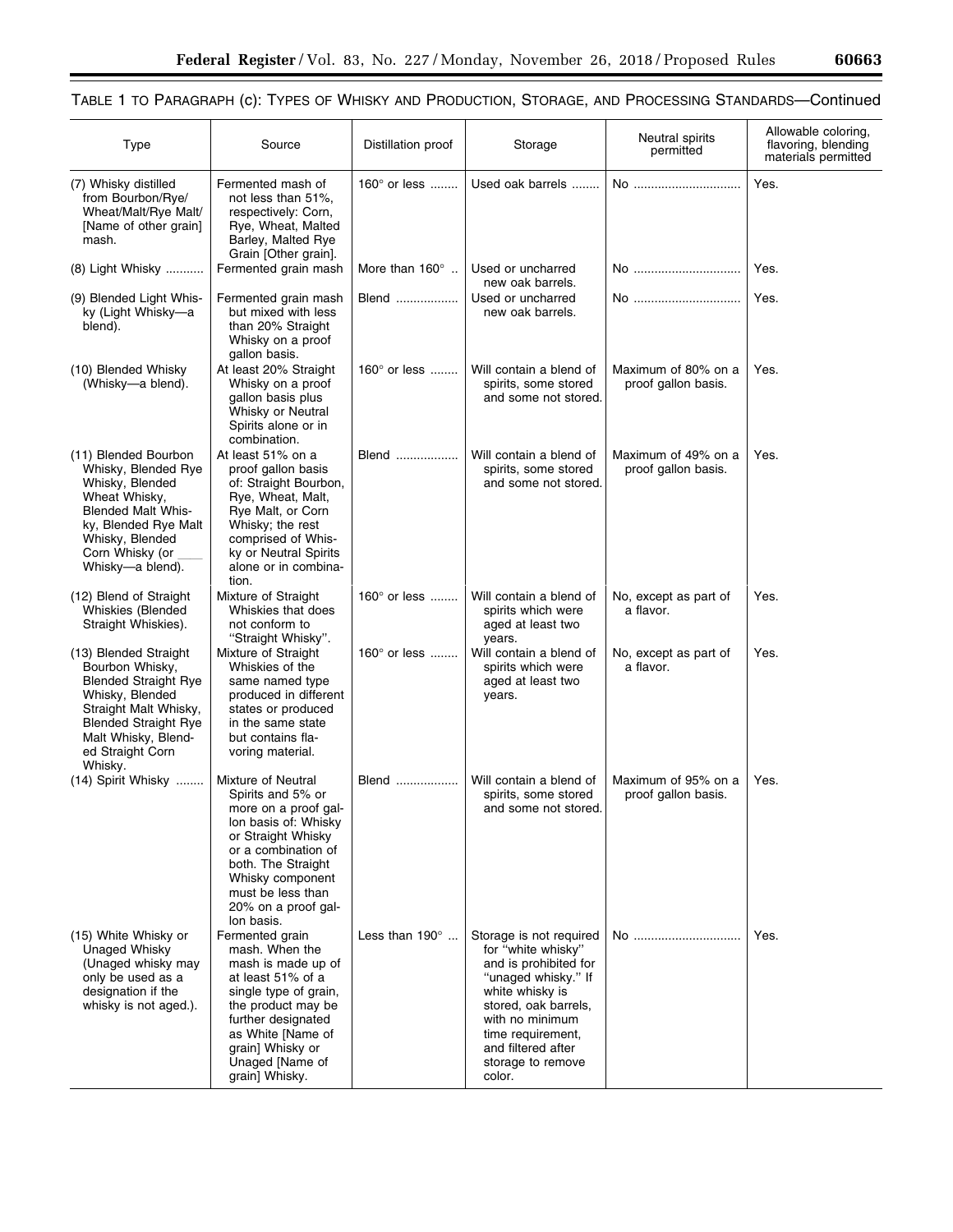| $(16)$ Scotch whisky | Whisky which is a distinctive product of Scotland, manufactured in Scotland in compliance with the laws of the United Kingdom       |
|----------------------|-------------------------------------------------------------------------------------------------------------------------------------|
|                      | regulating the manufacture of Scotch whisky for consumption in the United Kingdom: Provided, That if such product is a mixture      |
|                      | of whiskies, such mixture is "blended Scotch whisky" or "Scotch whisky-a blend".                                                    |
|                      | Whisky which is a distinctive product of Ireland, manufactured either in the Republic of Ireland or in Northern Ireland, in compli- |
|                      | ance with their laws regulating the manufacture of Irish whisky for home consumption: Provided, That if such product is a mix-      |
|                      | ture of whiskies, such mixture is "blended Irish whisky" or "Irish whisky-a blend".                                                 |
| (18) Canadian whisky | Whisky which is a distinctive product of Canada, manufactured in Canada in compliance with the laws of Canada regulating the        |
|                      | manufacture of Canadian whisky for consumption in Canada: Provided, That if such product is a mixture of whiskies, such mix-        |
|                      | ture is "blended Canadian whisky" or "Canadian whisky-a blend".                                                                     |
|                      |                                                                                                                                     |

# TABLE 2 TO PARAGRAPH (C): TYPES OF WHISKY THAT ARE DISTINCTIVE PRODUCTS

# **§ 5.144 Gin.**

(a) *The class gin.* "Gin" is distilled spirits made by original distillation from mash, or by redistillation of distilled spirits, or by mixing neutral spirits, with or over juniper berries and, optionally, with or over other aromatics, or with or over extracts derived from infusions, percolations, or maceration of such materials, and includes mixtures of gin and neutral spirits. It must derive its main characteristic flavor from juniper berries and be bottled at not less than 40 percent alcohol by volume (80° proof). Gin may be aged in oak containers.

(b) *Distilled gin.* Gin made exclusively by original distillation or by redistillation may be further designated as ''distilled,'' ''Dry,'' ''London,'' ''Old

Tom'' or some combination of these four terms.

### **§ 5.145 Brandy.**

(a) *The class brandy*. "Brandy" is spirits that are distilled from the fermented juice, mash, or wine of fruit, or from the residue thereof, distilled at less than 95 percent alcohol by volume (190° proof) having the taste, aroma, and characteristics generally attributed to the product, and bottled at not less than 40 percent alcohol by volume (80° proof).

(b) *Label designations.* Brandy conforming to one of the type designations must be designated with the type name or specific designation specified in the requirements for that type. The term ''brandy'' without further qualification (such as ''peach'' or ''marc'') may only be used as a designation on labels of grape brandy as defined in paragraph (c)(1) of this section. Brandy conforming to one of the type designations defined in paragraphs (c)(1) through (12) of this section must be designated on the label with the type name unless a specific designation is included in the requirements for that type. Brandy, or mixtures thereof, not conforming to any of the types defined in this section must be designated on the label as ''brandy'' followed immediately by a truthful and adequate statement of composition.

(c) *Types.* Paragraphs (c)(1) through (12) of this section set out the types of brandy and the standards for each type.

| Type                                      | Standards                                                                                                                                                                                                                                                                                                                                                                                                                                                                                                                                                                                                                                                                                                                                                                                                                                                                                                                                                                                                                                                                                                                                                                                                                                                                                                                                                                                                                                       |
|-------------------------------------------|-------------------------------------------------------------------------------------------------------------------------------------------------------------------------------------------------------------------------------------------------------------------------------------------------------------------------------------------------------------------------------------------------------------------------------------------------------------------------------------------------------------------------------------------------------------------------------------------------------------------------------------------------------------------------------------------------------------------------------------------------------------------------------------------------------------------------------------------------------------------------------------------------------------------------------------------------------------------------------------------------------------------------------------------------------------------------------------------------------------------------------------------------------------------------------------------------------------------------------------------------------------------------------------------------------------------------------------------------------------------------------------------------------------------------------------------------|
|                                           | Brandy distilled solely from the fermented juice or mash of whole, sound, ripe fruit, or from standard grape or<br>other fruit wine, with or without the addition of not more than 20 percent by weight of the pomace of such juice<br>or wine, or 30 percent by volume of the lees of such wine, or both (calculated prior to the addition of water to<br>facilitate fermentation or distillation). Fruit brandy includes mixtures of such brandy with not more than 30 per-<br>cent (calculated on a proof gallon basis) of lees brandy. Fruit brandy derived solely from grapes and stored for<br>at least two years in oak containers must be designated "grape brandy" or "brandy." Grape brandy that has<br>been stored in oak barrels for fewer than two years must be designated "immature grape brandy" or "immature<br>brandy." Fruit brandy, other than grape brandy, derived from one variety of fruit, must be designated by the<br>word "brandy" qualified by the name of such fruit (for example, "peach brandy"), except that "apple brandy"<br>may be designated "applejack," "plum brandy" may be designated "Slivovitz," and "cherry brandy" may be<br>designated "Kirschwasser." Fruit brandy derived from more than one variety of fruit must be designated as<br>"fruit brandy" qualified by a truthful and adequate statement of composition, for example "Fruit brandy distilled<br>from strawberries and blueberries." |
| (2) Cognac or "Cognac<br>(grape) brandy". | Grape brandy distilled exclusively in the Cognac region of France, which is entitled to be so designated by the<br>laws and regulations of the French government.                                                                                                                                                                                                                                                                                                                                                                                                                                                                                                                                                                                                                                                                                                                                                                                                                                                                                                                                                                                                                                                                                                                                                                                                                                                                               |
|                                           | Grape brandy distilled exclusively in France in accordance with the laws and regulations of France regulating the<br>manufacture of Armagnac for consumption in France.                                                                                                                                                                                                                                                                                                                                                                                                                                                                                                                                                                                                                                                                                                                                                                                                                                                                                                                                                                                                                                                                                                                                                                                                                                                                         |
| $(4)$ Brandy de Jerez                     | Grape brandy distilled exclusively in Spain in accordance with the laws and regulations of Spain regulating the<br>manufacture of Brandy de Jerez for consumption in Spain.                                                                                                                                                                                                                                                                                                                                                                                                                                                                                                                                                                                                                                                                                                                                                                                                                                                                                                                                                                                                                                                                                                                                                                                                                                                                     |
| (5) Calvados                              | Apple brandy distilled exclusively in France in accordance with the laws and regulations of France regulating the<br>manufacture of Calvados for consumption in France.                                                                                                                                                                                                                                                                                                                                                                                                                                                                                                                                                                                                                                                                                                                                                                                                                                                                                                                                                                                                                                                                                                                                                                                                                                                                         |
|                                           | Grape brandy distilled in Peru or Chile in accordance with the laws and regulations of the country of manufacture<br>of Pisco for consumption in the country of manufacture, including:<br>(i) "Pisco Perú" (or "Pisco Peru"), which is Pisco manufactured in Peru in accordance with the laws and regu-<br>lations of Peru governing the manufacture of Pisco for consumption in that country; and<br>(ii) "Pisco Chileno" (or "Chilean Pisco"), which is Pisco manufactured in Chile in accordance with the laws and<br>regulations of Chile governing the manufacture of Pisco for consumption in that country.                                                                                                                                                                                                                                                                                                                                                                                                                                                                                                                                                                                                                                                                                                                                                                                                                              |
| (7) Dried fruit brandy                    | Brandy that conforms to the standard for fruit brandy except that it has been derived from sound, dried fruit, or<br>from the standard wine of such fruit. Brandy derived from raisins, or from raisin wine, must be designated "rai-<br>sin brandy." Dried fruit brandy, other than raisin brandy, must be designated by the word "brandy" qualified by<br>the name of the dried fruit from which made preceded by the word "dried", for example, "dried apricot brandy."                                                                                                                                                                                                                                                                                                                                                                                                                                                                                                                                                                                                                                                                                                                                                                                                                                                                                                                                                                      |
|                                           | Brandy distilled from the lees of standard grape or other fruit wine, and such brandy derived solely from grapes<br>must be designated "grape lees brandy" or "lees brandy." Lees brandy derived from fruit other than grapes<br>must be designated as "lees brandy," qualified by the name of the fruit from which such lees are derived, for<br>example, "cherry lees brandy."                                                                                                                                                                                                                                                                                                                                                                                                                                                                                                                                                                                                                                                                                                                                                                                                                                                                                                                                                                                                                                                                |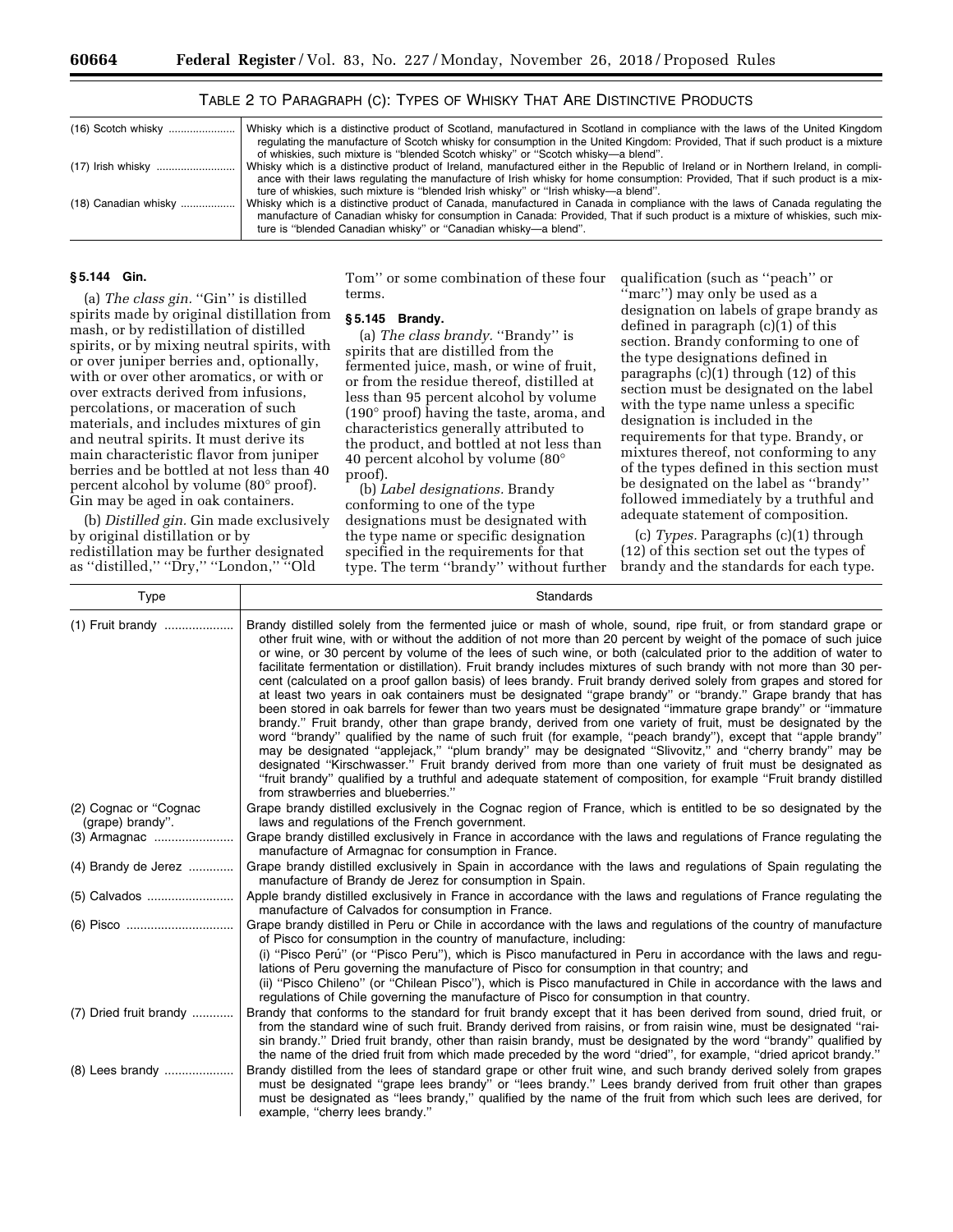| Type                                 | Standards                                                                                                                                                                                                                                                                                                                                                                                                                                                                                                                                                                                                                                                                                                                                                                                                                                                                                                                   |
|--------------------------------------|-----------------------------------------------------------------------------------------------------------------------------------------------------------------------------------------------------------------------------------------------------------------------------------------------------------------------------------------------------------------------------------------------------------------------------------------------------------------------------------------------------------------------------------------------------------------------------------------------------------------------------------------------------------------------------------------------------------------------------------------------------------------------------------------------------------------------------------------------------------------------------------------------------------------------------|
| (9) Pomace brandy or Marc<br>brandy. | Brandy distilled from the skin and pulp of sound, ripe grapes or other fruit, after the withdrawal of the juice or<br>wine therefrom. Such brandy derived solely from grape components must be designated "grape pomace bran-<br>dy," "grape marc brandy", "pomace brandy," or "mark brandy." Grape pomace brandy may alternatively be<br>designated as "grappa" or "grappa brandy." Pomace or marc brandy derived from fruit other than grapes must<br>be designated as "pomace brandy" or "marc brandy" qualified by the name of the fruit from which derived, for<br>example, "apple pomace brandy" or "pear marc brandy."                                                                                                                                                                                                                                                                                               |
| $(10)$ Residue brandy                | Brandy distilled wholly or in part from the fermented residue of fruit or wine. Such brandy derived solely from<br>grapes must be designated "grape residue brandy," or "residue brandy." Residue brandy, derived from fruit<br>other than grapes, must be designated as "residue brandy" qualified by the name of the fruit from which de-<br>rived, for example, "orange residue brandy." Brandy distilled wholly or in part from residue materials which<br>conforms to any of the standards set forth in paragraphs (b)(1) and (7) through (9) of this section may, regard-<br>less of such fact, be designated "residue brandy", but the use of such designation shall be conclusive, pre-<br>cluding any later change of designation.                                                                                                                                                                                 |
| $(11)$ Neutral brandy                | Any type of brandy distilled at more than 85% alcohol by volume (170° proof) but less than 95% alcohol by vol-<br>ume. Such brandy derived solely from grapes must be designated "grape neutral brandy," or "neutral brandy."<br>Other neutral brandies, must be designated in accordance with the rules for those types of brandy, and be<br>qualified by the word "neutral"; for example, "neutral citrus residue brandy".                                                                                                                                                                                                                                                                                                                                                                                                                                                                                                |
| (12) Substandard brandy              | Any brandy:<br>(i) Distilled from fermented juice, mash, or wine having a volatile acidity, calculated as acetic acid and exclu-<br>sive of sulfur dioxide, in excess of 0.20 gram per 100 cubic centimeters (20 degrees Celsius); measurements<br>of volatile acidity must be calculated exclusive of water added to facilitate distillation.<br>(ii) distilled from unsound, moldy, diseased, or decomposed juice, mash, wine, lees, pomace, or residue, or<br>which shows in the finished product any taste, aroma, or characteristic associated with products distilled from<br>such material.<br>(iii) Such brandy derived solely from grapes must be designated "substandard grape brandy," or "sub-<br>standard brandy." Other substandard brandies must be designated in accordance with the rules for those types<br>of brandy, and be qualified by the word "substandard"; for example, "substandard fig brandy". |

### **§ 5.146 Blended applejack.**

(a) *The class blended applejack.*  ''Blended applejack'' is a mixture containing at least 20 percent on a proof gallon basis of apple brandy (applejack) that has been stored in oak barrels for not less than two years, and not more than 80 percent of neutral spirits on a proof gallon basis. Blended applejack must be bottled at not less than 40 percent alcohol by volume (80° proof).

# (b) *Label designation.* The label designation for blended applejack may be ''blended applejack'' or ''applejack– a blend.''

# **§ 5.147 Rum.**

(a) The class rum. "Rum" is distilled spirits that is distilled from the fermented juice of sugar cane, sugar cane syrup, sugar cane molasses, or other sugar cane by-products at less than 95 percent alcohol by volume (190° proof) having the taste, aroma, and characteristics generally attributed to rum, and bottled at not less than 40 percent alcohol by volume (80° proof); and also includes mixtures solely of such spirits. All rum may be designated as ''rum'' on the label, even if it also meets the standards for a specific type of rum.

(b) *Types.* Paragraph (b)(1) of this section describes a specific type of rum and the standards for that type.

| Type           | Standards                                                                                                                                                                                                                                                                                                                                                          |
|----------------|--------------------------------------------------------------------------------------------------------------------------------------------------------------------------------------------------------------------------------------------------------------------------------------------------------------------------------------------------------------------|
|                | Rum that is a distinctive product of Brazil, manufactured in Brazil in compliance with the laws of Brazil regulating<br>the manufacture of Cachaca for consumption in that country. The word "Cachaca" may be spelled with or with-<br>out the diacritic mark <i>(i.e., "Cachaca"</i> or "Cachaca"). Cachaca may be designated as "Cachaca" or "rum" on<br>labels. |
| (2) [Reserved] |                                                                                                                                                                                                                                                                                                                                                                    |

### **§ 5.148 Agave spirits.**

(a) *The class agave spirits.* ''Agave spirits'' are distilled from a fermented mash, of which at least 51 percent is derived from plant species in the genus Agave and up to 49 percent is derived from sugar. Agave spirits must be distilled at less than 95 percent alcohol

by volume (190° proof) and bottled at or above 40 percent alcohol by volume (80° proof). Agave spirits may be stored in wood barrels. Agave spirits may not contain added flavoring or coloring materials, except as specified in § 5.155. This class also includes mixtures of agave spirits. Agave spirits that meet the

standard of identity for ''Tequila'' or ''Mezcal'' may be designated as ''agave spirits,'' or as ''Tequila'' or ''Mezcal'', as applicable.

(b) *Types.* Paragraphs (b)(1) and (2) of this section describe the types of agave spirits and the rules for each type.

| Type | Standards                                                                                                                                                                                                               |
|------|-------------------------------------------------------------------------------------------------------------------------------------------------------------------------------------------------------------------------|
|      | An agave spirit that is a distinctive product of Mexico. Tequila must be made in Mexico, in compliance with the<br>laws and regulations of Mexico governing the manufacture of Tequila for consumption in that country. |
|      | An agave spirit that is a distinctive product of Mexico. Mezcal must be made in Mexico, in compliance with the<br>laws and regulations of Mexico governing the manufacture of Mezcal for consumption in that country.   |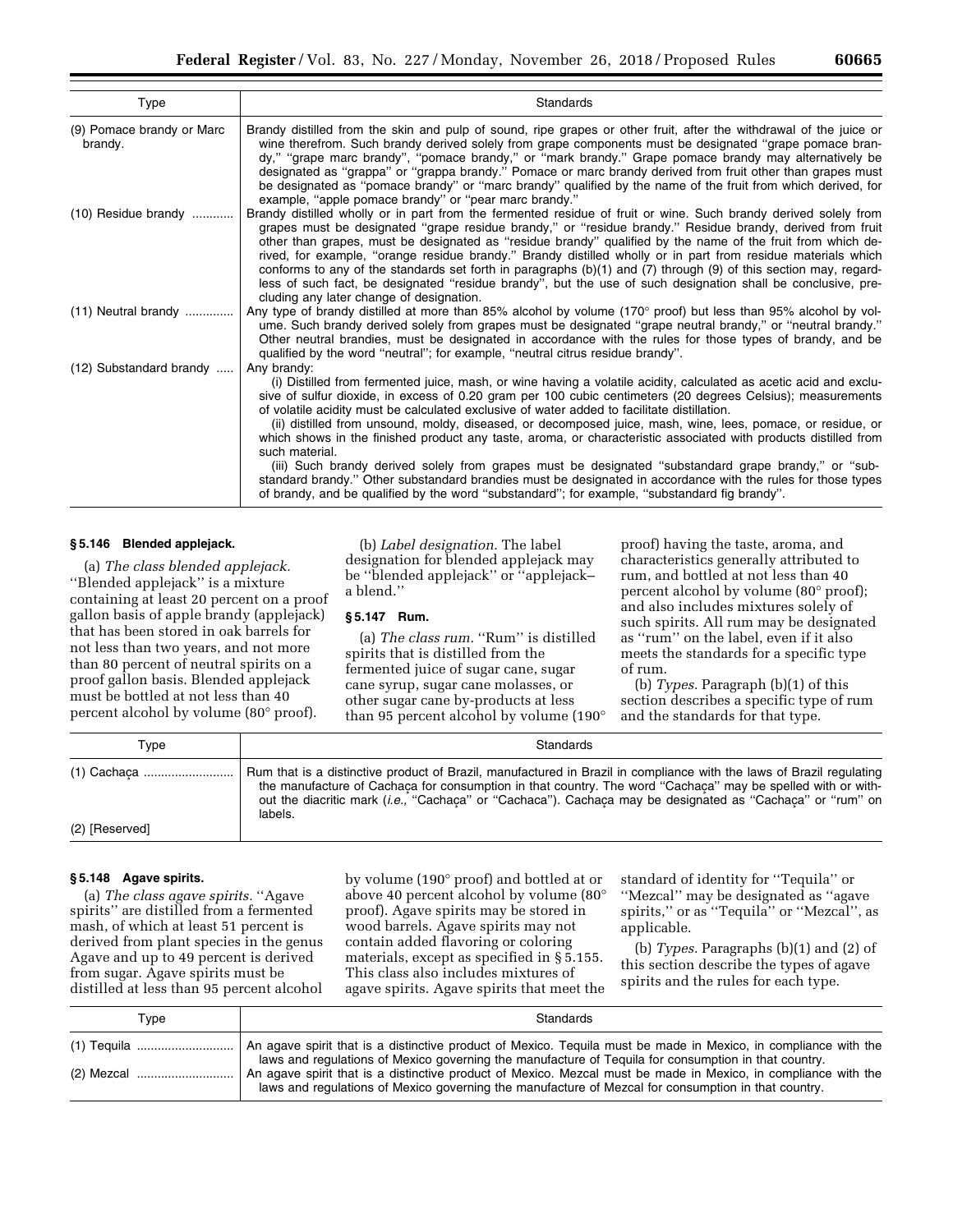### **§ 5.149 Absinthe or absinth.**

(a) *The class absinthe.* Absinthe is distilled spirits distilled at less than 95 percent alcohol by volume (190° proof) made with wormwood (*Artemisia absinthium*), anise, and fennel (with or without other flavoring materials) and possessing the taste, aroma, and characteristics generally attributed to absinthe. Absinthe may contain added sugar. When bottled, absinthe must be at least 30 percent alcohol by volume (60° of proof). The designations ''absinthe'' and ''absinth'' are interchangeable.

(b) *Thujone-free requirement.*  Absinthe must be thujone-free in accordance with U.S. Food and Drug Administration (FDA) regulations and standards.

# **§ 5.150 Cordials and liqueurs.**

(a) *The class cordials and liqueurs.*  Cordials and liqueurs are flavored distilled spirits that are made by mixing or redistilling distilled spirits with or over fruits, flowers, plants, or pure juices therefrom, or other natural flavoring materials, or with extracts derived from infusions, percolation, or maceration of such materials, and containing sugar (such as sucrose, fructose, dextrose, or levulose) in an

amount of not less than 21⁄2 percent by weight of the finished product. Designations on labels may be ''Cordial'' or ''Liqueur,'' or, in the alternative, may be one of the type designations below. Cordials and liqueurs may not be designated as ''distilled,'' ''compound,'' or ''straight''. The designation of a cordial or liqueur may include the word ''dry'' if sugar is less than 10 percent by weight of the finished product.

(b) *Types.* Paragraph (b)(1) through (12) of this section list definitions and standards for optional type designations.

### The Types of Cordials and Liqueurs

| Type                                                                                          | Rule                                                                                                                                                                                                                                                                                                                                                                                                                                                                                                                                                                                                                                                                                                                                                                                                                                                                                                                            |
|-----------------------------------------------------------------------------------------------|---------------------------------------------------------------------------------------------------------------------------------------------------------------------------------------------------------------------------------------------------------------------------------------------------------------------------------------------------------------------------------------------------------------------------------------------------------------------------------------------------------------------------------------------------------------------------------------------------------------------------------------------------------------------------------------------------------------------------------------------------------------------------------------------------------------------------------------------------------------------------------------------------------------------------------|
| (1) Sloe gin<br>(2) Rye liqueur, bourbon li-<br>queur (or rye cordial or<br>bourbon cordial). | A cordial or liqueur with the main characteristic flavor derived from sloe berries.<br>Liqueurs, bottled at not less than 30 percent alcohol by volume, in which not less than 51 percent, on a proof gal-<br>lon basis, of the distilled spirits used are, respectively, rye or bourbon whisky, straight rye or straight bourbon<br>whisky, or whisky distilled from a rye or bourbon mash, and which possess a predominant characteristic rye or<br>bourbon flavor derived from such whisky. Wine, if used, must be within the 21/2 percent limitation provided in<br>§5.155 for coloring, flavoring, and blending materials.                                                                                                                                                                                                                                                                                                 |
| (3) Rock and rye; Rock and<br>bourbon; Rock and bran-<br>dy; Rock and rum.                    | Liqueurs, bottled at not less than 24 percent alcohol by volume, in which, in the case of rock and rye and rock<br>and bourbon, not less than 51 percent, on a proof gallon basis, of the distilled spirits used are, respectively, rye<br>or bourbon whisky, straight rye or straight bourbon whisky, or whisky distilled from a rye or bourbon mash, and,<br>in the case of rock and brandy and rock and rum, the distilled spirits used are all grape brandy or rum, respec-<br>tively; containing rock candy or sugar syrup, with or without the addition of fruit, fruit juices, or other natural fla-<br>voring materials, and possessing, respectively, a predominant characteristic rye, bourbon, brandy, or rum flavor<br>derived from the distilled spirits used. Wine, if used, must be within the $2\frac{1}{2}$ percent limitation provided in<br>§5.155 for harmless coloring, flavoring, and blending materials. |
| (4) Rum liqueur, gin liqueur,<br>brandy liqueur.                                              | Liqueurs, bottled at not less than 30 percent alcohol by volume, in which the distilled spirits used are entirely rum,<br>gin, or brandy, respectively, and which possess, respectively, a predominant characteristic rum, gin, or brandy<br>flavor derived from the distilled spirits used. In the case of brandy liqueur, the type of brandy must be stated in<br>accordance with paragraph (d) of this section, except that liqueurs made entirely with grape brandy may be<br>designated simply as "brandy liqueur." Wine, if used, must be within the 21/2 percent limitation provided for in<br>§5.155 for harmless coloring, flavoring, and blending materials.                                                                                                                                                                                                                                                          |
| (5) Amaretto<br>(6) Kummel                                                                    | Almond flavored liqueur/cordial.<br>Caraway flavored liqueur/cordial.                                                                                                                                                                                                                                                                                                                                                                                                                                                                                                                                                                                                                                                                                                                                                                                                                                                           |
| (7) Ouzo, Anise, Anisette                                                                     | Anise flavored liqueurs/cordials.                                                                                                                                                                                                                                                                                                                                                                                                                                                                                                                                                                                                                                                                                                                                                                                                                                                                                               |
| (8) Sambuca                                                                                   | Anise flavored liqueur. See $\S 5.154(b)(3)$ for designation rules for Sambuca not produced in Italy.                                                                                                                                                                                                                                                                                                                                                                                                                                                                                                                                                                                                                                                                                                                                                                                                                           |
| (9) Peppermint Schnapps                                                                       | Peppermint flavored liqueur/cordial.                                                                                                                                                                                                                                                                                                                                                                                                                                                                                                                                                                                                                                                                                                                                                                                                                                                                                            |
| (10) Triple Sec and Curacao                                                                   | Orange flavored liqueurs/cordials. Curacao may be preceded by the color of the liqueur/cordial (for example, Blue<br>Curacao).                                                                                                                                                                                                                                                                                                                                                                                                                                                                                                                                                                                                                                                                                                                                                                                                  |
| $(11)$ Crème de                                                                               | A liqueur/cordial where the blank is filled in with the predominant flavor (for example, Crème de menthe is mint<br>flavored liqueur/cordial.)                                                                                                                                                                                                                                                                                                                                                                                                                                                                                                                                                                                                                                                                                                                                                                                  |
| (12) Goldwasser                                                                               | Herb flavored liqueur/cordial and containing gold flakes. See §5.154(b)(3) for designation rules for goldwasser<br>not made in Germany.                                                                                                                                                                                                                                                                                                                                                                                                                                                                                                                                                                                                                                                                                                                                                                                         |

### **§ 5.151 Flavored spirits.**

(a) *The class flavored spirits.*  ''Flavored spirits'' are distilled spirits that are spirits conforming to one of the standards of identity set forth in §§ 5.142 through 5.150 (the ''base spirits'') to which have been added nonbeverage flavors, wine, or nonalcoholic natural flavoring materials, with or without the addition of sugar, and bottled at not less than 30 percent alcohol by volume (60° proof). The flavored spirits must be specifically designated by the single base spirit and one or more of the most predominant flavors (for example, ''Pineapple Flavored Tequila'' or ''Cherry Vanilla

Flavored Bourbon Whisky''). The base spirit must conform to the standard of identity for that spirit before the flavoring is added. Base spirits that are a distinctive product of a particular place must be manufactured in accordance with the laws and regulations of the country as designated in the base spirit's standard of identity. If the finished product contains more than 21⁄2 percent by volume of wine, the kinds and percentages by volume of wine must be stated as a part of the designation (whether the wine is added directly to the product or whether it is first mixed into an intermediate product), except that a flavored brandy

may contain an additional 121⁄2 percent by volume of wine, without label disclosure, if the additional wine is derived from the particular fruit corresponding to the labeled flavor of the product.

# **§ 5.152 Imitations.**

(a) Imitations must bear, as a part of the designation thereof, the word ''imitation'' and include the following:

(1) Any class or type of distilled spirits to which has been added coloring or flavoring material of such nature as to cause the resultant product to simulate any other class or type of distilled spirits;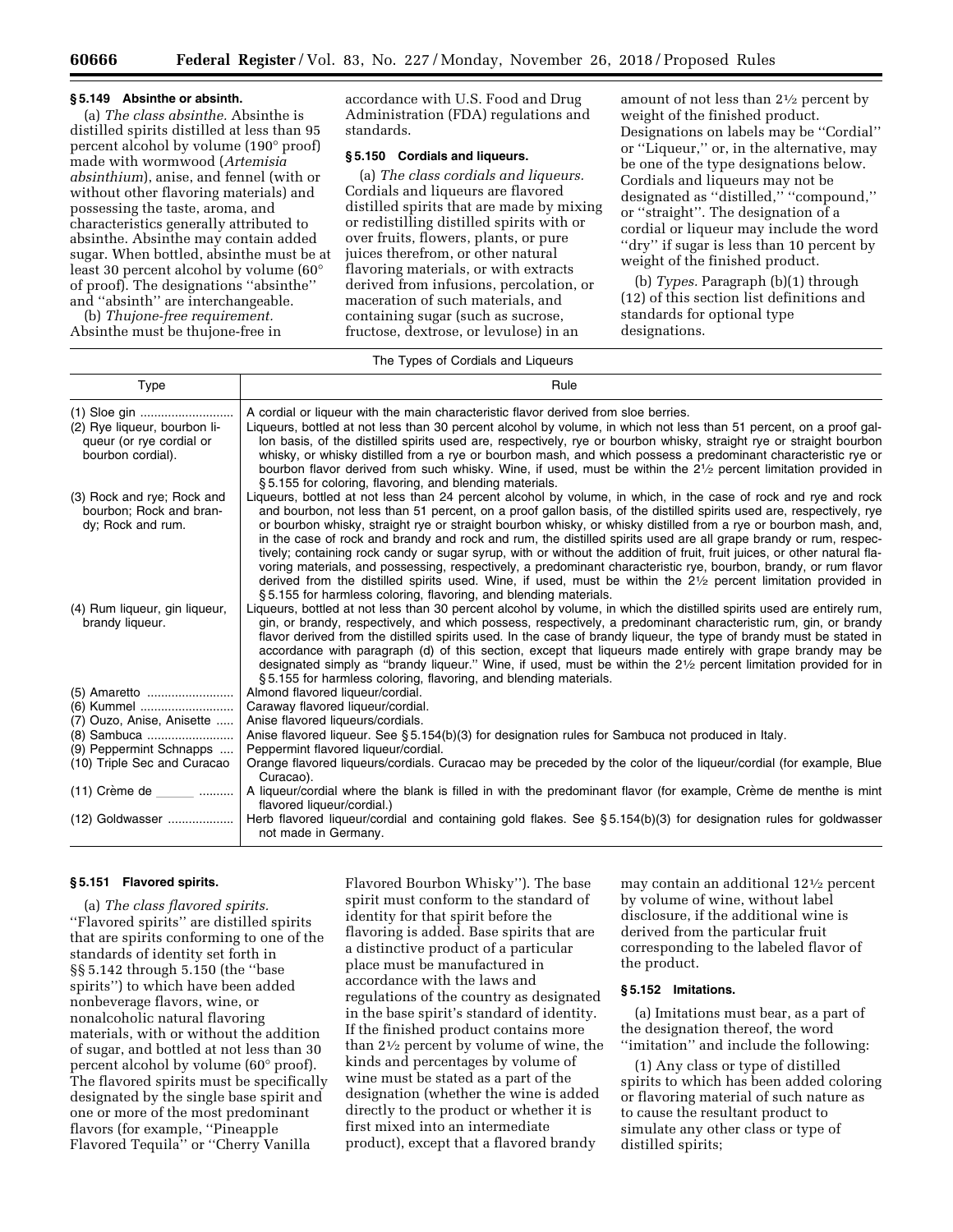(2) Any class or type of distilled spirits (other than distilled spirits specialty products as defined in § 5.156) to which has been added flavors considered to be artificial or imitation. (*Note:* TTB Procedure XXXX–XX, available on the TTB website (*[https://](https://www.ttb.gov) [www.ttb.gov](https://www.ttb.gov)*) provides guidance on the use of the terms ''natural'' and ''artificial'' when referencing flavoring materials);

(3) Any class or type of distilled spirits (except cordials, liqueurs and specialties marketed under labels which do not indicate or imply that a particular class or type of distilled spirits was used in the manufacture thereof) to which has been added any whisky essence, brandy essence, rum essence, or similar essence or extract which simulates or enhances, or is used by the trade or in the particular product to simulate or enhance, the characteristics of any class or type of distilled spirits;

(4) Any type of whisky to which beading oil has been added;

(5) Any rum to which neutral spirits or distilled spirits other than rum have been added;

(6) Any brandy made from distilling material to which has been added any amount of sugar other than the kind and amount of sugar expressly authorized in the production of standard wine; and

(7) Any brandy to which neutral spirits or distilled spirits other than brandy have been added, except that this provision shall not apply to any product conforming to the standard of identity for blended applejack.

(b) If any of the standards set forth in paragraphs (a)(1) through (7) of this section apply, the ''Imitation'' class designation must be used in front of the appropriate class designation (for example, Imitation Whisky).

#### **§ 5.153 Diluted spirits.**

(a) *The class diluted spirits.* When a minimum bottling alcohol content (proof) is required for a class or type and a product would meet one of the classes or types prescribed in this subpart except that that product does not meet the minimum bottling alcohol content, the product must be designated with the applicable class or type designation (and statement of composition, if required) immediately preceded by the word ''Diluted'' in readily legible type at least half as large as the class or type designation to which it refers. Examples of such designations are ''Diluted Vodka,'' ''Diluted Cherry Lees Brandy,'' and ''Diluted flavored whisky.''

(b) [Reserved]

### **§ 5.154 Rules for geographical designations.**

(a) *Geographical designations.* (1) Geographical names for distilled spirits found by the appropriate TTB officer to have lost their geographical significance by usage and common knowledge to such extent that they have become generic may be used without regard to where the product is actually manufactured or bottled. The following names have been found to be generic: London dry gin, Geneva (Hollands) gin.

(2) Except as provided in paragraph (a)(3) of this section, geographical names that have not become generic shall not be applied to distilled spirits made in any place other than the particular place or region indicated in the name. Examples are Greek brandy, Jamaica rum, Puerto Rico rum, Demerara rum, and Andong Soju.

(3) Geographical names that are not generic may be used as the designation for types of distilled spirits made in a place other than the particular region indicated by the name if:

(i) The appropriate TTB officer has determined that the name represents a type of distilled spirits;

(ii) The word ''type,'' ''style,'' or some other statement indicating the true place of production appears as part of the designation; and

(iii) The distilled spirits to which the name is applied conforms to the standard of identity identified in this subpart.

(iv) The following geographical names are recognized as types of distilled spirits in accordance with paragraph (a)(3)(i) of this section: Eau de Vie de Dantzig (Danziger Goldwasser), Ojen, and Swedish punch.

(b) *Products without geographical designations that are associated with a particular geographical region.* (1) A name that is not a geographical name but that is generally perceived as a name associated with a particular geographic place, region, or country may not be used on the label of a product of any other place, region or country, except as otherwise provided in this paragraph.

(2) Designations for distilled spirits listed in this paragraph and that by usage and common knowledge have lost any geographical significance to such an extent that the appropriate TTB officer finds they have become generic may be used to designate spirits of any origin. Examples of names that TTB has found to be generic include: Zubrovka, Aquavit, Arrack, Kummel, Amaretto, and Ouzo.

(3) Designations for distilled spirits listed in this paragraph that the appropriate TTB officer has determined have, by usage and common knowledge,

become associated with distilled spirits produced in geographic areas other than the region with which the name was originally associated may be used to designate products of any origin, as long as the designation for such product includes the word ''type'' or an adjective such as ''American'' that clearly indicates the true place of production. TTB has determined that the names ''Habanero,'' ''Sambuca,'' and ''Goldwasser'' fall into this category.

### **§ 5.155 Alteration of class and type.**

(a) *Definitions*—(1) *Coloring, flavoring, or blending material.* For the purposes of this section, the term ''coloring, flavoring, or blending material'' means a harmless substance that is an essential component of the class or type of distilled spirits to which it is added; or a harmless substance, such as caramel, straight malt or straight rye malt whiskies, fruit juices, sugar, infusion of oak chips when approved by the Administrator, or wine, that is not an essential component part of the distilled spirits product to which it is added but which is customarily employed in the product in accordance with established trade usage.

(2) *Certified color.* For purposes of this section, the term ''certified color'' means a color additive that is required to undergo batch certification in accordance with part 74 or part 82 of the Food and Drug Administration regulations (21 CFR parts 74 and 82). An example of a certified color is FD&C Blue No. 2.

(b) *Allowable additions.* Except as provided in paragraph (c) of this section, the following may be added to distilled spirits without changing the class or type designation:

(1) Coloring, flavoring, and blending materials that are essential components of the class or type of distilled spirits to which added;

(2) Coloring, flavoring, and blending materials that are not essential component parts of the distilled spirits to which added, provided that such coloring, flavoring, or blending materials do not total more than 2 1⁄2 percent by volume of the finished product; and

(3) Wine, when added to Canadian whisky in Canada in accordance with the laws and regulations of Canada governing the manufacture of Canadian whisky.

(c) *Exceptions.* The addition of the following will require a redesignation of the class or type of the distilled spirits product to which added:

(1) Coloring, flavoring, or blending materials that are not essential component parts of the class or type of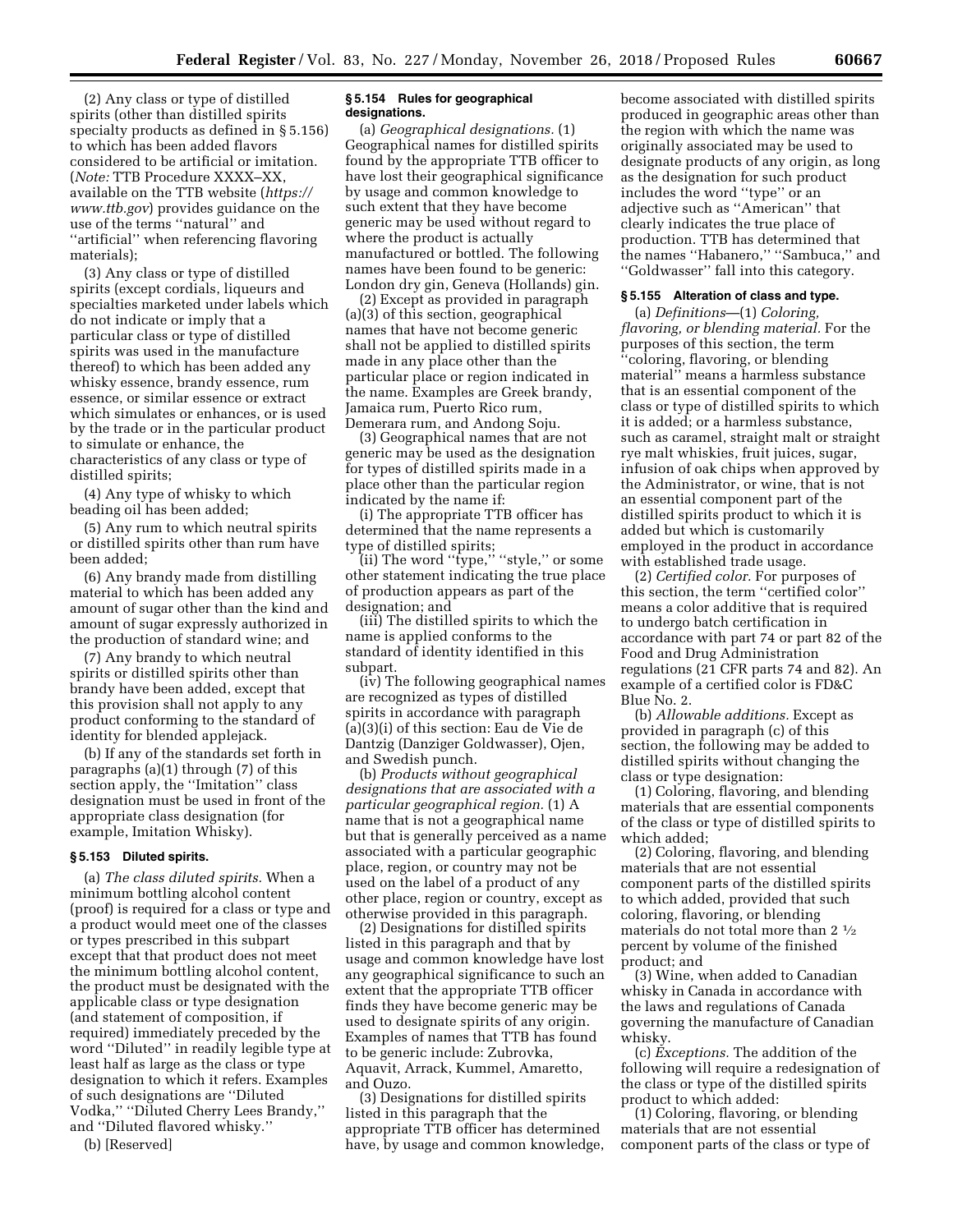distilled spirits to which they are added, if such coloring, flavoring, and blending materials total more than 21⁄2 percent by volume of the finished product;

(2) Any material, other than caramel, infusion of oak chips, and sugar, added to Cognac brandy;

(3) Any material whatsoever added to neutral spirits or straight whisky, except that vodka may be treated with sugar, in an amount not to exceed two grams per liter, and with citric acid, in an amount not to exceed one gram per liter;

(4) Certified colors, carmine, or cochineal extract;

(5) Any material that would render the product to which it is added an imitation, as defined in § 5.152; or

(6) For products that are required to be stored in oak barrels in accordance with a standard of identity, the storing of the product in an additional barrel made of another type of wood.

(d) *Extractions from distilled spirits.*  The removal of any constituents from a distilled spirits product to such an extent that the product no longer possesses the taste, aroma, and characteristics generally attributed to that class or type of distilled spirits will alter the class or type of the product, and the resulting product must be redesignated appropriately. In addition, in the case of straight whisky, the removal of more than 15 percent of the fixed acids, volatile acids, esters, soluble solids, or higher alcohols, or the removal of more than 25 percent of the soluble color, constitutes an alteration of the class or type of the product and requires a redesignation of the product.

(e) *Exceptions.* Nothing in this section has the effect of modifying the standards of identity specified in § 5.150 for cordials and liqueurs, and in § 5.151 for flavored spirits, or of authorizing any product defined in § 5.152 to be designated as other than an imitation.

# **§ 5.156 Distilled spirits specialty products.**

(a) *General.* Distilled spirits that do not meet one of the other standards of identity specified in this subpart are distilled spirits specialty products and must be designated in accordance with trade and consumer understanding, or, if no such understanding exists, with a distinctive or fanciful name (which may be the name of a cocktail) appearing in the same field of vision as a statement of composition. The statement of composition and the distinctive or fanciful name serve as the class and type designation for these products. The statement of composition must follow the rules found in § 5.166. A product may not bear a designation which indicates it contains a class or type of distilled spirits unless the distilled

spirits therein conform to such class and type.

(b) *Products designated in accordance with trade and consumer understanding.* Products may be designated in accordance with trade and consumer understanding without a statement of composition if the appropriate TTB officer has determined that there is such understanding.

# **§ § 5.157–5.165 [Reserved]**

# **§ 5.166 Statements of composition.**

(a) *Rules for the statement of composition.* When a statement of composition is required as part of a designation for a distilled spirits specialty product, the statement must contain all of the information specified in this section, as applicable. The statement must specify all harmless coloring, flavoring, and blending materials, except to the extent the materials in the product are part of a distilled spirit that is identified in the statement of composition and the distilled spirit contains the materials within the limitations specified in the standards of identity for the distilled spirit, or the standards set out in § 5.155. If an intermediate product is used to make a distilled spirits specialty product, the materials used to make the intermediate product should be identified in the statement of composition as if they were mixed directly into the distilled spirits without regard to the fact that they were first mixed into an intermediate product.

(1) *Identify the distilled spirits and wines.* The statement of composition must clearly identify the distilled spirits and wines used in the finished product. The statement of composition must show the required class and/or type designation for each distilled spirit (*e.g.,*  ''vodka,'' ''whisky,'' ''rum,'' ''gin''). The statement of composition must identify any wines used in the product, but the statement is not required to specifically identify the classes and/or types of the wines. The statement of composition must list each distilled spirit and wine in order of predominance on a proof gallon basis. If a product contains multiple classes and/or types of wine and the statement of composition does not specifically identify each one, the predominance of the wine must be determined based on its total quantity in the product on a proof gallon basis.

(2) *Identify flavoring and blending material(s) (not including distilled spirits and wines) used before, during, and after distillation.* The statement of composition must disclose flavoring and blending materials used in the finished product. If the flavoring materials were

used before or during the distillation process, the statement of composition must indicate that the distilled spirits were distilled with the flavoring material (*e.g.,* Vodka Distilled with Cinnamon). If a single flavoring material is used in the production of the distilled spirits product, the flavoring material may be specifically identified (such as, ''strawberry flavor,'' ''strawberry juice,'' or ''whole strawberries'') or generally referenced (such as, ''natural flavor''). If two or more flavoring materials are used in the production of the distilled spirits product, each flavoring material may be specifically identified (such as, ''peach flavor, kiwi flavor,'' or ''peach and kiwi flavors'') or the characterizing flavor may be specifically identified and the remaining flavoring material(s) may be generally referenced (such as, ''peach and other natural and artificial flavor(s)''), or all flavors may be generally referenced (such as, ''with artificial flavors''). (*Note:* TTB Procedure XXXX–XX, available on the TTB website (*<https://www.ttb.gov>*), provides guidance on the use of the terms ''natural'' and ''artificial'' when referencing flavoring materials.)

(3) *Identify added coloring material(s).* The statement of composition must disclose the addition of coloring material(s), whether added directly or through flavoring material(s), if the addition of such material(s) to the base distilled spirits is not in accordance with the standards of identity. The coloring material(s) may be identified specifically (such as, ''caramel color,'' ''FD&C Red #40,'' ''annatto,'' etc.) or as a general statement, such as, ''Contains certified color'', for colors approved under 21 CFR part 74, or ''artificially colored,'' to indicate the presence of any one or a combination of coloring material(s). However, FD&C Yellow No. 5, cochineal extract, and carmine require specific disclosure in accordance with § 5.71 and may be disclosed either in the statement of composition or elsewhere, in accordance with that section, if the statement of composition contains only a general disclosure of added colors. Where the standard of identity for that base spirit does not require disclosure, caramel used in the production of the base spirit is not required to be disclosed as part of the statement of composition. However, caramel added in the production of the specialty product must be disclosed.

(4) *Identify added artificial or other non-nutritive sweeteners.* The statement of composition must disclose any artificial sweetener that is added to a distilled spirits product, whether the artificial sweetener is added directly or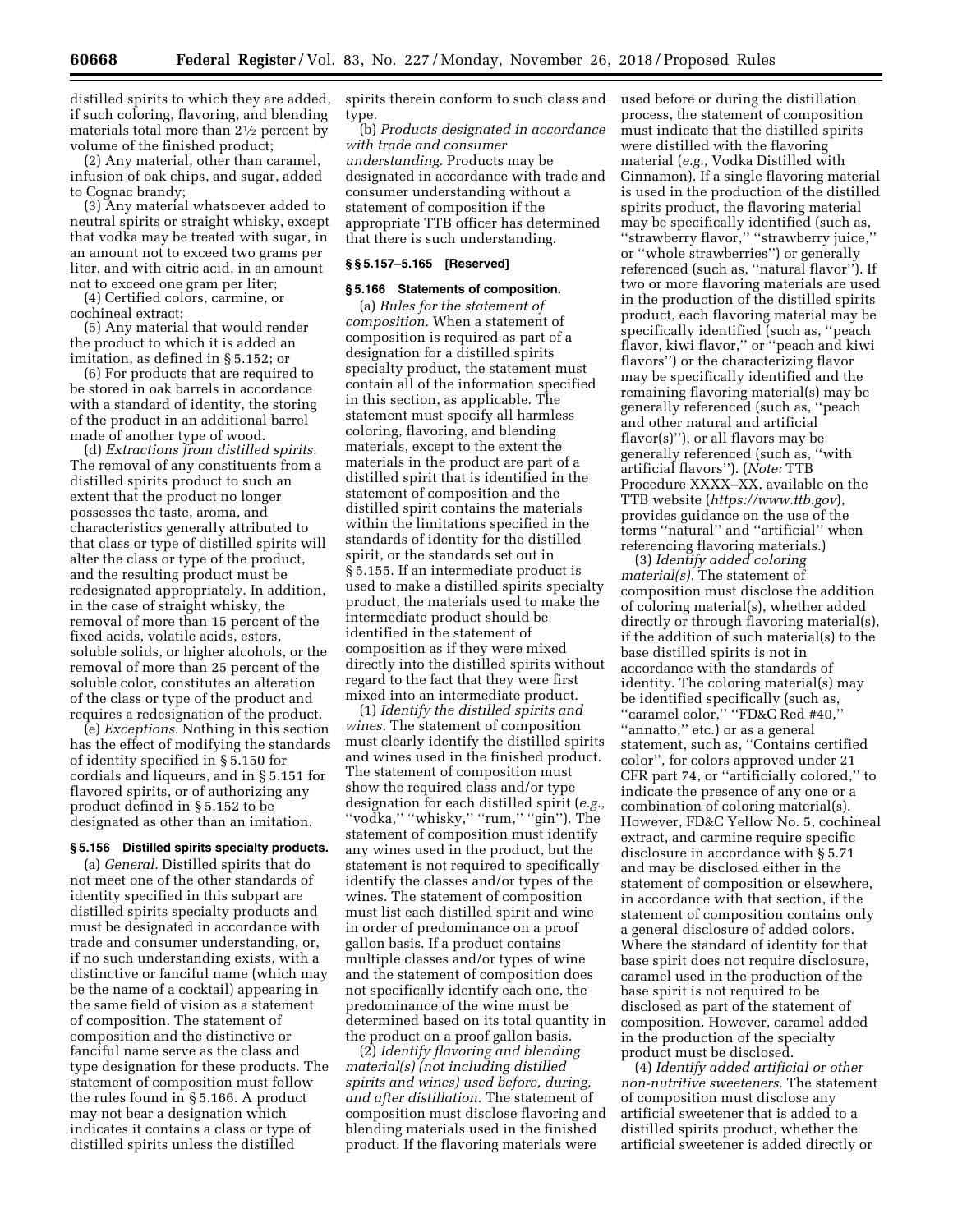through flavoring material(s). The artificial sweetener may be identified specifically by either generic name or trademarked brand name, or as a general statement (such as ''artificially sweetened''), to indicate the presence of any one or combination of artificial sweeteners. However, if aspartame is used, an additional warning statement is required in accordance with § 5.63.

(5) *Identify certain ingredients.* The statement of composition must disclose any ingredient that is permitted by a standard of identity, but used in a method or quantity that makes the finished product no longer meet the standard of identity. For example, vodka to which more than two grams of sugar per liter is added is no longer designated as vodka. The statement of composition may read ''Vodka with added sugar.''

(b) [Reserved]

# **Subpart J—Formulas**

# **§ 5.191 Application.**

The requirements of this subpart apply to the following persons:

(a) Proprietors of distilled spirits plants qualified as processors under part 19 of this chapter;

(b) Persons in the Commonwealth of Puerto Rico who manufacture distilled spirits products for shipment to the United States. However, the filing of a formula for approval by TTB is only required for those products that will be shipped to the United States; and

(c) Persons who ship Virgin Islands distilled spirits products into the United **States** 

#### **§ 5.192 Formula requirements.**

(a) *General.* An approved formula is required to blend, mix, purify, refine, compound, or treat distilled spirits in a manner that results in a change of class or type of the spirits.

(b) *Preparation and submission.* In order to obtain formula approval, a person listed in § 5.191 must complete and file TTB Form 5100.51, Formula and Process for Domestic and Imported Alcohol Beverages, electronically or in paper format, in accordance with the instructions for the form. When a product will be made or processed under the same formula at more than one location operated by the distiller or processor, the distiller or processor must identify on the form each place of production or processing by name and address, and by permit number, if applicable, and must ensure that a copy of the approved formula is maintained at each location.

(c) *Existing approvals.* Any approval of a formula will remain in effect until

revoked, superseded, or voluntarily surrendered, and if the formula is revoked, superseded, or voluntarily surrendered, any existing qualifying statements on such approval as to the rate of tax or the limited use of alcoholic flavors will be made obsolete.

(d) *Change in formula.* Any change in an approved formula requires the filing of a new Form 5100.51 for approval of the changed formula. After a changed formula is approved, the filer must surrender the original formula approval to the appropriate TTB officer.

#### **§ 5.193 Operations requiring formulas.**

The following operations change the class or type of distilled spirits and therefore require formula approval under § 5.192:

(a) The compounding of distilled spirits through the mixing of a distilled spirits product with any coloring or flavoring material, wine, or other material containing distilled spirits (except for harmless coloring, flavoring or blending materials that do not alter the class or type pursuant to § 5.155);

(b) The manufacture of an intermediate product to be used exclusively in other distilled spirits products on bonded premises;

(c) Any filtering or stabilizing process that results in a distilled spirits product's no longer possessing the taste, aroma, and characteristics generally attributed to the class or type of distilled spirits before the filtering or stabilizing, or, in the case of straight whisky, that results in the removal of more than 15 percent of the fixed acids, volatile acids, esters, soluble solids, or higher alcohols, or more than 25 percent of the soluble color;

(d) The mingling of spirits that differ in class or in type of materials from which made;

(e) The mingling of distilled spirits that were stored in charred cooperage with distilled spirits that were stored in plain or reused cooperage, or the mixing of distilled spirits that have been treated with wood chips with distilled spirits not so treated, or the mixing of distilled spirits that have been subjected to any treatment which changes their character with distilled spirits not subjected to such treatment, unless it is determined by the appropriate TTB officer in each of these cases that the composition of the distilled spirits is the same notwithstanding the storage in different kinds of cooperage or the treatment of a portion of the spirits;

(f) Except when authorized for production or storage operations by part 19 of this chapter, the use of any physical or chemical process or any

apparatus that accelerates the maturing of the distilled spirits;

(g) The steeping or soaking of plant materials, such as fruits, berries, aromatic herbs, roots, or seeds, in distilled spirits or wines at a distilled spirits plant;

(h) The artificial carbonating of distilled spirits;

(i) In Puerto Rico, the blending of distilled spirits with any liquors manufactured outside Puerto Rico;

(j) The production of gin by:

(1) Redistillation, over juniper berries and other natural aromatics or over the extracted oils of such materials, of spirits distilled at or above 190 degrees of proof that are free from impurities, including such spirits recovered by redistillation of imperfect gin spirits; or

(2) Mixing gin with other distilled spirits;

(k) The treatment of gin by:

(1) The addition or abstraction of any substance or material other than pure water after redistillation in a manner that would change its class and type designation; or

(2) The addition of any substance or material other than juniper berries or other natural aromatics or the extracted oils of such materials, or the addition of pure water, before or during redistillation, in a manner that would change its class and type designation; and

(l) The recovery of spirits by redistillation from distilled spirits products containing other alcoholic ingredients and from spirits that have previously been entered for deposit. However, no formula approval is required for spirits redistilled into any type of neutral spirits other than vodka or for spirits redistilled at less than 190 degrees of proof that lack the taste, aroma and other characteristics generally attributed to whisky, brandy, rum, or gin and that are designated as ''Spirits'' preceded or followed by a word or phrase descriptive of the material from which distilled. Such spirits may not be designated ''Spirits Grain'' or ''Grain Spirits'' on any label.

### **§ 5.194 Adoption of predecessor's formulas.**

A successor to a person listed in § 5.191 may adopt a predecessor's approved formulas by filing an application with the appropriate TTB officer. The application must include a list of the formulas for adoption and must identify each formula by formula number, name of product, and date of approval. The application must clearly show that the predecessor has authorized the use of the previously approved formulas by the successor.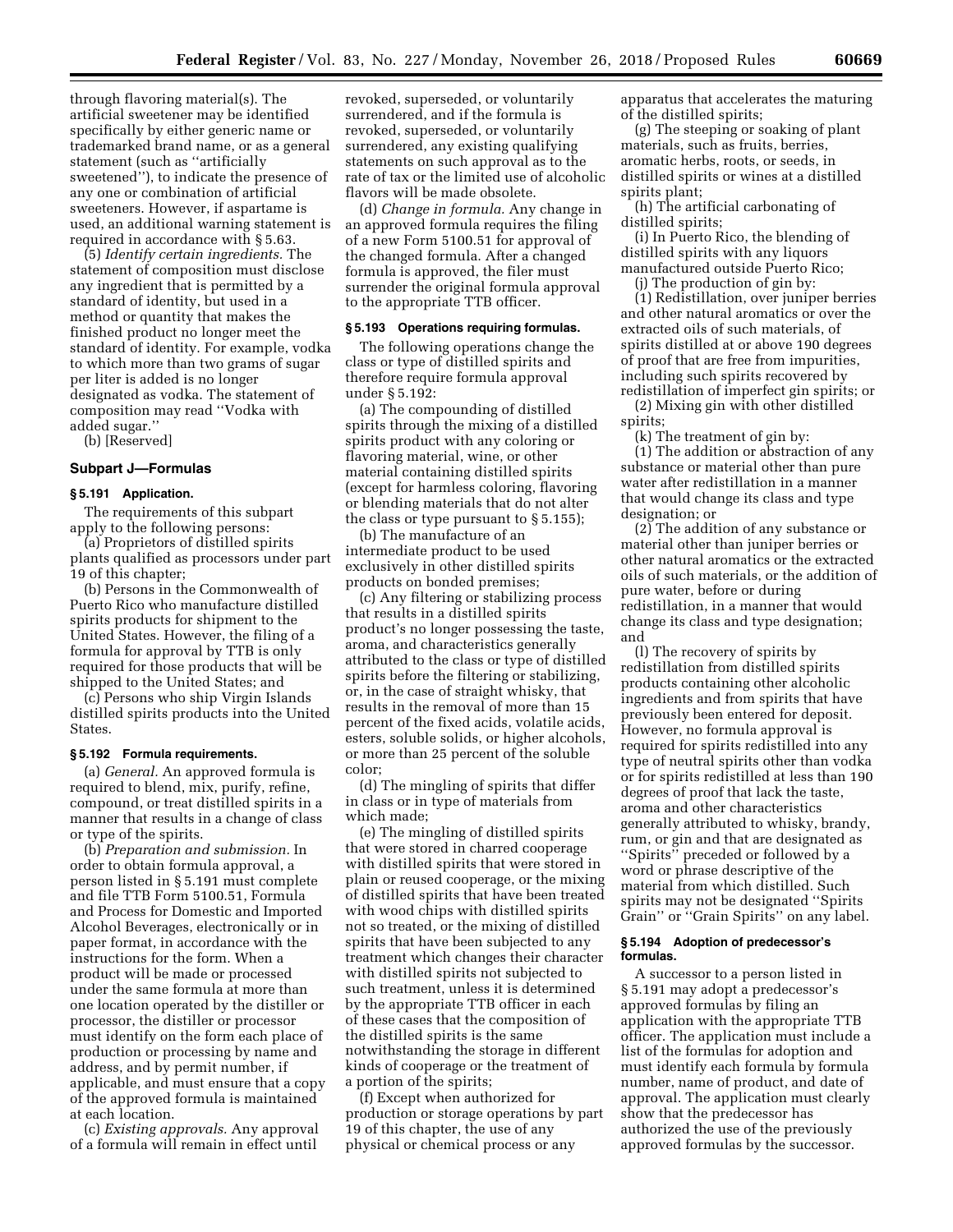## **Subpart K—Standards of Fill and Authorized Container Sizes.**

# **§ 5.201 General.**

No person engaged in business as a distiller, blender, or other producer, or as an importer or wholesaler, or as a bottler or warehouseman and bottler, directly or indirectly, or through an affiliate, may sell or ship or deliver for sale or shipment in interstate or foreign commerce, or otherwise introduce in interstate or foreign commerce, or receive therein, or remove from customs custody for consumption, any distilled spirits in containers, unless the distilled spirits are bottled in conformity with §§ 5.202 and 5.203.

# **§ 5.202 Standard liquor containers.**

(a) *General.* Except as provided in paragraph (d) of this section and in § 5.205, distilled spirits must be bottled in standard liquor containers, as defined in this paragraph. A standard liquor container is a container that is made, formed, and filled in such a way that it does not mislead purchasers as regards its contents. An individual carton or other container of a bottle may not be so designed as to mislead purchasers as to the size of the bottle it contains.

(b) *Headspace.* A filled liquor container of a capacity of 200 milliliters (6.8 fl. oz.) or more is deemed to mislead the purchaser if it has a headspace in excess of 8 percent of the total capacity of the container after closure.

(c) *Design.* Regardless of the correctness of the stated net contents, a liquor container is deemed to mislead the purchaser if it is made and formed in such a way that its actual capacity is substantially less than the capacity it appears to have upon visual examination under ordinary conditions of purchase or use.

(d) *Exception for distinctive liquor bottles.* The provisions of paragraphs (b) and (c) of this section do not apply to liquor bottles for which a distinctive liquor bottle approval has been issued pursuant to § 5.205.

## **§ 5.203 Standards of fill (container sizes).**

(a) *Authorized standards of fill.* The following metric standards of fill are authorized for distilled spirits, whether domestically bottled or imported:

(1) *Containers other than cans.* For containers other than cans described in paragraph (a)(2) of this section—

- (i) 1.75 liters.
- (ii) 1.00 liter.
- (iii) 750 mL.
- (iii) 375 mL.
- (iv) 200 mL.
- (v) 100 mL.

 $(vi)$  50 mL.

(2) *Metal cans.* For metal containers that have the general shape and design of a can, that have a closure that is an integral part of the container, and that cannot be readily reclosed after opening—

- (i) 355 mL. (ii) 200 mL.
- (iii) 100 mL.
- 
- (iv) 50 mL.

(b) *Spirits bottled using outdated standards.* Paragraph (a) of this section does not apply to:

(1) Imported distilled spirits in the original containers in which entered into customs custody prior to January 1, 1980 (or prior to July 1, 1989 in the case of distilled spirits imported in 500 mL containers); or

(2) Imported distilled spirits bottled or packed prior to January 1, 1980 (or prior to July 1, 1989 in the case of distilled spirits in 500 mL containers) and certified as to such in a statement signed by an official duly authorized by the appropriate foreign government.

#### **§ 5.204 Aggregate packaging to meet standard of fill requirements.**

(a) Under the conditions set forth in paragraphs (b) through (f) of this section, industry members may use aggregate packaging to satisfy a standard of fill required under § 5.203 of this part. That is, industry members may bottle distilled spirits in containers that do not meet a standard of fill, as long as those containers are then packaged together in a larger container and the entire net contents of the aggregate package meets a standard of fill. For example, thirty 25-mL containers may be packaged together to meet the 750 mL standard of fill. The industry member must submit the actual external container and a sample of one of the internal containers to TTB upon request by the appropriate TTB officer as part of the COLA review process.

(b) The distilled spirits in each of the individual internal containers of the aggregate package must have the same alcohol content.

(c) The external container, as well as each of the individual internal containers, must be labeled with all of the mandatory label information required by this part and parts 16 and 19 of this chapter; however, an appropriate standard of fill is not required for internal containers.

(d) The external container must include a net contents statement that indicates how the aggregate package equals an authorized standard of fill (for example, ''750 mL = 30 containers of 25 mL each''). Internal containers must include a net contents statement in accordance with § 5.68 of this part.

(e) The external container must be shrink-wrapped, boxed, or sealed in such a manner that the smaller containers cannot be easily removed.

(f) Each of the smaller containers must be labeled ''NOT FOR INDIVIDUAL SALE.''

#### **§ 5.205 Distinctive liquor bottle approval.**

(a) *General.* A bottler or importer of distilled spirits in distinctive liquor bottles may apply for a distinctive liquor bottle approval from the appropriate TTB officer. The distinctive liquor bottle approval will provide an exemption only from those requirements that are specified in paragraph (b) of this section. A distinctive liquor bottle is a container that is not the customary shape and that may obscure the net contents of the distilled spirits.

(b) *Exemptions provided by the distinctive liquor bottle approval.* The distinctive liquor bottle approval issued pursuant to this section will provide that:

(1) The provisions of § 5.202(b) and (c) do not apply to the liquor containers for which the distinctive liquor bottle approval has been issued; and

(2) The information required to appear in the same field of vision pursuant to § 5.63(a) may appear elsewhere on a distinctive liquor bottle for which the distinctive liquor bottle approval has been issued, if the design of the container precludes the presentation of all mandatory information in the same field of vision.

(c) *How to apply.* A bottler or importer of distilled spirits in distinctive liquor bottles may apply for a distinctive liquor bottle approval as part of the application for a COLA.

#### **Subpart L—Recordkeeping and Substantiation Requirements**

#### **§ 5.211 Recordkeeping requirements certificates.**

(a) *Certificates of label approval (COLAs).* Upon request by the appropriate TTB officer, a bottler or importer must provide evidence that a container of distilled spirits is covered by a certificate of label approval (COLA) or a certificate of exemption. This requirement may be satisfied by providing original COLAs, photocopies or electronic copies of COLAs, or records showing the TTB Identification number assigned to the approved certificate. TTB may request such information for a period of five years from the date that the products covered by the COLAs were removed from the bottler's premises or from customs custody, as applicable.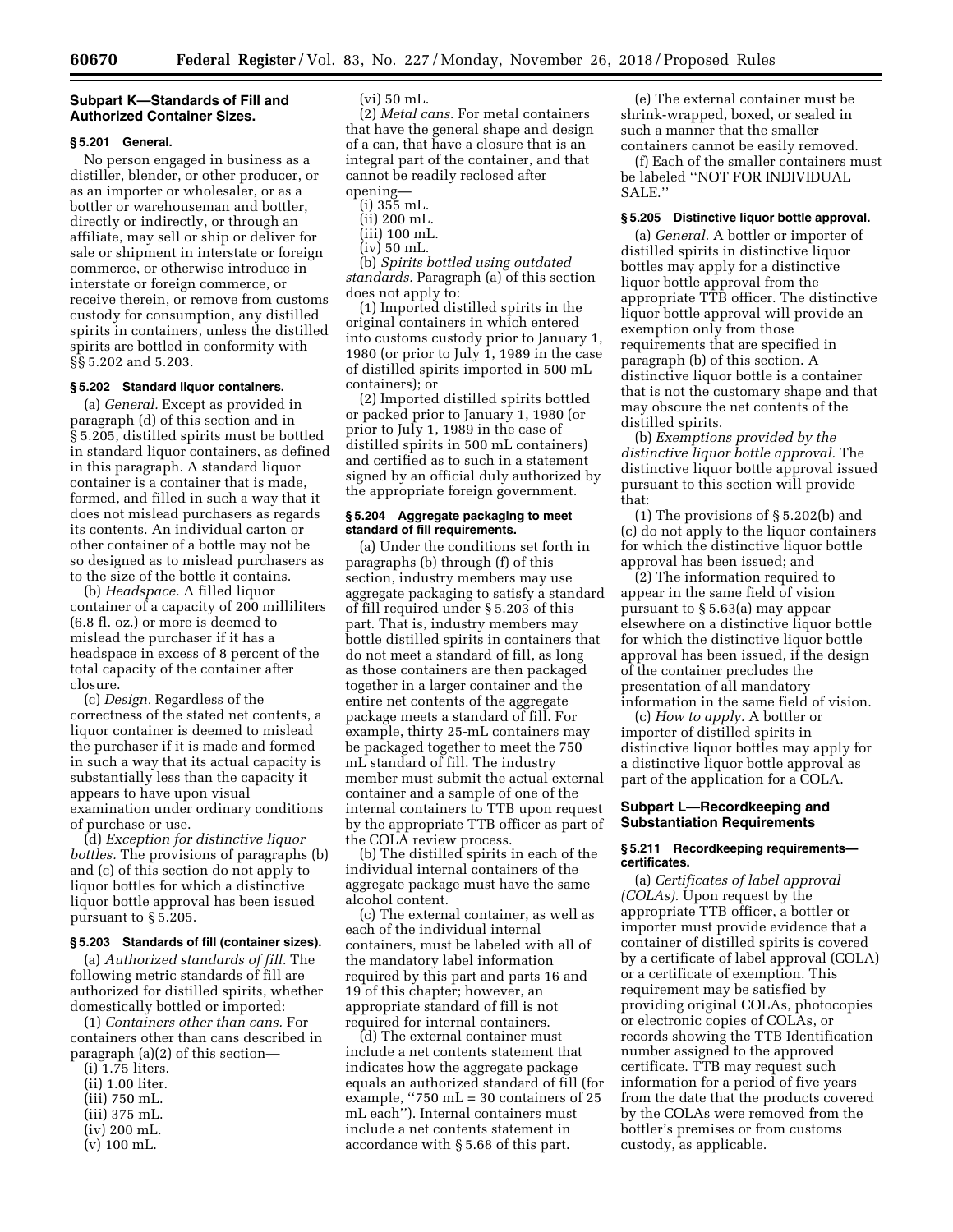(b) *Labels with revisions.* Where labels on containers reflect revisions to the approved label that have been made in compliance with allowable revisions authorized by TTB Form 5100.31 or otherwise authorized by TTB, the bottler or importer must, upon request by the appropriate TTB officer, identify the COLA covering the product if the product is required to be covered by a COLA. TTB may request such information for a period of five years from the date that the products covered by the COLAs were removed from the bottler's premises or from customs custody, as applicable.

(c) *Other recordkeeping requirements under this part.* See §§ 5.26, 5.30, and 5.192(b) for other recordkeeping requirements under this part.

#### **§ 5.212 Substantiation requirements.**

(a) *Application.* The substantiation requirements of this section apply to any claim made on any label or container subject to the requirements of this part.

(b) *Reasonable basis in fact.* All claims, whether implicit or explicit, must have a reasonable basis in fact. Claims that contain express or implied statements regarding the amount of support for the claim (such as ''tests prove,'' or ''studies show'') must have the level of substantiation that is claimed. Any labeling claim that does not have a reasonable basis in fact, or cannot be adequately substantiated upon the request of the appropriate TTB officer, will be considered misleading within the meaning of  $\S 5.122(b)(2)$ .

(c) *Evidence that claims are adequately substantiated.* The appropriate TTB officer may request that bottlers and importers provide evidence that labeling claims are adequately substantiated at any time within a period of five years from the time the distilled spirits were removed from the bottling premises or from customs custody, as applicable.

# **Subpart M—Penalties and Compromise of Liability**

#### **§ 5.221 Criminal penalties.**

A violation of the labeling provisions of 27 U.S.C. 205(e) is punishable as a misdemeanor. See 27 U.S.C. 207 for the statutory provisions relating to criminal penalties, consent decrees, and injunctions.

# **§ 5.222 Conditions of basic permit.**

A basic permit is conditioned upon compliance with the requirements of 27 U.S.C. 205, including the labeling provisions of this part. A willful violation of the conditions of a basic

permit provides grounds for the revocation or suspension of the permit, as applicable, as set forth in part 1 of this chapter.

# **§ 5.223 Compromise.**

Pursuant to 27 U.S.C. 207, the appropriate TTB officer is authorized, with respect to any violation of 27 U.S.C. 205, to compromise the liability arising with respect to such violation upon payment of a sum not in excess of \$500 for each offense, to be collected by the appropriate TTB officer and to be paid into the Treasury as miscellaneous receipts.

# **Subpart N—Paperwork Reduction Act**

#### **§ 5.231 OMB control numbers assigned under the Paperwork Reduction Act.**

(a) *Purpose.* This subpart displays the control numbers assigned to information collection requirements in this part by the Office of Management and Budget (OMB) under the Paperwork Reduction Act of 1995, Public Law 104–13.

(b) *Chart.* The following chart identifies each section in this part that contains an information collection requirement and the OMB control number that is assigned to that information collection requirement.

| Section where<br>contained | Current OMB Control No. |
|----------------------------|-------------------------|
| $5.21$                     | 1513-0020.              |
| $5.22$                     | 1513-0020.              |
|                            | 1513-0111.              |
| $5.23$                     | 1513-0020.              |
|                            | 1513-0111.              |
| $5.24$                     | 1513-0020.              |
|                            | 1513-0064.              |
|                            | 1513-0122.              |
| $5.25$                     | 1513-0020.              |
|                            | 1513-0111,              |
|                            | 1513-0122.              |
|                            | 1513-0020,              |
|                            | 1513-0122.              |
| $5.28$                     | 1513-0122.              |
| 5.30                       | New control number.     |
| 5.62                       | 1513-0087.              |
| $5.63$                     | 1513-0084,              |
|                            | 1513-0087.              |
| $5.81$                     | 1513-0087.              |
| 5.82                       | 1513-0087,              |
|                            | 1513-0121.              |
| $5.83$                     | 1513-0087.              |
|                            | 1513-0121.              |
| $5.84$                     | 1513-0087.              |
| $5.85$                     | 1513-0087.              |
| $5.86$                     | 1513-0087.              |
| 5.87                       | 1513-0087.              |
| $5.88$                     | 1513-0087.              |
| 5.89                       | 1513-0087.              |
| $5.90$                     | 1513-0087.              |
| 5.121                      | 1513-0087.              |
| 5.122                      | 1513-0087.              |
| 5.123                      | 1513-0087.              |
| 5.124                      | 1513-0087.              |
| 5.125                      | 1513-0087.              |
| $5.126$                    | 1513-0087.              |

| Section where<br>contained | Current OMB Control No. |
|----------------------------|-------------------------|
|                            | 1513-0087.              |
| $5.128$                    | 1513-0087.              |
| $5.129$                    | 1513-0087.              |
| 5.130                      | 1513-0087.              |
| 5.192                      | 1513-0122.              |
|                            | 1513-0046.              |
| 5.193                      | 1513-0122.              |
|                            | 1513-0046.              |
| 5.194                      | 1513-0122.              |
| 5.203<br>.                 | 1513-0064.              |
| $5.211$                    | New control number.     |
| 5.212                      | New control number.     |

■ 3. Revise part 7 to read as follows:

# **PART 7—LABELING OF MALT BEVERAGES**

## **Subpart A—General Provisions**

Sec.

# 7.0 Scope.<br>7.1 Definit

- Definitions.
- 7.2 Territorial extent.<br>7.3 General requirement
- General requirements and prohibitions under the FAA Act.
- 7.4 Jurisdictional limits of the FAA Act.<br>7.5 Ingredients and processes
- 
- 7.5 Ingredients and processes.<br>7.6 Brewery products not cove Brewery products not covered by this part.
- 7.7 Other TTB labeling regulations that apply to malt beverages.
- 7.8 Malt beverages for export.
- 7.9 Compliance with Federal and State requirements.
- 7.10 Other related regulations.
- 7.11 Forms.
- 7.12 Delegations of the Administrator.

# **Subpart B—Certificates of Label Approval**

# **Requirements for Malt Beverages Bottled in the United States**

- 7.21 Requirement for certificates of label approval (COLAs) for malt beverages bottled in the United States.
- 7.22 Rules regarding certificates of label approval (COLAs) for malt beverages bottled in the United States.
- 7.23 [Reserved]

#### **Requirements for Malt Beverages Imported in Containers**

- 7.24 Certificates of label approval (COLAs) for malt beverages imported in containers.
- 7.25 Rules regarding certificates of label approval (COLAs) for malt beverages imported in containers.

#### **Administrative Rules**

- 7.27 Presenting certificates of label approval (COLAs) to Government officials.
- 7.28 Formulas, samples, and
- documentation. 7.29 Personalized labels.

# **Subpart C—Alteration of Labels, Relabeling, and Adding Information to Containers**

- 7.41 Alteration of labels.
- 7.42 Authorized relabeling activities by brewers and importers.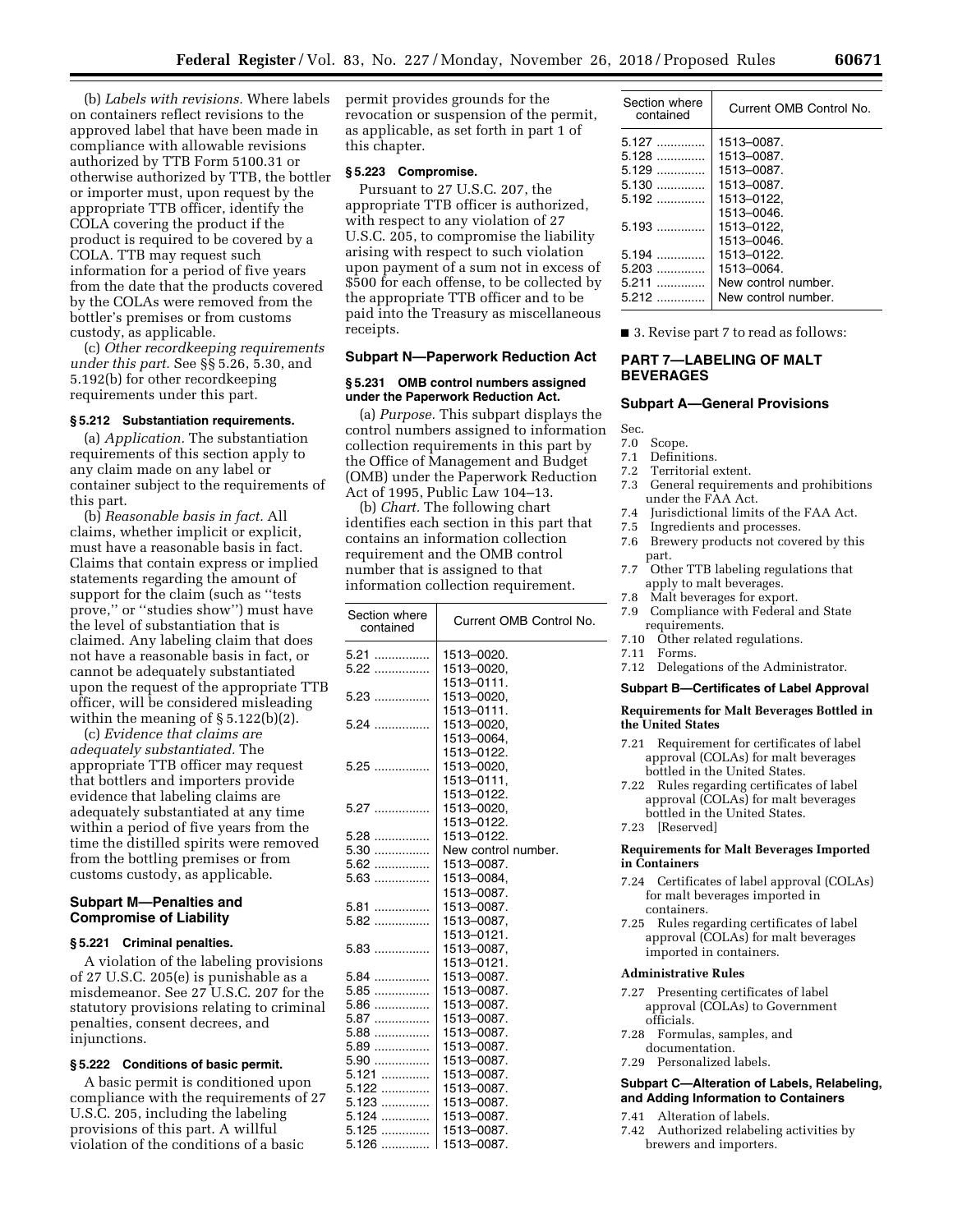- 7.43 Relabeling activities that require separate written authorization from TTB.
- 7.44 Adding a label or other information to a container that identifies the wholesaler, retailer, or consumer.

#### **Subpart D—Label Standards**

- 7.51 Firmly affixed requirements. 7.52 Legibility and other requirements for
- mandatory information on labels.<br>7.53 Type size of mandatory information
- 7.53 Type size of mandatory information.
- 7.54 Visibility of mandatory information. Language requirements.
- 7.56 Additional information.

## **Subpart E—Mandatory Label Information**

- 7.61 What constitutes a label for purposes of mandatory information.
- 7.62 Packaging (cartons, coverings, and cases).
- 7.63 Mandatory label information.
- 7.64 Brand name.
- 7.65 Alcohol content.
- 7.66 Name and address for domestically bottled malt beverages that were wholly fermented in the United States.
- 7.67 Name and address for domestically bottled malt beverages that were bottled after importation.
- 7.68 Name and address for malt beverages that are imported in a container.
- 7.69 Country of origin.
- 7.70 Net contents.

#### **Subpart F—Restricted Labeling Statements**

7.81 General.

#### **Food Allergen Labeling**

- 7.82 Voluntary disclosure of major food allergens.
- 7.83 Petitions for exemption from major food allergen labeling.

#### **Production and Other Claims**

- 7.84 Use of the term ''organic.''
- 7.85 Environmental, sustainability, and similar statements.
- 7.86 [Reserved].
- 7.87 Use of the term ''draft.''

#### **Subpart G—Prohibited Labeling Practices**

- 7.101 General.
- 7.102 False or untrue statements.
- 7.103 Obscene or indecent depictions.

## **Subpart H—Labeling Practices That Are Prohibited if They Are Misleading**

- 7.121 General.
- 7.122 Misleading statements or representations.
- 7.123 Guarantees.
- 7.124 Disparaging statements.
- 7.125 Tests or analyses.
- 7.126 Depictions of government symbols. 7.127 Depictions simulating government stamps or relating to supervision.
- 7.128 Claims related to distilled spirits or wines.
- 7.129 Health-related statements.
- 7.130 Appearance of endorsement.
- 7.131 The word ''bonded'' and similar terms

7.132 Strength claims.

## **Subpart I—Classes and Types of Malt Beverages**

7.141 Class and type.

- 7.142 Class designations.
- 7.143 Class and type—special rules. 7.144 Malt beverages fermented or flavored with certain traditional ingredients.
- 7.145 Malt beverages containing less than 0.5 percent alcohol by volume.
- 7.146 Geographical names.
- 7.147 Statement of composition.

# **Subparts J–K—Reserved**

#### **Subpart L—Recordkeeping and Substantiation Requirements**

- 7.211 Recordkeeping requirements– certificates.
- 7.212 Substantiation requirements.

## **Subpart M—Penalties and Compromise of Liability**

- 7.221 Criminal penalties.
- 7.222 Conditions of basic permit.
- 7.223 Compromise.

#### **Subpart N—Paperwork Reduction Act**

7.231 OMB control numbers assigned under the Paperwork Reduction Act.

**Authority:** 27 U.S.C. 205 and 207.

#### **§ 7.07.0 Scope.**

This part sets forth requirements that apply to the labeling and packaging of malt beverages in containers, including requirements for label approval and rules regarding mandatory, regulated, and prohibited labeling statements.

#### **Subpart A—General Provisions**

#### **§ 7.17.1 Definitions.**

When used in this part and on forms prescribed under this part, the following terms have the meaning assigned to them in this section, unless the terms appear in a context that requires a different meaning. Any other term defined in the Federal Alcohol Administration Act (FAA Act) and used in this part has the same meaning assigned to it by the FAA Act.

*Administrator.* The Administrator, Alcohol and Tobacco Tax and Trade Bureau, Department of the Treasury.

*Appropriate TTB officer.* An officer or employee of the Alcohol and Tobacco Tax and Trade Bureau (TTB) authorized to perform any function relating to the administration or enforcement of this part by the current version of TTB Order 1135.7, Delegation of the Administrator's Authorities in 27 CFR part 7, Labeling of Malt Beverages.

*Bottler.* Any brewer or wholesaler who places malt beverages in containers.

*Brand name.* The name under which a malt beverage or a line of malt beverages is sold.

*Certificate holder.* The permittee or brewer whose name, address, and basic permit number, plant registry number, or brewer's notice number appears on an approved TTB Form 5100.31.

*Certificate of exemption from label approval.* A certificate issued on TTB Form 5100.31, which authorizes the bottling of wine or distilled spirits, under the condition that the product will under no circumstances be sold, offered for sale, shipped, delivered for shipment, or otherwise introduced by the applicant, directly or indirectly, into interstate or foreign commerce.

*Certificate of label approval (COLA).*  A certificate issued on TTB Form 5100.31 that authorizes the bottling of wine, distilled spirits, and malt beverages, or the removal of bottled wine, distilled spirits, and malt beverages from customs custody for introduction into commerce, as long as the product bears labels identical to the labels appearing on the face of the certificate, or labels with changes authorized by TTB on the certificate or otherwise.

*Container.* Any can, bottle, box with an internal bladder, cask, keg, barrel or other closed receptacle, in any size or material, that is for use in the sale of malt beverages at retail.

*Customs officer.* An officer of U.S. Customs and Border Protection (CBP) or any agent or other person authorized by law to perform the duties of such an officer.

*Distinctive or fanciful name.* A descriptive name or phrase chosen to identify a malt beverage product on the label. It does not include a brand name, class or type designation, statement of composition, or designation known to the trade or consumers.

*FAA Act.* The Federal Alcohol Administration Act.

*Gallon.* A U.S. gallon of 231 cubic inches of malt beverages at 39.1 degrees Fahrenheit (4 degrees Celsius). All other liquid measures used are subdivisions of the gallon as defined.

*Interstate or foreign commerce.*  Commerce between any State and any place outside of that State or commerce within the District of Columbia or commerce between points within the same State but through any place outside of that State.

*Keg collar.* A disk that is pushed down over the keg's bung or tap cover.

*Malt beverage.* A beverage made by the alcoholic fermentation of an infusion or decoction, or combination of both, in potable brewing water, of malted barley with hops, or their parts, or their products, and with or without other malted cereals, and with or without the addition of unmalted or prepared cereals, other carbohydrates or products prepared therefrom, and with or without the addition of carbon dioxide, and with or without other wholesome products suitable for human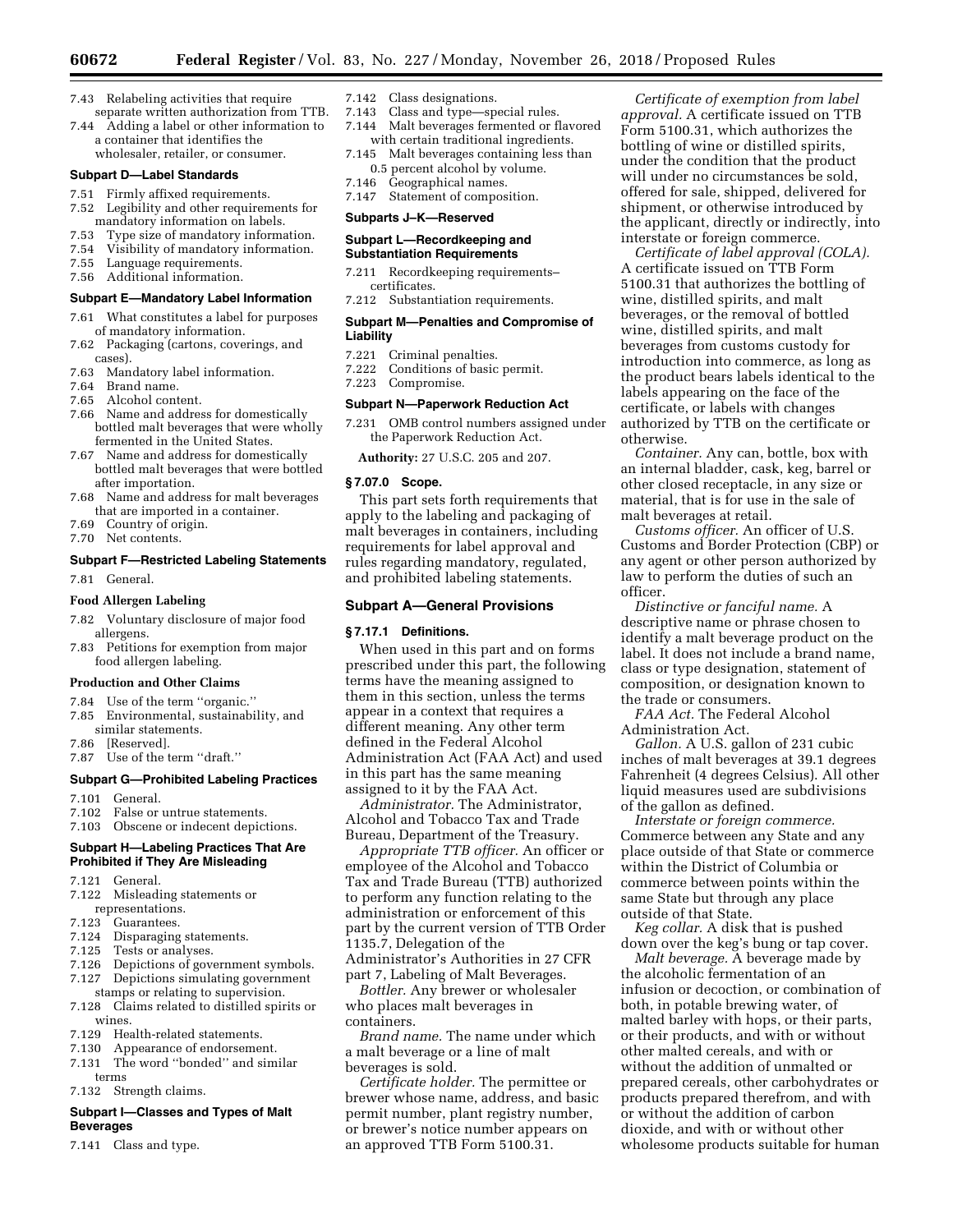food consumption. See § 7.5 for standards applying to the use of processing methods and flavors in malt beverage production.

*Net contents.* The amount, by volume, of a malt beverage held in a container.

*Person.* Any individual, corporation, partnership, association, joint-stock company, business trust, limited liability company, or other form of business enterprise, including a receiver, trustee, or liquidating agent and including an officer or employee of any agency of a State or political subdivision of a State.

*State.* One of the 50 States of the United States, the District of Columbia, or the Commonwealth of Puerto Rico.

*Tap cover.* A cap, usually made of plastic, that fits over the top of the tap (or bung) of a keg.

*TTB.* The Alcohol and Tobacco Tax and Trade Bureau of the Department of the Treasury.

*United States (U.S.).* The 50 States, the District of Columbia, and the Commonwealth of Puerto Rico.

# **§ 7.27.2 Territorial extent.**

The provisions of this part apply to the 50 states, the District of Columbia, and the Commonwealth of Puerto Rico.

# **§ 7.37.3 General requirements and prohibitions under the FAA Act.**

(a) *Certificates of label approval (COLAs).* Subject to the requirements and exceptions set forth in the regulations in subpart B of this part, any brewer or wholesaler who bottles malt beverages, and any person who removes malt beverages in containers from customs custody for sale or any other commercial purpose, is required to first obtain from TTB a COLA covering the label(s) on each container.

(b) *Alteration, mutilation, destruction, obliteration, or removal of labels.*  Subject to the requirements and exceptions set forth in the regulations in subpart C of this part, it is unlawful to alter, mutilate, destroy, obliterate, or remove labels on malt beverage containers. This prohibition applies to any person, including retailers, holding malt beverages for sale in interstate or foreign commerce or any person holding malt beverages for sale after shipment in interstate or foreign commerce.

(c) *Labeling requirements for malt beverages.* Subject to the jurisdictional limits of the FAA Act, as set forth in § 7.4, it is unlawful for any person engaged in business as a brewer, wholesaler, or importer of malt beverages, directly or indirectly, or through an affiliate, to sell or ship, or deliver for sale or shipment, or otherwise introduce or receive in

interstate or foreign commerce, or remove from customs custody, any malt beverages in containers unless the malt beverages are bottled in containers and the containers are marked, branded, and labeled in conformity with the regulations in this part.

(d) *Labeled in accordance with this part.* In order to be labeled in accordance with the regulations in this part, a container of malt beverages must be in compliance with the following requirements:

(1) It must bear one or more labels meeting the standards for ''labels'' set forth in subpart D of this part;

(2) One or more of the labels on the container must include the mandatory information set forth in subpart E of this part;

(3) Claims on the label(s), containers, and packaging (as defined in § 7.62) must comply with the rules for regulated label statements, as applicable, set forth in subpart F of this part;

(4) Statements or any other representations on any malt beverage label, container, or packaging (as defined in §§ 7.81(b) and 7.121(b)) may not violate the regulations in subparts G and H of this part regarding certain practices on labeling of malt beverages;

(5) The class and type designation on the label(s), as well as any designation appearing on containers or packaging, must comply with the standards for classes and types set forth in subpart I of this part; and

(6) The malt beverage must not be adulterated within the meaning of the Federal Food, Drug, and Cosmetic Act.

## **§ 7.47.4 Jurisdictional limits of the FAA Act.**

(a) *Malt beverages sold in interstate or foreign commerce*—(1) *General.* The labeling provisions of this part apply to malt beverages sold or shipped or delivered for shipment, or otherwise introduced into or received in any State from any place outside thereof, only to the extent that the laws or regulations of such State impose requirements similar to the requirements of the regulations in this part, with respect to the labels and labeling of malt beverages sold within that State.

(2) *Similar State law.* For purposes of this section, a ''similar'' State law may be found in State laws or regulations that apply specifically to malt beverages or in State laws or regulations that provide general labeling requirements that are not specific to malt beverages. In order to be ''similar'' to the Federal requirements, the State requirements need not be identical to the Federal requirements. Nonetheless, if the label

in question does not violate the laws or regulations of the State or States into which the brewer, wholesaler, or importer is shipping the malt beverages, it does not violate this part.

(b) *Malt beverages not sold in interstate or foreign commerce.* The regulations in this part do not apply to domestically bottled malt beverages that are not and will not be sold, shipped, delivered for sale or shipment, or otherwise introduced in interstate or foreign commerce.

#### **§ 7.57.5 Ingredients and processes.**

(a) *Use of nonbeverage flavors and other nonbeverage ingredients containing alcohol.* (1) Nonbeverage flavors and other nonbeverage ingredients containing alcohol may be used in producing a malt beverage (sometimes referred to as a ''flavored malt beverage''). Except as provided in paragraph (a)(2) of this section, no more than 49 percent of the overall alcohol content (determined without regard to any tolerance otherwise allowed by this part) of the finished product may be derived from the addition of nonbeverage flavors and other nonbeverage ingredients containing alcohol. For example, a finished malt beverage that contains 5.0 percent alcohol by volume must derive a minimum of 2.55 percent alcohol by volume from the fermentation of barley malt and other materials and may derive not more than 2.45 percent alcohol by volume from the addition of nonbeverage flavors and other nonbeverage ingredients containing alcohol.

(2) In the case of malt beverages with an alcohol content of more than 6 percent by volume (determined without regard to any tolerance otherwise allowed by this part), no more than 1.5 percent of the volume of the malt beverage may consist of alcohol derived from added nonbeverage flavors and other nonbeverage ingredients containing alcohol.

(b) *Processing.* Malt beverages may be filtered or otherwise processed in order to remove color, taste, aroma, bitterness, or other characteristics derived from fermentation.

#### **§ 7.67.6 Brewery products not covered by this part.**

Certain fermented products that are regulated as ''beer'' under the Internal Revenue Code (IRC) do not fall within the definition of a ''malt beverage'' under the FAA Act and thus are not subject to this part. See § 7.7 for related TTB regulations that may apply to these products. See §§ 25.11 and 27.11 of this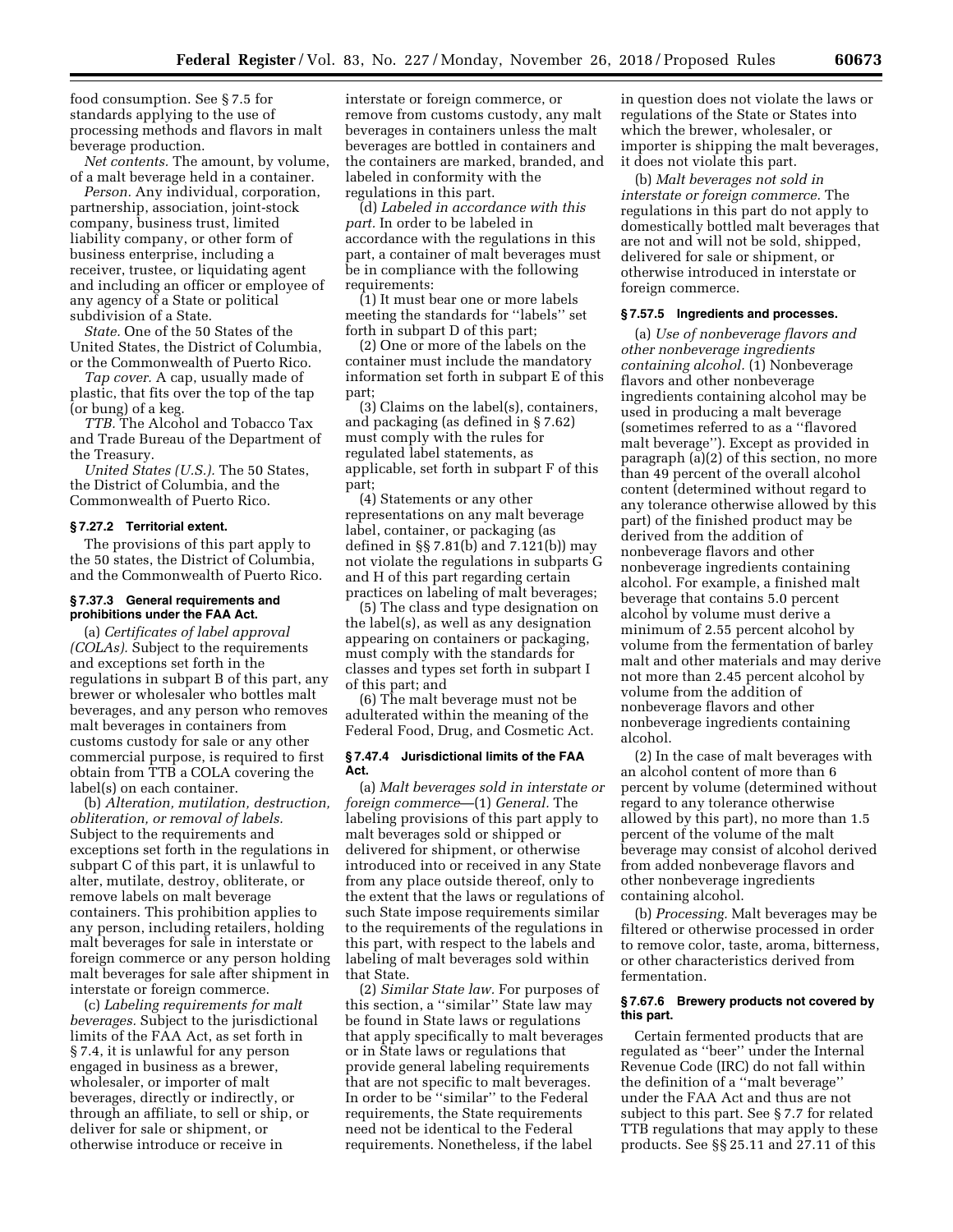chapter for the definition of ''beer'' under the IRC.

(a) *Sake´ and similar products.* Sake´ and similar products (including products that fall within the definition of ''beer'' under parts 25 and 27 of this chapter) that fall within the definition of a ''wine'' under the FAA Act are covered by the labeling regulations for wine in 27 CFR part 4.

(b) *Other beers not made with both malted barley and hops.* The regulations in this part do not cover beer products that are not made with both malted barley and hops, or their parts or their products, or that do not fall within the definition of a ''malt beverage'' under § 7.1 for any other reason. Bottlers and importers of alcohol beverages that do not fall within the definition of malt beverages, wine, or distilled spirits under the FAA Act should refer to the applicable labeling regulations for foods issued by the U.S. Food and Drug Administration. See 21 CFR part 101.

# **§ 7.77.7 Other TTB labeling regulations that apply to malt beverages.**

In addition to the regulations in this part, malt beverages must also comply with the following TTB labeling regulations:

(a) *Health warning statement.*  Alcoholic beverages, including malt beverages, that contain at least one-half of one percent alcohol by volume, must be labeled with a health warning statement in accordance with the Alcoholic Beverage Labeling Act of 1988 (ABLA). The regulations implementing the ABLA are contained in 27 CFR part 16.

(b) *Internal Revenue Code requirements.* The labeling and marking requirements for beer under the Internal Revenue Code are found in 27 CFR part 25, subpart J (for domestic breweries) and 27 CFR part 27, subpart E (for importers).

# **§ 7.87.8 Malt beverages for export.**

Malt beverages that are exported in bond without payment of tax directly from a brewery or from customs custody are not subject to this part. For purposes of this section, direct exportation in bond does not include exportation after malt beverages have been removed for consumption or sale in the United States, with appropriate tax determination or payment.

## **§ 7.97.9 Compliance with Federal and State requirements.**

(a) *General.* Compliance with the requirements of this part relating to the labeling and bottling of malt beverages does not relieve industry members from responsibility for complying with other

applicable Federal and State requirements, including but not limited to those highlighted in paragraphs (b) and (c) of this section.

(b) *Ingredient safety.* While it remains the responsibility of the industry member to ensure that any ingredient used in production of malt beverages complies fully with all applicable U.S. Food and Drug Administration (FDA) regulations pertaining to the safety of food ingredients and additives, the appropriate TTB officer may at any time request documentation to establish such compliance.

(c) *Containers.* While it remains the responsibility of the industry member to ensure that containers are made of suitable materials that comply with all applicable FDA health and safety regulations for the packaging of beverages for consumption, the appropriate TTB officer may at any time request documentation to establish such compliance.

# **§ 7.10 Other related regulations.**

(a) *TTB regulations.* Other TTB regulations that relate to malt beverages are listed in paragrpahs (a)(1) through (9) of this section:

(1) 27 CFR part 1—Basic Permit Requirements Under the Federal Alcohol Administration Act, Nonindustrial Use of Distilled Spirits and Wine, Bulk Sales and Bottling of Distilled Spirits;

(2) 27 CFR part 13—Labeling Proceedings;

- (3) 27 CFR part 14—Advertising of Alcohol Beverage Products;
- (4) 27 CFR part 16—Alcoholic Beverage Health Warning Statement; (5) 27 CFR part 25—Beer;

(6) 27 CFR part 26—Liquors and

Articles from Puerto Rico and the Virgin Islands;

(7) 27 CFR part 27—Importation of Distilled Spirits, Wines, and Beer;

(8) 27 CFR part 28—Exportation of Alcohol; and

(9) 27 CFR part 71—Rules of Practice in Permit Proceedings.

(b) *Other Federal regulations.* The regulations listed in paragraphs (b)(1)

through (9) of this section issued by

other Federal agencies also may apply: (1) 7 CFR part 205—National Organic Program;

(2) 19 CFR part 11—Packing and Stamping; Marking;

(3) 19 CFR part 102—Rules of Origin; (4) 19 CFR part 134—Country of Origin Marking;

(5) 21 CFR part 1—General

Enforcement Provisions, Subpart I, Prior Notice of Imported Food;

(6) 21 CFR parts 70–82, which pertain to food and color additives;

(7) 21 CFR part 101—Food Labeling; (8) 21 CFR part 110—Current Good Manufacturing Practice in Manufacturing, Packing, or Holding Human Food; and

(9) 21 CFR parts 170–189, which pertain to food additives and secondary direct food additives for human consumption.

# **§ 7.11 Forms.**

(a) *General.* TTB prescribes and makes available all forms required by this part. Any person completing a form must provide all of the information required by each form as indicated by the headings on the form and the instructions for the form. Each form must be filed in accordance with this part and the instructions for the form.

(b) *Electronically filing forms.* The forms required by this part can be filed electronically by using TTB's online filing systems: COLAs Online and Formulas Online. Anyone who intends to use one of these online filing systems must first register to use the system by accessing the TTB website at *[https://](https://www.ttb.gov) [www.ttb.gov.](https://www.ttb.gov)* 

(c) *Obtaining paper forms.* Forms required by this part are available for printing through the TTB website (*<https://www.ttb.gov>*) or by mailing a request to the Alcohol and Tobacco Tax and Trade Bureau, National Revenue Center, 550 Main Street, Room 8002, Cincinnati, OH 45202.

## **§ 7.12 Delegations of the Administrator.**

Most of the regulatory authorities of the Administrator contained in this part are delegated to ''appropriate TTB officers.'' To find out which officers have been delegated specific authorities, see the current version of TTB Order 1135.7, Delegation of the Administrator's Authorities in 27 CFR part 7, Labeling of Malt Beverages. Copies of this order can be obtained by accessing the TTB website (*[https://](https://www.ttb.gov) [www.ttb.gov](https://www.ttb.gov)*) or by mailing a request to the Alcohol and Tobacco Tax and Trade Bureau, National Revenue Center, 550 Main Street, Room 8002, Cincinnati, OH 45202.

# **Subpart B—Certificates of Label Approval**

#### **Requirements for Malt Beverages Bottled in the United States**

#### **§ 7.21 Requirement for certificates of label approval (COLAs) for malt beverages bottled in the United States.**

(a) *COLA requirement.* Subject to the requirements and exceptions set forth in paragraphs (b) and (c) of this section, a brewer or wholesaler bottling malt beverages must obtain a COLA covering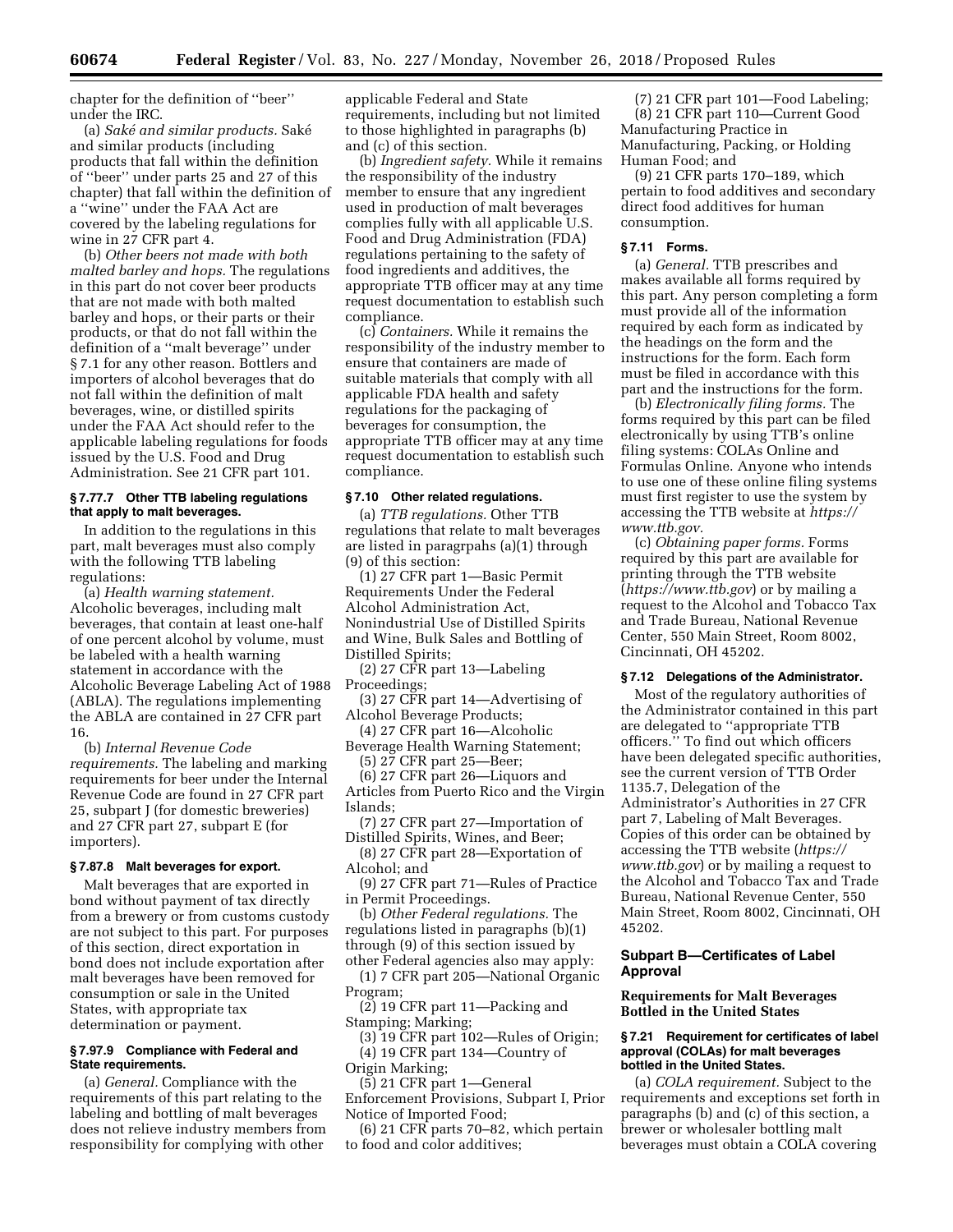the malt beverages from TTB prior to bottling the malt beverages or removing the malt beverages from the premises where they were bottled.

(b) *Malt beverages shipped or sold in interstate commerce.* Persons bottling malt beverages (other than malt beverages in customs custody) for shipment, or delivery for sale or shipment, into a State (from outside of that State) are required to obtain a COLA covering those malt beverages only if the laws or regulations of the State require that all malt beverages sold or otherwise disposed of in such State be labeled in conformity with the requirements of subparts D through I of this part. This requirement applies when the State has either adopted subparts D through I of this part in their entireties or has adopted requirements identical to those set forth in subparts D through I of this part. In accordance with §§ 7.3 and 7.4, malt beverages that are not subject to the COLA requirements of this section may still be subject to the substantive labeling provisions of subparts D through I of this part to the extent that the State into which the malt beverages are being shipped has similar State laws or regulations.

(c) *Products not shipped or sold in interstate commerce.* Persons bottling malt beverages that will not be shipped or delivered for sale or shipment in interstate or foreign commerce are not required to obtain a COLA or a certificate of exemption from label approval. (Note: A certificate of exemption from label approval is a certificate issued by TTB to cover a wine or distilled spirits product that will not be sold, offered for sale, shipped, delivered for shipment, or otherwise introduced, in interstate or foreign commerce.)

#### **§ 7.22 Rules regarding certificates of label approval (COLAs) for malt beverages bottled in the United States.**

(a) *What a COLA authorizes.* An approved TTB Form 5100.31 authorizes the bottling of malt beverages covered by the COLA, as long as the container bears labels identical to the labels appearing on the face of the COLA, or labels with changes authorized by TTB on the COLA or otherwise. The list of allowable changes can be found on the TTB website at *[https://www.ttb.gov.](https://www.ttb.gov)* 

(b) *What a COLA does not do.* Among other things, the issuance of a COLA does not:

(1) Confer trademark protection;

(2) Relieve the certificate holder from its responsibility to ensure that all ingredients used in the production of the malt beverage comply with

applicable requirements of the U.S. Food and Drug Administration with regard to ingredient safety; or

(3) Relieve the certificate holder from liability for violations of the FAA Act, the Alcoholic Beverage Labeling Act, the Internal Revenue Code, or related regulations and rulings.

(i) The issuance of a COLA does not mean that TTB has verified the accuracy of any representations or claims made on the label with respect to the product in the container. It is the responsibility of the applicant to ensure that all information on the application is true and correct, and that all labeling representations and claims are truthful, accurate, and not misleading with respect to the product in the container.

(ii) A malt beverage may be mislabeled even when the label is covered by a COLA. For example, if the label on the container contains representations that are false or misleading when applied to the product in the container, the malt beverage is not labeled in accordance with the regulations in this part, even if it is covered by a COLA.

(c) *When to obtain a COLA.* The COLA must be obtained prior to bottling. No brewer or wholesaler may bottle malt beverages or remove malt beverages from the premises where bottled unless a COLA has been obtained.

(d) *Application for a COLA.* The bottler may apply for a COLA by submitting an application to TTB on Form 5100.31, in accordance with the instructions on the form. The bottler may apply for a COLA either electronically by accessing TTB's online system, COLAs Online, at *[https://](https://www.ttb.gov) [www.ttb.gov,](https://www.ttb.gov)* or by submitting the paper form. For procedures regarding the issuance of COLAs, see part 13 of this chapter.

#### **§ 7.23 [Reserved]**

## **Requirements for Malt Beverages Imported in Containers**

## **§ 7.24 Certificates of label approval (COLAs) for malt beverages imported in containers.**

(a) *Application requirement.* Any person removing malt beverages in containers from customs custody for consumption must first apply for and obtain a COLA covering the malt beverages from the appropriate TTB officer.

(b) *Release of malt beverages from customs custody.* Malt beverages, imported in containers, are not eligible for release from customs custody for consumption, and no person may remove such malt beverages from

customs custody for consumption, unless the person removing the malt beverages has obtained and is in possession of a COLA covering the malt beverages.

(c) *Filing requirements.* If filing electronically, the importer must file with U.S Customs and Border Protection (CBP), at the time of filing the customs entry, the TTB-assigned identification number of the valid COLA that corresponds to the label on the brand or lot of malt beverages being imported. If the importer is not filing electronically, the importer must provide a copy of the COLA to CBP at the time of entry. In addition, the importer must provide a copy of the applicable COLA, and proof of the certificate holder's authorization if applicable, upon request by the appropriate TTB officer or a customs officer.

(d) *Scope of this section.* The COLA requirement imposed by this section applies only to malt beverages that are removed for sale or any other commercial purpose. See 27 CFR 27.49, 27.74, and 27.75 for labeling exemptions applicable to certain imported samples of malt beverages.

(e) *Relabeling in customs custody.*  Containers of malt beverages in customs custody that are required to be covered by a COLA but are not labeled in conformity with a COLA must be relabeled, under the supervision and direction of customs officers, prior to their removal from customs custody for consumption.

(f) *State law.* Paragraph (a) through (c) of this section apply only if the laws or regulations of the State in which the malt beverages are withdrawn require that all malt beverages sold or otherwise disposed of in such State be labeled in conformity with the requirements of subparts D through I of this part. A State requires that malt beverages be labeled in conformity with the requirements of subparts D through I of this part when the State has either adopted subparts D through I of this part in their entireties or has adopted requirements identical to those set forth in subparts D through I in this part. In accordance with §§ 7.3 and 7.4, malt beverages that are not subject to the COLA requirements of this section may still be subject to the substantive labeling provisions of subparts D through I of this part to the extent that the State into which the malt beverages are being shipped has similar State law or regulation.

#### **§ 7.25 Rules regarding certificates of label approval (COLAs) for malt beverages imported in containers.**

(a) *What a COLA authorizes.* An approved TTB Form 5100.31 authorizes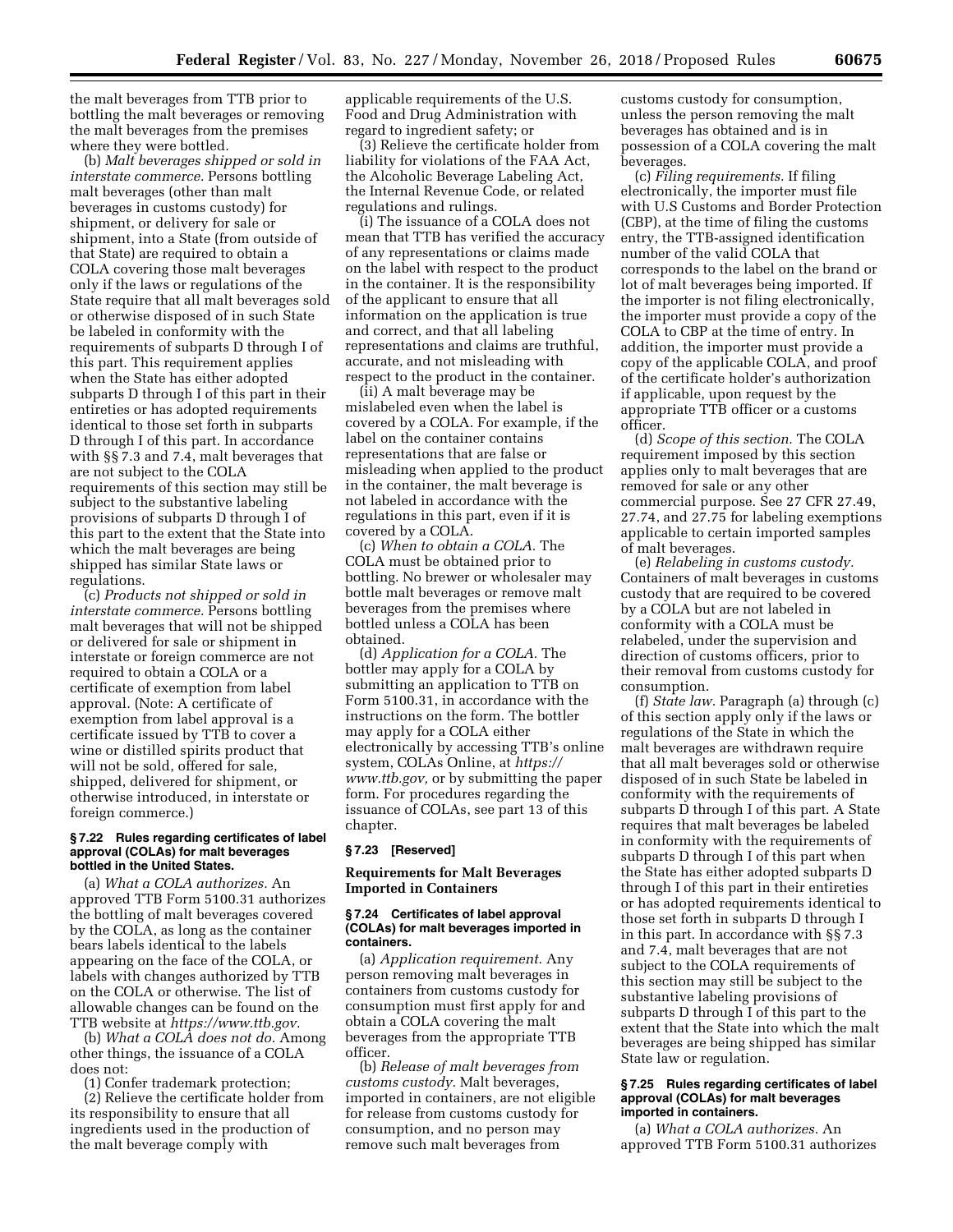the use of the labels covered by the COLA on containers of malt beverages, as long as the container bears labels identical to the labels appearing on the face of the COLA, or labels with changes authorized by the form or otherwise authorized by TTB.

(b) *What a COLA does not do.* Among other things, the issuance of a COLA does not:

(1) Confer trademark protection;

(2) Relieve the certificate holder from its responsibility to ensure that all ingredients used in the production of the malt beverage comply with applicable requirements of the U.S. Food and Drug Administration with regard to ingredient safety; or

(3) Relieve the certificate holder from liability for violations of the FAA Act, the Alcoholic Beverage Labeling Act, the Internal Revenue Code, or related regulations and rulings.

(i) The issuance of a COLA does not mean that TTB has verified the accuracy of any representations or claims made on the label with respect to the product in the container. It is the responsibility of the applicant to ensure that all information on the application is true and correct and that all labeling representations and claims are truthful, accurate, and not misleading with respect to the product in the container.

(ii) Malt beverages may be mislabeled even when the label is covered by a COLA. For example, if the label on the container contains representations that are false or misleading when applied to the product in the container the malt beverage is not labeled in accordance with the regulations in this part, even if it is covered by a COLA.

(c) *When to obtain a COLA.* The COLA must be obtained prior to the removal of malt beverages in containers from customs custody for consumption.

(d) *Application for a COLA.* The person responsible for the importation of malt beverages must obtain approval of the labels by submitting an application to TTB on Form 5100.31. A person may apply for a COLA either electronically by accessing TTB's online system, COLAs Online, at TTB's website (*<https://www.ttb.gov>*) or by submitting the paper form. For procedures regarding the issuance of COLAs, see part 13 of this chapter.

## **Administrative Rules**

## **§ 7.27 Presenting certificates of label approval (COLAs) to Government officials.**

A certificate holder must present the original or a paper or electronic copy of the appropriate COLA upon the request of any duly authorized representative of the United States Government.

#### **§ 7.28 Formulas, samples, and documentation.**

(a) Prior to or in conjunction with the review of an application for a certificate of label approval (COLA) on TTB Form 5100.31, the appropriate TTB officer may require a bottler or importer to submit a formula, the results of laboratory testing of the malt beverage, or a sample of any malt beverage or ingredients used in producing a malt beverage. The appropriate TTB officer also may request such information after the issuance of such COLA or in connection with any malt beverage that is required to be covered by a COLA. A formula may be filed electronically by using Formulas Online, or it may be submitted on paper on TTB Form 5100.51. See § 7.11 for more information on forms and Formulas Online.

(b) Upon request of the appropriate TTB officer, a bottler or importer must submit a full and accurate statement of the contents of any container to which labels are to be or have been affixed, as well as any other documentation on any issue pertaining to whether the malt beverages are labeled in accordance with this part. TTB may also request such information after the issuance of such a COLA, or in connection with any malt beverage that is required to be covered by a COLA.

## **§ 7.29 Personalized labels.**

(a) *General.* Applicants for label approval may obtain permission from TTB to make certain changes in order to personalize labels without having to resubmit labels for TTB approval. Personalized labels may contain a personal message, picture, or other artwork that is specific to the consumer who is purchasing the product. For example, a brewer may offer individual or corporate customers labels that commemorate an event such as a wedding or grand opening.

(b) *Application.* Any person who intends to offer personalized labels must submit a template for the personalized label with the application for label approval, and must note on the application a description of the specific personalized information that may change.

(c) *Approval of personalized label.* If the application complies with the regulations, TTB will issue a certificate of label approval (COLA) with a qualification allowing the personalization of labels. The qualification will allow the certificate holder to add or change items on the personalized label such as salutations, names, graphics, artwork, congratulatory dates and names, or event dates without applying for a new COLA. All of these items on personalized labels must comply with the regulations of this part.

(d) *Changes not allowed to personalized labels.* Approval of an application to personalize labels does not authorize the addition of any information that discusses either the alcohol beverage or characteristics of the alcohol beverage or that is inconsistent with or in violation of the provisions of this part or any other applicable provision of law or regulations.

# **Subpart C—Alteration of Labels, Relabeling, and Adding Information to Containers**

## **§ 7.41 Alteration of labels.**

(a) *Prohibition.* It is unlawful for any person to alter, mutilate, destroy, obliterate or remove any mark, brand, or label on malt beverages in containers held for sale in interstate or foreign commerce, or held for sale after shipment in interstate or foreign commerce, except as authorized by § 7.42, § 7.43, or § 7.44, or as otherwise authorized by Federal law.

(b) *Authorized relabeling.* For purposes of the relabeling activities authorized by this subpart, the term ''relabel'' includes the alteration, mutilation, destruction, obliteration, or removal of any existing mark, brand, or label on the container, as well as the addition of a new label (such as a sticker that adds information about the product or information engraved on the container) to the container, and the replacement of a label with a new label bearing identical information.

(c) *Obligation to comply with other requirements.* Authorization to relabel under this subpart in no way authorizes the placement of labels on containers that do not accurately reflect the brand, bottler, identity, or other characteristics of the product; nor does it relieve the person conducting the relabeling operations from any obligation to comply the regulations in this part and with State or local law, or to obtain permission from the owner of the brand where otherwise required.

## **§ 7.42 Authorized relabeling activities by brewers and importers.**

(a) *Relabeling at brewery premises.*  Brewers may relabel domestically bottled malt beverages prior to removal from, and after return to bond at, the brewery premises, with labels covered by a certificate of label approval (COLA,) without obtaining separate permission from TTB for the relabeling activity.

(b) *Relabeling after removal from brewery premises.* Brewers may relabel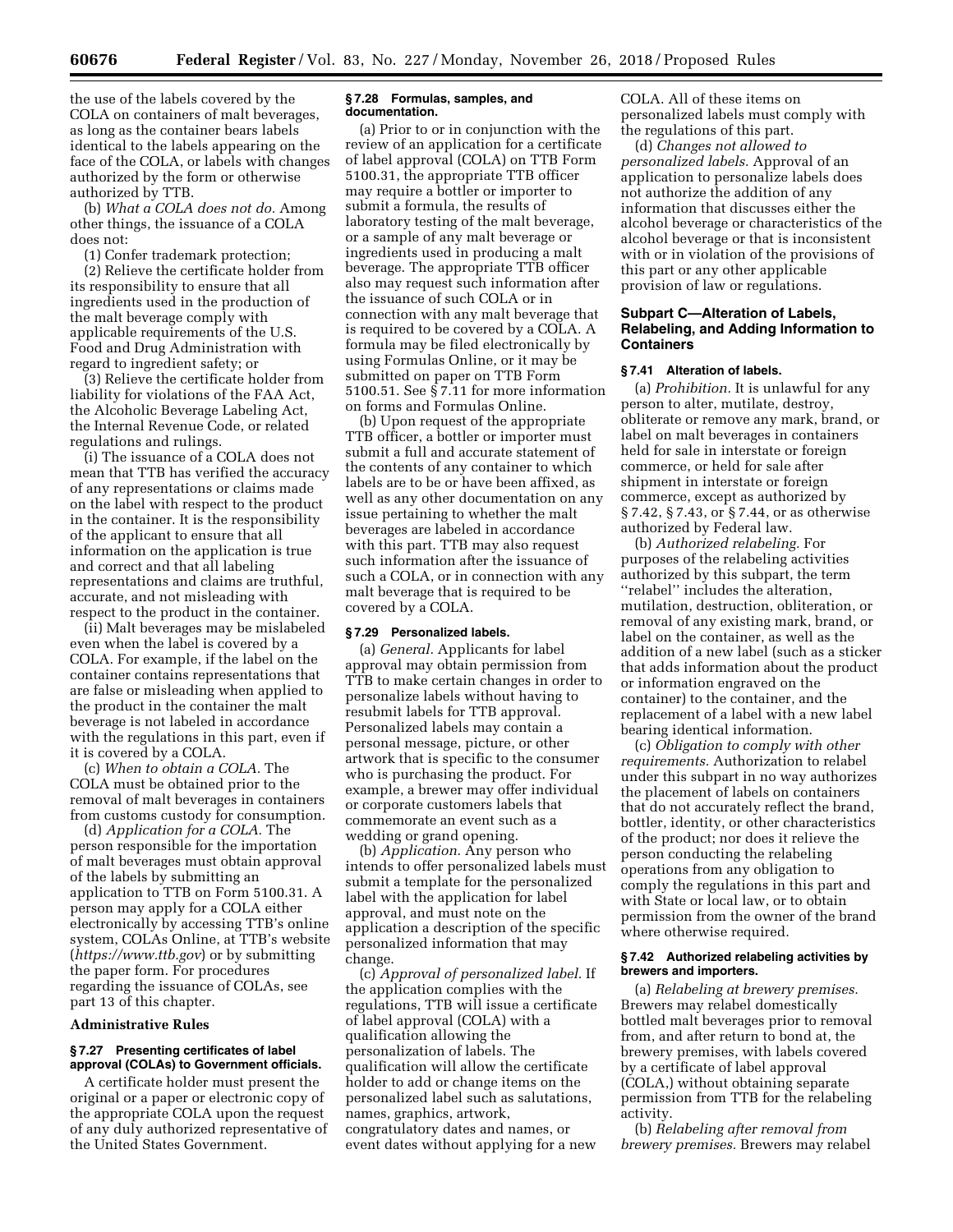domestically bottled malt beverages after removal from brewery premises with labels covered by a COLA, without obtaining separate permission from TTB for the relabeling activity.

(c) *Relabeling in customs custody.*  Under the supervision of U.S. customs officers, imported malt beverages in containers in customs custody may be relabeled without obtaining separate permission from TTB for the relabeling activity. Such containers must bear labels covered by a COLA upon their removal from customs custody for consumption. See § 7.24(b).

(d) *Relabeling after removal from customs custody.* Imported malt beverages in containers may be relabeled by the importer thereof after removal from customs custody without obtaining separate permission from TTB for the relabeling activity, as long as the labels are covered by a COLA.

#### **§ 7.43 Relabeling activities that require separate written authorization from TTB.**

Any persons holding malt beverages for sale who need to relabel the containers but are not eligible to obtain a COLA to cover the labels that they wish to affix to the containers may apply for written permission for the relabeling of malt beverage containers. The appropriate TTB officer may permit relabeling of malt beverages in containers if the facts show that the relabeling is for the purpose of compliance with the requirements of this part or State law. The written application must include copies of the original and proposed new labels; the circumstances of the request, including the reason for relabeling; the number of containers to be relabeled; the location where the relabeling will take place; and the name and address of the person who will be conducting the relabeling operations.

#### **§ 7.44 Adding a label or other information to a container that identifies the wholesaler, retailer, or consumer.**

Any label or other information that identifies the wholesaler, retailer, or consumer of the malt beverage may be added to containers (by the addition of stickers, engraving, stenciling, etc.) without prior approval from the appropriate TTB officer and without being covered by a certificate of label approval. Such information may be added before or after the containers are removed from brewery premises or released from customs custody. The information added:

(a) May not violate the provisions of subparts F, G, and H of this part;

(b) May not contain any reference to the characteristics of the product; and

(c) May not be added to the container in such a way that it obscures any other label on the container.

#### **Subpart D—Label Standards**

#### **§ 7.51 Firmly affixed requirements.**

(a) *General rule.* Except as otherwise provided in paragraph (b) of this section, any label that is not an integral part of the container must be affixed to the container in such a way that it cannot be removed without thorough application of water or other solvents.

(b) *Exception for keg labels.* A label on a keg with a capacity of 10 gallons or more that is in the form of a keg collar or tap cover is not required to be firmly affixed, provided that the name of the bottler of the malt beverage is permanently or semi-permanently stated on the keg in the form of embossing, engraving, stamping, or through the use of a sticker or ink jet method. This section in no way affects the requirements of part 16 of this chapter regarding the mandatory health warning statement.

## **§ 7.52 Legibility and other requirements for mandatory information on labels.**

(a) *Readily legible.* Mandatory information on labels must be readily legible to potential consumers under ordinary conditions.

(b) *Separate and apart.* Mandatory information on labels, except brand names, must be separate and apart from any additional information. This does not preclude the addition of brief optional phrases of additional information as part of the class or type designation (such as ''premium malt beverage''), the name and address statement (such as ''Proudly brewed and bottled by ABC Brewing Co. in Pittsburgh, PA, for over 30 years''), or other information required by § 7.63(a) as long as the additional information does not detract from the prominence of the mandatory information. The statements required by § 7.63(b) may not include additional information.

(c) *Contrasting background.*  Mandatory information must appear in a color that contrasts with the background on which it appears, except that if the net contents or the name and address are blown into a glass container, they need not be contrasting. The color of the container and of the malt beverages must be taken into account if the label is transparent or if mandatory label information is etched, engraved, sandblasted, or otherwise carved into the surface of the container or is branded, stenciled, painted, printed, or otherwise directly applied on to the

surface of the container. Examples of acceptable contrasts are:

(1) Black lettering appearing on a white or cream background; or

(2) White or cream lettering appearing on a black background.

(d) *Capitalization.* Except for the aspartame statement when required by § 7.63(b)(4), which must appear in all capital letters, mandatory information may appear in all capital letters, in all lower case letters, or in mixed-case using both capital and lower-case letters.

## **§ 7.53 Type size of mandatory information.**

All capital and lowercase letters in statements of mandatory information on labels must meet the following type size requirements.

(a) *Minimum type size*—(1) *Containers of more than one-half pint.*  All mandatory information (including the alcohol content statement) must be in script, type, or printing that is at least two millimeters in height.

(2) *Containers of one-half pint or less.*  All mandatory information (including the alcohol content statement) must be in script, type, or printing that is at least one millimeter in height.

(b) *Maximum type size for alcohol content statement*—(1) *Containers of more than 40 fluid ounces.* The alcohol content statement may not appear in script, type, or printing that is more than four millimeters in height on containers of malt beverages of more than 40 fluid ounces.

(2) *Containers of 40 fluid ounces or less.* The alcohol content statement may not appear in script, type, or printing that is more than three millimeters in height on containers of malt beverages of 40 fluid ounces or less.

#### **§ 7.54 Visibility of mandatory information.**

Mandatory information on a label must be readily visible and may not be covered or obscured in whole or in part. See § 7.62 for rules regarding packaging of containers (including cartons, coverings, and cases). See part 14 of this chapter for regulations pertaining to advertising materials.

#### **§ 7.55 Language requirements.**

(a) *General.* Mandatory information must appear in the English language, with the exception of the brand name and except as provided in paragraphs (c) and (d) of this section.

(b) *Foreign languages.* Additional statements in a foreign language, including translations of mandatory information that appears elsewhere in English on the label, are allowed on labels and containers as long as they do not in any way conflict with, or contradict, the requirements of this part.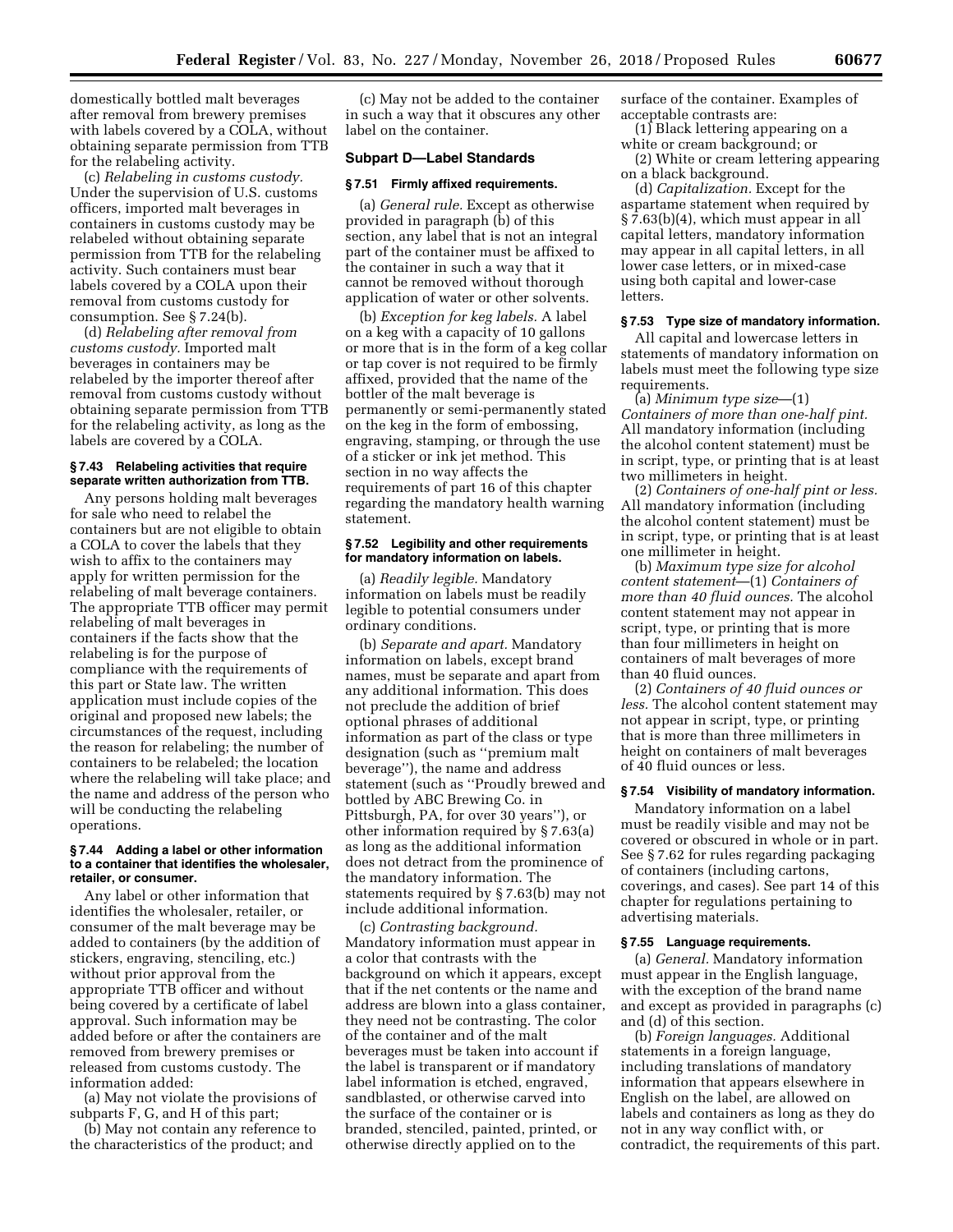(c) *Malt beverages for consumption in the Commonwealth of Puerto Rico.*  Mandatory information may be stated solely in the Spanish language on labels of malt beverages bottled for consumption within the Commonwealth of Puerto Rico.

(d) *Exception for country of origin statements.* The country of origin statement for malt beverages may appear in a language other than English when allowed by U.S. Customs and Border Protection regulations.

## **§ 7.56 Additional information.**

Information (other than mandatory information) that is truthful, accurate, and specific, and that does not violate subpart F, G, or H of this part, may appear on labels. Such additional information may not conflict with, modify, qualify or restrict mandatory information in any manner.

## **Subpart E—Mandatory Label Information**

## **§ 7.61 What constitutes a label for purposes of mandatory information.**

(a) *Label.* Certain information, as outlined in § 7.63, must appear on a label. When used in this part for purposes of determining where mandatory information must appear, the term ''label'' includes:

(1) Material affixed to the container, whether made of paper, plastic, film, or other matter;

(2) For purposes of the net contents statement and the name and address statement only, information blown, embossed, or molded into the container as part of the process of manufacturing the container;

(3) Information etched, engraved, sandblasted, or otherwise carved into the surface of the container;

(4) Information branded, stenciled, painted, printed, or otherwise directly applied on to the surface of the container; and

(5) Information on a keg collar or a tap cover of a keg, only if it includes mandatory information that is not repeated elsewhere on a label firmly affixed to the container and only if it meets the requirements of § 7.51.

(b) *Information appearing elsewhere on the container.* Information appearing on the following parts of the container is subject to all of the restrictions and prohibitions set forth in subparts F, G and H of this part, but will not satisfy any requirements for mandatory information that must appear on labels in this part:

(1) Material affixed to, or information appearing on, the bottom surface of the container;

(2) Caps, corks, or other closures unless authorized to bear mandatory information by the appropriate TTB officer; and

(3) Foil or heat shrink bottle capsules. (c) *Materials not firmly affixed to the container.* Any materials that accompany the container to the consumer but are not firmly affixed to the container, including booklets, leaflets, and hang tags, are not ''labels'' for purposes of this part. Such materials are instead subject to the advertising regulations in part 14 of this chapter.

#### **§ 7.62 Packaging (cartons, coverings, and cases).**

(a) *General.* The term ''packaging'' includes any covering, carton, case, carrier, or other packaging of malt beverage containers used for sale at retail, but does not include shipping cartons or cases that are not intended to accompany the container to the consumer.

(b) *Prohibition.* Any packaging of malt beverage containers may not contain any statement, design, device, or graphic, pictorial, or emblematic representation that violates the provisions of subpart F, G, or H of this part.

(c) *Requirements for closed packaging.* If containers are enclosed in closed packaging, including sealed opaque coverings, cartons, cases, carriers, or other packaging used for sale at retail, such packaging must bear all mandatory label information required on the label under § 7.63.

(1) Packaging is considered closed if the consumer must open, rip, untie, unzip, or otherwise manipulate the package to remove the container in order to view any of the mandatory information.

(2) Packaging is not considered closed if a consumer could view all of the mandatory information on the container by merely lifting the container up, or if the packaging is transparent or designed in a way that all of the mandatory information can be easily read by the consumer without having to open, rip, untie, unzip, or otherwise manipulate the package.

(d) *Packaging that is not closed.* The following requirements apply to packaging that is not closed.

(1) The packaging may display any information that is not in conflict with the label on the container that is inside the packaging.

(2) If the packaging displays a brand name, it must display the brand name in its entirety. For example, if a brand name is required to be modified with additional information on the container, the packaging must also display the same modifying language.

(3) If the packaging displays a class or type designation it must be identical to the class or type designation appearing on the container. For example, if the packaging displays a class or type designation for a specialty product for which a statement of composition is required on the container, the packaging must include the statement of composition as well.

(e) *Labeling of containers within the packaging.* The container within the packaging is subject to all labeling requirements of this part, including mandatory labeling information requirements, regardless of whether the packaging bears such information.

# **§ 7.63 Mandatory label information.**

(a) *Mandatory information.* Malt beverage containers must bear a label or labels (as defined in § 7.61(a))

containing the following information: (1) Brand name, in accordance with § 7.64;

(2) Class, type, or other designation, in accordance with subpart I of this part;

(3) Alcohol content, in accordance with § 7.65, for malt beverages that contain any alcohol derived from added nonbeverage flavors or other added nonbeverage ingredients (other than hops extract) containing alcohol;

(4) Name and address of the bottler or importer (which may be blown, embossed, or molded into the container as part of the process of manufacturing the container), in accordance with § 7.66, § 7.67, or § 7.68 as applicable; and

(5) Net contents (which may be blown, embossed, or molded into the container as part of the process of manufacturing the container), in accordance with § 7.70.

(b) *Disclosure of certain ingredients.*  Certain ingredients must be declared on a label without the inclusion of any additional information as part of the statement as follows:

(1) *FD&C Yellow No. 5.* If a malt beverage contains the coloring material FD&C Yellow No. 5, the label must include a statement to that effect, such as ''FD&C Yellow No. 5'' or ''Contains FD&C Yellow No. 5.''

(2) *Cochineal extract or carmine.* If a malt beverage contains the color additive cochineal extract or the color additive carmine, the label must include a statement to that effect, using the respective common or usual name (such as, ''contains cochineal extract'' or ''contains carmine''). This requirement applies to labels when either of the coloring materials is used in a malt beverage that is removed from bottling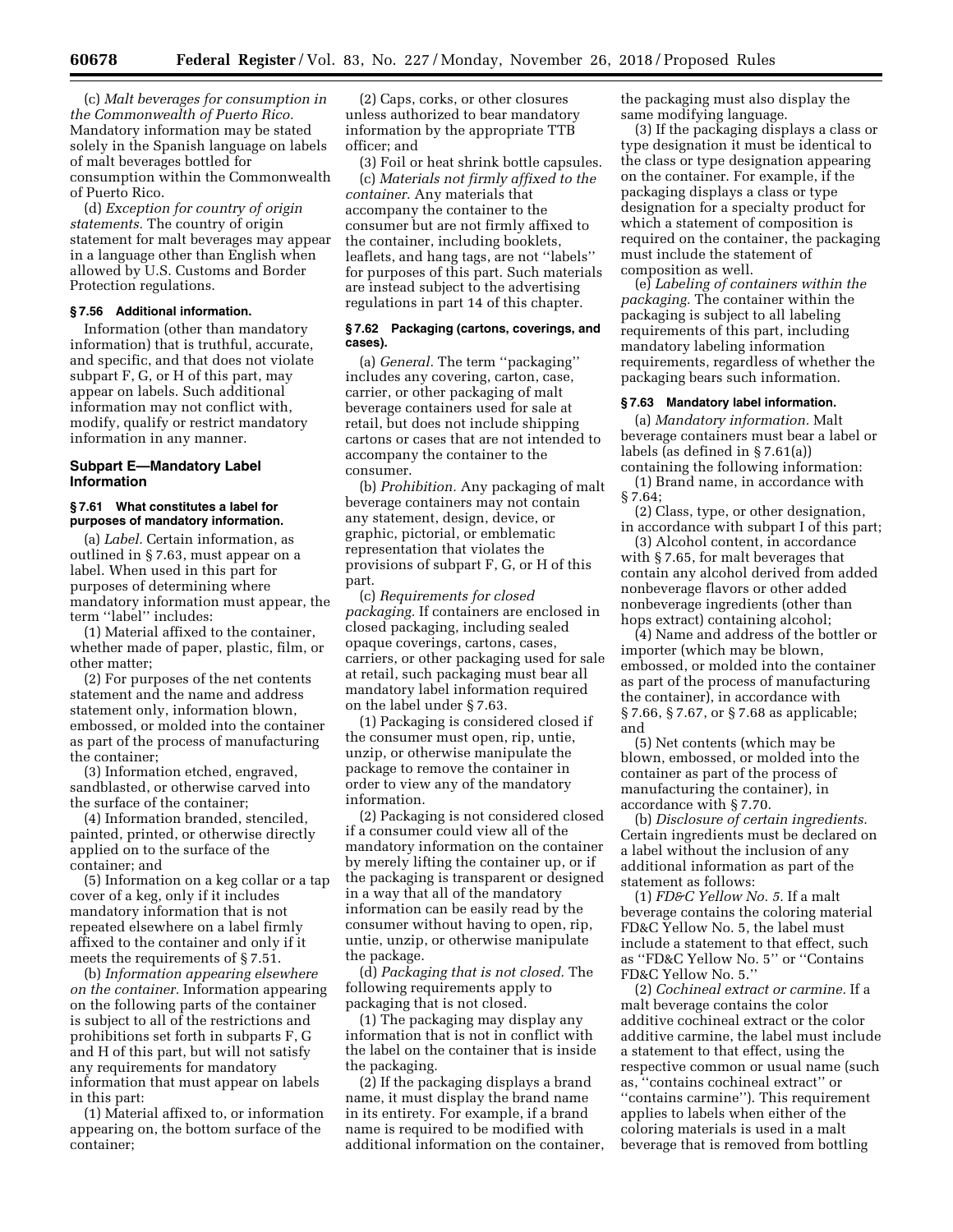premises or from customs custody on or after April 16, 2013.

(3) *Sulfites.* If a malt beverage contains 10 or more parts per million of sulfur dioxide or other sulfiting agent(s) measured as total sulfur dioxide, the label must include a statement to that effect. Examples of acceptable statements are ''Contains sulfites'' or ''Contains (a) sulfiting agent(s)'' or a statement identifying the specific sulfiting agent. The alternative terms ''sulphites'' or ''sulphiting'' may be used.

(4) *Aspartame.* If the malt beverage contains aspartame, the label must include the following statement, in capital letters, separate and apart from all other information:

''PHENYLKETONURICS: CONTAINS PHENYLALANINE.''

## **§ 7.64 Brand name.**

(a) *Requirement.* The malt beverage label must include a brand name. If the malt beverage is not sold under a brand name, then the name of the bottler or importer, as applicable, appearing in the name and address statement is treated as the brand name.

(b) *Misleading brand names.* Labels may not include any misleading brand names. A brand name is misleading if it creates (by itself or in association with other printed or graphic matter) any erroneous impression or inference as to the age, origin, identity, or other characteristics of the malt beverage. A brand name that would otherwise be misleading may be qualified with the word ''brand'' or with some other qualification if the appropriate TTB officer determines that the qualification dispels any misleading impression that might otherwise be created.

## **§ 7.65 Alcohol content.**

(a) *General.* Alcohol content and the percentage and quantity of the original gravity or extract may be stated on any malt beverage label. When alcohol content is stated, it must be stated as prescribed in paragraph (b) of this section.

(b) *How the alcohol content must be expressed.* The following rules apply to both mandatory and optional statements of alcohol content.

(1) A statement of alcohol content must be expressed as a percentage of alcohol by volume and not by proof, by a range, or by maximums or minimums. Other truthful, accurate, and specific factual representations of alcohol content, such as alcohol by weight, may be made, as long as they appear together with, and as part of, the statement of alcohol content as a percentage of alcohol by volume.

(2) For malt beverages containing one half of one percent (0.5 percent) or more alcohol by volume, statements of alcohol content must be expressed to the nearest one-tenth of a percentage point, subject to the tolerance permitted by paragraph (c) of this section. For malt beverages containing less than one half of one percent alcohol by volume, alcohol content may be expressed either to the nearest one-tenth or the nearest one-hundredth of a percentage point, and such statements are not subject to any tolerance. See paragraph (e) of this section for the rules applicable to such statements.

(3)(i) The alcohol content statement must be expressed in one of the following formats:

 $(A)$  "Alcohol <u>exe</u> percent by volume'';

(B) "
let percent alcohol by volume"; or

(C) "Alcohol by volume: percent.''

(ii) Any of the words or symbols may be enclosed in parentheses and authorized abbreviations may be used with or without a period. The alcohol content statement does not have to appear with quotation marks.

(4) The statements listed in paragraph (b)(3) of this section must appear as shown, except that the following abbreviations may be used: Alcohol may be abbreviated as ''alc''; percent may be represented by the percent symbol ''%''; alcohol and volume may be separated by a slash ''/'' in lieu of the word ''by''; and volume may be abbreviated as ''vol''.

(5) *Examples.* The following are examples of alcohol content statements that comply with the requirements of this part:

(i)  $4.2\%$  alc/vol'';

(ii) ''Alc. 4.0 percent by vol.'';

(iii) ''Alc 4% by vol''; and

(iv) ''5.9% Alcohol by Volume.''

(c) *Tolerances.* Except as provided by paragraph (d) of this section, a tolerance of up to one percentage point will be permitted, either above or below the stated alcohol content, for malt beverages containing 0.5 percent or more alcohol by volume. However, any malt beverage that is labeled as containing 0.5 percent or more alcohol by volume may not contain less than 0.5 percent alcohol by volume, regardless of any tolerance. The tolerance provided by this paragraph does not apply in determining compliance with the provisions of § 7.5 regarding the percentage of alcohol derived from added nonbeverage flavors and other nonbeverage ingredients containing alcohol.

(d) *Low alcohol and reduced alcohol.*  The terms ''low alcohol'' or ''reduced alcohol'' may be used only on labels of malt beverages containing less than 2.5 percent alcohol by volume. The actual alcohol content may not equal or exceed 2.5 percent alcohol by volume, regardless of any tolerance permitted by paragraph (c) of this section.

(e) *Non-alcoholic.* The term ''nonalcoholic'' may be used on labels of malt beverages only if the statement ''contains less than 0.5 percent (or 0.5%) alcohol by volume'' appears immediately adjacent to it, in readily legible printing, and on a completely contrasting background. No tolerances are permitted for malt beverages labeled as ''non-alcoholic'' and containing less than 0.5 percent alcohol by volume. A malt beverage may not be labeled with an alcohol content of 0.0 percent alcohol by volume, unless it is also labeled as ''alcohol free'' in accordance with paragraph (f) of this section, and contains no alcohol.

(f) *Alcohol free.* The term ''alcohol free'' may be used only on malt beverages containing no alcohol. No tolerances are permitted for ''alcohol free'' malt beverages.

#### **§ 7.66 Name and address for domestically bottled malt beverages that were wholly fermented in the United States.**

(a) *General.* Domestically bottled malt beverages that were wholly fermented in the United Sates and contain no imported malt beverages must be labeled in accordance with this section. (See §§ 7.67 and 7.68 for name and address requirements applicable to malt beverages that are not wholly fermented in the United States.)

(b) *Mandatory statement.* A label on the container must state the name and address of the bottler, in accordance with the rules set forth in this section.

(c) *Form of address.* The address consists of the city and State and must be consistent with the information reflected on the brewer's notice required under part 25 of this chapter. Addresses may, but are not required to, include additional information such as street names, counties, zip codes, phone numbers, and website addresses. The postal abbreviation of the State name may be used; for example, California may be abbreviated as CA.

(d) *Optional statements.* The bottler may, but is not required to, be identified by a phrase describing the function performed by that person, such as ''bottled by,'' ''canned by,'' ''packed by,'' or ''filled by,'' followed by the name and address of the bottler. If one person performs more than one function, the label may so indicate (for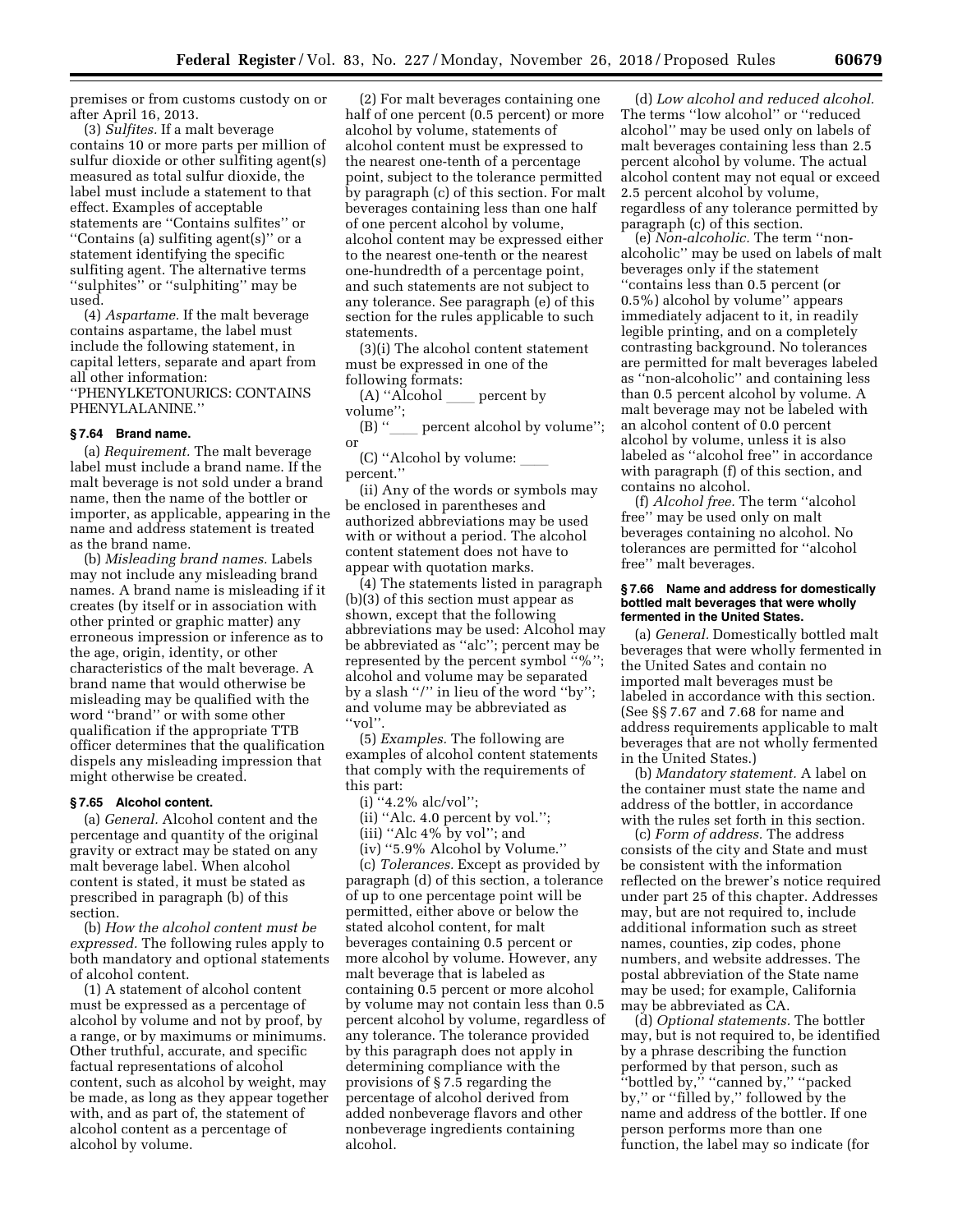example, ''brewed and bottled by XYZ Brewery.'') If different functions are performed by more than one person, statements on the label may not create the misleading impression that the different functions were performed by the same person. The appropriate TTB officer may require specific information about the functions performed if necessary to prevent a misleading impression on the label.

(e) *Principal place of business.* The bottler's principal place of business may be shown in lieu of the actual place where the malt beverage was bottled if the address shown is a location where a bottling operation takes place. The appropriate TTB officer may disapprove the listing of a principal place of business if its use would create a false or misleading impression as to the geographic origin of the malt beverage. See 27 CFR 25.141 and 25.142 for coding requirements applicable in these circumstances.

(f) *Multiple breweries under the same ownership.* If two or more breweries are owned or operated by the same person, the place where the malt beverage is bottled within the meaning of paragraph (a) of this section may be shown in one of the following two ways:

(1) *Listing of where bottled.* The place where the malt beverage is bottled may be shown as the only location on the label; or

(2) *Listing of all brewer's locations.*  The place where the malt beverage is bottled may appear in a listing of the locations of breweries owned by that person if the place of bottling is not given less emphasis than any of the other locations. See 27 CFR 25.141 and 25.142 for coding requirements applicable in these circumstances.

(g) *Malt beverages bottled for another person.* (1) If malt beverages are brewed and bottled for another person, the label may state, in addition to (but not in lieu of) the name and address of the bottler, the name and address of such other person, immediately preceded by the words ''brewed and bottled for'' or ''bottled for'' or another similar appropriate phrase. Such statements must clearly indicate the relationship between the two persons (for example, contract brewing).

(2) If the same brand of malt beverage is brewed and bottled by two or more breweries that are not under the same ownership, the label for each brewery may set forth all the locations where bottling takes place, as long as the label uses the actual location (and not the principal place of business) and as long as the nature of the arrangement is clearly set forth.

(h) *Use of trade names.* The name of the person appearing on the label may be the trade name or the operating name, as long as it is identical to a trade or operating name appearing on the brewer's notice, and as long as use of that name would not create a misleading impression as to the age, origin, or identity of the product. For example, if a brewery authorizes the use of its trade name by another brewery that is not under the same ownership, that trade name may not be used on a label in a way that tends to mislead consumers as to the identity or location of the bottler.

## **§ 7.67 Name and address for domestically bottled malt beverages that were bottled after importation.**

(a) *General.* This section applies to domestically bottled malt beverages that were bottled after importation. See § 7.68 for name and address requirements applicable to imported malt beverages that are imported in a container. See 19 CFR parts 102 and 134 for U.S. Customs and Border Protection country of origin marking requirements.

(b) *Malt beverages that were subject to blending or other production activities after importation.* Malt beverages that were subject, after importation, to blending or other production may not bear an ''imported by'' statement on the label, but must instead be labeled in accordance with the rules set forth in § 7.66 with regard to mandatory and optional labeling statements.

(c) *Malt beverages bottled after importation without blending or other production activities.* The label on malt beverages that are bottled without being subject to blending or other production activities in the United States after the malt beverages were imported state must state the words ''imported by'' or a similar appropriate phrase, followed by the name and address of the importer. The label must also state the words ''bottled by'' or ''packed by,'' followed by the name and address of the bottler, except that the following phrases are acceptable in lieu of the name and address of the bottler under the circumstances set forth below:

(1) If the malt beverages were bottled for the person responsible for the importation, the words ''imported and bottled (canned, packed or filled) in the United States for'' (or a similar appropriate phrase) followed by the name and address of the principal place of business in the United States of the person responsible for the importation;

(2) If the malt beverages were bottled by the person responsible for the importation, the words ''imported and bottled (canned, packed or filled) in the United States by'' (or a similar

appropriate phrase) followed by the name and address of the principal place of business in the United States of the person responsible for the importation;

(3) In the situations set forth in paragraphs (c)(1) and (2) of this section, the address shown on the label may be that of the principal place of business of the importer who is also the bottler, provided that the address shown is a location where bottling takes place.

(d) *Use of trade names.* A trade name may be used if the trade name is listed on the importer's basic permit and if its use on the label would not create any misleading impression as to the age, origin, or identity of the product. In addition, the label may, but is not required to, state the name and principal place of business of the foreign manufacturer, bottler, or shipper.

## **§ 7.68 Name and address for malt beverages that are imported in a container.**

(a) *General.* This section applies to malt beverages that are imported in a container, as defined in § 7.1. See § 7.67 for rules regarding name and address requirements applicable to malt beverages that are domestically bottled after importation. See 19 CFR parts 102 and 134 for U.S. Customs and Border Protection country of origin marking requirements.

(b) *Mandatory labeling statement.* The label on malt beverages imported in containers, as defined in § 7.1, must state the words ''imported by'' or a similar appropriate phrase, followed by the name and address of the importer.

(1) For purposes of this section, the importer is the holder of the importer's basic permit that either makes the original Customs entry or is the person for whom such entry is made, or the holder of the importer's basic permit that is the agent, distributor, or franchise holder for the particular brand of imported alcohol beverages and that places the order abroad.

(2) The address of the importer must be stated as the city and State of the principal place of business and must be consistent with the address reflected on the importer's basic permit. Addresses may, but are not required to, include additional information such as street names, counties, zip codes, phone numbers, and website addresses. The postal abbreviation of the State name may be used; for example, California may be abbreviated as CA.

# **§ 7.69 Country of origin.**

(a) Pursuant to U.S. Customs and Border Protection (CBP) regulations at 19 CFR parts 102 and 134, a country of origin statement must appear on the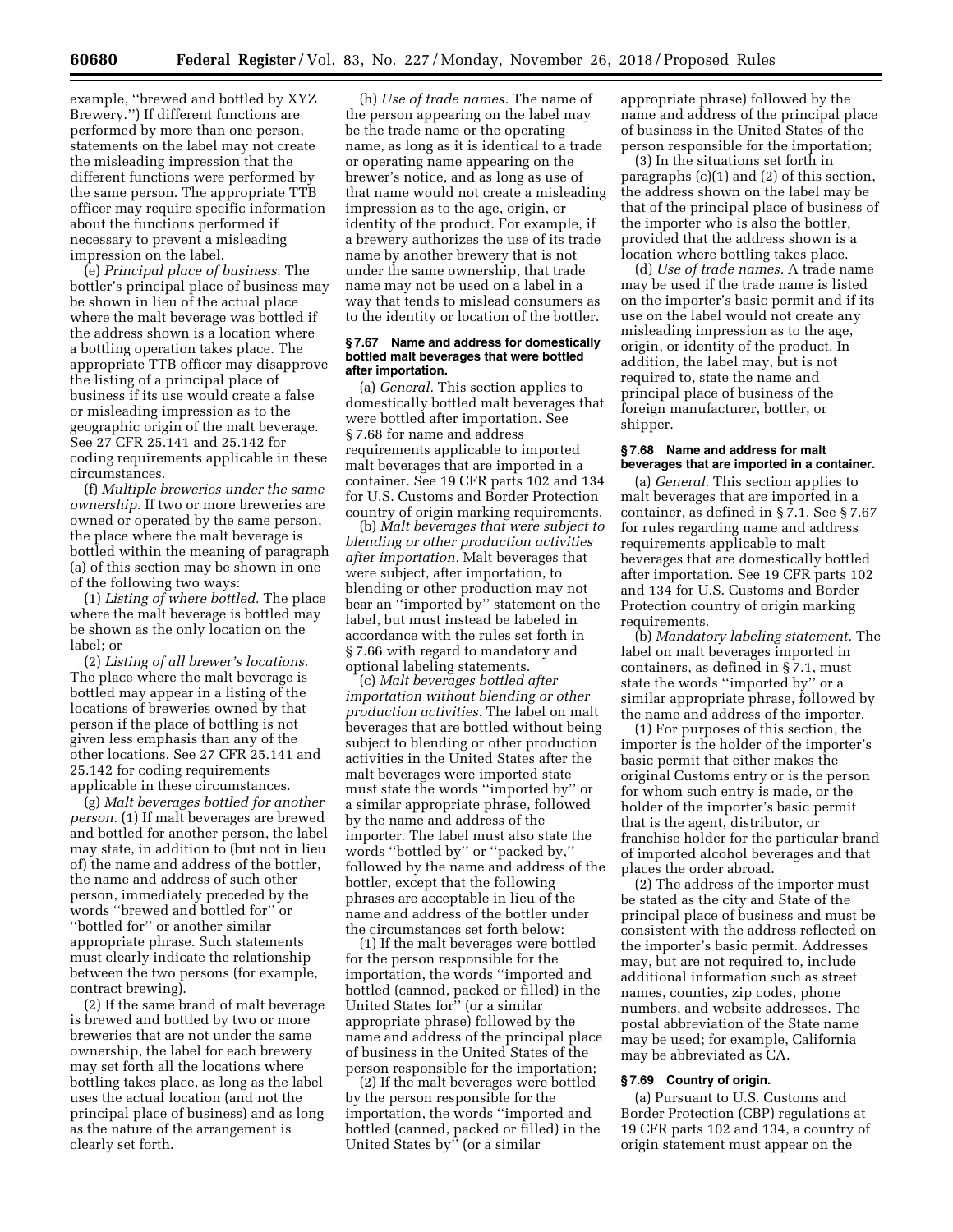container of malt beverages imported in containers or bottled in the United States after importation. Labeling statements with regard to the country of origin must be consistent with CBP regulations. The determination of the country (or countries) of origin, for imported malt beverages, as well as for blends of imported malt beverages with domestically fermented malt beverages, must comply with CBP regulations.

(b) It is the responsibility of the importer or bottler, as appropriate, to ensure compliance with the country of origin marking requirement, both when malt beverages are imported in containers and when imported malt beverages are subject to bottling, blending, or production activities in the United States. Industry members may seek a ruling from CBP for a determination of the country of origin for their product.

## **§ 7.70 Net contents.**

The following rules apply to the net contents statement required by § 7.63.

(a) The volume of malt beverage in the container must appear on a label as a net contents statement using the following measures:

(1) If less than one pint, the net contents must be stated in fluid ounces or fractions of a pint.

(2) If one pint, one quart, or one gallon, the net contents must be so stated.

(3) If more than one pint, but less than one quart, the net contents must be stated in fractions of a quart, or in pints and fluid ounces.

(4) If more than one quart, but less than one gallon, the net contents must be stated in fractions of a gallon, or in quarts, pints, and fluid ounces.

(5) If more than one gallon, the net contents must be stated in gallons and fractions thereof.

(b) All fractions must be expressed in their lowest denominations.

(c) Metric measures may be used in addition to, but not in lieu of, the U.S. standard measures and must appear in the same field of vision.

# **Subpart F—Restricted Labeling Statements**

## **§ 7.81 General.**

(a) *Application.* The labeling practices, statements, and representations in this subpart may be used on malt beverage labels only when used in compliance with this subpart. In addition, if any of the practices, statements, or representations in this subpart are used elsewhere on containers or in packaging, they must comply with the requirements of this subpart. For purposes of this subpart:

(1) The term ''label'' includes all labels on malt beverage containers on which mandatory information may appear, as set forth in § 7.61(a), as well as any other label on the container.

(2) The term ''container'' includes all parts of the malt beverage container, including any part of a malt beverage container on which mandatory information may appear, as well as those parts of the container on which information does not satisfy mandatory labeling requirements, as set forth in  $§$  7.61(b).

(3) The term ''packaging'' includes any carton, case, carrier, individual covering, or other packaging of such containers used for sale at retail, but does not include shipping cartons or cases that are not intended to accompany the container to the consumer.

(b) *Statement or representation.* For purposes of this subpart, the term ''statement or representation'' includes any statement, design, device, or representation, and includes pictorial or graphic designs or representations as well as written ones. The term ''statement or representation'' includes explicit and implicit statements and representations.

## **Food Allergen Labeling**

## **§ 7.82 Voluntary disclosure of major food allergens.**

(a) *Definitions.* For purposes of this section, the following terms have the meanings indicated.

(1) *Major food allergen* means any of the following:

(i) Milk, egg, fish (for example, bass, flounder, or cod), Crustacean shellfish (for example, crab, lobster, or shrimp), tree nuts (for example, almonds, pecans, or walnuts), wheat, peanuts, and soybeans; or

(ii) A food ingredient that contains protein derived from a food specified in paragraph (a)(1)(i) of this section, except:

(A) Any highly refined oil derived from a food specified in paragraph (a)(1)(i) of this section and any ingredient derived from such highly refined oil; or

(B) A food ingredient that is exempt from major food allergen labeling requirements pursuant to a petition for exemption approved by the Food and Drug Administration (FDA) under 21 U.S.C. 343(w)(6) or pursuant to a notice submitted to the FDA under 21 U.S.C. 343(w)(7), provided that the food ingredient meets the terms or conditions, if any, specified for that exemption.

(2) *Name of the food source from which each major food allergen is* 

*derived* means the name of the food as listed in paragraph (a)(1)(i) of this section, except that:

(i) In the case of a tree nut, it means the name of the specific type of nut (for example, almonds, pecans, or walnuts);

(ii) In the case of Crustacean shellfish, it means the name of the species of Crustacean shellfish (for example, crab, lobster, or shrimp); and

(iii) The names ''egg'' and ''peanuts,'' as well as the names of the different types of tree nuts, may be expressed in either the singular or plural form, and the names ''soy,'' ''soybean,'' or ''soya'' may be used instead of ''soybeans.''

(b) *Voluntary labeling standards.*  Major food allergens used in the production of a malt beverage product may, on a voluntary basis, be declared on a label. However, if any one major food allergen is voluntarily declared, all major food allergens used in production of the malt beverage product, including major food allergens used as fining or processing agents, must be declared, except when covered by a petition for exemption approved by the appropriate TTB officer under § 7.83. The major food allergens declaration must consist of the word ''Contains'' followed by a colon and the name of the food source from which each major food allergen is derived (for example, ''Contains: egg'').

(c) *Cross reference.* For mandatory labeling requirements applicable to malt beverage products containing FD&C Yellow No. 5, sulfites, aspartame, and cochineal extract or carmine, see § 7.63(b).

## **§ 7.83 Petitions for exemption from major food allergen labeling.**

(a) *Submission of petition.* Any person may petition the appropriate TTB officer to exempt a particular product or class of products from the labeling requirements of § 7.82. The burden is on the petitioner to provide scientific evidence (as well as the analytical method used to produce the evidence) that demonstrates that the finished product or class of products, as derived by the method specified in the petition, either:

(1) Does not cause an allergic response that poses a risk to human health; or

(2) Does not contain allergenic protein derived from one of the foods identified in § 7.82(a)(1)(i), even though a major food allergen was used in production.

(b) *Decision on petition.* TTB will approve or deny a petition for exemption submitted under paragraph (a) of this section in writing within 180 days of receipt of the petition. If TTB does not provide a written response to the petitioner within that 180-day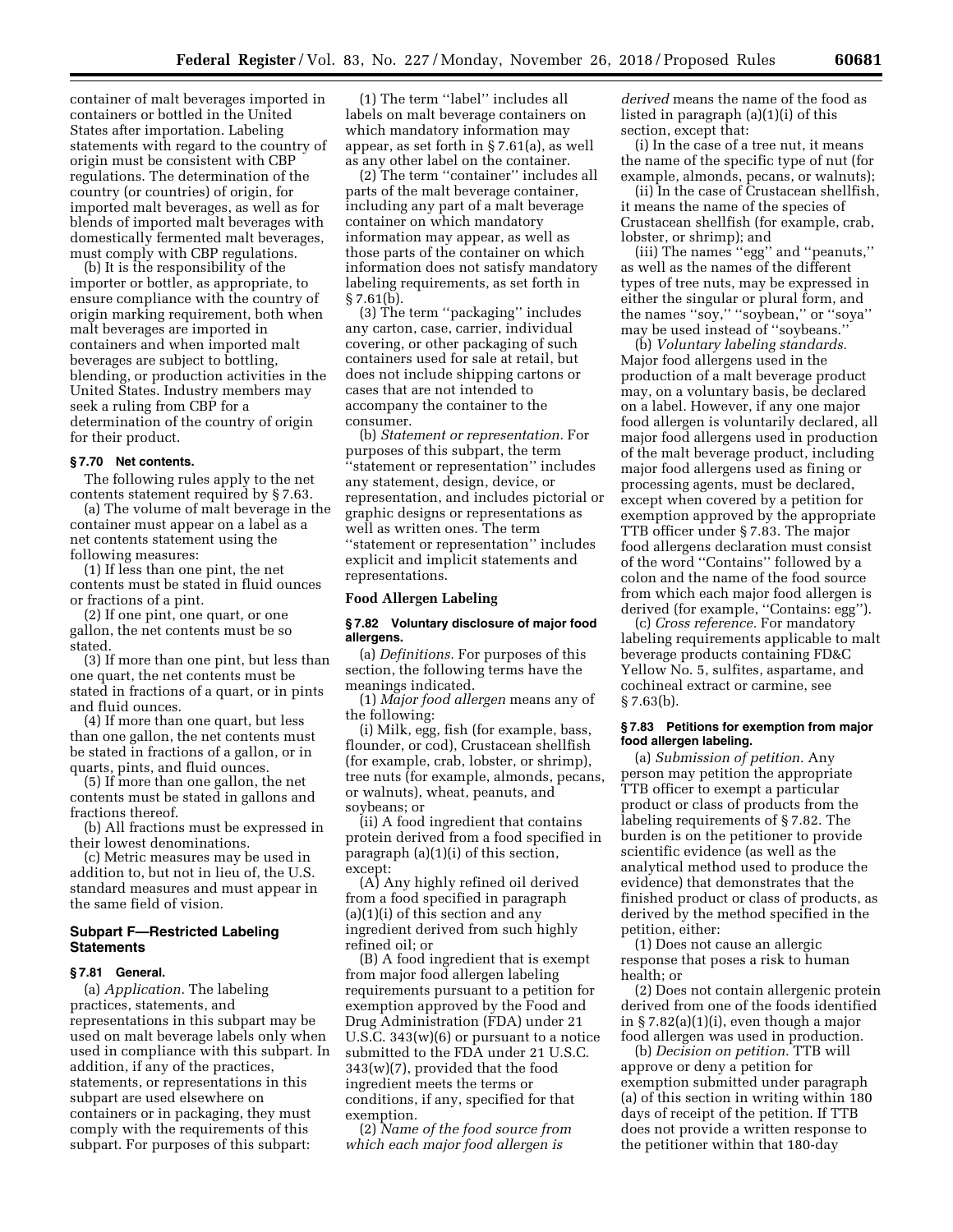period, the petition will be deemed denied unless an extension of time for decision is mutually agreed upon by the appropriate TTB officer and the petitioner. TTB may confer with the Food and Drug Administration (FDA) on petitions for exemption, as appropriate and as FDA resources permit. TTB may require the submission of product samples and other additional information in support of a petition; however, unless required by TTB, the submission of samples or additional information by the petitioner after submission of the petition will be treated as the withdrawal of the initial petition and the submission of a new petition. An approval or denial under this section will constitute final agency action.

(c) *Resubmission of a petition.* After a petition for exemption is denied under this section, the petitioner may resubmit the petition along with supporting materials for reconsideration at any time. TTB will treat this submission as a new petition.

(d) *Availability of information*—(1) *General.* TTB will promptly post to its website (*<https://www.ttb.gov>*) all petitions received under this section as well as TTB's responses to those petitions. Any information submitted in support of the petition that is not posted to the TTB website will be available to the public pursuant to the Freedom of Information Act (5 U.S.C. 552), except where a request for confidential treatment is granted under paragraph (d)(2) of this section.

(2) *Requests for confidential treatment of business information.* A person who provides trade secrets or other commercial or financial information in connection with a petition for exemption under this section may request that TTB give confidential treatment to that information. A failure to request confidential treatment at the time the information in question is submitted to TTB will constitute a waiver of confidential treatment. A request for confidential treatment of information under this section must conform to the following standards:

(i) The request must be in writing;

(ii) The request must clearly identify the information to be kept confidential; (iii) The request must relate to

information that constitutes trade secrets or other confidential, commercial, or financial information regarding the business transactions of an interested person, the disclosure of which would cause substantial harm to the competitive position of that person;

(iv) The request must set forth the reasons why the information should not be disclosed, including the reasons the

disclosure of the information would prejudice the competitive position of the interested person; and

(v) The request must be supported by a signed statement by the interested person, or by an authorized officer or employee of that person, certifying that the information in question is a trade secret or other confidential, commercial, or financial information and that the information is not already in the public domain.

## **Production and Other Claims**

#### **§ 7.84 Use of the term** ''**organic.**''

Use of the term ''organic'' is permitted if any such use complies with the United States Department of Agriculture (USDA) National Organic Program rules (7 CFR part 205), as interpreted by the USDA.

## **§ 7.85 Environmental, sustainability, and similar statements.**

Statements related to environmental or sustainable agricultural practices, social justice principles, and other similar statements (such as, ''Produced using 100% solar energy'' or ''Carbon Neutral'') may appear as long as the statements are truthful, specific and not misleading. Statements or logos indicating environmental, sustainable agricultural, or social justice certification (such as, ''Biodyvin,'' ''Salmon-Safe,'' or ''Fair Trade Certified'') may appear on malt beverages that are actually certified by the appropriate organization.

#### **§ 7.86 [Reserved]**

#### **§ 7.87 Use of the term** ''**draft.**''

(a) *General.* A malt beverage may be labeled with the term ''draft'' only if it complies with the requirements of paragraph  $(b)(1)$ ,  $(2)$ , or  $(3)$  of this section. The word "draft" may be spelled ''draft'' or ''draught.''

(b) *Requirements.* (1) Malt beverages in a container of one gallon or more that dispenses the malt beverages through a tap, spigot, faucet, or similar device may be described as draft.

(2) Malt beverages packaged in customary bottles or cans may be described as draft if they are unpasteurized and require refrigeration for preservation, or if the beer has been sterile filtered and aseptically filled (but not pasteurized).

(3) Malt beverages that have been pasteurized that are packaged in customary bottles or cans may be described as ''draft brewed,'' ''draft beer flavor," "old time on-tap taste," or with a similar expression only if the word ''pasteurized'' appears conspicuously on the label or container.

## **Subpart G—Prohibited Labeling Practices**

#### **§ 7.101 General.**

(a) *Application.* The prohibitions set forth in this subpart apply to any malt beverage label, container, or packaging. For purposes of this subpart:

(1) The term ''label'' includes all labels on malt beverage containers on which mandatory information may appear, as set forth in § 7.61(a), as well as any other label on the container;

(2) The term ''container'' includes all parts of the malt beverage container, including any part of a malt beverage container on which mandatory information may appear, as well as those parts of the container on which information does not satisfy mandatory labeling requirements as set forth in § 7.61(b); and

(3) The term ''packaging'' includes any carton, case, carrier, individual covering, or other packaging of such containers used for sale at retail but does not include shipping cartons or cases that are not intended to accompany the container to the consumer.

(b) *Statement or representation.* For purposes of the practices in this subpart, the term ''statement or representation'' includes any statement, design, device, or representation, and includes pictorial or graphic designs or representations as well as written ones. The term ''statement or representation'' includes explicit and implicit statements and representations.

#### **§ 7.102 False or untrue statements.**

Malt beverage labels, containers, or packaging may not contain any statement or representation that is false or untrue in any particular.

#### **§ 7.103 Obscene or indecent depictions.**

Malt beverage labels, containers, or packaging may not contain any statement or representation that is obscene or indecent.

## **Subpart H—Labeling Practices That Are Prohibited if They Are Misleading**

#### **§ 7.121 General.**

(a) *Application.* The labeling practices that are prohibited if misleading set forth in this subpart apply to any malt beverage label, container, or packaging. For purposes of this subpart:

(1) The term ''label'' includes all labels on malt beverage containers on which mandatory information may appear, as set forth in § 7.61(a), as well as any other label on the container;

(2) The term ''container'' includes all parts of the malt beverage container, including any part of a malt beverage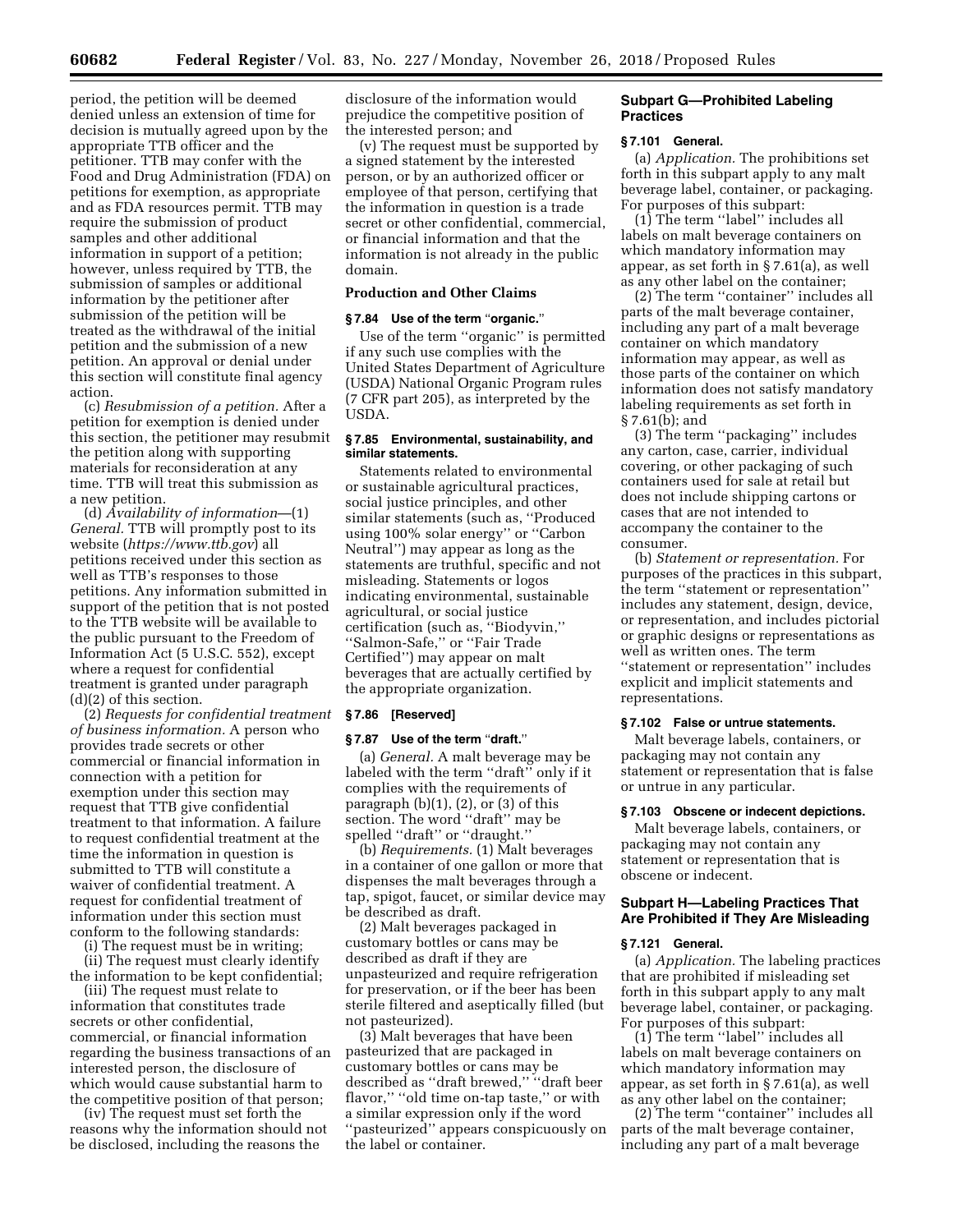container on which mandatory information may appear, as well as those parts of the container on which information does not satisfy mandatory labeling requirements, as set forth in § 7.61(b); and

(3) The term ''packaging'' includes any carton, case, carrier, individual covering, or other packaging of such containers used for sale at retail but does not include shipping cartons or cases that are not intended to accompany the container to the consumer.

(b) *Statement or representation.* For purposes of this subpart, the term ''statement or representation'' includes any statement, design, device, or representation, and includes pictorial or graphic designs or representations as well as written ones. The term ''statement or representation'' includes explicit and implicit statements and representations.

#### **§ 7.122 Misleading statements or representations.**

(a) *General prohibition.* Malt beverage labels, containers, or packaging may not contain any statement or representation, irrespective of falsity, that is misleading to consumers as to the age, origin, identity, or other characteristics of the malt beverage, or with regard to any other material factor.

(b) *Ways in which statements or representations may be misleading.* (1) A statement or representation is prohibited, irrespective of falsity, if it directly creates a misleading impression or if it does so indirectly through ambiguity, omission, inference, or by the addition of irrelevant, scientific, or technical matter. For example, an otherwise truthful statement may be misleading because of the omission of material information, the disclosure of which is necessary to prevent the statement from being misleading.

(2) As set forth in § 7.212(b), all claims, whether implicit or explicit, must have a reasonable basis in fact. Any claim on malt beverage labels, containers, or packaging that does not have a reasonable basis in fact or cannot be adequately substantiated upon the request of the appropriate TTB officer is considered misleading.

#### **§ 7.123 Guarantees.**

Malt beverage labels, containers, or packaging may not contain any statement relating to guarantees if the appropriate TTB officer finds it is likely to mislead the consumer. However, money-back guarantees are not prohibited.

#### **§ 7.124 Disparaging statements.**

(a) *General.* Malt beverage labels, containers, or packaging may not contain any false or misleading statement that explicitly or implicitly disparages a competitor's product.

(b) *Examples.* (1) An example of an explicit statement that falsely disparages a competitor's product is ''Brand X is not aged in oak barrels'' when such statement is not true.

(2) An example of an implicit statement that disparages competitors' products in a misleading fashion is ''We do not add arsenic to our malt beverage,'' where such a claim is true but it may lead consumers to falsely believe that other brewers do add arsenic to their malt beverages.

(c) *Truthful and accurate comparisons.* This section does not prevent truthful and accurate comparisons between products (such as ''Our ale contains more hops than Brand X'') or statements of opinion (such as ''We think our beer tastes better than any other beer on the market'').

#### **§ 7.125 Tests or analyses.**

Malt beverage labels, containers, or packaging may not contain any statement or representation of or relating to analyses, standards, or tests, whether or not it is true, that is likely to mislead the consumer. An example of a misleading statement is ''tested and approved by our research laboratories'' if the testing and approval does not in fact have any significance.

## **§ 7.126 Depictions of government symbols.**

(a) *Representations of the armed forces or flags.* Malt beverage labels, containers, or packaging may not show an image of any government's flag or any representation related to the armed forces of the United States if the representation, standing alone or considered together with any additional language or symbols on the label, creates a false or misleading impression that the product was endorsed by, made by, used by, or made under the supervision of the government represented by that flag or by the armed forces of the United States. This section does not prohibit the use of a flag as part of a claim of American origin or another country of origin.

(b) *Government seals.* Malt beverage labels, containers, or packaging may not contain any government seal or other insignia that is likely to create a false or misleading impression that the product has been endorsed by, made by, used by, or produced for, under the supervision of, or in accordance with the specification of that government.

Seals required or specifically authorized by applicable law or regulations and used in accordance with such law or regulations are not prohibited.

## **§ 7.127 Depictions simulating government stamps or relating to supervision.**

Malt beverage labels, containers, or packaging may not contain any statements, images, or designs that mislead consumers to believe that the malt beverage is manufactured or processed under government authority. Malt beverage labels, containers, or packaging may not contain images or designs resembling a stamp of the U.S. Government or any State or foreign government, other than stamps authorized or required by this or any other government, and may not contain statements or indications that the malt beverage is produced, blended, bottled, packed, or sold under, or in accordance with any municipal, State, Federal, or foreign authorization, law, or regulations unless such statement is required or specifically authorized by applicable law or regulation. If a municipal, State, or Federal Government permit number is stated on malt beverage labels, containers, or packaging, it may not be accompanied by any additional statement relating to that permit number.

## **§ 7.128 Claims related to distilled spirits or wines.**

(a) *General.* Except as provided in paragraph (b) of this section, no malt beverage labels, containers, or packaging may contain a statement, design, or representation that tends to create a false or misleading impression that the malt beverage product is a distilled spirits or wine product, or that it contains distilled spirits or wine. For example, the use of the name of a class or type designation of a wine or distilled spirits product, as set forth in parts 4 and 5 of this chapter, is prohibited if the use of that name tends to create a false or misleading impression as to the identity of the product. Homophones or coined words that simulate or imitate a class or type designation are also prohibited.

(b) *Exceptions.* This section does not prohibit:

(1) A truthful and accurate statement of alcohol content;

(2) The use of a brand name of a wine or distilled spirits product as a malt beverage brand name, provided that the overall label does not create a misleading impression as to the identity of the product;

(3) The use of a cocktail name as a brand name or a distinctive or fanciful name of a malt beverage, provided that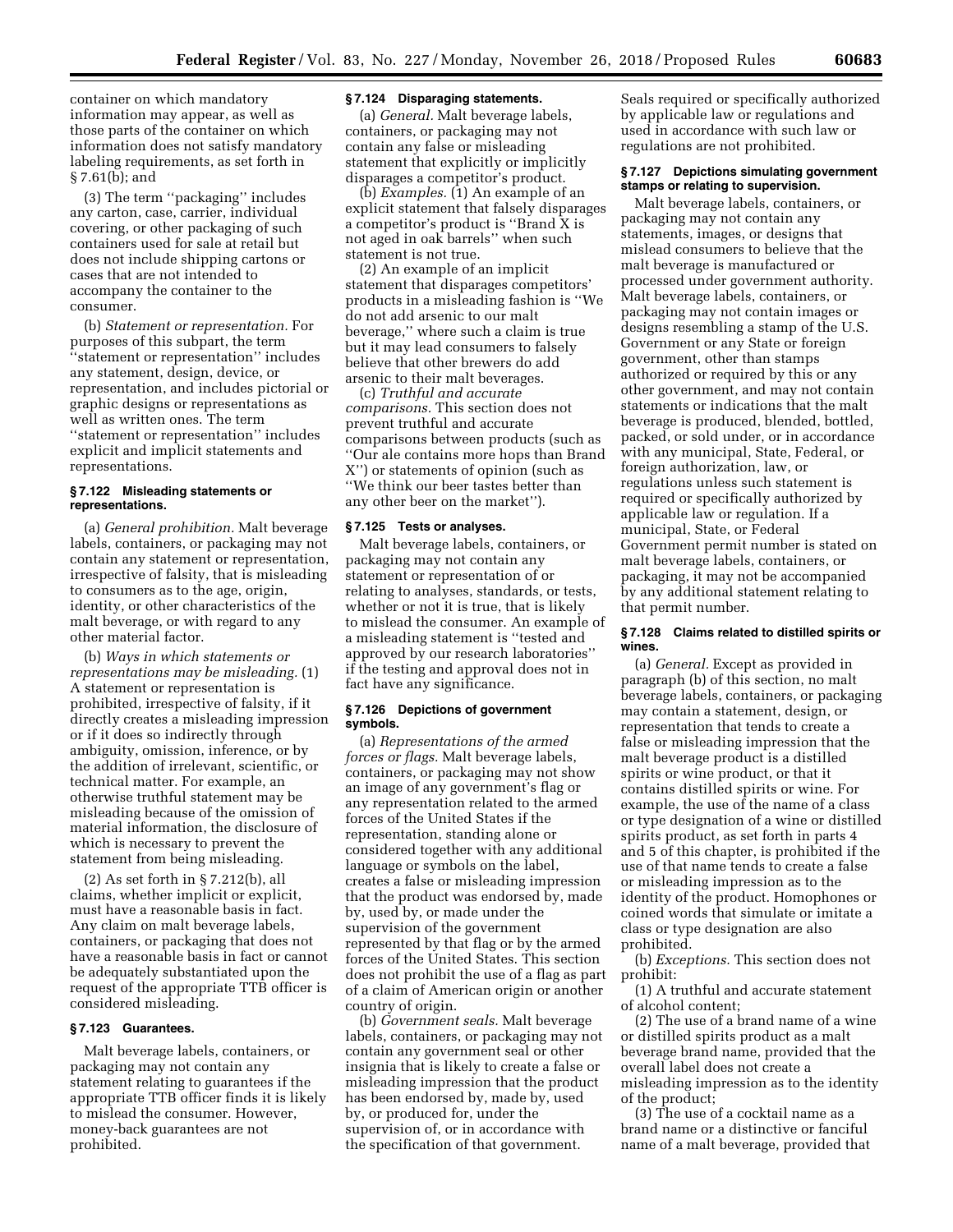the overall labeling does not present a misleading impression about the identity of the product;

(4) The use of truthful and accurate statements about the production of the malt beverage as part of a statement of composition or otherwise, such as ''aged in whisky barrels,'' ''fermented with grapes,'' or ''Beer brewed with chardonnay grapes'' as long as such statements do not create a misleading impression as to the identity of the product;

(5) The use of the designation ''barley (or wheat or rye) wine ale'' or ''barley (or wheat or rye) style wine ale''; or

(6) The use of terms that simply compare malt beverage products to wine or distilled spirits products without creating a misleading impression as to the identity of the product.

#### **§ 7.129 Health-related statements.**

(a) *Definitions.* When used in this section, the following terms have the meaning indicated:

(1) *Health-related statement* means any statement related to health (other than the warning statement required under part 16 of this chapter) and includes statements of a curative or therapeutic nature that, expressly or by implication, suggest a relationship between the consumption of alcohol, malt beverages, or any substance found within the malt beverage, and health benefits or effects on health. The term includes both specific health claims and general references to alleged health benefits or effects on health associated with the consumption of alcohol, a malt beverage, or any substance found within the malt beverage product, as well as health-related directional statements. The term also includes statements and claims that imply that a physical or psychological sensation results from consuming the alcohol beverage product, as well as statements and claims of nutritional value (for example, statements of vitamin content). Numerical statements of the calorie, carbohydrate, protein, and fat content of the product do not constitute claims of nutritional value.

(2) *Specific health claim* means a type of health-related statement that, expressly or by implication, characterizes the relationship of malt beverages, alcohol, or any substance found within the malt beverage, to a disease or health-related condition. Implied specific health claims include statements, symbols, vignettes, or other forms of communication that suggest, within the context in which they are presented, that a relationship exists between alcohol, malt beverages, or any substance found within the malt

beverage, and a disease or health-related condition.

(3) *Health-related directional statement* means a type of health-related statement that directs or refers consumers to a third party or other source for information regarding the effects on health of malt beverage or alcohol consumption.

(b) *Rules for malt beverage labels, containers, and packaging*—(1) *Healthrelated statements.* In general, malt beverage labels, containers, or packaging may not contain any health-related statement that is untrue in any particular or tends to create a misleading impression as to the effects on health of alcohol consumption. TTB will evaluate such statements on a caseby-case basis and may require as part of the health-related statement a disclaimer or some other qualifying statement to dispel any misleading impression conveyed by the healthrelated statement.

(2) *Specific health claims.* (i) TTB will consult with the Food and Drug Administration (FDA) as needed on the use of specific health claims on labels, containers, or packaging. If FDA determines that the use of such a claim is a drug claim that is not in compliance with the requirements of the Federal Food, Drug, and Cosmetic Act, TTB will not approve the use of that specific health claim on the malt beverage label.

(ii) TTB will approve the use of a specific health claim on a malt beverage label only if the claim is truthful and adequately substantiated by scientific or medical evidence; is sufficiently detailed and qualified with respect to the categories of individuals to whom the claim applies; adequately discloses the health risks associated with both moderate and heavier levels of alcohol consumption; and outlines the categories of individuals for whom any levels of alcohol consumption may cause health risks. This information must appear as part of the specific health claim.

(3) *Health-related directional statements.* A health-related directional statement is presumed misleading unless it:

(i) Directs consumers in a neutral or other non-misleading manner to a third party or other source for balanced information regarding the effects on health of malt beverage or alcohol consumption; and

(ii)(A) Includes as part of the healthrelated directional statement the following disclaimer: ''This statement should not encourage you to drink or to increase your alcohol consumption for health reasons''; or

(B) Includes as part of the healthrelated directional statement some other qualifying statement that the appropriate TTB officer finds is sufficient to dispel any misleading impression conveyed by the healthrelated directional statement.

#### **§ 7.130 Appearance of endorsement.**

(a) *General.* Malt beverage labels, containers, or packaging may not include the name, or the simulation or abbreviation of the name, of any living individual of public prominence or an existing private or public organization, or any graphic, pictorial, or emblematic representation of the individual or organization if its use is likely to lead a consumer to falsely believe that the product has been endorsed, made, or used by, or produced for, or under the supervision of, or in accordance with the specifications of, such individual or organization. This section does not prohibit the use of such names where the individual or organization has provided authorization for their use.

(b) *Documentation.* The appropriate TTB officer may request documentation from the bottler or importer to establish that the person or organization has provided authorization to use the name of that person or organization.

(c) *Disclaimers.* Statements or other representations do not violate this section if, taken as a whole, they create no misleading impression as to an implied endorsement either because of the context in which they are presented or because of the use of an adequate disclaimer.

#### **§ 7.131 The word** ''**bonded**'' **and similar terms.**

Malt beverage labels, containers, or packaging may not contain the words 'bonded," "bottled in bond," "aged in bond,'' ''bonded age,'' ''bottled under Customs supervision,'' or other phrases containing these or synonymous terms that create a misleading impression as to governmental supervision over production or bottling.

## **§ 7.132 Strength claims.**

(a) *General.* For purposes of this section, the term ''strength claim'' means a statement that directly or indirectly makes a claim about the alcohol content of the product. This section does not apply to the use of the terms ''low alcohol,'' ''reduced alcohol,'' ''non-alcoholic,'' and ''alcohol-free'' in accordance with § 7.65; to claims about low alcohol content in general; or to labeling with an alcohol content statement in accordance with § 7.65.

(b) *Prohibition.* The use of a strength claim on malt beverage labels,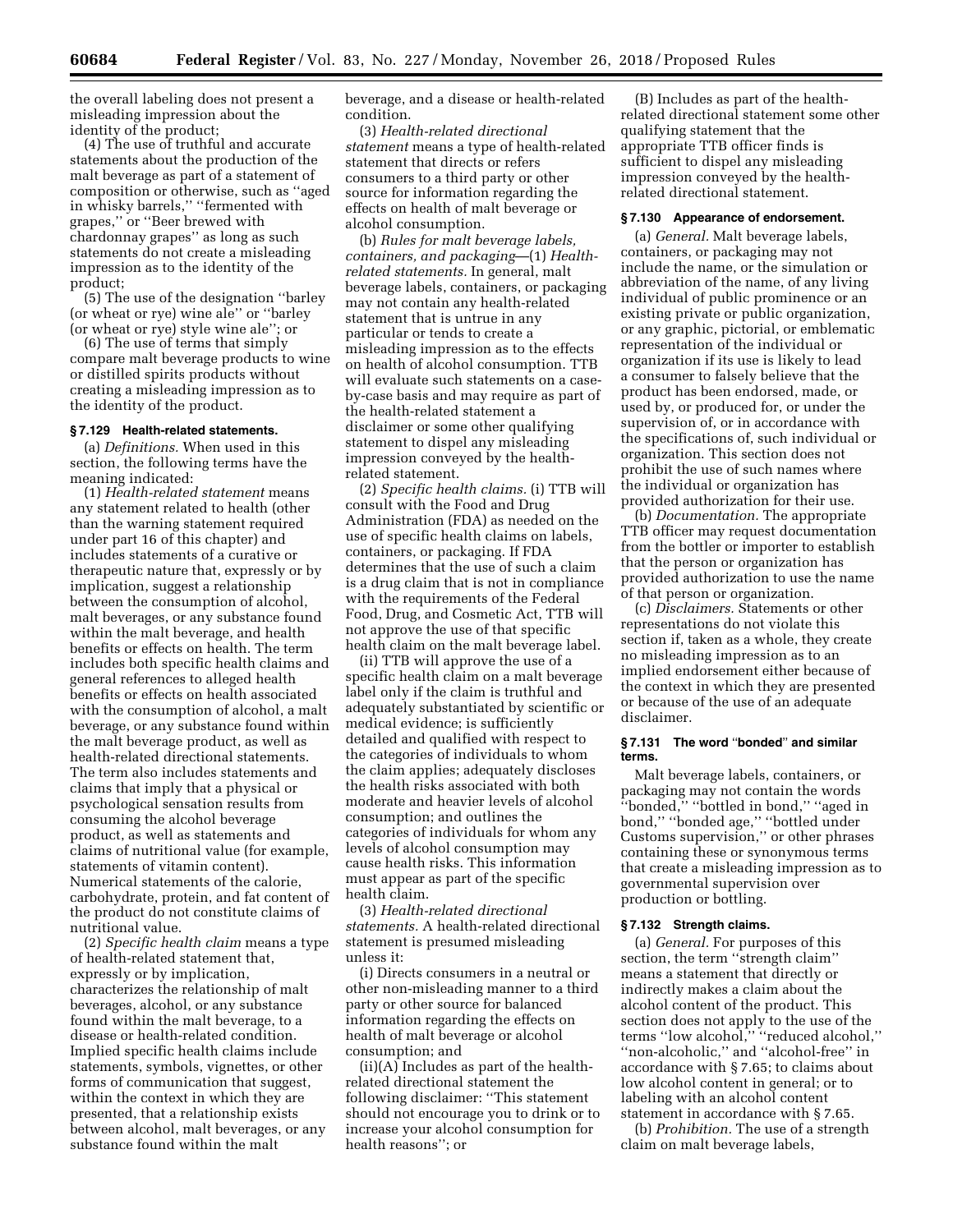containers, or packaging is prohibited if it misleads consumers by implying that products should be purchased or consumed on the basis of higher alcohol strength. Examples of strength claims are ''full strength,'' ''extra strength,'' ''high test,'' and ''high proof.''

# **Subpart I—Classes and Types of Malt Beverages**

## **§ 7.141 Class and type.**

(a) *Products known to the trade.* The class of the malt beverage must be stated on the label (see § 7.63). The type of the malt beverage may be stated, but is not required to appear on the label. Statements of class and type must conform to the designation of the product as known to the trade. All parts of the designation must appear together.

(b) *Malt beverage specialty products*— (1) *General.* A malt beverage specialty product is a malt beverage that does not fall under any of the class designations set forth in §§ 7.142 through 7.144 and is not known to the trade under a particular designation, usually because of the addition of ingredients such as colorings, flavorings, or food materials or the use of certain types of production processes where the appropriate TTB officer has not determined that such ingredients or processes are generally recognized as traditional in the production of a fermented beverage designated as ''beer,'' ''ale,'' ''porter,'' ''stout,'' ''lager,'' or ''malt liquor.''

(2) *Designation.* A malt beverage specialty product must be designated with a distinctive or fanciful name, together with a statement of the composition of the product, in accordance with § 7.147. This statement will be considered the class designation for the purposes of this part. All parts of the designation must appear together.

#### **§ 7.142 Class designations.**

The following class designations may be used in accordance with this section:

(a) Any malt beverage, as defined in § 7.1, may be designated simply as a ''malt beverage.''

(b)(1) The class designations "beer,"<br>"ale," "porter," "stout," "lager," and "porter," "stout," "lager," and ''malt liquor'' may be used to designate malt beverages that contain at least 0.5 percent alcohol by volume and that conform to the trade understanding of those designations. These designations may be preceded or followed by descriptions of the color of the product (such as ''amber,'' ''brown,'' ''red,'' or ''golden'') as well as descriptive terms such as "dry," "export," "cream," and ''pale.''

(2) No product other than a malt beverage fermented at a comparatively high temperature, possessing the characteristics generally attributed to ''ale,'' ''porter,'' or ''stout'' and produced without the use of coloring or flavoring materials (other than those recognized in standard brewing practices) may bear any of these class designations.

(c) The name ''Pilsen'' (or ''Pilsener'' or ''Pilsner'') may be used as the class designation for beers produced in the Czech Republic or the United States without use of the word ''type'' or a similar qualifying statement. See § 7.106. The name also may be used as the class designation for beer produced outside of those countries, as long as it is qualified in accordance with the requirements of § 7.146.

# **§ 7.143 Class and type—special rules.**

The following special rules apply to specified class and type designations:

(a) *Reconstituted malt beverages.* Malt beverages that have been concentrated by the removal of water therefrom and reconstituted by the addition of water and carbon dioxide must for the purpose of this part be labeled in the same manner as malt beverages which have not been concentrated and reconstituted, except that there must appear immediately adjacent to, and as a part of, the class designation the statement ''PRODUCED FROM \_\_\_\_\_\_<br>CONCENTRATE'' (the blank to be filled in with the appropriate class designation). All parts of the class designation must appear in lettering of substantially the same size and kind. However, ice beers, described in paragraph (c) of this section, which are produced by the removal of less than 0.5 percent of the volume of the beer in the form of ice crystals and that retain beer character are not considered concentrated.

(b) *Half and half.* No product may be designated with the type designation ''half and half'' unless it is in fact composed of equal parts of two classes of malt beverages, the names of which are conspicuously stated immediately adjacent to the designation ''half and half.'' For example, ''Half and Half, Porter and Stout.'' This does not preclude the use of terms such as ''half and half'' as part of a distinctive or fanciful name that refers to flavors added to a malt beverage designated in accordance with trade understanding or with a statement of composition.

(c) *Ice beer.* Malt beverages supercooled during the brewing process to form ice crystals may be labeled with the type designation ''ice'' preceding the class designation (beer, ale, etc.).

(d) *Black and tan.* A product composed of two classes of malt beverages may be designated with the type designation ''black and tan,'' and the class and type designation is the names of the two classes of malt beverages in conjunction with ''black and tan'' (for example, ''Black and Tan, Stout and Ale'').

(e) *Wheat beer.* Any ''beer,'' ''ale,'' ''porter,'' ''stout,'' ''lager,'' ''malt liquor,'' or other malt beverage made from a fermentable base that consists of at least 25 percent by weight malted wheat may be designated with the type designation ''wheat'' preceding the applicable class designation.

(f) *Rye beer.* Any ''beer,'' ''ale,'' ''porter,'' ''stout,'' ''lager,'' ''malt liquor,'' or other malt beverage made from a fermentable base that consists of at least 25 percent by weight malted rye may be designated with the type designation ''rye'' preceding the applicable class designation.

(g) *Barley wine ale.* The term ''barley (or wheat or rye) wine ale'' or ''barley (or wheat or rye) wine style ale'' may be used in accordance with trade understanding.

(h) *Malt beverages aged in barrels*—(1) *General.* Label designations for malt beverages aged in barrels or with woodchips, spirals, or staves derived from barrels may, but are not required to, include a description of how the product was aged. Thus, for example, acceptable designations for a standard beer aged in an oak barrel would include ''beer,'' ''oak aged beer,'' and ''beer aged in an oak barrel.''

(2) *Barrels previously used in the production or storage of wine or distilled spirits.* Malt beverages aged in barrels previously used in the production or storage of wine or distilled spirits, or with woodchips, spirals, or staves derived from barrels previously used in the production or storage of wine or distilled spirits, or from woodchips previously used in the aging of distilled spirits or wine may, but are not required to, include a description of how the product was aged.

(i) Examples of acceptable designations for a standard beer aged in a wine barrel include ''beer,'' ''beer aged in a wine barrel,'' and ''wine barrel aged beer.''

(ii) Examples of acceptable designations for an ale brewed with honey and aged in a bourbon barrel include ''honey ale'' and ''bourbon barrel aged honey ale'' but not simply "ale" or "bourbon barrel aged ale."

(3) *Misleading designations.*  Designations that create a misleading impression as to the identity of the product by emphasizing certain words or terms are prohibited. As set forth in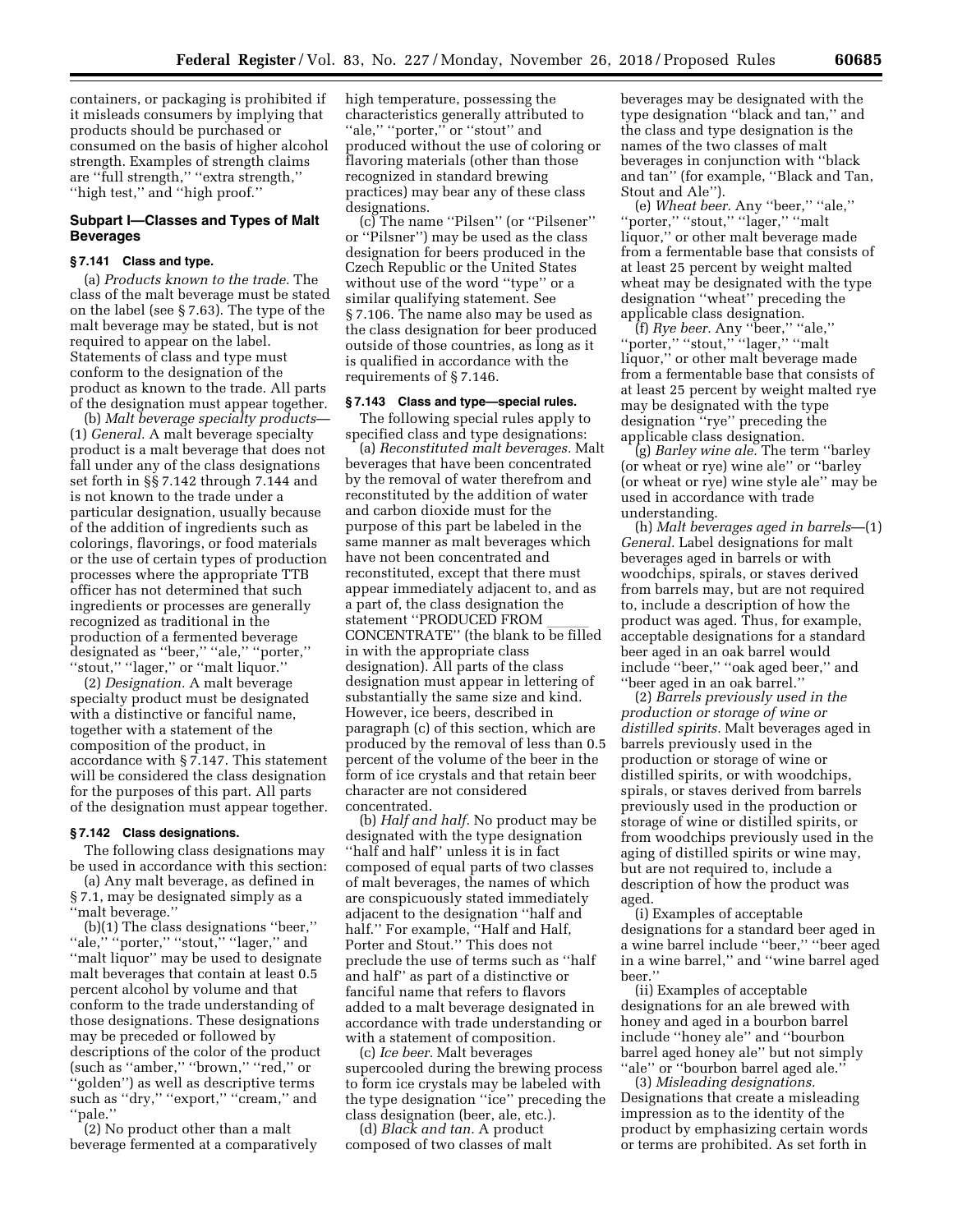§ 7.122, malt beverage labels may not include misleading representations that imply that a malt beverage contains distilled spirits or wine or is a distilled spirits or wine product. Examples of designations that would be prohibited under this provision are ''bourbon ale,'' ''bourbon-flavored lager,'' ''Chardonnay lager,'' or ''lager with whisky flavors.''

(i) *Other designations.* Other type designations (such as ''milk'' preceding the class designation ''stout'') may be applied in conformance with trade understanding.

## **§ 7.144 Malt beverages fermented or flavored with certain traditional ingredients.**

(a) *General.* Any malt beverage that has been fermented or flavored only with one or more ingredients (such as honey or certain fruits) that the appropriate TTB officer has determined are generally recognized as traditional ingredients in the production of a fermented beverage designated as ''beer,'' ''ale,'' ''porter,'' ''stout,'' ''lager,'' or ''malt liquor'' may be labeled in accordance with trade understanding following the rules set forth in this section.

(1) A list of such traditional ingredients may be found on the TTB website (*<https://www.ttb.gov>*).

(2) If the malt beverage has also been fermented or flavored with ingredients that the appropriate TTB officer has not determined are generally recognized as traditional ingredients in the production of a fermented beverage designated as ''beer,'' ''ale,'' ''porter,'' ''stout,'' ''lager,'' or "malt liquor," it is a malt beverage specialty and must be labeled in accordance with the statement of composition rules in § 7.147

(b) *Rules for designation.* (1) A designation in accordance with trade understanding must identify the base product, such as ''malt beverage,'' ''beer,'' ''ale,'' ''porter,'' ''stout,'' ''lager,'' or ''malt liquor'' along with a modifier or explanation that provides the consumer with adequate information about the fruit, honey, or other food ingredient used in production of the malt beverage. The label may include additional information about the production process (such as ''beer fermented with cherry juice'').

(2) Where more than one exempted ingredient is included, a designation in accordance with trade understanding may identify each ingredient (such as ''Ale with cherry juice, cinnamon, and nutmeg''), refer to the ingredients by category (such as ''Fruit ale,'' ''Spiced ale,'' or ''Ale with natural flavors''), or simply include the ingredient or ingredients that the bottler or importer believes best identify the product (such

as ''Cherry ale,'' ''Cinnamon ale,'' or ''Nutmeg ale''). The designation must distinguish the product from a malt beverage, beer, ale, porter, stout, lager, or malt liquor that is not brewed or flavored with any of these ingredients; thus, unmodified designations such as ''beer,'' ''stout,'' or ''ale'' would not be acceptable.

(c) *Other requirements.* All parts of the designation must appear together and must be readily legible on a contrasting background. Designations that create a misleading impression as to the identity of the product by emphasizing certain words or terms are prohibited.

#### **§ 7.145 Malt beverages containing less than 0.5 percent alcohol by volume.**

(a) Products containing less than onehalf of 1 percent (0.5%) of alcohol by volume must bear the class designation ''malt beverage,'' ''cereal beverage,'' or ''near beer.''

(b) If the designation ''near beer'' is used, both words must appear in the same size and style of type, in the same color of ink, and on the same background.

(c) No product containing less than one-half of 1 percent of alcohol by volume may bear the class designations ''beer,'' ''lager beer,'' ''lager,'' ''ale,'' "porter," "stout," or any other class or type designation commonly applied to malt beverages containing one-half of 1 percent or more of alcohol by volume.

#### **§ 7.146 Geographical names.**

(a) *General.* Except as provided further in paragraphs (b) through (e) of this section, any geographical name that may be interpreted as designating the origin of the malt beverage may not be used unless it is a truthful representation as to the origin of the malt beverage.

(b) *Generic names.* The appropriate TTB officer may find certain geographic names of types of malt beverages to be generic if they have lost their geographic significance through use and common knowledge. Generic names may be used to designate a malt beverage regardless of its origin. TTB publishes a list of generic names on its website (*[https://](https://www.ttb.gov) [www.ttb.gov](https://www.ttb.gov)*). The following are examples of names that have been found to be generic: India Pale Ale, Scotch ale (Scottish ale), and Russian Imperial Stout (Imperial Russian Stout).

(c) *Brand names.* A geographical name may be used as part of the brand name for a product that does not come from the geographical area named in the brand as long as the name is qualified with the word ''brand'' or with some other qualification that is adequate to

dispel any misleading impression that might otherwise be created in accordance with § 7.64.

(d) *References to types and styles.* (1) A geographical name may be used on a label to precede a class designation where the name refers to a particular type or style of product rather than the geographical origin of the malt beverage, under the following conditions:

(i) The word ''type'' or ''style'' appears immediately adjacent to, and in type size at least half as large as, the geographical name (such as ''Irish style ale''); or some other statement indicating the true place of production appears in the same field of vision as, and in type size at least half as large as, the geographical name (such as ''Irish ale—brewed in California'' or ''American Vienna lager''); and

(ii) The malt beverage to which the name is applied conforms to the type or style so designated.

(2) The following are examples of references to types or styles of malt beverages: Dortmund, Dortmunder, Vienna, Wien, Wiener, Bavarian, Munich, Munchner, Salvator, Kulmbacher, Wurtzburger, and California Common. These names of types or styles of malt beverages may be used in addition to, but not in lieu of, a class designation (for example, ''Vienna style Beer,'' ''Bavarian Stout— Brewed in the United States,'' or ''California Common Lager—Brewed in Michigan'').

(3) The words ''type'' or ''style'' may also be used to designate malt beverages that are manufactured in the geographic area indicated by the name (such as ''German style Dortmunder beer'' or ''Vienna beer—an Austrian type of malt beverage'') as long as the label does not create confusion as to the origin of the malt beverage. Such products may also be designated without the words ''type'' or ''style'' (for example, ''Dortmunder beer'' or ''Vienna beer'') for products that originate in the geographical area named.

(e) *Pilsen or Pilsener or Pilsner.* The name ''Pilsen'' (or ''Pilsener'' or ''Pilsner'') has not been recognized as generic, but it may be used to designate beers produced in the Czech Republic or the United States without use of the word ''type'' or a similar qualifying statement and without an additional class or type designation. See § 7.102(c).

# **§ 7.147 Statement of composition.**

(a) A statement of composition is required to appear on the label for malt beverage specialty products, as defined in § 7.141(b), which are not known to the trade under a particular designation. For example, the addition of flavoring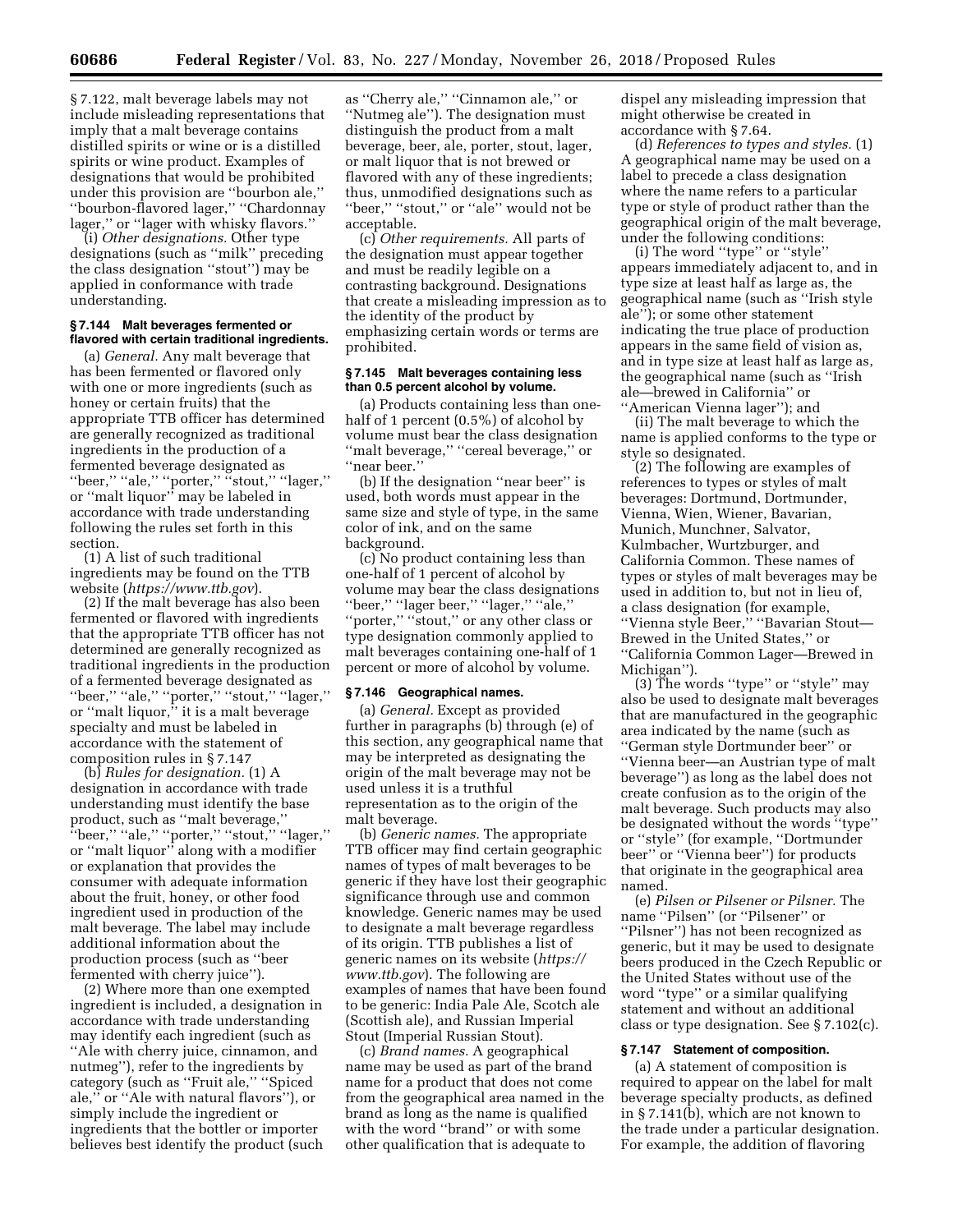materials, colors, or artificial sweeteners may change the class and type of the malt beverage. The statement of composition along with a distinctive or fanciful name serves as the class and type designation for these products.

(b) When required by this part, a statement of composition must contain all of the following information, as applicable:

(1) *Identify the base class and/or type designation.* The statement of composition must clearly identify the base class and/or type designation of the malt beverage product (*e.g.,* ''beer,'' ''lager beer,'' ''lager,'' ''ale,'' ''porter,'' ''stout,'' or ''malt beverage'').

(2) *Identify added flavoring material(s) used before, during, and after fermentation.* The statement of composition must disclose fermentable or non-fermentable flavoring materials added to the malt beverage base class.

(i) If the flavoring material is used before or during the fermentation process, the statement of composition must indicate that the malt beverage was fermented or brewed with the flavoring material (such as ''Beer Fermented with grapefruit juice'' or ''Grapefruit Ale''). If the flavoring material is added after fermentation, the statement of composition must describe that process, using terms such as ''added,'' ''with,'' ''infused,'' or ''flavored'' (such as ''Grapefruit-flavored ale.'')

(ii) If a single flavoring material is used in the production of the malt beverage product, the flavoring material may be specifically identified (such as ''Ale Fermented with grapefruit juice'') or generally referenced (such as ''Ale with natural flavor''). If two or more flavoring materials are used in the production of the malt beverage, each flavoring material may be specifically identified (such as ''lemon juice, kiwi juice'' or ''lemon and kiwi juice'') or the characterizing flavoring material may be specifically identified and the remaining flavoring materials may be generally referenced (such as ''kiwi and other natural and artificial flavor(s)''), or all flavors may be generally referenced (such as ''with artificial flavors''). (*Note:*  TTB Procedure XXXX–XX, available on the TTB website (*<https://www.ttb.gov>*), provides guidance on the use of the terms ''natural'' and ''artificial'' when referencing flavoring materials.)

(3) *Identify Added Coloring Material(s).* The statement of composition must disclose the addition of coloring material(s), whether added directly or through flavoring material(s). The coloring materials may be identified specifically (such as "caramel color," ''FD&C Red #40,'' ''annatto,'' etc.) or as

a general statement, such as ''Contains certified color'' for colors approved under 21 CFR subpart 74 or ''artificially colored'' to indicate the presence of any one or a combination of coloring material(s). However, FD&C Yellow No. 5, carmine, and cochineal extract require specific disclosure in accordance with § 7.63(b)(1) and (2) and that specific disclosure may appear either in the statement of composition or elsewhere in accordance with those sections.

(4) *Identify added artificial sweeteners.* The statement of composition must disclose any artificial sweetener that is added to a malt beverage product, whether the artificial sweetener is added directly or through flavoring material(s). The artificial sweetener may be identified specifically by either generic name or trademarked brand name, or as a general statement (such as ''artificially sweetened'') to indicate the presence of any one or combination of artificial sweeteners. However, if aspartame is used, an additional warning statement is required in accordance with § 7.63(b)(4).

#### **Subpart J–K—Reserved**

## **Subpart L—Recordkeeping and Substantiation Requirements**

## **§ 7.211 Recordkeeping requirements certificates.**

(a) *Certificates of label approval (COLAs).* Upon request by the appropriate TTB officer, a bottler or importer must provide evidence of label approval for a label used on a container of malt beverages that is subject to the COLA requirements of this part. This requirement may be satisfied by providing original COLAs, photocopies, or electronic copies of COLAs, or records showing the TTB Identification number assigned to the approved COLA. TTB may request such information for a period of five years from the date that the products covered by the COLAs were removed from the bottler's premises or from customs custody, as applicable.

(b) *Labels with revisions.* Where labels on containers reflect revisions to the approved label that have been made in compliance with allowable revisions authorized by TTB Form 5100.31 or otherwise authorized by TTB, the bottler or importer must, upon request by the appropriate TTB officer, identify the COLA covering the product if the product is required to be covered by a COLA. TTB may request such information for a period of five years from the date that the products covered by the COLA were removed from the

bottler's premises or from customs custody, as applicable.

(c) *Other recordkeeping requirements under this part.* See § 7.26 for other recordkeeping requirements under this part.

## **§ 7.212 Substantiation requirements.**

(a) *Application.* The substantiation requirements of this section apply to any claim made on any label or container subject to the requirements of this part.

(b) *Reasonable basis in fact.* All claims, whether implicit or explicit, must have a reasonable basis in fact. Claims that contain express or implied statements regarding the amount of support for the claim (such as ''tests prove'' or ''studies show'') must have the level of substantiation that is claimed. Any labeling claim that does not have a reasonable basis in fact or cannot be adequately substantiated upon the request of the appropriate TTB officer will be considered misleading within the meaning of  $\S 7.122(b)(2)$ .

(c) *Evidence that claims are adequately substantiated.* The appropriate TTB officer may request that bottlers and importers provide evidence that labeling claims are adequately substantiated at any time within a period of five years from the time the malt beverages were removed from the bottling premises or from customs custody, as applicable.

# **Subpart M—Penalties and Compromise of Liability**

#### **§ 7.221 Criminal penalties.**

A violation of the labeling provisions of 27 U.S.C. 205(e) is punishable as a misdemeanor. See 27 U.S.C. 207 for the statutory provisions relating to criminal penalties, consent decrees, and injunctions.

#### **§ 7.222 Conditions of basic permit.**

A basic permit is conditioned upon compliance with the requirements of 27 U.S.C. 205, including the labeling provisions of this part. A willful violation of the conditions of a basic permit provides grounds for the revocation or suspension of the permit, as applicable, as set forth in part 1 of this chapter.

## **§ 7.223 Compromise.**

Pursuant to 27 U.S.C. 207, the appropriate TTB officer is authorized, with respect to any violation of 27 U.S.C. 205, to compromise the liability arising with respect to such violation upon payment of a sum not in excess of \$500 for each offense, to be collected by the appropriate TTB officer and to be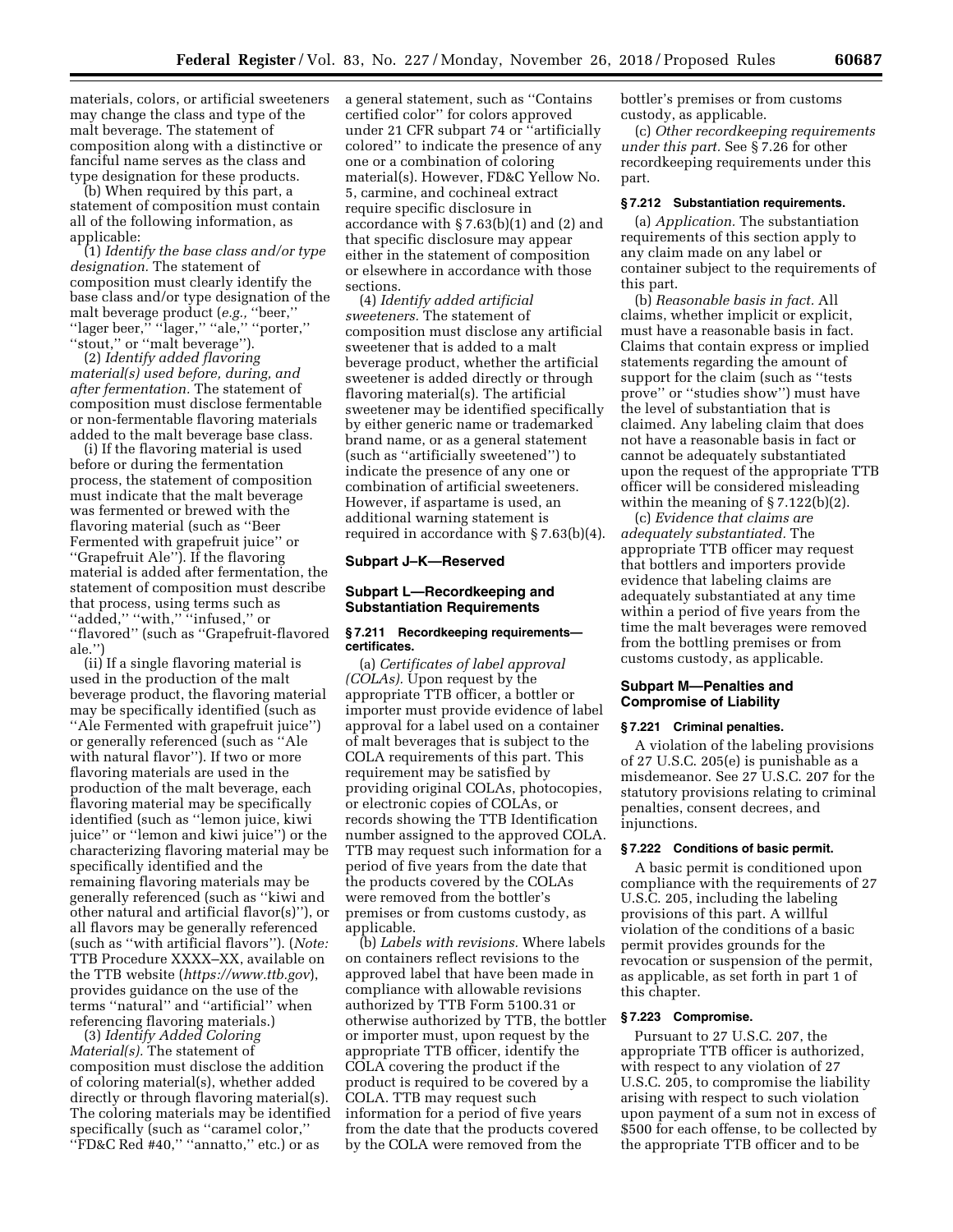paid into the Treasury as miscellaneous receipts.

# **Subpart N—Paperwork Reduction Act**

## **§ 7.231 OMB control numbers assigned under the Paperwork Reduction Act.**

(a) *Purpose.* This subpart displays the control numbers assigned to information collection requirements in this part by the Office of Management and Budget (OMB) under the Paperwork Reduction Act of 1995, Public Law 104–13.

(b) *Chart.* The following chart identifies each section in this part that contains an information collection requirement and the OMB control number that is assigned to that information collection requirement.

| Section where<br>contained | Current OMB Control No.             |
|----------------------------|-------------------------------------|
| $7.21$                     | 1513-0020, 1513-0087.               |
|                            | 1513-0020, 1513-0087,<br>1513-0111. |
| $7.24$                     | 1513-0020. 1513-0064.               |
| $7.25$                     | 1513-0020. 1513-0111.               |
| 7.27                       | 1513-0020, 1513-0087.               |
| 7.28                       | 1513-0122.                          |
| $7.62$                     | 1513-0087.                          |
| $7.63$                     | 1513-0084, 1513-0087.               |
| $7.66$                     | 1513-0085.                          |
| 7.67                       | 1513-0085.                          |
|                            | 1513-0087.                          |
| $7.82$                     | 1513-0087, 1513-0121.               |
| 7.83                       | 1513-0087, 1513-0121.               |
| 7.84                       | 1513-0087.                          |
| $7.85$                     | 1513-0087.                          |
| $7.121$                    | 1513-0087.                          |
| 7.122                      | 1513-0087.                          |
| 7.123                      | 1513-0087.                          |
| 7.124                      | 1513-0087.                          |
| $7.125$                    | 1513-0087.                          |
| $7.126$                    | 1513-0087.                          |
| 7.127                      | 1513-0087.                          |
| $7.128$                    | 1513-0087.                          |
| $7.129$                    | 1513-0087.                          |
| 7.130                      | 1513-0087.                          |
| 7.131                      | 1513-0087.                          |
| 7.132                      | 1513-0087.                          |
|                            | New control number.                 |
| 7.212                      | New control number.                 |

■ 4. Add part 14 to read as follows:

# **PART 14—ADVERTISING OF WINE, DISTILLED SPIRITS, AND MALT BEVERAGES**

Sec.

#### 14.0 Applicability.

#### **Subpart A—General Provisions**

- 14.1 Definitions.
- 14.2 Territorial extent.
- 14.3 Delegations of the Administrator's authorities.
- 14.4 General requirements under the Federal Alcohol Administration Act.
- 14.5 Legibility of mandatory information.
- 14.6 Mandatory statements.

## **Subpart B—Rules Related to Specific Practices in Advertisements**

- 14.11 Statements and representations in advertisements.
- 14.12 Regulated practices.<br>14.13 Prohibited practices
- 14.13 Prohibited practices.<br>14.14 Misleading statemen
- Misleading statements or representations.<br>14.15 Additional ru
- Additional rules for wine.
- 14.16 Additional rules for distilled spirits.
- 14.17 Additional rules for malt beverages.

## **Subpart C—Penalties and Compromise of Liability**

- 14.21 Criminal penalties.
- 14.22 Conditions of basic permit.
- 14.23 Compromise.

# **Subpart D—Paperwork Reduction Act**

14.31 OMB control numbers assigned under the Paperwork Reduction Act.

**Authority:** 27 U.S.C. 205, unless otherwise noted.

#### **§ 14.014.0 Applicability.**

(a) *General.* Except as otherwise provided in paragraph (b) of this section, the provisions of this part prescribe rules under section 105(f) of the Federal Alcohol Administration Act for the advertising of wine, distilled spirits, and malt beverages.

(b) *Malt beverages.* The provisions of this part apply to the advertising of malt beverages intended to be sold or shipped or delivered for shipment, or otherwise introduced into or received in any State from any place outside the State, only to the extent that the laws or regulations of such State impose similar requirements with respect to the advertising of malt beverages sold within that State.

#### **Subpart A—General Provisions**

#### **§ 14.114.1 Definitions.**

*Administrator.* The Administrator, Alcohol and Tobacco Tax and Trade Bureau, Department of the Treasury.

*Advertisement or Advertising.* The term ''advertisement'' or ''advertising'' includes any written or verbal statement, illustration, or depiction that is in, or calculated to induce sales in, interstate or foreign commerce, or is disseminated by mail, whether it appears in a newspaper, magazine, trade booklet, menu, wine card, leaflet, circular, mailer, book insert, catalog, promotional material, sales pamphlet, internet or other electronic site or social network, or any written, printed, graphic, or other matter (such as hang tags) accompanying, but not firmly affixed to, the container, representations made on shipping cases, or in any billboard, sign, or other outdoor display, public transit card, other periodical literature, and publication, or in a radio or television broadcast, or in any other

media. However, the term

''advertisement'' does not include: (1) Any label, container, or packaging that is subject to the provisions of part 4, 5 or 7 of this chapter; or

(2) Any editorial or other reading material (such as a release) in any periodical or publication or newspaper, for the publication of which no money or valuable consideration or a thing of value is paid or promised, directly or indirectly, by any permittee or brewer, and which is not written by or at the direction of a permittee or brewer.

*Appropriate TTB officer.* An officer or employee of the Alcohol and Tobacco Tax and Trade Bureau (TTB) authorized to perform any function relating to the administration or enforcement of this part by the current version of TTB Order 1135.14, Delegation of the Administrator's Authorities in 27 CFR part 14, Advertising of Wine, Distilled Spirits, and Malt Beverages.

*Consumer Specialty Items.* Items that are designed to be carried away by the consumer, such as nonalcoholic mixers, pouring racks, ash trays, bottle or can openers, cork screws, shopping bags, matches, printed recipes, pamphlets, cards, leaflets, blotters, post cards, pencils, shirts, caps, and visors.

*Container.* Any can, bottle, box used to protect an internal bladder, cask, keg, barrel or other closed receptacle, in any size or material, that is for use in the sale of wine, distilled spirits, or malt beverages at retail.

*Distilled spirits.* Ethyl alcohol, hydrated oxide of ethyl, spirits of wine, whisky, rum, brandy, gin, and other distilled spirits, including all dilutions and mixtures thereof, for nonindustrial use. The term ''distilled spirits'' does not include mixtures containing wine, bottled at 48 degrees of proof or less, if the mixture contains more than 50 percent wine on a proof gallon basis. The term ''distilled spirits'' also does not include products containing less than 0.5 percent alcohol by volume.

*FAA Act.* Federal Alcohol Administration Act.

*Malt beverage.* A beverage made by the alcoholic fermentation of an infusion or decoction, or combination of both, in potable brewing water, of malted barley with hops, or their parts, or their products, and with or without other malted cereals, and with or without the addition of unmalted or prepared cereals, other carbohydrates or products prepared therefrom, and with or without the addition of carbon dioxide, and with or without other wholesome products suitable for human food consumption. See § 7.5 of this chapter for standards applying to the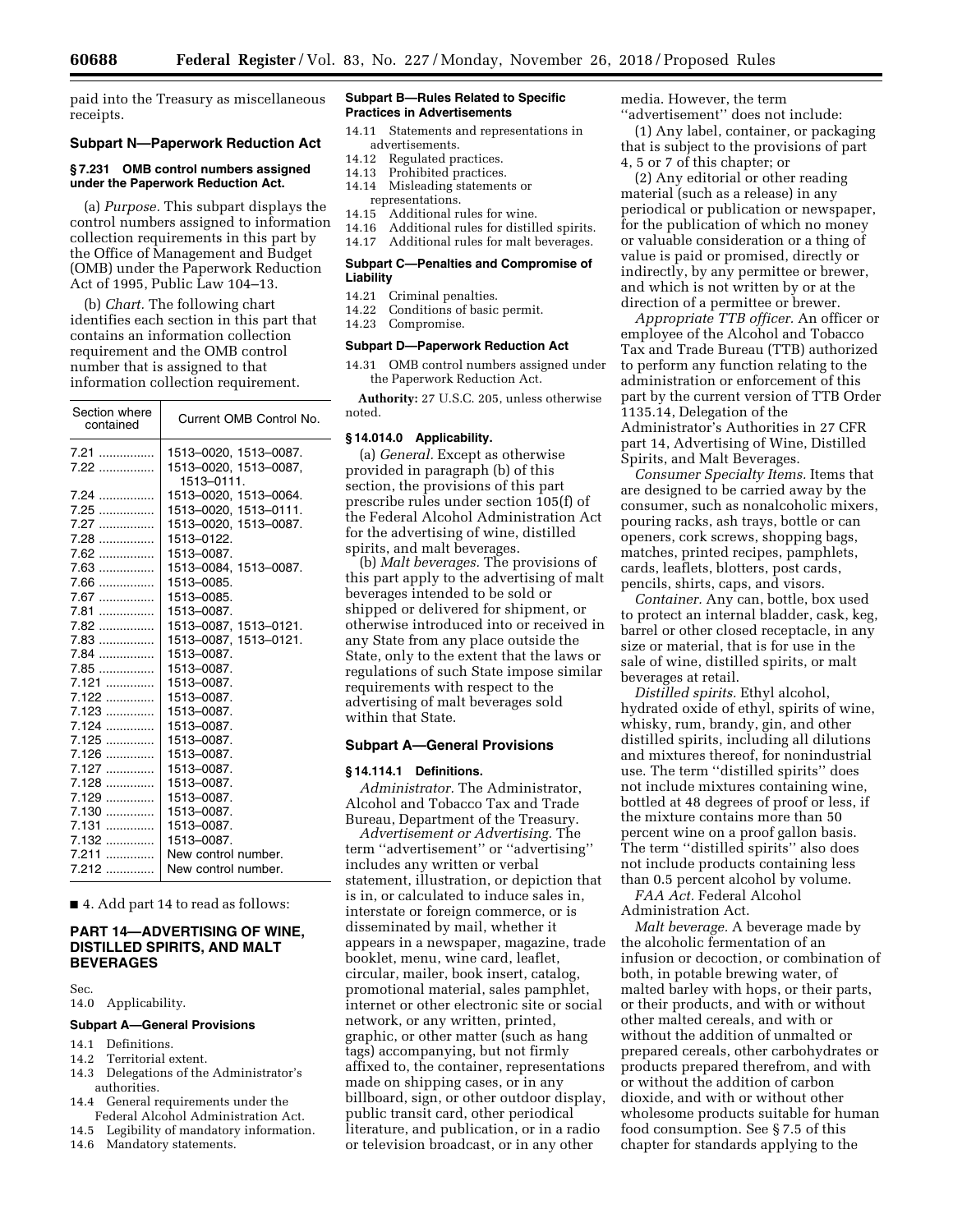use of processing methods and flavors in malt beverage production.

*Permittee.* Any person holding a basic permit under the FAA Act.

*Person.* Any individual, corporation, partnership, association, joint-stock company, business trust, limited liability company, or other form of business enterprise, including a receiver, trustee, or liquidating agent, and including an officer or employee of any agency of a State or political subdivision of a State.

*Responsible advertiser.* The permittee or brewer responsible for the publication or broadcast of an advertisement.

*Spirits.* See Distilled spirits. *State.* One of the 50 States of the United States, the District of Columbia, or the Commonwealth of Puerto Rico.

*TTB.* The Alcohol and Tobacco Tax and Trade Bureau, Department of the Treasury.

*United States.* The 50 States, the District of Columbia, and the Commonwealth of Puerto Rico.

*Wine.* Section 117(a) of the Federal

Alcohol Administration Act (27 U.S.C. 211(a)) defines ''wine'' as any of the following products for nonindustrial use that contain not less than 7 percent and not more than 24 percent alcohol by volume:

(1) Wine as defined in section 610 and section 617 of the Revenue Act of 1918 (26 U.S.C. 5381–5392); and

(2) Other alcoholic beverages not so defined, but made in the manner of wine, including sparkling and carbonated wine, wine made from condensed grape must, wine made from other agricultural products than the juice of sound, ripe grapes, imitation wine, compounds sold as wine, vermouth, cider, perry, and saké.

#### **§ 14.214.2 Territorial extent.**

The provisions of this part apply in the 50 States, the District of Columbia, and the Commonwealth of Puerto Rico.

## **§ 14.314.3 Delegations of the Administrator's authorities.**

Most of the regulatory authorities of the Administrator contained in this part are delegated to ''appropriate TTB officers.'' To determine which officers have been delegated specific authorities, see the current version of TTB Order 1135.14, Delegation of the Administrator's Authorities in 27 CFR part 14, Advertising of Wine, Distilled Spirits, and Malt Beverages. You may obtain a copy of this order by accessing the TTB website (*<https://www.ttb.gov>*) or by mailing a request to the Alcohol and Tobacco Tax and Trade Bureau, National Revenue Center, 550 Main

Street, Room 8002, Cincinnati, OH 45202.

## **§ 14.414.4 General requirements under the FAA Act.**

(a) *General.* No person engaged in business as a distiller, brewer, blender, or other producer, or as an importer or wholesaler of distilled spirits, wine or malt beverages, or as a processor, bottler, or warehouseman and bottler of distilled spirits, directly or indirectly or through an affiliate, may publish or disseminate or cause to be published or disseminated by radio or television broadcast, or in any newspaper, periodical, or other publication, or by any sign or outdoor advertisement, or by electronic or internet media, or any other printed or graphic matter, any advertisement of wine, distilled spirits, or malt beverages, if such advertising is in, or is calculated to induce sale in, interstate or foreign commerce, or is disseminated by mail, unless such advertisement is in conformity with the provisions of this part.

(b) *Exclusion.* The provisions of this part do not apply to a retailer or to the publisher of any newspaper, periodical, or other publication, or to a radio or television or internet broadcast, unless the retailer or publisher or broadcaster is engaged in business as a distiller, brewer, blender, or other producer, or as an importer or wholesaler of wine, distilled spirits, or malt beverages, or as a processor, bottler, or warehouseman and bottler, of distilled spirits, directly or indirectly, or through an affiliate.

(c) *Substantiation.* The substantiation requirements of this paragraph apply to any claim made on any advertisement subject to the requirements of this part.

(1) *Reasonable basis in fact.* All claims, whether implicit or explicit, must have a reasonable basis in fact. Claims that contain express or implied statements regarding the amount of support for the claim (such as, ''tests prove,'' or ''studies show'') must have the level of substantiation that is claimed. Any advertising claim that does not have a reasonable basis in fact, or cannot be adequately substantiated upon the request of the appropriate TTB officer, will be considered misleading within the meaning of  $\S$  14.14 (a)(2).

(2) *Evidence that claims are adequately substantiated.* The appropriate TTB officer may request that the responsible advertiser provide evidence that advertising claims are adequately substantiated at any time within a period of five years from the time the advertisement was last disseminated or published.

## **§ 14.514.5 Legibility of mandatory information.**

(a) Statements required by this part that appear in any written, printed, electronic, internet, or other graphic advertisement must be in legible type of sufficient size and on a contrasting background so as to be readable under ordinary conditions.

(b) In the case of signs, billboards, and displays that are designed for viewing from a distance, the required name and address, or name and other contact information (such as, telephone number, website, or email), of the responsible advertiser may appear in lettering or type size that is smaller than that of the other mandatory information, provided that the name and contact information can be readily ascertained upon closer examination of the sign, billboard, or display.

(c) Information required under this part that appears in an advertisement in any audio-visual medium must be clear and conspicuous and understandable to a consumer viewing or listening to the advertisement under ordinary conditions.

(d) Information required under this part must be presented as being clearly part of the advertisement and may not be separated in any manner from other parts of the advertisement.

(e) If an advertisement covers two or more products, the information required under this part that differs between the products must appear in the advertisement separately for each product.

# **§ 14.614.6 Mandatory statements.**

(a) *General.* Advertisements of wine, distilled spirits, and malt beverages must include the following mandatory information.

(1) *Responsible advertiser.* The advertisement must display the responsible advertiser's name, city, and State or the name and other contact information (such as, telephone number, website, or email address) where the responsible advertiser may be contacted.

(2) *Class, type, or other designation.*  An advertisement must contain a statement of the class, type, or other designation that applies to the wine, distilled spirits, or malt beverage, and that is required to appear on the label of the product under subpart I of part 4, 5, or 7 of this chapter. The statement must be clear and conspicuous and be legible in accordance with § 14.5.

(3) *Exceptions.* The following exceptions apply to the rules in paragraphs (a)(1) and (2) of this section:

(i) If an advertisement refers to a general product line or to all of the wine, distilled spirits, or malt beverage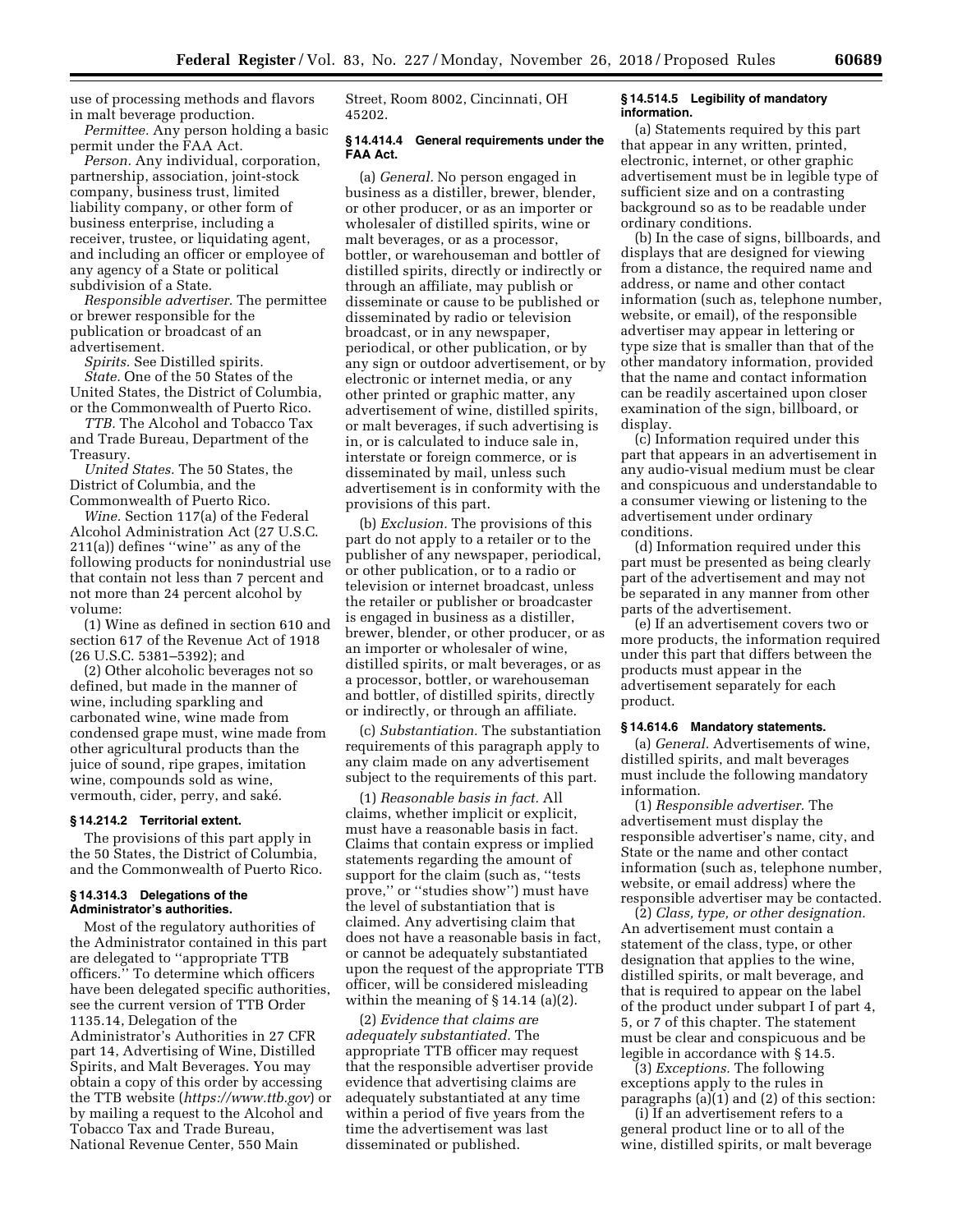products of one company, whether by the brand name common to all the products in the line or by the company name, the only information required is the name, city, and State or the name and other contact information of the responsible advertiser in accordance with paragraph (a)(1) of this section. However, this exception does not apply when only one type of wine, distilled spirits, or malt beverage product is marketed under the specific brand name advertised; and

(ii) In the case of a consumer specialty item (for example, a T-shirt, hat, bumper sticker, or refrigerator magnet), the only information required is the company name of the responsible advertiser or the brand name of the wine, distilled spirits, or malt beverage product.

(b) *Additional rules for distilled spirits.* The rules set forth in this paragraph apply to distilled spirits advertisements and are in addition to the rules specified in paragraph (a) of this section.

(1) *Alcohol content*—(i) *Mandatory statement.* The alcohol content for distilled spirits must be stated as a percentage of alcohol by volume in the manner set forth in § 5.65 of this chapter.

(ii) *Optional statement.* The advertisement may also state the alcohol content of the distilled spirits product in degrees of proof if that information appears immediately adjacent to the percent-alcohol-by-volume statement prescribed in paragraph (b)(1)(i) of this section.

(2) *Percentage of neutral spirits and name of commodity*—(i) *Production with neutral spirits.* In the case of distilled spirits (other than cordials, liqueurs, and specialties) produced by blending or other processing, if neutral spirits were used in the production of the spirits, the advertisement must state the percentage of neutral spirits so used and the name of the commodity from which the neutral spirits were distilled. The statement of percentage and the name of the commodity must be in substantially the following form: "<br>% neutral spirits distilled from % neutral spirits distilled from \_\_\_\_<br>(insert grain, cane products, or fruit as appropriate)''; or ''\_\_\_% neutral spirits<br>(vodka) distilled from (insert grain (vodka) distilled from \_\_\_\_ (insert grain,<br>cane products, or fruit, as appropriate)''; or "\_\_\_% grain (cane products), (fruit)<br>neutral spirits", or " \_\_% grain neutral spirits'', or ''\_\_\_% grain<br>spirits.'' The statement used under this paragraph must be identical to that on the label of distilled spirits to which the advertisement refers.

(ii) *Neutral spirits and gin produced by continuous distillation.* In the case of neutral spirits or in the case of gin produced by a process of continuous

distillation, the advertisement must state the name of the commodity from which the neutral spirits or gin was distilled. The statement of the name of the commodity must appear in substantially the following form: ''Distilled from grain,'' or ''Distilled from cane products,'' or ''Distilled from fruit.'' The statement used under this paragraph must be identical to that on the label of distilled spirits to which the advertisement refers.

# **Subpart B—Rules Related to Specific Practices in Advertisements**

#### **§ 14.11 Statements and representations in advertisements.**

(a) *General.* Sections 14.12 through 14.14 specify rules that apply to advertisements for wine, distilled spirits, and malt beverages. Additional rules that apply only to advertisements for wine, only to advertisements for distilled spirits, or only to advertisements for malt beverages are contained in §§ 14.15, 14.16, and 14.17, respectively.

(b) *Statement or representation defined.* For purposes of the rules in this subpart, the term ''statement or representation'' includes any statement, design, device, or representation, and includes pictorial or graphic designs or representations as well as written ones. The term ''statement or representation'' includes explicit and implicit statements and representations.

#### **§ 14.12 Regulated practices.**

(a) *General.* The practices, statements, and representations in this section may be used on wine, distilled spirits, and malt beverage labels only when used in compliance with this subpart.

(b) *Statements inconsistent with labeling.* (1) An advertisement may not contain any statement concerning a brand or lot of the product that is inconsistent with any statement appearing on the label.

(2) Any label depicted on a container in an advertisement must be covered by a certificate of label approval (COLA) or certificate of exemption from label approval obtained pursuant to part 4, 5, or 7 of this chapter, except that malt beverage labels not required to be covered by a COLA in accordance with the rules in § 7.21 of this chapter may also appear on advertisements. In all cases, the label appearing on an advertisement must be identical to that appearing on the container.

(c) *Comparative advertising in general.* Comparative advertising for a wine, distilled spirits, or malt beverage may not be disparaging of a competitor's product and may not deceive or mislead the consumer.

(1) *Taste tests.* Taste test results may appear in an advertisement comparing competitors' products, provided that:

(i) The results are not disparaging, deceptive, or likely to mislead the consumer;

(ii) The taste test procedure used must meet scientifically accepted procedures. An example of a scientifically accepted procedure is outlined in the Manual on Sensory Testing Methods, ASTM Special Technical Publication 434, published by the American Society for Testing and Materials, 1916 Race Street, Philadelphia, Pennsylvania 19103 (ASTM, 1968, Library of Congress Catalog Card Number 68–15545); and

(iii) A statement must appear in the advertisement providing the name and address of the testing administrator. (2) [Reserved]

# **§ 14.13 Prohibited practices.**

An advertisement may not contain any of the following:

(a) Any statement or representation that is obscene or indecent;

(b) Any statement or representation that is false or misleading; or

(c) Any subliminal or other deceptive technique or device that conveys, or attempts to convey, a message to a person by means of images or sounds of a very brief nature that cannot be perceived at a normal level of awareness.

## **§ 14.14 Misleading statements or representations.**

(a) *General prohibition*—(1) *Misleading statements or representations.* No statement or representation, irrespective of falsity, that is misleading to consumers as to the age, origin, identity, or other characteristics of the wine, distilled spirits, or malt beverage, or with regard to any other material factor may appear on an advertisement.

(2) *Ways in which statements or representations may be misleading.* (i) A statement or representation is prohibited, irrespective of falsity, if it directly creates a misleading impression, or if it does so indirectly through ambiguity, omission, inference, or by the addition of irrelevant scientific, or technical matter. For example, an otherwise truthful statement may be misleading because of the omission of material information, the disclosure of which is necessary to prevent the statement from being misleading.

(ii) As set forth in § 14.4(c), all claims, whether implicit or explicit, must have a reasonable basis in fact. Any claim on an advertisement that does not have a reasonable basis in fact, or cannot be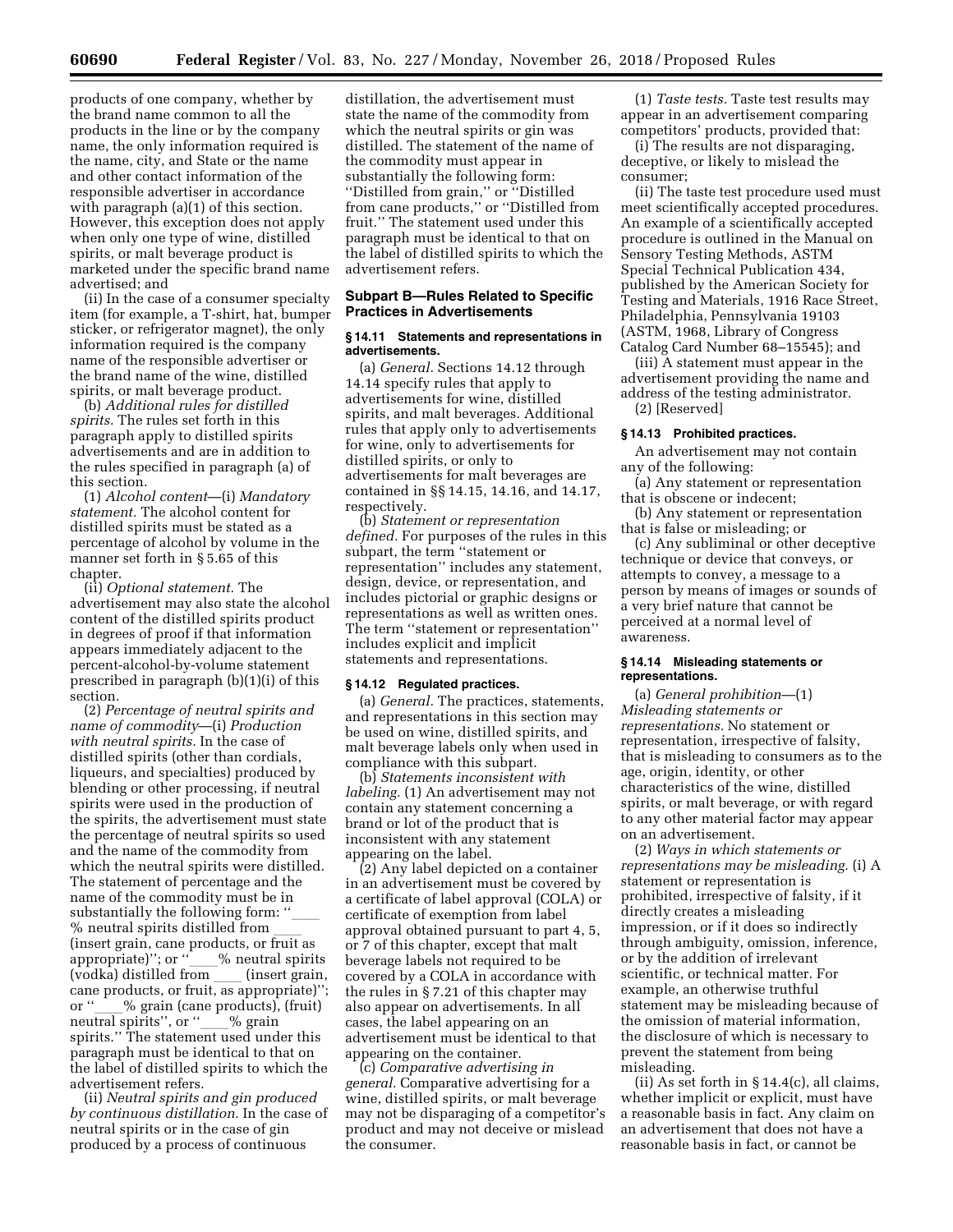adequately substantiated upon the request of the appropriate TTB officer, is considered misleading.

(b) *Disparaging statements.* False or misleading statements that explicitly or implicitly disparage a competitor's product are prohibited.

(1) *Examples.* (i) An example of an explicit statement that falsely disparages a competitor's product is ''Brand X is not aged in oak barrels,'' when such statement is not true.

(ii) An example of an implicit statement that disparages competitor's products in a misleading fashion is ''We do not add arsenic to our distilled spirits,'' when such a claim may lead consumers to falsely believe that other distillers do add arsenic to their distilled spirits.

(2) This paragraph does not prevent truthful and accurate comparisons between products (such as ''Our wine contains more strawberries than Brand X'') or statements of opinion (such as ''We think our beer tastes better than any other beer on the market'').

(c) *Analyses, standards, or tests.* Any statement, or representation of or relating to analyses, standards, or tests, whether or not it is true, that is likely to mislead the consumer is prohibited. An example of such a misleading statement is ''tested and approved by our research laboratories'' if the testing and approval does not in fact have any significance;

(d) *Guarantees.* Any statement or representation relating to guarantees is prohibited if the appropriate TTB officer finds it is likely to mislead the consumer. However, money-back guarantees are not prohibited.

(e) *Government authority.* Any statement or representation that misleads the consumer to believe that the wine, distilled spirits, or malt beverage is produced, blended, bottled, packed, or sold under Government authority is prohibited, except that:

(1) A municipal, State, or Federal permit number may appear in the advertisement, but the permit number may not be accompanied by any additional statement relating to it; and

(2) Such a statement may appear in an advertisement for distilled spirits if it conforms to the statement permitted in subpart E of part 5 of this chapter for labels of distilled spirits products.

(f) *Cross-commodity claims.* (1) An advertisement may not contain a statement or representation that tends to create the false or misleading impression that a product is a different commodity (as defined in paragraph (f)(2) of this section), or that it contains another commodity. For example, the use of the name of a class or type

designation recognized in part 4 or 5 of this chapter is prohibited on a malt beverage advertisement, if the use of that name creates a misleading impression as to the identity of the product. This prohibition includes the use of homophones or coined words that simulate or imitate a class or type designation. This paragraph does not prohibit the following on advertisements:

(i) A truthful and accurate statement of alcohol content;

(ii) The use of a brand name of a wine or distilled spirits product as a malt beverage brand name, of a distilled spirits or malt beverage product as a wine brand name, or of a wine or malt beverage product as a distilled spirits brand name, provided that the overall advertisement does not create a misleading impression about the identity of the product;

(iii) The use of a wine, distilled spirits, or malt beverage cocktail name as a brand name or a distinctive or fanciful name of another commodity's product, provided that a statement of composition, in accordance with part 4, 5, or 7 of this chapter, as appropriate, appears in the same field of vision as the brand name or the distinctive or fanciful name and the overall advertisement does not create a misleading impression about the identity of the product;

(iv) The use of truthful and accurate statements about the production of the product, as part of a statement of composition or otherwise, such as ''finished in whisky barrels,'' ''fermented with rye,'' or ''Beer brewed with chardonnay grapes,'' so long as such statements do not create a misleading impression as to the identity of the product; or

(v) The use of terms that compare a product or products of one commodity to a product or products of a different commodity without creating a misleading impression as to the identity of the product.

(2) When used in this paragraph, ''commodity'' means wine, distilled spirits, or malt beverages.

(g) *Representations of the armed forces or flags.* Advertisements may not show an image of any government's flag or any representation related to the armed forces of the United States if the representation, standing alone or considered together with any additional language or symbols, creates an impression that the product was endorsed by, made by, used by, or made under the supervision of the government represented by that flag or by the armed forces of the United States. This section does not prohibit the use of a flag as part of a claim of American origin or another country of origin.

(h) *Government seals.* Advertisements may not contain any government seal or other insignia that is likely to mislead the consumer to believe that the product has been endorsed by, made by, used by, or produced for, under the supervision of, or in accordance with the specification of that government.

(i) *Health-related statements*—(1) *Definitions.* When used in this section, the following terms have the meaning indicated:

(i) *Health-related statement.* ''Healthrelated statement'' means any statement related to health (other than the health warning statement required under part 16 of this chapter) and includes any statement of a curative or therapeutic nature that, expressly or by implication, suggest a relationship between the consumption of alcohol, a wine, distilled spirits, or malt beverage product, or any substance found within such a product, and health benefits or effects on health. The term includes both specific health claims and general references to alleged health benefits or effects on health associated with the consumption of alcohol, a wine, distilled spirits, or malt beverage product, or any substance found within such a product, as well as health-related directional statements. The term also includes statements and claims that imply that a physical or psychological sensation results from consuming the wine, distilled spirits, or malt beverage product, as well as statements and claims of nutritional value (for example, statements of vitamin content). Numerical statements of caloric, carbohydrate, protein, and fat content of the product do not constitute claims of nutritional value.

(ii) *Specific health claim.* ''Specific health claim'' means a type of healthrelated statement that, expressly or by implication, characterizes the relationship of alcohol, a wine, distilled spirits, or malt beverage product, or any substance found within such a product, to a disease or health-related condition. Implied specific health claims include statements, symbols, vignettes, or other forms of communication that suggest, within the context in which they are presented, that a relationship exists between alcohol, a wine, distilled spirits or malt beverage product, or any substance found within such a product, and a disease or health-related condition.

(iii) *Health-related directional statement.* ''Health-related directional statement'' means a type of healthrelated statement that directs or refers consumers to a third party or other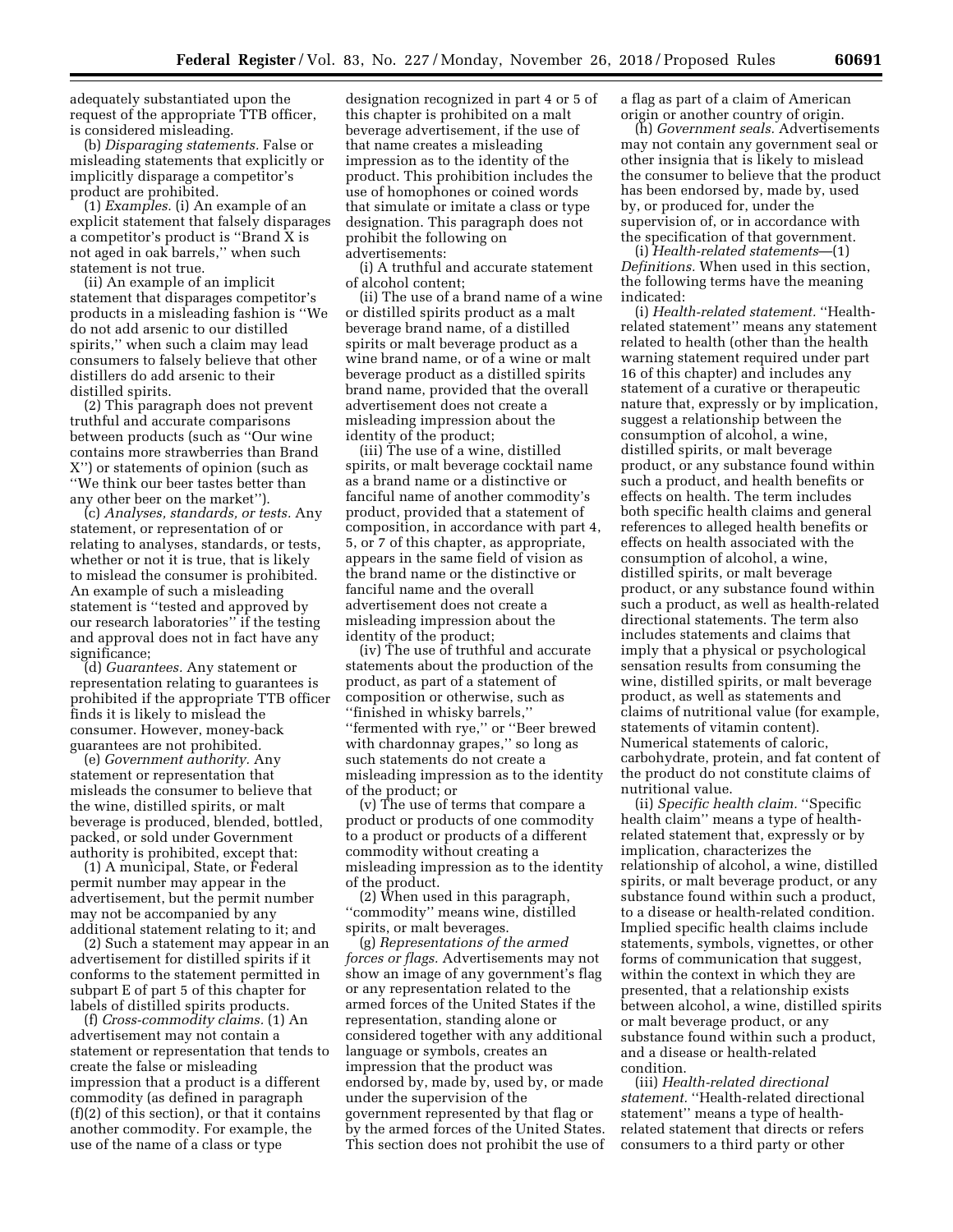source for information regarding the effects on health of alcohol or consumption of wine, distilled spirits, or malt beverages.

(2) *Rules for advertising*—(i) *Healthrelated statements.* In general, an advertisement for a wine, distilled spirits, or malt beverage product may not contain any health-related statement that is untrue in any particular or tends to create a misleading impression as to the effects on health of alcohol consumption. TTB will evaluate such statements on a case-by-case basis and may require as part of the health-related statement a disclaimer or some other qualifying statement to dispel any misleading impression conveyed by the health-related statement. Such a disclaimer or other qualifying statement must appear as prominently as the health-related statement.

(ii) *Specific health claims.* A specific health claim will not be considered misleading if it is truthful and adequately substantiated by scientific or medical evidence; it is sufficiently detailed and qualified with respect to the categories of individuals to whom the claim applies; it adequately discloses the health risks associated with both moderate and heavier levels of alcohol consumption; and it outlines the categories of individuals for whom any levels of alcohol consumption may cause health risks. This information must appear as part of the specific health claim and as prominently as the specific health claim.

(iii) *Health-related directional statements.* A health-related directional statement is presumed misleading unless it—

(A) Directs consumers in a neutral or other non-misleading manner to a third party or other source for balanced information regarding the effects on health of alcohol or wine, distilled spirits, or malt beverage consumption; and

(B)(*1*) Includes as part of the healthrelated directional statement the following disclaimer: ''This statement should not encourage you to drink or to increase your alcohol consumption for health reasons''; or

(*2*) Includes as part of the healthrelated directional statement, and as prominently as the health-related directional statement, some other qualifying statement that the appropriate TTB officer finds is sufficient to dispel any misleading impression conveyed by the healthrelated directional statement.

## **§ 14.15 Additional rules for wine.**

The rules in this section apply to advertisements for wine and are in

addition to the rules that apply to all advertisements as set forth in §§ 14.12 through 14.14.

(a) *Statements in advertisements.* An advertisement for wine may not contain:

(1) Any statement of bonded wine cellar and bonded winery numbers, unless stated immediately adjacent to the name and address of the person operating the wine cellar or winery. A statement of bonded wine cellar and bonded winery numbers may appear in the following form: ''Bonded Wine Cellar No.  $\frac{1}{\cdot}$ ," "Bonded Winery<br>No.  $\cdot$ ," "B.W.C. No.  $\cdot$ ," "B.W. No. \_\_\_\_, TB.W.C. No. \_\_\_\_, TB.W.<br>No.  $\qquad$  .'' No additional reference to No. \_\_\_\_.'' No additional reference to<br>the statement may be made, and the statement may not be used in a way that might give the impression that the wine has been made or matured under government supervision or in accordance with government specifications or standards; or

(2) Any statement, design, device, or representation that relates to alcohol content or that tends to create the impression that a wine is intoxicating or has intoxicating qualities, other than a truthful and accurate statement of alcohol content.

(b) *Statement of age.* Subject to paragraph (c) of this section, an advertisement for wine may not contain any statement of age or other representation relative to age (including words, symbols, or other devices in any brand name or mark), except for:

(1) Vintage dates on vintage wine, in accordance with § 4.95 of this chapter;

(2) References relating to methods of wine production involving storage or aging which are used for the advertised wine; and

(3) Use of the word ''old'' as part of a brand name.

(c) *Statement of bottling date.* For purposes of paragraph (b) of this section, a statement of the bottling date of a wine will not be deemed to be a representation relative to age, provided that the statement appears in the advertisement without undue emphasis in the following form: ''Bottled " (inserting the year in which the wine was bottled).

(d) *Miscellaneous date statements.*  Except in the case of vintage dates and bottling dates as provided in paragraphs (b)(1) and (c) of this section, an advertisement of wine may not bear any date unless, in addition to the date and immediately adjacent to the date and in the same size and kind of printing, a statement of the significance or relevance of the date is provided, such as ''established'' or ''founded in.'' If the date refers to the date of establishment of any business or brand name, the date and its accompanying statement must

appear immediately adjacent to the name of the person, company, or brand name to which it relates if the appropriate TTB officer finds that this is necessary in order to prevent confusion as to the person, company, or brand name to which the establishment date applies.

(e) *Statements indicative of origin.* An advertisement for wine may not contain any statement or representation that indicates or implies an origin other than the true place of origin of the wine, except for brand names of geographical significance, when used in accordance with § 4.64(c) of this chapter, and semigeneric designations, when used in accordance with § 4.174 of this chapter.

#### **§ 14.16 Additional rules for distilled spirits.**

The rules in this section apply to advertisements for distilled spirits products and are in addition to the rules that apply to all advertisements as set forth in §§ 14.12 through 14.14.

(a) *Statements in advertisements.* An advertisement for a distilled spirits product may not contain:

(1) The words ''bond,'' ''bonded,'' "bottled in bond," or "aged in bond," or any other phrase containing ''bond'' or ''bonded,'' unless those words or phrases appear in the advertisement in the same manner and form as prescribed in § 5.88 of this chapter for a label for the distilled spirits product in question;

(2) A statement regarding multiple distillations, such as ''double distilled'' or ''triple distilled,'' unless used in accordance with the rules in § 5.89 of this chapter; or

(3) The word ''pure'' unless it: (i) Refers to a particular ingredient used in the production of the distilled spirits, and is a truthful representation about that ingredient;

(ii) Is part of the bona fide name of a permittee or retailer for whom the distilled spirits are bottled; or

(iii) Is part of the bona fide name of the permittee who bottled the distilled spirits.

(b) *Statements of age.* (1) Except at provided in paragraph (b)(2) of this section, an advertisement for a distilled spirits product may not contain any statement, design, or device, directly or by implication, concerning age or maturity of any brand or lot of distilled spirits, unless a statement of age in accordance with § 5.73 of this chapter appears on the label of the advertised product. When any such statement, design, or device concerning age or maturity is contained in an advertisement, it must include (immediately adjacent to it and with substantially equal conspicuousness) all parts of the statement concerning age